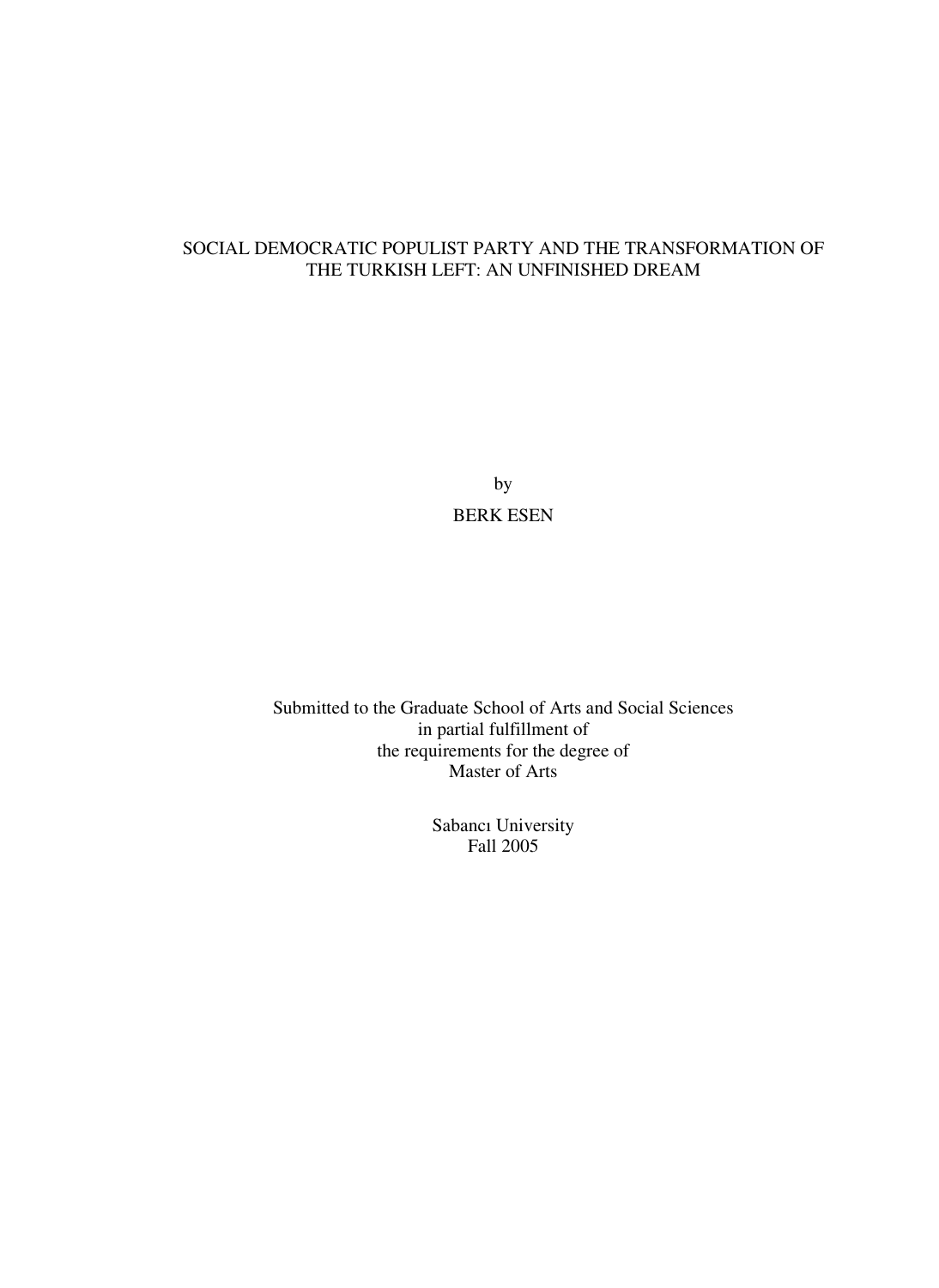# SOCIAL DEMOCRATIC POPULIST PARTY AND THE TRANSFORMATION OF THE TURKISH LEFT: AN UNFINISHED DREAM

### APPROVED BY:

| Doc. Dr. Hasan Bulent Kahraman  |  |
|---------------------------------|--|
| (Thesis Supervisor)             |  |
|                                 |  |
| Doc. Dr. Cemil Kocak            |  |
| Yrd. Doc. Dr. Ekin Burak Arikan |  |

DATE OF APPROVAL: ………………………….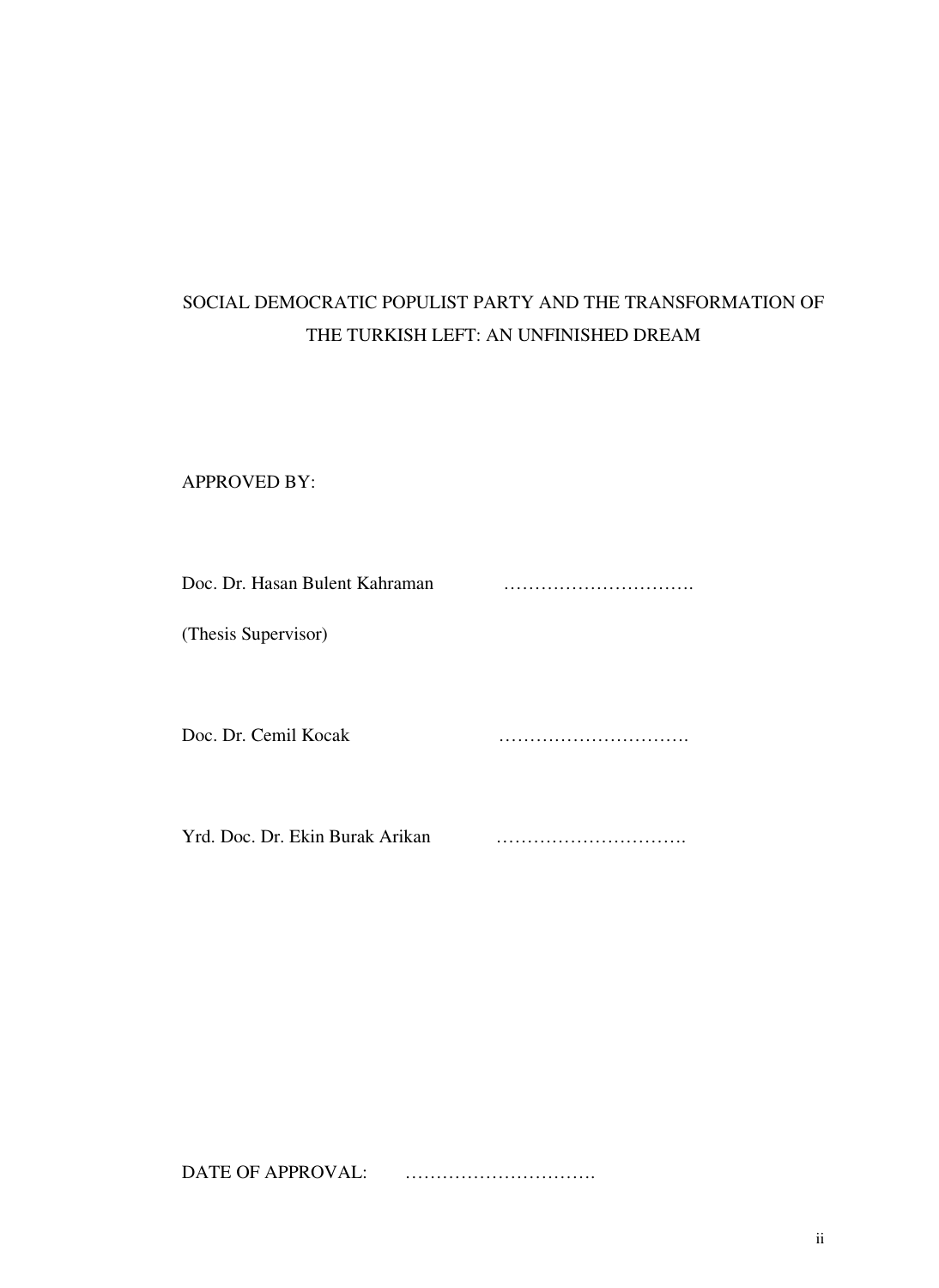© Berk Esen 2005

All Rights Reserved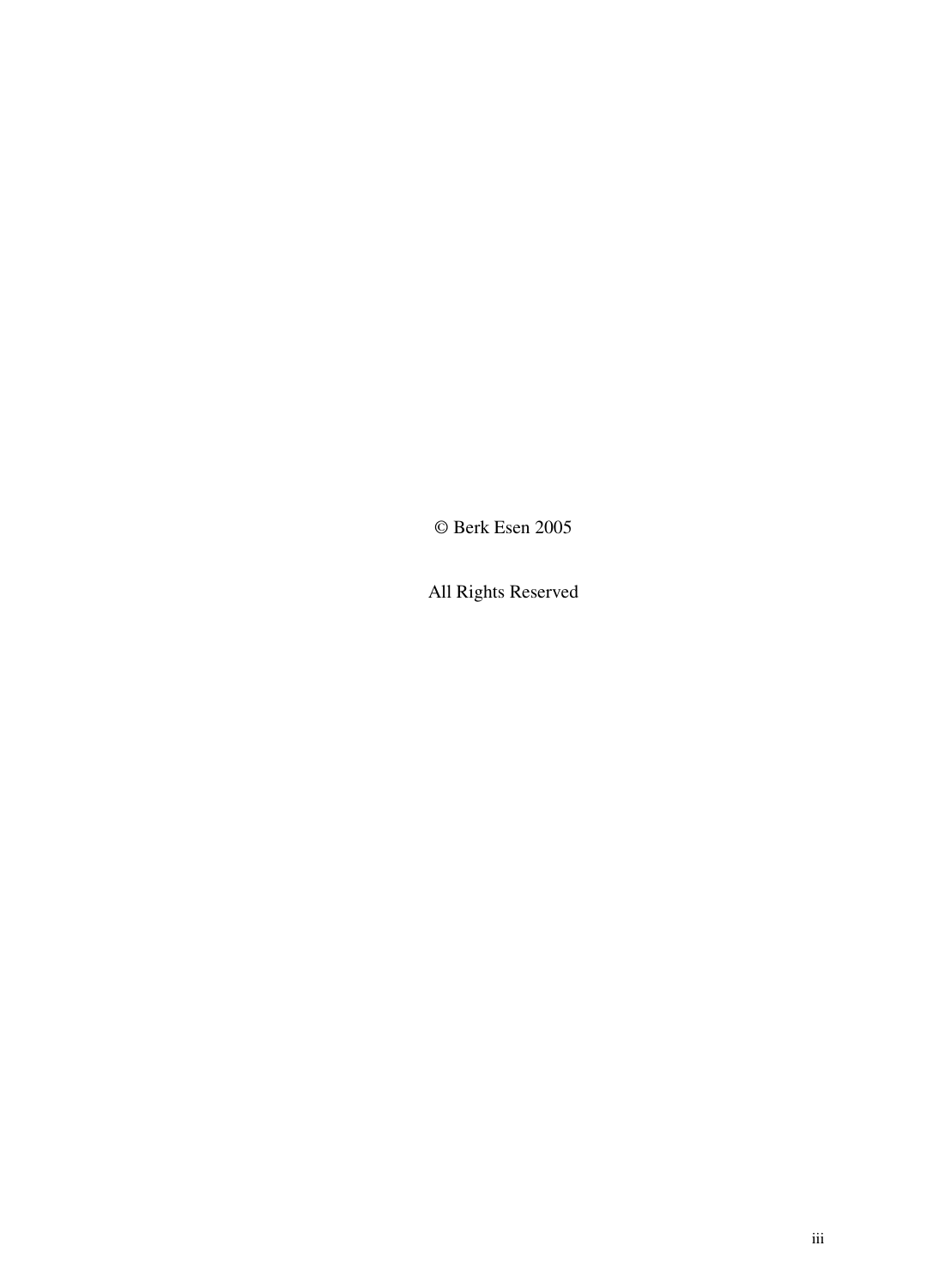### **ABSTRACT**

# SOCIAL DEMOCRATIC POPULIST PARTY AND THE TRANSFORMATION OF THE TURKISH LEFT: AN UNFINISHED DREAM

Berk Esen

Political Science, M. A. Thesis, 2005

Associate Professor Hasan Bulent Kahraman

Keywords: Social Democratic Populist Party, Republican People's Party, Turkish Left, Kemalism and Social Democracy

 One of the primary debates in Turkish political science literature is the surprisingly weak and rigid character of the center-left parties which caused social democracy to become a generic name for a progressive political culture and attitude instead of a fully-fledged ideology. This is more clearly seen when Turkish mainstream left parties are juxtaposed to their European counterparts. This is mainly an epistemological problem that revolves around the question of whether Turkish mainstream left ideology is compatible with the universal norms of social democracy.

 The aim of this study is to examine the roots and parameters of the inability of Social Democratic Populist Party to reformulate its static organizational body in accordance with societal demands and reinvigorate its ideology and political programme to better address the contemporary problems. A comprehensive analysis of the intra-party debates that occurred in this period is conducted by linking them with the important developments in the Turkish political landscape to detect epistemological causes of the question at hand. The ideological crisis of Turkish social democracy during the early 1990s is thoroughly discussed to get a full account of the intra-party attempts for renewal and understand why they have failed.

 The study has revealed that the failure of the SDPP leadership to more closely adopt the universal norms of social democracy is closely tied to the demise of statism that restrained the organizational structure and mission of the party, the crisis of Turkish modernity that distanced the party administration from the constituent groups and decline of Kemalism that challenged the ideological framework of Turkish center-left.

iv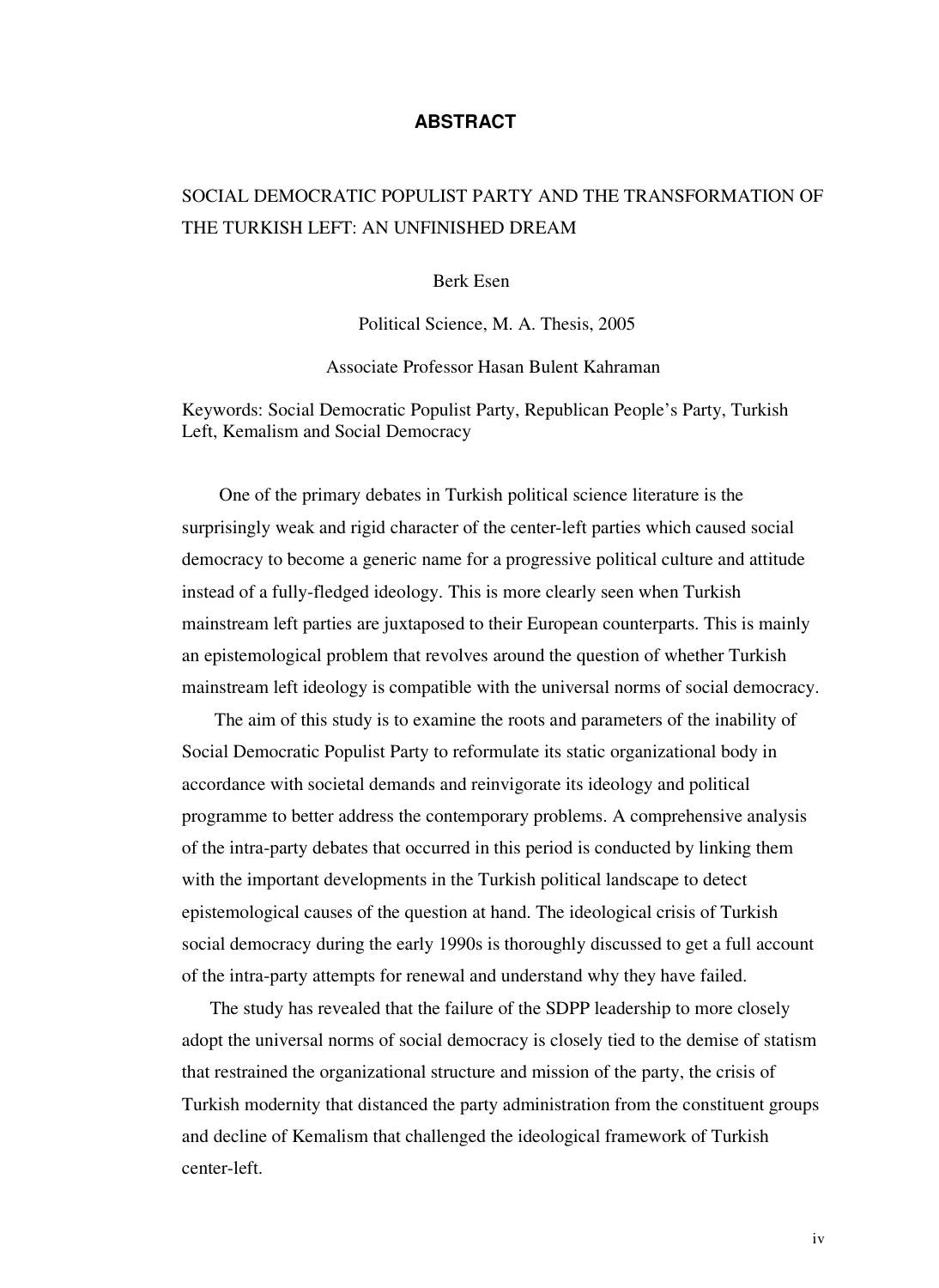### **ÖZET**

# SOSYAL DEMOKRAT HALKÇI PARTİ VE TÜRK SOLUNUN DONÜŞÜMÜ: BİTMEYEN RÜYA

### Berk Esen

 Siyaset Bilimi, M. A Tezi, 2005 Doç. Dr. Hasan Bülent Kahraman

Anahtar sözcükler: Sosyal Demokrat Halkçı Parti, Cumhuriyet Halk Partisi, Türk solu, Kemalizm, Sosyal Demokrasi

 Türk siyaset bilimindeki ana tartışmalardan biri, merkez sol partilerinin zayıf ve kati karakterlerinin sosyal demokrasinin tam vücut bulmuş bir ideoloji olmak yerine, ilerici politik kültür ve tutumları genel olarak tanımlayan bir jenerik kavram haline gelmesine neden olmasıdır. Bu durum Türkiye'deki merkez sol partilerin Avrupa'daki karşıtları ile yan yana konulmasıyla daha açık görülebilir. Bu Türk merkez sol düşüncesinin evrensel sosyal demokrasinin değerleri ile ne kadar uyuştuğu ile ilgili epistemolojik bir sorundur.

 Bu çalışmanın amacı, Sosyal Demokrat Halkçı Partisinin durağan/devletçi örgütünün toplumsal talepler ve sorunlar karşısında ideolojisini ve programını, bu beklentiler ve taleplerin doğrultusunda yenileyememesin altındaki sebepleri ve çerçeveyi açıklamaya çalışıyor. Bu esnada, parti içersinde olgunlaşan tartışmaları, güncel Türk siyasetinin ana noktaları ile kapsamlı bir şekilde inceleyip ve bağdaştırıp, epistemolojik nedenselleri gün ışığına çıkarılmaya çalışıldı. Türk sosyal demokrasisinin 1990'larda girmiş olduğu ideolojik krizi, partiler arasında ve içersinde neden yenilenemediğini ve başarısızlığa uğradığını anlamak için, detaylı bir şekilde incelenmektedir.

 Sonuç olarak bu çalışma, SHP yönetiminin evrensel soysal demokrasi normlarını benimseyememesinin arkasında yatan temel faktörlerin başında, partinin ideolojik misyonunu ve örgütsel yapısını sınırlayan devletçi unsurların, parti yönetimini seçmen gruplarından uzaklaştıran Türk modernite krizinin ve Türk solunun ideolojik yapısını sarsan Kemalizmin gerilemesinin geldiğini göstermiştir.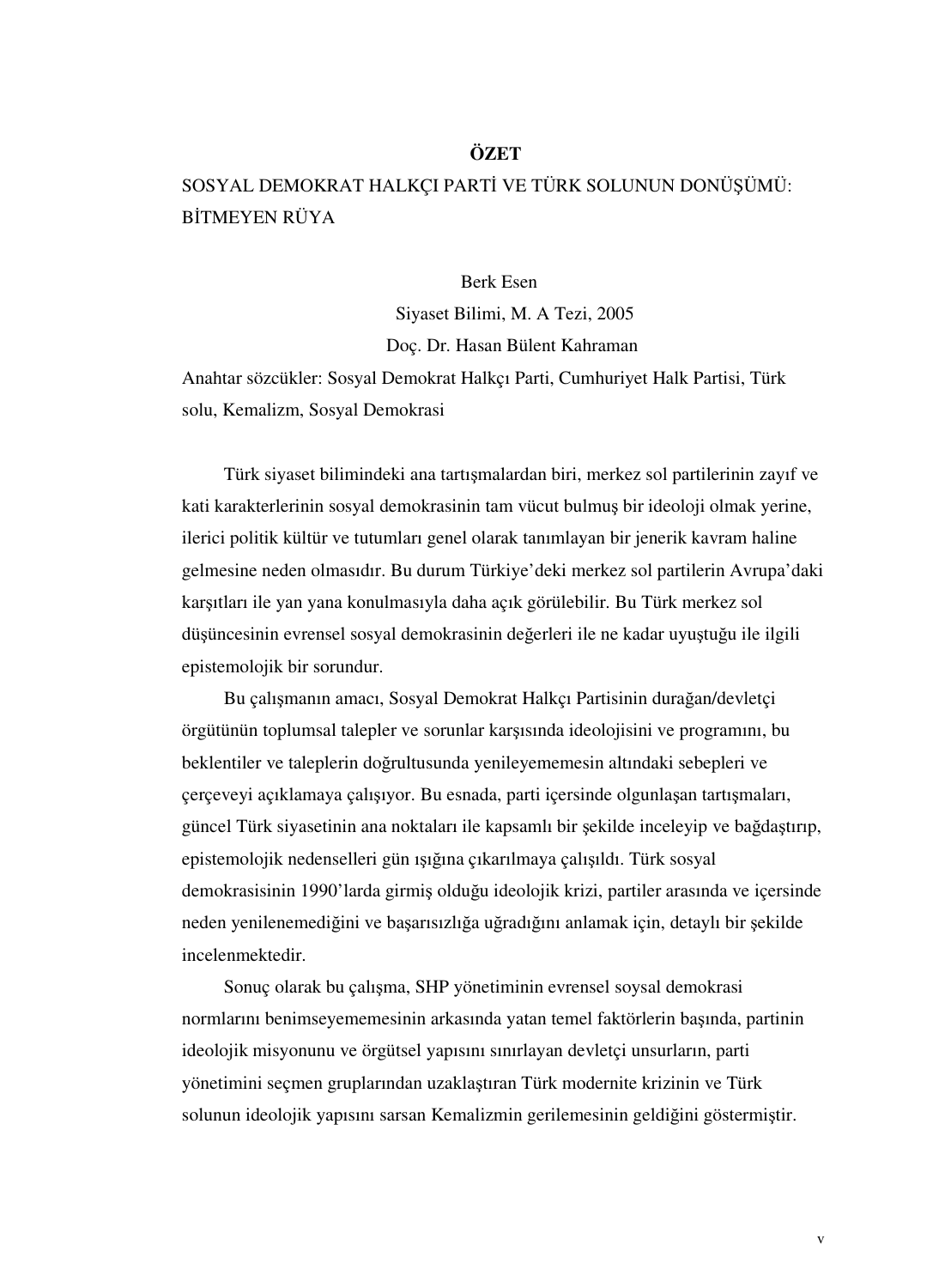*Yeti*ş*memde büyük katkıları olan*, *zamansız kaybetti*ğ*im dedem, Mehmet Çetin ve anneannem,* Ş*erife Çetin'e*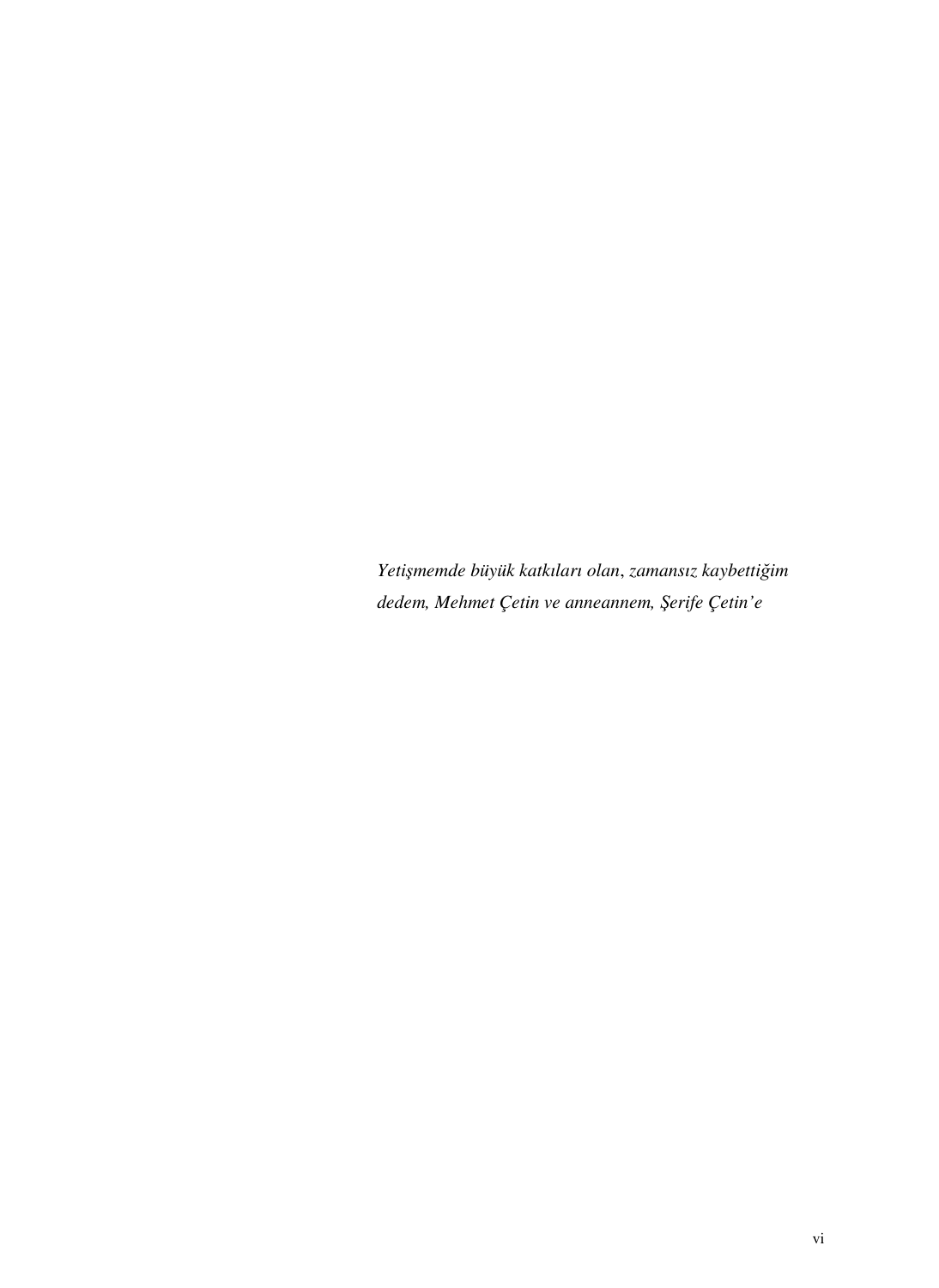#### **ACKNOWLEDGMENTS**

 Writing of this thesis was no easy task, not least due to the circumstances caused by my attending another academic program simultaneously. While the early ideas and the theoretical formation of the study occurred in my first year during my long chats with a few close friends and, more importantly, my dialogues with Hasan Bulent Kahraman in between his thrilling lectures, the actual research part was carried out in Bremen in the middle of my academic studies there, while writing was completed throughout the "extended" semester break of my second year in Istanbul. I, however, could not have successfully managed this daunting and challenging task, a schizophrenic process, as my thesis advisor puts it, without the encouragement of the following people whose support has been absolutely crucial and irreplaceable in this period.

 I would like to, first of all, thank my thesis father, Hasan Bulent Kahraman, who have planted in me the idea of exploring this very important topic and encouraged me in all the stages. This thesis, I believe, could not be completed without his valuable comments and insights but also his patience throughout the semester, even at times when I have fallen behind our agreed schedule due to my course load in Bremen. For me, it was such a unique opportunity and, indeed, privilege to be able to work with him after following his commentaries and reading his books, articles and newspaper columns on Turkish politics since my high school years. I would like to also express my gratitude to Cemil Kocak and E. Burak Arikan not only for their participation in my thesis jury amidst their other more important academic duties but also for their understanding and positive attitude towards me, especially in the final weeks of the writing stage.

 During my stay at Sabanci University, I have been blessed with many good friends who have been with me all along the way with their friendship and support and made my life on campus more enjoyable and intellectually satisfying. I will always be grateful to them as the memories of our shared moments will stay with me for the rest of my life.

 Firstly, I must mention Sinan Ciddi, whose friendship I have greatly enjoyed and immensely benefited from and with whom I have spent long hours, discussing some of the issues covered in this thesis, concerning Turkish left. I am both happy and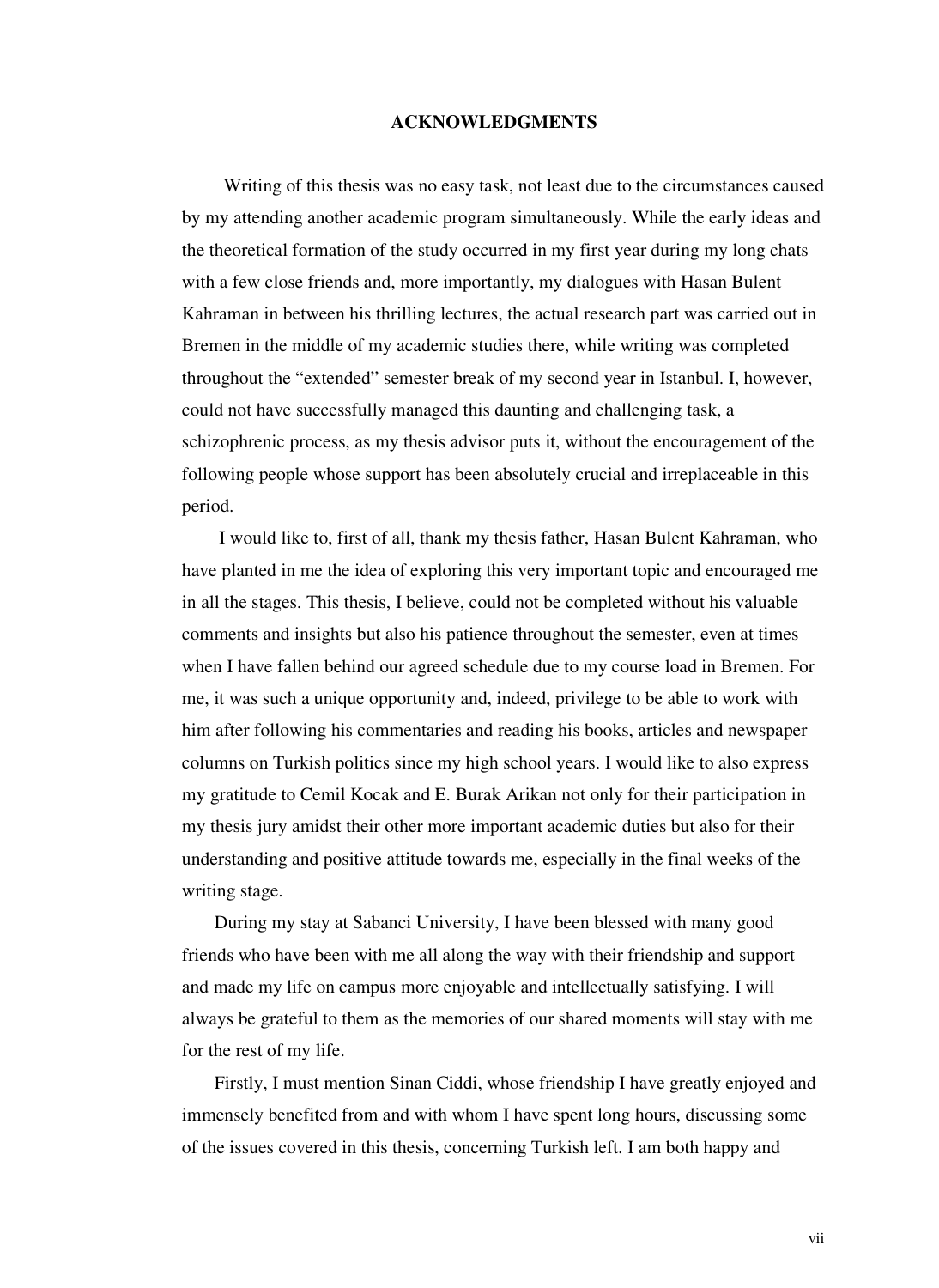proud of knowing him, since, as a talented young scholar in his own right, he will become one of the leading social democrat theoreticians in the decades to come.

 I especially want to thank Burcu Toksabay who has supported me with her love and care and shared with me both my happy and sad moments in this period. It was my luck to be able to know and spend so much time with her. I am deeply grateful to her for everything.

 I have to especially mention Evren Celik and Onur Muftugil, distinguished members of the "Gebze School", who have to my delight occupied so much of my time these past one and a half years. It is now impossible to even think about this period without the radio programs, kebab nights, long tea breaks, "quantitative disasters", Bozcaada meeting, corridor chats and countless other social occasions. They have contributed to my Sabanci days in ways that I cannot summarize with just a few lines here.

 Among others, I am also thankful for the friendships of my colleagues, Emre Hatipoglu and Tuba Demirci, who have enriched my experience as part of the Sabanci community and contributed to my personal and social life in so many ways.

 I especially owe to my high school friend, Onur Selimoglu, who, despite being accustomed to and maybe even bored with my political views for all these years, have taken the time to read the entire manuscript and made very insightful comments and suggestions.

 A special thanks goes to Gokce Ince, as part of the "Turkish gang" at International University Bremen for being there for me in the final and most difficult month when most of the actual writing of this thesis was conducted and also for making me get excited again with new feelings.

 Last but most importantly I cannot find the words to express my gratefulness and appreciation to my parents, sister and grandmother who have been most important to me in all these years. They have patiently abided by me in full support and encouragement without any hesitations not only during this process but also throughout my entire life. It is such a comforting thought to have a family on which I can rely at all times and in all circumstances.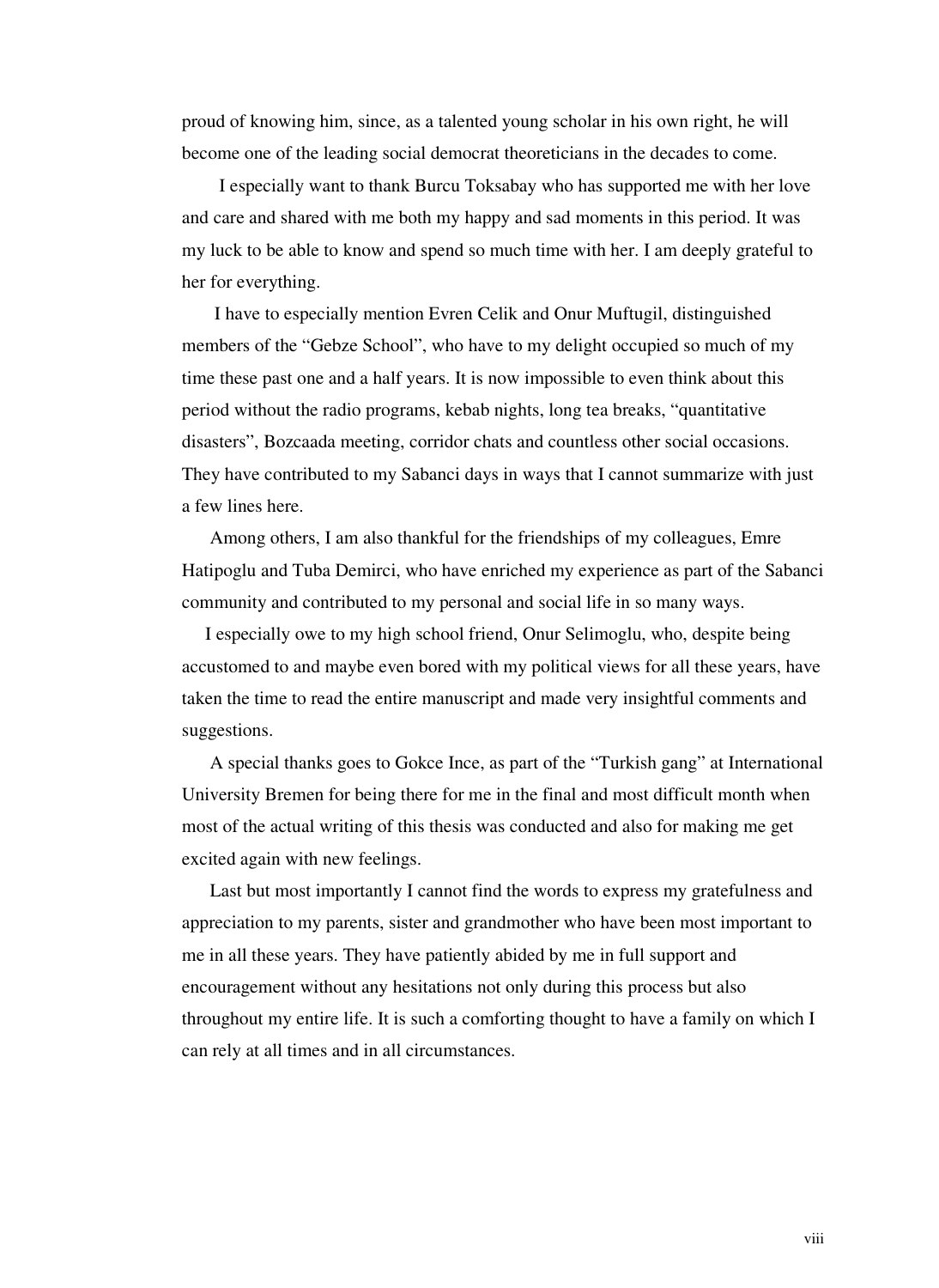## **TABLE OF CONTENTS**

| <b>INTRODUCTION</b>                                          | 1  |
|--------------------------------------------------------------|----|
| CHAPTER 1. GLOBAL CRISIS OF SOCIAL DEMOCRACY: END OF         |    |
| <b>HISTORY?</b>                                              | 6  |
| 1.1 Keynesianism and the Developmental State                 | 6  |
| 1.2 Emergence of New Right Hegemony                          | 10 |
| 1.3 The New Labor and the End of Class Politics              | 13 |
| 1.4 The Collapse of the Centrally-Planned Economies          | 16 |
| 1.5 Globalization Phenomenon and the End of History          | 22 |
| 1.6 The Retreat of the Nation-State and the Global Crisis of |    |
| Social Democracy                                             | 27 |
| CHAPTER 2. THE CRISIS OF STATISM: A STRUGGLE FOR             |    |
| <b>SURVIVAL</b>                                              | 30 |
| 2.1 The Disintegration of Import Substitution Model          | 30 |
| 2.2 The Rise of the Turkish New-Right                        | 35 |
| 2.3 The Emergence of Civil Society                           | 40 |
| 2.4 Unorthodox Liberalism                                    | 42 |
| 2.5 Turkish Left Triumphant                                  | 50 |
| 2.6 New Politics for New Times                               | 54 |
| 2.7 The Struggle for Survival                                | 58 |
| <b>CHAPTER 3: THE CRISIS OF TURKISH MODERNITY AND</b>        |    |
| <b>ATTEMPTS FOR RENEWAL</b>                                  | 63 |
| 3.1 Turkish Modernization                                    | 63 |
| 3.2 1980 Coup as a Kemalist Restoration Project              | 69 |
| 3.3 Identity Politics                                        | 76 |
| 3.4 Kurdish Radicalism                                       | 78 |
| 3.5 Alevi Revivalism                                         | 88 |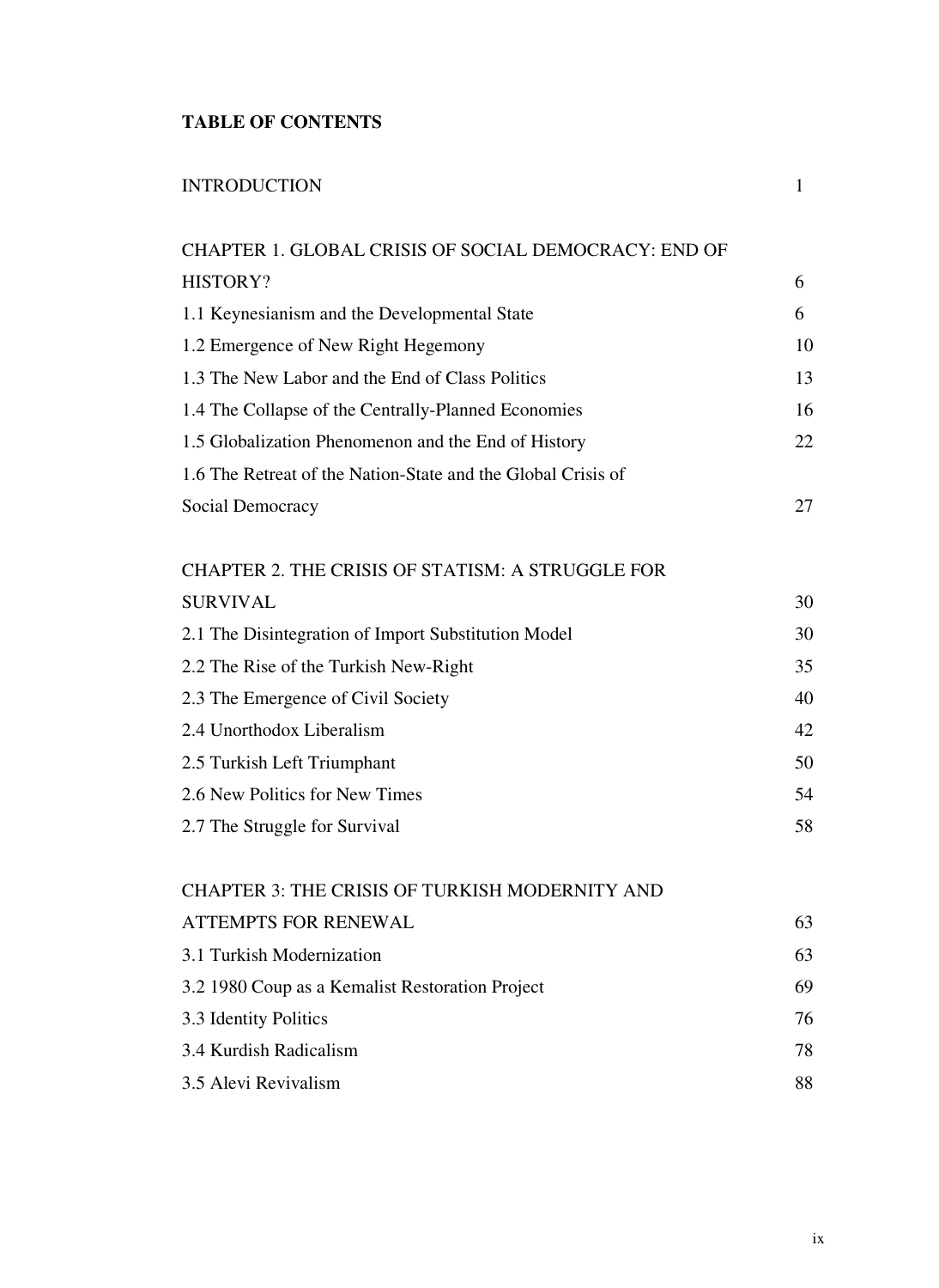# CHAPTER 4: 1990s AND THE CRISIS OF KEMALISM: THE SEARCH FOR A NEW PARADIGM 95

| 4.1 Liberal Challenge   | 96  |
|-------------------------|-----|
| 4.2 Islamic Resurgence  | 108 |
| 4.3 Kemalist Response   | 117 |
| 4.4 The Return to Roots | 121 |
|                         |     |
| CONCLUSION              | 125 |
| BIBLIOGRAPHY            | 129 |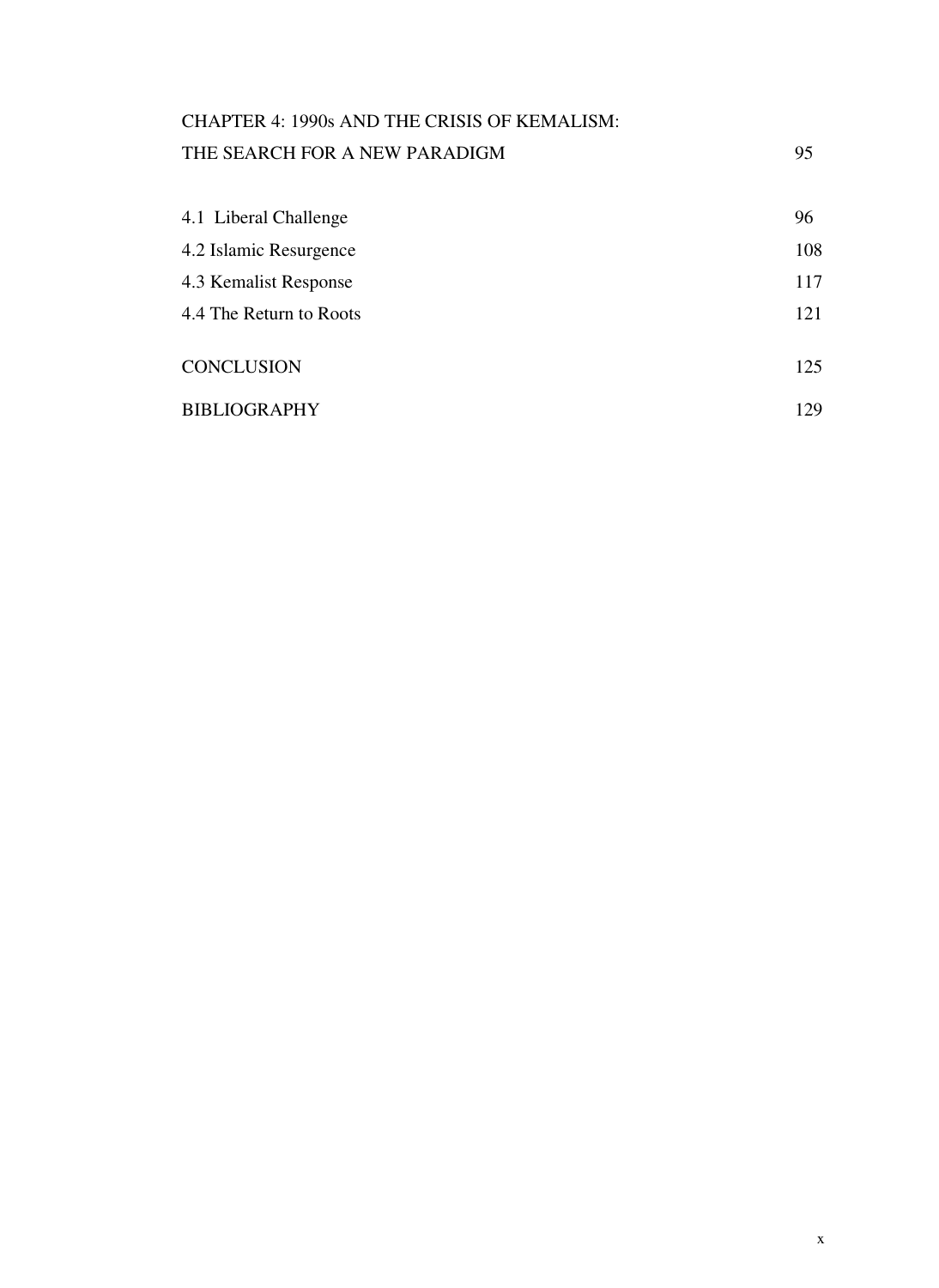#### **INTRODUCTION**

 One of the primary academic discussions in the Turkish political science literature is the surprisingly weak and rigid character of the mainstream left parties under whose control social democracy has become a generic name for a progressive political values and attitude instead of an ideology. This ideological poverty and lack of an authentic source of Turkish social democracy are clearly seen when Turkish center-left parties are juxtaposed to their European counterparts, which have found ways of resisting the New Right hegemony in the course of the 1990s by undertaking ideological openings with the discourses of the 'liberal left' and 'third way'.

 Resting on the primary tenets of the founding ideology of the state, indeed Turkish social democracy significantly diverges from the universal social democratic norms and, therefore, lacks the pragmatic approach of the aforementioned ideology. And in this parochial nature, Turkish social democracy has resisted to the inner attempts of an ideological reconfiguration despite the rapid transformation of the society along the lines of economic development and politico-cultural change. In other words, Turkish social democracy continued to act and was seen by the masses, first and foremost, as a state ideology that could establish few ties with the existing social groups.

 This relatively compact and uniform political culture, feeding of the Kemalist discourse of Turkish modernity and the state-centric Turkish political order could survive in the pre-1980 period by remaining apart from the society and acting in the name of transforming that body. Even the radical break with the past that occurred in the 1960s and 1970s by the left of center movement was a revision attempt within the hegemonic Kemalist paradigm. The recent political, economic and social changes, however, brought the problematic position of Turkish social democracy to light by challenging the three main pillars upon which its ideological framework is constructed. A full discussion of the crisis of Turkish social democracy, then, first requires the exploration of the symbiotic relationship of Turkish social democracy with these three sources, namely the Kemalist hegemonic discourse, state-led modernization and statism, as a political model.

 In the immediate years following the 1980 coup, the former RPP ranks were disintegrated faced with the restrictions of the coup generals and the movement, left without its natural leader, was divided among, at one time, three different parties as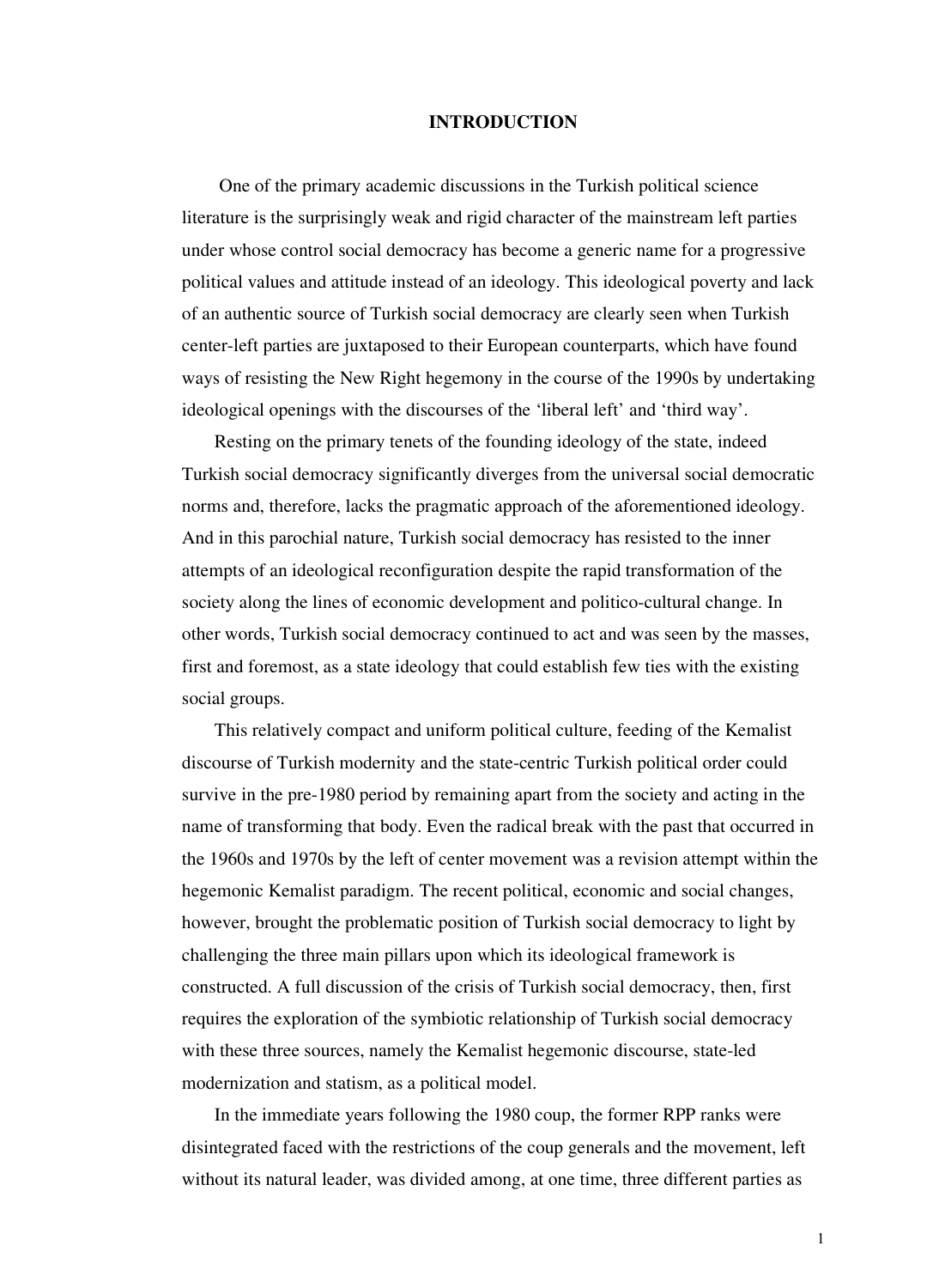well as many opposing intra-party factions and small cliques. Nevertheless, it is in this period that the concept of social democracy was used in its own right by a political party, thereby creating much of a dispute within left-wing politics in the coming years. This attempt of seeking a clear break with the primordial tenets of Kemalism also entailing a separation from the state-led Turkish modernity with its authoritarian elements is unique in the republican history and, therefore, needs a more detailed analysis than it has so far received.

 In contrast to many foreign researches and studies conducted on the function and significance as well as the history of political parties, there are only a limited number of credible and objective academic sources on Turkish parties in the political science literature. Nevertheless even by Turkish standards it is appalling to find that not a single book was written specifically on the social democratic parties in spite of the important role played by, first, SDP and, after the merger, SDPP which managed to gather most of the former RPP ranks under its body and represented the views, ideals and aspirations of the Turkish mainstream left even under the tight framework of the September 12 regime for a decade in the post-1980 Turkish politics. While the SDP-SDPP period is ignored and omitted from the history of the Turkish left, it is assumed that the sole purpose and mission of these parties were to become a temporary resting stop for the former RPP ranks and continue the RPP tradition when the natural bearer of this task was gone. Hence with the return of RPP to Turkish politics in early 1990s it was expected and, even, demanded by quite a substantial number of leftists that SDPP return to its roots and dissolve under the newly opened party.

 It is in these conditions that the Turkish social democracy, despite some inner attempts and programmatic demands of some groups in SDPP, missed the opportunity of redesigning itself in light of the emergence of neo-liberal economic policies and development of alternative modernities and failed to challenge the hegemonic discourse of the state and carry the democratization demands of the society against the tight political framework envisaged by the coup architects. This is mainly an epistemological problem that needs to be explored in terms of disclosing the parameters of Turkish social democracy. A comprehensive analysis of the soulsearching process in SDPP during this period, significant for revealing the epistemological limits of the Turkish social democracy, would also entail us to better situate the ideological course of the Turkish left in the post-1965 period encompassed by RPP.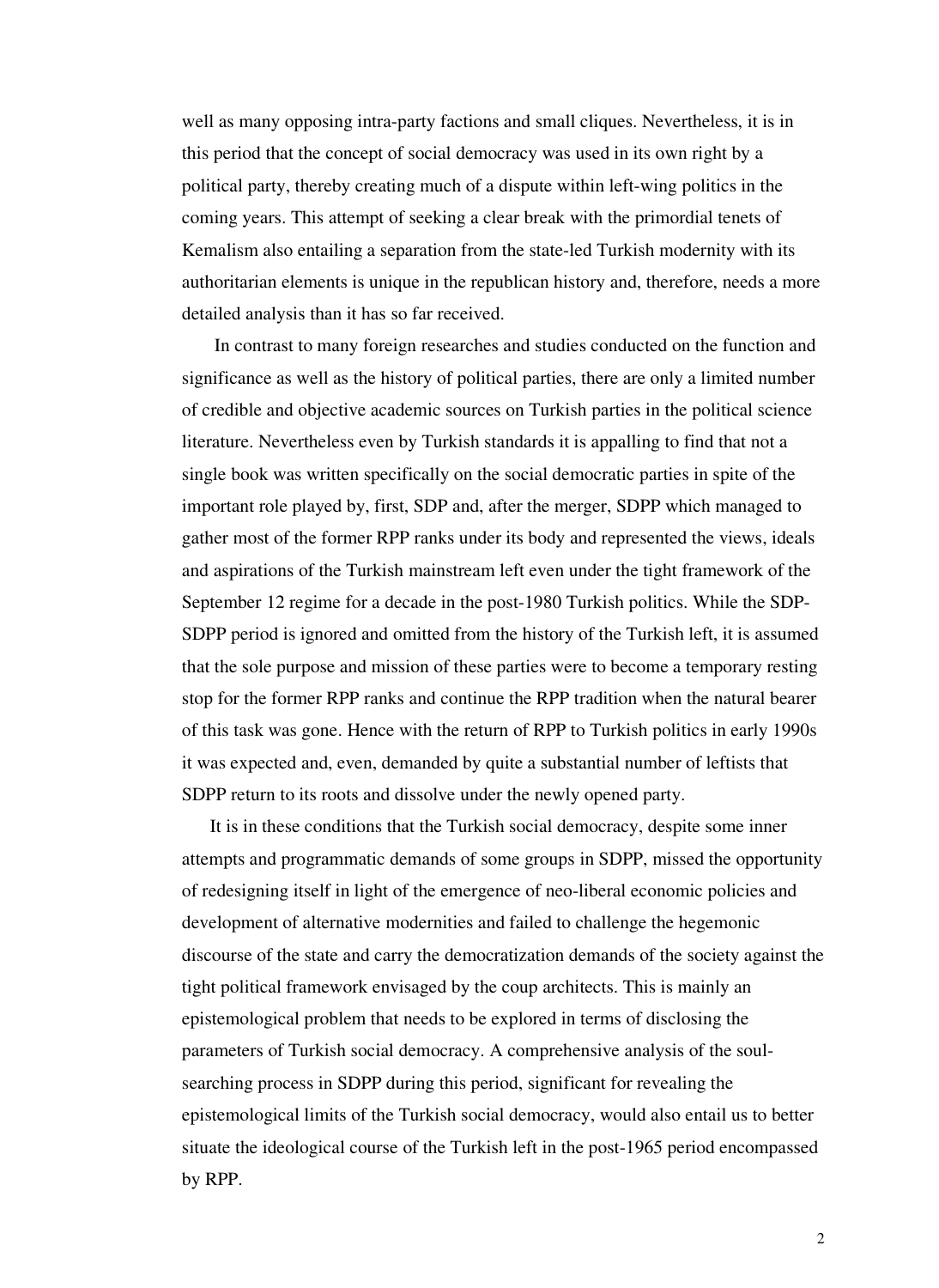In this thesis the ideological crisis of Turkish social democracy in the early 1990s represented by SDPP will be analyzed by focusing on the background of these intraparty conflicts and ideological debates to demonstrate a full account of the attempt for renewal in the post-1980 period on the basis of the universal principles of social democracy. The scope of this debate could be followed from the large literature of theoretical books written by the prominent figures of the Turkish social democracy at the time with the purpose of altering the ongoing struggle and factional conflicts within SDPP. Focusing on the roots and parameters of the intra-party debates on the conditions of Turkish social democracy with its close ties to the state and its founding ideology from a micro-level by mainly limiting the scope of this study to a political party, namely SDPP, one could also reveal some important aspects of the general crisis of Turkish social democracy on a macro level and come closer to understand its failure in the Turkish context. This thesis, then, also covers in its background the political discourse prevalent in Turkish politics in the 1980s and early 1990s, covering a wide scope of events characterized by, first, a relative liberalization of the economic and the political system and, then, a resurgence of the nationalist tide.

 The constant declines in the amount of popular support for the social democratic parties and the tendency of the Turkish electorate to vote for center-right parties could not provide us with adequate explanations as they are only the results rather than the causes of this problem. Moreover, as the political turn of events in the 1980s have shown, given the right conditions, even a center-left party could gain popularity with the masses and win an election. Alas, this crisis is mainly an epistemological problem whose roots are historically and organizationally established. My efforts in this thesis have focused on the roots of this epistemological crisis which have rendered all attempts of ideological renewal in SDPP futile.

 The overall aim of this thesis is to analyze the roots and causes of the inability of SDPP to renew its static body in accordance with societal demands and reinvigorate its ideology to better address the contemporary problems. In doing so, however, this thesis explores the multi-dimensional crisis of the Turkish social democracy, experienced by SDPP in the post-1980 period. The thesis argues that the failure to break from RPP heritage and the Kemalist framework could neither be attributed to one dominant factor nor explained by pointing out the leadership and organizational problems experienced in the 1980s and early 1990s. It is for this reason that a comprehensive analysis of the Turkish social democracy in the post-1980 period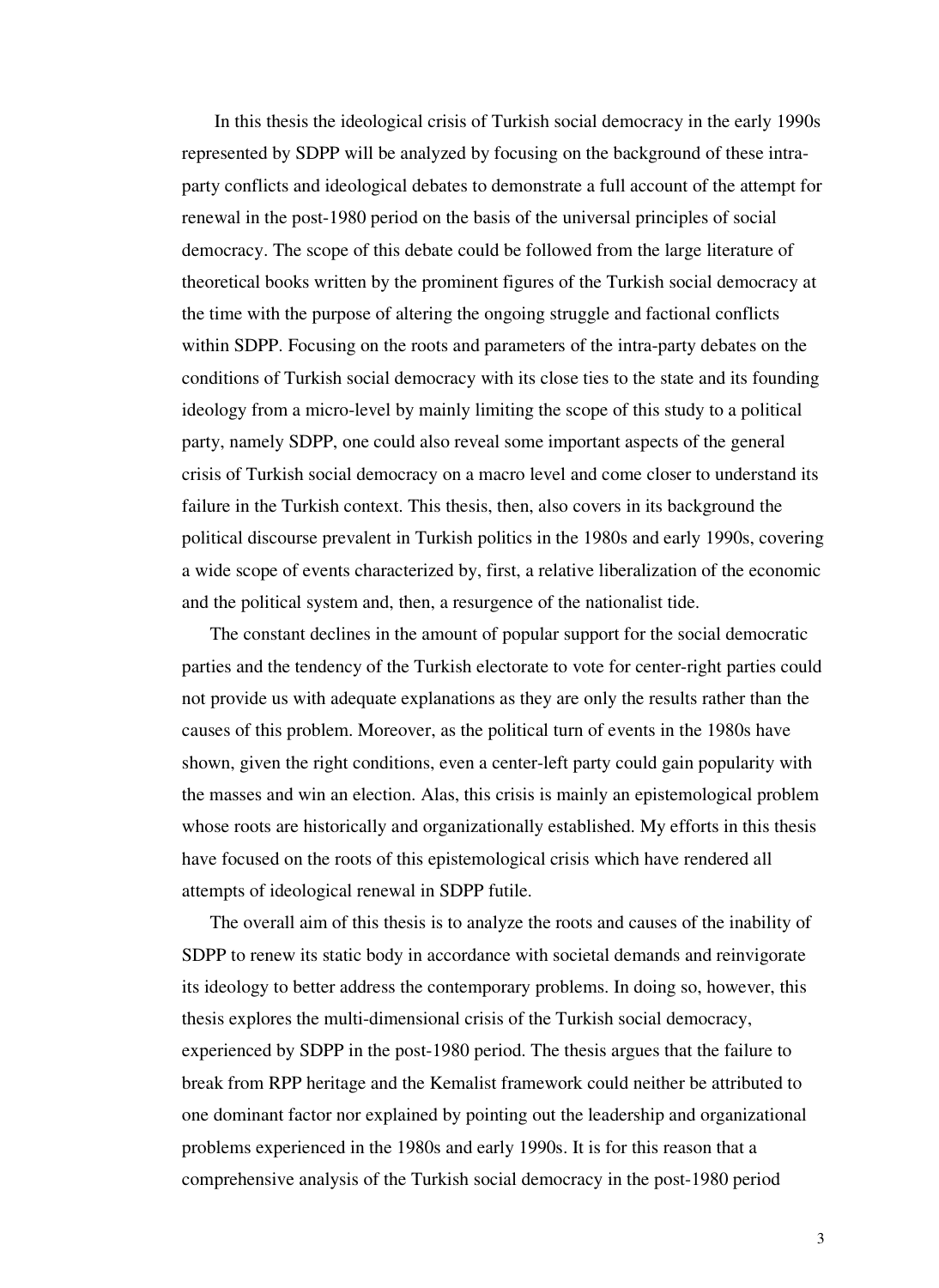needs to be made by focusing on the demise of statism in light of the economic liberalization during Ozal era, the crisis of Turkish modernity with its state-centric model and the crisis of Kemalism which has lost its hegemonic control over the society.

 In the first chapter a theoretic framework which explains the techno-economic developments in the last quarter of the  $20<sup>th</sup>$  century is presented. The purpose of this chapter is to analyze the multi-faceted changes, paving the way for the demise of Keynesianism accompanied by the rise of New Right politics. In addition a full account of the crisis of modernity and retreat of the nation-state model is given. The crisis originates from the major structural changes in the techno-economic realm which contributed to the restructuring of global capitalism and the collapse of centrally-planned economies as well as reflexive transformation of modernity that caused radicalization of democracy. Hence, it is indicated that with the exhaustion of the forces propelled by French and Bolshevik revolutions, social democratic ideology has undergone a transformation to break apart from its reliance on an authoritarian notion of modernity and its corporatist ties with the state, thereby appealing to the new social and political movements in the society and endorsing the rising multicultural and pluralistic views of the globalization process.

 In the second chapter a detailed analysis of the economic developments in the post-1980 period is conducted to summarize the demise of statism in the Turkish context and the relative liberalization of the economic and, later, political spheres. This issue would be mainly explored taking into consideration the symbiotic relationship between the state and the Turkish social democracy. It will be shown that the rejection of a genuine social democratic ideology and reliance on a state-centric model disabled SDPP from presenting a credible alternative to the neo-liberal agenda of Motherland Party.

 In the third chapter, the crisis of Turkish modernity in the post-1980 period with the recent economic changes in the society is explored. This period has witnessed the development of alternative modernity challenging the state-led process and the emergence of identity politics in accordance with the increasing social and economic power of ethnic, cultural and sectarian groups in the society. The central argument is that the rise of identity politics which have emancipated Alevi and Kurdish groups from their previous boundaries led many groups within SDPP to make demands from the party administration that could not be met. In consequence, SDPP would be

4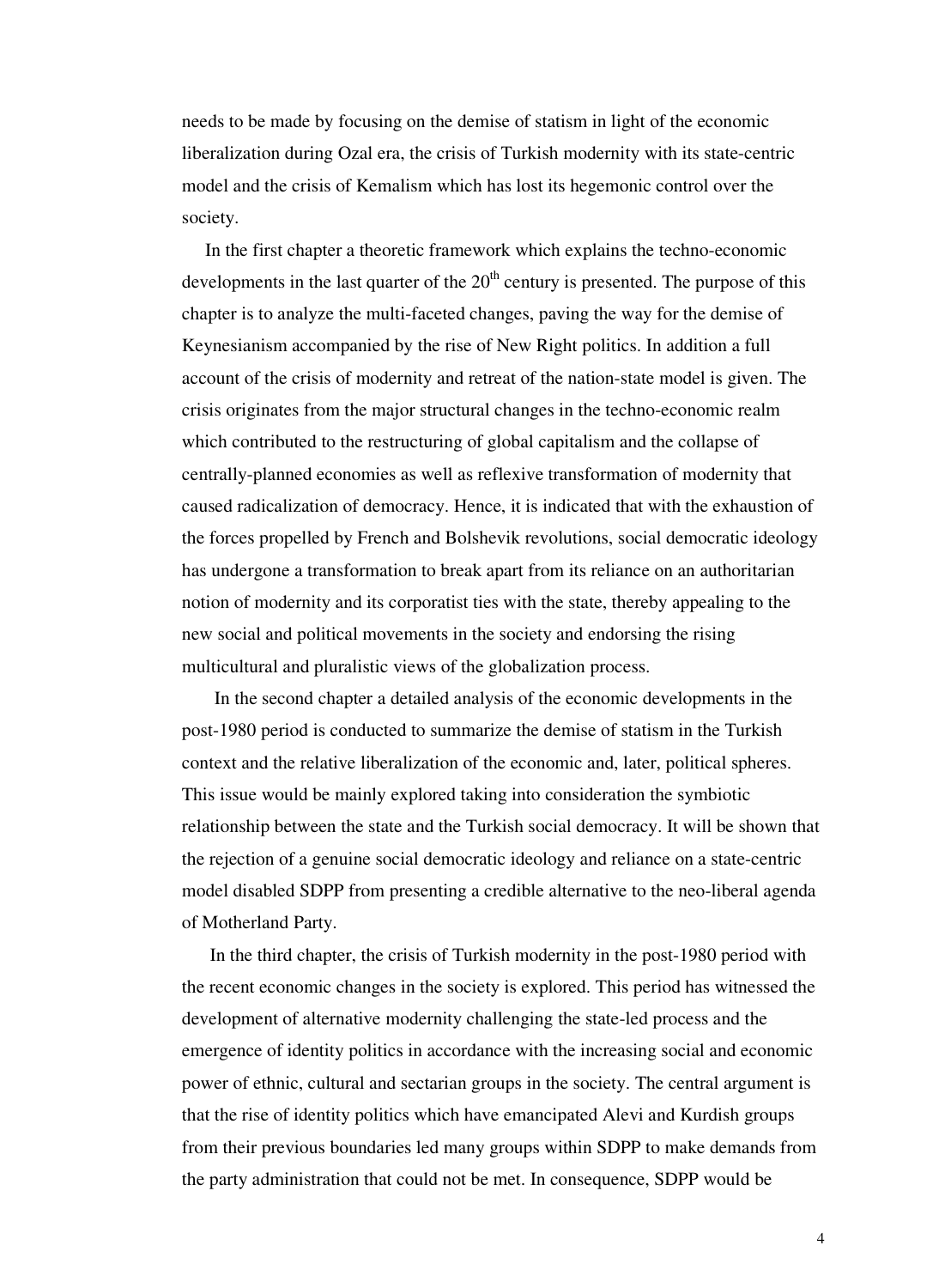increasingly insulated from the societal demands and pressures as the ties with these groups were broken, thus paving the way for the melting of the party in terms of popular support.

 In the fourth chapter, the main liberal and Islamic challenges to Kemalism in the early 1990s are analyzed from the point of view of the SDPP ranks. These debates which have been publicized to the society thanks to the emergence of private media had a profound impact on the intra-party debates in SDPP and some of these Kemalism criticisms were indeed shared by some party members. The concern of this chapter will be the results and repercussions of these debates for the soul-searching process in the party. It is argued that these criticisms, once voiced by many intellectuals with close ties to the party, are omitted, ignored and even resisted by the party ranks following the rise of the Welfare Party, political assassination of Ugur Mumcu and the rise of neo-Kemalism.

 In the last, concluding, chapter of the thesis a very short summary of the arguments in the thesis would be provided from a general framework to underscore the connections between the three main causes of the crisis of Turkish social democracy. Hence, the unprepared status of the Turkish left with its idiosyncrasies, contradictions and paradoxes would be displayed by emphasizing the main political events that came to pave the way for the decline and collapse of SDPP. Doubtless the argument that the difficulties faced by SDPP in terms of adjusting to the economic, political and social changes are a result of the epistemological crisis of Turkish social democracy will be put forward.

 In the thesis, a two-level analysis would be presented by first discussing the political, economic and social changes caused by the main element discussed in the chapter and then a detailed account of their effects on the conditions of SDPP would be given. Hence the thesis will provide an in-depth analysis of the changing nature of the Turkish society in the post-1980 period with an eye towards their consequences for SDPP. It is, however, important to note that the thesis is neither a political nor a historical analysis of the party itself, though there is a great need for academic studies on both topics. SDPP is mainly used to have a greater access to the Turkish social democracy at that period.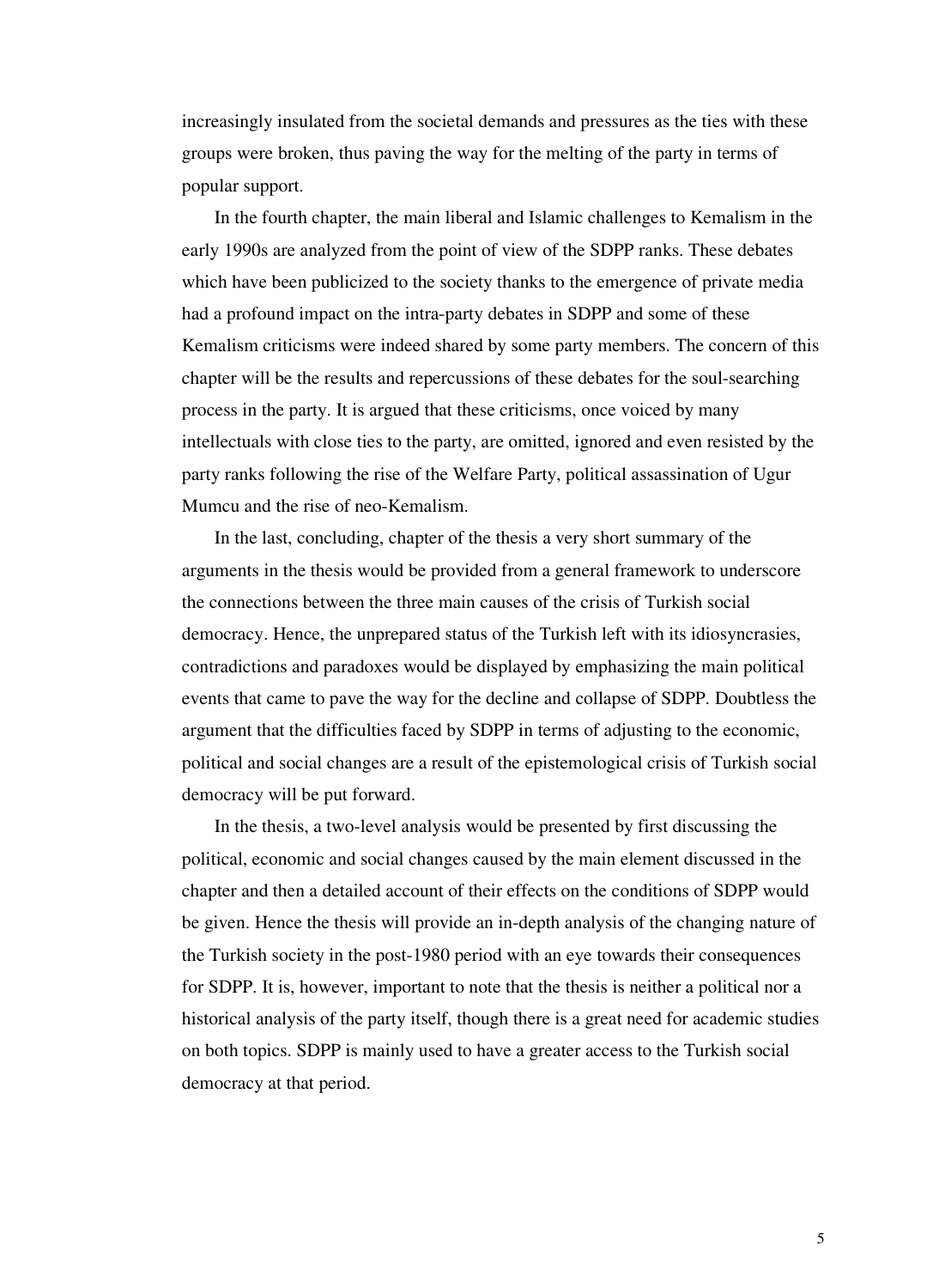# **CHAPTER 1 GLOBAL CRISIS OF SOCIAL DEMOCRACY: THE END OF HISTORY?**

 World economy is undergoing a process of restructuring that has profoundly reshaped capital-labor relations, socio-spatial contexts and the role of the state in an effort to overcome the structural crisis, prevalent since the early 1970s. This development has occurred simultaneously but also somewhat fueled by the revolution in the information technologies. The revolution in the techno-economic realm has profoundly changed the material foundation of the society by updating the scientific and technological framework of our civilization and, as a consequence, by bringing the demise of statism with the sudden collapse of Soviet Communism and China's incorporation into global capitalism and the disintegration of national development schemas of the developing countries with their shift from import substitution industrialization to export-oriented economic models and restructuring of capitalism in response to the erosion of economic Keynesianism and social welfarism to be replaced by informational or managerial capitalism. The rise of this new form of capitalism would connect the global financial markets through the internationalization of capital and prompt the globalization process in the 1990s. The restructuring of capitalism, however, have also taken place simultaneously with the rise of libertarian values and the emergence of new social movements since the late 1960s which, together with the economic developments, propel the completion of modernity and introduce a new politico-cultural phase of radical form of modernity, taken as far as post-modernity. Based upon these radical socio-economic changes and political transformations, the last few decades have witnessed the occurrence of three related developments which have profoundly shaken the primary roots of social democracy and triggered its structural crisis. Thus, this chapter aims to analyze these developments and explain how the demise of Keynesianism, retreat of the nation state model and the crisis of modernity came to have an impact on social democratic parties at large.

### **1.1 Keynesianism and the Developmental State**

 For nearly over thirty years after the Second World War, Keynesianism, based on the premise that capitalist economies are subject to structural weakness in generating sufficient demand which could only be resolved through public spending,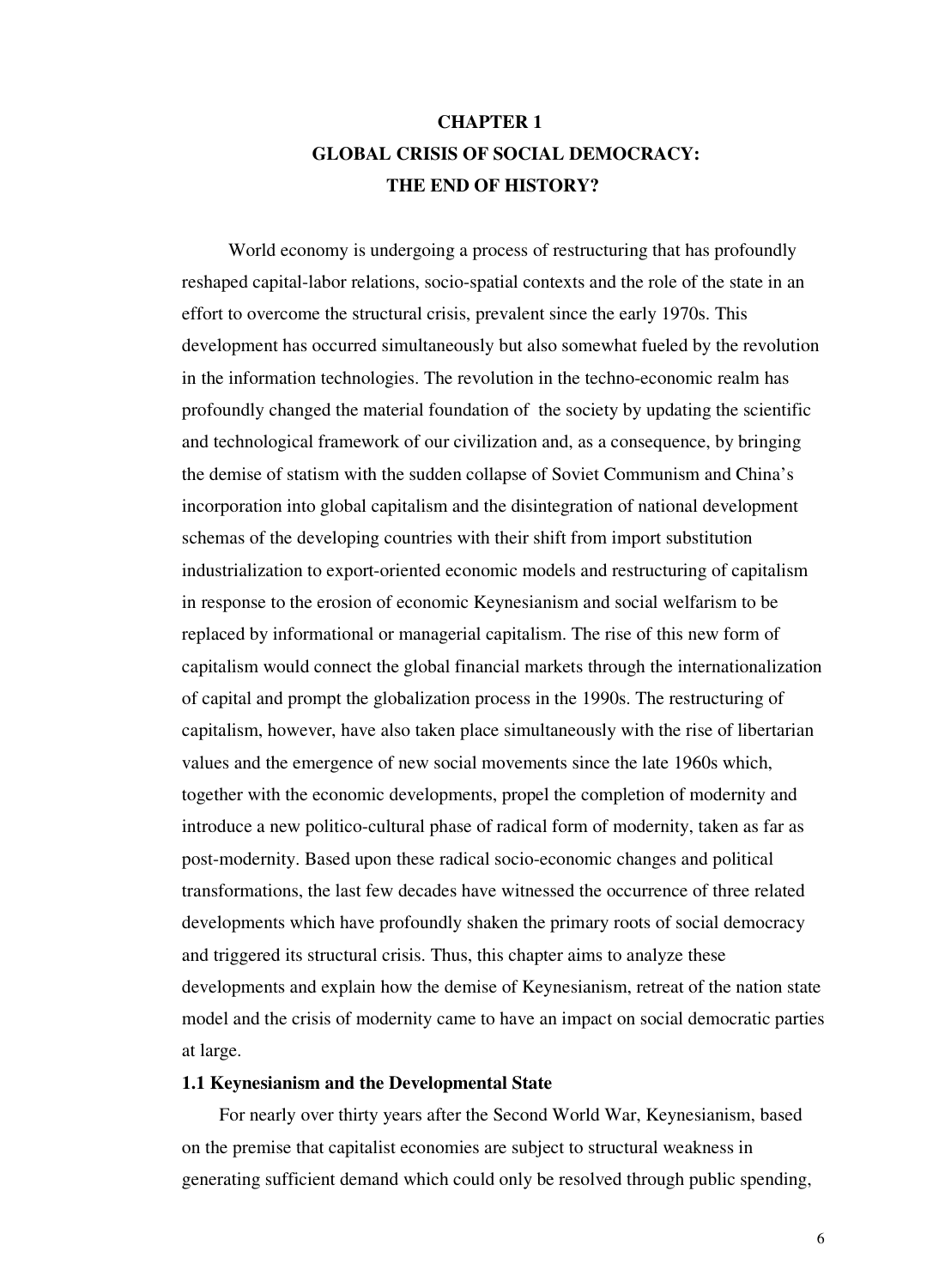constituted the dominant paradigm in the field of economics.<sup>1</sup> Profoundly influenced by the disastrous experiences of the Great Depression and the Second World War, during which faith in the rationality of the markets stood at a historic low, a generation of economists, journalists and policymakers came to embrace Keynesian economics and supported the development of the welfare state.<sup>2</sup> The primary elements of Keynesianism have been the economic centrality of the mass production, the hierarchical and bureaucratic organization of capital and wage labor achieved by the socio-political compromise established among economic classes in the post-war period.<sup>3</sup> This was the period in which governments have assumed a primary role in the management of economic policies to ensure the protection of citizens against social risks as a relief from the market forces.<sup>4</sup>

 In the initial decades of the post-war period, state interventionism, in general, whether centrally planned economies in socialist countries, import-substitution models in the post-colonial and Third World countries,<sup>5</sup> or export-promotion industrialization in East Asia, $6$  and Keynesianism in the European context, in particular, proved to be highly successful in building and expanding cities, developing new industries, undertaking large-scale development projects, managing social security, health care and education issues.<sup>7</sup> However, this Keynesian era came to a halt in the mid 1970s, when the world economy, faced with economic dislocations associated with the Vietnam War and the oil shocks of 1973 and 1979, resulting in the decline of the growth and profit rates, reached its historical limits.<sup>8</sup>

<sup>&</sup>lt;sup>1</sup> John Maynard Keynes, The General Theory of Employment, Interest, and Money, London: Harvest Book, 1994

 $2$  John Micklethwait and Adrian Wooldridge, The Challenge and Hidden Promise of Globalisation, London: William Heinemann, 2000 p. 16

<sup>&</sup>lt;sup>3</sup> Anthony Giddens, Beyond Left and Right: The Future of Radical Politics, Stanford: Stanford University Press, 1994, p. 140

<sup>4</sup> Douglas E. Ashford, The Emergence of the Welfare State, Oxford: Blackwell, 1986 <sup>5</sup> Nigel Haris, The End of the Third World, Harmondsworth: Penguin, 1986

<sup>&</sup>lt;sup>6</sup> Mohamed Arif and Hal Hill, Export-Oriented Industrialization: the ASEAN

Experience. Sydney: Allen and Unwin, 1995

 $\overline{7}$  One of the most useful sources that analyze the history of the relationship between governments and markets is Daniel Yergin and Joseph Stanislaw, The Commanding Heights: The Battle Between Government and the Marketplace That is Remaking the Modern World New York: Simon and Schuster, 1998

<sup>&</sup>lt;sup>8</sup> Gerard Dumenil and Dominique Levy, The Neoliberal Counter-Revolution, in Neoliberalism A Critical Reader, Alfredo Saad-Filho and Deborah Johnson (eds.), London: Pluto Press, 2005, p. 9-19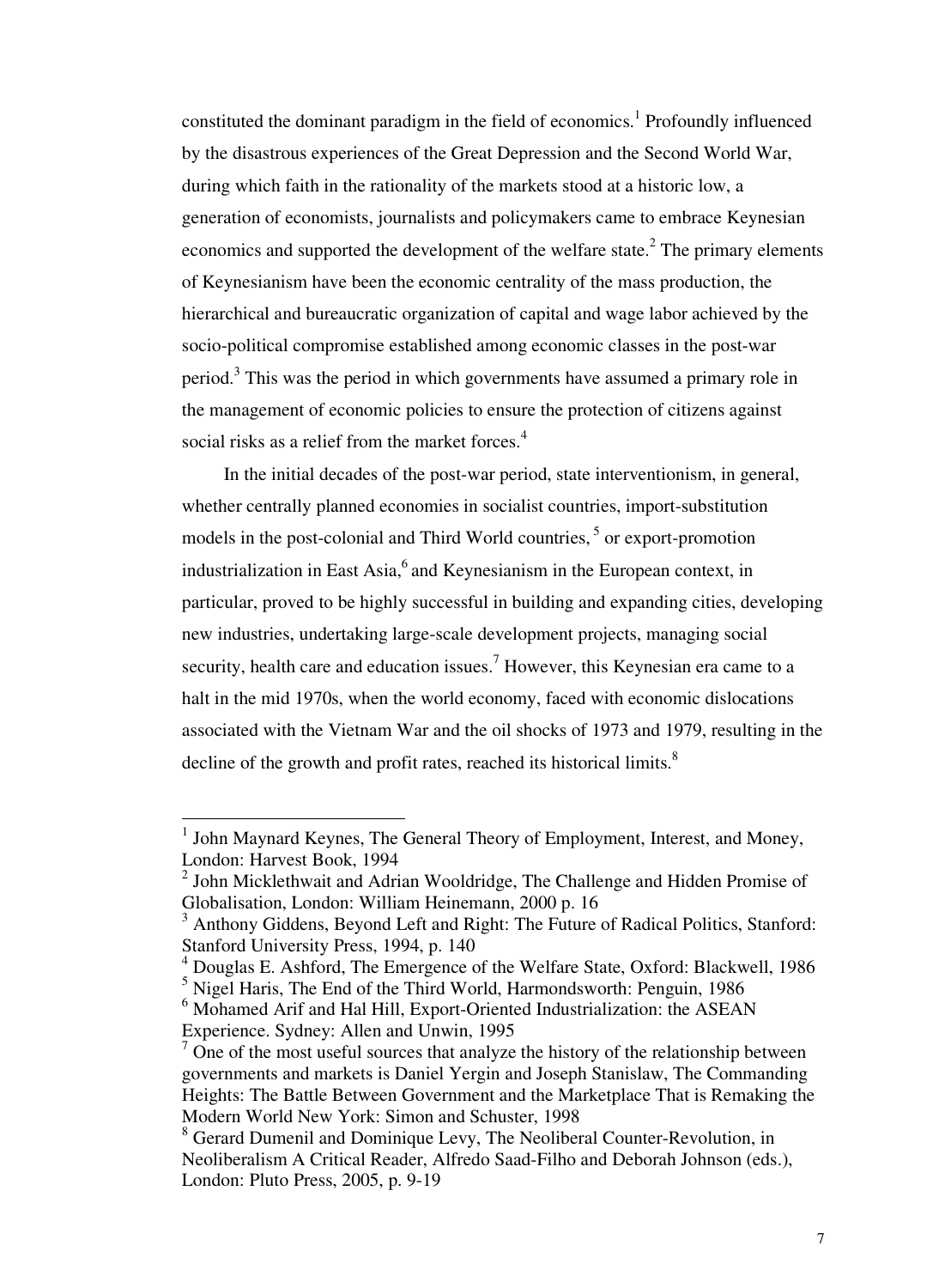In response to the stagnant growth, spiraling inflation and balance-of-payments crises, only made worse by the practice of Keynesian fiscal methods, many governments have resorted to the strategy of shifting from fixed to floating exchange rates, signaling the breakdown of the Bretton-Woods system. Due to its inability to deal with the stagflation of the 1970s, many have articulated that Keynesianism is the primary cause of the economic crisis.<sup>9</sup> Faced with the prospect of declining profits and rising interest rates, many large-scale firms sought way to restructure their production processes and balance their accounts by better utilizing their technological capabilities and exploiting the ongoing scientific innovations. Indeed, as Manuel Castells notes, "in periods of crisis the logic of capitalist development tends towards the reorganization of the bases for accumulation such that better and indeed new opportunities for accumulation can become possible in the future".<sup>10</sup> As a result, simultaneously with the breakdown of the post-war financial system, converging set of technologies in microelectronics, computing, telecommunications and opticelectronics in the late 1960s and 1970s induced the eruption of an information technology revolution. $11$ 

 The drastic technological advances in the information, transportation and communication sectors have rapidly reduced the cost of information processing<sup>12</sup> and transformed the existing material culture with this new techno-economic paradigm. More importantly, these new developments have commercialized knowledge and increased the speed of its diffusion among various social groups, eroding the control of the state over their transfer channels.<sup>13</sup> Altering the entire production mechanisms of the capitalist economies and the socio-economic and political relationship between capital and labor, information technology facilitated the transition from industrial to

<sup>&</sup>lt;sup>9</sup> Frans Buelens (ed.) Globalisation and the Nation-State, Cheltenham and Northampton: Edward Elgar, 2000 p. 103

<sup>&</sup>lt;sup>10</sup> Manuel Castells, Techno-economic restructuring, socio-political processes and spatial transformation: A Global Perspective, in Jeffrey Henderson and Manuel Castells (eds.), Global Restructuring and Territorial Development, London: Sage Publications, 1987, p. 9

<sup>&</sup>lt;sup>11</sup> Manuel Castells, End of Millennium, The Information Age: Economy, Society and Culture, vol III, Massachusetts, Blackwell, 2001, p.367

<sup>&</sup>lt;sup>12</sup> Manuel Castells, The Rise of Network Society, Oxford: Blackwell, 1988, pp. 39 <sup>13</sup> Jean-Francois Lyotard, The Postmodern Condition, in Malcolm Waters (ed.),

Modernity: Critical Concepts (vol IV), London and New York: Routledge, 1999, p. 161-177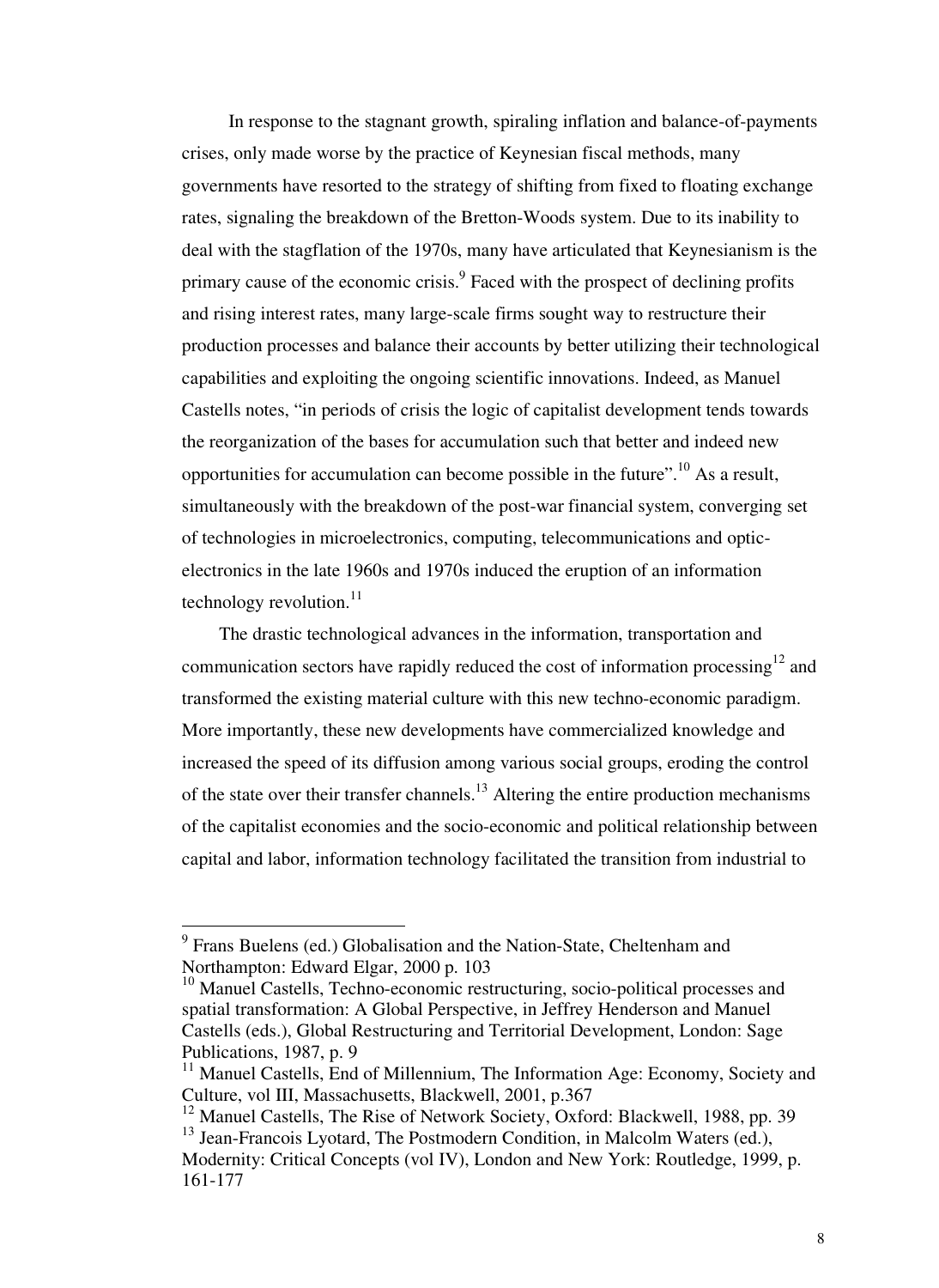post-industrial society<sup>14</sup> with the emergence of a new development mode of postindustrialism.<sup>15</sup> Under this new mode of development, source of productivity lies in the technological development oriented towards knowledge generation and information processing and communication.<sup>16</sup>

 In the coming two decades, economies undergoing the process of transition into post-industrial stage have experienced an expansion of the service sector at the expense of the manufacturing sector with an extraordinary rise of professional, technical and managerial employment. Moreover, labor theory of value was replaced by knowledge theory of value relying on the primacy of human capital.<sup>17</sup> The surge in transnational capital movements, exchange rates and credit flows, coupled with growing technological opportunities and management techniques, precipitated capitalism to undergo a period of restructuring characterized by greater flexibility in the production stages, resurgence of entrepreneurship<sup>18</sup>, decentralization of economic units, strengthening of capital vis-à-vis labor and global integration of financial markets. Peter Drucker notes that the multi-faceted transformation of capitalist economies of the industrial countries have facilitated the uncoupling of the primaryproducts economy from the industrial economy, the uncoupling of the industrial production from employment and capital movements becoming the driving force of the economy.<sup>19</sup> Moreover, the rise of a managerial or 'soft capitalism'<sup>20</sup> adopting a softer approach by taking advantage of the psychology literature to improve the management techniques, $^{21}$  particularly based on the development of a management

<sup>&</sup>lt;sup>14</sup> Daniel Bell, The Coming of Post-Industrial Society, New York: Basic Books, 1973 and Alain Touraine, The Post-Industrial Society, London: Wildwood House, 1974

<sup>&</sup>lt;sup>15</sup> Analyzing the same processes in the techno-economic realm, Manuel Castells used the terms informationalism and network society. See Castells, End of Millennium, 8 <sup>16</sup> G. J. Mulgan, Communication and Control: Networks and the New Economics of Communication, New York: Guilford Press, 1991

<sup>&</sup>lt;sup>17</sup> Daniel Bell, The Axial Age of Technology Foreword: 1999, in The Coming of Post-Industrial Society: A Venture in Social Forecasting, NY: Basic Boks, 1999, xvi <sup>18</sup> On this issue, see Peter Drucker, Innovation and Entrepreneurship: Practice and Principles, New York: Harper & Row, 1985

<sup>&</sup>lt;sup>19</sup> Peter Drucker, The Changed World Economy in International Politics, in Robert Art and Robert Jervis (eds.) Harper Collins: New York, 1996 p. 436-448

<sup>&</sup>lt;sup>20</sup> Nigel Thrift State Sovereignty, Globalization and the Rise of Soft Capitalism in Colin Hay and David Marsh (eds.) Demystifying Globalization, New York: Palgrave, 2000, p. 71-105

 $^{21}$  Ibid., 74-75.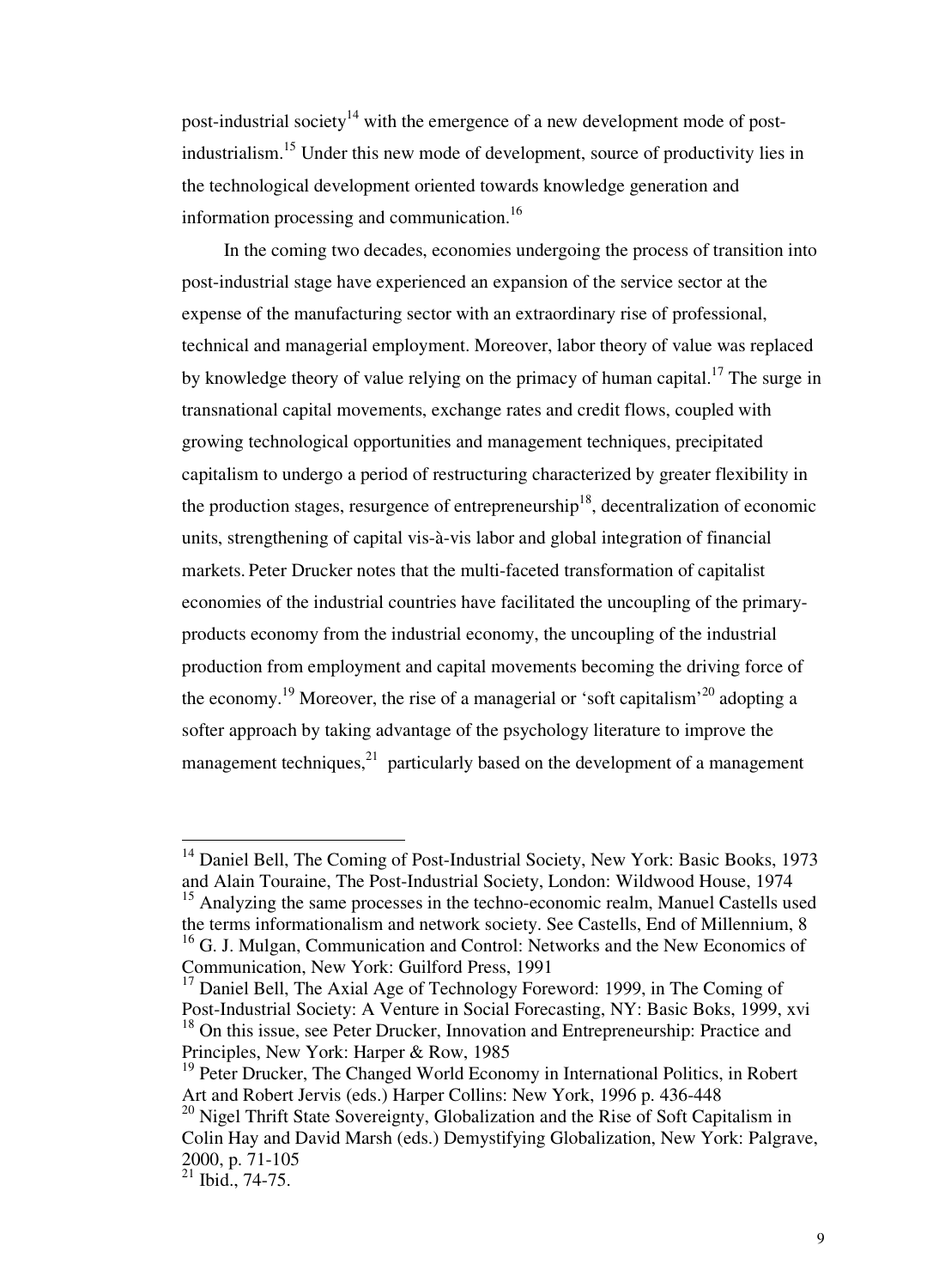know-how by business schools, management consultants and gurus.<sup>22</sup> This had symbolized the demise of Fordism replaced by a new form of 'flexible specialization<sup> $23$ </sup> and altered the mass production system by decentralization.

 The constructive and symbiotic relationship between the state and the market in the post-war period came under strain in accordance with the developments in the techno-economic realm that challenged the central and hierarchical economic units. It is inevitable that the dissolution of the central authority systems including the state agencies, and the erosion of the collective bargaining process between employers and employees through decentralization of all hierarchical political and social organizations loosened Keynesianism. This has paved the way for the emergence of monetarism with its claim that economies have a tendency for automatically selfadjusting to full employment, so that any use of monetary or fiscal policy to reduce the unemployment beyond its natural rate generates inflation.<sup>24</sup> Based primarily on the writings of Hayek in the post-war period and later popularized by neo-liberal economists of the Chicago School of Economics, among others Friedman and Buchanan, in the 1960s and 1970s, monetarism was more suitable to this period of capitalist restructuring, $^{25}$  thanks to its pro-market premises.

### **1.2 The Emergence of New Right Hegemony**

-

 The neo-liberal paradigm has gradually restored the confidence towards the rationality of the markets and, thereby, challenged the central tenet of the Keynesian economics that free markets have a tendency to fail more frequently than the governments. Moreover, questioning the notion that the state is primarily responsible for the social welfare of the society, neo-liberal economists and policymakers aspired to uncouple the political duties of the state from the economic tasks it assumed over

 $^{22}$  J. L. Alvarez, The International Popularization of Entrepreneurial Ideas, in S. Clegg, and G. Palmer (eds.) The Politics of Management Knowledge, London: Sage, 1996

<sup>&</sup>lt;sup>23</sup> David Harvey, The Condition of Modernity: An Enquiry into the Origins of Cultural Change, Oxford: Blackwell, 1989, p. 121-201

<sup>&</sup>lt;sup>24</sup> Thomas Palley, From Keynesianism to Neoliberalism: Shifting Paradigms in Economics, in in Neoliberalism A Critical Reader, Alfredo Saad-Filho and Deborah Johnson (eds.), London: Pluto Press, 2005, p. 20-29

 $25$  For a discussion of the role of multinational corporations in the international system see Robert Walters and David Blake, The Politics of Global Economic Relations, New Jersey: Prentice Hall, p. 103-152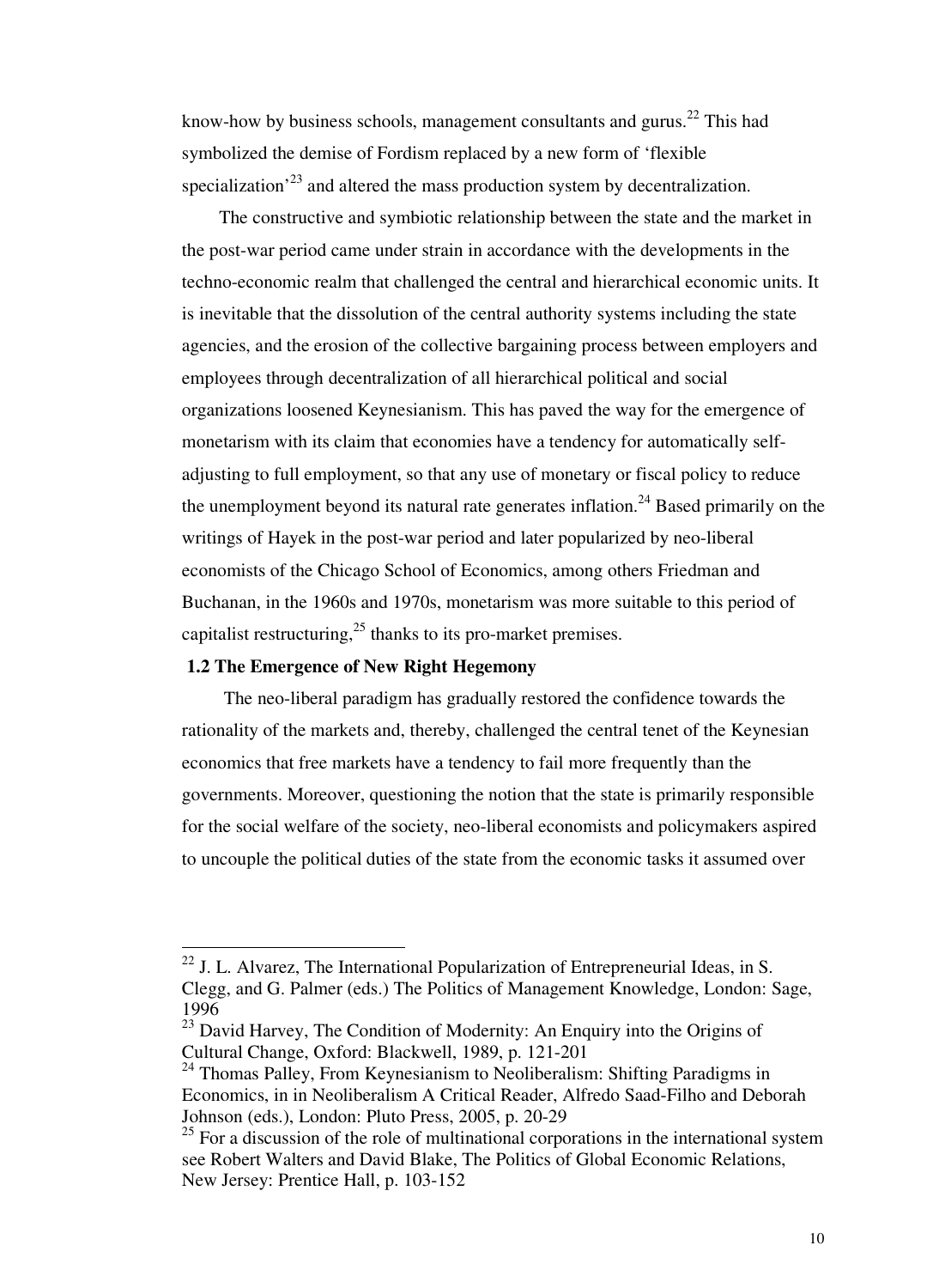the decades.<sup>26</sup> The political priorities of the state shifted from the maximization of welfare to the promotion of the free market enterprises and the capital markets. The individualist and rationalist market-based model centered on a program of macroeconomic stabilization, liberalization of trade and destatisation of the economy rendered competitiveness at all levels of the society supreme.

 Politics of the neo-liberal project devalued democracy as a political currency following the retreat of the welfare and developmental state models because market functions increasingly disable the state from interfering with the economic affairs of the society. Indeed, despite the efforts of a diverse coalition of pressure groups and political organizations to oppose liberalization measures to maintain a degree of protectionism, multinational companies and international investors have mostly succeeded in overcoming these obstacles and managing to level the playing field as to ensure same level of treatment for domestic and international actors in the economy.<sup>27</sup> In order to survive in a world of increasing trade, governing parties, regardless of their political affiliations, had to resort to the political mantra of competitiveness and follow the neo-liberal agenda. State-business-labor relations underwent profound changes by the rapid increase of international economic agents in the domestic market so that domestic firms were faced with heightened competition from outside without the opportunity of enjoying protection of the high tariffs.<sup>28</sup>

 In conjunction with the new form of capitalism associated with the neo-liberal paradigm, United States and Europe have witnessed the rapid rise of the New Right politics, whose agenda has effectively developed a hegemonic discourse, stretching beyond the political sphere during the 1980s. The New Right ideology flourished in Western industrialized countries during the transition to post-Fordist model of production and came to fill the vacuum created by the hegemonic crisis of American liberalism<sup>29</sup> which could not be addressed by any other political ideology, including

 $26$  Stuart Hall, "The Meaning of New Times," in New Times: The Changing Face of Politics in the 1990s, eds. Stuart Hall and Martin Jasques, London: Verso Books, 1991

 $27$  Frans Buelens (ed.) Globalization and the Nation-State, Cheltenham and Northampton: Edward Elgar, 2000 p. 120

<sup>&</sup>lt;sup>28</sup> Jeffrey Hart, Rival Capitalists: International Competitiveness in the United States, Japan and Western Europe, Ithaca: Cornell University Press, 1992

 $^{29}$  Norman Barry, The New Right, London: Routledge, 1987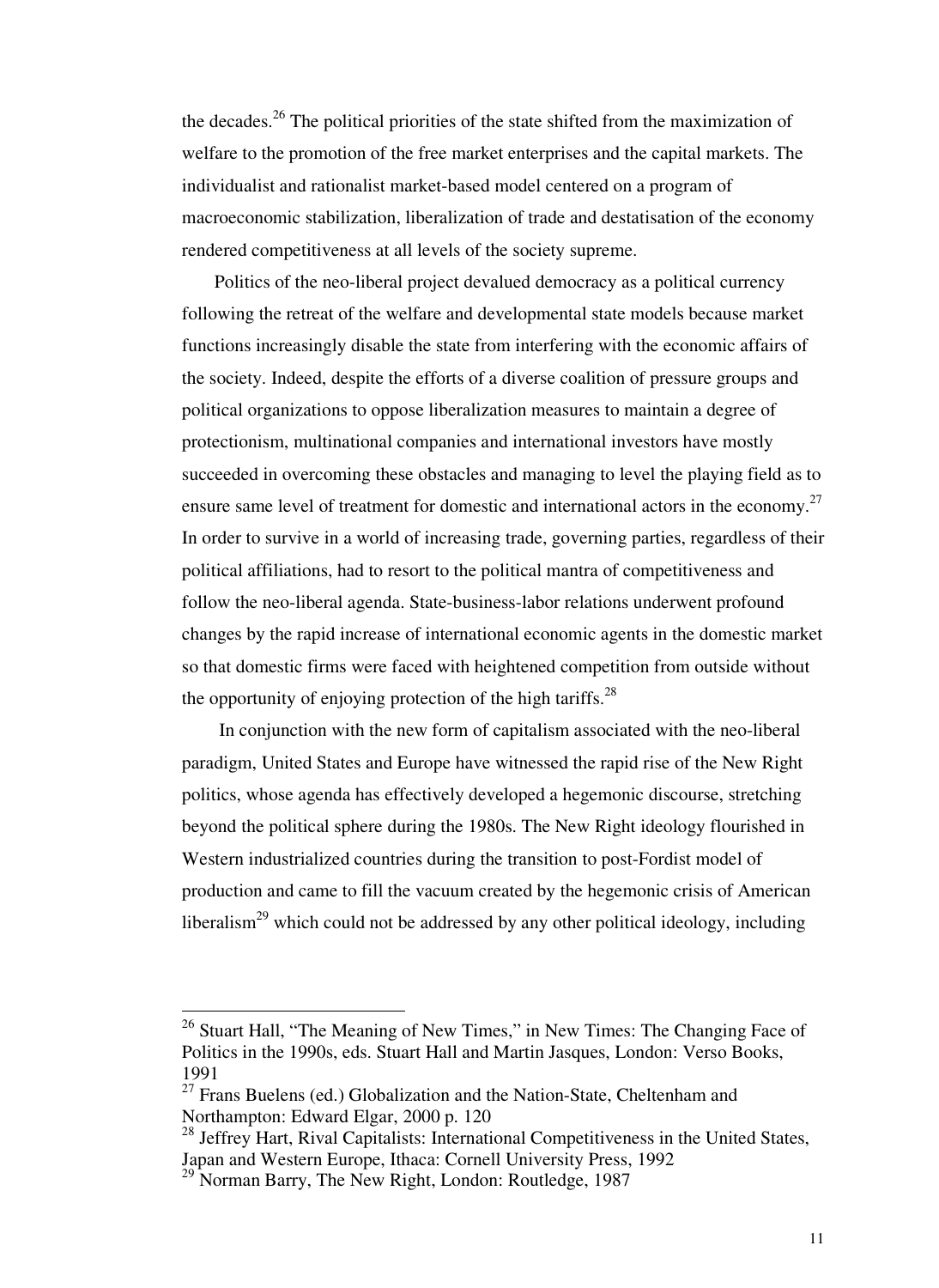social democracy.<sup>30</sup> New Right political movements sought to reverse the economic trend of the past thirty years by shrinking the role of the state in economic activities and transfer power from labor unions and political organizations sympathetic to their interests to corporations. The central political tenet of the new-right agenda is "the negative unity of the disempowerment of government" that stand on the way of the operation of the market by rolling back the frontiers of the welfare state and eliminate the institutions, ideas and practices which were put in place by the "post-war consensus"<sup>31</sup> or, in Thatcher's words, "the progressive consensus"<sup>32</sup>. Tracing their policies to the writings of influential neo-liberal thinkers such as F. A. Hayek and Milton Friedman, new right administrations aimed nothing short of limiting the state to the minimal and advocated extremely individualist and libertarian norms, sharply distinguishing them from the post-war conservatives. 1980s witnessed the emergence of a greater political space for free-market views and, indeed, have been the era of the conquest of conservatism by the ideas and doctrines of the New Right in a Gramscian fashion.<sup>33</sup> In fact, the Socialist Mittterrand government that came to power in France in 1981 aspired to go on with the classical Keynesian model one more time - the socalled "Keynesianism in one country" , which utterly failed and, even before going down, Mitterrand had to cut back on his economic policies. This last and instigating blow would suspend the electory road for most of the socialist parties in Europe in that decade.

 The rapid growth in worldwide trade and growing mobility of capital has undermined the autonomy of the domestic economies by connecting them to the web of global financial networks. The ascendancy of the free market mechanisms, symbolized under the slogan that 'there is no alternative', voiced frequently by Thatcher, came to be gradually accepted by governments, competing against one another to preserve their level of competitiveness.<sup>34</sup> Hence, many industrial societies experienced a shift from the welfare state model to "competition state" which is

 $30$  Hasan Bulent Kahraman, The Making and the Crisis of Turkish Social Democracy: Roots, Discourses and Strategies, unpublished PhD. Thesis, 1999, p. 182-84

 $31$  Kerry Schott, The Rise of Keynesian economics: Britain 1940-64, Stuart Hall et. al. States & Societies, Martha Robertson & Company, Oxford, 1984, p. 338-363

<sup>32</sup> Margareth Thatcher, The Revival of Britain, 1989, p. 3

<sup>33</sup> John Gray, Siyasi Dusunce İncelemeleri, Ankara: Dost, 2004, p. 295

<sup>&</sup>lt;sup>34</sup> For an excellent article on the excesses of competitiveness as part of a political agenda, see P. Krugman, "Competitiveness: A Dangerous Obsession," Foreign Affairs, March/April, 1994, p. 28-44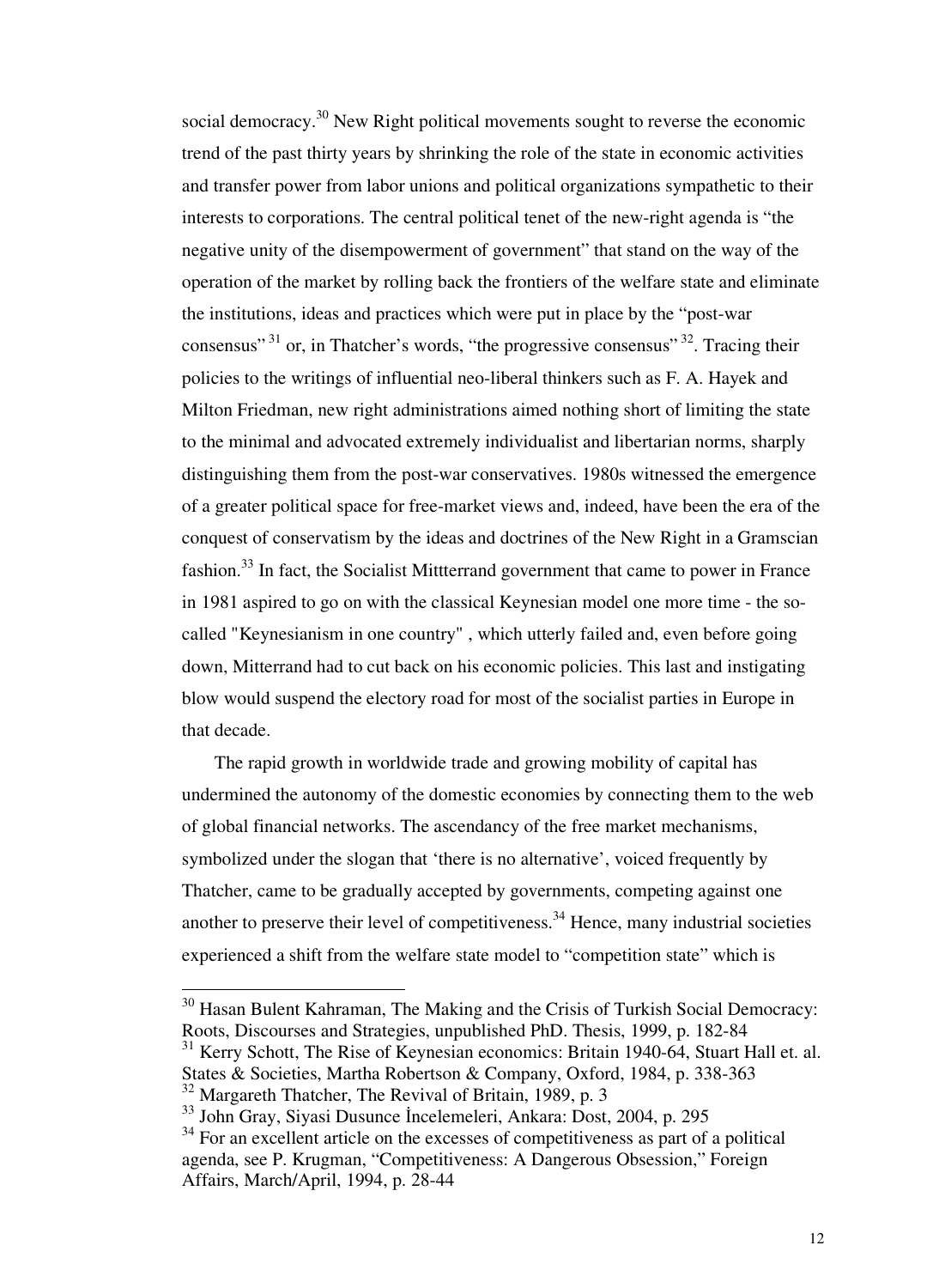"aimed at making economic activities located within the national territory, or which otherwise contribute to national wealth, more competitive in international development terms".<sup>35</sup> Under this model, states could enhance the competitiveness of domestic firms more by indirect and infrastructural intervention than by subsidy or trade protection which has many macroeconomic repercussions in a global market economy.<sup>36</sup> Welfare-state reform, deregulation of key sectors and recommodification $37$  of the labor market climbed up the agenda of governments in their efforts to improve the macroeconomic conditions and attract foreign investment.<sup>38</sup> In light of these economic developments, public expenditures are not lowered to a great extent but the government resources are increasingly allocated to those services that enhance overall productivity and secure investment environment instead of the non-productive elements in social expenditure. The necessity of staying competitive in the world economy drew even the social democratic states into a race to the bottom in terms of social provision and the wages. $39$ 

### **1.3 The New Labor and the End of Class Politics**

-

 The demise of Keynesianism and transition into a post-industrial mode of development signaled the disintegration of the rigid class structure and barriers of the industrial society and provided ample opportunities of social mobility. As a result, the dominant issues of the old political paradigm such as distribution, security and economic growth could no longer galvanize masses as in the 1960s and 1970s and came to replaced by issues related to body, health and sexual identity, ethnic and cultural heritage and environment.<sup>40</sup> Hence, political actions and processes began to

 $35$  P. Cerny, Structuring the political arena: public goods, states and governance in a globalising world, in R. Palan (ed.) Global Political Economy: Contemporary Theories, London: Routledge, 2000

<sup>&</sup>lt;sup>36</sup> R. Rosecrance, Rise of Trading State: Commerce and Conquest in the Modern World, New York: Basic Books, 1988

 $37$  Decommodification has become an important concept in the social democracy literature with Gosta Esping-Andersen's 1990 book. For more information, see G. Esping-Andersen, The Three Worlds of Welfare Capitalism, Cambridge: Polity Press, 1990

<sup>&</sup>lt;sup>38</sup> P. G. Cerny, The Changing Arhitecture of Politics: Structure, Agency, and the Future of the State, Newbury Park, CA: Sage, 1990

<sup>&</sup>lt;sup>39</sup> Chris Pierson, Globalization and the End of Social Democracy, Australian Journal of Politics and History, vol. 47, number 4, 2001, p. 459-474

<sup>&</sup>lt;sup>40</sup> Claus Offe, New Social Movements: Challenging the Boundaries of Institutional Politics, Social Research 52, 4, 1985, p. 817-868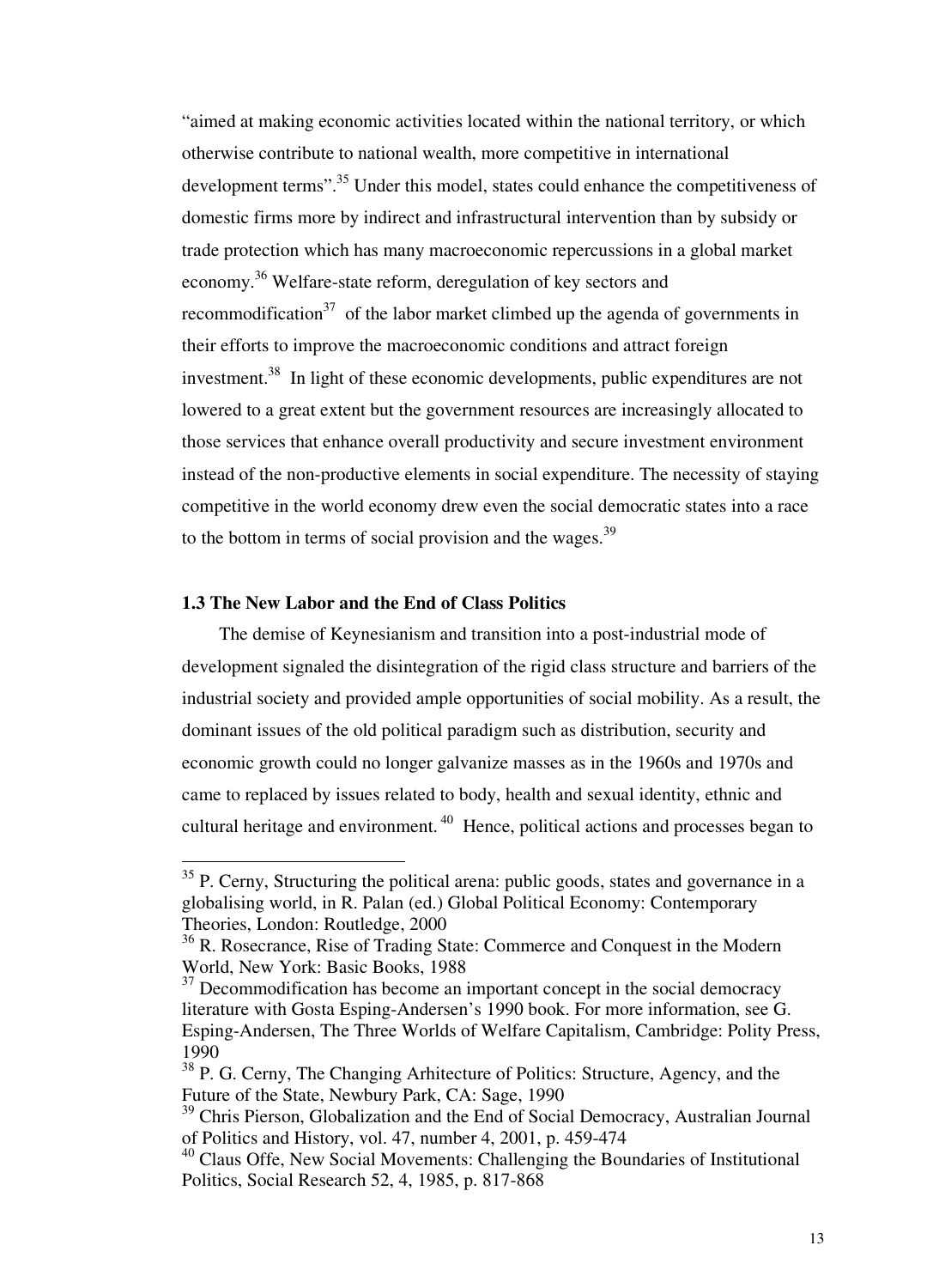be increasingly decoupled from the production relations of the economy and thereby lost their class appeal.<sup>41</sup> Major segments of the new middle class grew uneasy with the continuous demands and the militancy of the labor unions since the  $1970s^{42}$  and much preferred to tolerate some reductions in the welfare programs in return for experiencing a higher degree of economic instrumentalism and more economic opportunities. Moreover, welfare programs in the advanced industrialized societies achieved most of their objectives and provided masses with a decent standard of living, facilitating the emergence of a "culture of contentment".<sup>43</sup> This led some to argue that welfare state has been undermined by its own successes because those rising to the middle class conditions were less disposed to support the continuation of these programs. In addition, the rise of a post-industrial economy required a fundamental restructuring of the manufacturing sector by relocating the manufacture production away from the advanced industrial states to the newly-industrialized economies,<sup>44</sup> while those jobs that were left were increasingly taken by immigrants. These changes in the techno-economic realm weakened the bargaining power of the trade unions, made it increasingly difficult to sustain solidarity among worker groups and thereby brought the era of electoral socialism to an end. $45$ 

 Traditional working class parties across Europe experienced serious difficulties in appealing to the 'class-aware but not class-conscious' segments of the new middle class and could not successfully compete with the neo-liberal parties that managed to base their campaign platforms on a popular version of this new middle class politics. These parties experienced successive election defeats against neo-liberal parties and removed from power in some countries for over a decade due to their failure to comprehend the complex changes in global economy and address the ensuing socioeconomic problems. Relying on the New Right hegemonic discourse, right has

<sup>&</sup>lt;sup>41</sup> Ronald Inglehart and Christian Welzel, Modernization, Cultural Change and Democracy: The Human Development Sequence, New York: Cambridge University Press, 2005: p. 117-118

<sup>&</sup>lt;sup>42</sup> Paul Hirst, From Statism to Pluralism, London: University College London Press, 1997, p. 143

 $^{43}$  John Kenneth Galbraith, The Culture of Contentment, London: Sinclair-Stevenson, 1992

<sup>&</sup>lt;sup>44</sup> F. Froebel, J. Heinrichs and O. Kreile, The New International Division of Labour, Cambridge: Cambridge University Press, 1980

<sup>&</sup>lt;sup>45</sup> For a more detailed analysis of the decline of working class in industrialized countries see John Callaghan, *The retreat of social democracy*, Manchester, Manchester University Press, 2000, p. 204-224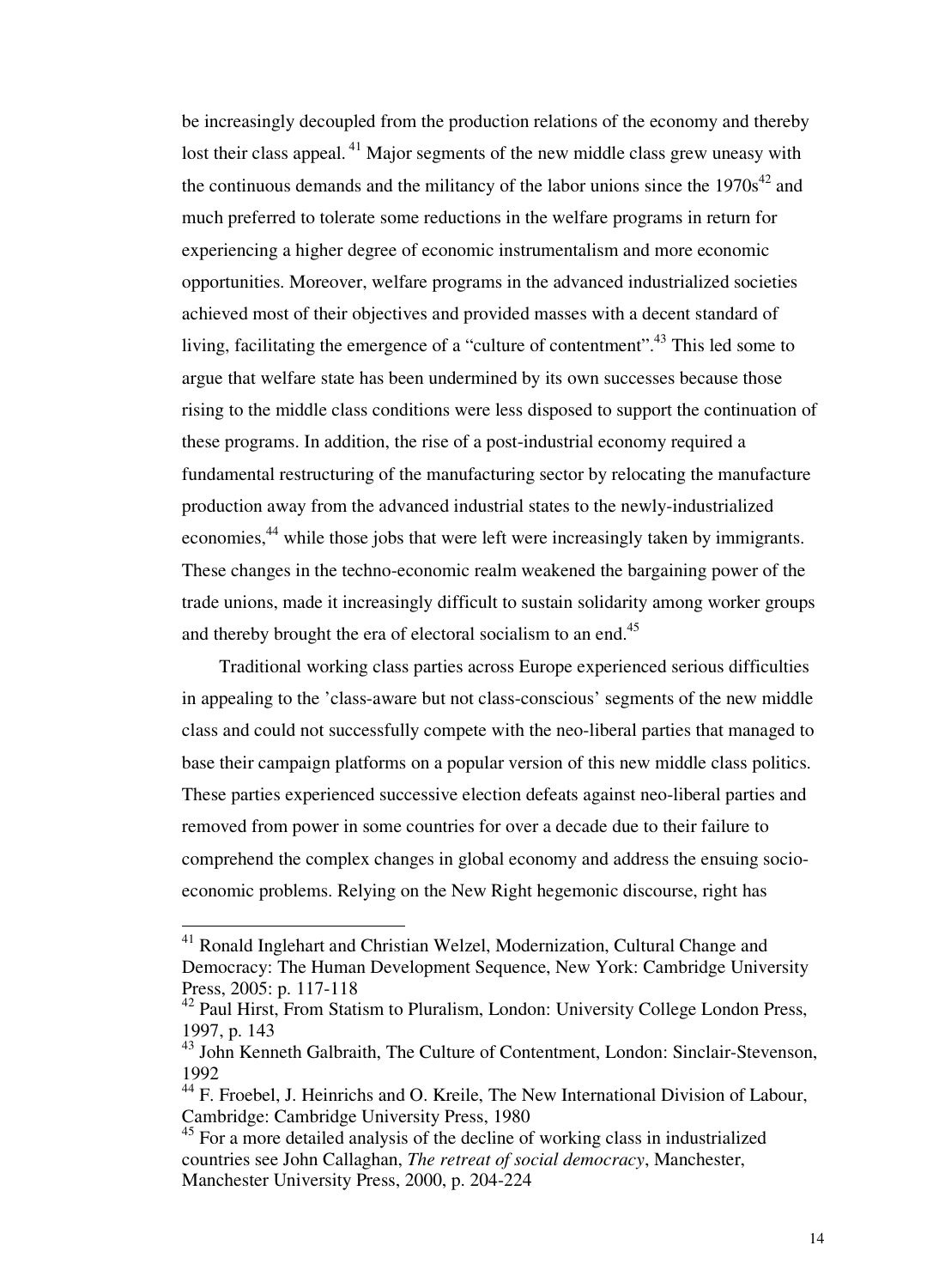become radical while the left generally assumed a conservative position, mostly struggling to preserve some of the functions of the welfare state. Hence, by the late 1980s, it was clear that social democracy had to either revise its political program in accordance with the surmounting market challenges and the neo-liberal economic paradigm or face electoral defeat in successive elections to become relegated to the permanent opposition status. <sup>46</sup>

 Faced with the new-right challenge, social democratic parties came to the conclusion that old ways of doing politics by relying on a system of redistribution was no longer possible and maybe not even desirable.<sup> $47$ </sup> As a consequence, during the course of the 1990s, social democratic parties across the globe began to revise their strategies, programs and political agendas to cope more effectively with the recent economic developments and emerge as a viable alternative to the neo-liberal parties.<sup>48</sup> Many social democratic parties began to distance social democracy from the Keynesian welfare state model and establish a compromise or, in other words, find a Third Way to recognize some unavoidable economic developments without surrounding all principles.

 The economic slowdown that followed the disintegration of the Bretton Woods system has particularly harmed developing countries that employed national development strategies centered on import substitution industrialization. The potential drawbacks of the import substitution model i.e. production of costly and outdated goods, corruption, over-bureaucratization, inefficiency and high inflation could no longer be ignored by the governments faced with fiscal, financial, industrial crises and runaway inflation.<sup>49</sup> It is in this gloomy period characterized by devastating effects of the oil crisis in the 1970s and debt crisis in the 1980s that United States government together with IMF and World Bank, otherwise known as the Washington Consensus, advised these countries to adopt the neo-liberal agenda to integrate more closely into

<sup>&</sup>lt;sup>46</sup> For more information on the transformation of the Labor Party see Joshua Muravchik, Heavan and Earth The Rise and Fall of Socialism, San Francisco: Encounter Books, p. 301-320

<sup>47</sup> John Gray, After Social Democracy, London: Demos, 1996

<sup>48</sup> D. Held, Global Social Democracy, in Giddens, A. (ed.) The Progressive Manifesto, Cambridge: Polity Press, 2003

<sup>49</sup> Tom Kemp, Industrialization in the non-Western World, Harlow, Essex: Longman, 1983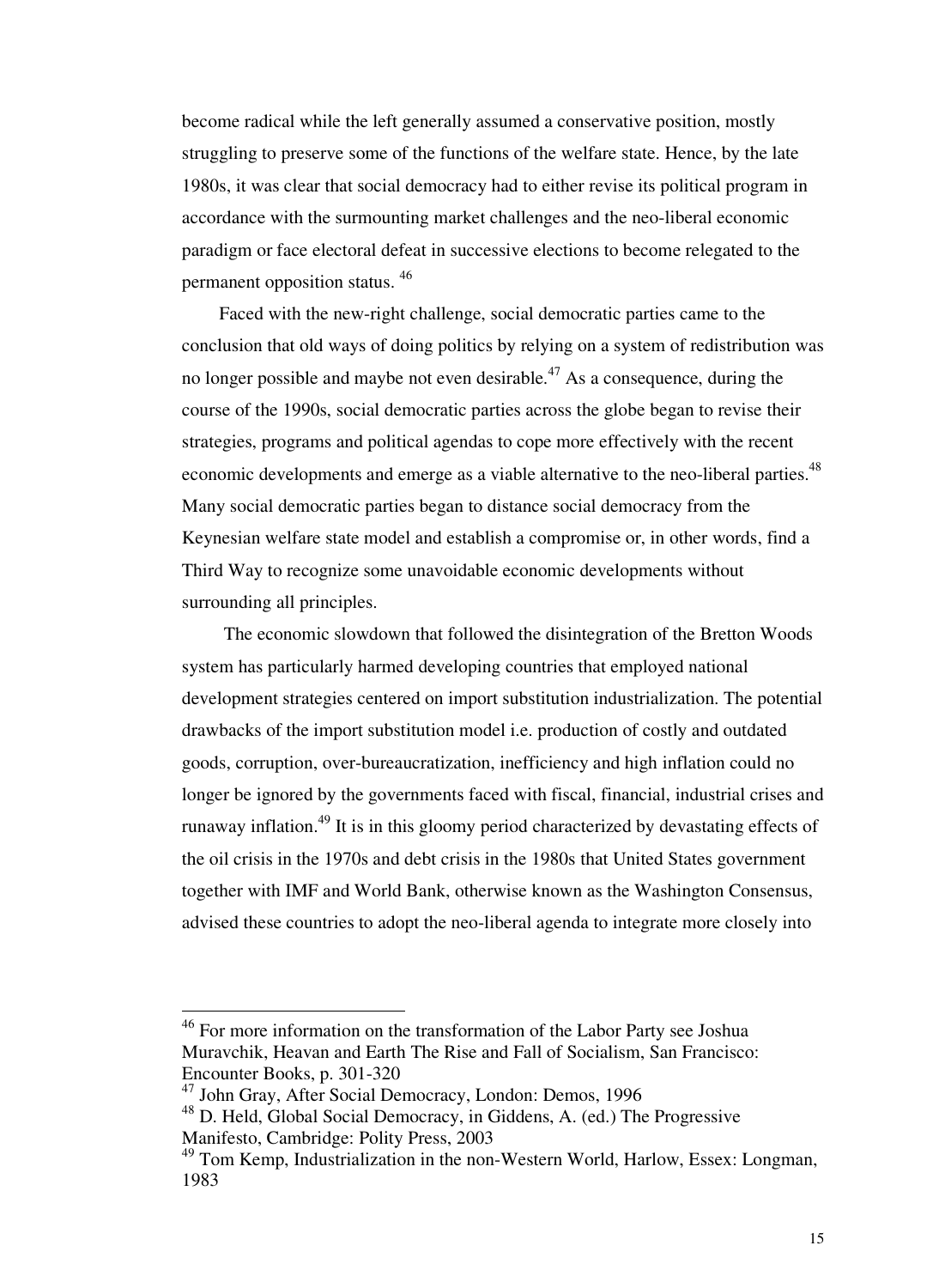the global economic order.<sup>50</sup> To ensure a continuous flow of capital and service the outstanding debt, governments had to accept these reform demands of international finance institutions to introduce internal budget constraints, liberalize trade regime, ensure the convertibility of currency, and open the domestic market for foreign investment.<sup>51</sup> Structural adjustment program they implemented under the aegis of IMF came to encourage policymakers in these countries to mitigate their economic problems such as budget deficits, imbalances in external accounts and high inflation by taking austerity measures, among them, including privatization and trade liberalization, which posed a counter-movement to the growth of the public sector in the post-World War II period.<sup>52</sup> Moreover, as a condition of the grants they received from international monetary organizations, governments of developing countries were required to limit public spending on welfare programs, impose tight budgetary controls, privatization of services and tax cuts to shift the economy along the lines of neo-liberal economic doctrines.<sup>53</sup>

#### **1.4 The Collapse of the Centrally-Planned Economies**

-

 Following the breakdown of the Bretton Woods system, state interventionism, whether in the form of centrally planned economies in Soviet Union and China or in the Keynesian model of social democratic system, was confronted with grave economic problems, as has already been mentioned, due to the demise of Fordist mass production process, escalating energy prices, stagflation and, labor militancy.<sup>54</sup> While the Western economies had responded to these grave structural problems with market flexibility, technological innovation to raise the profit margins and disciplining of the market, centrally planned economies could not manage to survive. Failure to adapt to the rapid and unprecedented innovations and developments ensued by the techno-

<sup>50</sup> Stephen Haggard, Pathways from the Periphery: The Politics of Growth in the Newly Industrialized Countries, Ithaca: Cornell University Press, 1990

<sup>&</sup>lt;sup>51</sup> David Lane, The Rise and Fall of State Socialism, Cambridge: Polity Press, p. 113 <sup>52</sup> Henry Bienen and John Waterbury, "The Political Economy of Privatization in Developing Countries", in Charles Wilber and Kenneth Jameson (eds.) The Political Economy of Development and Underdevelopment, New York: McGraw-Hill, 1992, pp. 376-402

<sup>53</sup> Deborah Johnston, Poverty and Distribution: Back on the Neo-liberal Agenda?, in Neo-liberalism A Critical Reader, Alfredo Saad-Filho and Deborah Johnson (eds.), London: Pluto Press, 2005

<sup>54</sup> Charles S. Maier, Dissolution: The Crisis of Communism and the End of East Germany, Princeton: Princeton University Press, 1997, p. 81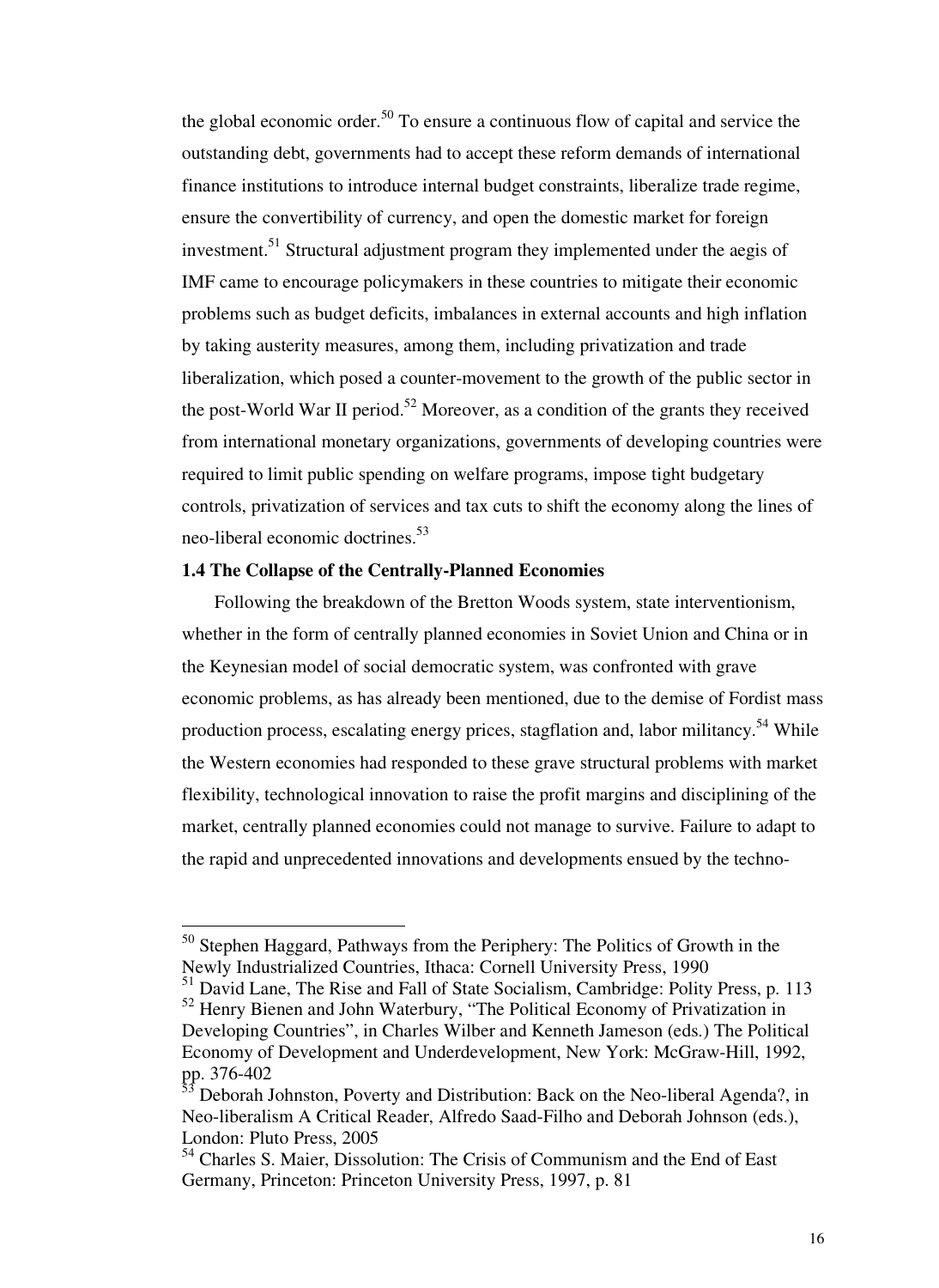economic realm inflicted a large blow to centrally planned economic structure and facilitated the collapse of socialist regimes around the globe.<sup>55</sup>

 Soviet system was based on a centrally planned economy that was primarily conducted by the administrative plans and decisions coordinated between planning agencies and ministries with no attention paid to the supply and demand relationship. The purpose of the planners was to undertake a very rapid economic growth based on the expansion of heavy industry and collectivization of agriculture which would squeeze the products of the peasants and ensure the flow of cheap products for the urban masses. Soviet economic policy-making was along the lines of Harrod-Domar model $10<sup>56</sup>$  with its emphasis on the saving level and the capital-output ratio to generate economic development. Granted that the economic growth was attributed to the function of the size of capital and labor inputs with little room for productivity gains and technology innovations, sustainable economic growth could only be possible with continuous increases in capital or labor supply.<sup>57</sup> Indeed, many economists have argued that the socialist experiment was doomed to collapse from the start due to the structural deficiencies of the economic model. Just three years after the October Revolution, in 1920, Ludwig von Mises, the Austrian neo-classical economist, argued that the system could not properly function because it lacked an adequate price mechanism necessary for generating knowledge and providing initiative to all the agents in the market.<sup>58</sup>

 Despite proving effective in mobilizing resources on key industrial projects and generating very high growth rates in the initial stages of the modernization, the centrally planned economy began to face systemic dysfunctions in carrying out its economic plan, arising from bureaucratic rigidities and difficulties. The "cybernetic model"<sup>59</sup> of economic planning and regulation implicit in socialism, as Giddens notes, worked very successfully in the initial stages of industrialization during which

 $55$  For an excellent historical study on the negative affects of the rise of information technology on Soviet Union, see Maier, Dissolution, 59-108

<sup>&</sup>lt;sup>56</sup> Debraj Ray, Development Economics, Princeton: Princeton University Press, 1998, p. 51-63

<sup>&</sup>lt;sup>37</sup> Castells, End of Millennium, p. 17

<sup>58</sup> Ludwig von Mises, "Economic Calculation in the Socialist Commonwealth," in Alec Nove and D. Mario Nuti, eds., Socialist Economics. Harmondsworth: Penguin, pp. 75-91 [1920] (1972)

Anthony Giddens, Beyond Left and Right: The Future of Radical Politics, Stanford: Stanford University Press, 1994, p. 66-69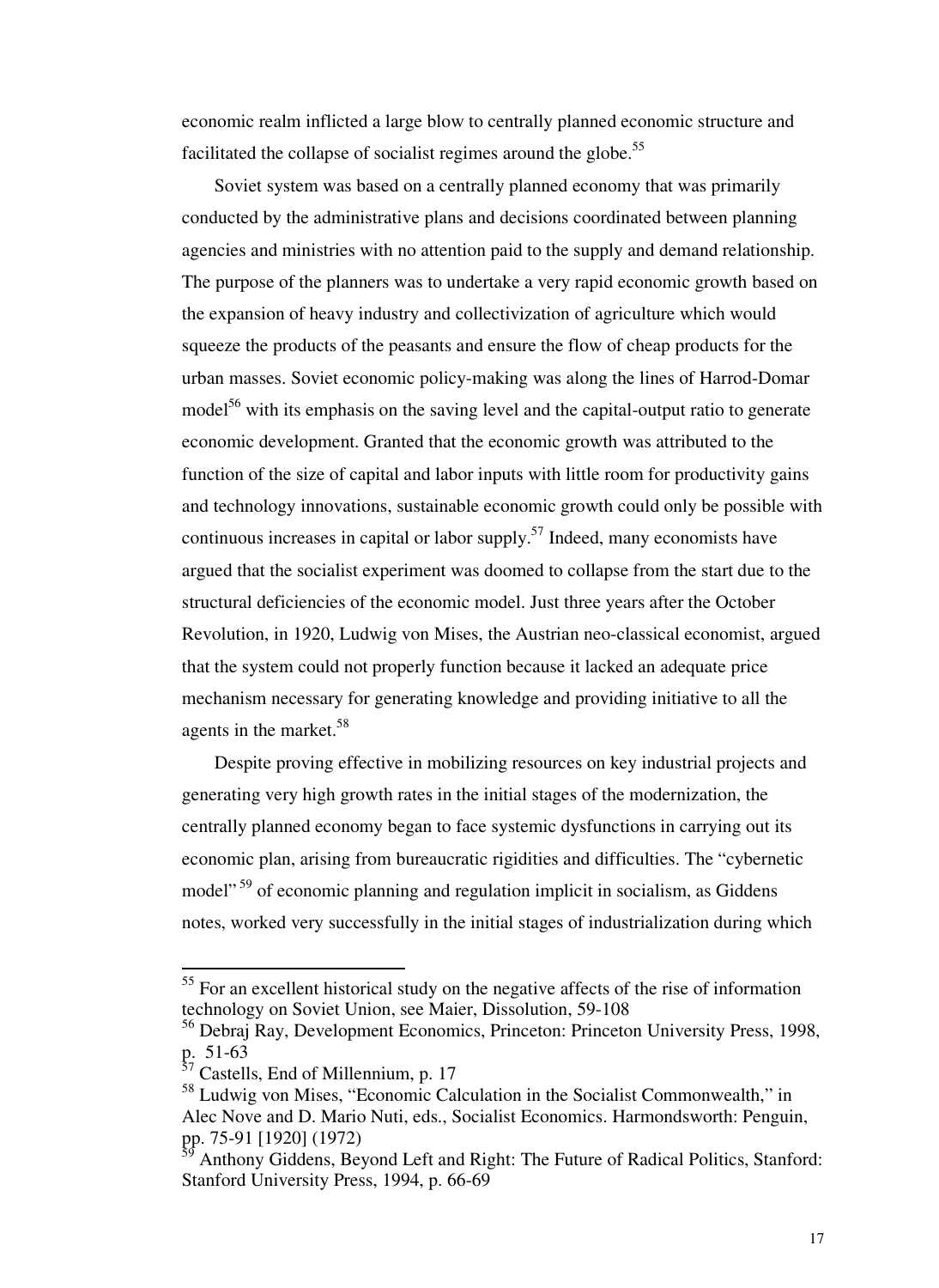economic decisions of the state agencies could be effectively carried out. Theoretical objections developed by authors such as Mises and Hayek against the major limitations and dangers of central planning, centered on the importance of freely established monetary price for goods, as he notes, began to become valid following the information technology revolution which have restructured the entire production processes and, thereby, made successful planning an "epistemic impossibility"<sup>60</sup> from 1970s and onwards.<sup>61</sup>

 By the beginning of the 1970s, Soviet economy had exhausted its labor and capital resources, experiencing declining productivity on both accounts; indeed, this had signaled the completion of the period of extensive economic growth. Abel Aganbegyan, the celebrated economic advisor of Gorbachev, attributes the slowdown in the economic growth, after three decades of rapid economic expansion, to the limitations of the industrialization program based entirely on the extensive use of capital and labor. $62$  As the economy became more complex and diversified, both in terms of organization and production<sup>63</sup> and a shift to intensive economic growth<sup>64</sup> was absolutely necessary to upgrade production processes and raise productivity level of inputs through scientific and technology advances. The structural crisis faced by the Soviet Union with its many political, social and, more importantly, economic consequences was triggered by the inability of the Soviet economy to manage the transition to the new mode of development based on advancing information technologies in accordance with the process taking place in the rest of the world.<sup>65</sup> While the bulk of the manufacture production of capitalist economies shifted towards the fields of electronics, biotechnology and chemical products, Soviet economy had totally missed the revolution in the information sector<sup>66</sup> and experienced an expansion

<sup>60</sup> John Gray, Bir Muhafazakar Olarak Hayek, in Post-Liberalizm: Siyasi Dusunce İncelemeleri, Ankara: Dost, 2004, p. 44-51

 $61$  Anthony Giddens, Modernity and Self-Identity: Self and Society in the Late Modern Age, Stanford: Stanford University Press, 1991 p. 68

<sup>&</sup>lt;sup>62</sup> Abel Aganbegyan, The Economic Challenge of Perestroika, Bloomington: Indiana University Press, 1988

<sup>63</sup> Castells, End of Millennium, p. 19

 $64$  Lane, The Rise and Fall, 154-55

<sup>65</sup> Castells, End of Millennium, 9

<sup>66</sup> Ibid., 26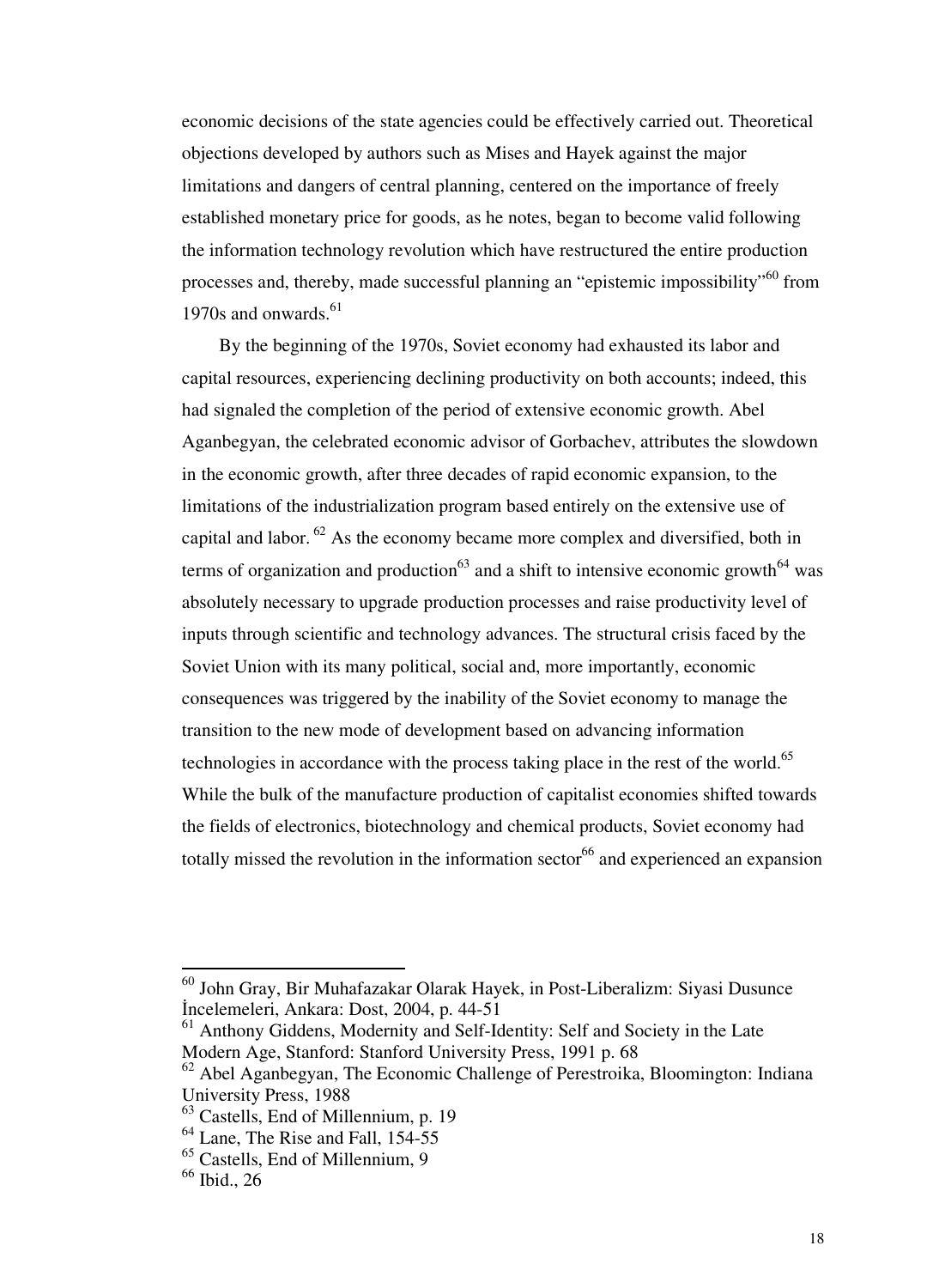in the technology gap with the West. This mainly arose from the fact that its incentive structure was unable to encourage technological change and innovations.<sup>67</sup>

 Moreover, aside from the structural deficiencies of the centrally planned economic model, Soviet economy had to deal with a number of exogenous factors such as the demise of Fordism, European recession triggered by the two oil shocks, reducing the bilateral trade volume and the changing foreign policy of the capitalist countries<sup>68</sup>, especially following the victory of Ronald Reagan in US presidential election in 1980. By adopting a more assertive and confrontational foreign policy and initiating an high-tech arms race, US president Ronald Reagan exposed the technological weakness of the Soviet Union and drained her economy by forcing her to increase military spending, which, according to David Lane, proved to be the "last straw that broke the back of the camel".<sup>69</sup> After coming to power, Gorbachev sought ways to reform the Soviet socialist regime and alleviate some of the structural problems and deficiencies of the economic order without changing the political structure by partially introducing some of the principles of the market economy. Gorbachev<sup>70</sup> aimed to free the state enterprises from the heavy hand of government ministries, which plan every aspect of the production process, and give more autonomy to managers to encourage them to behave like private firms.<sup>71</sup>

 Despite the introduction of the perestroika program and political liberalization, however, the stagnant Soviet economy failed to recover,<sup>72</sup> plunging into a deep economic crisis with massive shortages, rising prices, and growing levels of unemployment,  $^{73}$  for many reasons not least the lukewarm support given to the reforms by a considerable number of the party nomenclature, top state bureaucracy

<sup>68</sup> Marie Lavigne, The Economics of Transition From Socialist Economy to Market Economy, New York: St. Martin's Press pp. 92

<sup>69</sup> Lane, The Rise and Fall, 184

<sup>67</sup> Anders Aslund, Building Capitalism The Transformation of the Former Soviet Bloc, Cambridge: Cambridge University Press, 2002, p. 42

<sup>70</sup> Anders Aslund, Gorbachev's Struggle for Economic Reform, Ithaca: Cornell University Press, 1991

<sup>71</sup> Robert Strayer, Why did the Soviet Union Collapse? Understanding Historical Change, London and New York: M. E. Sharpe, 1996, p. 115

 $72$  Lavigne, The Economics, 95

<sup>73</sup> William Moskof, Hard Times: Impoverishment and Protest in Perestroika Years, New York: Sharpe, 1993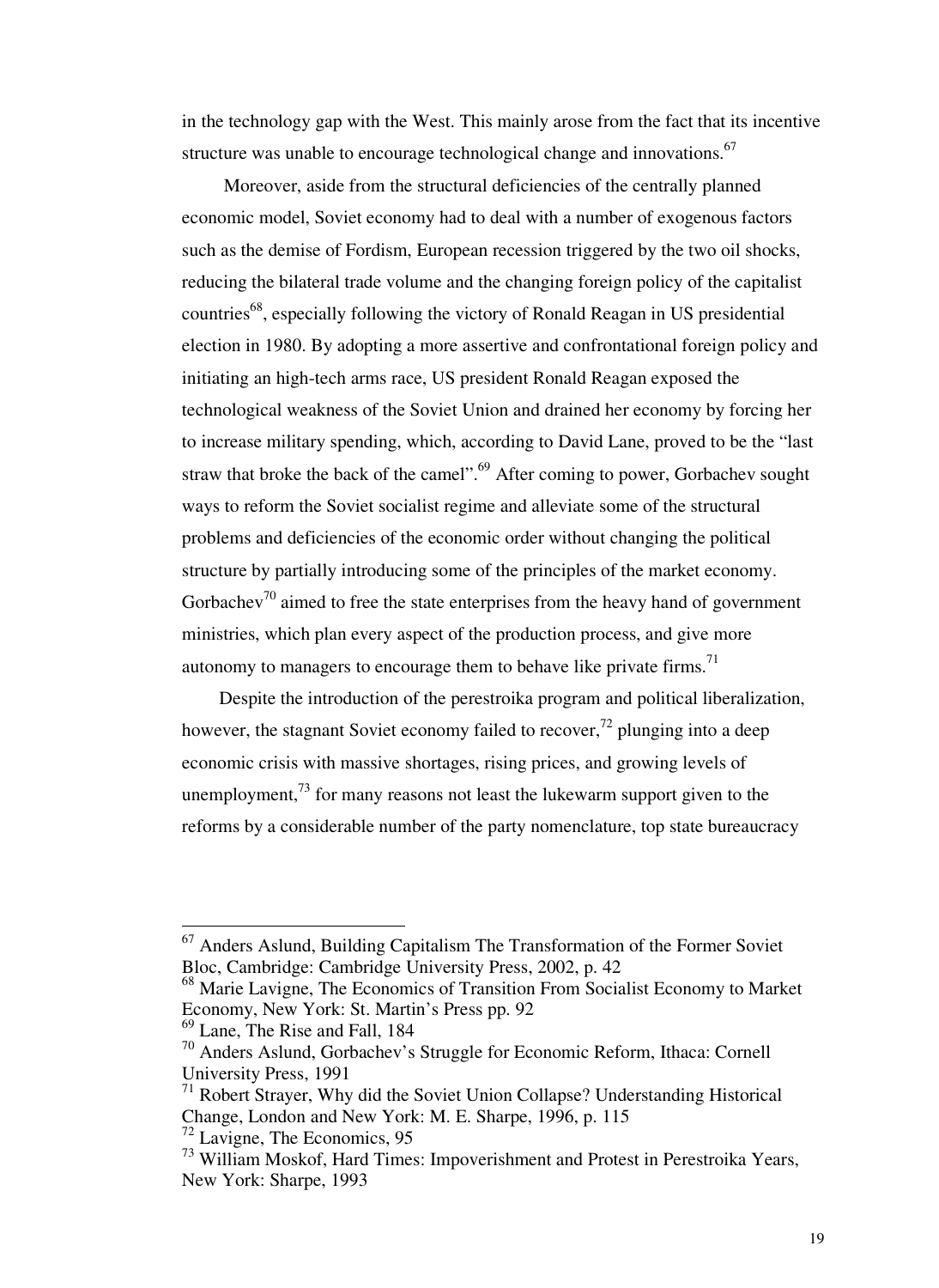and state company managers, retrenching themselves in the state agencies.<sup>74</sup> The relative liberalization of the economy has expanded the shadow economy with its cohort of mafia and corrupt officials, taking advantage of the new opportunities, and disorganized the planned economy even further.<sup>75</sup> As a result, while the economic rationale of the socialist system was delegitimized.<sup>76</sup> the perestroika created "a kind" of limbo economy" which worked neither like a functioning market system nor like a planned economy.<sup>77</sup>

 Gorbachev's political and economic reforms, entailing to provide development of a more pluralistic structure and the growth of markets, undermined the leading role of the party together with the system of central planning.<sup>78</sup> Public dissatisfaction with the standard of living and deteriorating economic conditions has already paved the way for the legitimacy crisis of the socialist rule. This had encouraged the radical reformers to openly challenge Gorbachev administration and use the relatively liberal political environment to seek support of the people and even come to power through popular elections.<sup>79</sup> Counter-culture against socialism, especially among the young generation, disillusioned with the increasing gap between the West and their countries and in search of a more democratic and pluralistic society led to the growth of civil society emerging to challenge the leadership of the communist party based on popular support and aim for the overthrow of the authoritarian regime.<sup>80</sup> The centrifugal pressures paved the way for the rise of the national awakenings across the Soviet Union, as primordial ethnic identities and national heritages have reemerged after decades of repression.<sup>81</sup> The collapse of the communist party as an organization together with the disintegration of the Soviet Union<sup>82</sup> have been triggered by the collapse of the centrally planned economy, which, as the proudest and most

 $74$  Manuel Castells, End of Millennium, The Information Age: Economy, Society and Culture, vol III, Massachusetts, Blackwell, 2001, p. 54

<sup>75</sup> Stephen Handelman, Comrade Criminal: Russia's New Mafia, New Haven: Yale University Press, 1995

<sup>76</sup> Aslund, Building Capitalism, 40

<sup>77</sup> Strayer, Why did the Soviet Union, 116

<sup>78</sup> Lane, The Rise and Fall of State Socialism, Cambridge: Polity Press, p. 170

 $79$  For an excellent overview of the political events of this era, see Stephen White,

Gorbachev and After, Cambridge: Cambridge University Press, 1993 <sup>80</sup> Hirst, From Statism, 156-182

 $81$  Strayer, Why did the Soviet Union Collapse, 149-171

<sup>&</sup>lt;sup>82</sup> Alexander Dallin, "Causes of the Collapse of the USSR," Post-Soviet Affairs 8:4 (1992), p. 279-302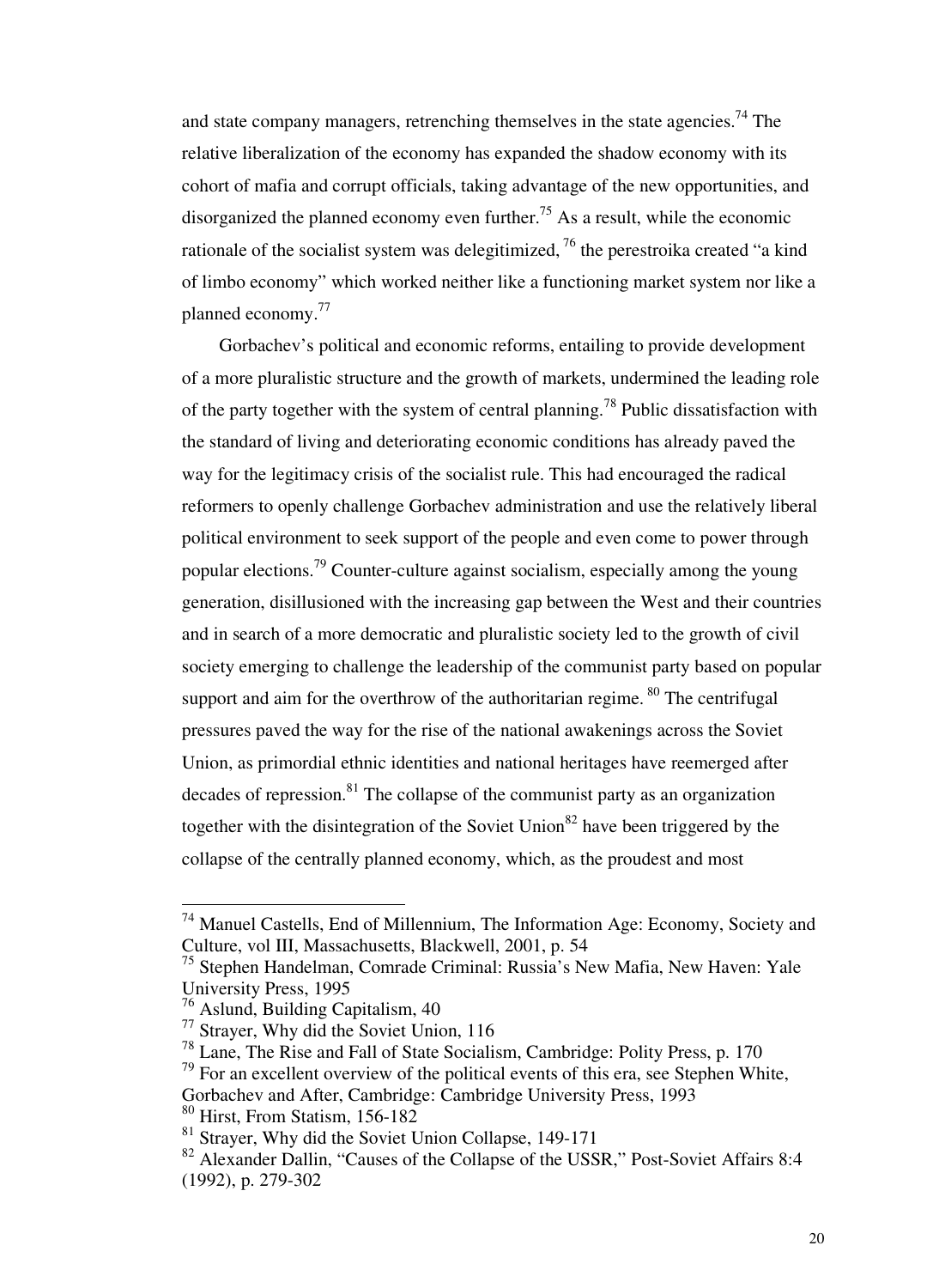impressive achievement of the communist party, was initially designated to avoid the chaotic, wasteful and dangerous competition of capitalism and facilitate rapid development of industrial production.<sup>83</sup>

 The collapse of the Soviet Union came to affect politics at large as it signified that the recent socio-economic developments led the propelling forces of the French Revolution to worn itself out and bring about the end of organized, bureaucratic and centralized ideological movements. Moreover, the political events surrounding the demise of the Soviet regime signaled the end of Leninist party model designed around a hierarchical organizational structure and authoritarian decision-making process. Hence, the revival of the left depended on a new formulation of its ideological framework and political premises after the collapse of the "actually existing socialism".<sup>84</sup> Left political identity has been associated so far with homogeneity, equality and harmony but the coming challenge would be to transform these values to pluralism, difference and heterogeneity in the struggle against the ills of capitalism.<sup>85</sup> One proposed solution has been to redefine the left project as the extension of democracy not only limited to political relations but also incorporating demands of the new social movements and assume the function of an emancipator. This would give rise to a project of plural and radical democracy which is well suited to solve some of the newly emerging problems facing humanity.<sup>86</sup> In other words, what is needed is to inherit a tradition of associational socialism linked with democratic and communitarian values.<sup>87</sup> There is a growing need for socialist and social democrat parties to place more emphasis on preserving their differences and to adopt a more horizontal and pluralistic organization structures, enabling them to incorporate new issue groups to their membership profile. The most dramatic change has taken place in Spanish, Italian and French communist parties which have declared in the early 1980s that they will no longer pursue attainment of the dictatorship of the proletariat

<sup>&</sup>lt;sup>83</sup> Strayer, Why did the Soviet Union, 10

<sup>84</sup> Chantal Mouffe, Pluralism and the Left Identity, in Michael Walzer (ed.) Toward a Global Civil Society, Oxford: Berghahn Books, p. 295

<sup>85</sup> Ibid., 296.

<sup>86</sup> Ernesto Laclau and Chantal Mouffe, Hegemony and Socialist Strategy: Towards a Radical Democratic Politics, London: Verso, 2001

<sup>&</sup>lt;sup>87</sup> Paul Hirst, "Associated Socialism in a Pluralist State" in Journal of Law and Society, vol. 15, No. 1, Spring 1988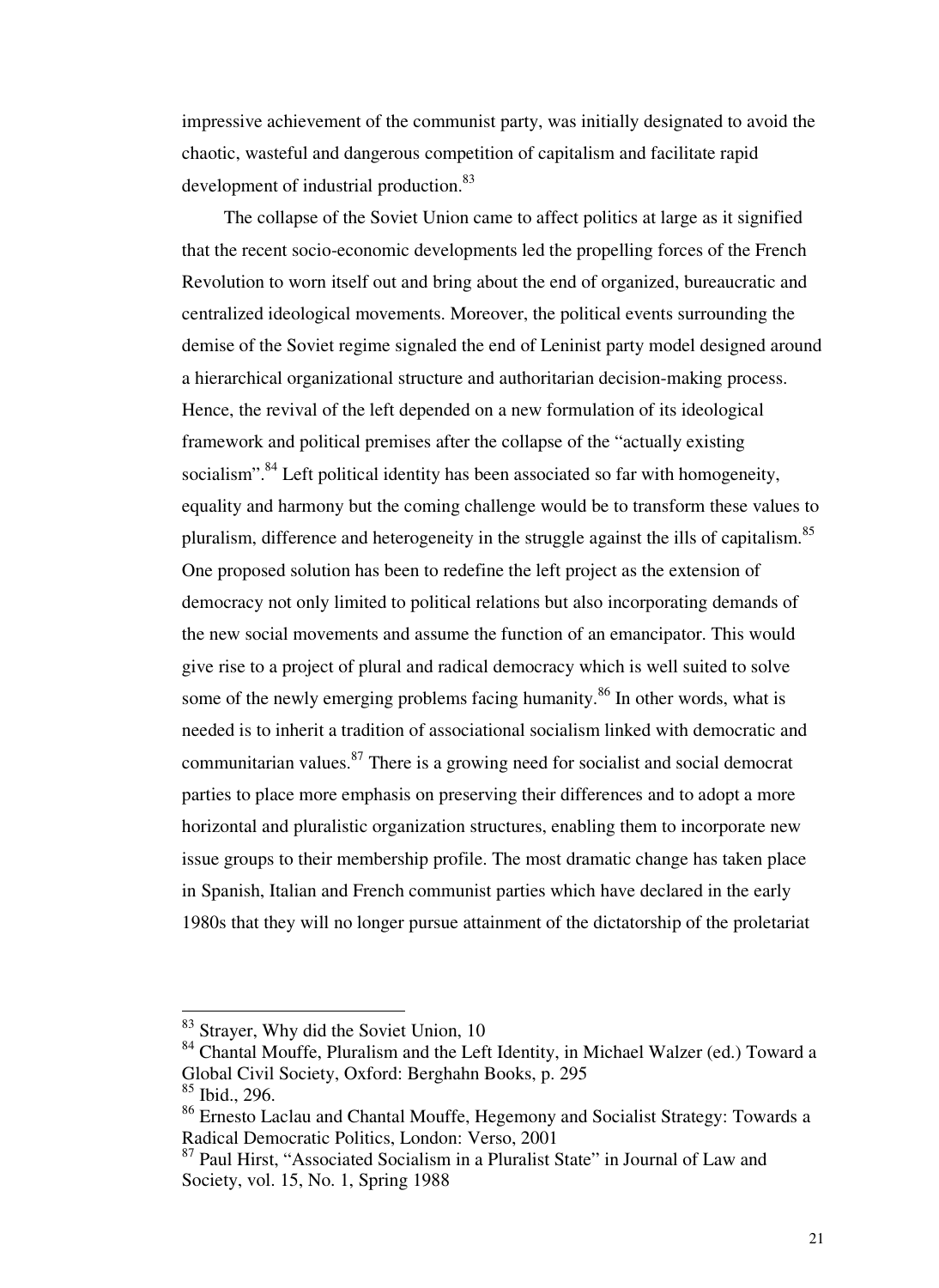as a policy and target democratic stabilization,<sup>88</sup> which gradually evolved in a new model called Mediterranean socialism.

#### **1.5 Globalization Phenomenon and the End of History**

 The collapse of the Soviet Union following the fall of the Berlin Wall and the erosion of the post-war consensus based on the notion of state interventionism and principle of national sufficiency in the early 1990s removed the two main barriers that have prevented further integration of world markets. The internationalization of capital and production processes were not only the driving mechanisms behind the drastic socio-economic and political changes of this coming era but also the constitutive element of globalization, otherwise known as 'the new world order'. Catching the mood of this period, Francis Fukuyama, in his widely discussed article, relying on a Hegelian dialectic notion of social mechanisms, argued the 'end of history<sup>89</sup> in which liberal democracy based upon capitalism is considered to have prevailed over its alternatives. The most radical aspect of globalization, however, as inherent in the following definition given by Giddens, is the new configuration it brought to the time-space relationship carried out by the significant advances in the transportation and communication sectors:

 Globalization is "the intensification of worldwide social relations which link distant localities in such a way that local happenings are shaped by events occurring many miles away and vise versa".<sup>90</sup>

 This definition given for globalization closely resembles the one put forward by David Held who argues that globalization arises the speeding up of worldwide patterns of interconnectedness and stretching of connections, relations and networks between communities. $91$  It is no wonder that in both definitions the primary element of the globalization process is caused by the lowering of the unit cost and time of information transfer with respect to distance as a consequence of 'time-space compression'. This "perpetual search to annihilate space through time"<sup>92</sup> precipitated

<sup>88</sup> Gianfranco Pasquino, Party Elites and Democratic Consolidation: Cross National Comparison of Sothern European Experience, in Geoffrey Priadham (ed.), Securing Democracy. Political Parties and Democratic Consolidation in Southern Europe, London: Routledge, 1993, p. 42-61

<sup>89</sup> Francis Fukuyama, The End of History?, The National Interest 19, 3-18, 1989 <sup>90</sup> Giddens, The Consequences of Modernity, 64

<sup>&</sup>lt;sup>91</sup> David Held (ed.) A Globalizing World: Culture, Economics, Politics, London and New York: Routledge, 2000, p. 169-170

<sup>&</sup>lt;sup>92</sup> Harvey, The Condition of Modernity, 307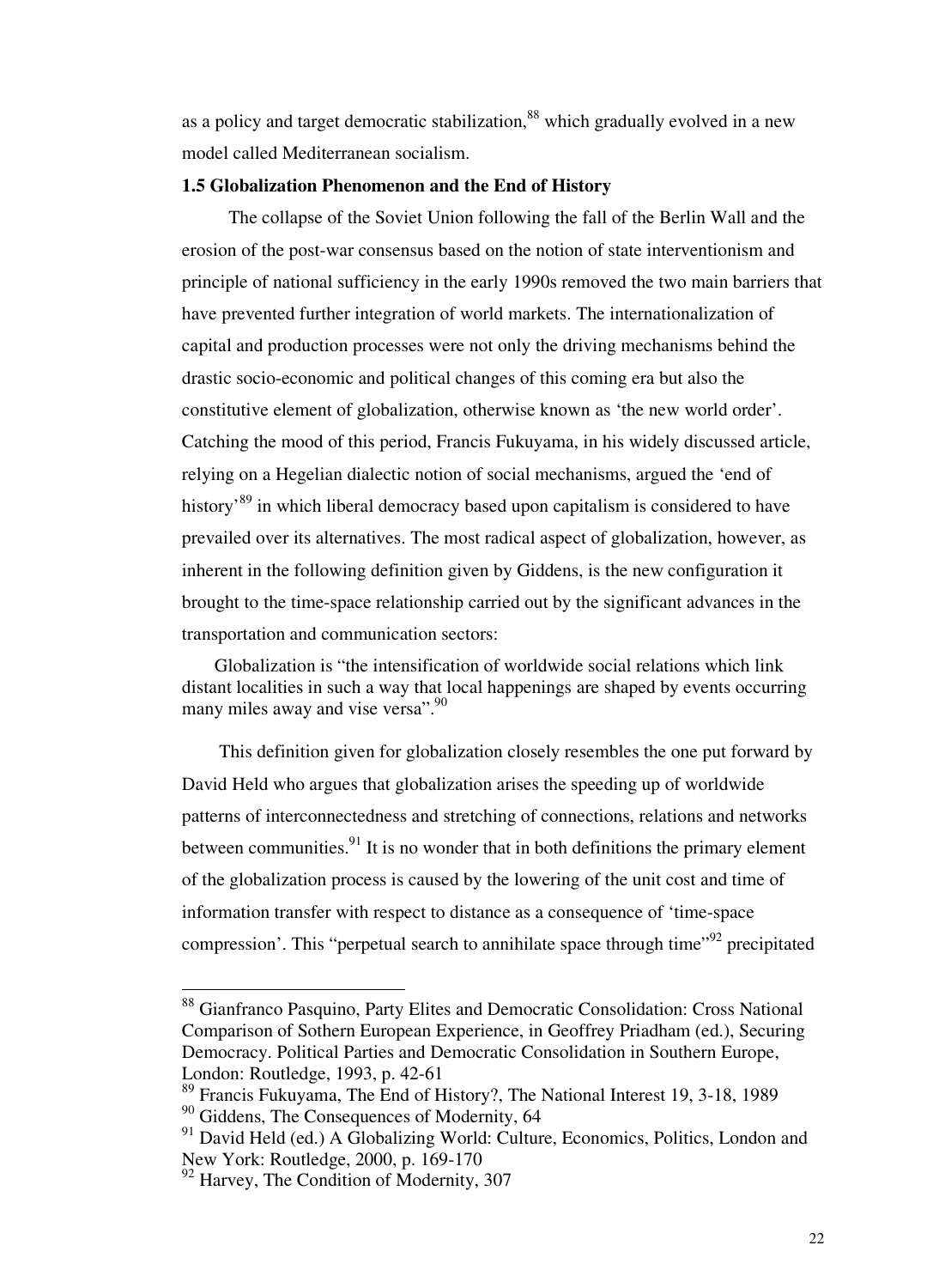globalization to denote universalizing properties to modernity in its encounters with institutions, beliefs systems and practices of not only the traditional society but also those of the modern society, containing a plethora of secular dogmas arising from the invention and reinvention of mass-mobilizing grand traditions.  $93$  Granted that modern world is configured through the combination of capitalism, industrialism and the nation-state model, $94$  also considering Marxism as a distinct version of modernity,<sup>95</sup> globalization, as will be explained further in this chapter, represents the completion of modernity.<sup>96</sup>

 This notion of globalization represents a break with the basic elements of modernity, structured around the intellectual premises of the Enlightenment project and implies the transformation of modernity either into the phase of post-modernity, <sup>97</sup> as argued by many critical theorists and post-structuralists, or into a new phase of modernity, albeit in a more complex and radical form,<sup>98</sup> defined by Beck and Giddens as the reflexive modernity.<sup>99</sup> Undertaken by a process of creative self-destruction, dissolving the contours of industrial society, reflexive modernization aspires to mobilize new socio-political groups affected by the individualization process and transforms modernity to better adapt the multi-faceted consequences of the globalization.<sup>100</sup> Radicalization of modernity assumes the dynamism of modern institutions and shares the notion of human emancipation promoted by the early phases of modernity but not only to move away from the dogmatic aspects of tradition but also to become free of the existing constraints and rigidities of the modern age.<sup>101</sup> As the foundation of modernity, based upon the industrial-military complex and

 $93$  Giddens, Modernity and Self-Identity, 21

<sup>&</sup>lt;sup>94</sup> Anthony Giddens, The Nation-State and Violence, Berkeley and Los Angeles: University of California Press, 1985

<sup>&</sup>lt;sup>95</sup> Marshall Bermann, All That is Solid Melts into Air, Harmandsworth: Penguin Boks, 1986

<sup>96</sup> Kahraman, The Making and the Crisis, p. 247-249

<sup>&</sup>lt;sup>97</sup> Harvey, The Condition of Modernity, 141-72

<sup>&</sup>lt;sup>98</sup> Scott Lash, Reflexive Modernization: The Aesthetic Dimension, Theory, Culture & Society 10, 1, 1993, p. 2

<sup>&</sup>lt;sup>99</sup> Ulrich Beck, The Reinvention of Politics: Towards a Theory of Reflexive Modernization, in U. Beck, A. Giddens and S. Lash Reflexive Modernization: Politics, Tradition and Aesthetics in the Modern Social Order, Cambridge: Polity Press, 1994: 1-55 and Anthony Giddens, Living in a Post-Traditional Society, in U. Beck, A. Giddens and S. Lash Reflexive Modernization: Politics, Tradition and Aesthetics in the Modern Social Order, Cambridge: Polity Press, 1994, 56-109 <sup>100</sup> Ibid., 2-3.

<sup>&</sup>lt;sup>101</sup> Giddens, Modernity and Self-Identity, 210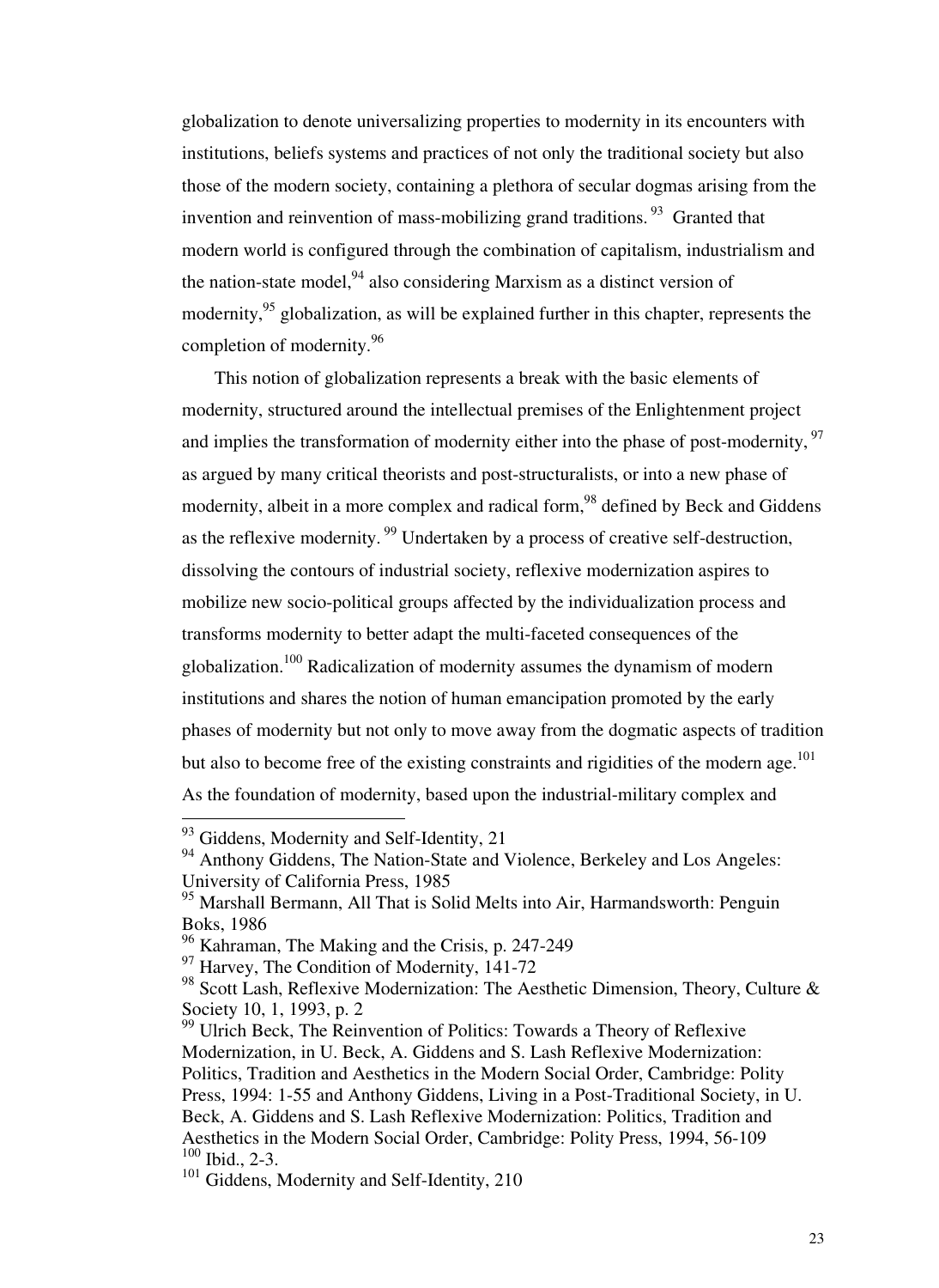concentrated organization of the labor force, is gradually replaced by more flexible and decentralized ties of the information age,  $^{102}$  old bureaucratic systems which have come to symbolize the rigidity and routinization of the modern age began to disappear. This makes room for more imaginative and creative social structures<sup>103</sup> in a process characterized as "modernization coming to understand itself and the reflexivity inherent itself".<sup>104</sup> Although no single date could be given to mark the beginning of the processes of change redefining modernity and producing new social forms, the early phase of the transformation, according to Lash and Urry, began in Britain and USA around the end of 1960s, in France and Germany around the early 1970s and in Sweden around the late 1970s and early 1980s.<sup>105</sup>

 In the simple phase of the modern era, the primary function of the modern institutions has been to emancipate various groups from the dogmatic imperatives of pre-existing constraints such as tradition and religion; in other words, it has meant overcoming oppressive social relations through the use of a hierarchical notion of power.<sup>106</sup> In a reflexively ordered environment, emancipation comes to mean autonomy, in a larger sense, both from the constraints of the tradition and the conditions of hierarchical domination, involving a politics of self-actualization and choice.<sup>107</sup> This can only be provided by a shift from emancipatory politics to life politics referring to "radical engagements which seek to further the possibility of a fulfilling and satisfying life for all, and in respect of which there are no others".<sup>108</sup> This effectively transforms modernization project into a process of human development.<sup>109</sup>

 As the foundational grounds on which modernity managed to develop its sense of certainty and hegemony began to break down in response to the complex changes in

 $102$  Daniel Bell, The Axial Age of Technology Foreword in Daniel Bell, The Coming of Post-Industrial Society: A Venture in Social Forecasting. [1973] 1999. NY: Basic Books, ix-cv

<sup>&</sup>lt;sup>103</sup> Inglehart and Welzel, Modernization, Cultural Change and Democracy, 29-32 <sup>104</sup> Giddens. The Consequences of Modernity, 48

<sup>&</sup>lt;sup>105</sup> S. Lash and J. Urry, The End of Organized Capitalism. Cambridge: Polity, 1987, p. 7

<sup>&</sup>lt;sup>106</sup> Giddens, Modernity and Self-Identity, 210-213

<sup>107</sup> Ibid., 214-215

 $108$  Giddens, The Consequences of Modernity, 156

<sup>&</sup>lt;sup>109</sup> Christian Welzel, Individual Moderinty, in Dalton, Russell J. And Hans-Dieter Klingemann (eds.), Oxford Hnadbook of Political Behaviour, Oxford: Oxford University Pres, 2006 (forthcoming)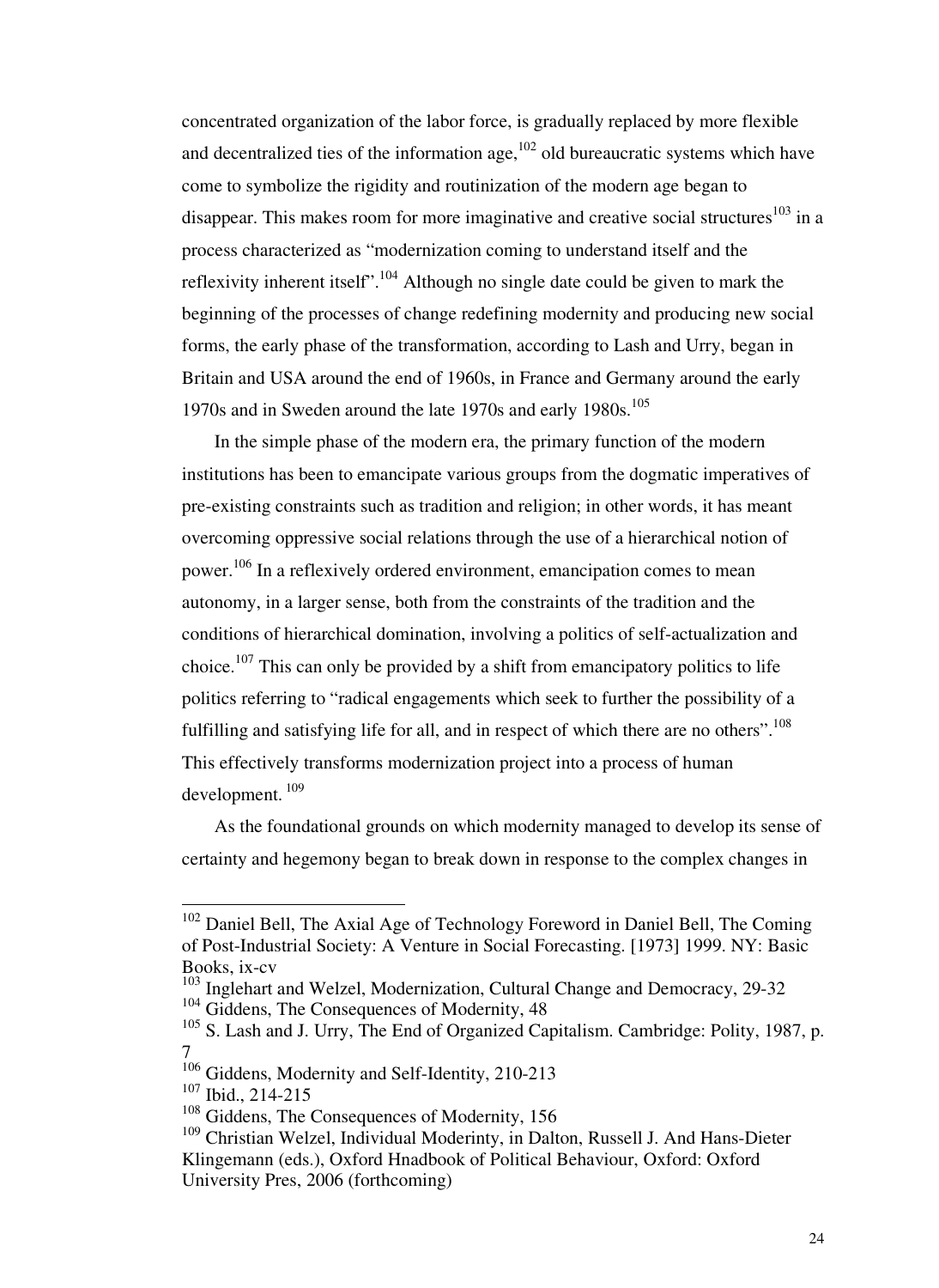the techno-economic realm, a notion of ambivalence related to the emergence of a discursive void emerged to make room for the particularistic conflictualities<sup>110</sup> to increasingly determine the political agenda and discourse of the late modern era. This development paved the way for the emergence of politics of identity and culture wars during which constructed identities became the primary factor of conflict, as seen in the ethnic warfare in the Balkans, the rise of political Islam mainly in the Muslim countries and the citizenship debates of the West. The theoretical framework of identity politics was partially constructed by postmodern discourse that situated itself as a radical critique of modernity as an anti-humanist emancipation project and called for a radical democratization of social relations based on the recognition of difference.<sup>111</sup> On the other hand, feelings of powerlessness against an increasingly diverse and complicated world and the rapid value changes seek people to search for their roots in a transnational world in an attempt to find a place bound identity. This quest for security by the marginal segments of the population excluded from most of the benefits of the society need to be juxtaposed to the search of identity visible in the emerging social groups. It is only by a combination of two simultaneous social processes one can begin to understand the conflicts, risks and contradictions of the post-industrial society, which can no longer be resolved through political regulation, etatism and intervention of the bureaucratic authorities.

 In this new era defined by increasing control of the market in daily life and weakening of the political systems engulfed in a structural crisis of legitimacy, a growing number of people feel disempowered, alienated and, more importantly, threatened by the coming challenges. This brave new world of uncontrolled and confusing change push many people to search for identity which becomes the fundamental source of social meaning as people increasingly organize their meaning around what they are rather than what they do.<sup>112</sup> Especially following the collapse of Soviet Union, there was a significant shift in focus on political issues from ideology to culture and identity, which became a source of conflict among various groups, demanding recognition by the state. This increasing need for a sense of belonging provide groups with an incentive to ask for recognition and establish avenues for

<sup>110</sup> Ernesto Laclau, Emancipation(s), London: Verso, 1996, 2

<sup>&</sup>lt;sup>111</sup> F. Keyman, Globalization, State, Identity/Difference: Toward a Critical Social Theory of International Relations, New Jersey: Humanities Press, 1997, p. 124

<sup>112</sup> Manuel Castells, Power of Identity, Massaschuttes: Blackwell, 1997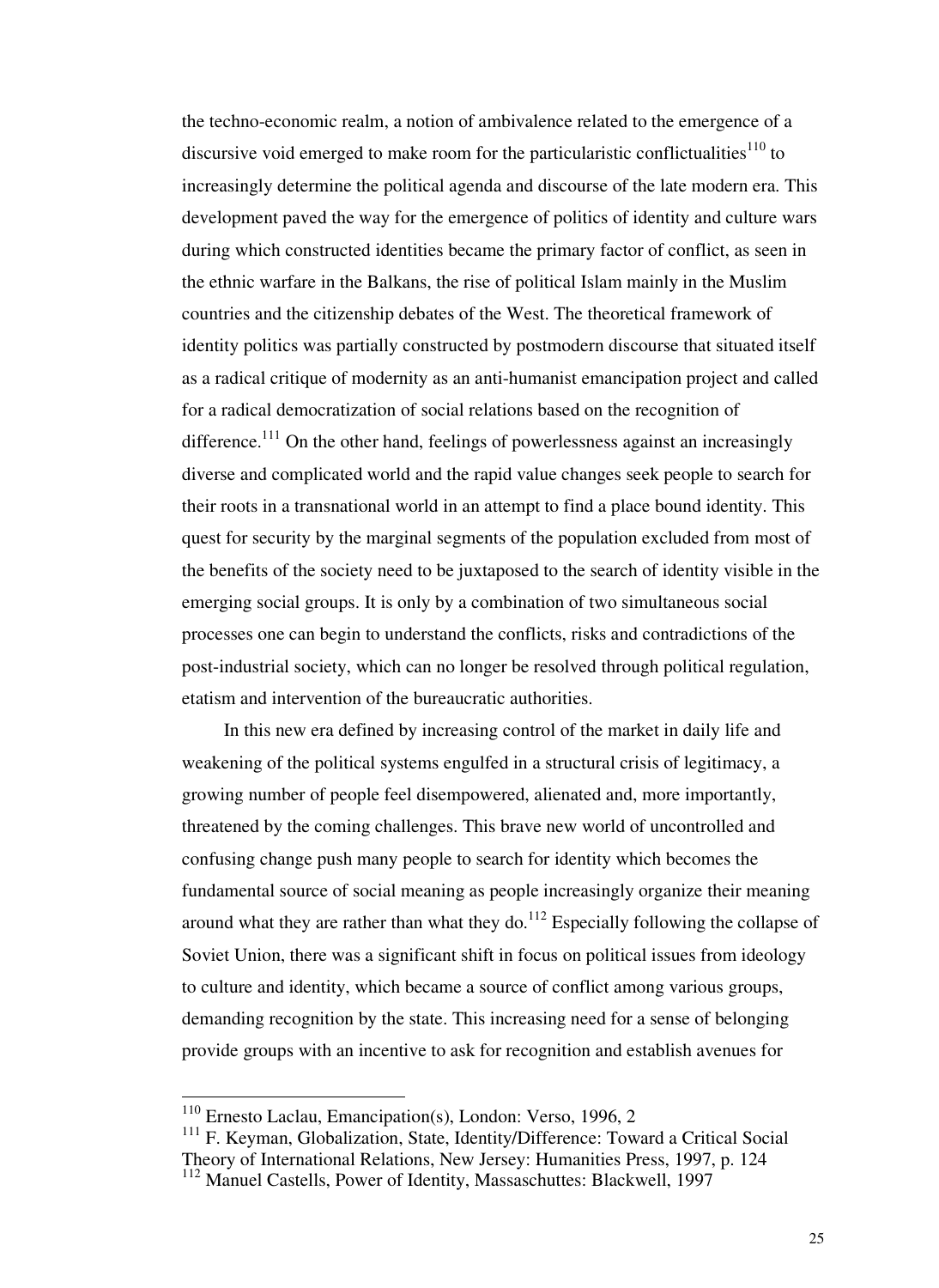politics of identity.<sup>113</sup> The globalization of the capital, increasing interdependency of world markets and the rise of a diversified labor force arising from new economic opportunities at informal sectors of the economy have improved the socioeconomic conditions of some marginal groups in the workforce such as women, racial minorities and immigrants and elevated their status in society.<sup>114</sup> These groups have in return used their newly acquired positions in the society to strengthen their cultural and political identities and demand the state to recognize them as distinct groups with equal status.

 During this new environment of globalization, new social movements began to act as political agents in pursuit of new issues not reflected in the party programs and thus have undertaken, what Beck terms, a reinvention of politics.<sup>115</sup> These new social movements engaged in 'unconventional political participation' sought to politicize the institutions of civil society at times in defiance of the representative-bureaucratic political institutions and thereby organized elite-challenging mass activities through their loosely knit networks.<sup>116</sup> Relying less on the communication channels of the current political institutions and mechanisms, these activists precipitated a rapid growth of civic action in many Western societies following the collapse of the Soviet Union. In response to the changing form of citizenship and notions of identity, the new social democrat ideology sought the recognition of cultural rights and active participation of these new groups in the political sphere. Hence through the accommodation of these diverse communities, social democratic parties managed to expand their electoral and social base and transformed the notion of social justice to gain a cultural component so that social democracy gradually evolved into participatory democracy with a commitment to the principles of multi-culturalism.<sup>117</sup>

 Late modern era is characterized by a radical questioning of providential reason together with the recognition that the recent scientific and technological advances have reconfigured the parameters of risk and danger, while also offering new

<sup>&</sup>lt;sup>113</sup> Craig Calhoun, (ed.) Social Theory and the Politics of Identity, Cambridge: Blackwell Publishers, 1996

<sup>&</sup>lt;sup>114</sup> M Featherstone, S. Lash, and R. Robertson, Roland (eds.) Global Modernities, London: Sage Publications, 2002

<sup>&</sup>lt;sup>115</sup> Beck, The Reinvention of Politics, 18-22

<sup>116</sup> Inglehart and Welzel, Modernization, Cultural Change and Democracy, 116-126

<sup>&</sup>lt;sup>117</sup> U. Beck, The Reinvention of Politics: Rethinking Modernity in the Global Social Order, Cambridge: Polity Press, 1997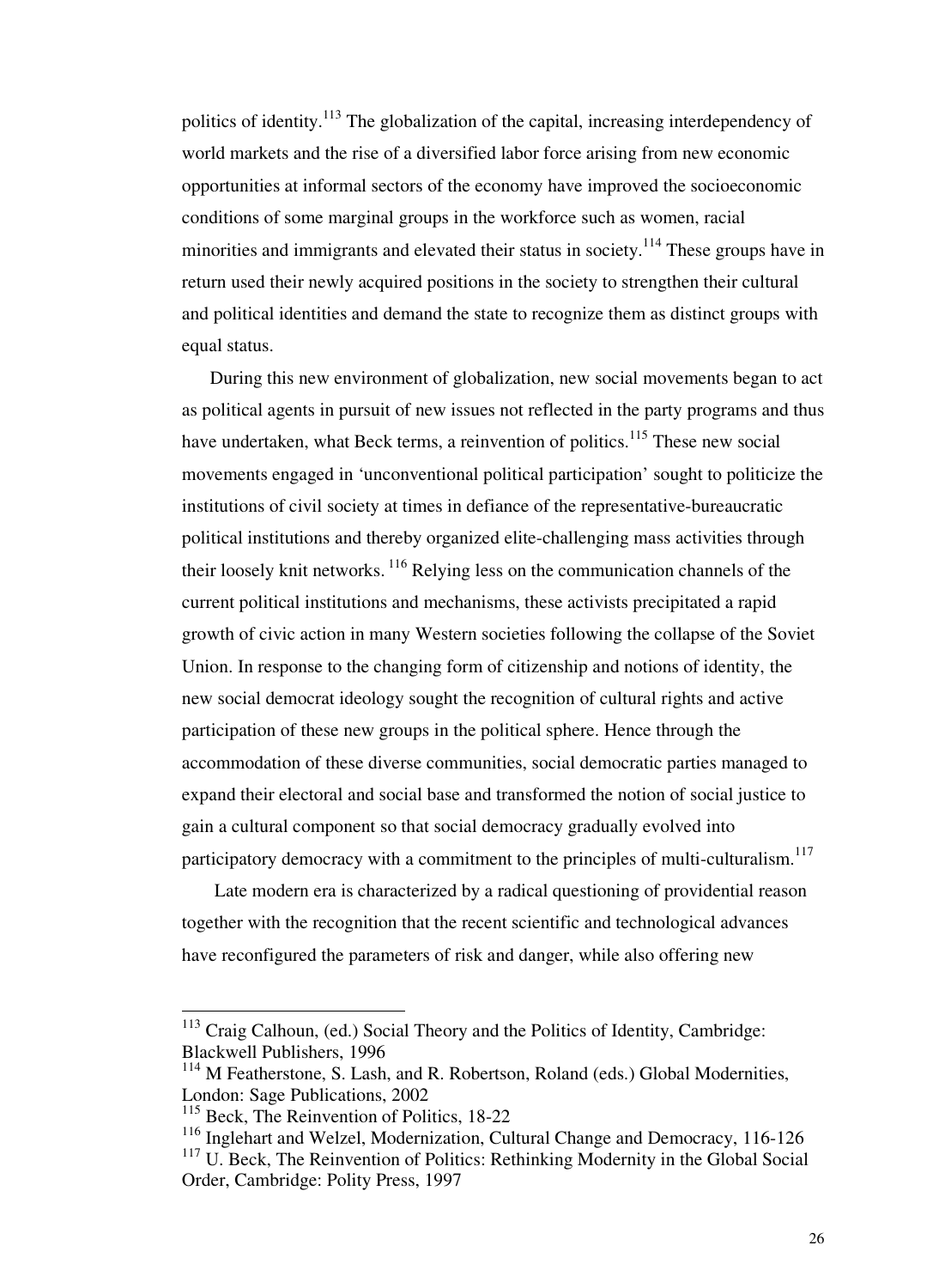opportunities for mankind.<sup>118</sup> This sharply contrasts with simple stage of modernity during which reason had become the driving force of all social and political life and certainty arising from science was paramount.<sup>119</sup> Social insurance mechanism of the welfare state, a security umbrella designed to alleviate risks arising from the market economy, can no longer address the hazards and risks of the new period in which the high-consequence dangers are not only human-made but also occur in a global scale. Thus, it is argued that in this new world order, global and uncontrollable systematic threats that are generated by people, firms, state agencies and politicians<sup>120</sup>, transgressing national boundaries, pose a universal challenge which can no longer be contained or solved by nation-states, which are anyway losing their ability to remain as the primary locus of security<sup>121</sup>. Beck argues this process to signify the transition from" the industrial society with institutions, which can neither monitor nor solve the ensuing problems, to the risk society, characterized by the return of uncertainty<sup>122</sup> or the recognition of ambivalence.<sup>123</sup> It is at this point necessary to relate the emergence of risk society in response to the rise of post-industrial mode of development to the crisis of the nation state due to its inability to embody institutions which provide ontological security to the individuals.

## **1.6 The Retreat of the Nation-State and the Global Crisis of Social Democracy**

 Globalization in the 1990s, as the ramification of a process initiated by postmodernist and post-structuralist arguments, has put the nation-state model developed as part of the modernization project by the  $16<sup>th</sup>$  century<sup>124</sup> under a critical questioning and led many to reconsider alternative political designs for the new international regime. Their proponents of this view argue that nation-state has become an inadequate unit for organizing human activity and managing the complex and

<sup>&</sup>lt;sup>118</sup> Giddens, Modernity and Self-Identity, 28

<sup>&</sup>lt;sup>119</sup> Michael C. Williams, Modernity, Postmodernity and the New World Order, in Birthe Hansen and Bertel Heurlin (eds.) The New World Order: Contrasting Theories New York: St. Martin's Press, 2000, p. 85

<sup>&</sup>lt;sup>120</sup> Ulrich Beck, From Industrial Society to the Risk Society: Questions of Survival, Social Structure and Ecological Enlightenment, Theory, Culture & Society, 9, 1, 1992, p. 98-99

<sup>&</sup>lt;sup>121</sup> Williams, Modernity, Postmodernity and the New World Order, 90-91  $122$  Beck, The Reinvention of Politics, 8

 $123$  Z. Bauman, Modernity and Ambivalence, Cambridge: Polity, 1991

<sup>&</sup>lt;sup>124</sup> Norbert Elias, State and Civilization, vol. 2 of The Civilizing Process, Oxford: Blackwell, 1982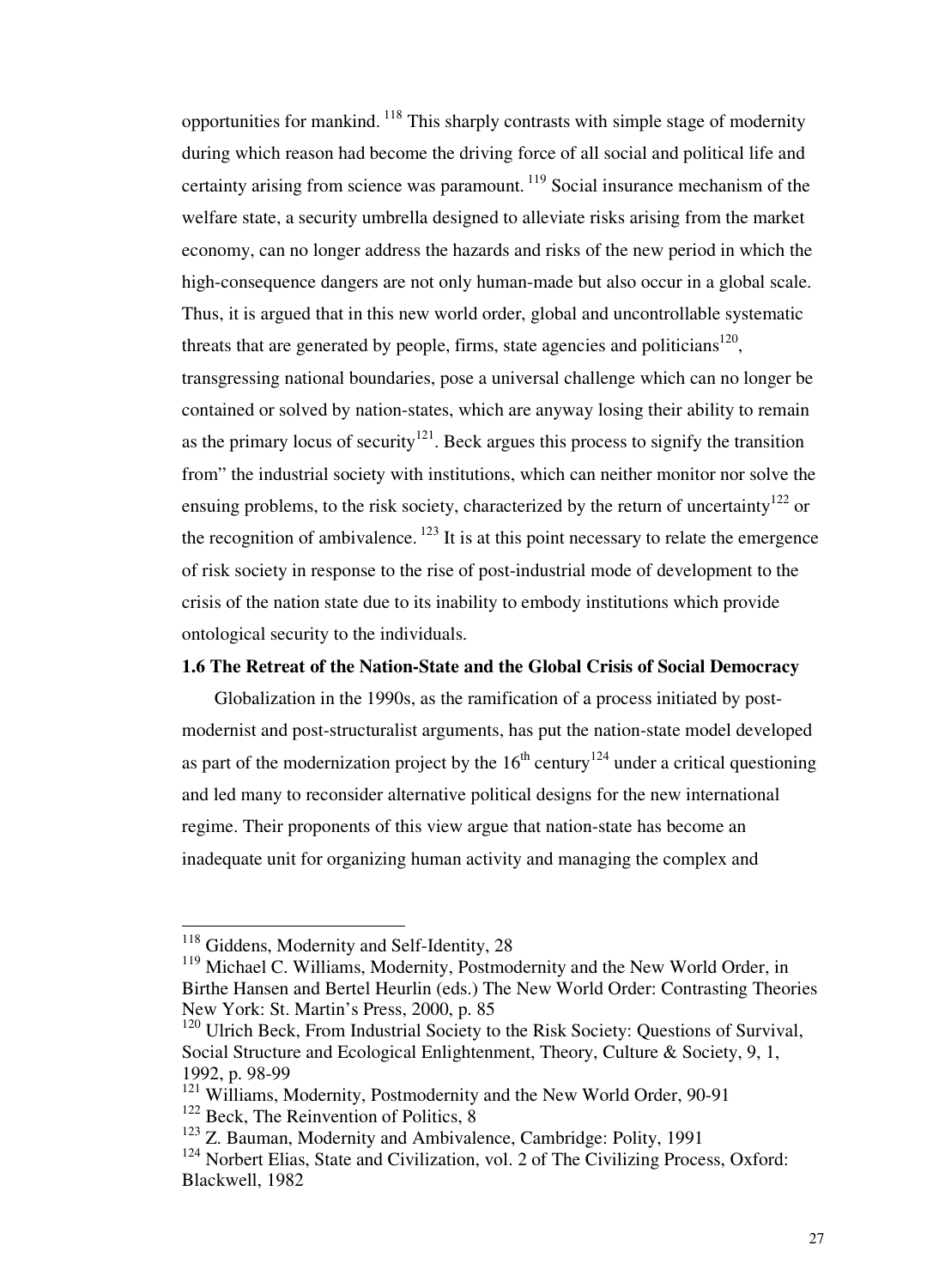interdependent ties between societies.<sup>125</sup> While it is difficult to argue that nation-states will collapse in the existing world order, though there are many who would prefer a universal government to emerge, their sovereignty is considerably limited in accordance with the erosion of the centralizing state structure linked with the notions of citizenship, national culture and, even, territoriality. Hence, in light of the socioeconomic developments and technological changes, the nation-state model, in charge of undertaking the welfare of the society, defending the borders, regulating the economy and managing the fiscal affairs, have begun to be transformed into postsovereign state.<sup>126</sup> Although state agencies continue to regulate political, social and economic activities using all the resources at their disposal, they have to determine their policies within the rules of the new global order, taking into consideration the complex processes and transnational linkages of the rapidly globalizing financial markets.<sup>127</sup> Hence, governments are increasingly forced to cede some of their sovereignty<sup>128</sup> and share power with multinational companies, transnational bodies and non-governmental organizations which are struggling to fill the vacuum<sup>129</sup> at the heart of the international political economy.<sup>130</sup> This competition between intergovernmental institutions, multinational corporations and national governments is not yet determined, contributing to the gradual increase of the ungovernance, resulting in the "progressive loss of real authority" in international politics.<sup>131</sup> Indeed, there has been a recent trend in international relations field to construct a new international system.<sup>132</sup> which would move beyond the static nation-state model and thereby get

<sup>&</sup>lt;sup>125</sup> Kenichi Ohmae, The Borderless World: Power and Strategy in the Interlinked Economy, London: Harper Collins, 1994: 24

<sup>126</sup> Drucker, Post-Capitalist Society, 103-128

 $127$  P. G. Cerny, Globalisation and the Changing logic of Collective Action, International Organisation, 49, 4, p. 595-625

<sup>&</sup>lt;sup>128</sup> Joseph Camileri and Jim Falk (eds.) The End of Sovereignty? Politics of a Shrinking and Fragmenting World, Brookfield: Elgar 1992

<sup>&</sup>lt;sup>129</sup> Susan Strange, The Retreat of the State: Diffusion of Power in the World Economy, Cambridge: Cambridge University Press, 1996, p. 14

<sup>&</sup>lt;sup>130</sup> There are many who still argue that the role of the nation-state under globalization is not changing as dramatically as people come to think. For more information on this debate, see John Micklethwait and Adrian Wooldridge A Future Perfect: The Challenge and Hidden Promise of Globalization, London: William Heinemann, 2000 <sup>131</sup> Strange, The Retreat of the State, 5

<sup>&</sup>lt;sup>132</sup> An interesting attempt was made by Alexander Wendt. See his Anarchy is What States Make of it: The Social Construction of Power Politics, International Organization, vol. 46, 1992, p. 391-425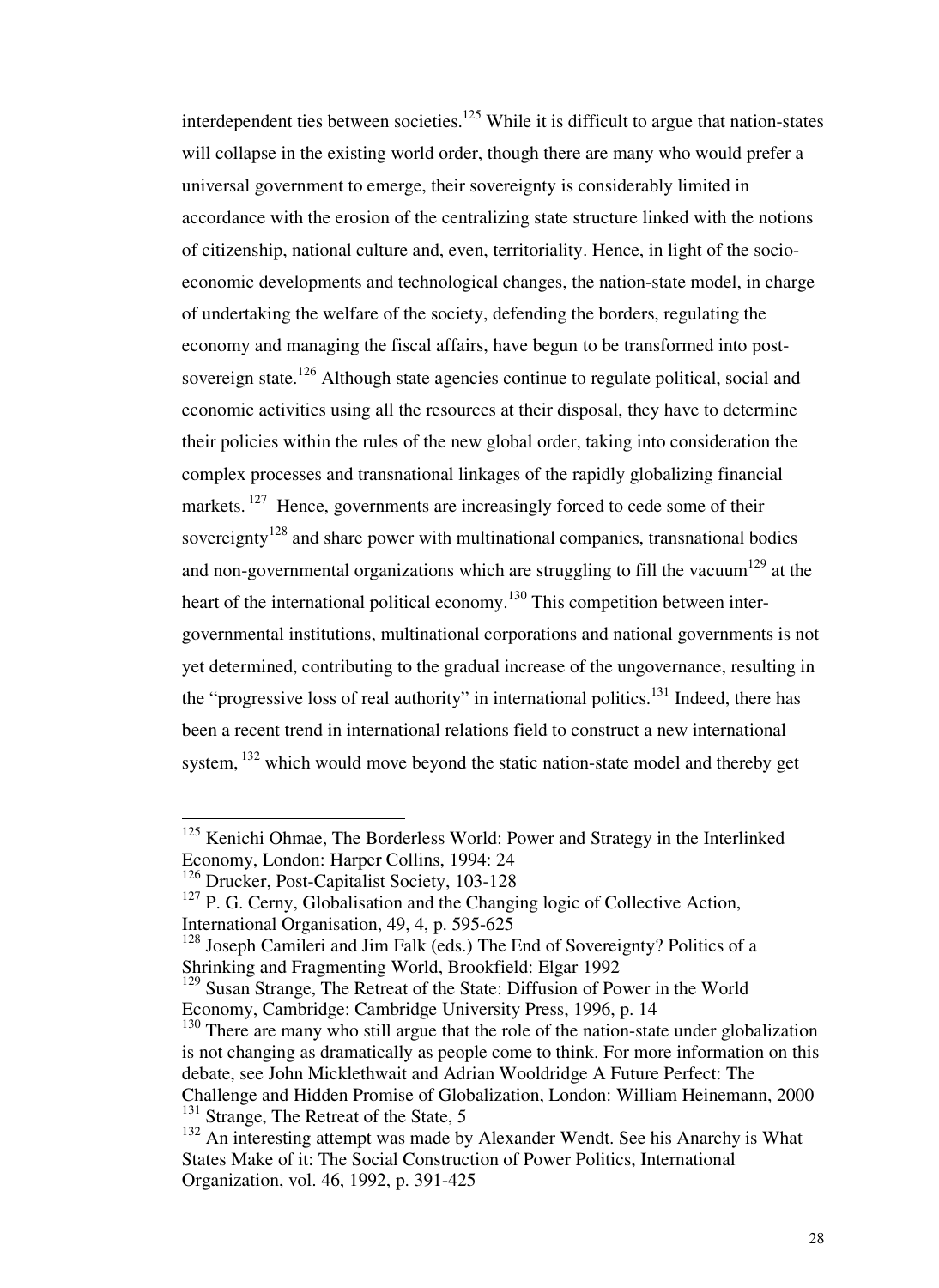out of the "philosophical discourse of modernity"<sup>133</sup> by demonstrating its historically constructed nature.

 Indeed the fundamental problem for the social democrat parties has been the notion that nation state has lost its centrality as the political, cultural and economic regulator of societal affairs.<sup>134</sup> These parties have been negatively affected by this development as their post-war programs have relied on the practice of forging national settlements by which governments tie capital into corporatist arrangements with the trade unions in order to receive a favorable outcome for the working classes. The ability of the social democratic governments to control national economies and deliver an extensive system of social security to citizens is challenged by the heightening mobility of capital and growing interdependency between economic units. In response social democratic parties began to formulate the framework of an effective and democratic state which transcends the liberal minimal state and manages to regulate the market as much as removing some of its negative consequences.<sup>135</sup>

 In conclusion, the complex changes occurring in the techno-economic realm since the late 1960s exhausted the Keynesian model by revealing its deficiencies and paved the way for the rise of a new mode of development, gradually creating the foundations of post-industrial stage. This technological revolution, otherwise known as the Third Industrial Revolution, profoundly affected the social democratic ideology by challenging its premises based on the notion of modernity, Keynesian welfare model and nation-state system. This fundamental challenge weakened the traditional base of the social democratic parties, temporarily distanced them from the electorate and in many countries removed them from power. The prospect of social democracy was maintained only with a revisal of the ideological framework and political agenda of these parties in the 1990s.

<sup>&</sup>lt;sup>133</sup> Jurgen Habermas, Philosophical Discourse of Modernity, Boston: MIT Pres, 1987  $134$  Hirst, From Statism, 147

 $135$  F. Schuppert, 'The Ensuring State', in A. Giddens, (ed.) The Progressive Manifesto, Cambridge: Polity Pres, 2003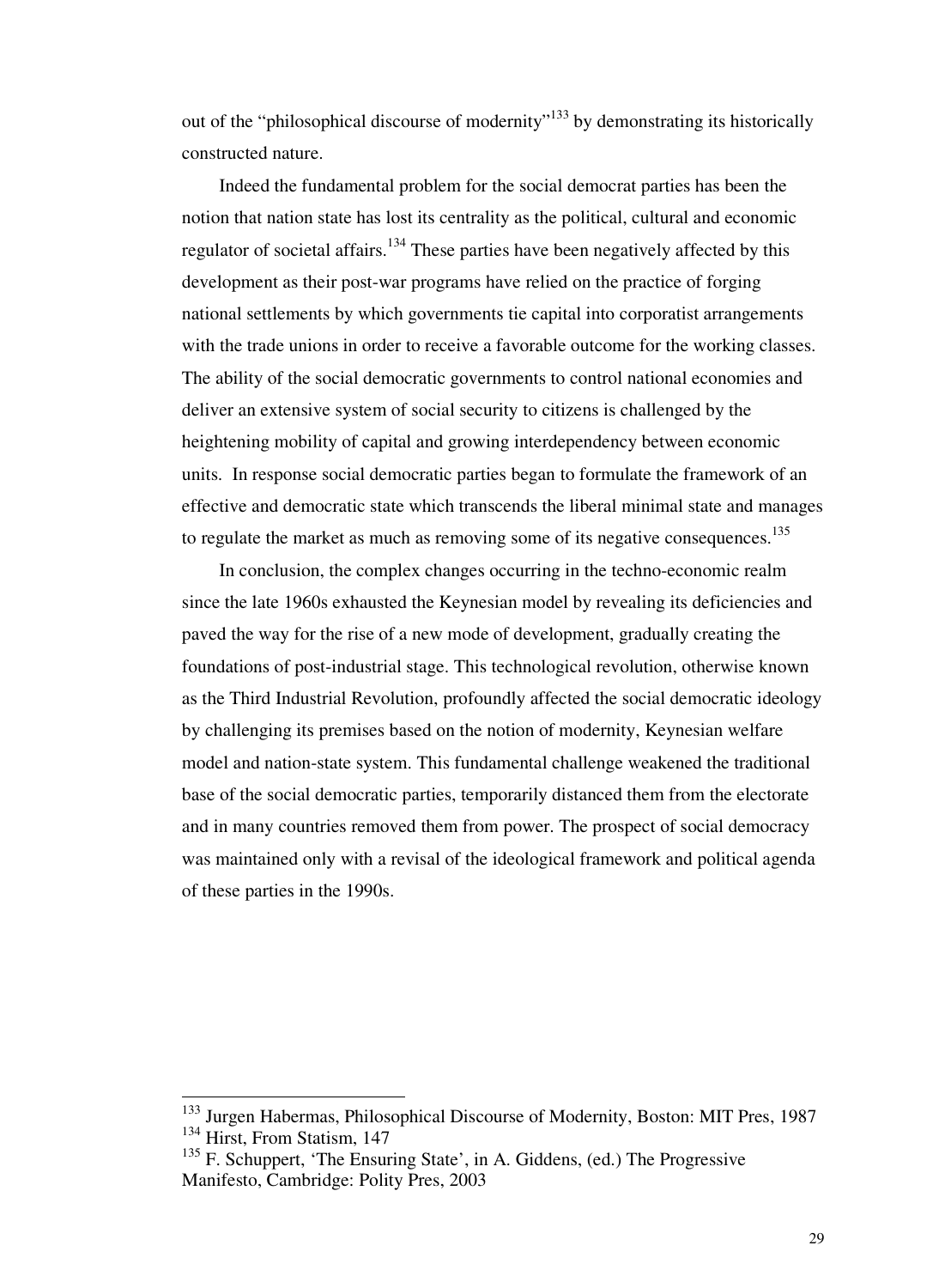# **CHAPTER 2 THE CRISIS OF STATISM: A STRUGGLE FOR SURVIVAL**

 A new model of capitalist development linked with a reorganization of the production processes have been put forward in the industrialized capitalist countries, as explained in the previous chapter, but rapidly transferred to the rest of the world through the global use of capital by means of transnational organizations. This global restructuring of the capitalist system revealed the weaknesses of import substitution strategy of the Turkish economy in accordance with the national development schema, exhausting the economic capabilities of the country in the late 1970s. These developments brought Turkish economy to the brink of collapse and rendered an economic policy change urgently necessary. Hence, January 24 structural adjustment program and the neo-liberal agenda put in place by the military administration and, later, followed by the Motherland governments in that decade brought the demise of statism, driving leftist politics into a deep-rooted political crisis. However, unlike its western counterparts, mainstream Turkish leftist parties failed to undertake a programmatic renewal of their ideology and could not revive alternative policies to the new-right hegemony prevailing in the government. Hence, this chapter explores the multi-faceted changes that have occurred in Turkey since the late 1970s and analyze the formation and development of the center-right parties under this new form of global capitalism. Moreover it explores the resulting developments within the left of the political spectrum and observes how social democrats, in general, and SDPP, in particular, reacted to these developments.

#### **2.1 The Disintegration of Import Substitution Model**

-

 Statism corresponds to a socio-political system based on the allocation of the economic surplus produced in society by the power holders in the state apparatus with the goal of power-maximization.<sup>136</sup> Hence it promotes the state as an active agent of change and facilitates intervention to a great number of social, economic and cultural issues. Indeed many developing countries in the previous decades came to experience statist experiments with the purpose of filling the void caused by the weakness of the urban bourgeoisie and undertaking a rapid process of socioeconomic and political

<sup>&</sup>lt;sup>136</sup> Manuel Castells, End of Millennium, The Information Age: Economy, Society and Culture, vol III, Massachusetts, Blackwell, 2001, p. 8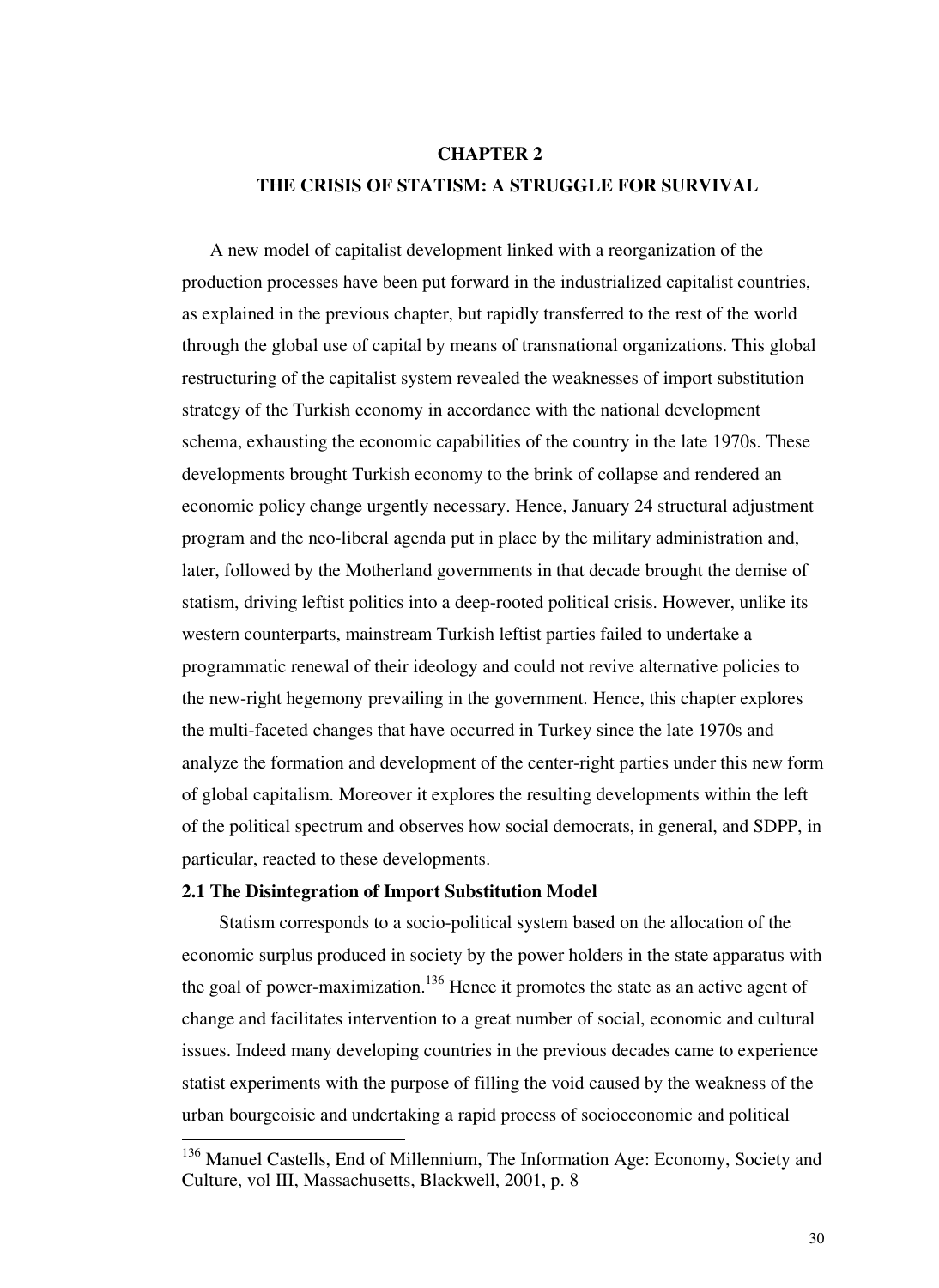development to ensure national sovereignty, industrial development, high literacy and alleviation of poverty.<sup>137</sup> The commanding position that the state enjoyed in the Turkish economy was a direct consequence of the etatist<sup>138</sup> policies of the 1930s, when the republican leaders prepared an interventionist economic program in response to the growing recession<sup>139</sup> but statism in Ottoman-Turkish polity could be traced back to the bureaucratic coalition led by the modernizing Ottoman sultans in the Tanzimat period. The strength of the Ottoman bureaucracy, absorbed to the ranks of the republican elites, possessing a very strong ethos to command the fate of the nation and the absence of a bourgeoisie perpetuated the existence of vertical links between the state and the masses. $140$ 

This strong, centralized and bureaucratic state<sup> $141$ </sup> inherited by the republican regime was kept intact to be used for the political and cultural reforms imposed to the society. Moreover, influenced by the writings of Friedrich List<sup>142</sup> and the school of German national economy and the rapid economic development of Japan, the republican elites continued the economic policies of their predecessors who emphasized the necessity and importance of the creation of a Turko-Muslim commercial and industrial bourgeoisie.<sup>143</sup> Etatist policies during this period were pursued in an instrumental fashion to strengthen the statist structure directed by the upper echelons of the military and civilian bureaucracy whose legitimacy was derived

 $137$  John Waterbury, Exposed to innumerable delusions: public enterprise and state power in Egypt, India, Mexico, and Turkey, New York: Cambridge University Press, 1993, p. 31

 $138$  For a collection of essays that deal with the political, historical and economic aspects of Turkish etatism in the early republican period, see Nevin Cosar (ed.) Turkiye'de Devletcilik, İstanbul: Balgam Yayinlari, 1995

 $139$  For an excellent study that articulates some of the economic problems faced by the republican elites in Ankara in the 1920s and their structural causes, seeCaglar Keyder, The Definition of a Peripheral Economy: Turkey 1923–1929, Cambridge: Cambridge University Press, 1981

<sup>&</sup>lt;sup>140</sup> Metin Heper and Fuat Keyman, 'Double-Faced State: Political Patronage and the Consolidation of Democracy in Turkey', in Slyvia Kedourie (ed.), Turkey Before and After Ataturk, London: Routledge, 1999, p. 261

<sup>&</sup>lt;sup>141</sup> Ergun Ozbudun Turkey: How Far from Consolidation? Journal of Democracy, 7, 3, 1996, p. 123-38

<sup>&</sup>lt;sup>142</sup> Zafer Toprak, Turkiye'de Milli Iktisat, Ankara: Yurt Yayinlari, 1982, p. 29-34 <sup>143</sup> The creation of an indigenous business class and the role played by bureaucratic elites in this process is meticilously analysed by Caglar Keyder, State and Class in Turkey: A Study in Capitalist Development, London: Routledge, 1987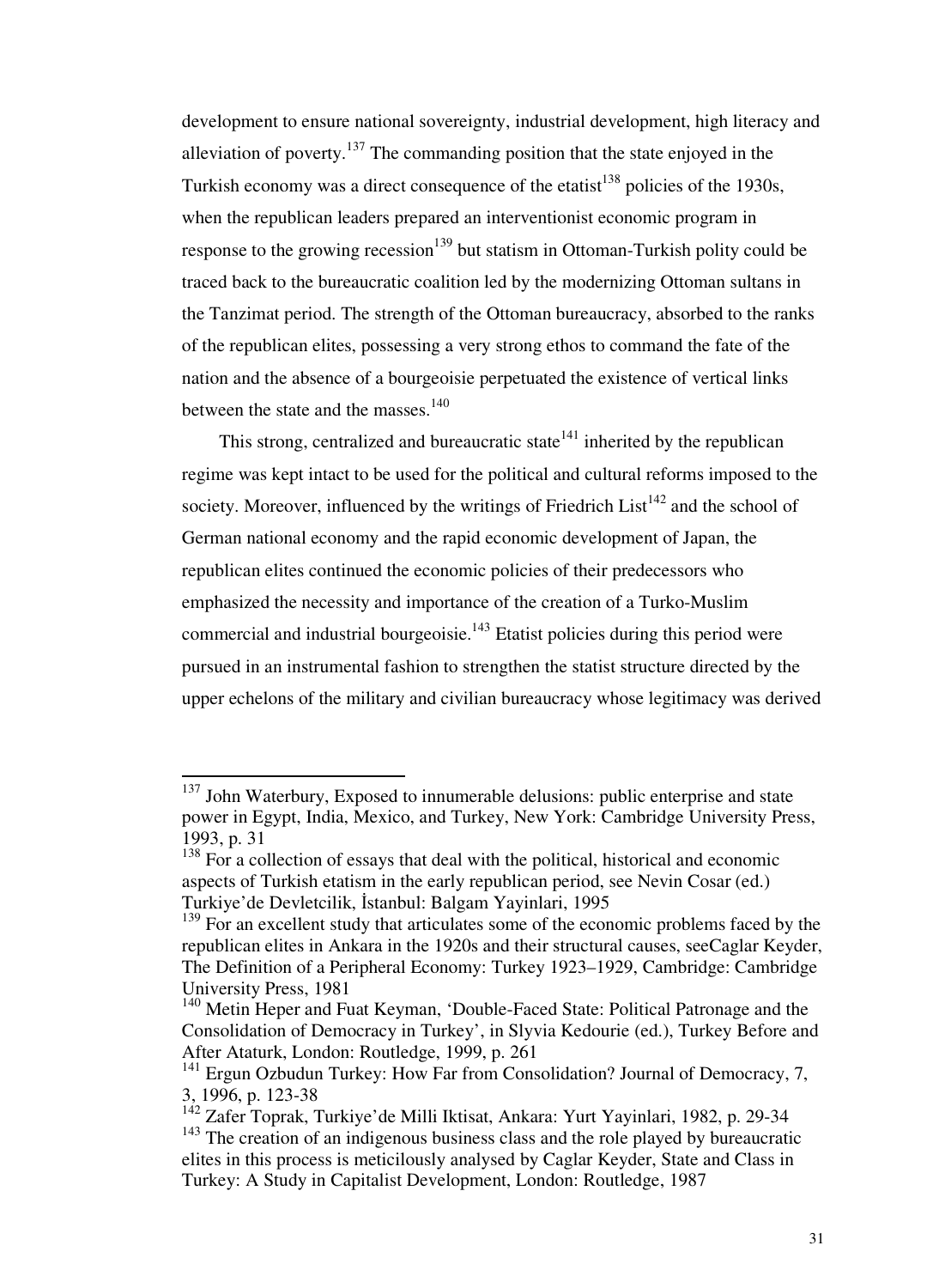from their ability to ensure national development.<sup>144</sup> Statism in the Turkish context, however, should not be perceived solely in its capacity to determine the economic affairs but rather in its aim to construct a political framework which would establish the autonomy of the state against all political and social groups constrained by the will of the strong bureaucracy in the absence of a strong class structure.<sup>145</sup>

 State intervention in economic affairs became more pronounced and visible following 1960 coup with the adoption of a planned economy that financed import substitution industrialization. Under this model, the regulation of investment and distribution of resources were primarily organized by the State Planning Agency on the basis of popular consent around the goal of national development.<sup>146</sup> Serving as the primary component of etatism, import substitution policies targeted the goal of rapid industrialization and self-sufficiency in consumer durables. It was planned that the state economic enterprises would produce their way out of their initial debt and produce enough surplus to finance their investment scheme and, in due process, expand the overall economy by providing enough work opportunities for the masses and redistributing wealth to various social groups. This was conducted by an interclass alliance between various socio-economic groups that benefit from economic growth, full employment and redistribution of resources to alleviate economic misery and poverty.

 After high levels of growth experienced in 1960s and early 1970s, these enterprises<sup>147</sup> could no longer stay productive and competitive and as a result accumulated crippling debts which were assumed by the government.<sup>148</sup> One primary factor behind the low performance of these enterprises was the fact that they have become employment sources for political parties which, especially from 1973

<sup>&</sup>lt;sup>144</sup> Ahmet Insel, Turkiye Toplumunun Bunalimi, İstanbul: Birikim Yayinlari, 1995, p. 188

<sup>&</sup>lt;sup>145</sup> Hasan Bulent Kahraman, The Making and the Crisis of Turkish Social Democracy: Roots, Discourses and Strategies, unpublished PhD. Thesis, 1999, p. 171

 $146$  For a comprehensive discussion of the history of Turkish statism and its relevance for national development, see Ahmet Insel Duzen ve Kalkinma Kiskacinda Devletin Rolu İstanbul: Birikim Yayinlari 1996; Korkut Boratav Yuz Soruda Turkiyede Devletcilik İstanbul: Gercek Yayinevi 1974 and Korkut Boratav Turkiyede Devletcilik Ankara: Savas Yayinlari, 1982

<sup>&</sup>lt;sup>147</sup> Waterbury, Exposed, 107-134

<sup>&</sup>lt;sup>148</sup> For the subsequent problems faced by the state economic entreprises, see Bertil Walstadt, State Manufacturing Enterprise in a Mixed Ecoomy: The Turkish Case, Baltimore, 1980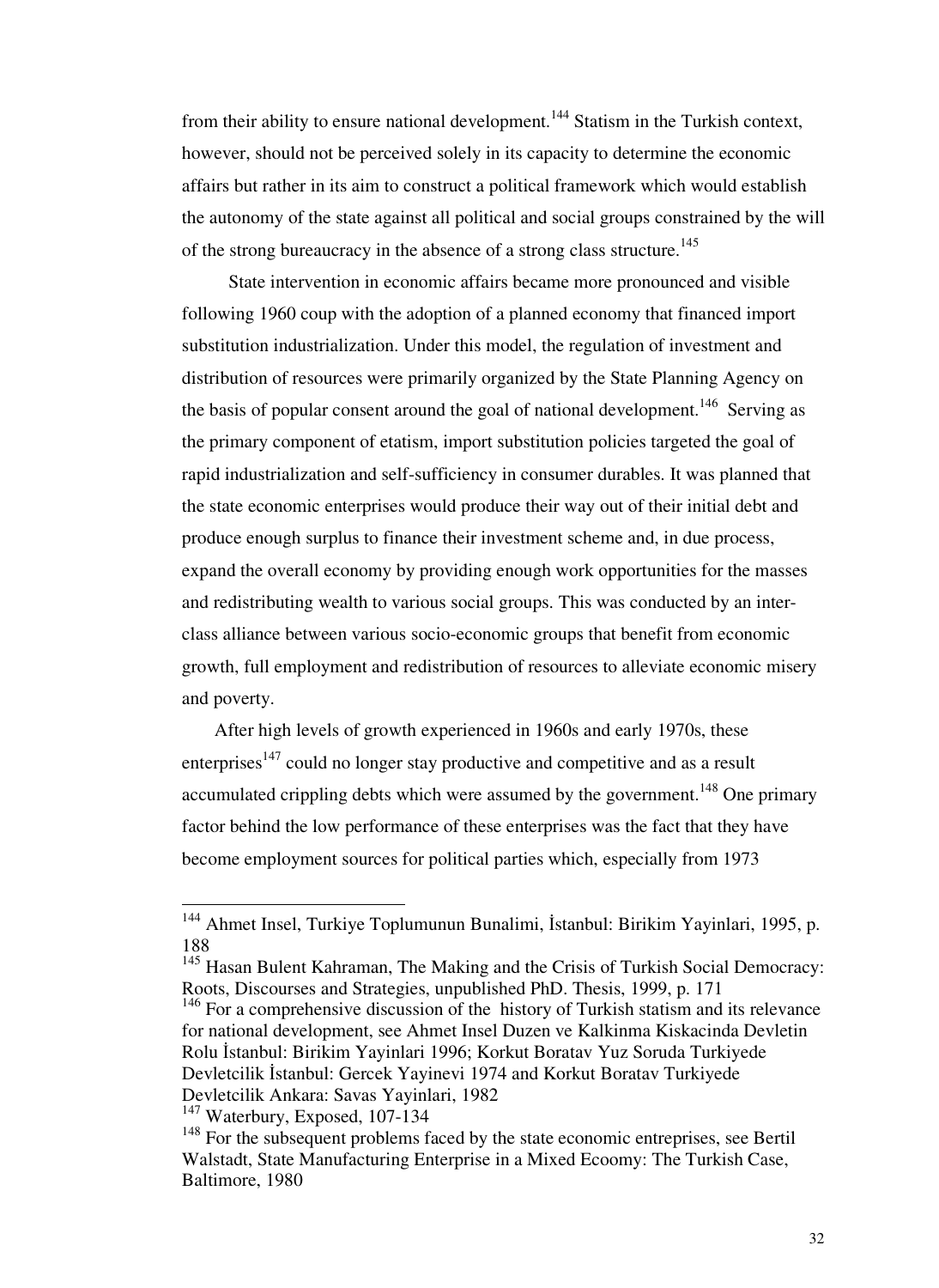onwards, exercised unrestrained patronage and high levels of nepotism and filled the ranks of the bureaucracy with partisan members in a process Kalaycioglu described as "amoral partyism"<sup>149</sup>. In addition, high-level civil servants were frequently replaced by the governing parties seeking to achieve closer control of the state apparatus.<sup>150</sup> Rapid growth of the industrial production required the import of large quantities of technological equipment and thereby raised the dependency on international markets for the continuous flow of these goods which exacerbated the trade balance and the value of the domestic currency. Faced with growing budget deficit and high levels of import bills, particularly aggravated by two oil shocks during the 1970s, Turkish economy experienced the most severe payment crisis of the Republican period $151$ followed by a collapse of its creditworthiness in international markets.<sup>152</sup> Indeed this decade has been marked by all the signs of a systemic breakdown including political unrest, erosion of governmental authority, civil violence arising from sectarian and ideological differences, recession and drastic shortages. All the economic signs indicated the necessity of transforming the Turkish economy to solve the balance of payments crisis and reduce the overall national debt and the budget deficit before import-substitution model would totally collapse.<sup>153</sup>

The turning point came with the adoption of the stabilization program<sup>154</sup>, also known as the January 24 decisions, by the JP government under the aegis of IMF and World Bank<sup>155</sup> in order to address the problem of chronic shortages and fix the

<sup>&</sup>lt;sup>149</sup> In Heper, The State Tradition, p. 114 cited from Ersin Kalaycioglu, Elite Political Culture and Regime Stability: The Case of Turkey (paper represented at the conference on 'the Centennial of Mosca's Theory of the Ruling Class' at the Northern Illiniois University. Dekalb, Illinois, September 7-9, 1981) p. 20.

<sup>&</sup>lt;sup>150</sup> William Hale, The political and economic development of modern Turkey, London: Croom Hell, 1981, p. 200

<sup>&</sup>lt;sup>151</sup> Henry Barkey, The State and the Industrialization Crisis in Turkey, Boulder: Westview, 1990

<sup>&</sup>lt;sup>152</sup> A. Cecen, S. Dogruel and F. Dogruel, Economic Growth and Structural Change in Turkey 1960-88, International Journal of Middle East Studies, Vol. 26, No. 1, 1994, p. 44

<sup>&</sup>lt;sup>153</sup> Ziya Onis, Turgut Ozal and his Economic Legacy: Turkish Neo-liberalism in Critical Perspective, unpublished paper, 2004, p. 9

<sup>&</sup>lt;sup>154</sup> For a critical assesment of the stabilization program, see Korkut Boratav Contradictions of Structural Adjustment: Capital and the State in Post–1980 Turkey, in edited by Ayse Oncu, Caglar Keyder and Saad Edin Ibrahim, The American UNiversity in Cairo Press, Cairo, p 155-173

<sup>&</sup>lt;sup>155</sup> For a more detailed discussion of the support given to the Turkish stabilization program by World Bank and IMF, see Peter Wolff, Stabilization Policy and Structural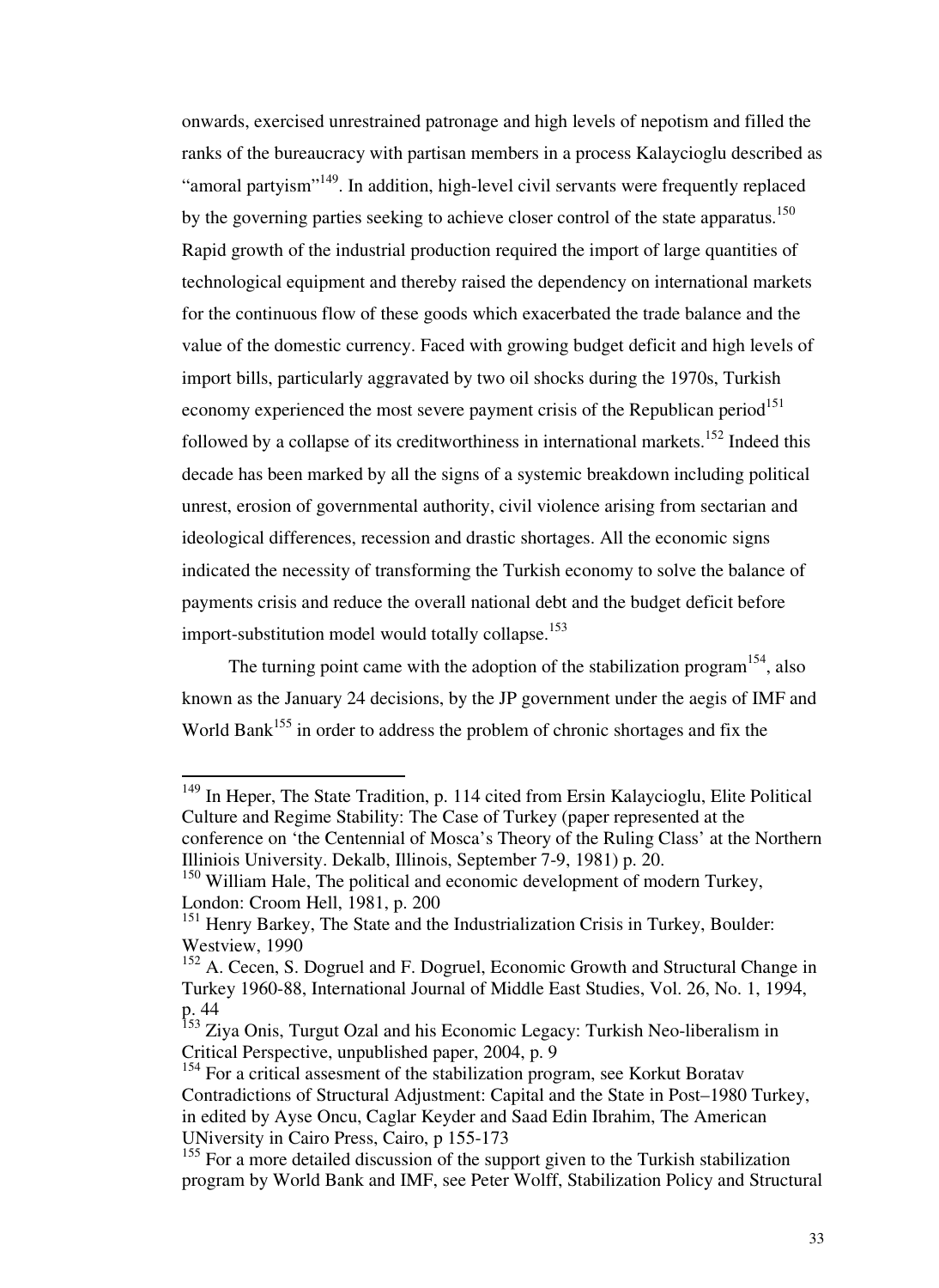structural deficiencies of the Turkish economy.<sup>156</sup> The primary essence of the program was to restructure Turkish economy by shifting from an import-substitution to a growth-led and export-oriented strategy. <sup>157</sup> The new economic model aimed to reduce the inflation rate and ease the balance of payment difficulties in the short run and restructure the economy to finance sustainable growth in the long run. However it also challenged primary aspects of the etatist model which has served as the driving force of the Kemalist modernization project and sought to reduce the scale of state intervention in the economy. The political implications of this new economic strategy, as Kahraman rightly argues, indicated that Justice Party has finally proclaimed its preference for the urban bourgeoisie instead of the provincial powers.<sup>158</sup> The new position of the Justice Party vis-à-vis the class structure of the Turkish society triggered a modest transition to economic liberalism replacing statism. However, this ambitious goal seemed difficult to be achieved under the contemporary power structure in the Grand Assembly and within the democratic political order due to popular backlash. And it is under these circumstances that the military stepped up to assume its new role. $159$ 

 The military authorities have undone the work of their predecessors and removed most of the socio-economic gains made by the masses which included smashing the domestic coalition arrangements taken under the import-substitution model.<sup>160</sup> Concerned with the excessive politicization of the citizen body that extended beyond the restrictive legal/constitutional and political/cultural environment, the generals assumed that task of reconstructing the transcendental state. Anti-democratic measures taken by the military administration removed all opposition groups to the January 24 adjustment program and restored the autonomy of the state vis-à-vis various segments of the society. Taking advantage of the stable political environment and the degree of autonomy, Ozal, Minister of Economics, undertook the difficult but

Adjustment in Turkey: 1980–1985: The Role of the IMF and World Bank in an Externally Supported Adjustment Process, Berlin: Walter de Gruyter, 1987

<sup>&</sup>lt;sup>156</sup> Tosun Aricanli and Dani Rodrik (eds.), The Political Economy of Turkey: Debt, Adjustment and Sustainability, London: Macmillan, 1990; Fikret Senses, ed., Recent Industrialization Experience of Turkey in a Global Context, Connecticut: Greenwood Press, 1994

<sup>&</sup>lt;sup>157</sup> Alan Richards and John Waterbury, A Political Economy of the Middle East: State, Class and Economic Development, Boulder: Westview Pres, 1990, p. 246–249 <sup>158</sup> Kahraman, The Making, 173

<sup>159</sup> Ibid., 179

<sup>160</sup> Erik J. Zurcher, Turkey: A Modern History, London: I. B. Tauris, 1993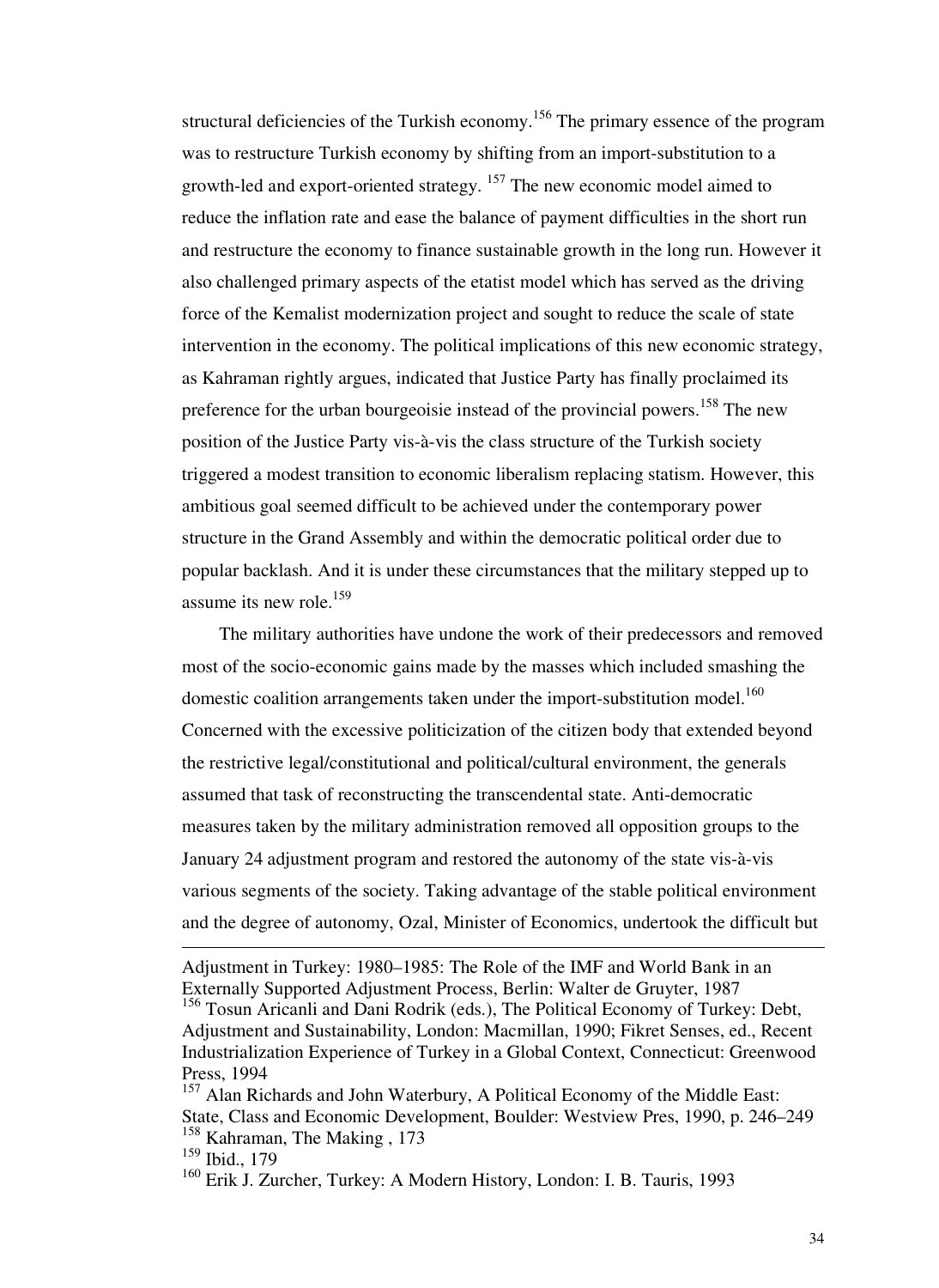long-waited task of disintegrating the corporatist elements of the state and was assisted by massive financial support from abroad<sup>161</sup> and ranks of the military.<sup>162</sup>

## **2.2 The Rise of the Turkish New-Right**

The representative of the New Right movement in Turkey was the Motherland Party<sup>163</sup> which, in accordance with the global economic trends and relying on the political framework and constitutional structure imposed during the coup period, managed to stay in power between 1983 and 1991 and should be considered as the constitutive agent of the era.<sup>164</sup> MP, as the party of the New Right, initiated a political campaign to solve the ongoing hegemonic crisis of the Turkish economy characterized by the collapse of the political order in pre-1980 period, struggle between extreme right and left organization, growth of social democracy and the inability of parties to express the economic-corporate interests of the bourgeoisie.<sup>165</sup> In other words, MP administration sought to establish an expansive hegemony in Turkish politics by forging a coalition cutting across the fundamental cultural cleavages in Turkish society based on a synthesis of liberalism, far right nationalism, Islamism and social democracy. Due to the deteriorating economic conditions and ideological feebleness of the bourgeoisie no such hegemony could be formed by center-right parties before the implementation of the stabilization program in the previous decades.

 Following the establishment of civilian politics and multi-party democracy in November 1983 elections, MP government continued to press for the reforms in the stabilization program and accelerated the pace of the transition to a market-oriented economy by undertaking trade and capital-account liberalization successively in

<sup>&</sup>lt;sup>161</sup> For more information on the issue of the 1980 program and the size of international financial support see Ziya Onis, State and Market: The Political Economy of Turkey in Comparative Perspective, Istanbul: Bogazici University Press, 1998, p. 125-148

<sup>&</sup>lt;sup>162</sup> For the political background of the 1980-1983 period, see Muammer Yasar Pasalar Politikasi İstanbul: Tekin Yayinevi, 1990 and Yalcin Dogan Dar Sokakta Siyaset (1980-1983) İstanbul: Tekin Yayinevi, 1985

<sup>&</sup>lt;sup>163</sup> For a detailed analysis of the MP and Ozal's personal dominance of the party in the 1980s, see Ersin Kalaycioglu, "The Motherland Party: The Challenge of Institutionalization in a Charismatic Ledera Party", Turkish Studies, Vol. 3, No. 1, Spring 2002, p 41-61.

<sup>&</sup>lt;sup>164</sup> Kahraman, The Making, 191

<sup>&</sup>lt;sup>165</sup> Muharrem Tunay, The Turkish New Right's Attempt at Hegemony, in A. Eralp, M. Tunay and B. Yesilada (eds.) The Political and socioeconomic Transformation of Turkey, Connecticut: Praeger, 1993, p. 17-8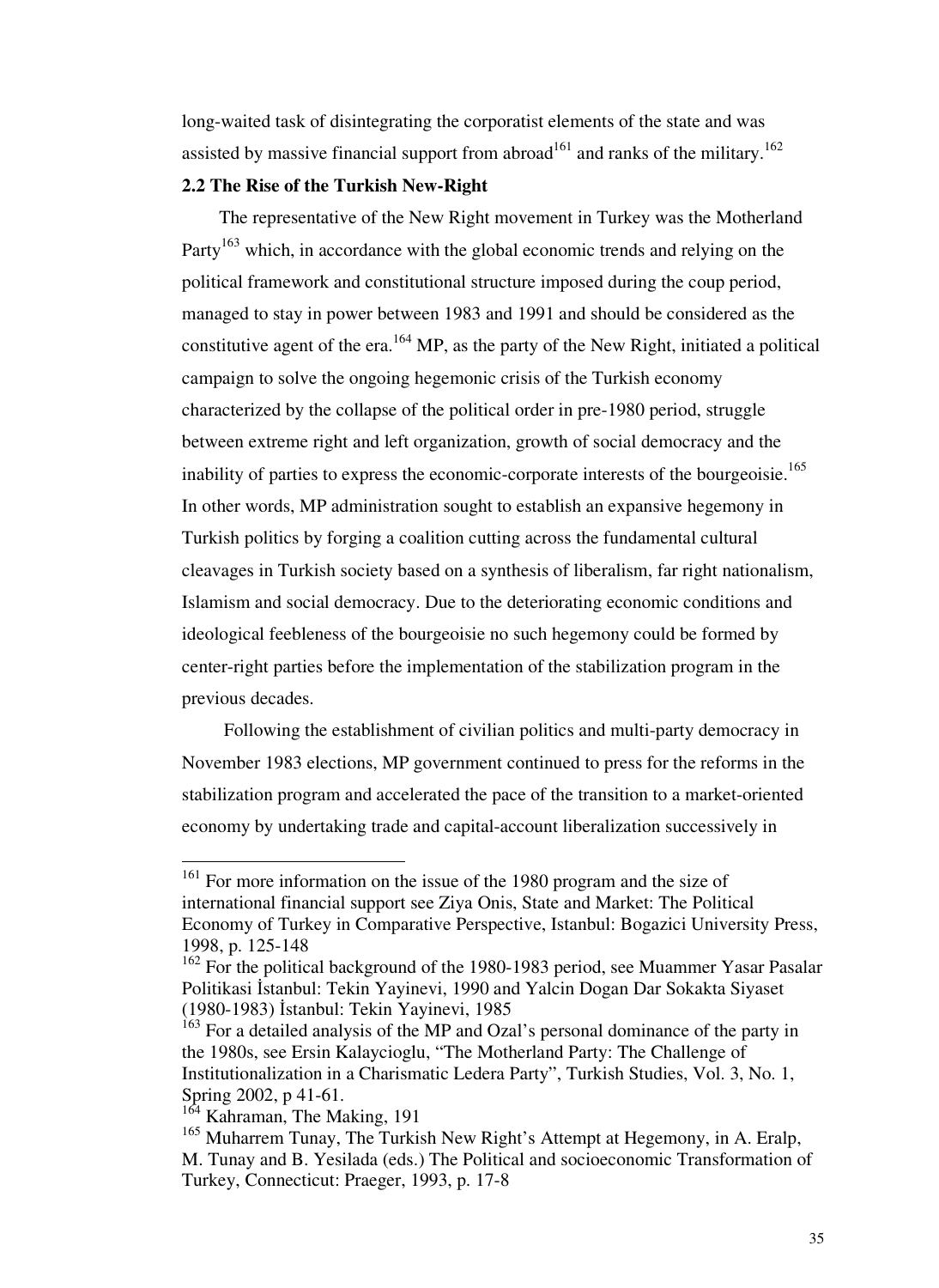December 1983 and January 1984.<sup>166</sup> The first term of the MP government in the 1983-87 period witnessed rapid economic development, generated by high levels of GDP growth and an export boom<sup>167</sup> thanks to repression of relative prices of agricultural goods and the disciplining of the labor market. The successful implementation of the structural adjustment program<sup>168</sup> was also ensured by the unique role played by Turgut Ozal<sup>169</sup> within the course of the 1980s, first serving as a technocrat under the Demirel minority government and the military administration until his resignation and later emerging as a charismatic politician after the transition to civilian politics.<sup>170</sup> His professional background, involving an exposure to public, private and international organizations enabled him to possess the necessary experience and know-how to undertake crucial reforms and proved highly essential in generating confidence among international as well as domestic financial community on behalf of his economic agenda. Indeed,  $Ozal<sup>171</sup>$  with his effective leadership has been instrumental in directing the whole economic process, albeit a brief interval, generating the support of the international financial community and developing a high level of trust with a sizeable part of Turkish society.<sup>172</sup> The electoral success of MP

 $166$  For evidence on the issue of trade liberalization during this period, see Subidey Togan Foreign Trade Regime and Trade Liberalization in Turkey during the 1980s Aldershot: Avebury Publishing, 1994

<sup>&</sup>lt;sup>167</sup> Feroz Ahmad, Turkey The Quest for Identity, Oxford: Oneword Press, 2003, p. 159

<sup>&</sup>lt;sup>168</sup> For a critical account of the 24 January economic decisions, see Emin Colasan 12 Eylul Ozal Ekonomisinin Perde Arkasi İstanbul: Milliyet Yayinlari 1984 and Kepenek, Y. *12 Eylul'un Ekonomi Politigi ve Sosyal Demokrasi*, Verso Yayinlari, Ankara 1987. p.37-119

<sup>&</sup>lt;sup>169</sup> A few credible biographical studies of Turgut Ozal have been written during the last years which have gone beyond the journalistic accounts of the 1980s and 1990s. For a few of these studies, see Ihsan Sezal and Ihsan Dagi (eds.), Kim Bu Ozal? Siyaset, Iktisat, Zihniyet (İstanbul: Boyut Yayincilik, 2001) and Feride Acar, 'Turgut Ozal: Pious Agent of Liberal Transformation', in Metin Heper and Sabri Sayari (eds.), Political Leaders and Democracy in Turkey, Maryland: Lexington Books, 2002, p. 163-180

<sup>&</sup>lt;sup>170</sup> Ziya Onis, Turgut Ozal and his Economic Legacy: Turkish Neo-liberalism in Critical Perspective, unpublished paper, 2004, p. 1-2

<sup>171</sup> For Ozal era economic policies see Boratav, K. *Turkiye Iktisat Tarihi 1908-2002*, Imge Yayinlari, İstanbul 2004. pp 145-169; Kepenek, Y. *12 Eylul'un Ekonomi Politigi ve Sosyal Demokrasi*, Verso Yayinlari, Ankara 1987. p.37-119 and Osman Ulagay Ozal Ekonomisinde Paramiz Pul Olurken Kim Kazandi Kim Kaybetti, Ankara: Bilgi Yayinevi, 1987

<sup>&</sup>lt;sup>172</sup> Ziya Onis, Turgut Ozal and his Economic Legacy: Turkish Neo-liberalism in Critical Perspective, unpublished paper, 2004, p. 9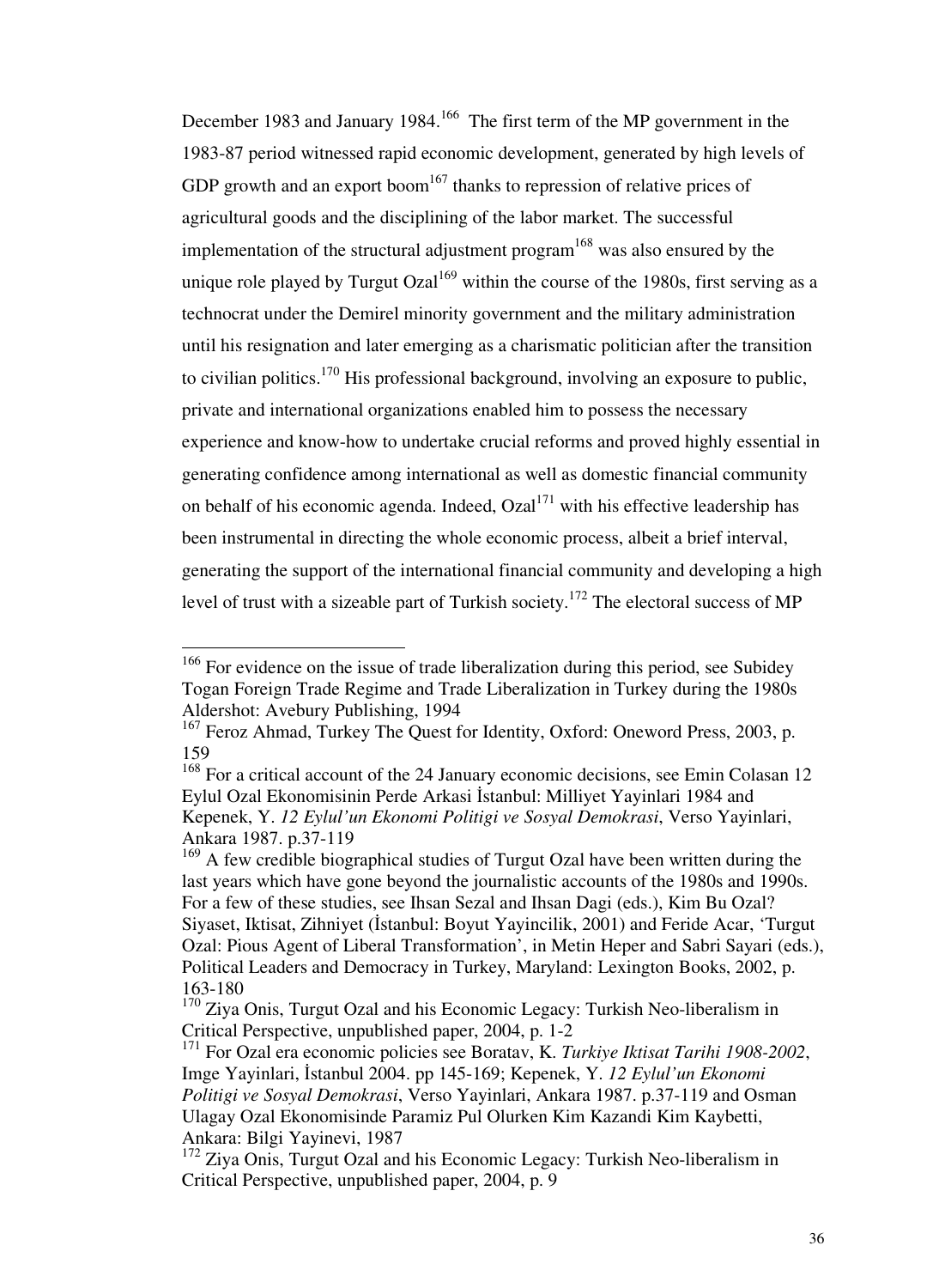during this period was also due to the novel election system that was formulated, which favored the emergence of single party governments. Thus although the first signs of decline were coming after 1985, the MP, was able to secure its place by adding other new measures onto the system, such as the new local district threshold. The economic liberalism of the Turkish right is still replete with crony and illegal policy applications in market governance, putting an even harder burden on the Turkish economy. In other words, Turkish politics has yet to see a truly liberal party that also incorporates political liberalism next to market economy.

 A number of holding companies which has accomplished a diversified grip on a range of commercial, financial and industrial activities in the 1970s stood to gain from the liberal economic environment and became the driving force of the export boom during this period.<sup>173</sup> Liberalization of trade and capital markets facilitated the strengthening of the bourgeoisie and witnessed the rise of a group of entrepreneurs with pragmatic values, benefiting from the liberal economic environment and relying on market opportunities to financially grow. Indeed, Turkish bourgeoisie, a creation of the Turkish state after a slow and ambivalent process, made a genuine attempt to achieve political and ideological emancipation from the control of the state. Furthermore, Turgut Ozal's moderate Islamic leanings enabled him to enjoy close relations with the small and middle size Anatolian businesses operating increasingly outside the control of the state and paved the way for the emergence of "a countercultural bourgeoisie class with Anatolian roots" by developing a synthesis between the pragmatism of the market order and their traditional and religious values.  $174$  The developments in post-1980 Turkey, according to Ahmet Evin, reflect the disappearance of the chief cultural cleavage between the center and periphery and witnessed the rise of a class-based society parallel with the replacement of the long tradition of distributive patrimonialism with market economy.<sup>175</sup> Hence, MP has managed to restructure center-right politics and change the parameters of Turkish politics through a combination of moderate political discourse, a pragmatic

 $173$  See Caglar Keyder Agrarian Background and the Origisns of the Turkish Bourgeoisie in Developmentalism and Beyond Society and Politics in Egypt and Turkey edited by Ayse Oncu, Caglar Keyder and Saad Edin Ibrahim, The American UNiversity in Cairo Press, Cairo, p 44-72

 $174$  J. Esposito and H. Yavuz, Turkish Islam and the Secular State: Gulen Movement, New York: Syracuse University Press, 2003, xxv

 $175$  M. Heper and A. Evin (eds.), State, democracy, and the military: Turkey in the 1980s, Berlin: Walter de Gruyter, 1988, p. 213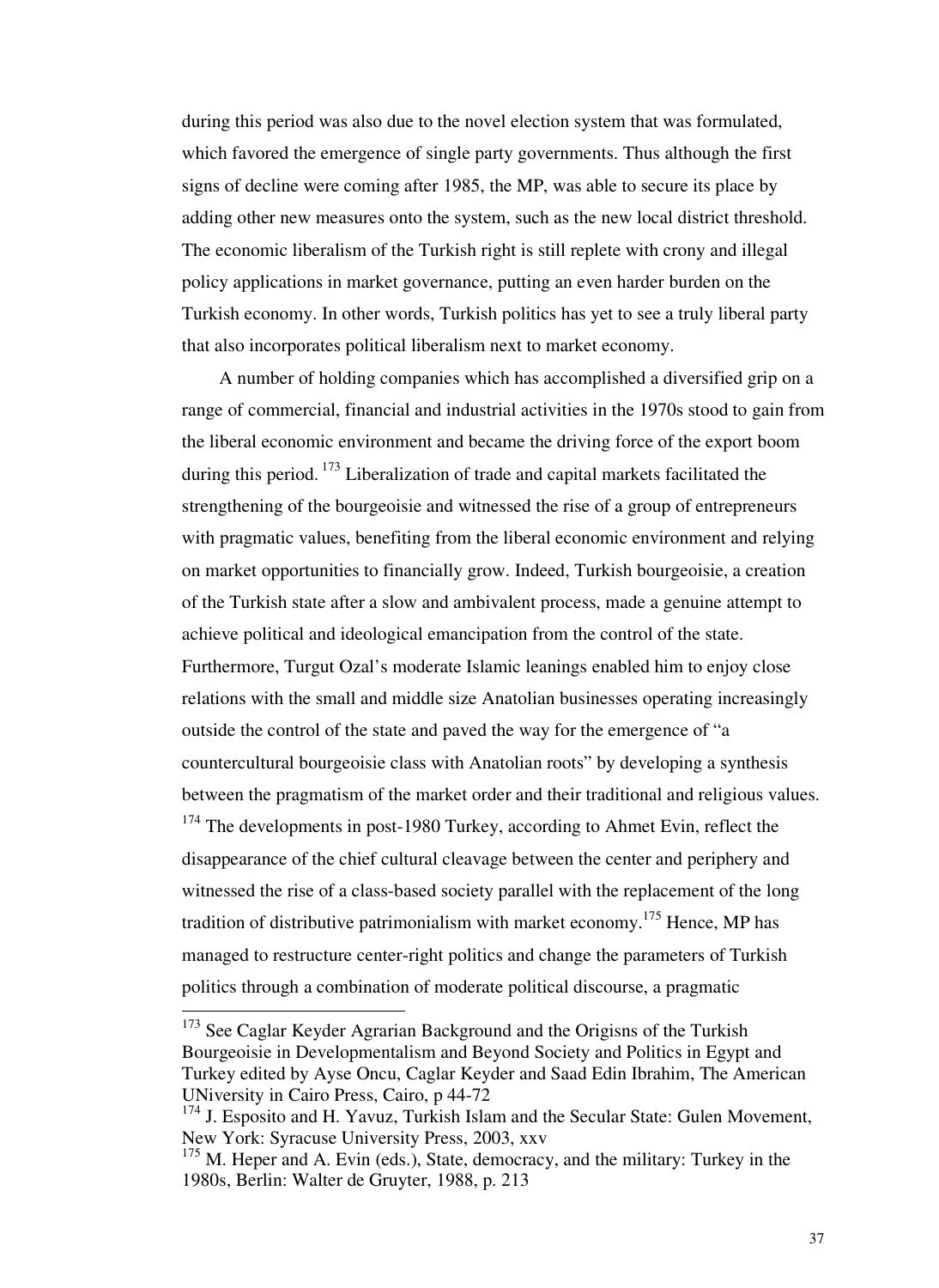engineering ideology, and conservative social values.<sup>176</sup> Thus liberalization remained on the political agenda for the rest of the decade and especially affected right wing politics in Turkey that has historically been statist, traditional and collectivist.

 On the other hand, 1980 coup and the political events that followed fragmented left of the political spectrum and rendered a restructuring of the existing organizations necessary. Indeed in direct contrast to the mainstream right, the left entered the decade in catastrophic conditions, plagued with divisions and rupture between prominent politicians who were left without a party after the dissolving of RPP by the military junta. The situation became even more dramatic when Bulent Ecevit in the immediate aftermath of his resignation from the chairman of RPP told his Party Council members that RPP had completed its mission as a bourgeoisie party and that he feels responsibility neither for the party nor for its administrative bodies.<sup>177</sup> This statement signaled the beginning of a division among the ranks of the left as the two groups parted ways to go on their separate paths that were to never cross again. In addition Ecevit's decision to distance himself from the former members of RPP was interpreted as leaving the leftist cause in turmoil and put those who had taken place in the ranks of RPP in disarray.<sup>178</sup>

 The first party to be founded on the left by the consent and, probably, insistence of the Council members was the Populist Party headed by Necdet Calp, a former cabinet secretary of Ismet Inonu during his last prime minister term.<sup>179</sup> However PP was not able to gather most of the politicians, active in RPP during the pre-coup era to its ranks due to its conciliatory attitude towards the generals.<sup>180</sup> As a result most of the important politicians, cadres and grassroots activists of former RPP gathered together to form a new party under the title Social Democracy Party, embracing the legacy of

 $176$  Nilufer Gole, Toward an Autonomization of Politics and Civil Society in Turkey, in Politics in the Third Turkish Republic, Boulder: Westview Press, 1994, p. 220

<sup>&</sup>lt;sup>177</sup> Yalcin Dogan, Dar Sokakta Siyaset 1980-83, İstanbul: Tekin Yayinevi, 1985, p. 147

<sup>178</sup> Cezmi Kartay, 11 Eylul 1980'den Gunumuze Siyasal Anilar ve Sosyal Demokrasinin Oykusu, Ankara: Sanem Matbaacilik, 1997, p. 82

 $179$  For a brief survey of PP and the events surrounding its establishment, see Hikmet Bila, CHP 1919-1999, İstanbul: Dogan Yayinevi, 1999, p. 367-8

 $180$  For a journalistic account of the search taking place among leftist politicians, see Yalcin Dogan, Dar Sokakta Siyaset 1980-83, İstanbul: Tekin Yayinevi, 1985, p. 237- 73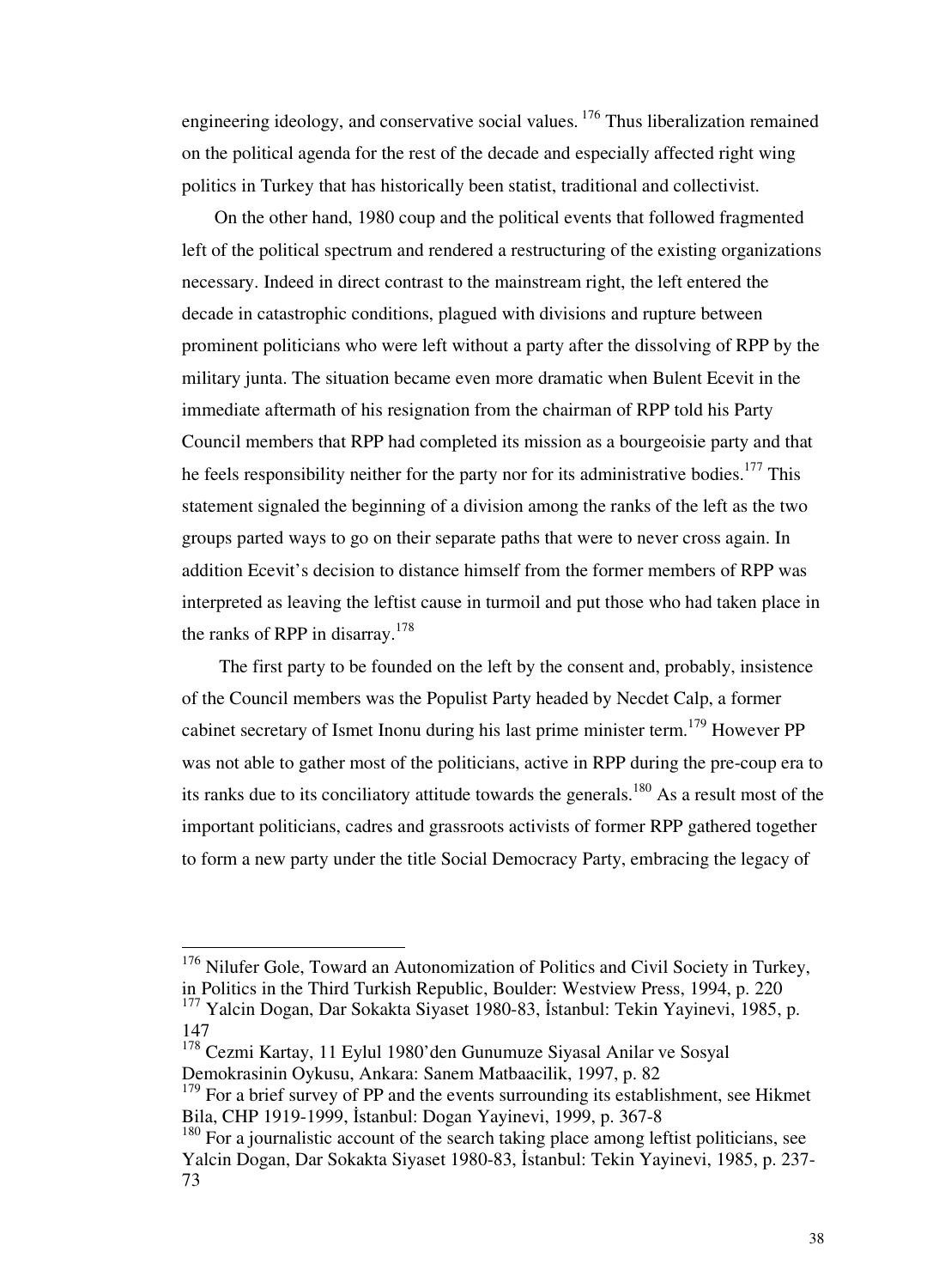RPP but also, for the first time in the history of Turkish left,  $181$  emphasizing the principle of social democracy as a symbolic move to balance the hegemony of the neo-liberal agenda.<sup>182</sup> However in the party program the references were rarely directed to the universal principles of social democracy but mostly to the parochial populist elements with the purpose of reflecting the bureaucratic opposition to MP parties. Banned from participating in the 1983 elections, SDPP made a very successful entry into Turkish politics in 1984 local elections in which it managed to receive 23,4 percent share of the votes against 8,8 percent of PP and won over two hundred munipalities mostly in the traditional strongholds of RPP. In the following months, due to the fact that it was not represented in the parliament, SDP focused on its local activities and ran a very active opposition campaign from the grassroots level by organizing publicized trips of chairman Erdal Inonu to SDP controlled municipalities across the country.<sup>183</sup>

 The effective political strategies of SDP and the declining popular support for PP made it easier for both parties, originating from the same ideological source and historical heritage, to unite for carrying out a stronger opposition movement against the Motherland government. The merging of the two parties took place on November 3, 1985 under the name of Social Democratic Populist Party,<sup>184</sup> thereby creating the main opposition party to MP both in national and local level, but only after serious opposition from some SDP politicians who considered PP to lack grassroots cadres and effective local organizations necessary for showing a real political character.<sup>185</sup> As the main opposition party, SDPP worked to normalize the political system, undertake a democratization movement and liberalization of the 1982 Constitution by seeking gradual improvements.<sup>186</sup> SDPP was further strengthened by the entry of a large number of former RPP politicians into the new party, contributing to the perception that SDPP was the successor of RPP in the new political landscape. The celebrated merger between the parties, however, proved to be an inhibiting factor for

<sup>&</sup>lt;sup>181</sup> Hasan Bulent Kahraman, Sosyal Demokrasi Turkiye ve Partileri, Ankara: Imge Kitabevi, 1993, p. 19

<sup>&</sup>lt;sup>182</sup> For more information on the founding of SDP, see Hikmet Bila, CHP 1919-1999, İstanbul: Dogan Yayinevi, 1999, p. 368-370

<sup>183</sup> Erdal Inonu, Anilar ve Dusunceler 3. cilt, İstanbul: Dogan Kitap, 2001, p. 63-114  $184$  For a personal account of the events occuring during this process, see Erdal Inonu,

Anilar ve Dusunceler 3. cilt, İstanbul: Dogan Kitap, 2001, p. 197-228

<sup>&</sup>lt;sup>185</sup> Kahraman, The Making, 208

<sup>186</sup> Erdal Inonu, Kurultay Konusmalari, Istanbul: Boyut Kitaplari, 1998, p. 61-70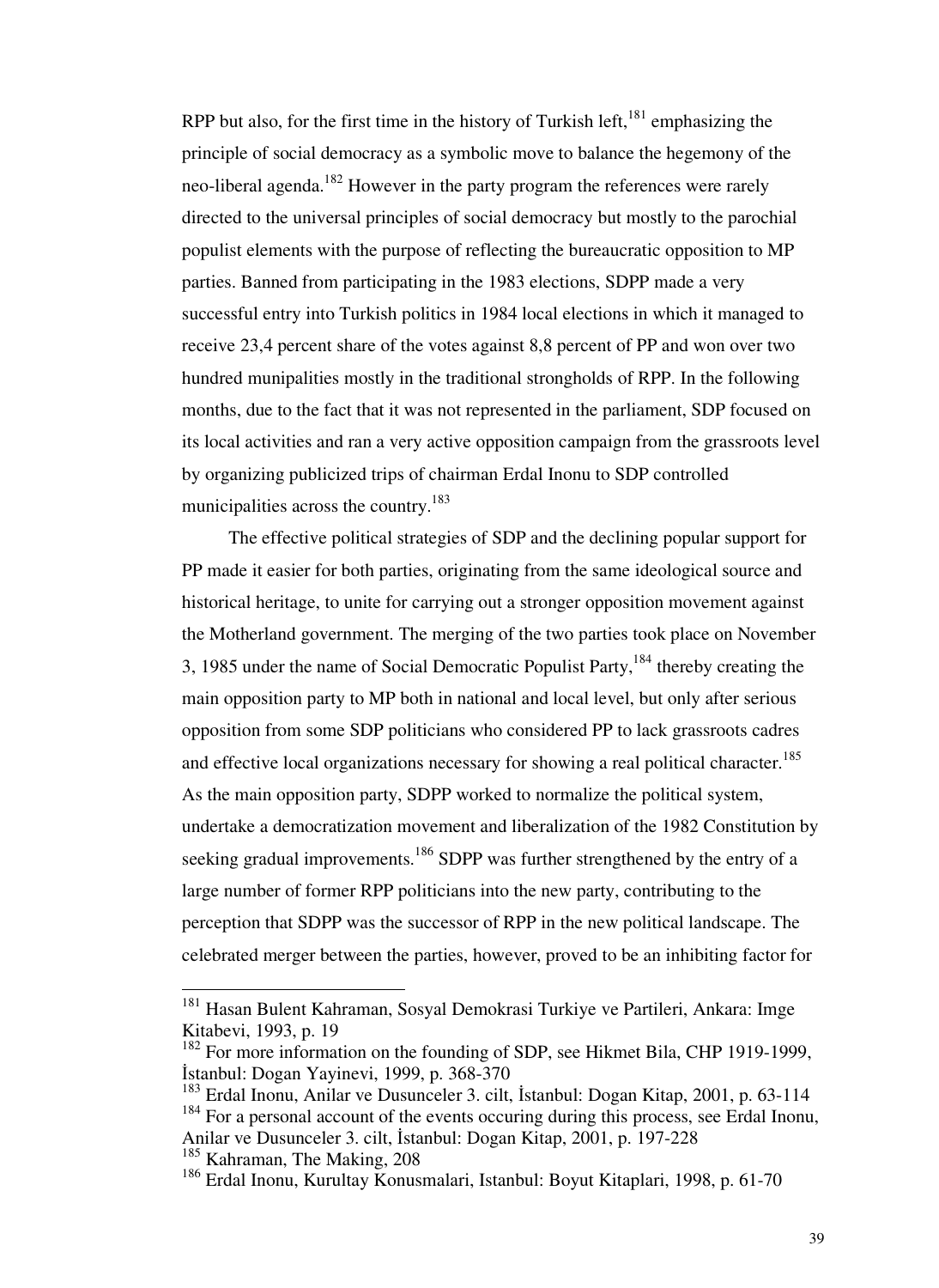the development of social democratic ideals within Turkish left since the new party had to inherit the principle of six arrows from the PP programme.<sup>187</sup> The establishment of SDPP, however, did not end the fragmented structure of leftist politics as Ecevit and his friends founded the Democratic Left Party on November 14, 1985 after more than three years of grassroots restructuring going back to his days in Arayis journal.<sup>188</sup> In sharp contrast to SDPP with its close relations with the intelligentsia and based on urban support, DLP was a sui generis party, hoping to depend upon the charisma and cult personality of Ecevit who, accusing the former RPP cadres for intervening between him and the masses, attempted to develop a new organizational model with a weak party organization.

#### **2.3 The Emergence of Civil Society**

-

 Economic reforms associated with the structural adjustment program shifted the center of gravity from the state to the society by developing an autonomous social sphere<sup>189</sup> and contributed to the liberalization of socio-economic, political and cultural activities.  $MP<sub>1</sub><sup>190</sup>$  as the initiator of this process, was more successful than its rivals in seizing the political opportunities of the post-1980 era and interpreting the complex socioeconomic and political changes taking place both in the domestic and international contexts. Among the new parties formed, as Ayse Ayata notes, only MP could incorporate the new social and economic groups into its party network and rely upon the societal cleavages flourishing thanks to the liberal economic environment.<sup>191</sup> In that sense, MP managed to mobilize a large part of the electorate in the 1980s in accordance with its search for a more civil oriented politics and developed a new discourse whose basic tenets consisted of decentralization, debureaucratization and

<sup>187</sup> Erdal Inonu, Anilar ve Dusunceler 3. cilt, İstanbul: Dogan Kitap, 2001, p. 220 <sup>188</sup> Nazmi Hanoglu, Demokratik Sol Parti, in Yuzyil Biterken Cumhuriyet Donemi Turkiye Ansiklopedisi, v. 15 İstanbul: Iletisim Yayinlari, 1996, p. 1272-1275

<sup>&</sup>lt;sup>189</sup> Nilufer Gole "Toward an Autonomization of Politics and Civil Society in Turkey," in Politics in the Third Turkish Republic, in Metin Heper and Ahmet Evin (eds.) Boulder: Westview Press, 1991, p. 214

<sup>&</sup>lt;sup>190</sup> For a more detailed analysis of the Motherland Party see Ustun Erguder "The Motherland Party," in Political Parties and Democracy in Turkey, eds., Metin Heper and Jacob Landau, London, New York: I. B. Tauris, 1991, p. 152-169

<sup>&</sup>lt;sup>191</sup> Ayse Ayata, Ideology, social bases, and organizational structure of the post-1980 political parties, in A. Eralp, M. Tunay and B. Yesilada (eds.) The Political and socioeconomic Transformation of Turkey, Connecticut: Praeger, 1993, p. 32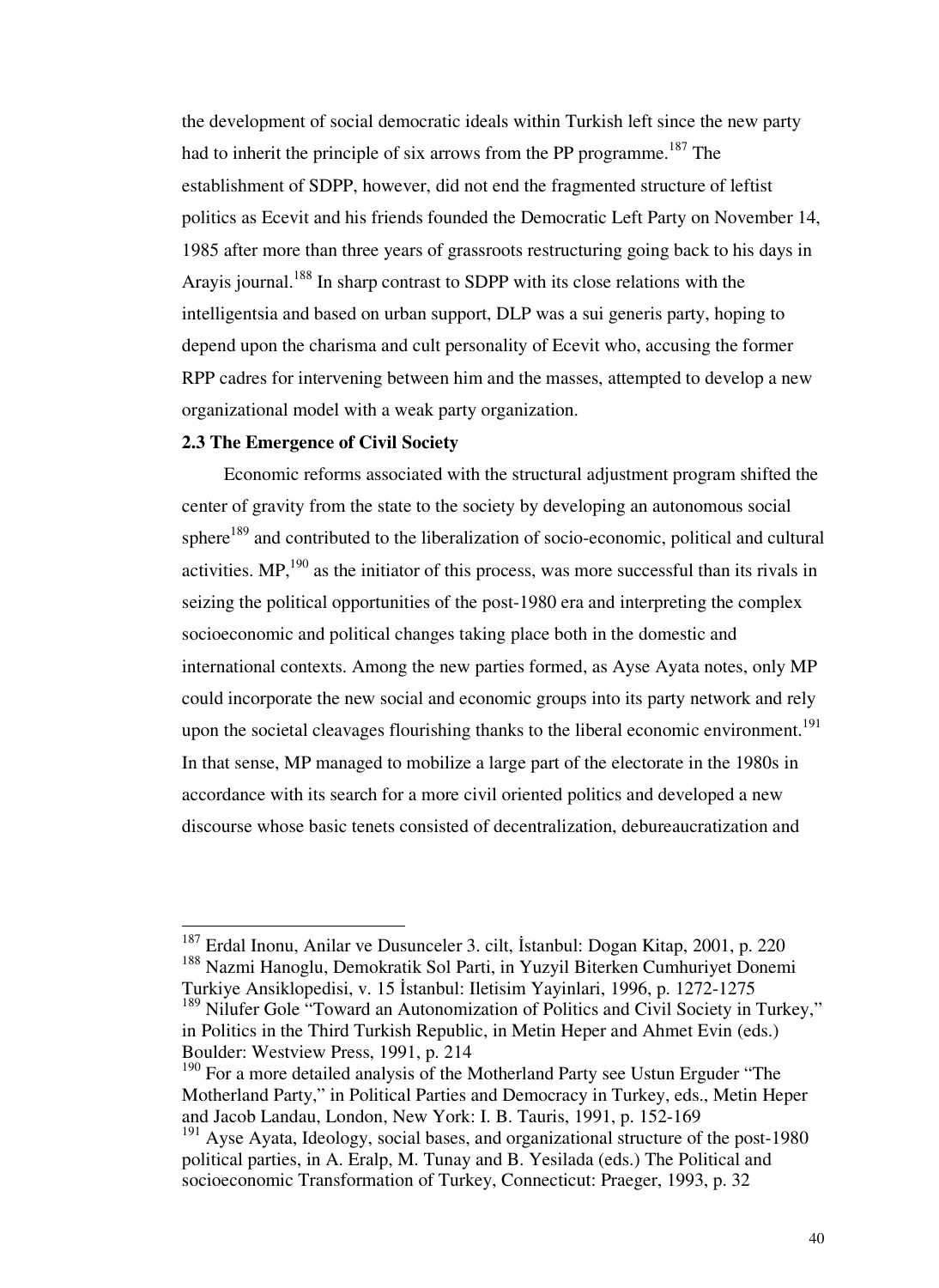destatism.<sup>192</sup> The destatism in Turkey, in spite of all its inadequacies and limitations managed to change the parameters of the Turkish right wing politics and provided it with a liberal basis.<sup>193</sup>

 In accordance with the anti-bureaucratic campaign linked with the smaller state demands of global capitalism, the liberal economic program of Ozal argued in favor of large scale privatization of state economic enterprises and decentralization of the state and made efforts to bolster civil society, representing a sharp break from the traditional Ottoman-Turkish polity. Many intellectuals in the post-1980 era accused this statist tradition as the main obstacle for democratization and began to consider civil society as a counterforce to the dominant authoritarian which could strengthen the democratic system by developing a civic culture in contrast to the dominant militaristic one.<sup>194</sup> In response to the September 12 period, which silenced and repressed an otherwise highly politicized and polarized society, social movements in the Turkish context saw the establishment of civic groups as the best way to organize against the illiberal regime within the strict limits of the undemocratic 1982 constitution. In the past, absence of associational organizations that could serve as a buffer zone between social classes and the state apparatus prevented the bureaucratic elites from their "lingering fear"<sup>195</sup> that particular interests of social classes and associative groups could threaten both the unity of the nation and the authority of the state. $^{196}$ 

 Greater economic autonomy enjoyed by the liberalization of the economic system altered the power balances in the society and contributed to the emergence of new civil societal groups, among them women, veiled students, ecologists, feminists and homosexuals, bringing new issues into the public sphere.<sup>197</sup> What fueled this trend was paradoxically the decision of the military administration to dismantle the corporatist system and leave economic matters to the representatives of the civil

 $192$  Hasan Bulent Kahraman, "Ozal Donemini Yeniden Degerlendirirken," in Sag, Turkiye ve Partileri, Ankara: Imge Kitabevi, 1995, p. 201-212

<sup>&</sup>lt;sup>193</sup> Hasan Bulent Kahraman, The Making and the Crisis of Turkish Social Democracy: Roots, Discourses and Strategies, unpublished PhD. Thesis, 1999, p. 200

<sup>194</sup> Ali Yasar Saribay, Postmodernite, sivil toplum ve Islam, İstanbul: Alfa Yayinlari, 2001, p. 119

<sup>&</sup>lt;sup>195</sup> Robert Bianchi, Interest Groups and Political Development in Turkey, Princeton: Princeton University Press, 1984, p. 105

 $196$  Y. Yishai, The guardian state: a comparative analysis of interest group regulation, Governance, 11, 2, 1998, p. 153–176

<sup>&</sup>lt;sup>197</sup> Gole "Toward an Autonomization", 215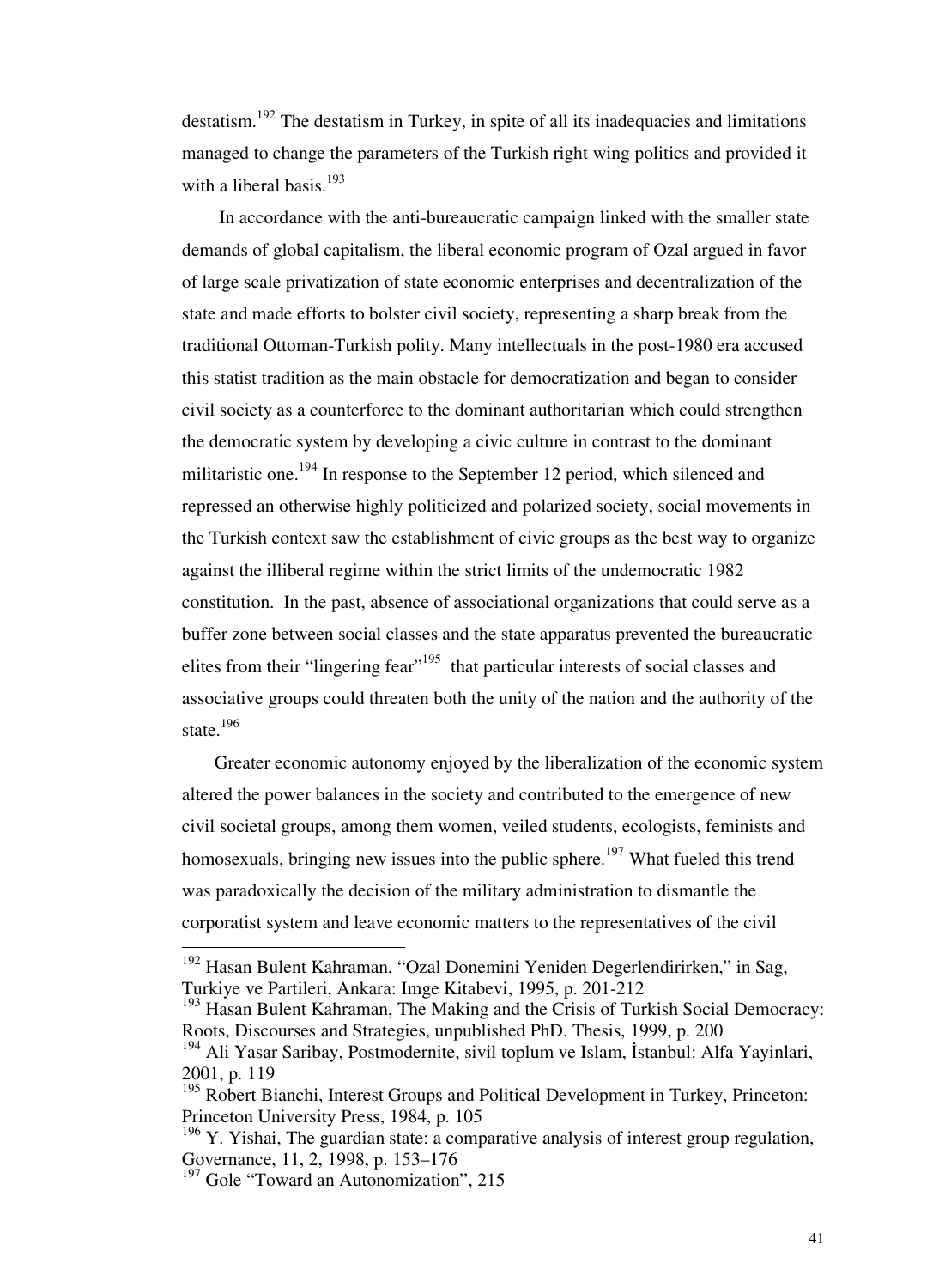society.<sup>198</sup> Swift continuation of the structural adjustment program expanded the managerial and professional groups in society and strengthened the urban bourgeoisie in search of an autonomous public sphere separate from the state. Pragmatic approach of MP to economic and political affairs shifted the main focus of politics from ideology to policy so that in the 1980s the search for utopias that resulted in ideological combativeness and confrontation came to an end.<sup>199</sup> Shaken by the authoritarian practices of the September 12 coup period and the dramatic political events that followed, many political activists in these ideological movements came to embrace democracy and the importance of civilian rule.

## **2.4 Unorthodox Liberalism**

 Aiming to rapidly transform the Turkish economy into a full-fledged market economy along the lines of influential neo-liberal thinkers such as Buchanan and Hayek, advocating the limitation of the power of representative institutions in order to make addition room for the functioning of the free market, Ozal preferred to rule based on cabinet decrees even in very important policy matters.<sup>200</sup> His government style, reminiscent of Latin American presidents, contained strong elements of personal rule through decrees based upon the use of populism and had the tendency to underestimate the necessity of developing a strong legal and institutional infrastructure for a well-functioning market economy.<sup>201</sup> His distaste for classical bureaucracy with its etatist mindset and anti-reformist bias<sup>202</sup> resulted in a high number of intra-bureaucratic conflicts and persuaded him to recruit US-trained Turkish specialists living abroad and appoint them to key positions in the public sector in an attempt to generate loyalty among bureaucrats.<sup>203</sup> As a result, the reform process came to be associated with a weakening of the bureaucratic apparatus without substantially reducing the considerable control state had over economic affairs.

<sup>&</sup>lt;sup>198</sup> Heper, The State Tradition, 140

<sup>&</sup>lt;sup>199</sup> Gole "Toward an Autonomization", 213-222

<sup>&</sup>lt;sup>200</sup> Onis. Turgut Ozal and his Economic Legacy, 13

 $201$  Ibid., 2-3

<sup>&</sup>lt;sup>202</sup> On Ozal's criticisms of the Turkish bureaucracy, see Turgut Ozal, Turgut Ozal'in Anilari, pp. 115-118 and Aytekin Yilmaz, 'Turk Burokrasi Gelenegi ve Ozal', in Sezal and Dagi (eds.), Kim Bu Ozal? Siyaset, Iktisat, Zihniyet, p. 89-101

<sup>203</sup> Andrew Mango, The Turks Today, London: John Murray Publishers, 2004, p. 85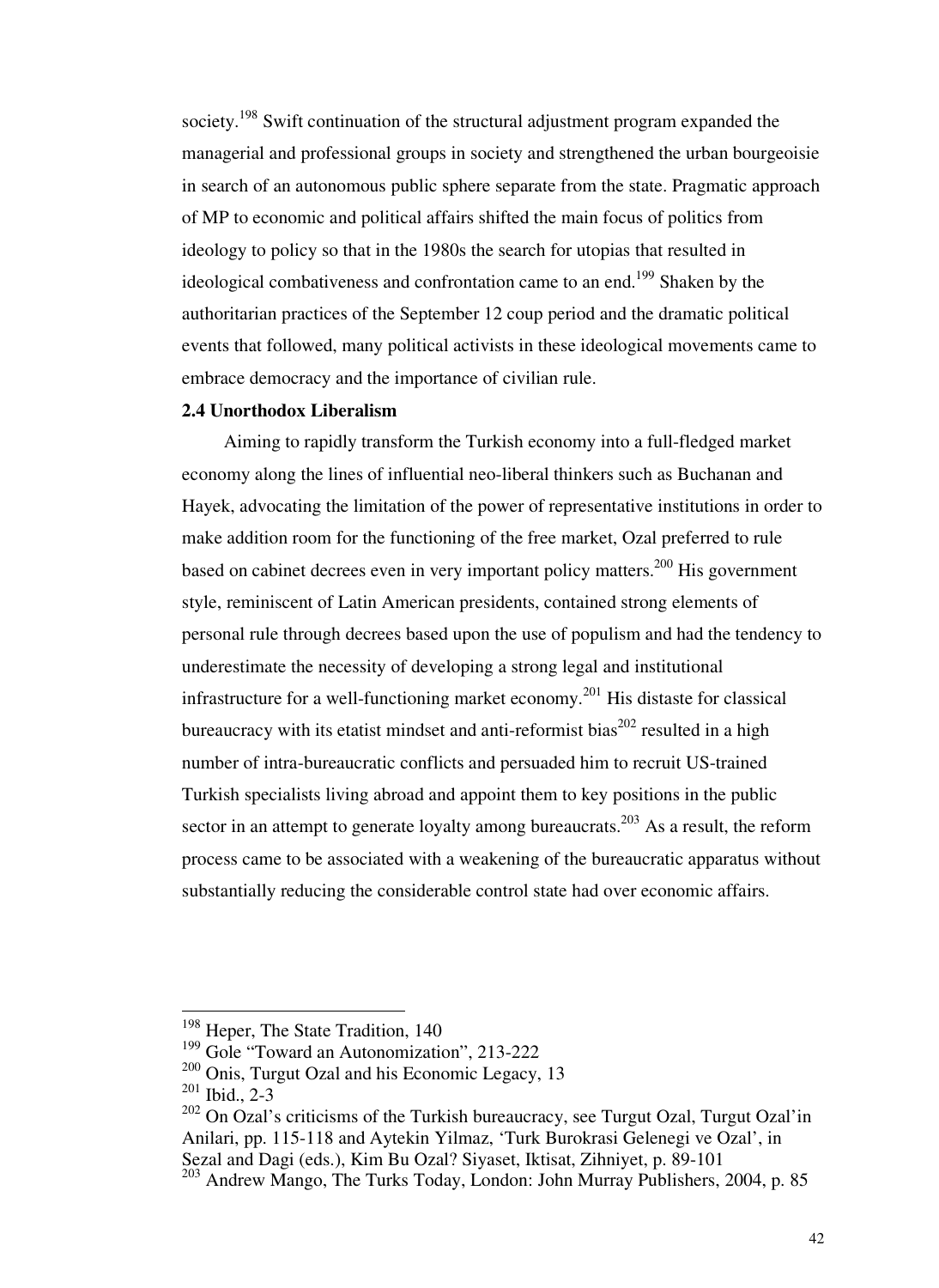In contrast to the rhetoric of economic liberalism that dominated the political process in the 1980s, Ozal's policies contained a number of unorthodox elements<sup>204</sup> such as weak commitment to democracy, rule of law and privatization. Instead of being constrained with the orthodox policies of the neo-liberal economic program, MP governments considered deregulation, privatization and market liberalization not as ends in themselves but primarily as means to strengthen the state fiscally and to revive the public sector enhancing their political objectives. Arising from the particular socio-economic and political conditions of Turkey in the 1980s, MP had failed to carry out all aspects of the new-right agenda and could only transform some elements of the Turkish polity. Destatism and debureaucratization were not taken to its natural limits and in fact state's power to create advantages and enhance the positions of individual business groups has been more extensive in this period than any other before under the protectionist/interventionist phase. Faced with a weak domestic capital $1^{205}$  market in the absence of small investors, Ozal could not resort to popular capitalism as in developed countries to promote privatization and rely on the electorate to carry out his neo-liberal agenda. $206$  Moreover, aside from the limitations of the Turkish economy, Ozal was possibly concerned with the social consequences of privatization as no theory of labor markets can predict the extent and length of unemployment following privatization programs.<sup>207</sup>

 Some of the earlier cases of successfully implemented privatization programs were experienced in countries under military regimes such as Chile and Bangladesh but in the late 1980s that option was no longer viable in Turkey. Established during the early republic years, SEEs were highly popular among the bureaucratic elite, who saw them as a part of the broader project of national development and a heritage of

 $204$  For a notion of the unorthodox liberalism, see Ziya Onis, Political Economy of Turkey in the 1980s: The Anatomy of Unorthodox Liberalism, in Metin Heper (ed.), The Strong State and Economic Interest Groups. The Post–1980 Turkish Experience, Berlin: Walter de Gruyter, 1991

<sup>&</sup>lt;sup>205</sup> For some statistical data on the size of the capital market in Turkey in the early 1980s, see Isik Inselbag and Bulent Gultekin, "Financial Markets in Turkey," in Tevfik Nas and Mehmet Odekon, eds., Liberalization and the Turkish Economy (New York, 1988) p. 129-40

 $206$  For an informative study on Turkish privatization see Aykut Polatovlu (ed.) Ozellestirme Tartismalari İstanbul: Balgam Yayinevi 1994 and Roger Leeds, Turkey: Rhetoric and Reality, in Raymond Vernon, ed., The Promise of Privatization: A Challenge for US Policy, New York, 1988, p. 149-78.

<sup>&</sup>lt;sup>207</sup> C. Azaridas and J. Stiglitz, Implicit Contracts and Fixed Price Equlibrium, Quarterly Journal of Economics, 98, 1983, p. 1-22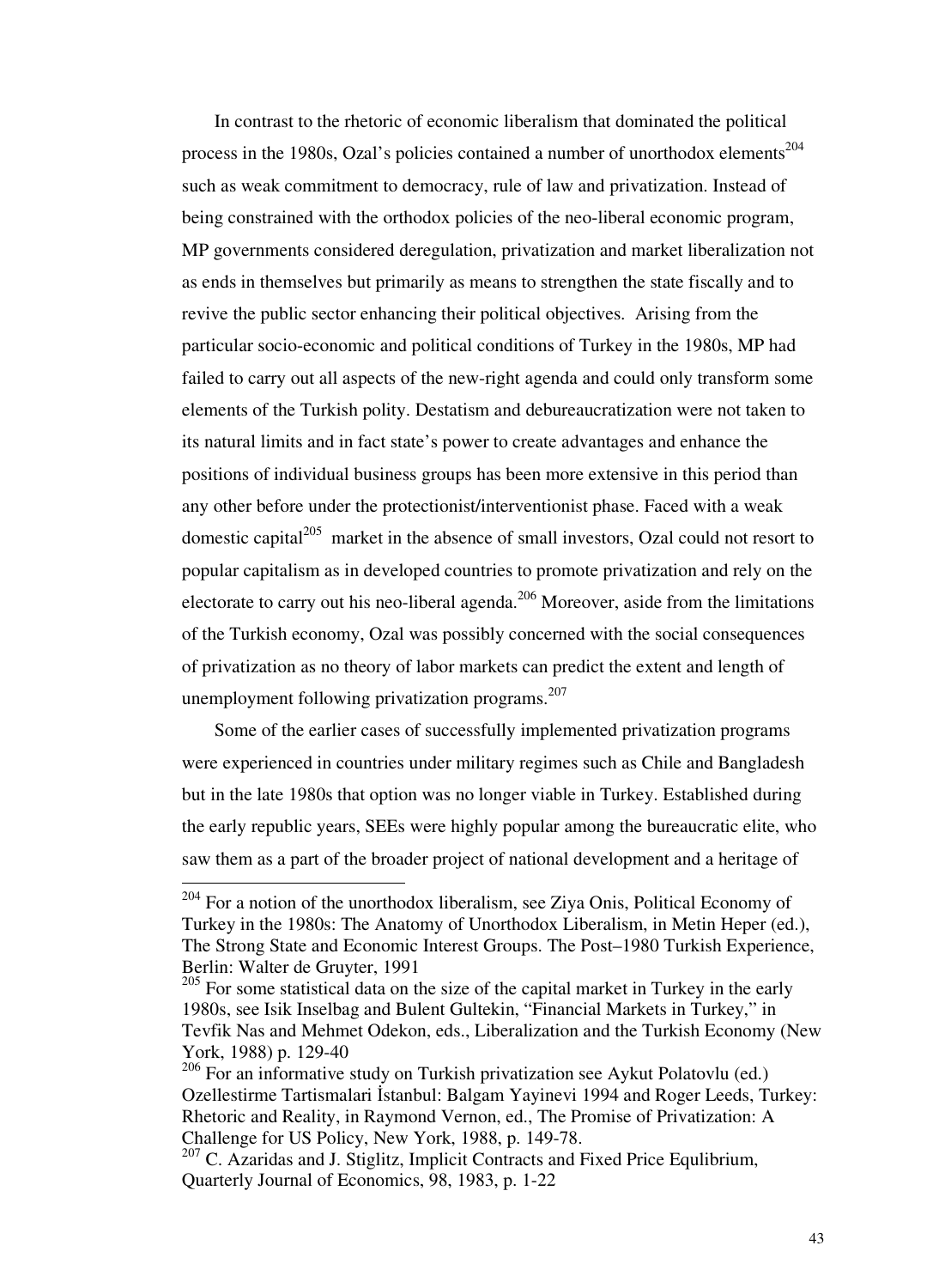the Ataturk era. Hence, state enterprises were supported by a wide coalition that contained the organized labor, managerial and civil service elites and even some of the prominent members of the private sector. Members of the state-led importsubstituting industrialization coalition whose entrenched interests were harmed by its replacement with a relatively liberal economic regime centered on the export-oriented strategy such as the established labor unions, state managers and civil servants were the primary supporters of SDPP and shaped the economic policies of the party. Nevertheless SDPP seen as the party of the state could not gain any momentum but instead seemed as the conservative party when compared with MP which under the leadership of Ozal used the motto of 'skipping to a new age' (cag atlamak) and gained the support of the masses by presenting a new vision. A passion for economic growth, rapid technological upgrading, new opportunities created within the society and the disdain towards the political polarization and ideological conflicts of the 1970s, summarized by Can Kozanoglu as "English, computer, fear and dream",<sup>208</sup> ensured the continuation of MP administration despite many allegations of corruption and patronage for nearly a decade. In other words, lacking this pragmatism necessary to come to power and unable to follow the techno-economic developments around the globe, SDPP could not achieve the opportunity of testing its ideology in practice and continued to be associated with the economic failure of the RPP-led government between 1978 and 1979. As a result it could be purported that SDPP in 1980s and even in 1990s was more cultural than ideological and more tactical than strategic.<sup>209</sup> DLP, on the other hand, felt the need to differentiate itself from SDPP and moved away from the "old-fashioned" principles and views in economic policy.<sup>210</sup>

 While some minor programs often associated with privatization such as the liquidation of publicly owned assets, the sale of minority shares in private enterprises owned by the state and the deregulation of private activity were undertaken by MP governments, mostly at the insistence of Turgut Ozal himself, full scale privatization, translated as the transfer of ownership from the public sector to private hands of state companies, could not be accomplished. The primary achievements of the structural adjustment program was limited to reducing the budget deficits incurred by state

<sup>208</sup> Can Kozanoglu, Future 2001 Insansiz Bankacilik, in Birikim, vol. 30, oct. 1991, p. 12

 $\frac{209}{209}$  Kahraman, The Making, 221

<sup>210</sup> Seyfettin Gursel and Sahin Alpay, DSP-SHP Nerede Birlesiyor, Nerede Ayriliyor?, İstanbul: AFA Yayinlari, 1986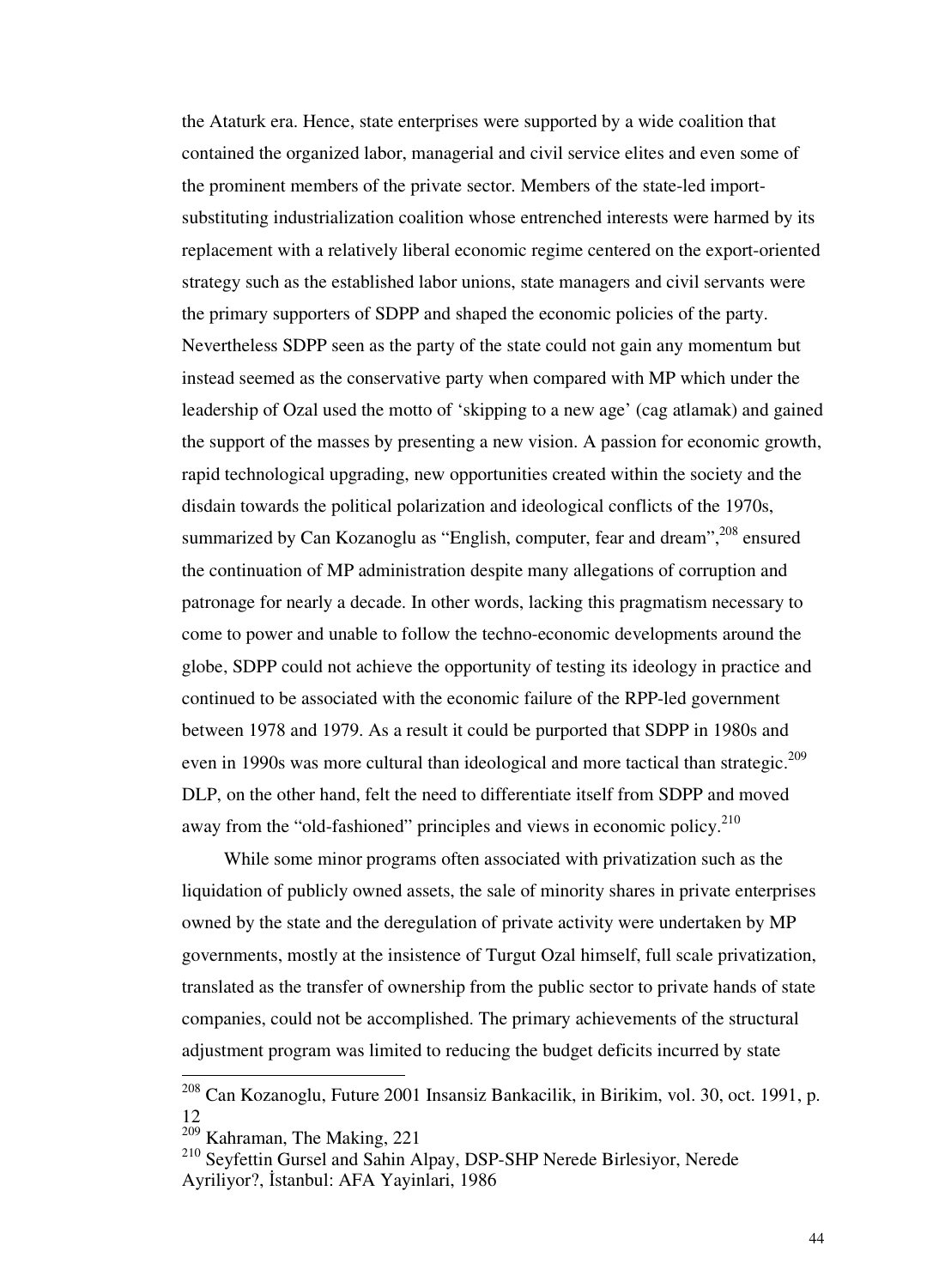enterprises in accordance with fiscal austerity measures and, thereby, restrain the heavy burden previously placed on the Turkish economy.<sup>211</sup> Therefore, arguably there was no urgent need for leftist parties to fully adopt social democratic ideology in opposition to MP because full scale industrialization was only a very recent phenomenon and its exploitative aspects on working masses have been tamed by the legal requirements of the patrimonial state in the past.<sup>212</sup> In other words, as Ismail Cem eloquently puts it, the socio-economic conditions of social democracy did not exist in Turkey at the time.<sup>213</sup> Thus the quest for developing a social democratic movement then could not be based on objective material conditions but instead on its moral and practical necessity. As a result RPP-SDPP tradition has been historically more concerned with the goal of preserving the superstructure, containing all the political and cultural reforms of the republican era but failed to materialize their socio-economic requirements.<sup>214</sup> This was a primary factor behind the orthodox attitude of these parties seen in their inability to develop pragmatism that came to characterize DP-JP-MP/TPP tradition.<sup>215</sup>

 The social costs of the stabilization program, which managed to reduce the inflation rate by slowing down the economic growth, turned out to be very severe for some segments of the society. $216$  In the 1980s workers have experienced significant declines in their standard of living due to reductions in their real wages despite the fact that productivity level and interest payments rose proportionately similar to many other developing countries going through structural adjustment programs with the supervision of IMF. $^{217}$  Hence, thanks to the restrictive labor environment and MP government's pursuit of the neo-liberal paradigm which subscribe wage restraint to raise international competitiveness, the flourishing bourgeoisie scored large gains

 $211$  Waterbury, Exposed, 151

<sup>212</sup> Kahraman, Sosyal Demokrasi Turkiye, 46-53

<sup>213</sup> Ismail Cem, Sosyal Demokrasi ya da Demokratik Sosyalizm Nedir, Ne Degildir, İstanbul: Can Yayinevi, 1998, p. 275-289

<sup>&</sup>lt;sup>214</sup> In fact this was the main source of disagreement between Ecevit's movement and the old guards such as Kemal Satir and Nihat Erim since Ecevit developed similar criticisms towards republican revolutions. For more information, see Bulent Ecevit, Ataturk ve Devrimcilik, Ankara: Tekin Yayinevi, 1973

<sup>215</sup> Rusen Cakir, Turkiye'de Sosyalistlerin Sagcilasma ve Dinozorlasma Ihtimalleri, Birikim, Oct. 1991, vol. 30, p. 35

<sup>216</sup> For a class-oriented analysis of the 1980s, see Korkut Boratav 1980li Yillarda Turkiyede Sosyal Siniflar ve Bolusum Istanbul: Gercek Yayinevi 1991

<sup>&</sup>lt;sup>217</sup> Hulki Cevizoglu, Turkiyenin Gundemindeki Ozellestirme, İstanbul: Ilgi Yayincilik, 1989, p. 100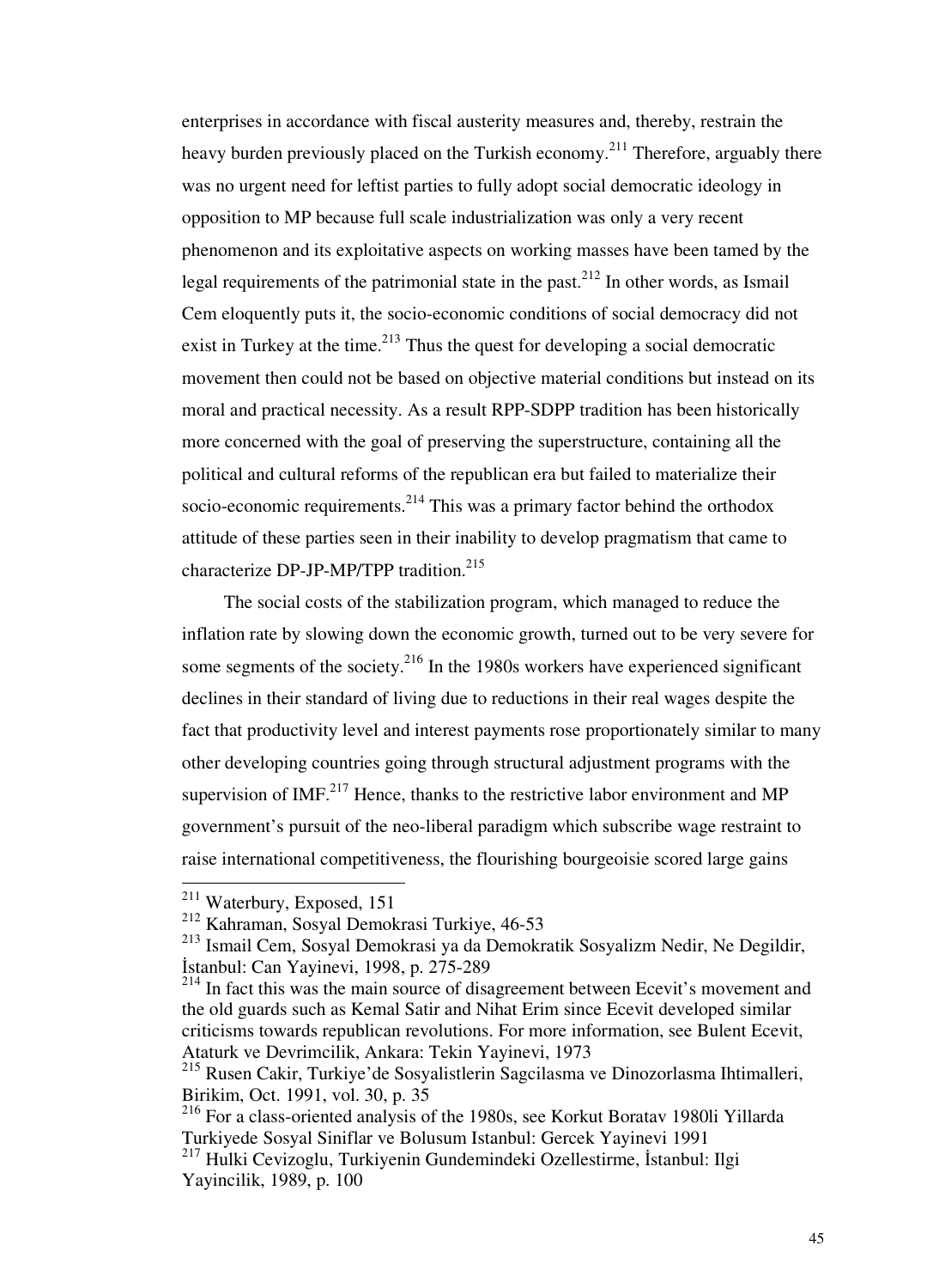against the workers. This was, as Boratav notes, "the counter-attack of the capital" long waited by the urban bourgeoisie.<sup>218</sup> Lacking the organizational resources to resist the neo-liberal policies of the government, most of the labor unions during this period resembled corrupt shells with their highly hierarchical and corporatist structures and, thus, have been noteworthy for their absence.<sup>219</sup> They were unable to protect the benefits of social pacts which were previously established without any serious confrontation with the private or public employers in the 1970s. Moreover, highly bureaucratized process of collective bargaining and the strike procedure as well as the restrictive environment overseen by the 1982 Constitution broke their resistance.<sup>220</sup>

 The disintegration of import-substitution model did not by default reduce the dependency of the labor unions on the corporatist framework of the state, which, as the main employer of union members, could still distribute a huge array of benefits at its disposal. The commanding position enjoyed by the state in the economic arena furnished the governments with ample opportunities to secure the political support and loyalty of the working masses by offering them employment and wages higher than the level of the private sector.<sup>221</sup> Therefore labor unions could not easily tolerate opposing the government. This had stripped the unions from the possibility of developing radical tendencies and contributed to the continuation of bread and butter unionism which concentrate efforts on economic issues, namely job security and high wages, and hampered the development of the political consciousness of the working masses. This had created a labor sector which "was co-opted, controlled and induced to stay out of high politics, and which gave priority to job-unionism".<sup>222</sup> Enjoying its dominance over the unionized workers thanks to legal and political restrictions on other unions, Turk-Is, for example, preserved its cordial relations with the MP cabinet following the 1983 elections, making special efforts to not exceed the boundaries of legalism in its activities.

<sup>218</sup> Korkut Boratav, Turkiye Iktisat Tarihi 1908-2002, Ankara: Imge Kitabevi, 2003, p. 145-169

<sup>&</sup>lt;sup>219</sup> Waterbury, Exposed, 259

<sup>220</sup> S. Ketenci, "Isciler ve Calisma Yasami, 1980lerde Sinirlar ve Sorunlar." in B. Kuruc et al, Birakiniz Yapsinlar Birakiniz Gecsinler-Turkiye Ekonomisi 1980-1985, İstanbul: Bilgi Yayinevi, 1987, p. 187-8

<sup>221</sup> Cetin Uygur, Dinazorlarin Krizi Degisim ve Sendikalar, İstanbul: Alan Yayincilik, 1993, p. 180-1

<sup>222</sup> Ümit Cizre Sakallioğlu, Labour: the battered community, in M. Heper (ed.) Strong state and Economic Interest Groups: the post-1980 Turkish Experience, Berlin: Walter de Gruyter, 1991, p. 58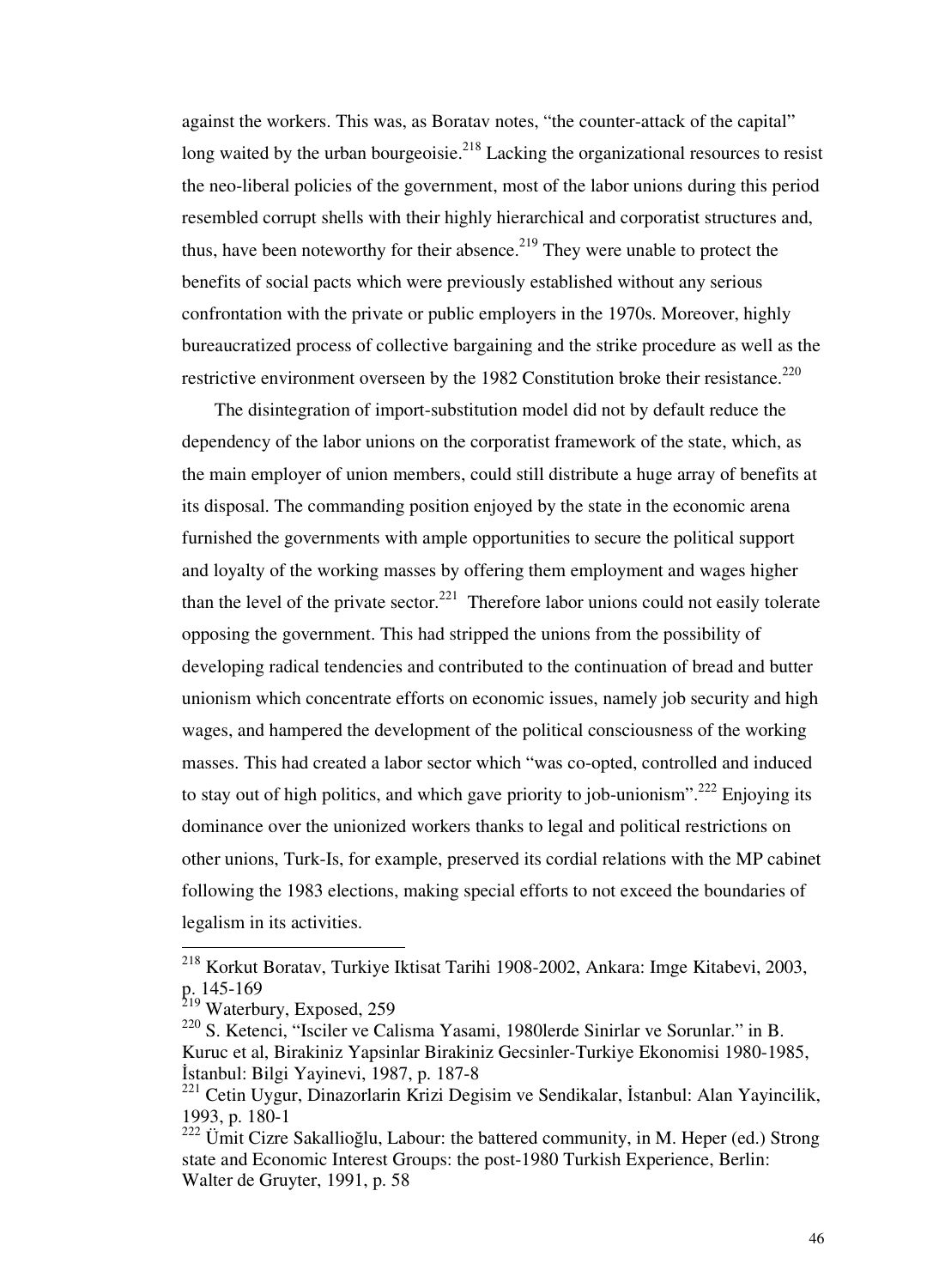In that sense throughout the decade SDDP leadership sought the reversal of Ozal's policies that limited the political and economic functions of the state and aimed to recover the ground taken by the bourgeoisie at the expense of workers and civil servants. However due to the existence of the patronage system, which established dependency between, on one hand, the state and the unions and, on the other, the union leader and the workers, $^{223}$  SDPP did not enjoy the full support of the labor unions and had to wait until the end of the 1980s to experience a huge inflow of workers into the ranks of the party. The close relationship enjoyed between RPP and the labor unions during Ecevit's term could not be repeated within SDPP. As a result, party elites tried to develop individual links with union leader and even incorporated some union leaders, such as Abdullah Basturk, Fehmi Isiklar and Cevdet Selvi to its ranks, hoping that this would raise the electoral chances of the party.

 Following the early years of the Ozal period when economic decisions tended to be based on market signals<sup>224</sup> and were not dictated by large degree of patronage<sup>225</sup> and clientelist demands of the constituencies as in the previous decades of the multiparty era, visible from the weak link of MP to the localities,  $226$  patronage politics inevitably returned in response to multi-party competition from the end of the 1980s onward. Indeed this was the general norm of Turkish politics characterized by partydirected patronage<sup>227</sup> in which the success of the political elites, then, was primarily based on their ability to represent the particularistic demands of their constituencies<sup>228</sup> and allocate public resources to keep them supportive of the governing coalition. Especially the return of the former party leaders to active politics and the growing mobilization of the trade unions in response to the high inflation level signaled to the

<sup>223</sup> Altiparmak, A. *Turk Sendikaciliginda Guven Bunalimi*, Ismat Yayincilik, Ankara, 2001. p. 196-225

 $224$  Ustun Erguder, 'The Motherland Party, 1983-1989', in Heper and Landau, Political Parties and Democracy in Turkey, p. 156

 $225$  E. Ozbudun, Turkey: the politics of clientelism. In S. N. Eisenstadt and R. Lemarchand (eds), Political Clientelism, Patronage and Development, London: Sage, 1981

<sup>226</sup> Isın Celebi, Aykut Toros and Necati Aras, Siyasette Kilitlenme ve Cozum, İstanbul: Milliyet Yayinlari, 1996, p. 15

<sup>&</sup>lt;sup>227</sup> S. Sayari, Political Patronage in Turkey. In E. Gellner and J. Waterbury (eds), Patrons and Clients in Mediterranean Societies, London: Duckworth, 1977

 $228$  Ayse Gunes-Ayata, 'Roots and Trends of Clientelism in Turkey', in Luis Roniger and Ayse Gunes-Ayata (eds.), Democracy, Clientelism and Civil Society, Boulder, Colorado and London: Lynne Rienner Publishers, 1994, p. 53-61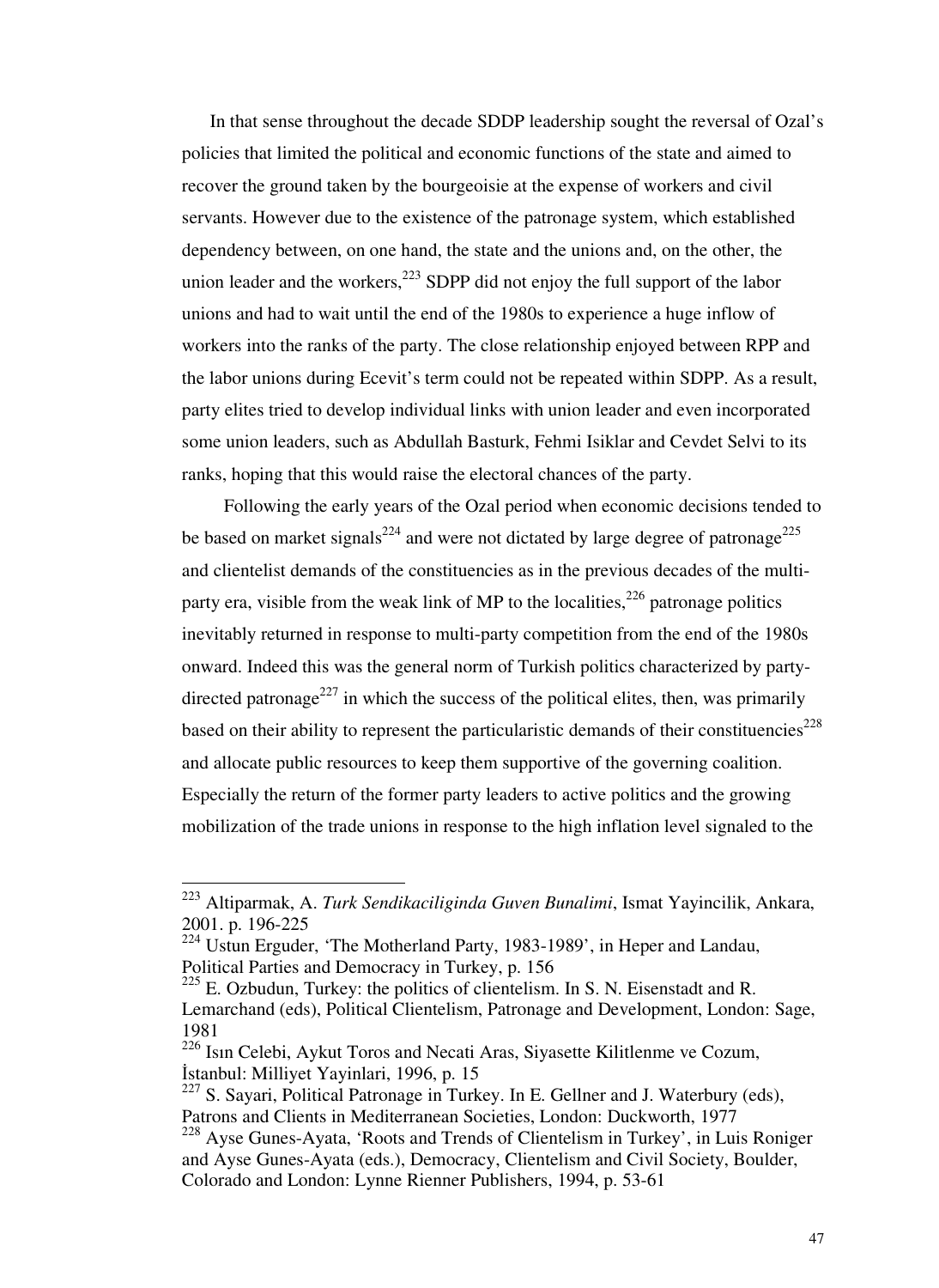MP that it could not survive for long with its current policies.<sup>229</sup> Therefore Ozal began to increase the overall weight of the public sector in the economy<sup>230</sup> which enabled him to incorporate a broad coalition of social classes and interest groups by offering trade<sup>231</sup> opportunities in the international markets to win the support of the business sector while simultaneously offering public discretionary funds to attract urban masses.<sup>232</sup> Thanks to this catchall strategy, MP had success among the urban migrants and in provinces where the percentage of wage earners and employees was highest.<sup>233</sup> Thus in the 1980s MP was characterized as the party of the central column of the society, consisting of lower-middle and middle classes and bourgeoning informal sector interests.<sup>234</sup>

 Turkish version of popular capitalism through such measures as mass housing projects, sale of revenue sharing certificates and the politically motivated allocation of the extra-budgetary funds<sup>235</sup> aimed to incorporate a broad segment of the population as stake-holders in the economic program.<sup>236</sup> Apart from enhancing the domestic support for the emerging capitalistic economy, however, Ozal wanted develop compensatory programs and allocate public funds to neutralize broad segments of the population negatively affected by his economic policies. Onis describes such policies to be associated with the neo-liberal populism<sup>237</sup> Ozal possessed that enabled him to instigate some elements of neo-liberal reform package while legitimizing it in a

<sup>&</sup>lt;sup>229</sup> Heper and Keyman, Double-Faced State, 267

<sup>&</sup>lt;sup>230</sup> Ziya Onis, 'The State and Economic Development in Contemporary Turkey: Etatism to Neoliberalism and Beyond', in Vojtech Mastny and R. Craig Nation (eds.), Turkey Between East and West: New Challenges for a Rising Regional Power, Boulder: Westview Pres, 1996, p. 160-66

 $231$  For a detailed study on a successful use of domestic coalition of various interest groups by use of public spending, see Kent Calder, Crisis and Compensation: Public Policy and Political Stability in Japan, Princeton: Princeton University Pres, 1988

<sup>&</sup>lt;sup>232</sup> For a more general discussion of the effects of trade on domestic interest groups and the resulting winning coalitions formed, see Ronald Rogowski, Commerce and Coalitions: How Trade Affects Domestic Political Alignments, Princeton: Princeton University Press, 1989

<sup>&</sup>lt;sup>233</sup> J. McFadden, "Civil-Military Relations in the Third Turkish Republic" Middle East Journal Vol. 39. No. 1, 1985, p. 69-85

<sup>234</sup> Taha Parla, Türkiyenin Siyasal Rejimi, Istanbul: Onur Yayinlari, 1986, p. 158-159  $^{235}$  Oguz Oyan, An Overall Evaluation of the Causes of the Use of Special Funds in Turkey and Their Place in Turkey and Their Place in the Economy, Yapi Kredi Economic Review vol. 1 no. 4, 1987, p. 96

 $236$  Onis, Turgut Ozal, 10

<sup>&</sup>lt;sup>237</sup> Kurt Weyland, 'Neoliberal Populism in Latin America and Eastern Europe', Comparative Politics, Vol. 31, No. 4, July, 1999, p. 379-401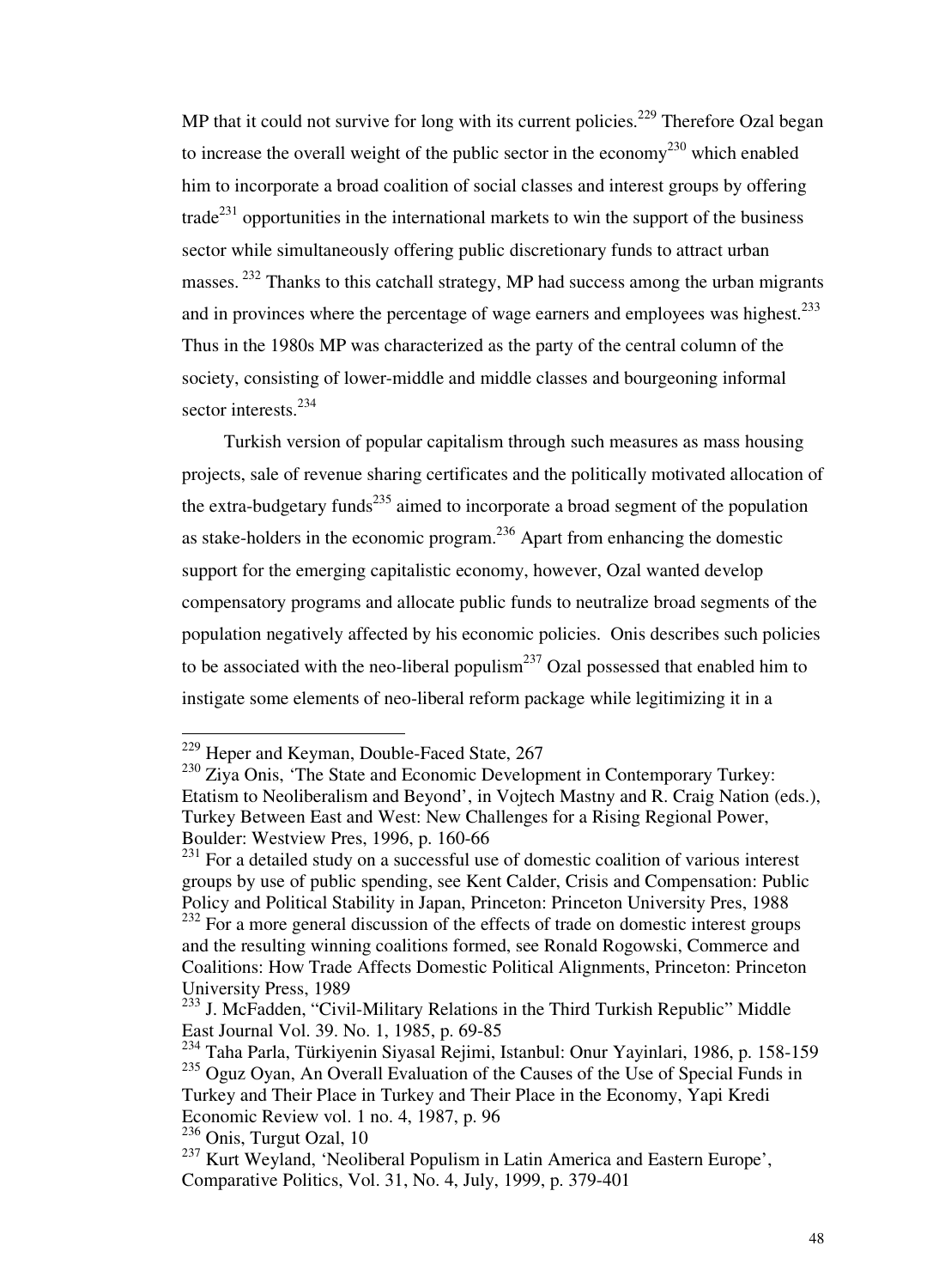populist fashion in the eyes of a broad segment of the society.<sup>238</sup> This enabled MP to establish a minimal winning coalition consisting of approximately 35 % of the electorate by neutralizing some strategic blocks of organized labor, supplying key private-sector interests and providing them with economic incentives and distribute benefits to geographically disperse constituencies.<sup>239</sup> According to this analysis, the center right coalition would pursue liberalization, privatization and export-drive to enhance economic growth, while, at the same time, borrowing heavily to finance large-scale public programs.<sup>240</sup> Government's economic policy involved a mixture of opening up of the capital market, tariff reform and macroeconomic instability caused by expansionist public policies, which led political rationality to come progressively into conflict with market rationality. One major problem faced by the SDDP leadership was that MP pursued policies that succeeded in attracting the support of groups that were harmed from his adjustment program. This significantly reduced the chances of SDDP to effectively build a coalition of various sections of the society and challenge the MP government. This created a vicious cycle in left politics as SDDP was now left with no choice but to court the urban dwellers closely aligned with the state which in turn distanced it further from the masses.

 By the end of the 1980s, after winning two successive elections, thanks to the unfair and disproportional electoral system, MP governments got into difficulties as they run out of resources to distribute to their supporters and deal with the enormous social and economic costs of the rising inflation rate which sabotaged the stabilization program. At first Ozal and his entourage did not fully realize the full effects of inflation for the society as well as its inhibiting consequences for the long-term economic growth and preferred to tolerate it in return for generating high growth rates in the short run.<sup>241</sup> Moreover MP was now being challenged not only by SDDP, becoming an increasing attraction for the workers, state officials, intellectuals and urban masses hurt by the liberalization of the Turkish economy but, more importantly, by True Path Party headed by Demirel who was determined to reassume his position as the leader of the center-right. Granted that TPP was coming from the DP-JP

<sup>&</sup>lt;sup>238</sup> Onis, Turgut Ozal, 23

<sup>239</sup> John Waterbury, Turkish Center-Right and the Winning Coalition, in Tevfik Nas and Mehmet Odekon (eds.) Economics and politics of Turkish liberalization, Bethlehem: Lehigh University Press, 1992, p. 45 <sup>240</sup> Ibid., 49

 $241$  Onis, Turgut Ozal, p. 25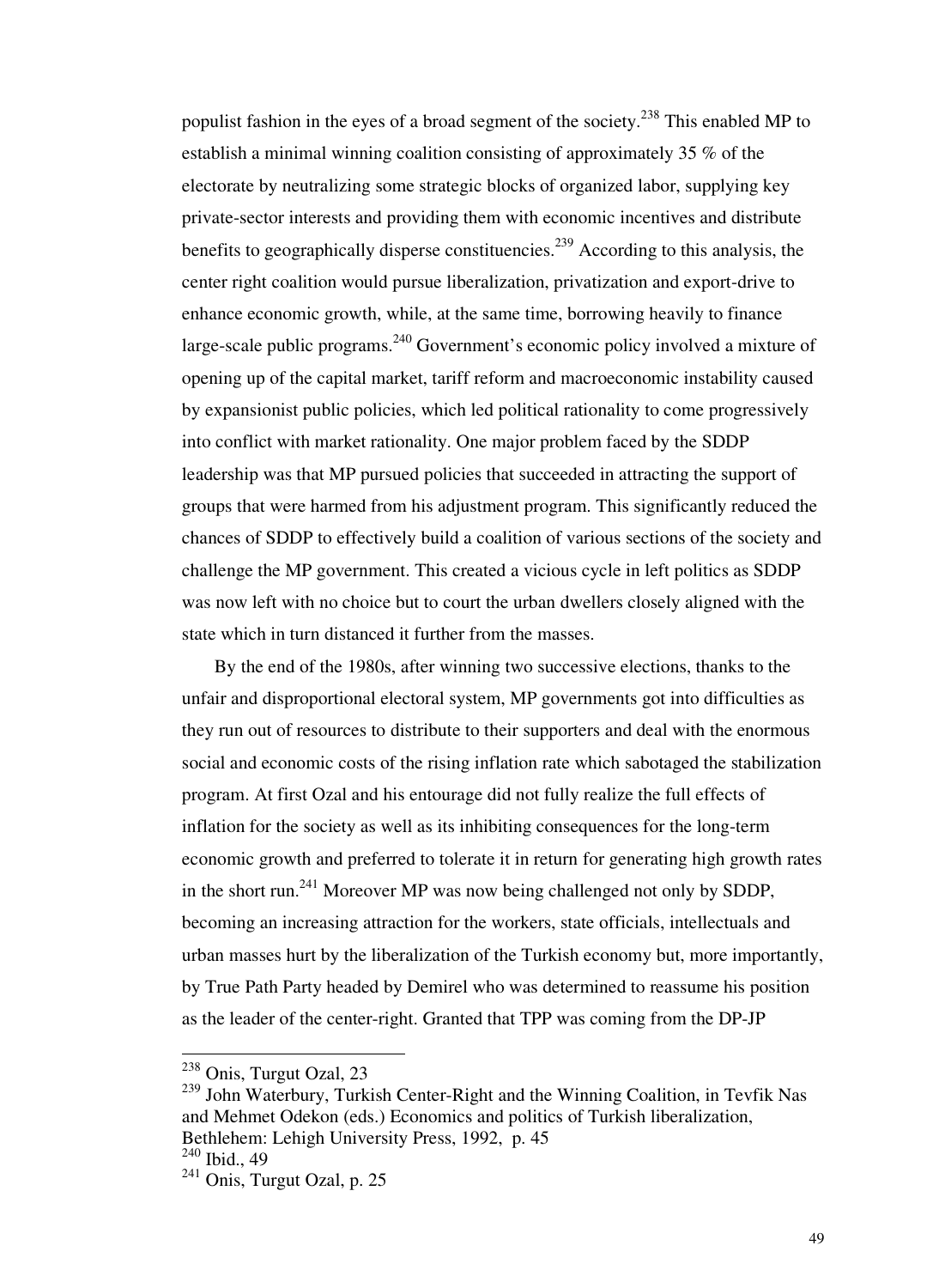tradition, it enjoyed an advantage over MP in garnering the support of the provincial bourgeoisie and the peasants who were the losers of the new era. It seemed as if Ozal was to crumble in the coming years, it would be another center-right party that would pick up the pieces of this coalition and come to power.

 In addition to the surmounting political challenges, MP had to manage some elements within the uneasy coalition which preserved its electoral chances. The cooperative relationship between the MP administration and Turk-Is, for example, began to break down in 1987 as Turk-Is became concerned about the economic policies of the government and the fact that none of their suggestions were taken seriously. What triggered the union leaders to reconsider their attitude were the high inflation and the inability of the government to compensate workers for their reduced purchasing power. $^{242}$  Faced with the danger of losing the support of majority of the members in the organization, the leadership realized that it could no longer ignore the enormous pressure coming from the rank-and-file to take an opposing stand against the MP government.<sup>243</sup> Initiating a new round of activism including a general strike against the government, Turk-Is made it clear that it would not support MP in the coming elections which boosted the electoral chances of SDPP and improved its share of votes in 1987 general and 1989 local elections. Following the 1987 election, even the inner coalition formed within MP between Islamists, liberals and nationalists showed signs of disintegration since each group began to emphasize their own agendas and attempt to dominate the local organizations of the party. Against the will of Turgut Ozal, a coalition of nationalist and Islamist groups with an anti-liberal and anti-Western agenda, also known as the Holy Alliance, came close to winning most of the top administrative positions in the 1988 MP national convention.<sup>244</sup> Faced with the challenges MP had to relinquish its goal of establishing an expansive hegemony and settled down with efforts to transform it into a passive revolution. $245$ 

#### **2.5 Turkish Left Triumphant**

 The most important event following the formation of the party has been the come-back of the former RPP top rank officials after the lifting of the ban on their political activities in the 1987 referendum. The former RPP cadres quickly established

<sup>&</sup>lt;sup>242</sup> Sakallioglu, Labor, 65

 $243$  Ibid., 66

<sup>&</sup>lt;sup>244</sup> Ayata, Ideology, 38

<sup>&</sup>lt;sup>245</sup> Tunay, The Turkish New Right, 24-25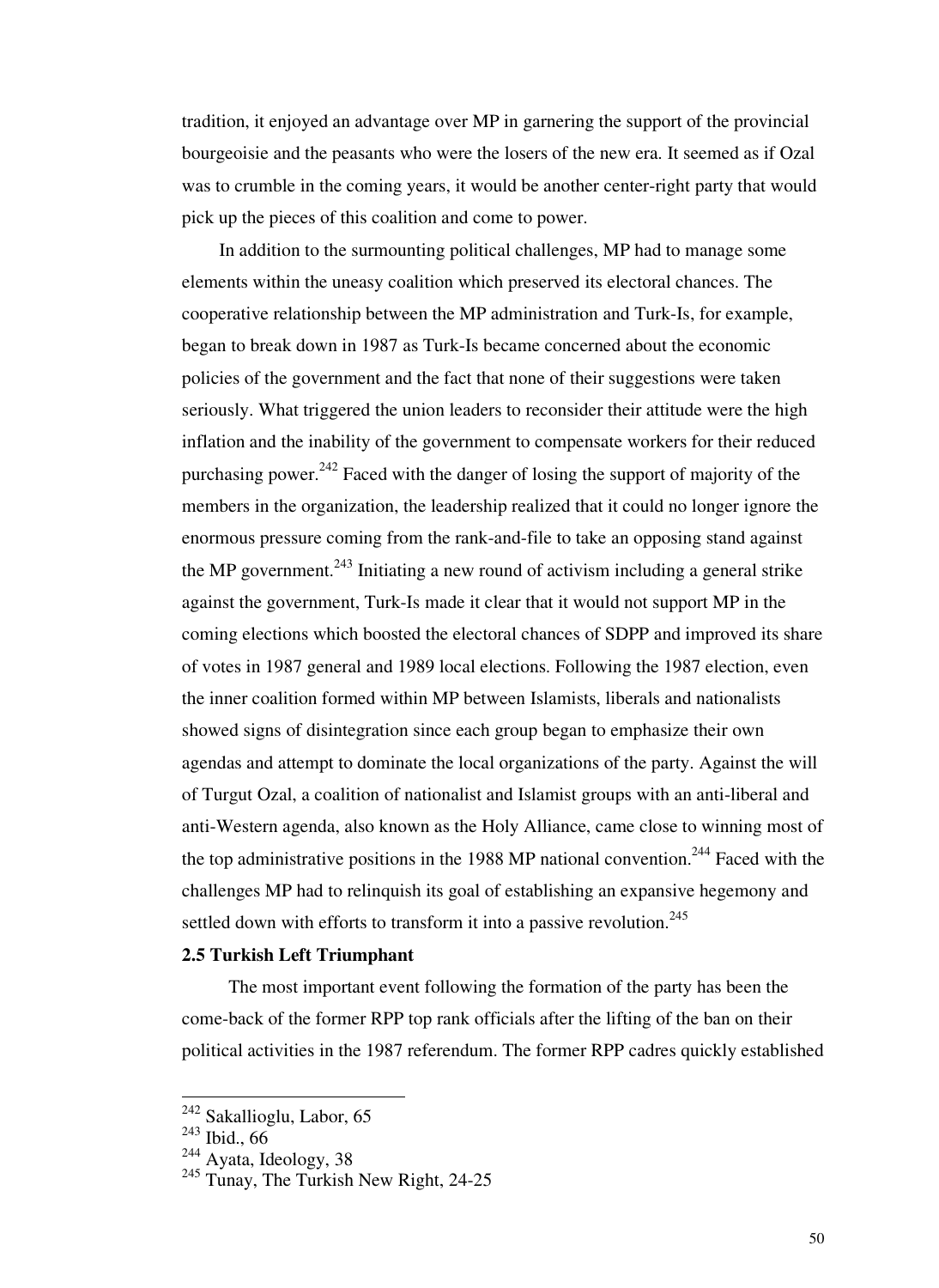a very strong faction within SDPP and ensured the election of their leader Deniz Baykal,<sup>246</sup> a well known pre-1980 deputy and minister, as the Secretary General in the 1988 Party Congress. In the Congress, Inonu has rigorously criticized the government of failing to alleviate poverty, reducing income disparities and solving the inflation problem and linked policies of Ozal to the new-right politics in US and Great Britain.<sup>247</sup> With this settlement, the ranks of SDPP seemed more united and energetic than ever, as the party officials turned their attention to the upcoming local elections and to the task of defeating the Motherland Party. In the following months, Inonu-Baykal team managed to receive support from the masses, as SDPP began its march to power thanks to those social classes that were concerned with the rapid changes in society. Growing public disenchantment with the management of the economy and numerous corruption allegations, $248$  involving some prominent bureaucrats and politicians associated with MP, harmed the electoral fortunes of the party especially in the 1989 municipality elections.<sup>249</sup> Indeed, the dramatic setback of MP which received 21 percent of the votes and became the third party at the polls marked the end of Ozal era and contributed to the political fragmentation of the coming years.<sup>250</sup>

 Despite the relatively good results obtained in 1989 local elections, SDPP has never really gained an increasing vote mass from center-right and win the support of the groups that were negatively affected by the neo-liberal policies of MP government.<sup>251</sup> 1989 election victory in which SDPP won more than 650 municipalities was more a punishment of MP by the voters at the polls than a success for SDPP and contains the early signs of the ideological crisis SDPP would face in the coming years.<sup>252</sup> This might be taken as the inadequacy of the SDPP ideology and

 $246$  For a short biography of Deniz Baykal, see Oktay Pirim, Deniz Baykal, Istanbul: Boyut Kitaplari, 1999

 $\frac{247}{247}$  Erdal Inonu, Kurultay Konusmalari, Boyut Kitaplari, 1998, p. 157-183

<sup>&</sup>lt;sup>248</sup> One of the primary criticism posed at the MP governments was the high number of fictitious exports in the 1980s. For a detailed explanation of fictitious exports during this period, see Ugur Mumcu, Serbest Piyasa ve Kemalizm, Ankara: Umag, 1997

 $249$  Two very influential books were published on Ozal biography, see Emin Colasan Turgut Nereden Kosuyor, İstanbul: Tekin Yayinevi, 1989 and Hasan Cemal Ozal Hikayesi, İstanbul: Bilgi Yayinevi, 1989

<sup>&</sup>lt;sup>250</sup> See Dani Rodrik, 'Premature Liberalization, Incomplete Stabilization: The Ozal Decade in Turkey', in Michael Bruno (ed.) et al., Lessons of Economic Stabilization and its Aftermath, Cambridge, Massachuetts: MIT Press, 1991

 $^{251}$  Kahraman, The Making, 217

<sup>252</sup> Ahmet Kardam and Sezgin Tuzun, Turkiye'de Siyasi Kutuplasmalar ve Secmen Davranislari, Ankara: Veri Arastirma, 1998, p. 56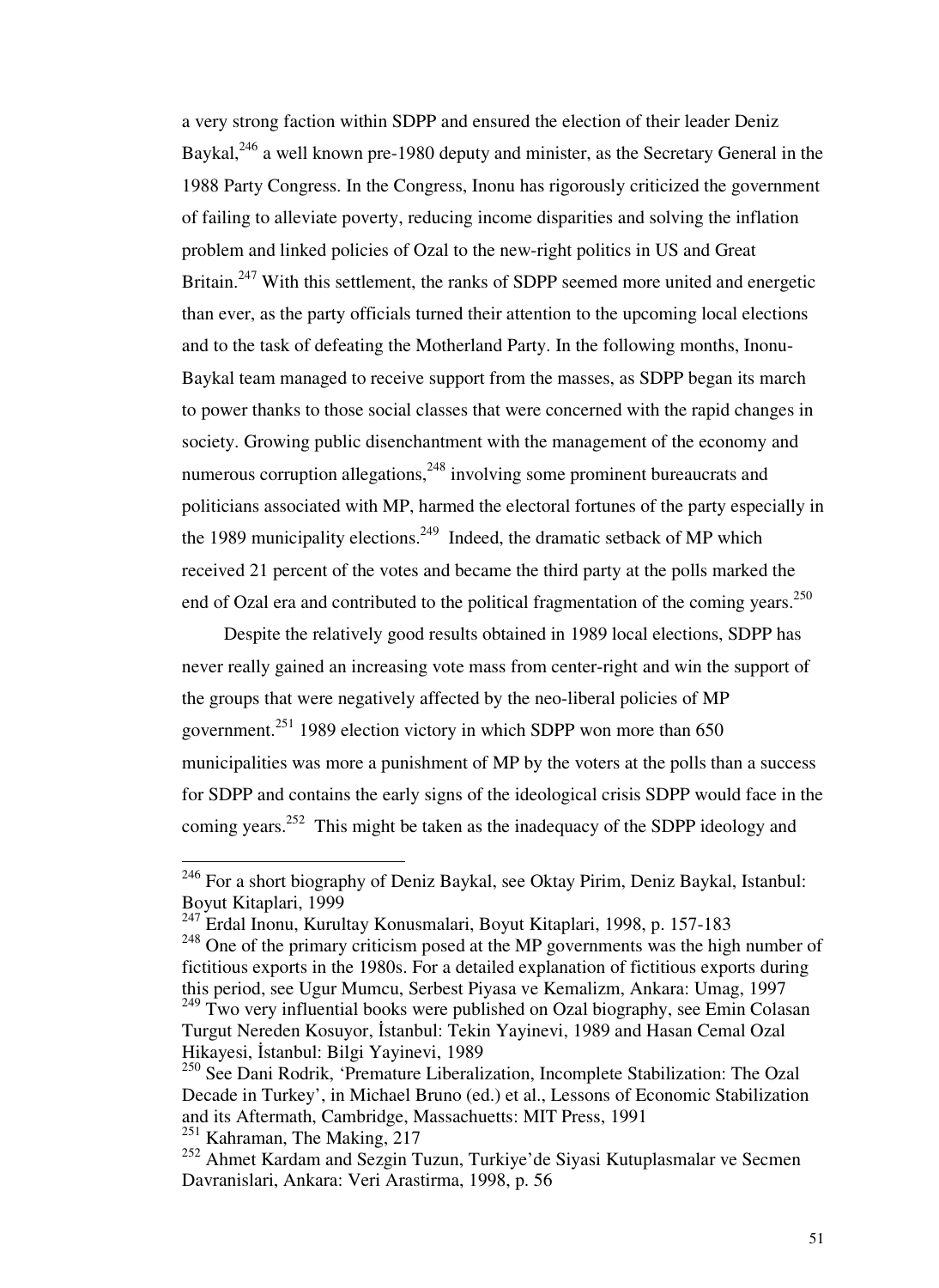should be attributed to three main reasons. First, as explained above, Ozal was able to put together a winning coalition consisting of those social groups which were mostly negatively affected by his policies and thereby should be expected to become the natural constituency of leftist parties. Second, faced with the new-right hegemony, it was difficult for center-left parties to resist the tide as seen in many other countries in this period. The lack of the existence of a Marxist historical background and ties to radical labor movements in the RPP-SDPP tradition left the party without the necessary ideological source to generate new strategies.<sup>253</sup> The third was the insistence of SDPP to defend the neo-etatist principles instead of developing alternative economic policies and strategies that could more successfully address the developments in global economy since the 1970s. In that sense, after more than a decade of being away from power, social democrats, using Mannheim's terminology, held to a utopia rather than an ideology as they got more and more separated from the reality of Turkish politics in the post-1980 period.<sup>254</sup>

 While the favorable election result was attributed to the compromise between Baykal followers and Inonu group, aiming to unite the old RPP cadres with the new grassroots SDPP activists before the coming local elections, it also dramatically proved to be the beginning of fragmentation in the party. Baykal's pseudoauthoritarian measures to control all the local organizations and his exclusionary approach, especially towards Kurdish and Alevi groups within the party generated serious resistance among party members and was a major faction behind the formation of the faction of Reformists.<sup>255</sup> The latent conflict occurring between these factions came to surface in the aftermath of unsuccessful results of a local election in 1990 with the clash between the Chairman and the Secretary General. Following the election, Inonu has called the Party Congress to discuss the causes of the dramatic loss of vote in the recent election and re-elect the Chairman but the timing of the gathering was wisely picked for an early date to force a reluctant Baykal to become a candidate before getting any stronger. In his speech, Inonu accused Baykal of developing a very small clique and sabotaging the activities of the party administration for political ends.<sup>256</sup> Hence Inonu was hoping to eliminate his rival in

<sup>&</sup>lt;sup>253</sup> Kahraman, Sosyal Demokrasi Turkiye, 17

<sup>&</sup>lt;sup>254</sup> Karl Mannheim, Ideology and Utopia Collected Works, vol. 1, 1935, p. 1-53

<sup>255</sup> Kahraman, The Making, 211-2

<sup>256</sup> Erdal Inonu, Kurultay Konusmalari, İstanbul: Boyut Kitaplari, 1998, p. 285-315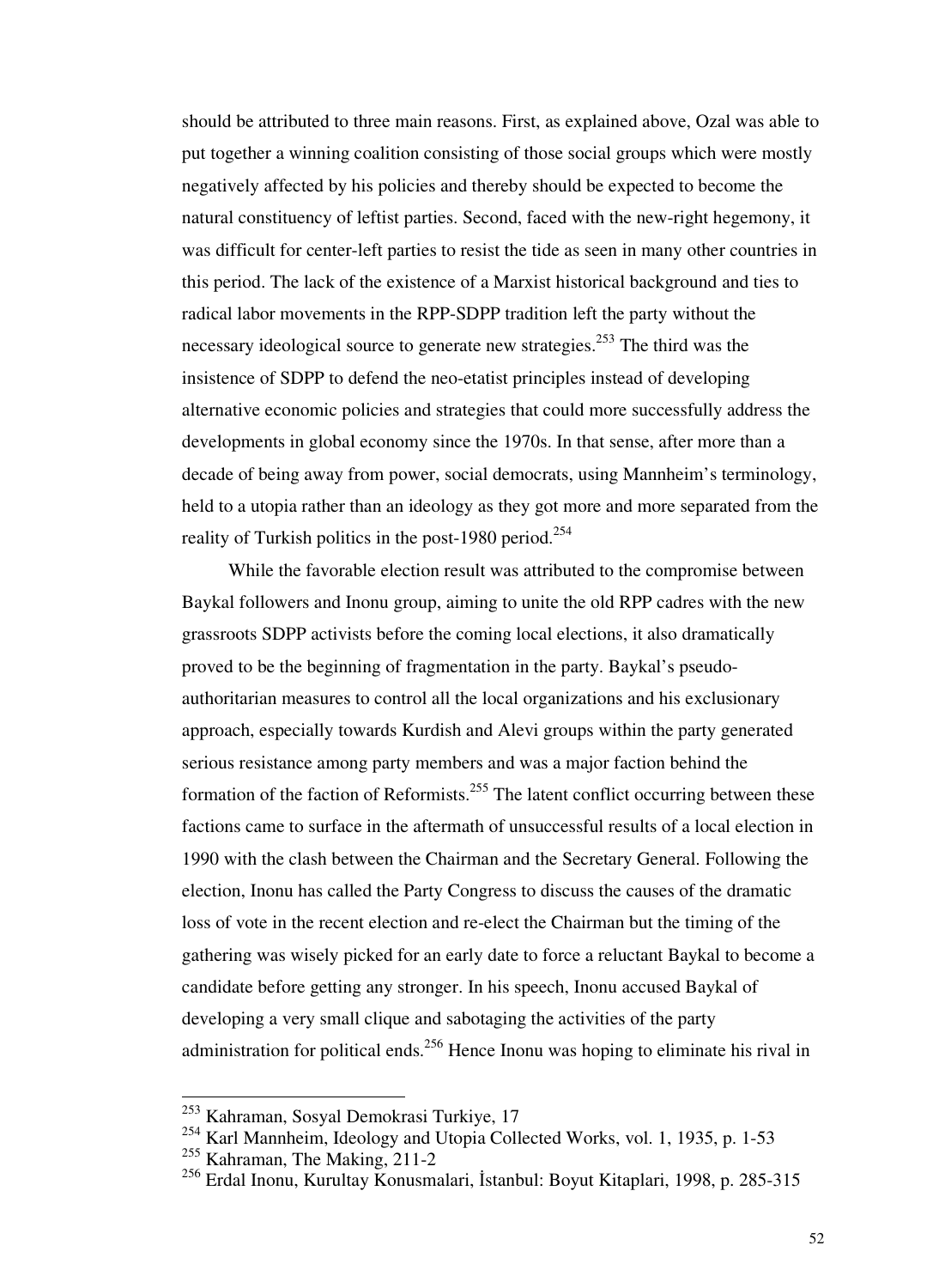this congress so that he could focus on the upcoming elections with a unified party organization behind him. The Congress elected Inonu though not with a substantial majority, encouraging Baykal for running against Inonu in the coming years for two more rounds.

 In this polarizing environment of the party, gradually but surely a new group of Reformists, consisting of people such as Ercan Karakas,<sup>257</sup> Ismal Cem<sup>258</sup> and Asaf Savas Akat<sup>259</sup> emerged in the political scene, seeking more voice in the party administration. Their common claim was the necessity of taking Turkish social democracy beyond its statist, centralist and anti-democratic origins and aligning SDPP more closely with the universal social democrat parties.<sup>260</sup> Although they first gathered as a response to the anti-democratic policies of the Baykal-led party administration, beginning with the Fifth Small Congress of 1989, they were also motivated by the fall of the authoritarian regimes and centrally planned economies around the globe.<sup>261</sup> Their main aim was to address the structural and organization problems of social democracy in Turkey and manage to incorporate democratic and pluralistic elements to SDPP. However as a strategy they preferred to mostly ignore the ongoing Kemalism debates which will be discussed in the final chapter of this thesis and focus on technical issues such as membership structure, education and participation that were of primary importance for a social democrat party.

 Deniz Baykal once again became a candidate against Inonu in the Third Party Congress held on July 27-28, 1991 but this time managed to devise a well-prepared program to supplement his leadership claims together with Ismail Cem, who joined Baykal forces shortly before the 6<sup>th</sup> Extraordinary Congress. Deniz Baykal and Ismail Cem, as the ideologue of the movement, made numerous speeches in the party meetings to situate the New Left on an ideological basis and generate support from the grassroots activists.<sup>262</sup> While Baykal developed the concept of organized market

<sup>&</sup>lt;sup>257</sup> Ercan Karakas, Gelecek Sosyal Demokrasidir, İstanbul: Sosyal Demokrasi Yayinlari, 1992

<sup>258</sup> Ismail Cem, Soldaki Arayis, İstanbul: Can, 2000

<sup>259</sup> Asaf Savas Akat, Sosyal Demokrasi Gundemi, İstanbul: Armoni, 1991

<sup>260</sup> Ercan Karakas, Sosyalizm Bizim icin Hep Somut bir Utopya, in Rusen Cakir,

Hidir Goktas, Resmi Tarih Sivil Arayis: Sosyal Demokratlarda Ideoloji ve Politika, İstanbul: Metis Yayinlari, 1991, p. 133-147

<sup>&</sup>lt;sup>261</sup> Kahraman, The Making, 261

<sup>&</sup>lt;sup>262</sup> For a programme of the New Left movement, see Deniz Baykal and Ismail Cem, Yeni Sol, Istanbul: Cem Yayinlari, 1992, p. 84-92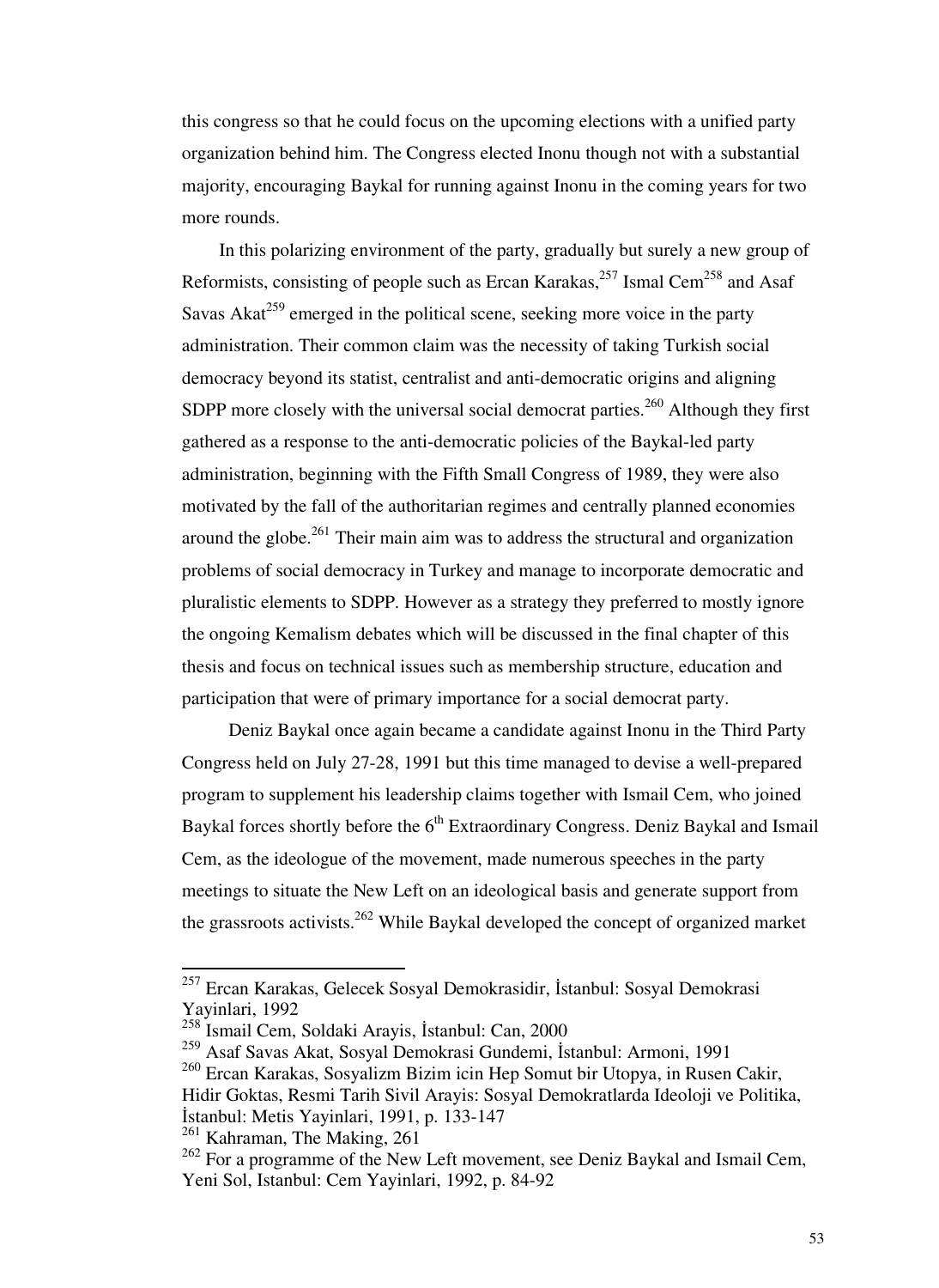economy to account for the changes brought by the hegemony of the new-right ideology, Ismail Cem, in the articles he wrote for Sabah daily, adopted the approach of the French Socialist Party and made some references to the left of center and democratic left debates in the  $1970s$ <sup>263</sup> Indeed new left became the first ideological opening within the left politics in the post-1980 period.<sup>264</sup> On the other hand, Inonu responded back by accusing the Baykal team to act like a second party administration to criticize and harm their party and split the party members with partisan politics.<sup>265</sup> Inonu was hoping that this congress would finally settle the leadership challenge and enable him to concentrate his forces on the requirements of being the opposition leader and rally the party ranks for the next challenge. In order to manage this, he was willing to cooperate with some prominent members of the reformist wing of the party, particularly Ertugrul Gunay and offer them a few pragmatic concessions to gain their crucial votes during the congress. However, this did not amount to a policy change on behalf of Inonu who remained committed to the view that SDPP was the successor and inheritor of the legacy of RPP so that Turkish social democracy would continue to be shaped with the principles of the National Struggle period and the Kemalist reforms. Nevertheless Inonu managed to once again defeat Baykal by a small margin, thanks to the support he received from the reformist wing of the party, namely Ertugrul Gunay and Ercan Karakas who managed to tip the scales in favor of Inonu.

## **2.6 New Politics for New Times**

 In Turkish politics early 1990s became a period of rupture with the military coup and its political framework and witnessed the development of new coalitions and emergence of new political movements also in the right of the political spectrum. While center-right parties adopted pro-market policies and came to embrace democratic and pluralist principles to match the economic order that transformed them into pseudo-liberal parties, a romanticist and anti-capitalist response was being generated in the ultra-nationalist and Islamist parties against the neo-liberal agenda.<sup>266</sup> MP's shift to the liberal territory, following the 1991 party congress that elected a liberal candidate, Mesut Yilmaz, to party leadership alienated the nationalist conservatives taking refuge in the party and paved the way for a new restructuring in

<sup>263</sup> Ibid., 263-7

<sup>264</sup> Fatih Dagistanli, Sosyal Demokratlar, Ankara: Bilgi Yayinevi, 1998, p. 189

<sup>265</sup> Inonu, Kurultay Konusmalari, 345-6

<sup>266</sup> Tanil Bora and Rusen Cakir, RP'de birlesenler neye inaniyor? Magluplar, galipler – maglup sayilir by yolda galipler, in Birikim, Oct. 1991, vol. 30, p. 16-18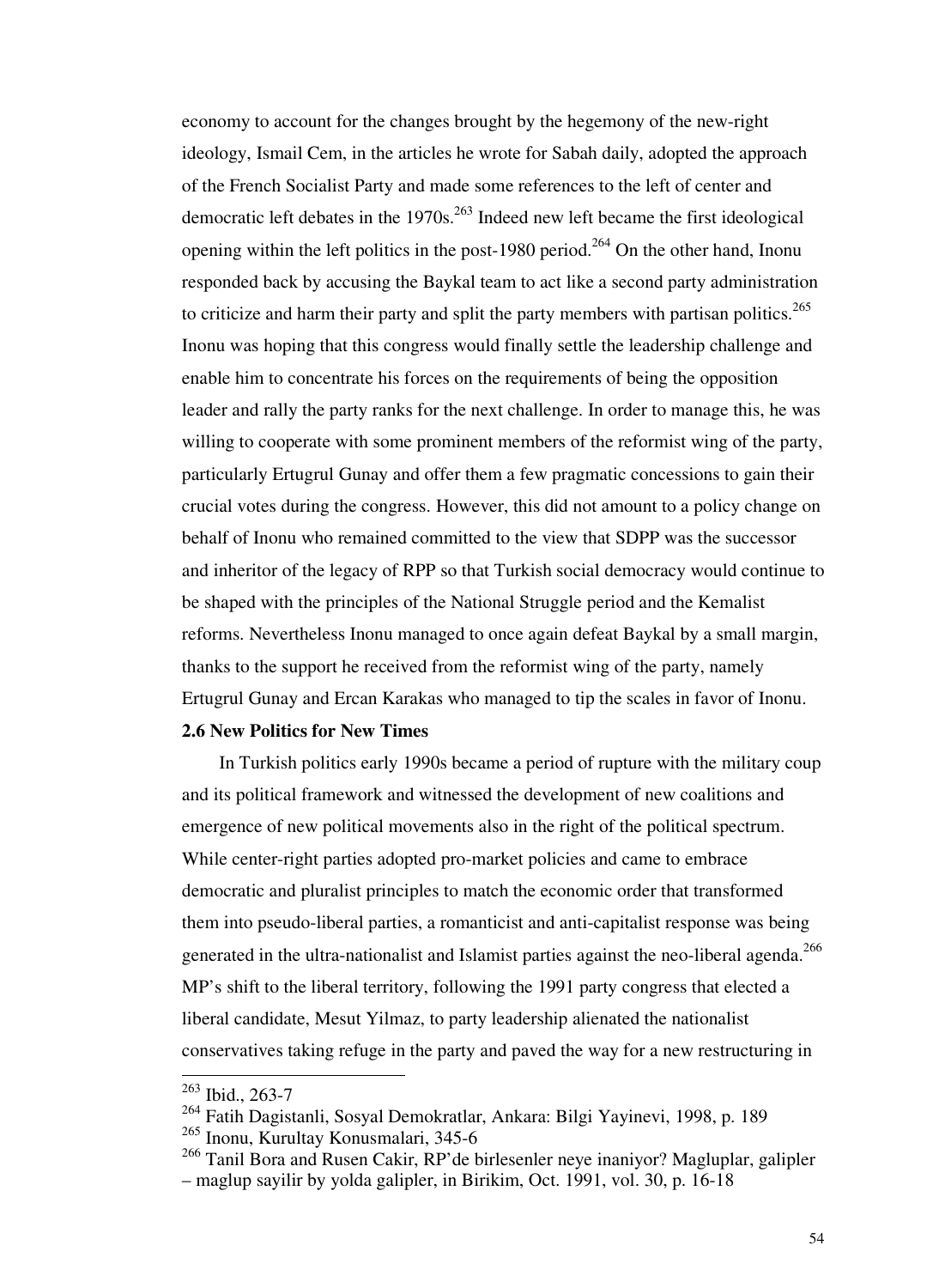radical right politics with the formation of the RP-MCP-IDP electoral coalition.<sup>267</sup> It seemed as if despite the intra-party conflicts a totally new field was opening for the Turkish left, in general, and SDPP, in particular, as all parties situated themselves in the new political scale.

 1991 national elections, however, turned out to be a major setback for SDPP as it could not retain even its vote share in the previous election let alone raise it to become the first party.<sup>268</sup> First, it did not go unnoticed by the electorate that SDPP was running for the conventional statist model, a position that was becoming ever more obsolete with the electorate as a more liberal understanding of state was being put forward by other parties. This is related to the fact that SDPP relied on the classical RPP tradition with no concrete social democratic basis and ignored the universal social democratic culture that kept the party away from a real ideological opening.<sup>269</sup> As the party associated with strong state just as center-right parties were surpassing the existing state model, the voting base of the party mostly consisted of white collar workers, bureaucrats, state officers, intellectuals, students and employers.<sup>270</sup> Hence organic ties with the state precluded SDPP from demanding more liberalization and greater autonomy for social groups so that party elites have mostly stayed on the defensive while MP, in accordance with its goal of incorporating Turkish economy into world markets, managed to abolish the articles 141, 142 and 163 of the Penal Law, becoming champion of democratization.

 In addition, TPP, under the leadership of Demirel, resorted to the strategy of appealing to the suburban vote by continuing liberal-urban based policies of MP and incorporated liberal and democratic promises to its campaign strategy by taking into consideration the global developments and the relative liberalization in domestic politics during the late 1980s. It is a remarkable phenomenon that with this election campaign center-right parties, not least TPP itself, began to at least rhetorically demand all the civil liberties and democratic conditions to a greater extent than the center-left parties. According to Ismail Cem, the poor election result for SDPP should

 $267$  For a critical assesment of this coalition and its prospects, see Rusen Cakir and Tanil Bora, Ittifak'in gelecegi, Nov. 1991, vol. 31, p. 17-21

<sup>&</sup>lt;sup>268</sup> For a discussion of the causes of this result, see Ismail Cem, Soldaki Arayis, İstanbul: Can Yayinlari, 2000, p. 101-103

 $269$  Kahraman, The Making, 222

<sup>&</sup>lt;sup>270</sup> TUSES, Turkiye'de Siyasi Partilerin Secmenleri ve Sosyal Demokrasinin Toplumsal Tabani, Ankara: Tuses Vakfi, 1995, p. 43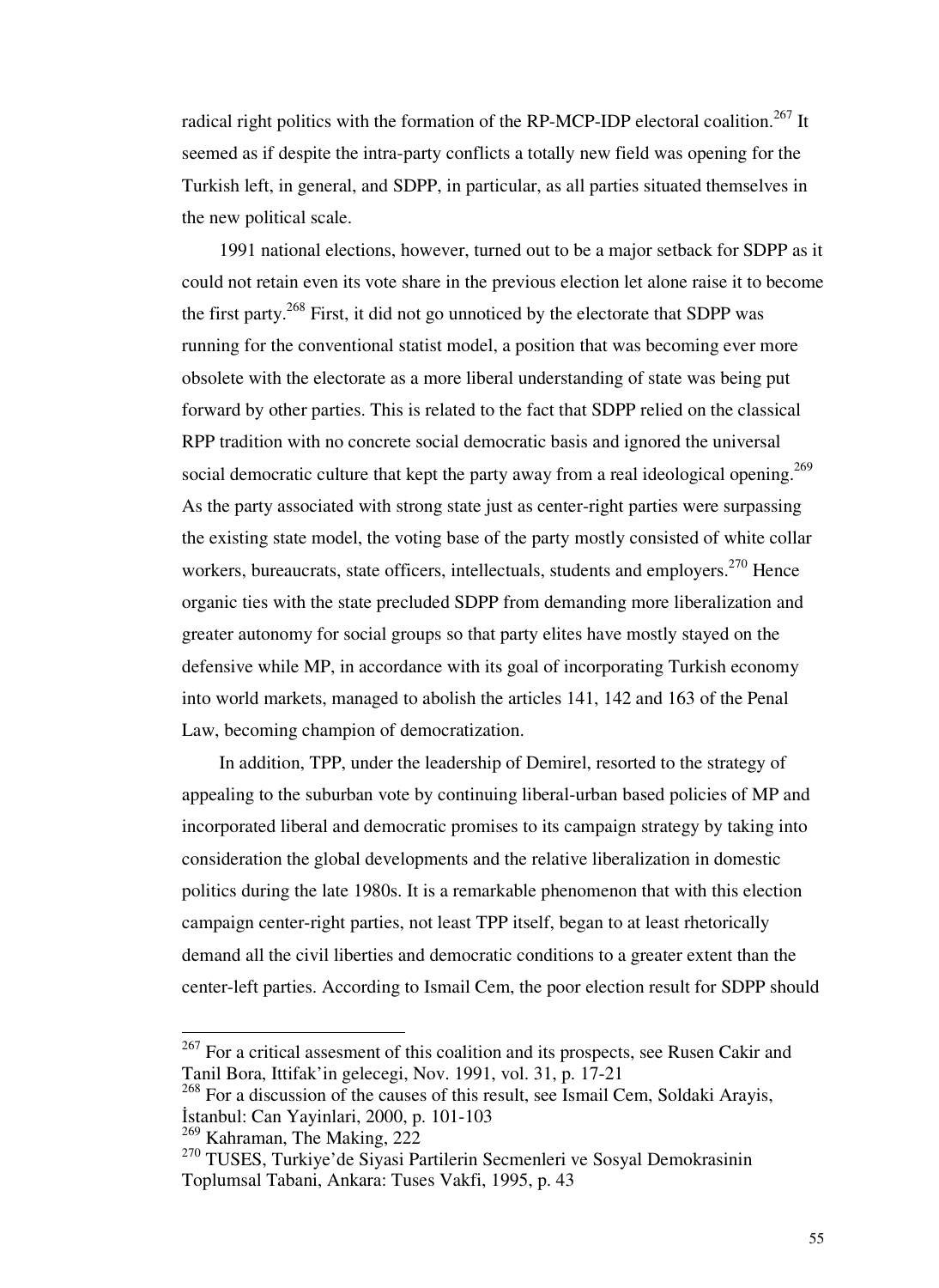be attributed to the fact that recent democratization proposals of center-right parties removed the major difference between the center-right and center-left parties, leading many voters to question the relevance of SDPP in Turkish politics since it lacked the tradition of being associated with the interests of labor, the fundamental criteria for a leftist party.<sup>271</sup> In addition to losing support among the urban bourgeoisie increasingly switching to center-right parties, SDPP did very poorly among the working masses and failed to achieve a satisfactory score in big cities two years after its victory in 1989 local elections. On the other hand SDPP's fall has played into the hands of DLP which gained some votes from SDPP especially among blue collar workers, unemployed and retired thanks to its populist rhetoric.<sup>272</sup>

 Deniz Baykal has used the poor result received by SDPP in the 1991 national elections as an excuse to once again challenge Inonu and managed to collect enough signatures to convene the Party Congress for the third time in the last 14 months. This time, Baykal team managed to put together a new report which attributes the decline of SDPP to the fact that the party remained in the past by not being able to reconstruct its identity on the basis of new concepts and lack of an ideology.<sup>273</sup> Instead he suggested an ideological renewal through transformation into a social party which would put individual in its center and argued that the choice in the upcoming chairman elections would be between the status quo and change.<sup>274</sup> Some of their suggestions and the methods they used during the convention reminded of the left of center movement as Baykal team aimed to devise a new vision for the party and published and distributed a book among the delegates to publicize these views. In response to Baykal's attacks, Inonu mostly relied on the fact that despite the loss of votes SDPP was finally in power as part of a historical coalition that reached a mass support from both sides of the political spectrum.<sup>275</sup> While admitting defeat in the recent elections when compared with the results obtained in 1987 national and 1989 local elections, he asked for an objective analysis of the outcome not losing track of the damage given to the party by the endless congress process caused by the

<sup>&</sup>lt;sup>271</sup> Cem, Soldaki Arayis, 95-103

<sup>272</sup> TUSES, Turkiye'de Siyasi Partilerin, p. 43

<sup>273</sup> Tikanan Parti ve Cikis Yolu: 20 Ekim 1991 Seciminin Degerlendirilmesi ve Gelecege Donuk Oneriler, İstanbul: Filiz Yayincilik, 1991, p. 7-36

<sup>&</sup>lt;sup>274</sup> Deniz Baykal and Ismail Cem, Yeni Sol, İstanbul: Cem Yayinevi, 1992, p. 157-162

<sup>275</sup> Inonu, Kurultay Konusmalari, 359-62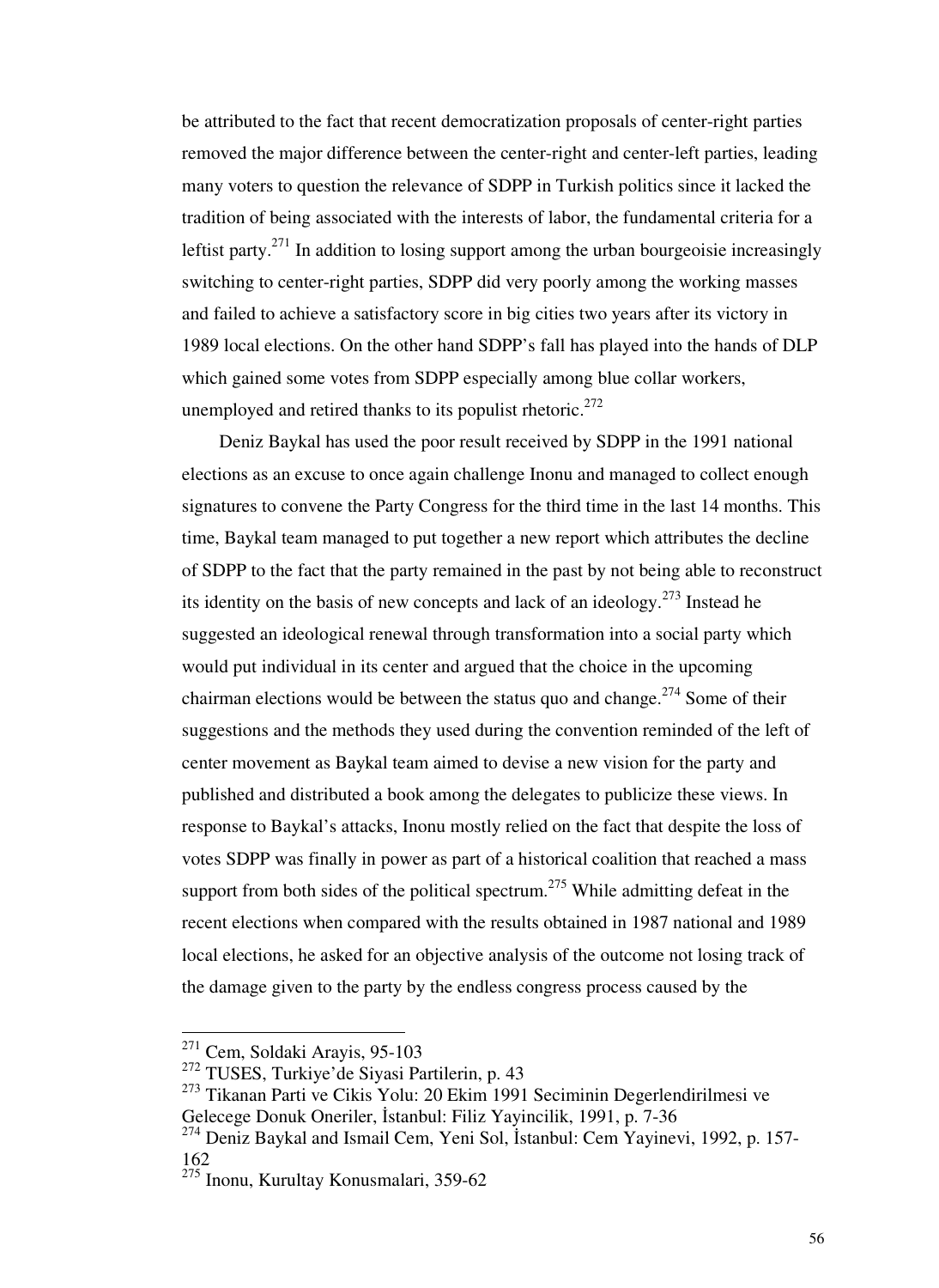challenges of Baykal the previous year.<sup>276</sup> Hence Inonu managed to defeat Baykal one more time mostly by exploiting the benefits of being in the government and accusing him with partisan behavior. The third clash between Inonu and Baykal turned out to be the final and decisive round as Baykal bowed out of the race and accepted the fact that he would not be able to defeat Inonu within SDPP.

 The end of the Inonu-Baykal clash ironically put an end to the ideological debates that were taking place since most of the views put forward were addressing the delegates before the congresses. In sharp contrast to the left of center movement within RPP in late 1960s and early 1970s, the reformists could not attract a mass following among the grassroots activists of SDPP and failed to even unite amongst themselves. Arguably, reformist wing of the party was divided into three different groups, consisting of those who wanted to reject the RPP legacy and build a new ideological framework for SDPP base on universal social democratic principles, those who remained ambivalent on the issue and did not favor such a radical policy shift and those who remained indifferent to these debates and instead restructuring the party base on a new membership and organizational model under a new party name.<sup>277</sup> This fragmentation within the reformist camp made it highly unlikely for them to exercise much influence in the party debates and reduced their power to determine the party policies. Instead they became relevant to the candidates only before the Party Congresses and diverted their cause to the pragmatic political calculations of the party elites.

 The fortunes of SDPP did not fare any better once in government because of the deep-rooted socio-economic problems confronted by the party immediately after assuming power. Some of these problems were a direct consequence of the neo-liberal policies of the previous government but regardless came to haunt SDPP. The premature decision of the Motherland government to liberalize the capital account system<sup>278</sup> rapidly integrated Turkish financial system into global markets and transformed the country into an attractive place for international investors willing to tolerate high risks in return for high returns in the short run. However it also exposed Turkish economy to the high level of risks and volatility experienced in the global

<sup>276</sup> Ibid. 362-4

<sup>277</sup> Kahraman, Sosyal Demokrasi Turkiye, 167-9

 $278$  For an economic analysis of Ozal's decision to undertake this reform, see Hasan Ersel, 'The Timing of the Capital Account Liberalization: the Turkish Experience', New Perspectives on Turkey, Vol. 15, 1996, p. 45-64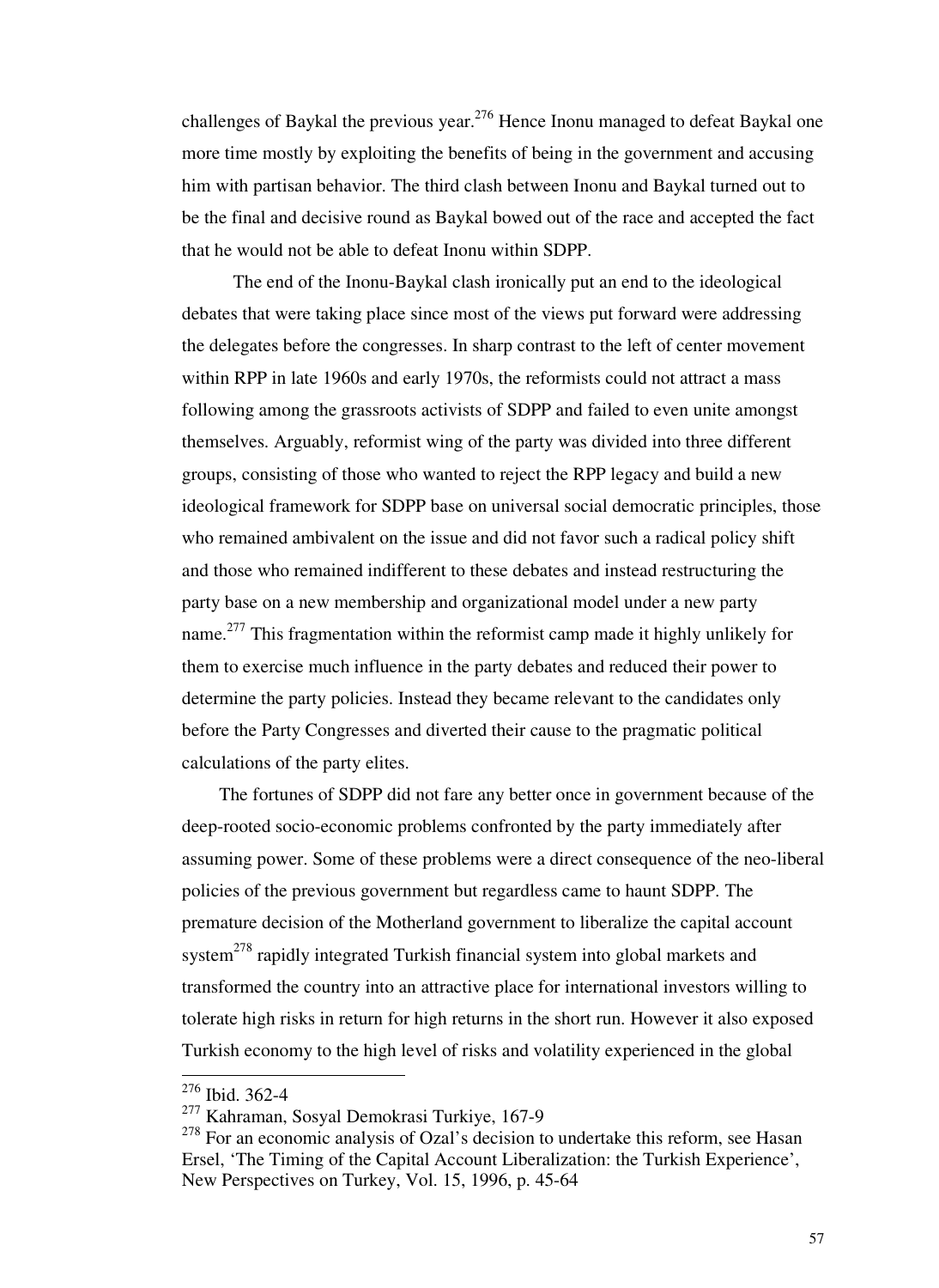scale without precautions and instigated the country on the path towards a pattern of debt-led growth extremely vulnerable to speculative attacks and financial crises.<sup>279</sup> Incorporation of the Turkish capital market into global financial networks had a profound impact on Turkish politics by raising the cost of pursuing populist and clientelist policies for the governments.<sup>280</sup> Unable to make the long overdue reforms in the tax and social security, TPP-SDPP coalition governments resorted to borrowing from the domestic and international markets to finance costly public programs, which, in return, raised the level of interest rates and made it increasingly difficult for governments to sustain these policies in the long-run.<sup>281</sup> This kind of debt management based on short-term capital inflows became the primary reason for the high degree of instability experienced in the Turkish economy in the 1990s thanks to huge budget deficit, high interest and inflation rates and weak currency.<sup>282</sup> This economic policy however was nothing short of an income-transfer from wagelaborers and peasants to domestic rentiers and greatly damaged the very segments of the society close to SDPP.

#### **2.7 The Struggle for Survival**

 Once in power it became clear that SDPP elites did not have a clear economic agenda and a new program. Prominent SDPP members and even the Chairman himself relied on a strategy of trying to reestablish a kind of statism under the cloak of social state taken together with social security within the market economy and put state-led industrialization as the first priority to solve the unemployment problem.<sup>283</sup> Moreover, going back to Calp's famous stand against Ozal on the issue of privatization of the Bosporus Bridge the social democrats ran against the privatization of the state economic enterprises and ignored the general direction of the world economy.<sup>284</sup> These policies have relegated SDPP to the opposition status against the center-right dominated political climate in the past decade and prevented it from taking the initiative even after becoming a coalition partner. The economic

<sup>&</sup>lt;sup>279</sup> Onis, Turgut Ozal, 28-9

<sup>&</sup>lt;sup>280</sup> On the paradoxial developments in the Turkish economy in the 1980s, see Mine Eder, 'The Challenge of Globalization and Turkey's Changing Political Economy', in Barry Rubin and Kemal Kirisci (eds.), Turkey in World Politics: An Emerging Multiregional Power, Boulder and London: Lynne Rienner, 2001, p. 189-215

<sup>&</sup>lt;sup>281</sup> H. Tukel, "Waiting for Macroeconomic Stability", Private View 1(2) 1997, p. 27 <sup>282</sup> Onis, Turgut Ozal, 19

<sup>283</sup> Inonu, Kurultay Konusmalari, 268, 310-1

<sup>284</sup> Kahraman, The Making, 233-4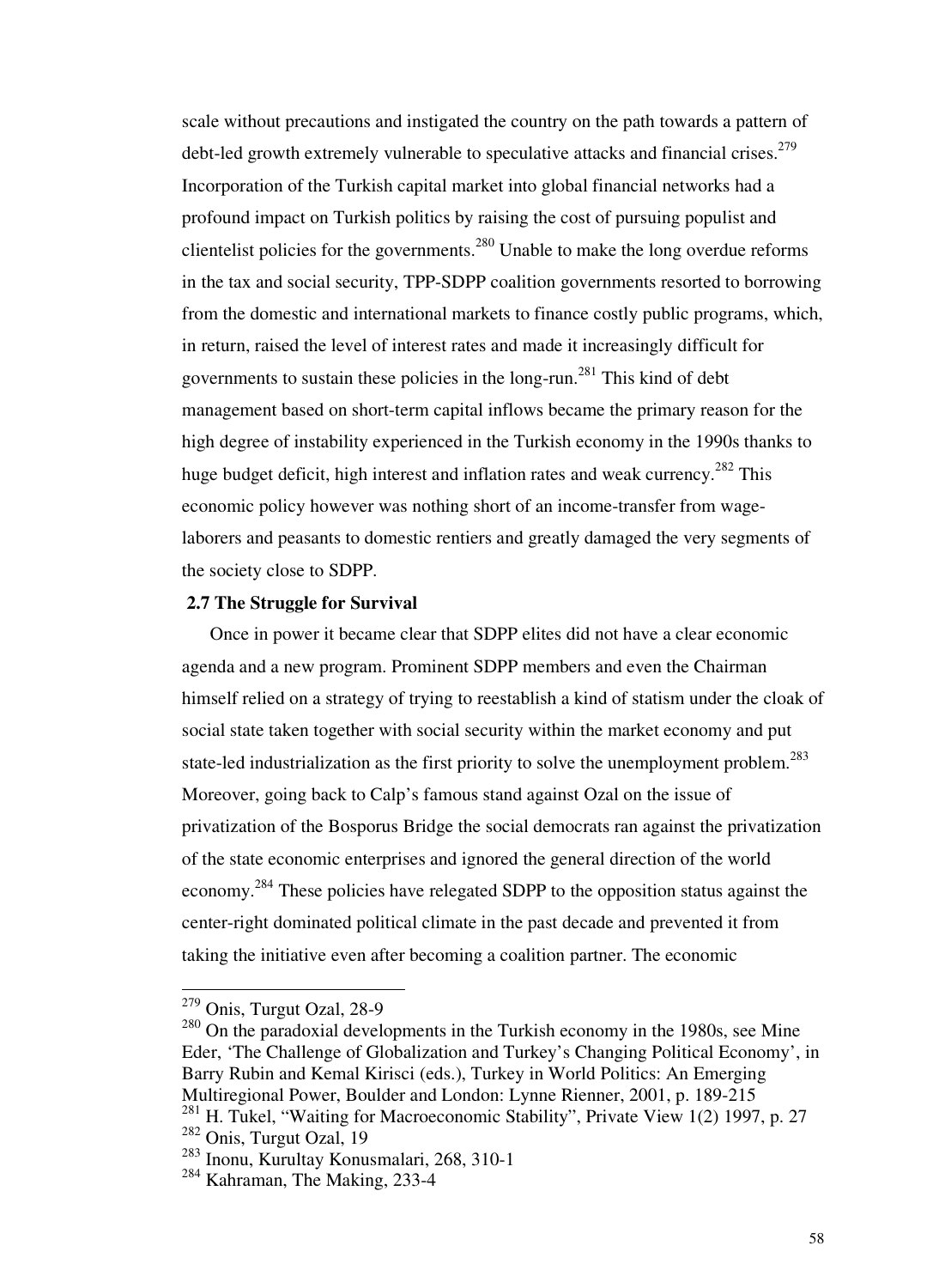policymaking remained under the strict control of TPP under Ciller, first as the economic minister and later as the prime minister and SDPP had to bear the consequences of her economic policies without the chance of objection. In a matter of a few years, SDPP has eroded its popular support from all its constituencies as it lost its character within the government, accused of being skewed to the right.

 The economic conditions of the low-income groups, particularly fixed-income earners, worsened even further with the 1994 economic crisis caused by the decision of Prime Minister Ciller to engineer a reduction in the interest rates through Central Bank operations which backfired and triggered a stock market crash followed by a massive capital flight. Hence, Ciller government's intervention on behalf of achieving a political objective resulted in the breakdown of the economic system and paved the way for the biggest recession since the WWII period. The mainstream political parties, in general, and the governing parties, especially after Demirel's rise to presidency, in particular, were not able to develop the necessary policies to tackle the economic problems and address public concerns. As a result of this period center parties became unresponsive to the societal demands and distanced from large segments of the electorate, contributing to the high levels of cynicism prevalent among the masses.<sup>285</sup> The aforementioned policies have worsened income disparities already existing in the Turkish society and threatened the very basis of the political order by reinforcing sectarian and ethnic loyalties to become identities alternative to citizenship.<sup>286</sup> The economic setting was ripe for populist politicians to flourish during this era, establishing vertical and unmediated relationships with atomized masses in this fragmented society. $287$ 

 The inability of the successive governments to successfully manage the economic situation and address the Kurdish separatist terror and political Islam created a political vacuum, which was subsequently filled by hardliners in state security agencies and the military officials, seeking to defend the state.<sup>288</sup> As the vision of Turkey, serving as a bridge between the capitalist world and the Central

 $285$  Yael Navaro-Yashin, Faces of the State: Secularism and Public Life in Turkey, Princeton: Princeton University Press, 2002, p. 170

<sup>286</sup> Z. Kasnakoglu, "Who Gets What", Private View, 1, 2, 1997 p. 56-62

<sup>&</sup>lt;sup>287</sup> Kenneth Robert, Neoliberalism and the Transformation of Populism in Latin America: The Peruvian Case, World Politics, vol. 48, No. 1, 1995, p. 113-115 <sup>288</sup> Tanel Demirel, Civil-Military Relations in Turkey: Two Patterns of Civilian Behaviour Toward the Military, Turkish Studies, Vol. 4, No 3, 2003 p. 15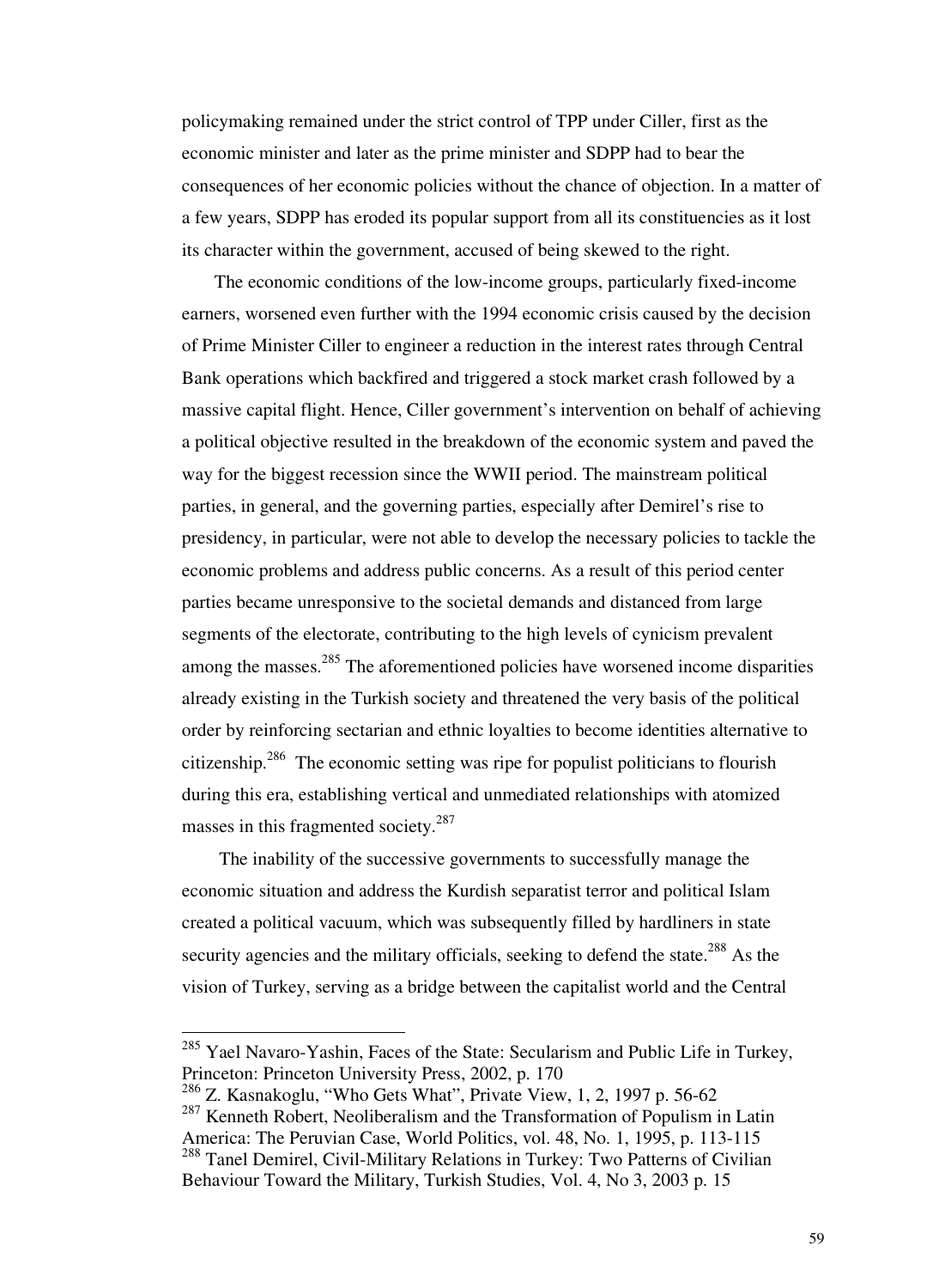Asian republics and a model of prosperity and democracy to the Muslim states, gave way to the painful and stubborn reality of a country facing economic challenges and political problems, the pseudo-liberal political environment began to change. The optimism visible in the statements of prominent politicians only a few years ago were replaced by an official paranoia that considered Turkey to be threatened by a number of adversaries surrounding its borders such as Greece, Syria, Iran, Armenia and Cyprus and challenged by the growing Islamist and Kurdish separatist movements. As Stephen Kinzler rightly noted, PKK had come to embody the most terrifying Kemalist nightmare: the conspiracy of foreign powers that would organize local opposition groups to aim at dismembering the Turkish state.<sup>289</sup> These threats have generated a counter response from the nationalists who gained a prominent place within the center-right parties, using public events and civil societal organizations to perpetuate the nationalist and state-centric discourse.<sup>290</sup> With Ciller's rise to the prime ministry, TPP has adopted a hardline approach with regards to the Kurdish issue and let security officials close to the party, such as Unal Erkan, Mehmet Agar and Hayri Kozakcioglu to designate policies.

 After Inonu's decision to not seek another term as the chairman of SDPP, Karayalcin, the successful mayor of Ankara Municipality, emerged as his successor in the Fourth Party Congress on September 11-12, 1993 by defeating the more conservative candidate and party loyalist, Aydin Guven Gurkan. The ascendancy of Karayalcin with his bureaucratic background to the top was a very symbolic and significant political development, partly because it signified the influence of the bureaucratic elements within the party and the Turkish social democracy at large. In order to strengthen his image as a new and young leader in leftist politics, Karayalcin asked his team of advisors from the municipality, including prestigious names like Yigit Gukoksuz, Ilhan Tekeli, Hursit Gunes, Yakup Kepenek and Hasan Bulent Kahraman, to prepare a manifesto that would stand as the basis of a new party program. The manifesto, titled as the Social Transformation Project, reminiscent of a section of the speech delivered by Inonu in the 1988 Party Congress,<sup>291</sup> addressed the effects of globalization and targeted the attainment of a total democracy, economic

<sup>&</sup>lt;sup>289</sup> Stephen Kinzler, Crescent and Star, New York: Farrar, Straus and Giroux, 2001, p. 112

<sup>290</sup> Navaro-Yashin, *Faces of the State,* 135

<sup>291</sup> Inonu, Kurultay Konusmalari, 166-9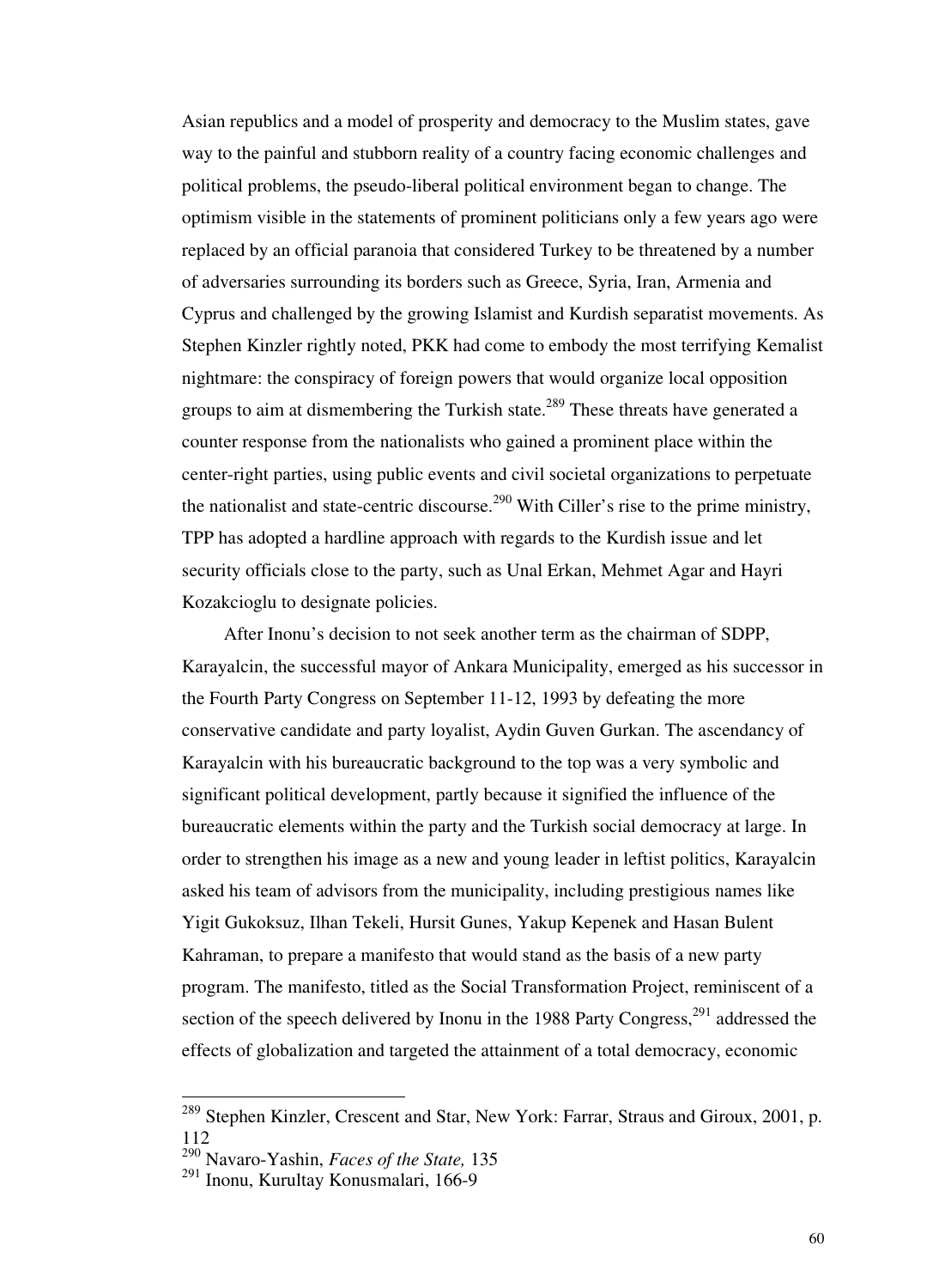growth and just income distribution.<sup>292</sup> As a document critical of the single-party era, the manifesto calls for a democratic solution to the deep rooted problems of the country and recommends a pluralistic social model for laicism and Kurdish issues.<sup>293</sup> Moreover, it also suggests that the social groups and classes who vote for the social democratic parties should be reconsidered to observe the recent socio-economic developments and evaluate the emerging social groups.<sup>294</sup>

 Karayalcin Manifesto reflected the attempts of a group of SDPP members to reshape the party in response to the recent changes occurring around the globe and once again reminded the intra-party debates on the necessity of situating social democracy on universal grounds, distancing it from its bureaucratic, centralist and elitist roots. However the rise of neo-nationalism within the center-left and centerright parties in response to growing Kurdish separatist terror attacks and the economic difficulties at the time reduced the popularity of Karayalcin within the party and prevented him from successfully make an ideological opening within SDPP. Faced with Gurkan's opposition at the SDPP parliamentary group, Karayalcin could not even secure much support even among his colleagues in parliament.<sup>295</sup> Moreover the corruption scandals that plagued SDPP municipalities and the resulting defeat in the 1994 local elections pushed the party into a deep crisis from which it could not recover.

 The post-1980 period witnessed the disintegration of the Turkish social democratic movement when faced with the rise of the New Right hegemony. SDPP, with its strong links to the intellectuals and urban elites, contained a growing faction of reformists who were willing to challenge the dominant party ideology and put together the premises of a new political agenda. However a programmatic revival that would develop the party as a credible alternative to the center-right parties as seen in other advanced industrialized societies did not take place. Theoretical arguments and ideological debates gained prominence within the party only during the leadership contests and, thus, was overshadowed by the Inonu-Baykal clashes. It became clear that both candidates were not interested in undertaking a renewal of the party ideology and were concerned only with these debates for pragmatic reasons. As a

 $292$  Kahraman, The Making, 293-4

<sup>293</sup> Ibid., 295

<sup>294</sup> Ibid., 296

<sup>295</sup> Dagistanli, Sosyal Demokratlar, 244–6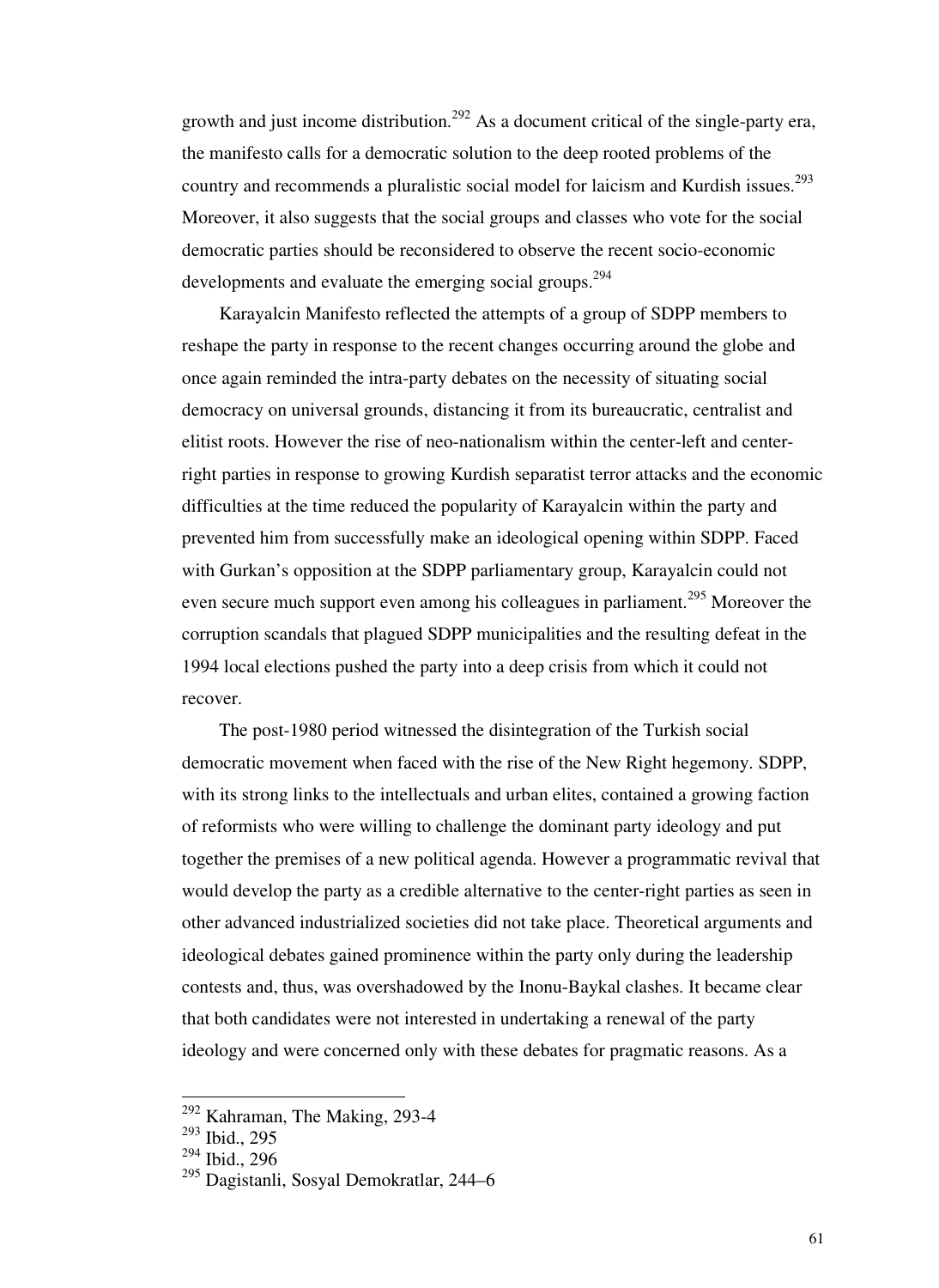result, Turkish social democracy exhausted all chances of constructing itself on the universal principles of social democracy and transforming its ideological outlook in accordance with the changing state-society relationship. As will be further explained in the coming chapters, faced with the challenge of globalization, the social democratic left has returned to its origins with the reestablishment of RPP and adopted pro-state and nationalist policies with regards to the most discussed issues of the period, such as human rights, democracy, Customs Union, secularism etc. This however is not only a consequence of the symbiotic relationship between the state and the party going back to the RPP period but also a result of the strong connections between the party elites and the dominant understanding of modernity revolving around the primordial tenets of Kemalism.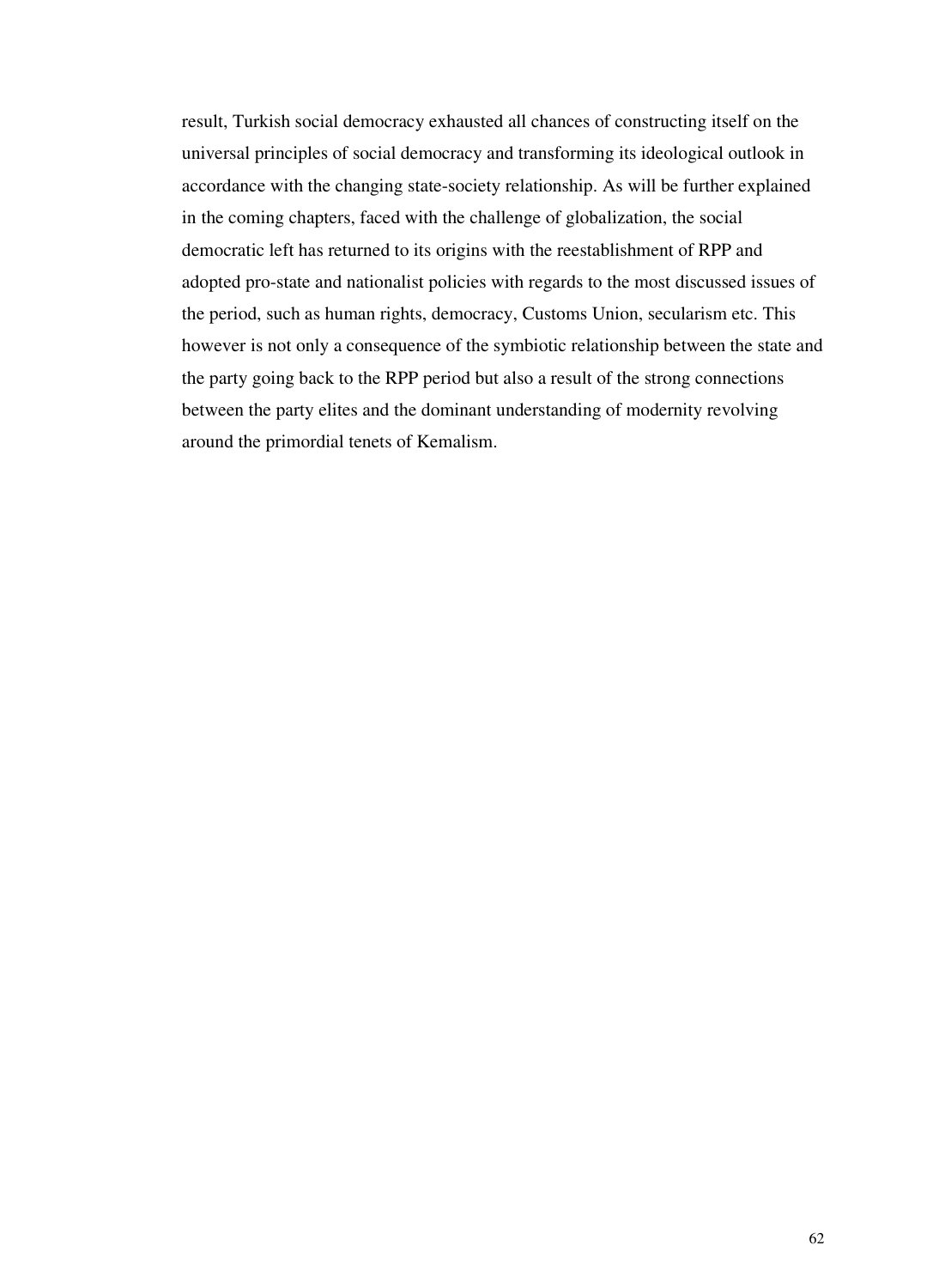# **CHAPTER 3 THE CRISIS OF TURKISH MODERNITY AND THE ATTEMPTS OF RENEWAL**

In a country where modernity was introduced in the form of a project<sup>296</sup> by the political elites searching ways to save the state, the demise of statism inevitably caused a radical questioning of the state-led modernization.<sup>297</sup> The multi-dimensional changes brought by economic liberalization in the 1980s contributed to the rise of new social groups, seeking recognition for their ethno-cultural and sectarian differences not represented in the homogenous citizenship model. It was primarily by exploiting the socio-economic and political opportunities of the post-1980 period that these groups increasingly participated in the political sphere, social spaces and cultural zones. This led to the emergence of a more heterogeneous electorate which could not be addressed within the tight boundaries of the Turkish modernization project and the ensuing ethno-cultural and sectarian divides translated into daily politics in the form of *kulturkamps,* urban, Alevi and secular versus Sunni and traditional and Turkish versus Kurdish nationalist voters in the early 1990s. This chapter explores the political dynamism of the post-1980 period, especially by focusing on Kurdish radicalism and Alevi revivalism and how their rise come to challenge SDPP which were unable to comprehend these changes, still being tied to the state-led modernization schema.

#### **3.1 Turkish Modernization**

-

 The fundamental problem faced by the intellectuals in non-Western countries at the turn of 20th century was to find a systemic way to understand, analyze and, more importantly, relate to the rapid socioeconomic and political transformations taking place in the West. It was, they realized, only a matter of time that their local customs, traditions and values would be threatened by the Western supremacy either through war, conquest, trade or diplomacy. As a response, they have predominantly accepted the universal validity of the Western model and, in consequence, borrowed western

<sup>296</sup> Hasan Bulent Kahraman, Turk Milliyetci Romantizmin Sonu: Kurucu Modernist Ideolojinin Donusumu ve Yazinsal Soylem, in Ahmet Oncu and Orhan Tekelioglu (eds.), Serif Mardin'e Armagan, İstanbul: Iletisim, 2005, p. 107

 $^{297}$  Caglar Keyder, Whither the Project of Modernity? Turkey in the 1990s, in Resat Kasaba, and Sibel Bozdogan (eds.) Rethinking Modernity and National Identity in Turkey, Seattle: University of Washington Press, 1997, p. 37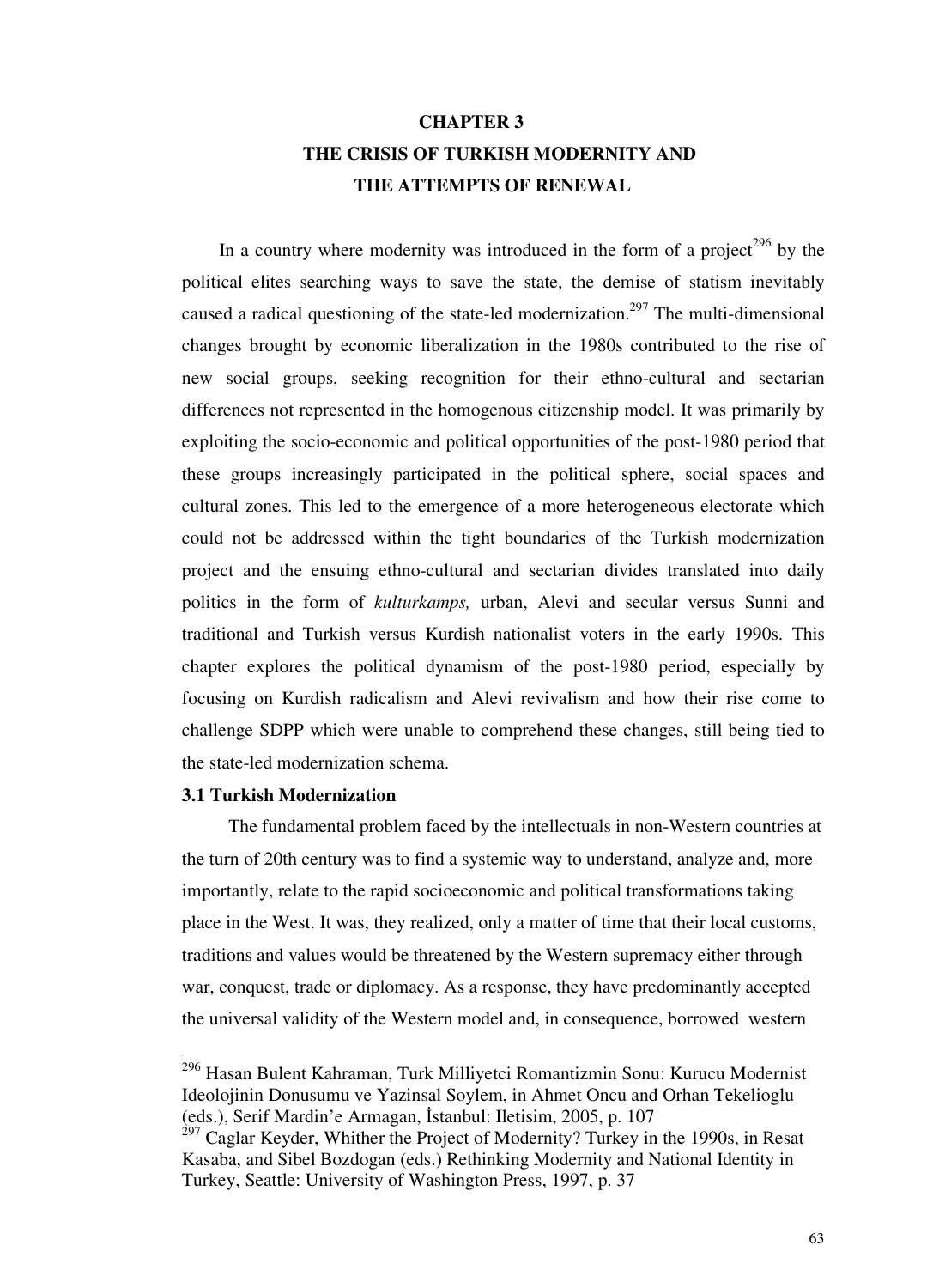institutions, ideas and manners in order to develop their societies. This was also the case for the Ottoman elites, for whom modernization became synonymous with Westernization.<sup>298</sup> Turkish case indeed became an early and radical experiment with modernity in this fashion following the deliberate rejection of the Ottoman ruling elites some traditional aspects of the Ottoman legacy.<sup>299</sup> Through their close links with the upper echelons of the Ottoman military and civilian bureaucracy, the republican elites inherited all the modernizing elements of the late Ottoman period and continued the reforms put in place and, in some areas, undertook more extensive projects, leaving a Kemalist imprint.<sup>300</sup>

 Granted that the political, economic and ideological prerequisites of modernity were imposed from above by the Kemalist elites, modernization in the Turkish context took the form of a social engineering project, well designed in accordance with the purpose of reaching the contemporary level of civilization. The making of modern Turkey required establishing its political, economic and ideological prerequisites by creating a nation-state, undertaking economic development and constructing a secular national identity that would prove to be the backbone of a modern society.<sup>301</sup> The fundamental aim was to transform community-based and religiously-motivated traditional Ottoman society into a modern nation with a secular and national identity and supplement it with modern institutions. Road to progress, seen as attaining the level of the civilized world, could only be achieved by removing the traces of the traditional order from the political system and replacing it with institutions that would be congruent with reason. This is inherent from the fact that the republic emulated the educational institutions and cultural practices of the West without realizing that they were only a result of the complex effects of modernity rather than cause of Western development. The conceptual schema employed by Weber to analyze the complex patterns of change initiated by modernizing societies which emphasize the multi-faceted change in sources of authority with a shift from patriarchal to legal relations best captures the mindset of the political elites

<sup>&</sup>lt;sup>298</sup> Ilber Ortayli, Imparatorlugun En Uzun Yuzyili, İstanbul: Iletisim, 1995

<sup>&</sup>lt;sup>299</sup> Feroz Ahmad, The Making of Modern Turkey, New York: Routledge, 1993

<sup>300</sup> Emre Kongar, Toplumsal Degisme Kuramlari ve Turkiye Gercegi, Istanbul: Remzi Kitabevi, 1985 and Ahmet Taner Kislali, *Bir Turk'un Olumu*, Ankara: Umit Yayincilik, 1999

<sup>&</sup>lt;sup>301</sup> Fuat Keyman, Global Modernity, Identity and Democracy: The Case of Turkey, in Redefining the Nation State and Citizen, Gunay Goksu Ozdogan and Gul Tokay (eds.) p. 71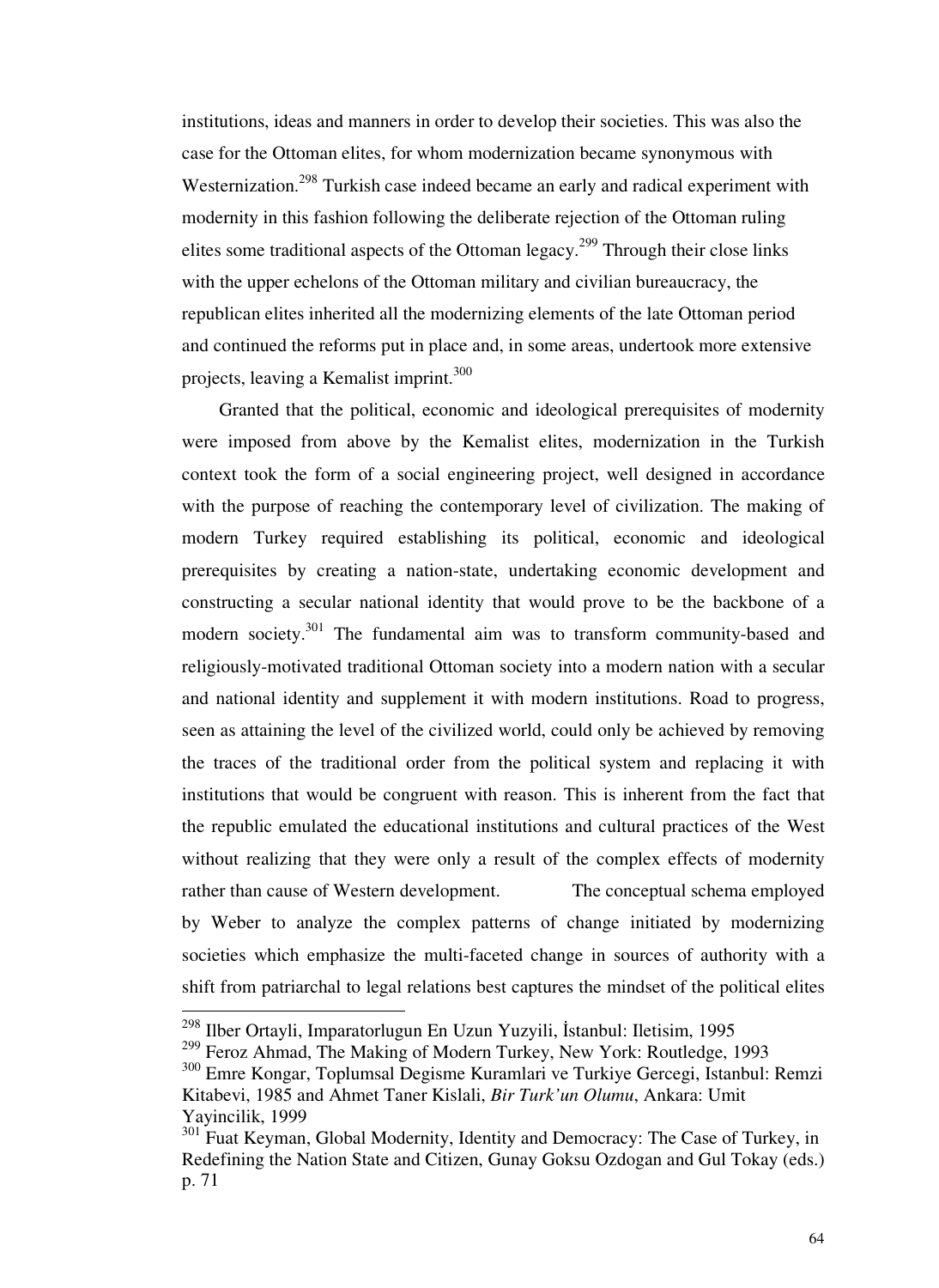in this period.<sup>302</sup> The conceptualization of the Turkish modernization as the transition in the political system of authority from patrimonial rule to impersonal rules and regulations, the adoption of positivist and rational thinking replacing divine law and, as noted above, transition from a religious community to nation-state<sup>303</sup> clearly indicates that Kemalist elites have accepted the Weberian answer to the riddle of the 'European miracle'.<sup>304</sup>

 The formation of the nation-state proved to be the constitutive element of Turkish modernization because it enabled the political establishment to introduce national sovereignty distinct from the authority of the sultan and also facilitated the implementation of secular reforms by associating them with national identity. The goal of the leaders of the Turkish Republic was to create a national citizenship based on a single language by promoting and, at times, constructing a shared Turkish culture and identity<sup>305</sup> so that alternative loyalties were mostly silenced or forced to relegate to the private realm.<sup>306</sup> The elites had feared that the plural cultural legacy of the Ottoman society could threaten the national identity they aspired to construct around the republican ideal. This led them to ignore and, in some cases, even suppress the multiple identities visible in the Ottoman-Turkish polity and silence the alternate histories of various groups that were forced to only cherish their individual identities in the private sphere. This national identity, then, revolved around the organic unity of the secular non-class based society which clearly ignored the existence of alternative sub-cultures and socio-economic classes with their own goals of constructing identities. $307$  1920s witnessed the implementation of wide-scale reforms, such as adoption of the Latin alphabet and a civil code, secularization of the education and legal systems, literacy drive, hat revolution, and measurement scales, which aimed at

 $302$  Max Weber, The Types of Legitimate Domination. [Originally Published in German in 1922] in Calhoun, C., Gerteis, J., Moody, J., Pfaff, S., Schmidt, K., and Virk, I. (Eds.) *Classical Sociological Theory*. New York: Blackwell Publishing, 1993 p. 215-222

<sup>303</sup> Serif Mardin, Turkiye'de Din ve Siyaset, İstanbul: Iletisim Yayinlari, 1994 <sup>304</sup> Bobby Said, The Fundamentalist Fear, London: Zed, 1997, p. 269

<sup>&</sup>lt;sup>305</sup> Ayse Kadioglu, The Paradox of Turkish Nationalism and the Construction of Official Identity, in S. Kedourie (ed.) Turkey: Identity, democracy, politics, London: Frank CASS, p. 177-93

<sup>&</sup>lt;sup>306</sup> Leyla Neyzi, Remembering to Forget: Sabbateanism, national identity and Subjectivity in Turkey, Comparative Studies in Society and History, 44, p. 137-58, 2002

 $307$  Indeed, for a critical review of this type of authoritarian modernization, see Levent Koker, Modernlesme, Kemalizm ve Demokrasi, İstanbul: Iletisim Yayinlari, 1990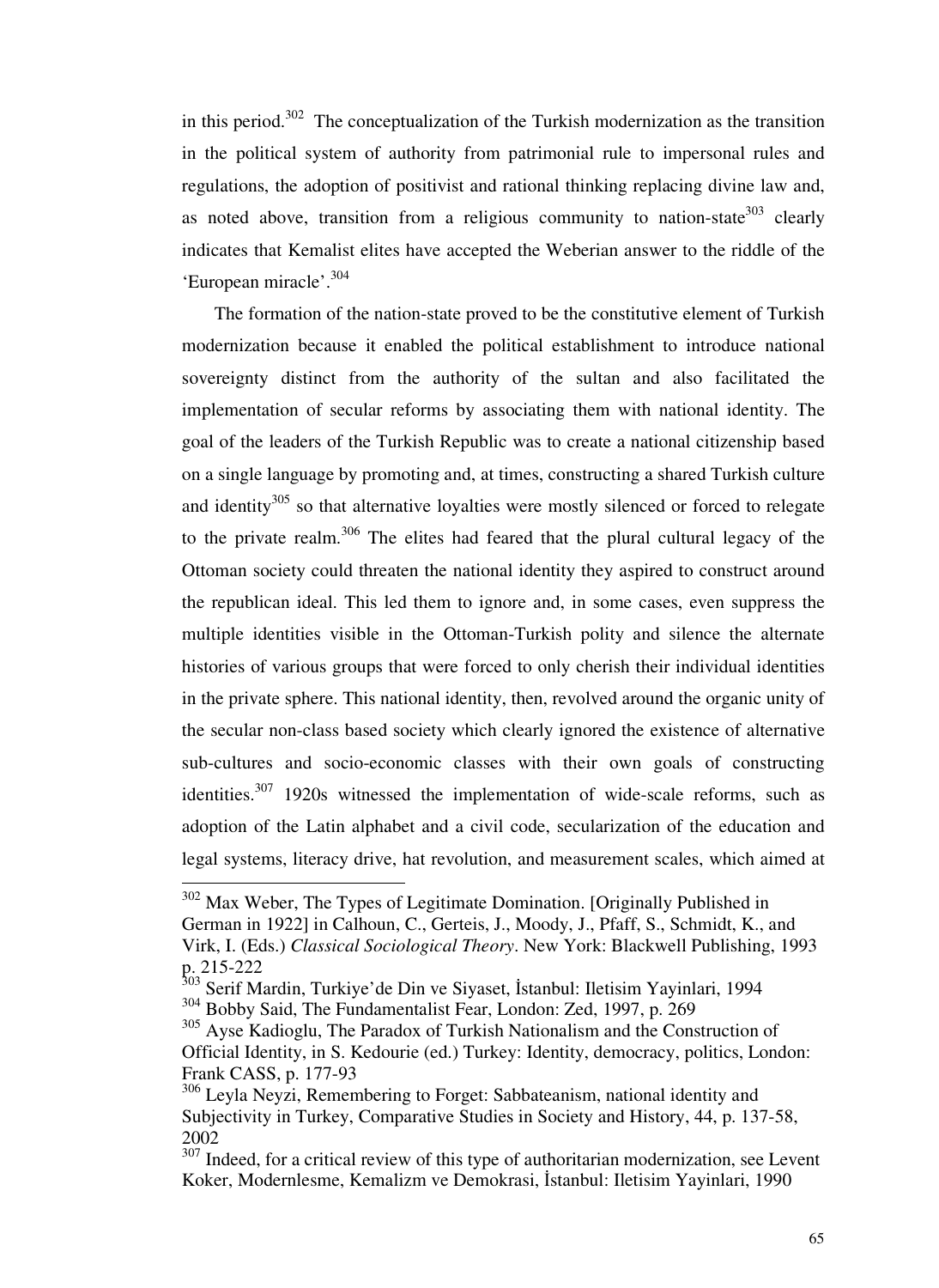enlightening the people and encouraging them to adopt a modern pattern of life.<sup>308</sup> These reforms were derived from the two problems which Kemalist elites considered to be the key factors behind the collapse of the Ottoman Empire: arbitrary rule of the sultan and conservative Islamic identity, both acting as obstacles to progress in Ottoman society.<sup>309</sup>

 At the end of three decades of elite-driven political reforms, Turkey was hailed by many Western students of Turkish politics as a successful example of rapid modernization that could be imitated by other developing countries. Two very influential books about Turkey written during late 1950s and early 1960s by two prominent Western scholars, namely Bernard Lewis<sup>310</sup> and David Lerner<sup>311</sup> both described the Turkish modernization process in a very positive manner. The first crack, however, appeared in late 1960s and 1970s with the rise of Marxist intellectuals, especially in prestigious Turkish universities, who shifted their focus from the elites to the masses and analyzed economic structure of the society rather than political institutions.<sup>312</sup> These intellectuals began to emphasize the deficiencies of Turkish modernization by arguing that its effects were mostly in political origin and had an impact on a very limited segment of the society. $313$  In other words, the main driving force of social change has been political reforms that were confined to the cultural realm or, in other words, the superstructure, in a totally opposite fashion to the Marxist interpretation of historical change.<sup>314</sup> It is primarily through their contributions that negative aspects and limitations of elite-driven modernity were brought to the attention of students of Turkish politics. Deconstructing the monolithic understanding of modernity, they argued that the reforms of the mono-party regime were of cultural origin and played very little, if any, impact on the lives of the masses

<sup>308</sup> Erik J. Zurcher, Turkey: *A Modern History*. London: I. B. Tauris, 1993

<sup>309</sup> Metin Heper, The State Tradition in Turkey, North Humberside: The Eothen Press, 1985

<sup>&</sup>lt;sup>310</sup> Bernard Lewis, The Emergence of Modern Turkey, Oxford: Oxford University Press, 1968

<sup>&</sup>lt;sup>311</sup> Daniel Lerner, The Passing of Traditional Society: Modernizing the Middle East, Glencoe, Ill.: Free Press, 1958

<sup>312</sup> Resat Kasaba, and Sibel Bozdogan (eds.) *Rethinking Modernity and National Identity in Turkey*. Seattle: University of Washington Press, 1997, p. 4

<sup>&</sup>lt;sup>313</sup> Interestingly Gellner who took an interest on Turkish modernization toward the end of his life made a similar observation. See, Ernest Gellner, Encounters with Nationalism, Oxford: Blackwell, 1994, p.83

<sup>&</sup>lt;sup>314</sup> Kahraman, Turk Milliyetci, 108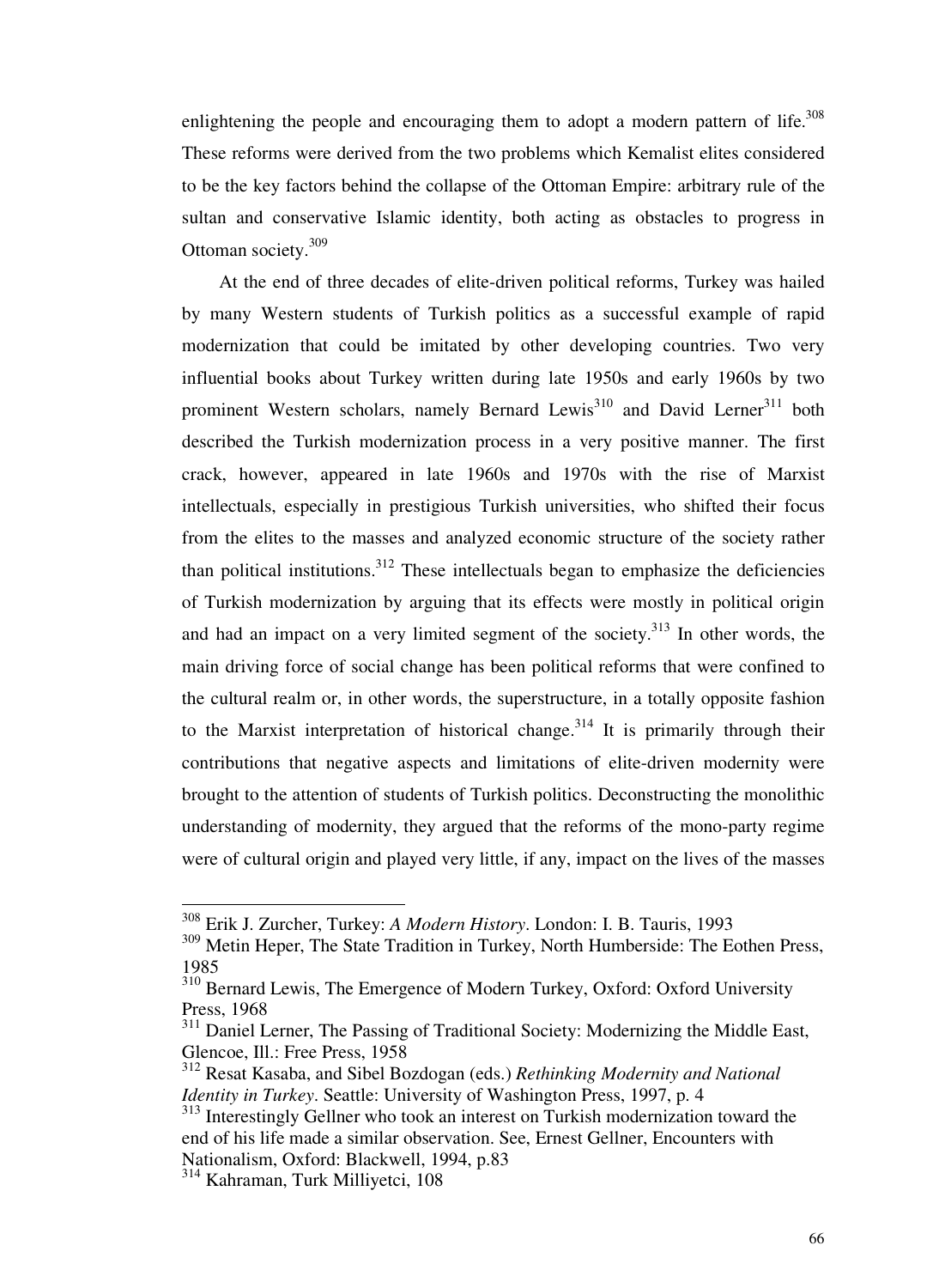as the divide between the Turkish center and the periphery remained intact. Lacking the means to undertake a full-scale land reform and improve the conditions of the Anatolian peasants, the republican elites could only develop ties with local notables and landowners in the country. Without extensive links with the mass of civil society, the effects of the modernization project, however, could not spread to the peripheral groups that remained under the grip of conservative and traditional forces.<sup>315</sup> As a result, in its quest for reorganizing the Ottoman-Turkish society, the reforming elite got distanced from society at large and became a close-minded and inward-looking ruling class.<sup>316</sup>

 A full project of modernity, thus, could not arise because masses were sidelined during this reform process and remained passive throughout the early years of the republican era. This created a very ambiguous picture of the society as it experienced some effects of modernity in solidarity, especially in the political domain, while majority of the people as individuals remained mostly unchanged in their traditional settings.<sup>317</sup> As Tim Jaboby argues, these policies coupled with "continuing ideological pre-eminence of a loyally secular intelligentsia, led to a narrow, state-stipulated definition of modernization, a highly monist view of citizenship and an intensive brand of nationalism largely restricted to the urban professionals and large-estate farmers of western Anatolia".<sup>318</sup> It was only after the 1950 election, signifying the transition to multi-party political rule, which enabled the mobilization and participation of the peasants in the political system en masse that a large segment of the Turkish society came to experience the substantive effects of modernization. Therefore, various scholars, not only of Marxist origin, began to distinguish between political modernization that occurred during Republican People's Party administration between 1923 and 1950 and technological modernization which transformed the economic conditions of the peasants following the 1950 elections.<sup>319</sup>

<sup>&</sup>lt;sup>315</sup> Jacob Landau, Ataturk and the Modernization of Turkey, Colorado: Westview Press, 1984, p. 111

<sup>316</sup> Ergun Ozbudun, "State Elites and Democratic Political Culture in Turkey", in L. Diamond ed. Political Culture and Democracy in Developing Countries, Boulder, Colorado: Lynner Reiner, 1993 p. 247-268

 $317$  Keyder, Whither, 46

<sup>&</sup>lt;sup>318</sup> Jacoby, T. Social Power and the Turkish State Frank Cass London and New York 2004, p. 82

<sup>319</sup> Tanel Demirel, Adalet Partisi: Ideoloji ve Politika. İstanbul: Iletisim Yayinlari, 2004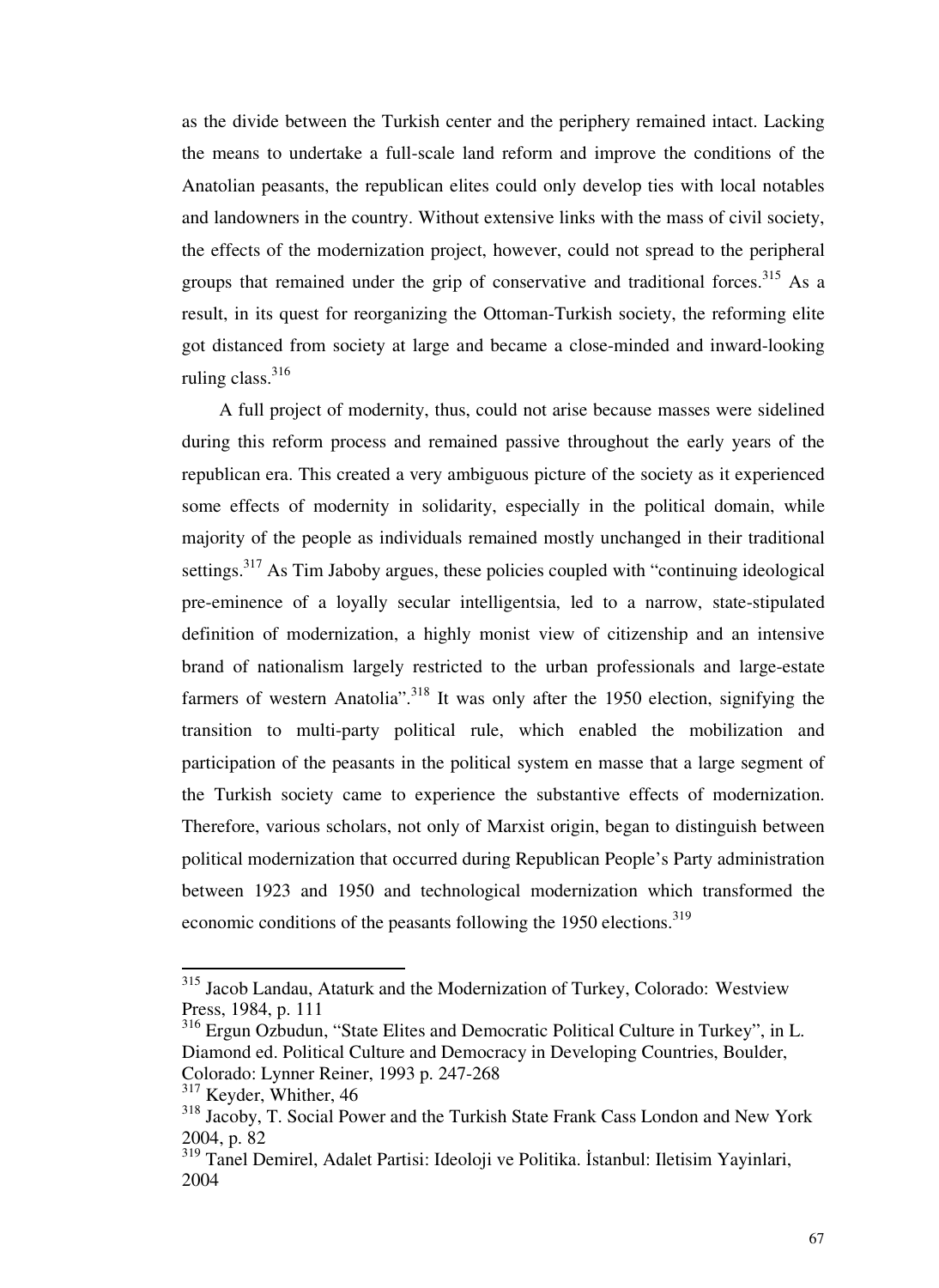Until the rise of the right-left political cleavage in the early 1960s, Turkish political landscape was defined on the basis of the secularist-anti-secularist axis,  $320$ fully congruent with the center-periphery cultural cleavage of the Ottoman-Turkish polity. Indeed, during this period, even the radical elements of the Turkish left subscribed to Kemalism at least pragmatically, if not wholeheartedly, for its antiimperialist, populist, etatist and, more importantly, modern aspects of the will of civilization inherent in Kemalism. Hence, many intellectuals within radical left gave tacit support to the Kemalist elites with the hope that their reforms would establish the foundations of a modern society and create the necessary conditions for a revolution.<sup>321</sup> However, this naive view led many Marxist and socialist groups to be assimilated among the Kemalist cadres and deprived the Turkish left from a Marxist tradition. In time, Kemalism has assumed a hegemonic control over the leftist ideology by managing to incorporate those radical elements that complied into its framework and eliminating and suppressing the others if necessary. Moreover being incorporated by Kemalism left the legacy of a Jacobinist, anti-democratic and authoritarian tradition that distrusts the organized struggle and mobilization of labor unions and peasants. $322$  As late as 1960s, radical groups such as MDD and Yon movements were advocating a coalition between the progressive elements of the society and army officers as the best way to develop the country. Thus, Workers' Party of Turkey, Yon (Direction) and Milli Demokratik Devrim (National Democratic Revolution) movements, despite their differences, as Murat Belge notes, adopted a "left-Kemalist substitutionalism" that committed them to act for the people, in spite of the people. $323$ 

 Only in the polarizing environment of the late 1970s with the emergence of Kurdish radicalism and ideological student movements together with the growing militancy of the labor unions, some radical elements of the Turkish left, especially those in academic circles, experienced a break with Kemalism if only for a short

 $320$  Binnaz Toprak, The Religious Right, in I. C. Schick and A. E. Tonak, (eds) Turkey in Transition, New York: Oxford University Pres, 1987, p. 219

<sup>321</sup> Leven Koker, Sol, Cagdaslasma adina Kemalizmi hep olumladi, in Levent

Cinemre and Rusen Cakir (ed.) Sol Kemalizme Bakiyor, İstanbul: Metis, 1991, p. 25- 42

 $322$  Belge, Sol, 163

<sup>323</sup> Murat Belge, Sol, in Irvin Cemil Schick and Ertugrul Ahmet Tonak (eds.) Gecis Surecinde Turkiye, İstanbul: Belge, 1990, p. 162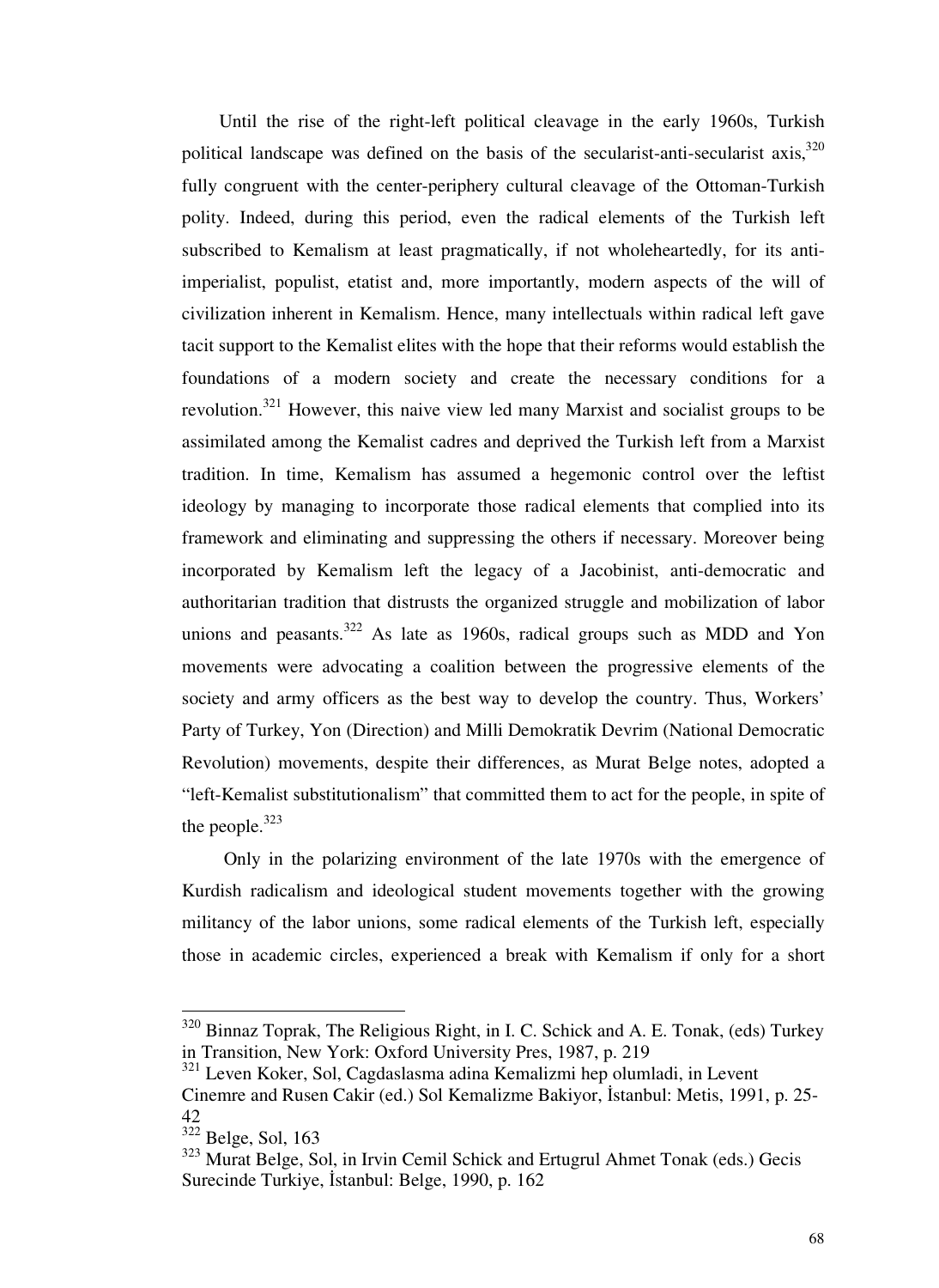period of time.<sup>324</sup> However, during the tumultuous period of the 1970s, for many intellectuals, as the economic and social pressures caused by the rapid economic transformation outdated the conditions that defined the early years of the Republican era, the Kemalist paradigm began to be exhausted  $325$  though not yet replaced, no longer serving as the main ideology that shaped the worldviews of the rising elites. $326$ The Six Arrows of the RPP came under considerable strain as various social and political groups made them the subject of political debate and fundamental disagreement<sup>327</sup> and went so far as to make revisions to adopt them to their own particular political positions. Granted that Ataturkism remained as the official ideology of the state guarded by the civilian and military bureaucracy committed to uphold the orthodox version, every political group in the Turkish political context began to use it as a cover to their ideas and ideologies and interpreted and revised Ataturkism to suit their own purposes.<sup>328</sup>

 The strong and authoritarian state tradition in Ottoman-Turkish polity together with the Kemalist tendency of preserving solidarist tendencies and a corporatist configuration of the society have led military officers remain alert towards the rise of social groups with autonomous demands from the society. The traditional coalition of bureaucrats, officers and intellectuals have previously organized coup d'états to restructure the political sphere whenever new social groups emerged to transcend the carefully designed boundaries of the system and effectively mobilize the masses, alarming the state elites. As already stated, rising social and political groups no longer limited themselves within the ideological framework of state-led modernization, relying upon the Kemalist will to civilization through its political, economic and cultural aspects. The continuation of the democratic rule, then, could have further severed the civil unrest and, moreover, challenge the very basis of the order which the military was decided to protect.

## **3.2 1980 Coup as a Kemalist Restoration Project**

<sup>&</sup>lt;sup>324</sup> Belge, Sol, 162-6

 $325$  Frey. Patterns of Elite Politics in Turkey, p. 10

<sup>&</sup>lt;sup>326</sup> Serif Mardin, Youth and Violence in Turkey, European Journal of Sociology, 19, 1978, p. 246-247

 $327$  Frank Tachau, Turkey: The Politics of Authority, Democracy and Development, New York: Praeger, 1985

<sup>&</sup>lt;sup>328</sup> Metin Heper, The State, 110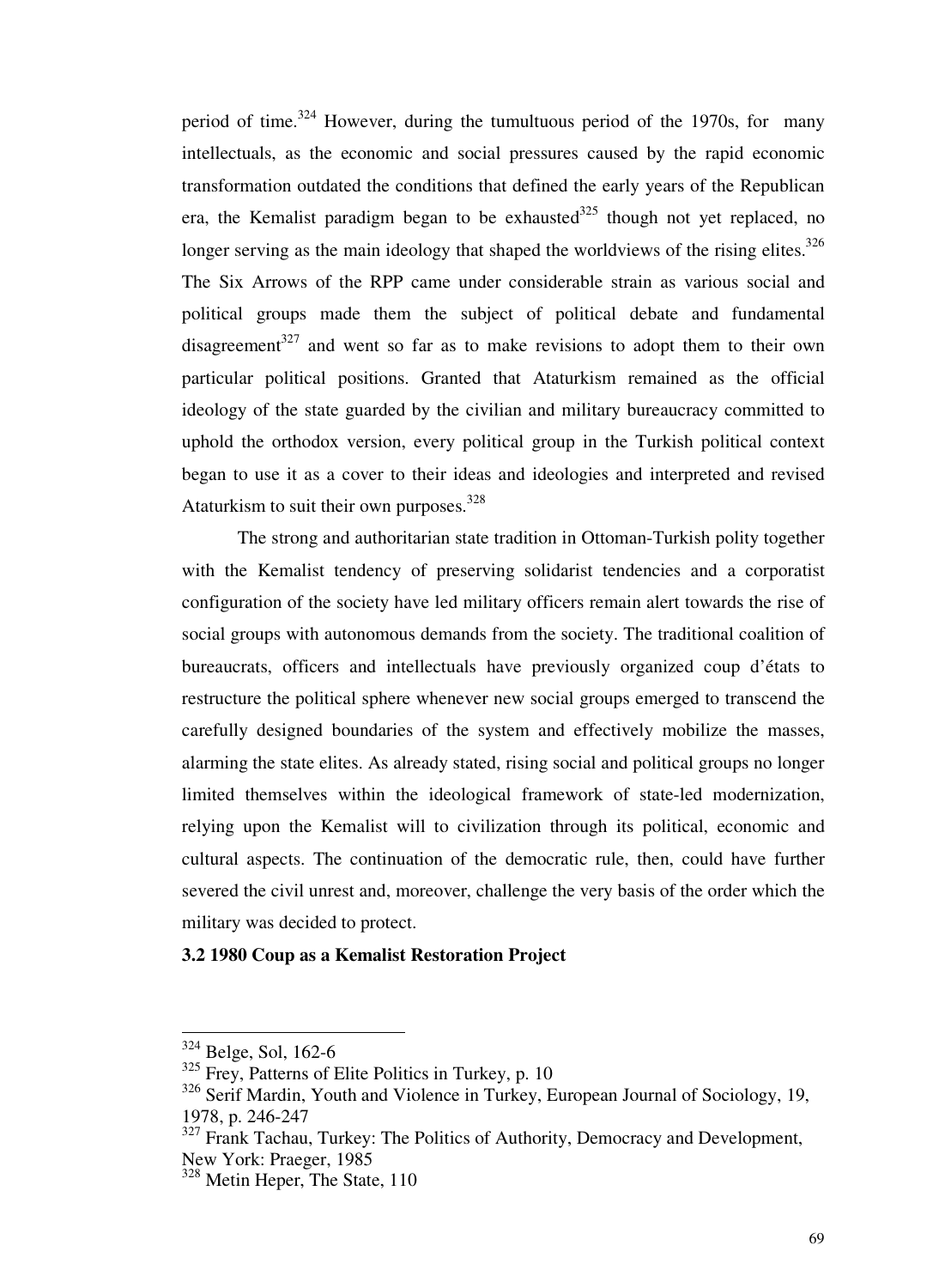Thus in the late 1970s the military officials, who have successfully managed to stay aloof from the cleavages of the society, came to the conclusion that they should act to assume their guardian role<sup>329</sup> of preserving the state mechanisms against the growing autonomy of social groups and ensure peace and stability for the citizen body. Their primary goal, not surprisingly, was to de-politicize the entire society and limit the extent of mobilization and participation in social and political networks with the hope that this would end the debilitating pluralism of the multi-party period, particularly the late 1970s, and reorganize the political system along the lines of a corporatist framework.<sup>330</sup> This would set the stage for the reproduction of the hegemony of the transcendental state vis-à-vis the interest groups and strengthen the solidarist understanding of national identity. It can then be argued that 1980 coup was the last attempt of the Kemalist elites to restore the state-led modernization model envisaged by the founding fathers and organize the society without much regard for ethnic, religious, class differences and sectional interests.

 The 1980 coup, which came following a systemic crisis, containing elements of civil unrest, economic breakdown and challenges to the official ideology, 331 represented a radical rupture in republican period, more so than in any of the previous coups not only due to the dramatic shifts of the economic poliy but more importantly for the political developments it triggered. One of the distinguishing features of this coup was the determination of the military to stay for a longer period of time compare to the previous coups and undertake a more comprehensive reconstruction of the political order. In order to accomplish the aforementioned goals, generals have radically de-politicized the society and eliminated any alternative power sources by banning all activities of political leaders, dissolving political parties and censoring all political activities. This proved to be relatively easy as the political parties had already lost their legitimacy in the eyes of the staff generals who accused them of no longer following Ataturkism and becoming hotbeds of strife instead of entailing the general

 $329$  For a discussion of the historical role played by the military, see George Haris, The Role of the Military in Turkey, in State, Democracy and the Military: Turkey in the 1980s, eds. Metin Heper and Ahmet Evin, Berlin: Walter de Gruyter, 1988, p. 168-9 <sup>330</sup> Kahraman, Turk Milliyetci, 134

<sup>&</sup>lt;sup>331</sup> Frank Tachau and Metin Heper, The State, Politics, and the Military in Turkey, Comparative Politics, 1983, p. 17-33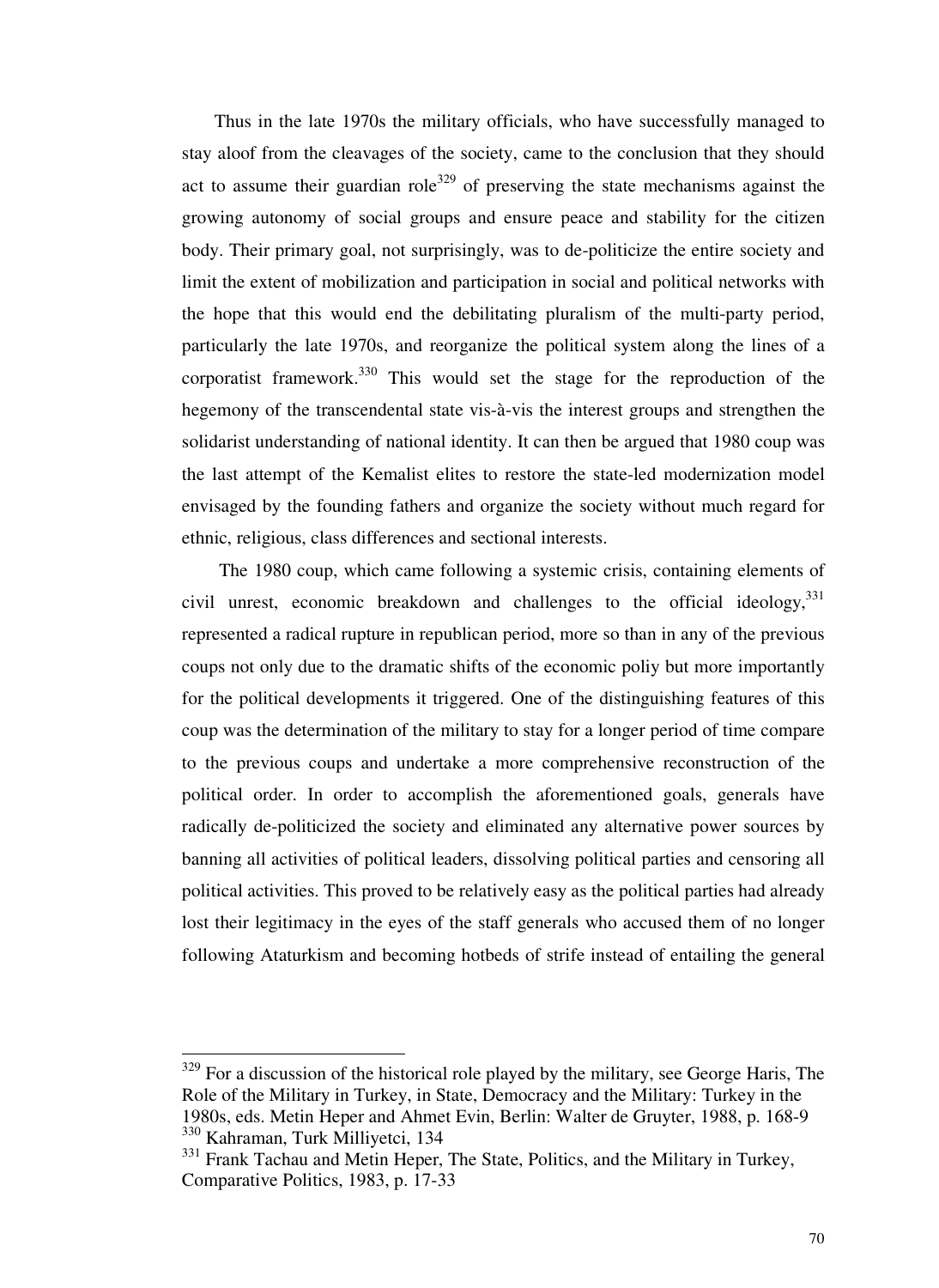will.<sup>332</sup> The generals embodied the conservative nature of the military that was first seen in the 12 March period<sup>333</sup> and sought to undo the work of their predecessors in 1960 coup by curbing, revising and, even, eliminating what they considered as the excesses of the 1961 Constitution.<sup>334</sup> In response to the widely shared view that social awakening superseded the economic conditions and potential of the country, they managed to reverse some of the key socio-economic and political gains experienced by the social groups, particularly the working classes. $335$ 

 Unlike the previous coup, the generals aspired to fundamentally reconstruct the entire political system, economic order and the state mechanism to make them compatible with their determined agenda. In order to achieve this goal, they went to great lengths that included first closing down and then remaking important institutions which were associated with some leftist intellectual circles in the pre-1980 period such as Turkish Language Foundation and Turkish History Foundation.<sup>336</sup> Moreover, granted that they considered the main weakness of the mentioned constitution to be the unnecessary rights and liberties given to citizens,  $337$  the officers oversaw the creation of a new constitution which restricted the inalienable rights by references to national security and indivisible integrity of the state.

 The pattern of military interventions in Turkey is determined by the vanguard role of the army in Turkish politics and its relations with the state bureaucracy in accordance with the traditional coalition of republican history.<sup>338</sup> However, following the ascendancy of the democratic left movement in RPP, which was considered by the staff generals as a sign of the weakening of Ataturkist tenets in the party, there was a rupture in the aforementioned grand coalition between the military, bureaucracy and

<sup>&</sup>lt;sup>332</sup> Kemal Karpat, Military Interventions: Army-Civilian Relations in Turkey Before and After 1980, eds., Metin Heper and Ahmet Evin, Berlin: Walter de Gruyter, 1988, p. 152-3

 $333$  For a critical account of the 12 March period, see Ali Gevgili Turkiye'de 1971 Rejimi, İstanbul: Milliyet, 1973 and Ismail Cem, Tarih Acisindan 12 Mart, İstanbul: Cem Yayinlari, 1993

<sup>334</sup> Yuksel Taskin, 12 Eylul Ataturkculugu ya da Bir Kemalist Restorasyon Tesebbusu Olarak 12 Eylul, in Ahmet Insel (ed.) Kemalizm, 2002, p. 572

<sup>335</sup> Zurcher, Turkey, 292 and Ahmad, The Making, 182

<sup>336</sup> Taskin, 12 Eylul Ataturkculugu, 577-8

<sup>337</sup> Ibid., 576

<sup>&</sup>lt;sup>338</sup> Umit Cizre Sakallioglu, The Anatomy of the Turkish Military's Political Autonomy, Comparative Politics, January 1997, p. 151-166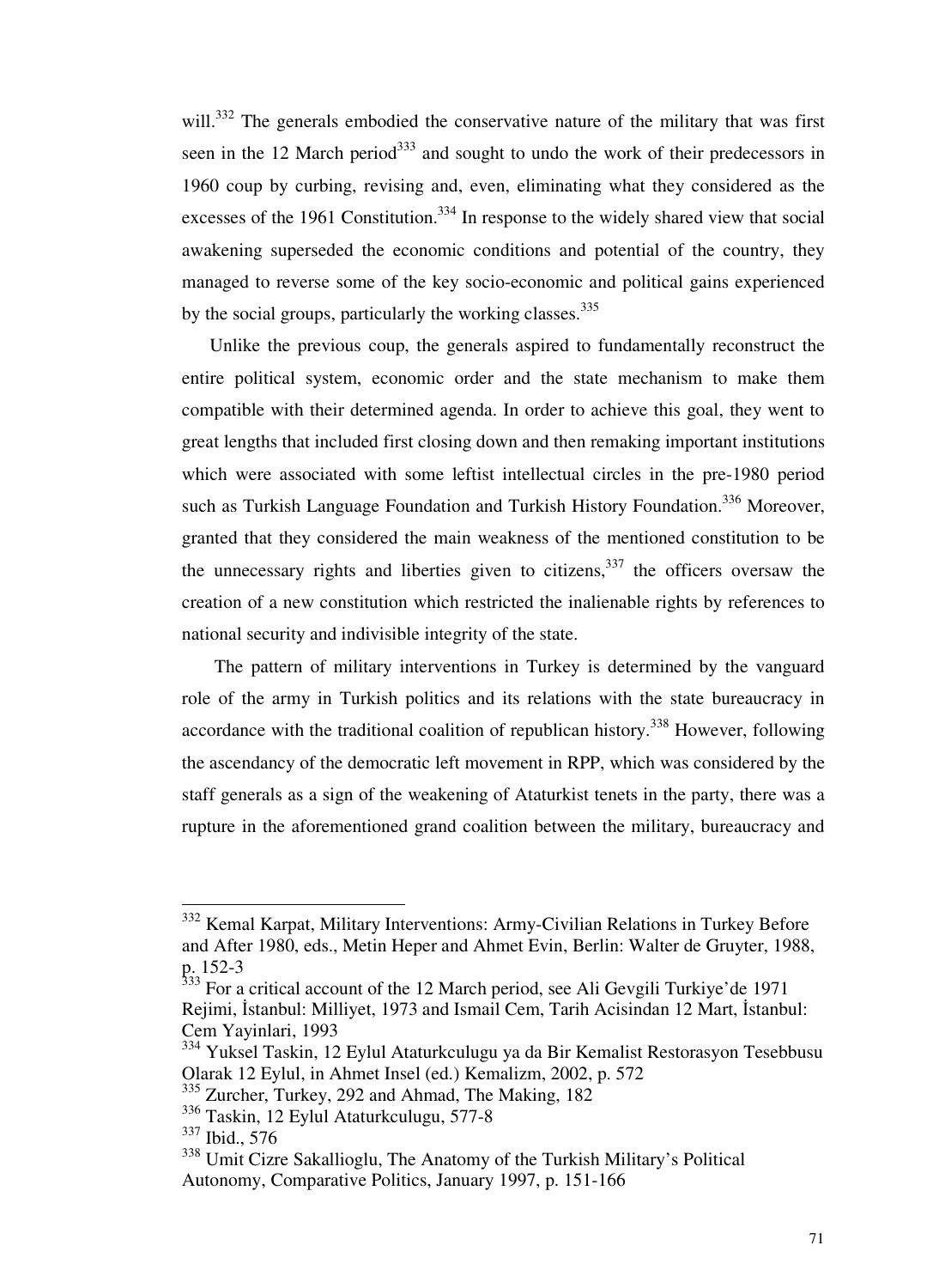RPP.<sup>339</sup> Therefore, coup leaders have undertaken the task of restoring Ataturkism to renew its hegemony in society and construct a new political ally that would prove to fill the void caused by RPP's ideological shift in the 1970s. This led the army to break its links with RPP and the civilian bureaucracy since they came to be seen as obstacles on the path to the economic development.<sup>340</sup> The political ally is crucial for the effectiveness of military interventions because the military prefers to take action behind the scenes, staying away from active politics and direct involvement in the process. It was in this period that the ideological approach of the military officers came to resemble those of a new group of Kemalist bureaucrats who, in response to the rising socialist values among the intellectuals, came to think that the main premises of Kemalism was under attack. The growing activism of many leftistoriented students, workers and intellectuals around the ideological framework of socialism and the success of the left of center movement within RPP in the late 1970s generated a counter-response from the bureaucratic elites whose conservative attitude came to overshadow their radical goals. $341$ 

 RPP's shift to the left was an alarming development as it radically altered the power configurations and led them to align themselves more closely with the state and become transformed into conservative ideologues with regards to progressive developments in the Turkish society. This group of "republican conservatives", such as Turhan Feyzioglu<sup>342</sup>, Coskun Kirca<sup>343</sup> and Aydin Yalcin, graduates of Istanbul and Ankara Law Faculties have personified themselves with the cherished goal of preserving the hegemonic power of the state and wanted to perpetuate the paternalistelitist bureaucratic approach. In time they formed the right faction of RPP and later resigned from their posts when they were sidelined from the decision-making processes in successive party congresses during the late 1960s. They were instrumental in the formation of, first, the Trust Party and, after its merger with Republican Party, the Republican Trust Party in order to defend the corporatist and non-ideological elements of Kemalism.

<sup>&</sup>lt;sup>339</sup> Hasan Bulent Kahraman, The Making and the Crisis of Turkish Social Democracy: Roots, Discourses and Strategies, unpublished PhD. Thesis, 1999, p. 162 <sup>340</sup> Ibid., 165

 $341$  For some of the revisions envisioned in Ataturkism by the left of center movement, see Bulent Ecevit, Ataturk ve Devrimcilik, Ankara: Tekin Yayinevi, 1973

<sup>342</sup> Yuksel Taskin, Turhan Feyzioglu, in Ahmet Insel (ed.) Kemalizm, 2002, p. 534-9

<sup>343</sup> Ibid. 574-7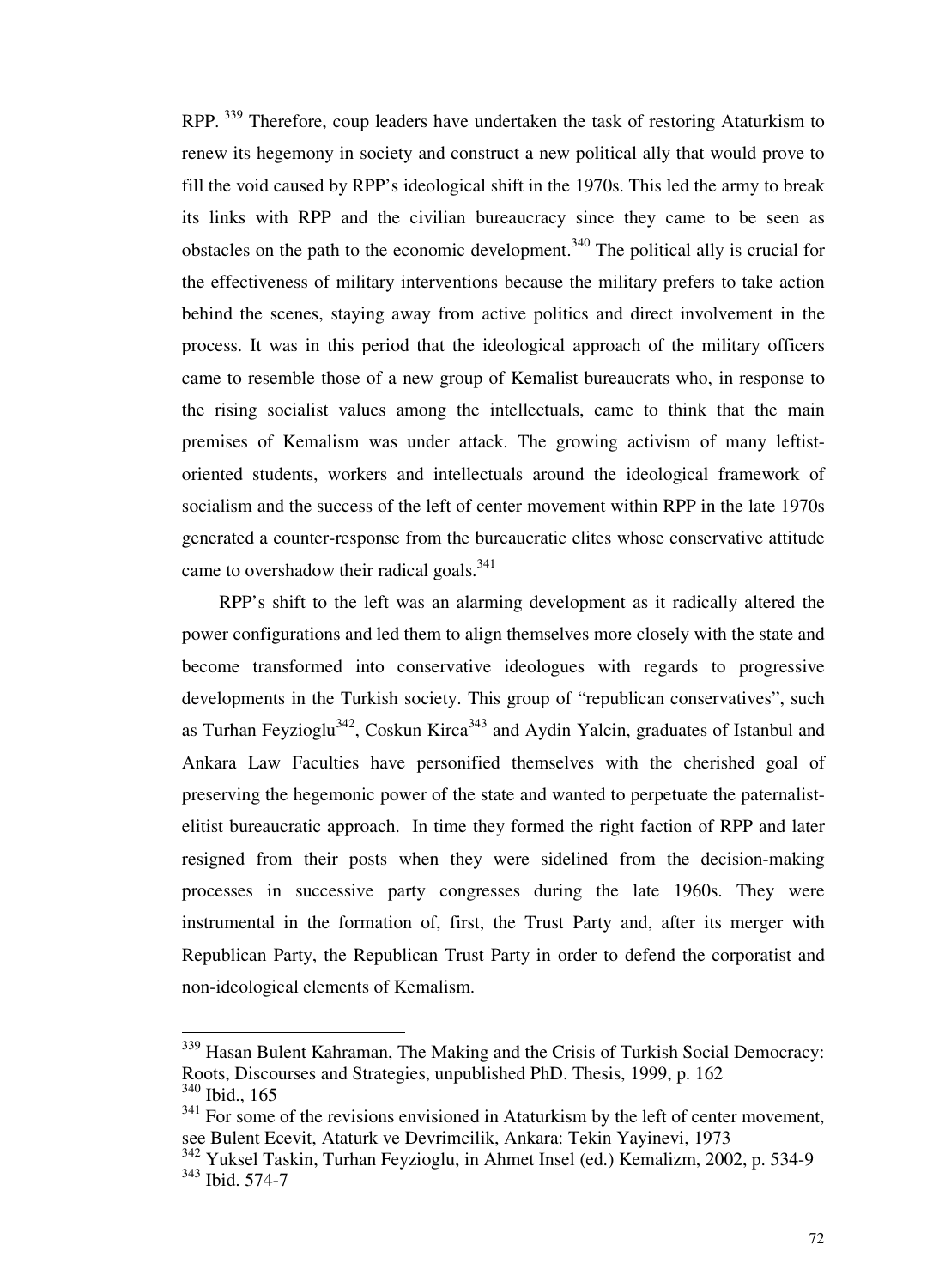It was mainly through the efforts of these 'republican conservatives' under the body of the Republican Trust Party that a rapprochement has taken place between the rightist parties taking part in the National Front governments and the military. This process became the backbone of the modus vivendi of the 1980 coup with which the nationalist and conservative aspects of right Kemalism were incorporated the neoliberal policies and thereby constituted the primary political agenda of the era. Granted that in the Turkish context the army wanted to receive a wide coalition which support the coup and its policies, the September 12 generals realized that Republican Trust Party, aligned with the rest of the republicanist conservatives,  $344$  had a little mass appeal and thereby felt the need to seek the cooperation of the nationalist conservatives associated with mainstream center-right parties and organizations subscribing to right Kemalism in the 1970s. In other words, the civilian wing of the new administration consisted of a synthesis of 'nationalist conservatives' and 'republican conservatives' who together devised new economic policies that introduced strong state and strong market economy aspects of the new-right hegemony to Turkish politics.<sup>345</sup>

 In search of receiving broad political support from the masses, the generals began to use Islamic references and themes in their speeches to popularize their restoration project and replaced the militant secularism of the republican elites with a more conciliatory secularism.<sup>346</sup> Moreover, the Turkish-Islamic synthesis developed by conservative members of the Hearth of Intellectual Association was adopted by generals $347$  who wanted to incorporate conservative segments of the society to the center and open up the domestic market to Islamic capital.<sup>348</sup> During this period, the military administration approved greater religion instruction in the secular track system and integrated the new curriculum into its political agenda of seeking a closer

<sup>&</sup>lt;sup>344</sup> Taksin, 12 Eylul Ataturkculugu, 574-5

<sup>345</sup> Ibid., 570-82

<sup>346</sup> Suleyman Seyfi Ogun, Modernlesme, Milliyetcilik ve Turkiye, Balgam Yayinlari, İstanbul, 1995, p. 187

<sup>&</sup>lt;sup>347</sup> Hakan Yavuz, Islamic Political Identity in Turkey, New York: Oxford University Pres, 2003, p. 71

<sup>348</sup> Faruk Birtek and Binnaz Toprak, The Conflictual Agendas of Neo-liberal Reconstruction and the Rise of Islamic Politics in Turkey: The Hazards of Rewriting Turkish Modernity, Praxis International, 13, 1993, p. 119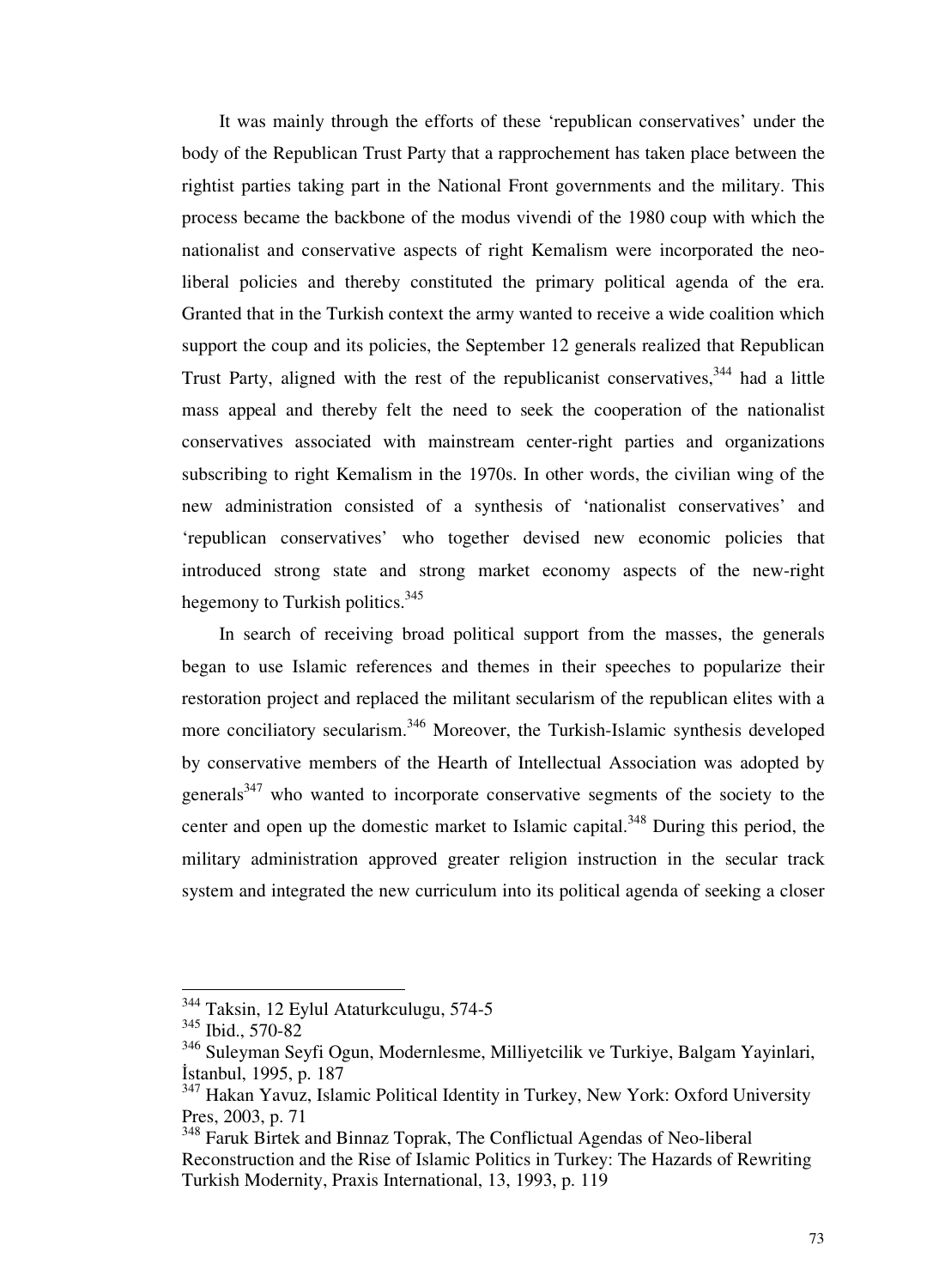interaction of Turkish nationalism with Islamic elements.<sup>349</sup> This education system emphasized soldier-statesman aspects of Ataturk and contained a nationalist interpretation of Islam that has reached its climax during Vehbi Dincerler's term as Minister of Education. In response to the decline of Ataturkist ideology, coup leaders had begun a reconstruction process that revolved around the cult personality of Ataturk, using his centennial and promoted a pragmatic but yet nationalist attitude.<sup>350</sup>

 The greatest damage in this period was inflicted on the leftist groups which were repressed, persecuted and disintegrated as a result of the authoritarian policies of the period.<sup>351</sup> In addition generals attempted to reverse the social and political awakening experienced within the RPP in the pre-1980 period by sidelining bureaucrats, policymakers and politicians associated with the left of the center movement. It was for example hoped that the new center left party formed with the auspices of the generals, Populist Party, reminiscent of the Trust Party, would be able to generate support among the traditional RPP factions for the policies of the military coup, while any other genuine leftist parties formed in this era were banned from participating in the elections. Their goal was to seek a synthesis of Kemalism with leftist views to tame the radical elements that came to surface with the rise of left of the center movement and thereby position Populist Party as the loyal opposition to the post-1980 political settlement. Social Democratic Party was formed as a response to this political plan and carried, at first, successfully the democratization and demilitarization demands of the leftists. However the legal framework of the post-1980 period significantly restricted the boundaries of the political system by limiting the political influence of civil associations and depoliticizing society and thus came to hinder the further development of social democratic parties. Due to the legal restrictions of the 1982 Constitution, for example, the very groups that would support a social democratic party such as university students, workers and civil servants were excluded from taking part in the political process.

 This restoration attempt was, however, destined to fail from the beginning due to the contradictions inherent in the project designed by the coup leaders. The neo-

 $349$  For an excellent ethnographic study conducted on the education policy of this period, see Sam Kaplan, Din-u Devlet All Over Again? The Politics of Military Secularism and Religious Militarism in Turkey Following the 1980 Coup, Int. Journal of Middle East Studies, 34, 2002, p. 113-127

<sup>&</sup>lt;sup>350</sup> Heper, The State, 144

<sup>351</sup> Ismail Cem, Gecis Donemi Turkiyesi 1981-1984, İstanbul: Cem, 1984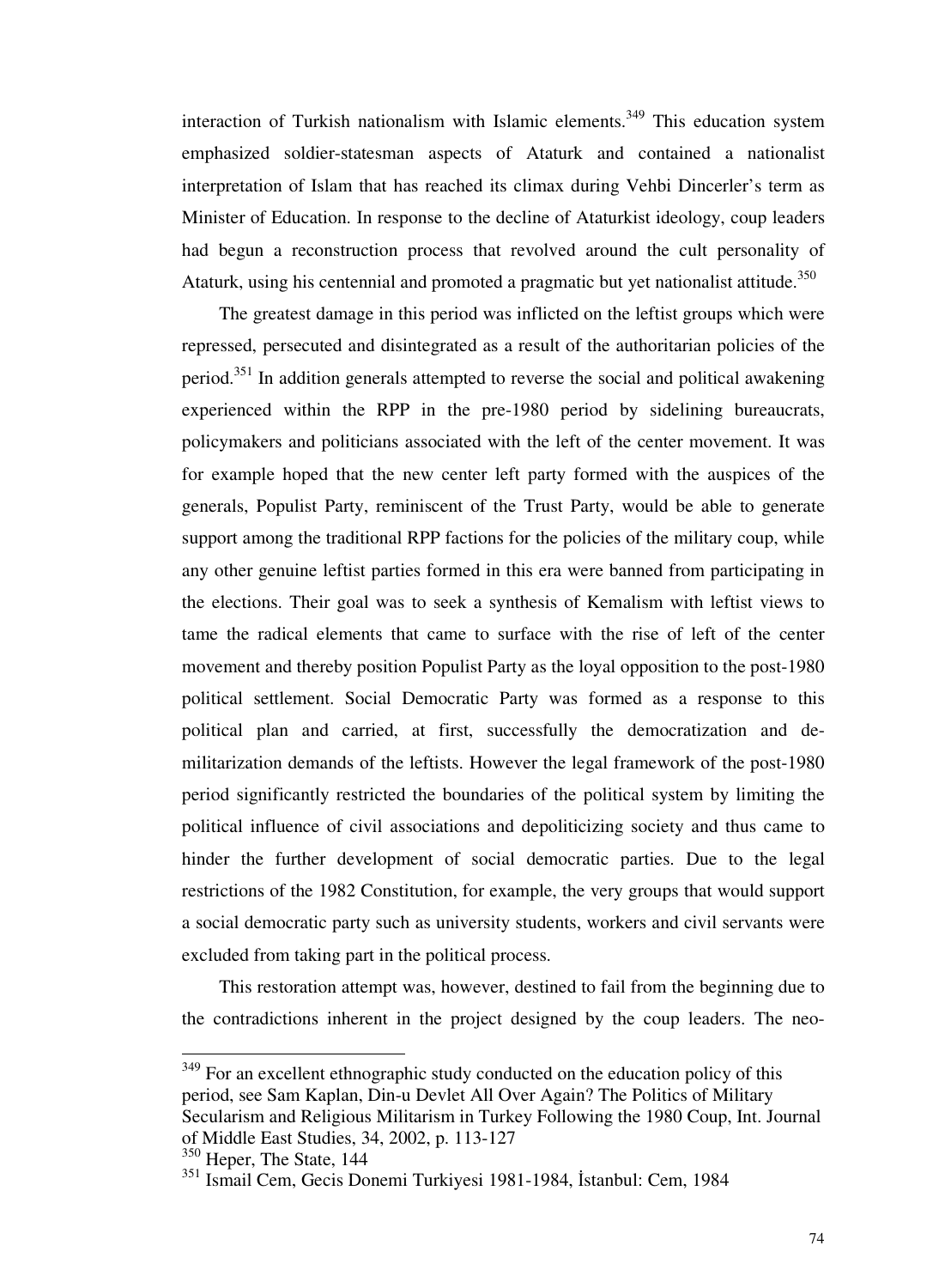liberal economic policies pursued by the military administration and continued by MP governments were contradictory to the Kemalist understanding of the organic state because they have gradually but surely eroded the ability of the state mechanisms to determine power relations within the society.<sup>352</sup> By shifting the economic policymaking to the politicians and other economic agents along with the new-right hegemony around the globe, the generals contributed to a process that have not only increased the dynamism of the market forces but also strengthened civil society as an unintended consequence and thereby paved the way for the disintegration of the corporatist nature of the Turkish state. The possibility of preserving the state-led modernization was eliminated with the rise of a functioning market economy in which various social groups could find their own voice.

 As the universal claims and aspirations of the modernization theory undergo significant criticism, the Turkish modernization project "with its singularity, austerity, and paternalism, appears woefully inadequate both as a source of inspiration and as a mechanism of control in economics, politics and cultural production".<sup>353</sup> Thus the locus of modernization rapidly shifted from the hands of the bureaucracy and the political elites to the rest of the society as individuals were no longer regarded as passive objects of a project but subject of their own history and capable of determining their individual lives.<sup>354</sup> The aforementioned socio-economic developments have challenged the dominant state-centric discourse, undermining the Turkish modernization project but also caused a rupture within the constitutive period of the national culture in the early 1980s.<sup>355</sup> The efforts of the Turkish intelligentsia of understanding the local traditions of the Anatolian masses and "retrieving a Turkish identity"<sup>356</sup> from these folk elements<sup>357</sup> were replaced by the post-modernist openings

<sup>&</sup>lt;sup>352</sup> Fuat Keyman, Global Modernity, Identity and Democracy: The Case of Turkey, in Redefining the Nation State and Citizen, Gunay Goksu Ozdogan and Gul Tokay (eds.) p. 83

<sup>&</sup>lt;sup>353</sup> Resat Kasaba, and Sibel Bozdogan (eds.) Rethinking Modernity and National Identity in Turkey. Seattle: University of Washington Press, 1997, p. 5

 $354$  Keyder, Whither, 31

<sup>355</sup> Kahraman, Turk Milliyetci, 139-153

<sup>356</sup> Serif Mardin, "Playing Games with Names", in Deniz Kandiyoti and Ayse Saktander (ed.) Fragments of Culture The Everyday of Modern Turkey, New Brunswick: Rutgers University Press, 2002, p.115-128

<sup>&</sup>lt;sup>357</sup> One of the earlier Works of literature that emphasized the need to form this link with the masses is Yaban. See Yakup Kadri Karaosmanoglu, Yaban, İstanbul: Iletisim Yayinlari, 2003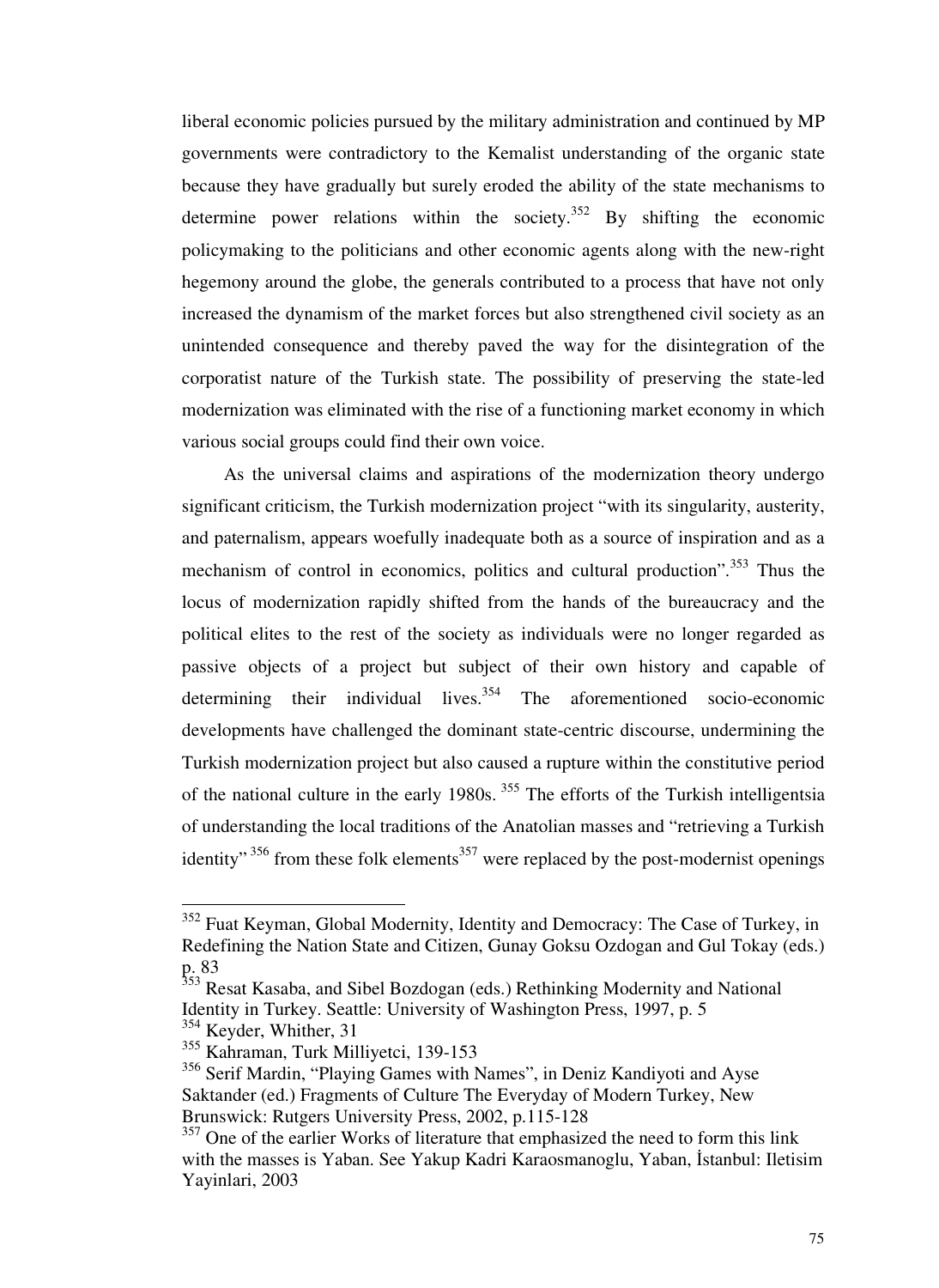of a new generation of authors.<sup>358</sup> Deconstruction of the romanticist and modernist foundations of the national literature paved the way for the rise of new groups and new topics, associated with the emergence of identity politics in the political sphere, ranging from the underground poetry<sup>359</sup> to feminist novels.<sup>360</sup>

## **3.3 Identity Politics**

 In light of the liberalization process, the Turkish political landscape in the 1990s witnessed a clash between the secular national identity as the bearer of the Turkish modernization project and the new social and political groups with their use of the language of difference to draw upon their identities.<sup>361</sup> The point of demarcation was the change of political agenda from the grand strategies of modernization to identity politics,  $362$  a process triggered by the rise of socio-political and religious groups with communitarian claims to identity.  $363$  As the emerging private media managed to eliminate the state control on the flow of information and raise the power of public opinion in a matter of few years, alternative political, cultural and religious groups representing "the other but real Turkey"<sup>364</sup> found opportunities of expressing their views and bringing to light issues previously considered to be unacceptable by the political elites, involving questions of ethnicity, religion, laicism, minority status, cultural rights and norms of citizenship. $365$ 

 These groups began to create and develop their own definitions and versions of history and undertook the task of deconstructing the official legitimacy of the political order.<sup>366</sup> The rediscovery of history in Turkish society in this period brought attention to the cultural heritage of the Ottoman Empire and encouraged the study of the oral

<sup>358</sup> Hasan Bulent Kahraman, Postmodernite Modernite Arasinda Turkiye: 1980 sonrasi, İstanbul: Everest Yayinlari, 2002

<sup>&</sup>lt;sup>359</sup> For more information on this subject, see Hasan Bulent Kahraman, Kucuk Iskender Siiri: Yeralti Edebiyatina Dogru, Turk Siiri Modernizm Siir, İstanbul: Agora, 2004, 317-327

<sup>&</sup>lt;sup>360</sup> The most prominent feminist novel of this period is the famous book written by Duygu Asena in early 1980s. Duygu Asena, Kadinin Adi Yok, İstanbul: Afa, 1987 <sup>361</sup> Keyman, Global Modernity, 70

<sup>362</sup> Ibid, 87

<sup>363</sup> Tanil Bora, Milliyetciligin Kara Bahari, İstanbul: Birikim, 1995

<sup>364</sup> K. Robins, Interpreting Identities, in S. Hall, ed., The Question of Identity, London: Sage Publications, 1996

<sup>&</sup>lt;sup>365</sup> Fuat Keyman, "On the Relation between Global Modernity and Nationalism: The Crisis of Hegemony and the Rise of Islamic Identity." New Perspectives on Turkey 13: 1995, p. 93-120,

<sup>366</sup> Omer Caha, The Role of Media in the Revival of Alevi Identity in Turkey, Social Identities, vol. 10, No. 3, 2004, p. 331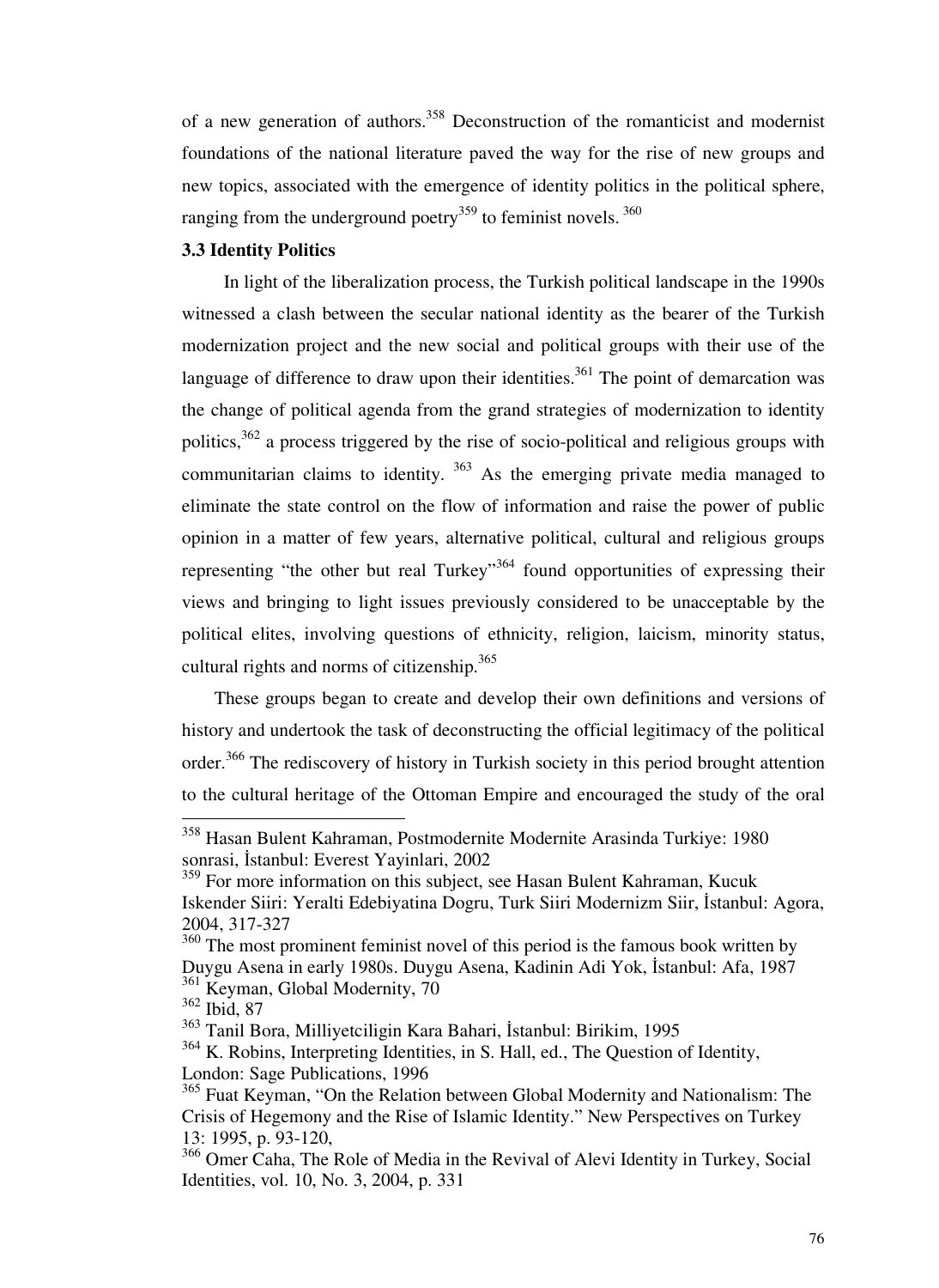history of various different groups and facilitated the reemergence of their submerged identities. Many minority groups, even those ones which had initially supported the Kemalist modernization project, such as Alevis, women and non-Muslims, became increasingly disillusioned by their conditions in the society and detested the fact that they continued to be perceived as potential outsiders in Republican Turkey.<sup>367</sup> As Keyman rightly notes, the tendency of Kemalism to develop, either a cultural or an ethnic-based understanding of national identity as part of its efforts to undertake modernization has ignored the multiplicity and relationality of the identity formation process<sup>368</sup> and thereby excluded many groups whose identities were not deemed acceptable by the Kemalist elites who made modern Turkey in their own image.

 The process of identity-formation in Turkey indeed encompasses a long time period whose origins could be traced back to the emergence of multi-party politics,<sup>369</sup> which mobilized the latent ethno-cultural and sectarian solidarities through the multifaceted interaction between the politicians and their voting base.<sup>370</sup> It was however only with the 1980s that discourses of identity based on ethnic and religious distinctions have become more important than the economic struggle as the defining factor in the Turkish political context.<sup>371</sup> This political phenomenon occurred mainly as a result of the growing number of migrants who managed to strengthen their own authentic cultures as part of a contest perceived to be one of identity. Rapid migration provided primordial identities with a new breeding space in the metropolitan areas due to the extensive social networks established among particular groups. Rather than adopting the associational networks provided in the modern setting of the city, the newcomers have most developed their own value systems as they were distanced from

<sup>&</sup>lt;sup>367</sup> Rifat N. Bali, Cumhuriyet Yillarinda Turkiye Yahudileri: Bir Turklestirme Seruveni (1923-1945) Istanbul: Iletisim Yayinlari, 1999

<sup>368</sup> Keyman, Global Modernity, 74

<sup>&</sup>lt;sup>369</sup> Metin Heper and Ahmet Evin (eds) State, Democracy and the Military Turkey in the 1980s, Berlin: Walter de Gruyter,1988

<sup>370</sup> Hakan Yavuz, Islamic Political Identity in Turkey, New York: Oxford University Pres, 2003, p. 66

<sup>&</sup>lt;sup>371</sup> Binnaz Toprak, "Woman and fundamentalism: the Case of Turkey", in Valentine M. Moghadam (ed.), Identity Politics and Women, Boulder: Westview Press, 1994 and Ayse Ayata, 'The emergence of identity politics in Turkey', New Perspectives on Turkey, no. 17, Fall, 1997, p. 59-73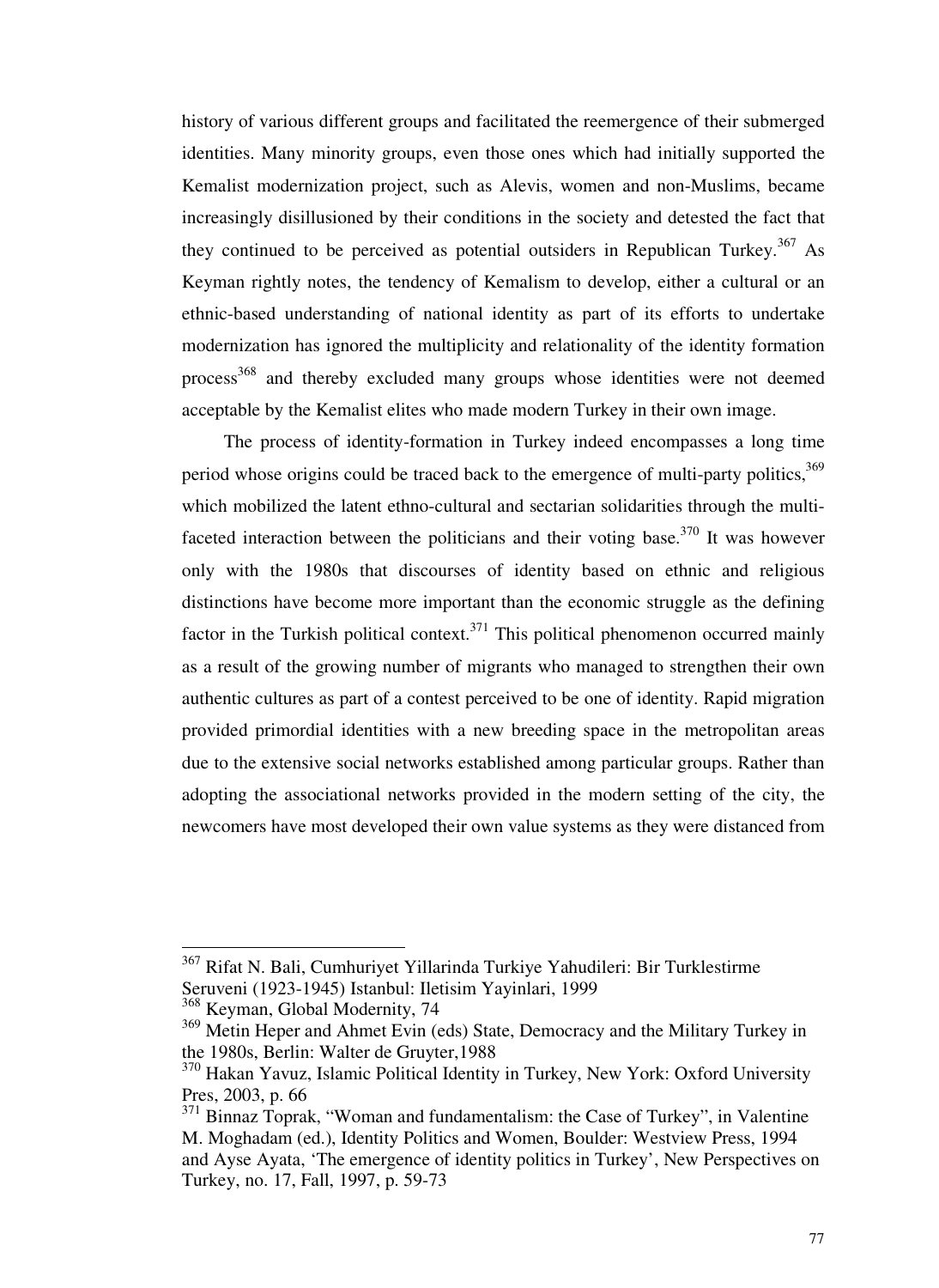their traditional roots.<sup>372</sup> In the following sections, the emergence of identity politics in the Turkish political landscape tied to the Kurdish and Alevi movements are linked with the intra-party developments in SDPP during late 1980s and early 1990s, while the issue of resurgance of political Islam is more throughly discussed in the next chapter.

#### **3.4 Kurdish Radicalism**

-

 The Kurdısh community in Turkey have always had an uneasy relationship with the centralization and modernization efforts of, first, the Ottoman, then the Turkish state. Starting from the mid-19th century, the power and authority of decentralized social and political groups were seen as an obstacle to modernization and were tried to be curtailed through administrative reforms. However, as the power of these tribal elites couldn't be replaced by the state power, sheiks come to be the major political and social elite in the Kurdish regions. In reaction to the centralization efforts and partly with the effect of the emerging nationalism ideology and movements on the Ottoman territory, the emergence of Kurdish nationalism coincided with the demise of the Ottoman state, paving way to various rebellions and political movements led by tribal leaders and sheiks. Following the crush of these rebellions, Kurdish nationalist ideology survived particularly among the social elites and usually as an intellectual movement.<sup>373</sup>

 Anytime the Turkish political elites sought to penetrate into the politics of the Kurdish region and ally with the political actors there, they did so through allying with the tribal leaders and sheiks in the region. This was also the case for Mustafa Kemal and his cadres leading the nationalist struggle. The temporary alliance between the Turkish and Kurdish political elites was broken right after the Independence War. This was primarily due to the changing character and ideology of the newly established nation-state. The transformation from the Empire to the nation-state implied the total destruction of the Ottoman "implicit contract"<sup>374</sup> (zimni mukavele), a process which has been going on since the 19th century, and led to the politicization

 $372$  Tahire Erman, The Politics of Squatter Studies in Turkey: The Changing Representations of Rural Migrants in the Academic Discourse, Urban Studies, Vol. 38, No. 7, 2001, p. 983–1002

<sup>373</sup> Hamitz Bozarslan, , Kurt Milliyetciligi ve Kurt Hareketi, in Mehmet Alkan (ed.), Modern Turkiye'de Siyasi Dusunce: Milliyetcilik, İstanbul: Iletisim, 2002, p. 844 <sup>374</sup> Serif Mardin "Freedom in an Ottoman perspective", in Ahmet evin and metin heper (eds.) State, democracy and the military: Turkey in the 1980s, Berlin: Walter de Gruyter, 1988, p. 23-35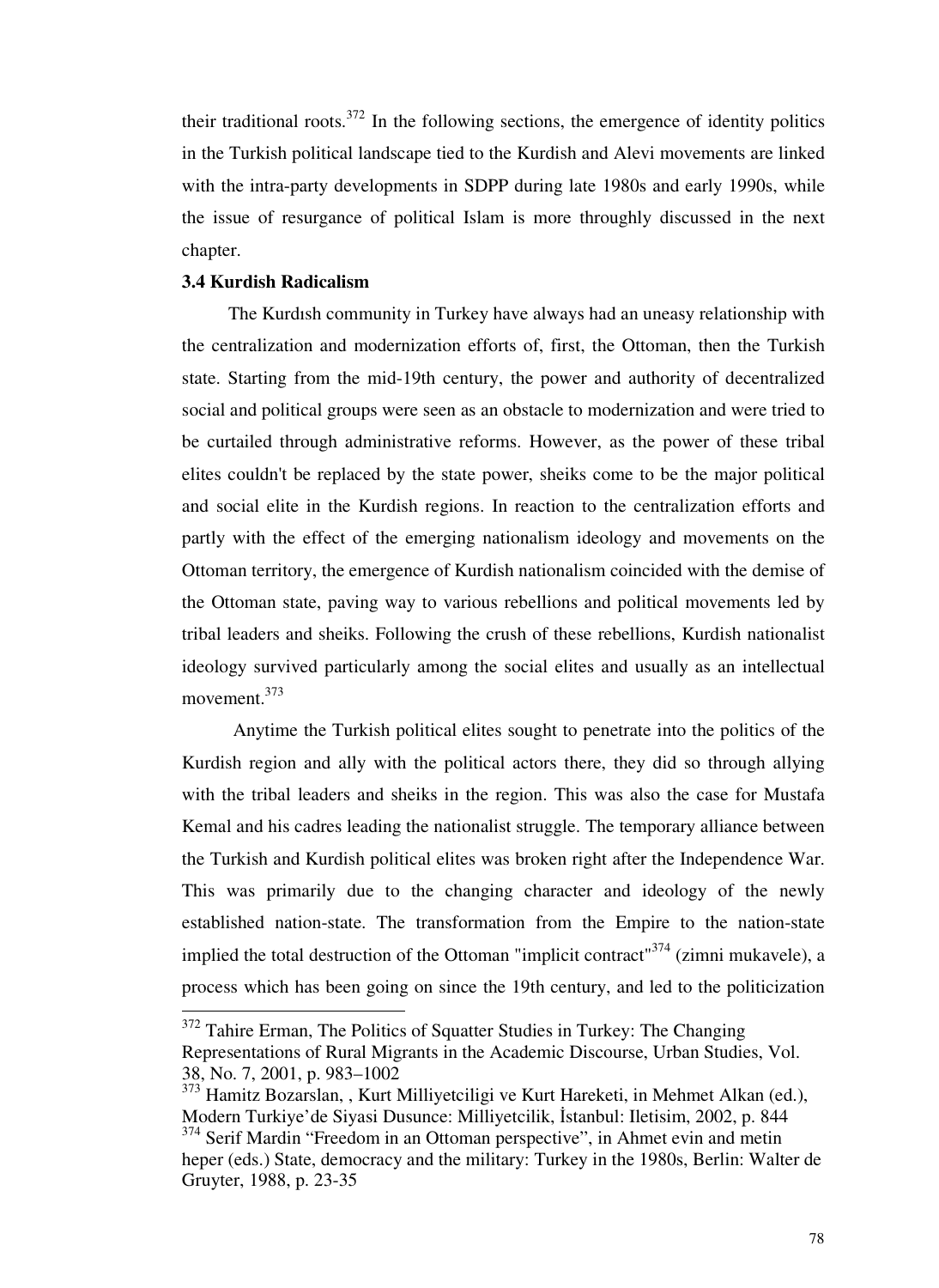of the Kurdish nationalist movement, which was primarily a cultural movement to that date.

 The earliest rebellions of the Turkish Republic, and particularly the 1925 Sheikh Said Rebelion alarmed the Republican elites against the threat of the Kurds and Kurdish nationalism to the new state and led to an intensification of the efforts to build a homogeneous Turkish national identity. Kurdish nationalism and identity was perceived as a threat to the Turkish state over the pre-modern character it was taken to represent, as a reactionary and fundamentalist movement which has close links with the tribal structure, provoked by foreign actors in an underdeveloped region.<sup>375</sup> The perceived character of the Kurdish problem was particularly what the Kemalist Revolution wanted to eliminate through its modernization project. The ongoing latent conflict between Ankara and the Kurdish tribes in the eastern region, however, was gradually incorporated into the political system with the emergence of a multi-party regime. In order to win the elections, all the political parties, even the ultra-nationalist ones though to a limited extent, penetrated into the region and made considerable efforts to integrate Kurdish feudal leaders to the political networks of their parties. As the tribal ties was used for the integration of the Kurds into the Turkish political system, the tribal structure of the region remained intact.

 Starting from the 1960s, Kurdish nationalist movement started to ally with leftist movements and to use a leftist discourse in line with the self-determination theory, which added a universal dimension to the nationalist ideology of the Kurdish intellectuals. In parallel with the polarization of the political environment, the Kurdish nationalist movement, which demanded the recognition of cultural, social and economic rights until the end of 1960s, became more politicized and started to use violence as a method for the fight to gain political rights for the Kurdish community.<sup>376</sup> Primarily urban and educated, the Kurdish political elites also stressed the underdevelopment of the region, which can be overcome through the socialist system. Thus the Marxist intellectuals mostly perceived the issue from an economic perspective, arguing that the primary cause of the underdevelopment of the region is the feudal land structure worsened by the exploitative nature of capitalism and Turkish imperialism. The alliance with the Turkish left provided a political platform

 $\frac{375}{100}$  Mesut Yegen, Turk Soyleminde Kurt Sorunu, İstanbul: Iletisim, 1999, p. 266–7

<sup>376</sup> Martin van Bruinessen, Kurdistan Uzerine Yazilar, İstanbul: Iletisim, 1992, p. 346-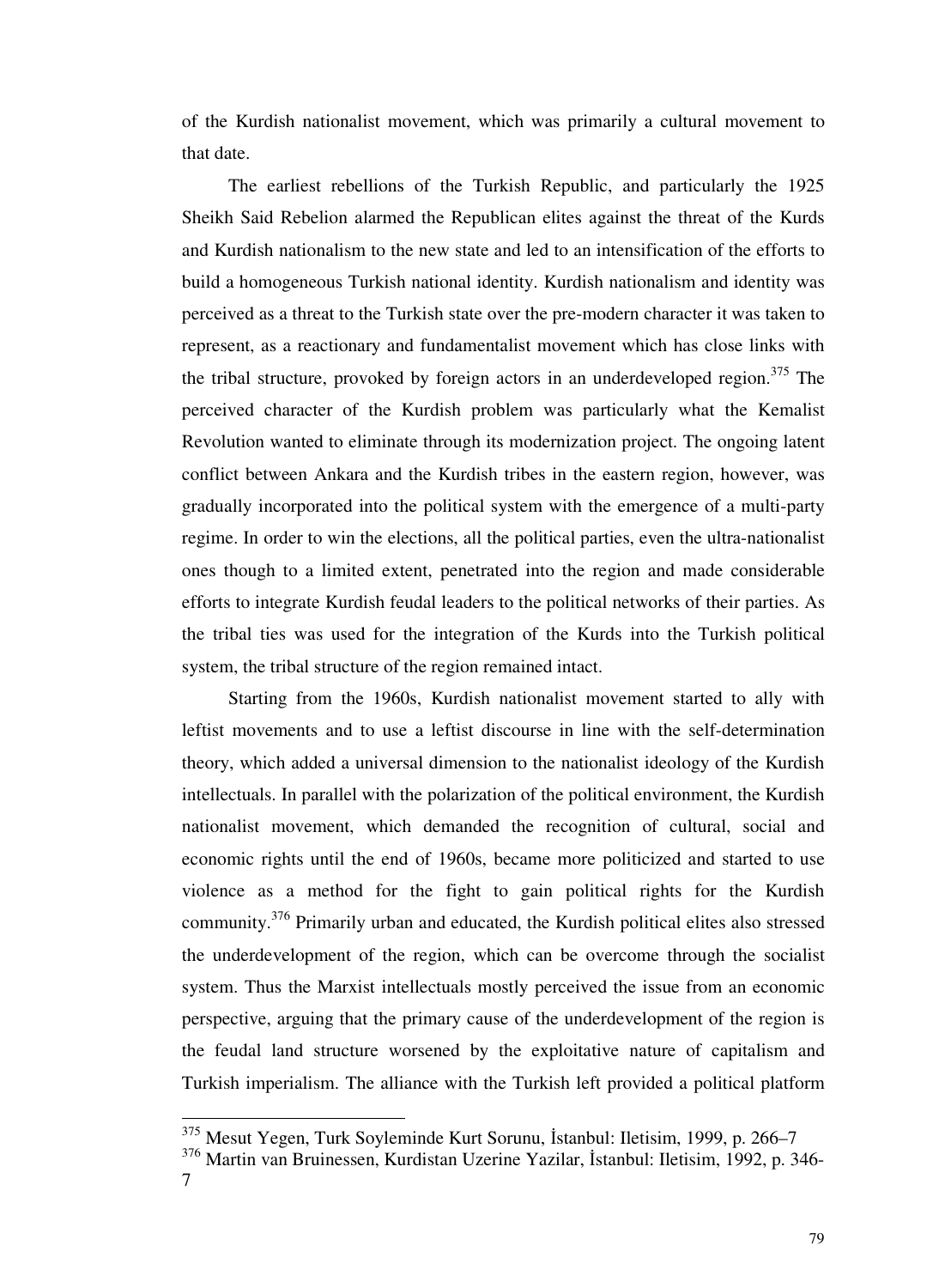for the Kurdish nationalism to voice and to express the political demands of the Kurdish community during the era. Nevertheless, Kurdish issue was never directly addressed by the political parties, save some extreme left groups and organizations, among them Turkish Workers Party and Turkish Revolutionary Worker and Peasant Party,<sup>377</sup> which felt the need to stay committed to the official policy of ignoring the issue of Kurdish ethnicity and considering the problems to be derived from feudal origin. Political mobilization of the Kurdish people, however, came to a halt during the September 12 era, when all political parties were closed down, and all civil, ethnic and leftist political activities were paralyzed. Despite many restrictions placed upon any forms of organized political activity by mainstream political associations, let alone Kurdish ones, the Kurdish mobilization proved to be enduring. The coercive policies implemented by the military administration along with deteriorating economic conditions, however, alienated the local population and increased local support for the PKK movement. $378$ 

 The existence of traditional links between the political center and the Kurdish periphery, benefiting mostly the feudal and tribal elements of the region, were gradually undermined with Kurdsh migration to the big cities and the creation of a micro-space for Kurdish politics in the Southeast Anatolia. While the early Kurdish migrants were already assimilated into the Turkish society and confined to the use of their cultural practices in their homes, many others began to place more emphasis on their ethnic and cultural identity based on their interactions with other groups. Coinciding with the dissolution of the Soviet Empire and the rise of identity politics in the world and in Turkey, this trend paved the way for a new urban and more radical Kurdish movement to flourish among the young generations whose members took more active roles in political, economic and cultural aspects of the urban context. On the other hand, the impact of the Kurdish intellectuals in the European countries in raising awareness about the Kurdish identity, both within the Kurdish community and among the European public, increased the political pressure on the Turkish state regarding human rights and particularly for more democratization to recognize the social, cultural and economic rights of the minorities.

<sup>&</sup>lt;sup>377</sup> Mehmet Bedri Guntekin, Ikibinlerin Esiginde Kurt Sorunu, İstanbul: Kaynak Yayinlari, 1993, p. 56-70

<sup>&</sup>lt;sup>378</sup> Ibrahim Ferhad and Gurbey Gulistan (eds.), The Kurdish Conflict in Turkey Obstacles and Chances for Peace and Democracy, New York: St. Martin's Press, 2000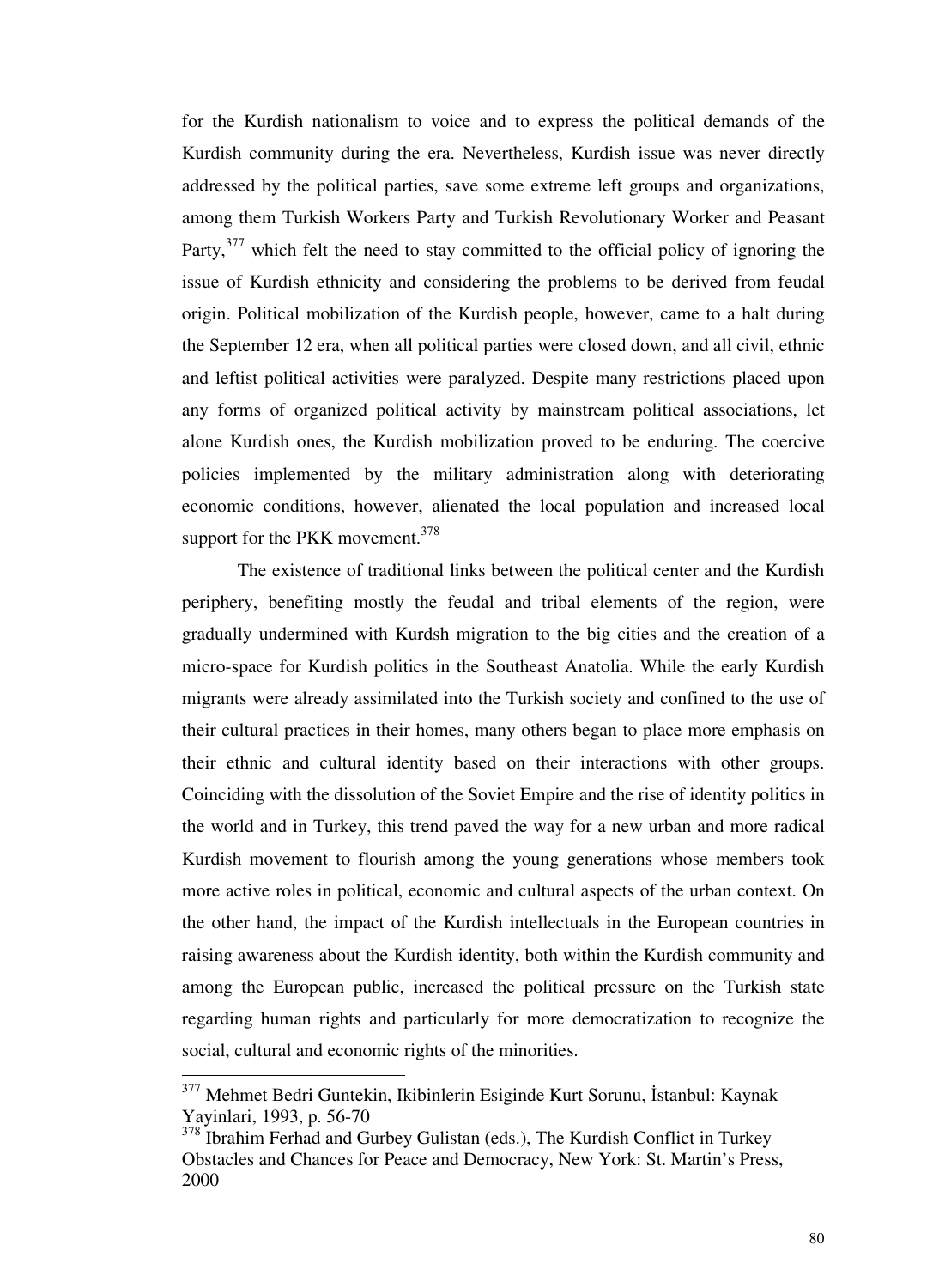The greater awareness of the Kurdish identity can also be attributed to the size of the Kurdish population and the active efforts of various Kurdish groups that have taken advantage of the new political and cultural spaced offered to them in the urban context. The rising radicalism inevitably had a deep impact on Kurdish political actors by forcing them to take more active positions on the Kurdish issue and make demands from the Turkish governments. According to Bozarslan, urban radicalism created a junction with Kurdish political actors who were integrated into the political system. As the Kurdish radicalism gained dominance in the urban centers and spread to the various parts of the Kurdish electorate, the Kurdish politicians in mainstream political parties could no longer remain indifferent to pressures.<sup>379</sup>

 Helped with the improvement information technologies, both the PKK and the legal Kurdish parties could enjoy a level of support both in the urban and rural areas, that couldn't be gained by any other Kurdish movement before. Partly counting on this level of support, these movements could present themselves as the unified voice and even, at times, the sole representative of the Kurdish community in Turkey. Homogenization of the ethnic identity and centralization of the political and social networks, in this regard, imply a modernization process among the Kurdish population, alongside the Turkish modernization and in challenge to that. Indeed, these political movements have also stressed the underdevelopment of the region which is primarily due to the feudal structure of the Kurdish society, to them, that remained intact to date. Both the Turkish state and the tribal leaders allying with the mainstream Turkish political actors are held responsible for the continuation of this structure by them.

 In response to the rising political activism of Kurdish groups in search of carving space for their movement in the Turkish political landscape, Kurdish issue once again became an important element of Turkish politics in late 1980s. The demands of these groups for more cultural rights and local democracy could no longer be controlled by the mainstream political parties in the tight boundaries of the 1982 Constitution..During this period some extreme-left groups occupied themselves with this issue, calling it a problem caused by the political restrictions introduced by the Turkish state and sought closer cooperation with the Kurdish movement to challenge

<sup>&</sup>lt;sup>379</sup> R. Olson, (ed.), Kurdish National Movement in the 1990s: Its Impact on Turkey and the Middle East, Lexington: The University Press of Kentucky, 1996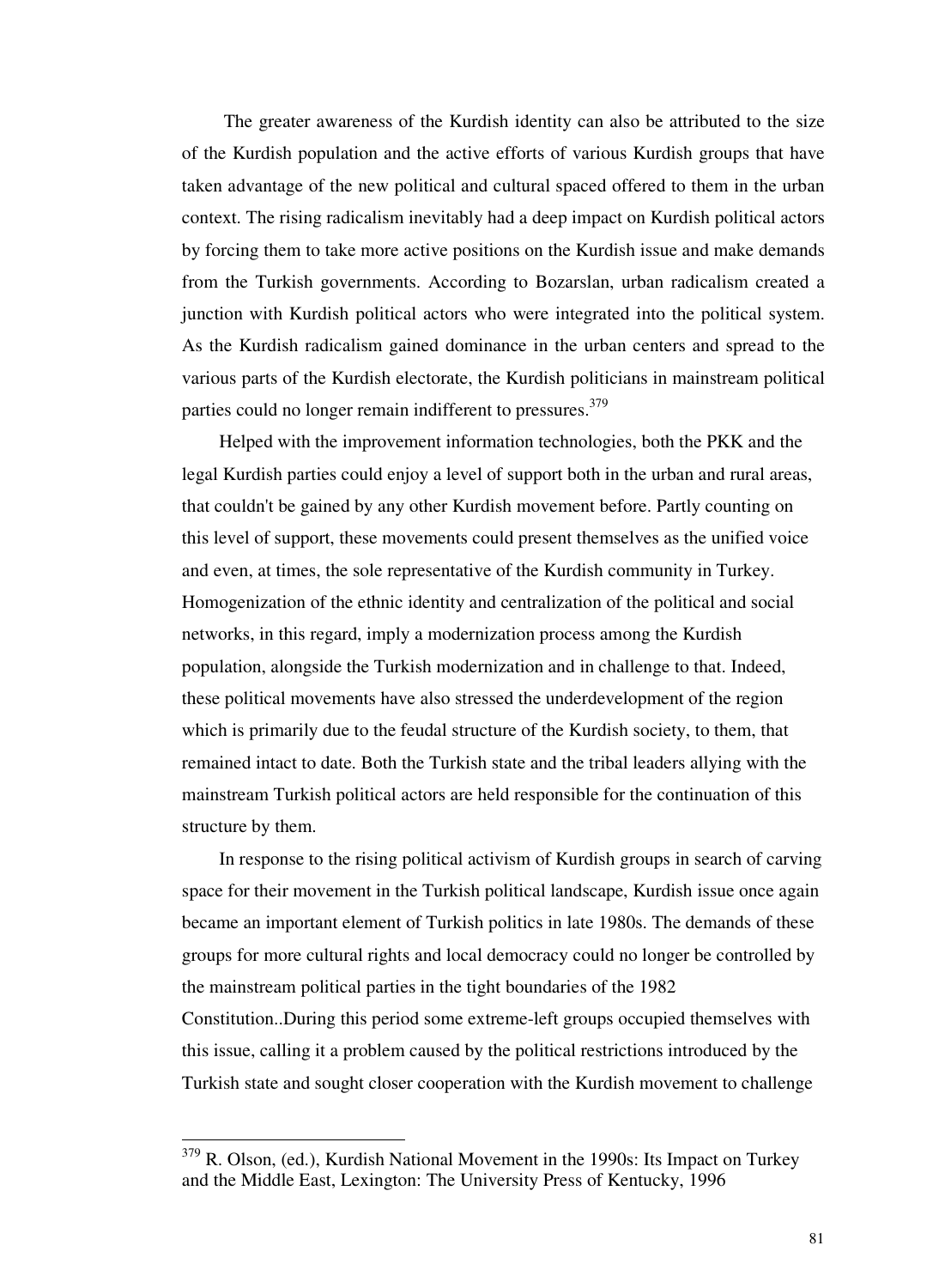the political status quo.<sup>380</sup> Following these demands within leftist circles for lifting of the current restrictions and more democratization, SDPP gradually recognized the ethnic element in this problem<sup>381</sup> and thus became the first mainstream Turkish party to break apart from the state policy of attributing all opposition movements in the region to the pre-modern and tribal nature of its inhabitants.<sup>382</sup> An off the agenda speech in parliament concerning the conditions and status of Kurds in Turkey delivered by Mehmet Ali Eren, SDPP Istanbul deputy, who argued that laws were not applied equally in the western and eastern parts of the country was sufficient to generate a political crisis within SDPP. His statement actually matched with the party policy of seeking cultural and political rights and a democratic settlement for the Kurdish people, living in the south-east region and was at first defended by Inonu. However, later, the mounting criticisms led Inonu to switch his position and go as far as to recommend him to be sent to the disciplinary committee.<sup>383</sup> His statement should be taken within the context of the emergence of a group of leftist and Kurdish SDPP deputies who began to oppose the language ban and other political restrictions imposed on the Kurdish citizens in the name of democracy and human rights, a position also accepted by the party leadership albeit in more moderate terms.

 This position was endorsed by a group of leftist deputies within the party and somewhat tolerated by the Inonu administration which was seeking ways to develop a synthesis between the RPP tradition and the social democratic ideology. On the other hand, the former RPP cadres, organized around the leadership of Deniz Baykal aspired to return SDPP to its roots by transforming SDPP with the principles and tenets of Kemalism to look alike with the old RPP.<sup>384</sup> Coming from the RPP tradition, SDPP had difficulty managing these radical elements<sup>385</sup> among its rank and file, mostly associated with Kurdish and Alevi groups and came close to disintegration due to the emphasis of sectarian and ethnic differences that caused a counter-response among Baykal loyalists. As migrant Kurdish and Alevi groups began to increase their

<sup>&</sup>lt;sup>380</sup> Dogu Perincek, Turk Sorunu Emekciler Acisindan Belgelerle Kurt Sorunu, İstanbul: Kaynak Yayinlari, 1993

<sup>381</sup> Ibid., 190-5

<sup>382</sup> Mesut Yegen, The Turkish State Discourse and the Exclusion of Kurdish National Identity, Middle Eastern Studies, vol. 32, 2, 1996, p. 216

<sup>383</sup> Teoman Ergul, Sosyal Demokraside Bolusme Yillari, Ankara: Gundogan Yayinlari, 2000, p. 194

<sup>384</sup> Ergul, Sosyal Demokraside, 183

<sup>385</sup> Ogun, Modernlesme, 107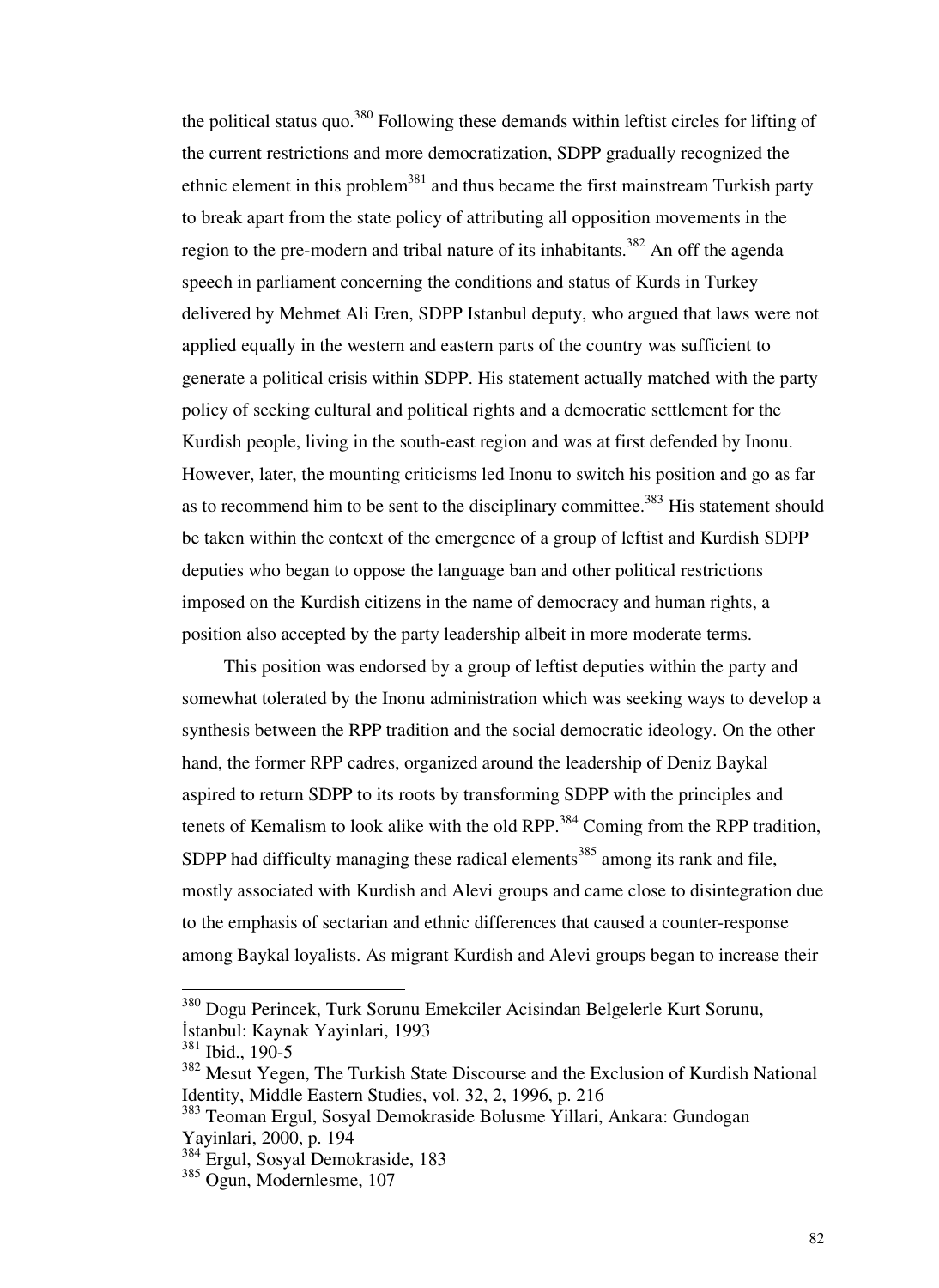influence in the local organizations of the party, thanks to their cooperation and close bonds, there emerged, as Ayse Ayata observes, "a latent but serious conflict between groups representing old style clientele networks and those directly representing or collaborating with urban-based eastern ethnicity".<sup>386</sup> This group made its stand against Baykal loyalists in the 1988 party congress but failed to prevent Baykal from getting elected as the general secretary.

 The more serious Kurdish crisis within SDPP, however, occurred in 1989 when seven Kurdish deputies were sent to the disciplinary board for going against the party discipline by attending an international conference on Kurdish national identity and human rights and, as a consequence, were expelled from the party. This was a controversial decision that polarized the party as a third of the SDPP came to the defense of these Kurdish deputies and urged the disciplinary committee to not give a punishment any severe than a simple warning. There were a lot of rumors that Baykal was behind the decision as those who favored the expulsion were all names close to him.<sup>387</sup> Sensing a policy shift among the leadership cadre on the Kurdish issue, a group of leftist deputies<sup>388</sup> had resigned in a defiant mood, protesting the party administration for resorting to anti-democratic means. The Kurdish deputies together with the leftist group who had also resigned from SDPP established the first-ever legal Kurdish party, People's Labor Party, thereby creating a precedent for Kurdish political legalism and contributed to the development of a tradition of pro-Kurdish parties which would bring issues long silenced and ignored by the ruling elites to the political sphere.<sup>389</sup>

 In an effort to renew ties with the Kurdish electorate and alleviate the damage experienced by the party in the aftermath of the Paris Conference incident, SDPP had issued a comprehensive policy report on the Kurdish problem which surpassed in its tone any of the previous documents written by a mainstream party. Referring to the ban on the use of Kurdish as primitive and a tool of assimilation, the report called for

<sup>&</sup>lt;sup>386</sup> Ayse Ayata, Ideology, social bases, and organizational structure of the post-1980 political parties, in A. Eralp, M. Tunay and B. Yesilada (eds.) The Political and socioeconomic Transformation of Turkey, Connecticut: Praeger, 1993, p. 45 <sup>387</sup> Ergul, Sosyal Demokraside, 267-8

<sup>388</sup> Cuneyt Canver, Abdullah Basturk, Fehmi Isiklar, Arif Sag, Kemal Anadol, Hunsu Okcuoglu, Ali Uyar, Omer Ciftci, Ismail Hakki Onal, Salih Sumer, Kenan Sonmez, Mehmet Kahraman and Ilhami Binici

<sup>389</sup> Nicole Watts, Allies and Enemies: Pro-Kurdish Parties in Turkish Politics, 1990- 94, International Journal of Middle East Studies, Vol. 31, No. 4, 1999, p. 631-656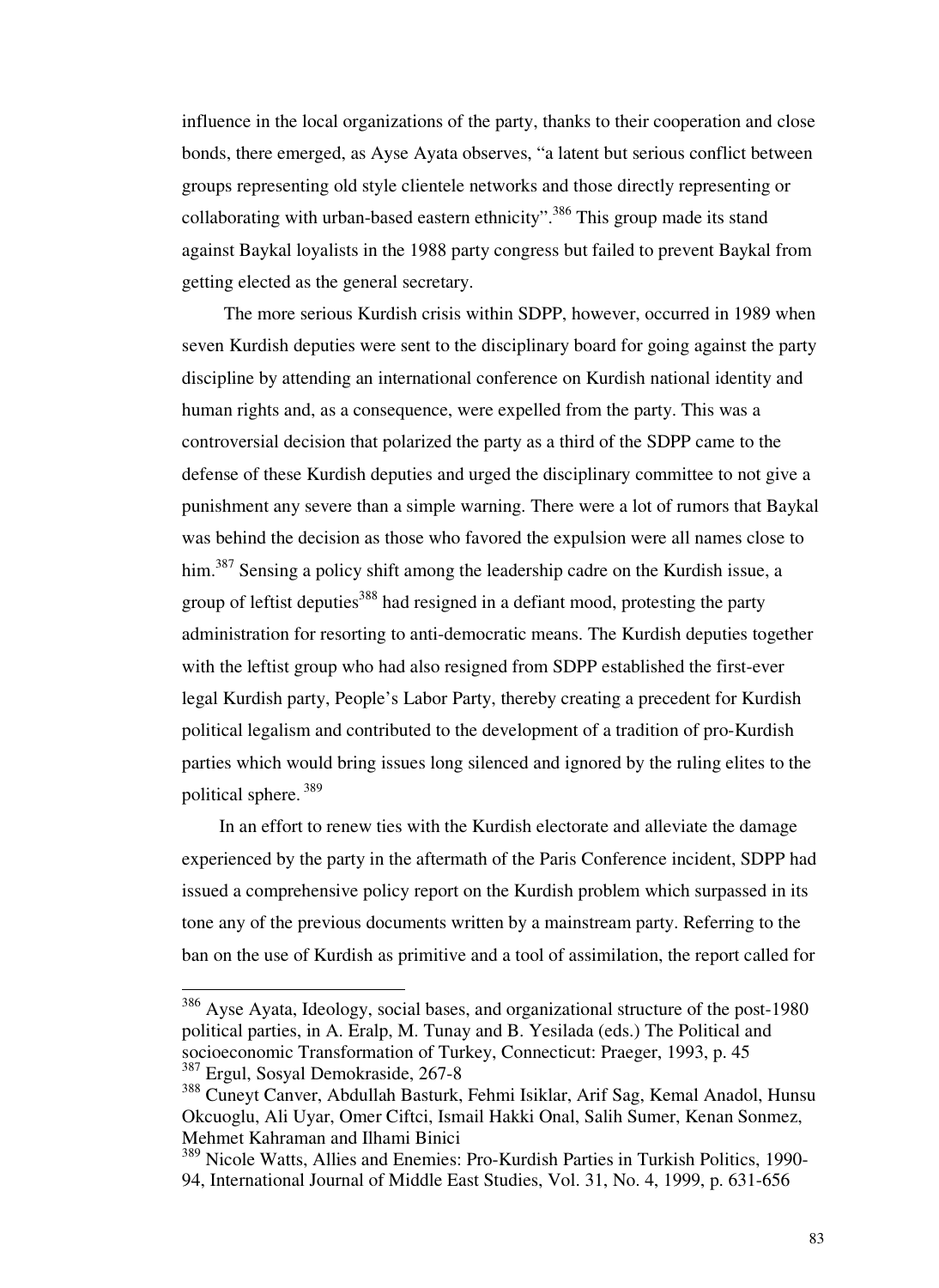rescinding the ban on Kurdish language, abolishing the village guard system and ending the state of emergency in the region.<sup>390</sup> Though seen by some intellectuals as a pragmatic move by the leadership of SDPP to regain some of the support it lost in the region following the expulsion of Kurdish  $MPs$ ,  $391$  many others have hailed this report as a very positive step in Turkish politics<sup>392</sup> and argued that it signified the admittance of SDPP of the failure of the military measures in the Kurdish question.<sup>393</sup> Following these conciliatory steps taken by SDPP and the decision of the Turkey's Supreme Electoral Board to refuse to allow PLP to compete in the coming elections, leadership cadres of PLP and SDPP sought rapprochement and made an election coalition which would carry some pro-Kurdish politicians to the parliament. SDPP administration hoped that this deal would not only constitute a positive step in addressing the problems of the region but also gain them the necessary votes to substantially defeat DLP and possibly force Ecevit out of politics in the coming election. Inonu believed that this would not just be an electoral alliance but also give a clear message to the Kurdish citizens that SDPP was open to them. $394$ 

 It should be noted that there were many within SDPP who opposed this merger lest it would generate a backlash among the voters in other parts of the country and come to harm the party in the long run. Fearing radical elements of the Kurdish movement to penetrate into the candidate lists of SDPP, many deputies in executive committee asked the party administration to exert more control over the candidate selection process and pick Kurdish candidates closer to the RPP tradition.<sup>395</sup> Their fears turned out to be well founded as many PLP-origin candidates elected from the SDPP list were younger, more radical and less experienced than the old generation Kurdish politicians who were aware of the boundaries of the political system and were sensitive to the mainstream Turkish public opinion.<sup>396</sup> The extensive ties between some of the Kurdish deputies, namely Hatip Dicle, Leyla Zana and Sirri

 $390$  M. Gunter, The Kurds and the Future of Turkey, London: Macmillan Press, 1997, p. 62

<sup>&</sup>lt;sup>391</sup> Metin Sever, Kurt Sorunu: Aydinlarimiz ne Dusunuyor, İstanbul: Cem Yayinevi, 1992, p. 13-4

<sup>392</sup> Ibid., 91-2

<sup>393</sup> Mehmet Bedri Gultekin, Ikibinlerin Esiginde Kurt Sorunu, İstanbul: Kaynak Yayinlari, 1993, p. 137-40

<sup>394</sup> Erdal Inonu, Anilar ve Dusunceler, İstanbul: Idea Iletisim Hizmetleri, 1996, p. 271-4

<sup>395</sup> Saban Sevinc, Yenilmis Komutanlar Muzesi, Ankara: Umit Yayincilik, 2000, p. 49 <sup>396</sup> Watts. Allies and Enemies, 637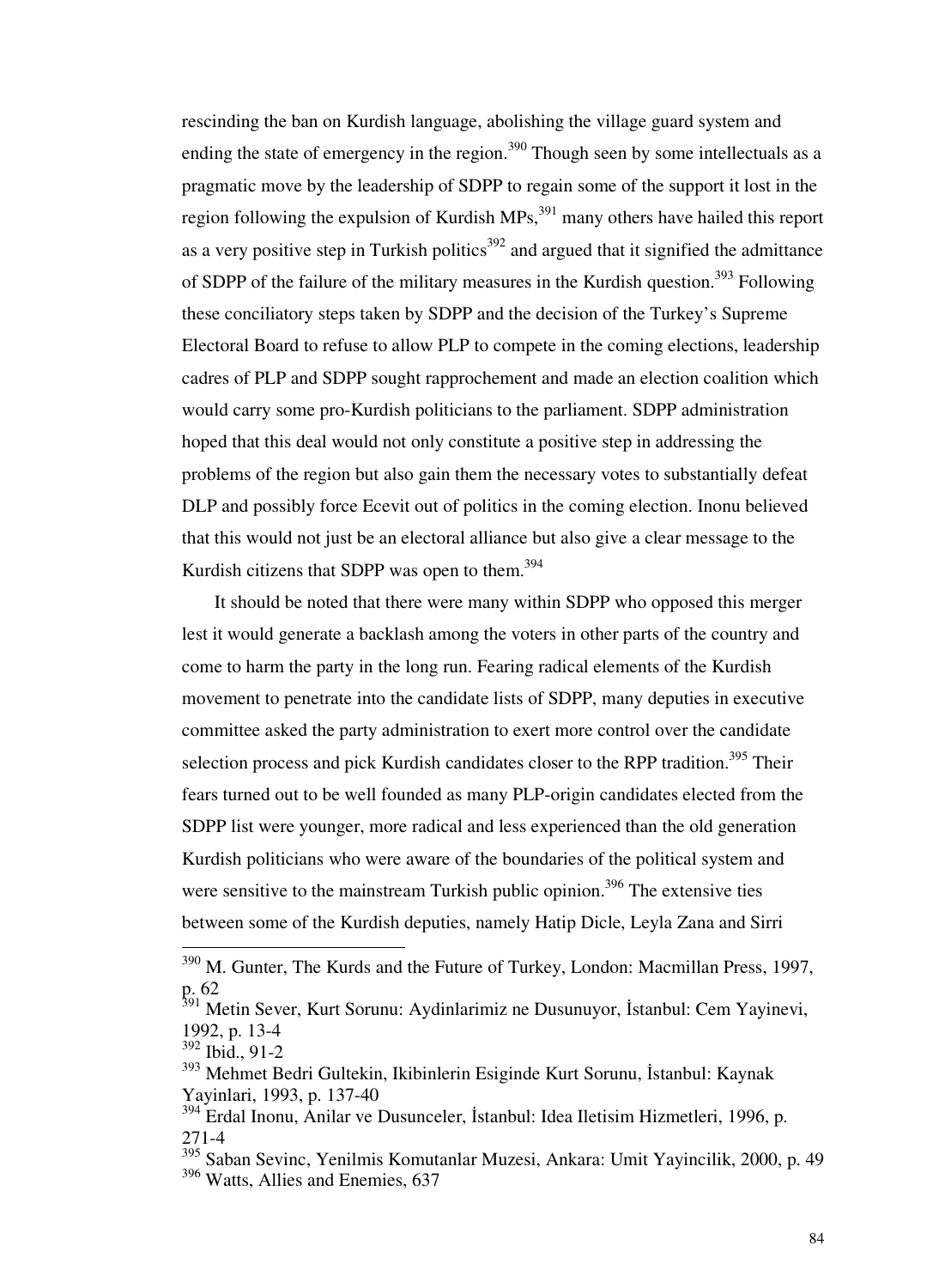Sakik and Kurdish radical movements, in particular PKK humiliated Inonu as the broker of the merger deal and harmed the party. The merger was skillfully exploited by Ecevit who accused SDPP leadership of harboring separatists and carrying their members to the parliament for political gain.<sup>397</sup> Targeting the conservative and marginal segments of the society, Ecevit has juxtaposed his populist discourse to his nationalist views and emerged as the candidate in the left of the political spectrum which could develop similar positions to the official ideology. Especially, following the Gulf War, Ecevit began to perceive the Kurdish problem as the biggest threat to the Turkish state and began to openly challenge those favoring a democratic settlement to the issue on the basis of granting cultural rights to the Kurdish citizens.<sup>398</sup>

 Post-Cold War years have witnessed a rapid increase in the number of ethnic conflicts some of which occurred in close proximity to Turkey and brought the salient issue of ethnicity, long ignored by the political elites in accordance with Ataturkist nationalism, to the attention of the public opinion. These conflicts that involved Turks living in other countries such as the refugee problem in Bulgaria and the violent ethnic conflict in Azerbaijan or Muslims such as the ethnic cleansing in Bosnia and the civil war in Chechnya deeply affected a wide segment of the Turkish society. Media coverage of the conflicts coupled with the active foreign policy pursued by the Turkish statesmen, who began to make references to the greater Turkish world, exposed Turkish people to a different world and a new political discourse.<sup>399</sup> Similarly, two waves of Kurdish refugees, fleeing from Saddam Hussein's brutal actions and policies in 1988 and 1991, facilitated open discussion in the media and the political circles of the Kurdish issue, which was a taboo subject in the immediate years after the 1980 military coup.

<sup>&</sup>lt;sup>397</sup> Fikret Bila, Phoenix Ecevit'in Yeniden Dogusu, İstanbul: Dogan Kitap, 2001, p. 269

 $398$  Interestingly, right before the start of the Gulf War, Ecevit flew to Iraq to make an interview with Saddam as a reporter and indicated the importance he gave to the prevention of war in the region. For a journalistic account of this journey including a detailed summary by his accompant, see Derya Sazak, 11 Eylul Golgesinde Saddam, İstanbul: Dogan Kitap, 2002

<sup>&</sup>lt;sup>399</sup> Kemal Kirisci, Minority/Majority Discourse: the Case of Kurds in Turkey, Dru Gladney (ed), Making Majorities: Constituting the Nation in Japan, Korea, China, Malaysia, Fiji, Turkey and US, Stanford: Stanford University Press, 1998, p. 229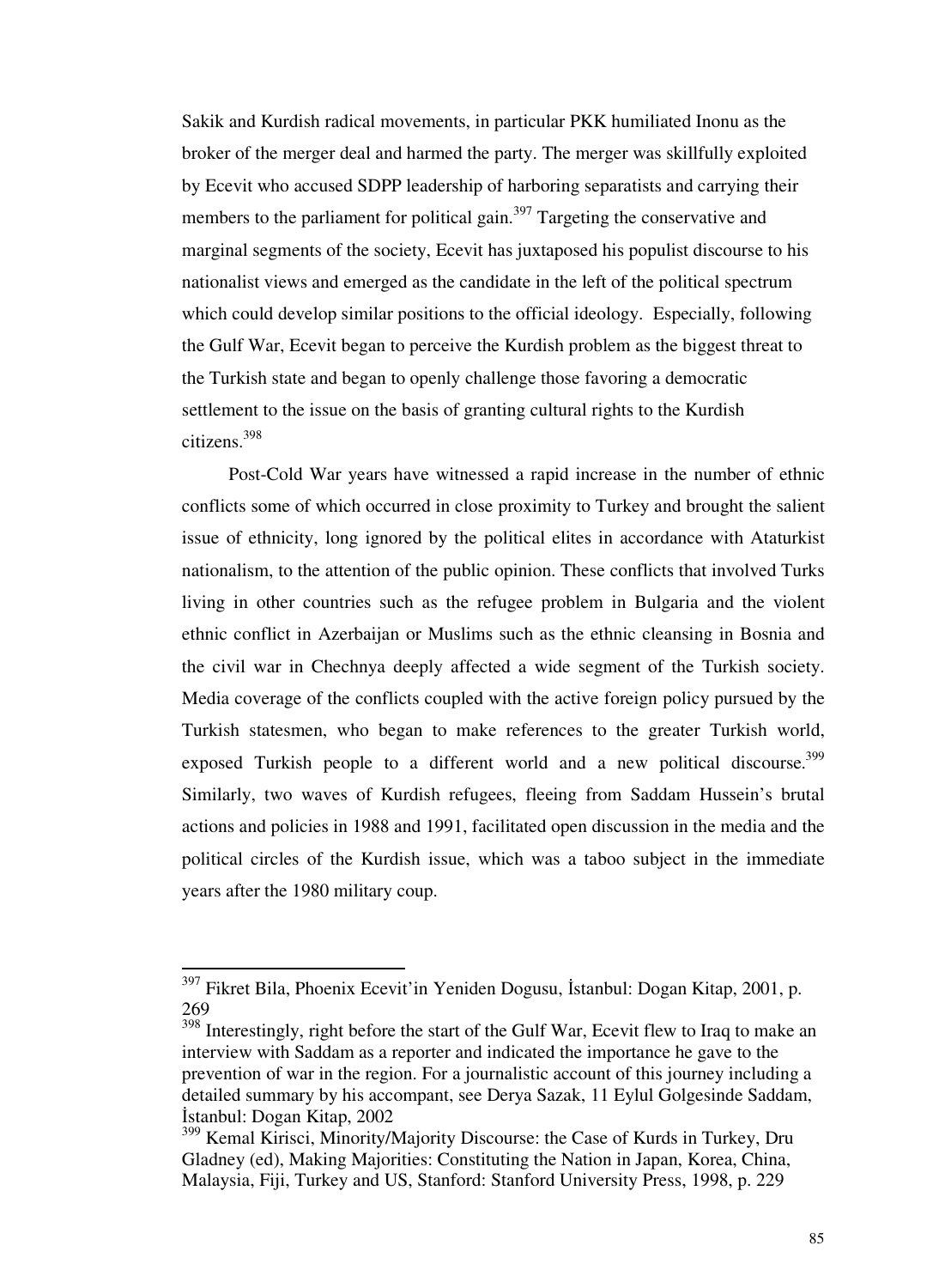The social and demographic changes and the ongoing liberalization of the political system had prepared the conditions for a change of Turkish state's official position on Kurdish issue. Especially in early 1990s, there was a growing consensus among mainstream politicians that new policies needed to be formulated to address the concerns, problems and grievances of the local population. The decisive step came when Ozal, immediately after he was elected as the eighth president of Turkey, asserted that he had Kurdish blood, and later repealed the ban on the Kurdish language. There was willingness among the coalition partners to devise a new approach to the Kurdish issue and introduce democratic elements to the region, shifting from the official policy that perceived Kurdish question as a domestic security problem. The coalition had made a promising start as Prime Minister Demirel went on record to say that he recognized the reality of the Kurdish population and Deputy Prime Minister Inonu urged that cultural identity of Kurdish citizens should be recognized.

 In sharp contrast to the hope generated by the coalition partners, the new government failed to take substantive steps in solving some of the severe political and socio-economic problems in the region. All the promises given by Demirel and Inonu for the creation of a new democratic era did not materialize to the dismay of many Kurds in the region which eventually played into the hands of the hardliners. This rising Kurdish sentiment has reached its peak under TPP-SDPP coalition government during the 1992 Nawruz celebrations during which harsh treatment of the security forces resulted in a general riot that left 92 dead and 341 wounded, serving as a final blow to the emerging relationship between moderate Kurdish nationalism and liberal political actors.<sup>400</sup> In response to the surmounting challenge posed to his government, Demirel has decided to abandon the south-east policy to the military, removing the possibility of attaining a democratic settlement in the region. In response to its failure to reduce the tension in the region and develop ties with the Kurdish deputies who resigned in the aftermath of the Nawruz disaster in protest of the security forces, SDPP began to steadily lose support of the Kurdish groups. Inonu's plans of incorporating Kurdish political actors to the political system by giving them a legal space within his party to voice their views, suggestions and concerns over their problems had all but failed.

<sup>&</sup>lt;sup>400</sup> Philip Robins, The Overlord State: Turkish Policy and the Kurdish Issue, International Affairs, Vol. 69, No. 4, 1993, p. 667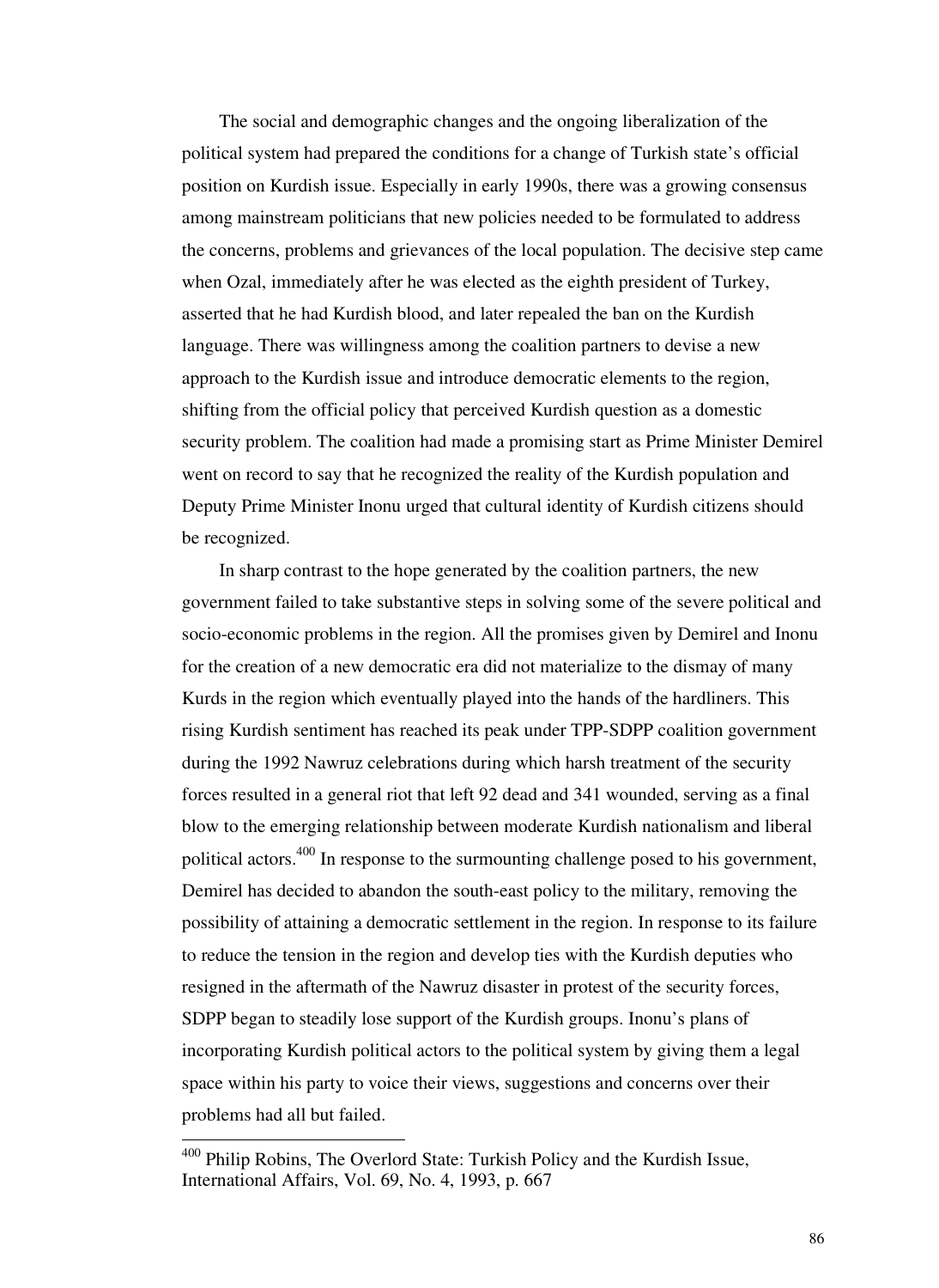The sudden death of Ozal in 1993 and Demirel's plans to become his successor followed by Inonu's decision to not seek leadership of SDPP for another term and bow out of politics left a vacuum in Turkish politics. During this transition period in Turkish politics, the escalating violence in the southeast and the harshness of the armed conflict that followed reinforced the exclusionary attitude of the Turkish political actors and facilitated the Turkish nationalist discourse to establish itself as hegemonic in the political arena. $401$  In response to the strength of PKK which has grown to dangerous proportions and has become strong enough to challenge the governmental authority in the region, there was a wave of extra-juidicial killings, especially during Ciller government, targeting no fewer than 64 Kurdish community leaders and activists<sup>402</sup> whose murders are believed to be carried out on the instruction and under the knowledge of the intelligent service of the gendarmie, JITEM, and carried out by confessants, village guards and Hizbullah guerrillas.<sup>403</sup> In this dark period, some elements within the security forces resorted to illegal measures to counter the PKK forces and were gradually incorporated to the mafia-politics connections by taking part in casino and drug deals. $404$  These developments stregthened the power, influence and prestige of hardliners in Turkish politics; contributed to the rise of neo-nationalist movements and thereby inhibited the consolidation of legal and democratic policies towards the region within Turkish politics, advocated by some circles within SDPP.

 Ciller's decision to lift the immunity of the Kurdish deputies and get them arrested with media coverage as part of her plans to boost the electoral chances of TPP by appealing to the nationalists was a disaster for SDPP as it decisively lost the support of the Kurdish constituencies who switched mostly to Kurdish parties in the

<sup>&</sup>lt;sup>401</sup> Fuat Keyman, Articulating Citizenship and Identity: the Kurdish Question in Turkey, in Fuat Keyman and Ahmet Icduygu (eds.) Citizenship in a Global World: European Questions and Turkish Experiences, London: Routledge, 2005, p. 268  $402$  For a full list of their names, see Osman Olmez, Turkiye Siyasetinde DEP Depremi, Ankara: Doruk Yayincilik, 1995

<sup>&</sup>lt;sup>403</sup> Martin van Bruinessen, Turkey's Death Squads, Middle East Report, No. 199, 1996, p. 21-22

<sup>&</sup>lt;sup>404</sup> Some of these illegal connections came to light in the Susurluk Commission formed by Turkish Grand National Assembly following the Susurluk traffic accident in 1997 when an ex-nationalist mafia leader turned out to be in the same car with a police officer and MP. For more information on the issue, see Veli Ozdemir (yayina hazirlayan) Ifade Tutanaklari Susurluk Belgeleri, İstanbul: Scala Yayincilik, 1997 and Susurluk Komisyonu Tutanaklari: Dogu Perincek ve Mesut Yilmazin Aciklamalari, İstanbul: Kaynak Yayinlari, 1997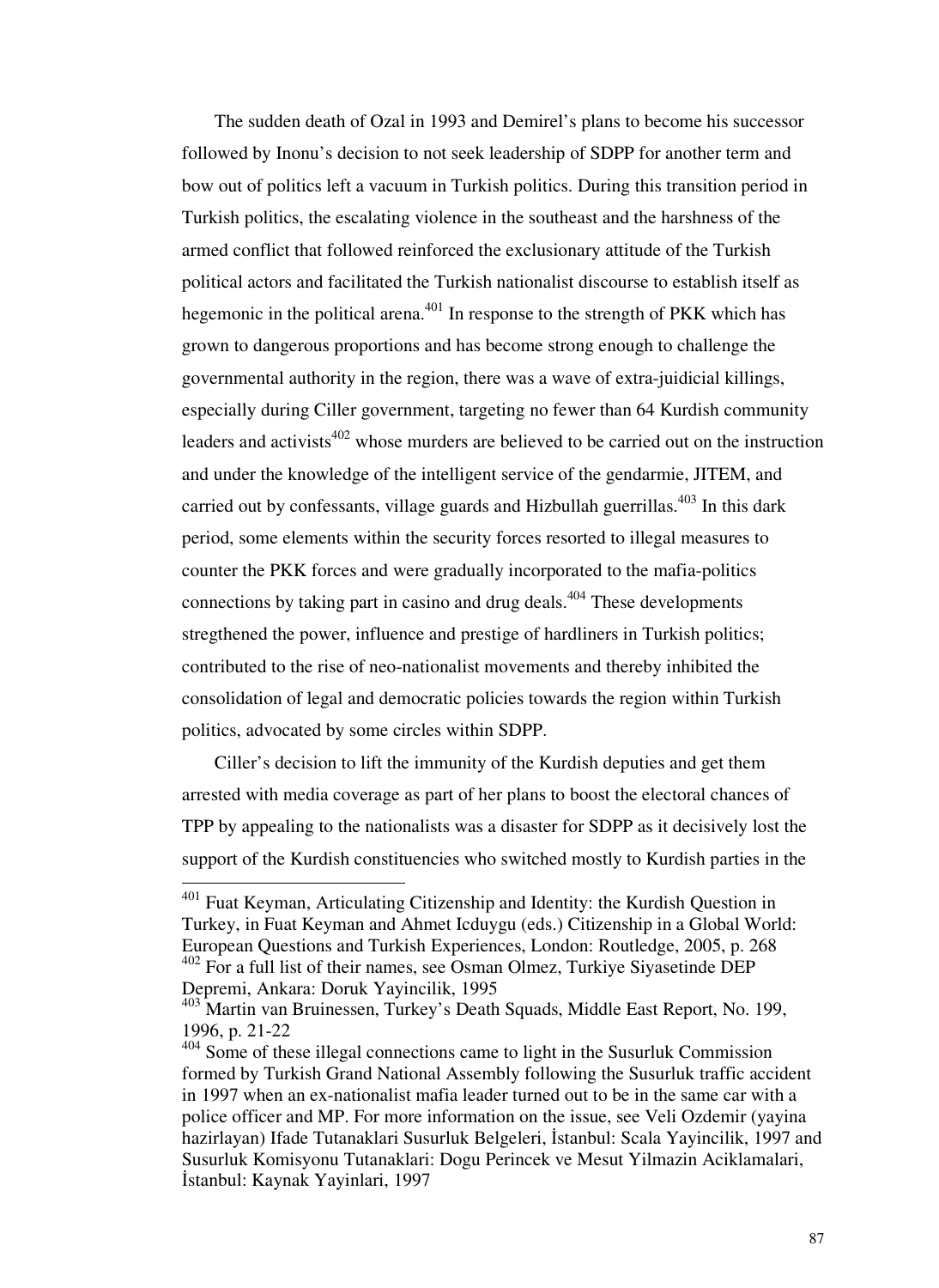coming elections. More importantly the break of the Kurdish group within SDPP deprived the leftist group from a very crucial electoral base and facilitated the shift of the party policy by emphasizing a more nationalist discourse in line with the political developments. Thus the uneasy coalition between leftist intellectuals and union leaders and Alevi-Kurdish groups that made up SDPP came to disintegrate, thereby eliminating the plural elements of the rank and file. The paradox occurring from the coexistence of the bureaucracy oriented party members with close ties to the RPP legacy and ethnic, sectarian and cultural groups was finally settled by the exclusion of the latter but as will be clear in the coming pages this would not prove to be a solution to the deep rooted problems of SDPP.

#### **3.5 Alevi Revivalism**

-

 Based on the religious traditions of Shiite Islam, Zoroastrianism and Shamanism, Alevism is a syncretistic heterodox identity that have eased the conversion process of Turcoman tribes to Islam in the initial period of Anatolian conquest and thereby reached a large following among Turkic tribes.<sup>405</sup> Despite the fact that the eclectic and multi-layered beliefs and practices associated with Alevism is considered to be heterodox by some Sunni believers, the size of the community ranges from 15 to 25 percent<sup>406</sup> and thereby constitutes a significant part of the Turkish Islamic community. Alevi groups constituted a counter-culture all throughout Ottoman history, as they resisted the sedentary life imposed by the Ottoman authorities and thereby preserved their cultural and religious identity, albeit in a parochial fashion.<sup>407</sup> Their seclusion and alienation from state mechanisms in this period enabled Alevis to retain their cultural specificity and distinct form of Muslim practice. As a result, Alevi opposition against the urban, Orthodox Sunni and Ottomanist center based on a nomadic peripheral unit became the basis for the overwhelming support given to the Turkish Republic for breaking down the Sunni hegemony.<sup>408</sup> The relationship of the Alevi groups with the state, however, is ambivalent due to the mixed results the Republican period has generated for the Alevi community. Alevis have been enthusiastic

 $405$  For a history of the Alevi groups in Turkey, see C. Sener, Alevilik Olayi, İstanbul: Yon Yayincilik, 1982

<sup>&</sup>lt;sup>406</sup> T. Erman and F. Goker, Alevi Politics in Contemporary Turkey, Middle Eastern Studies, vol. 36, No. 4, 2000, p. 99

<sup>&</sup>lt;sup>407</sup> Serif Mardin, Center-Periphery Relations: A Key to Turkish Politics, Daedalus, Winter, 1973

<sup>408</sup> Nur Vergin, Din ve Muhlafi Olmak: Bir Hak Dini Olarak Alevilik, Turkiye Gunlugu, Sayi 17, 1991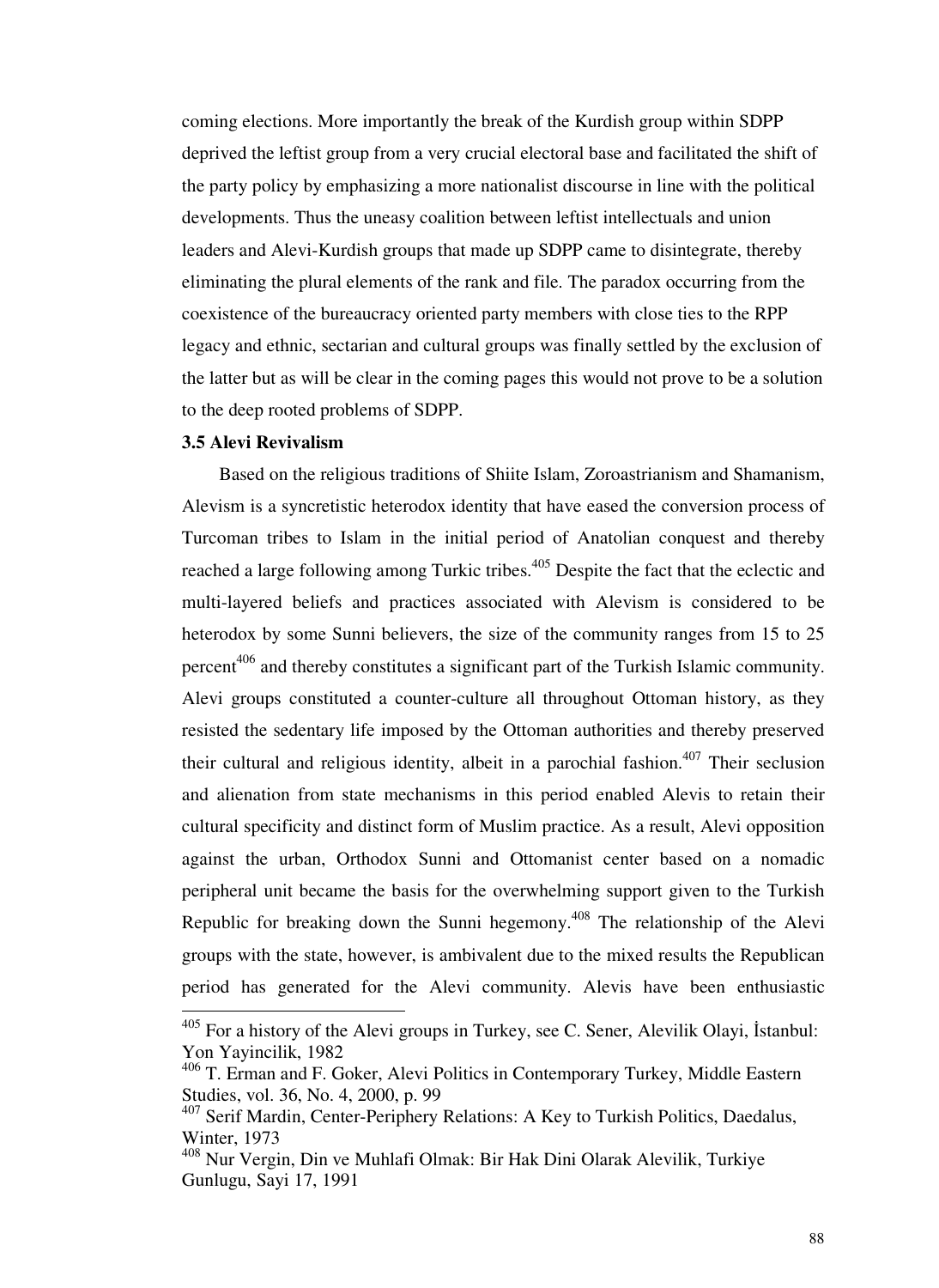supporters of the republican reforms and in turn greatly benefited from them, as they had received an equal status with the Sunni groups and could live in peace away from state persecution.<sup>409</sup> Moreover Turkish Alevis have been in sympathy with the secular culture and humanistic historiography developed in this period.<sup>410</sup> Nevertheless they have never been explicitly acknowledged in state policy which has skewed towards the Sunnis with the transition to multi-party democracy. $411$ 

 Rapid migration into big cities since the early 1960s began to change the highly traditional and parochial culture of the Alevis, who have historically lived in distant and secluded Anatolian villages, secure from the reach of the Ottoman military forces. In time Alevis managed to form distinct cultural zones scattered across cities, developing a line of Alevi communities all the way from Turkey to European countries. While showing signs of politico-cultural and socio-economic dynamism, they have also witnessed the decline of the religious appeal of the traditional institutions and authorities such as dedes and pirs, especially among members of the younger generation, in response to growing levels of education and urbanization.<sup>412</sup> In addition, it was no longer possible to avoid interaction with Sunni groups, as members of both communities entered a competition for jobs, houses, credits and all kinds of other necessary urban resources.<sup>413</sup>

 The ensuing enmities whose origins go back to centuries old hostilities and prejudice between members of the two groups came to correspond to the existing ideological cleavage that resurfaced in the liberal environment of the 1961

 $409$  For a source that explores the role of the Alevis under the Ataturk period, see C. Sener, Ataturk ve Aleviler, İstanbul: Ant Yayinlari, 1991

 $410$  It is important to note that Kurdish Alevis do not share the same level of sympathy and enthusiasm towards the republican regime. There simply is a lack of ethnographic sources exploring this question. But I find it interesting that a great bulk of Kurdish Alevis were associated with Marxist movements. For a very good source that deal with this issue, see M. Van Bruinessen, Agha, Shaikh, and State, London: Zed Boks, 1992

<sup>&</sup>lt;sup>411</sup> David Shankland, Islam and Society in Turkey, Huntingdon: The Eothen Press, 1999, p.133

<sup>&</sup>lt;sup>412</sup> This transition from a traditional and mystical tradition into a urban and secular philosophy generated many contradictions discussed in Ayken Erdemir, Tradition and Modernity: Alevi's Ambigious Terms and Turkey's Ambivalent Subjects, Middle Eastern Studies, vol. 41, no. 6, 2005, p. 937-51

<sup>413</sup> Ayse Gunes-Ayata, Turkish Alevis, The European Journal of Social Sciences, 1992, vol. 5, Issue 3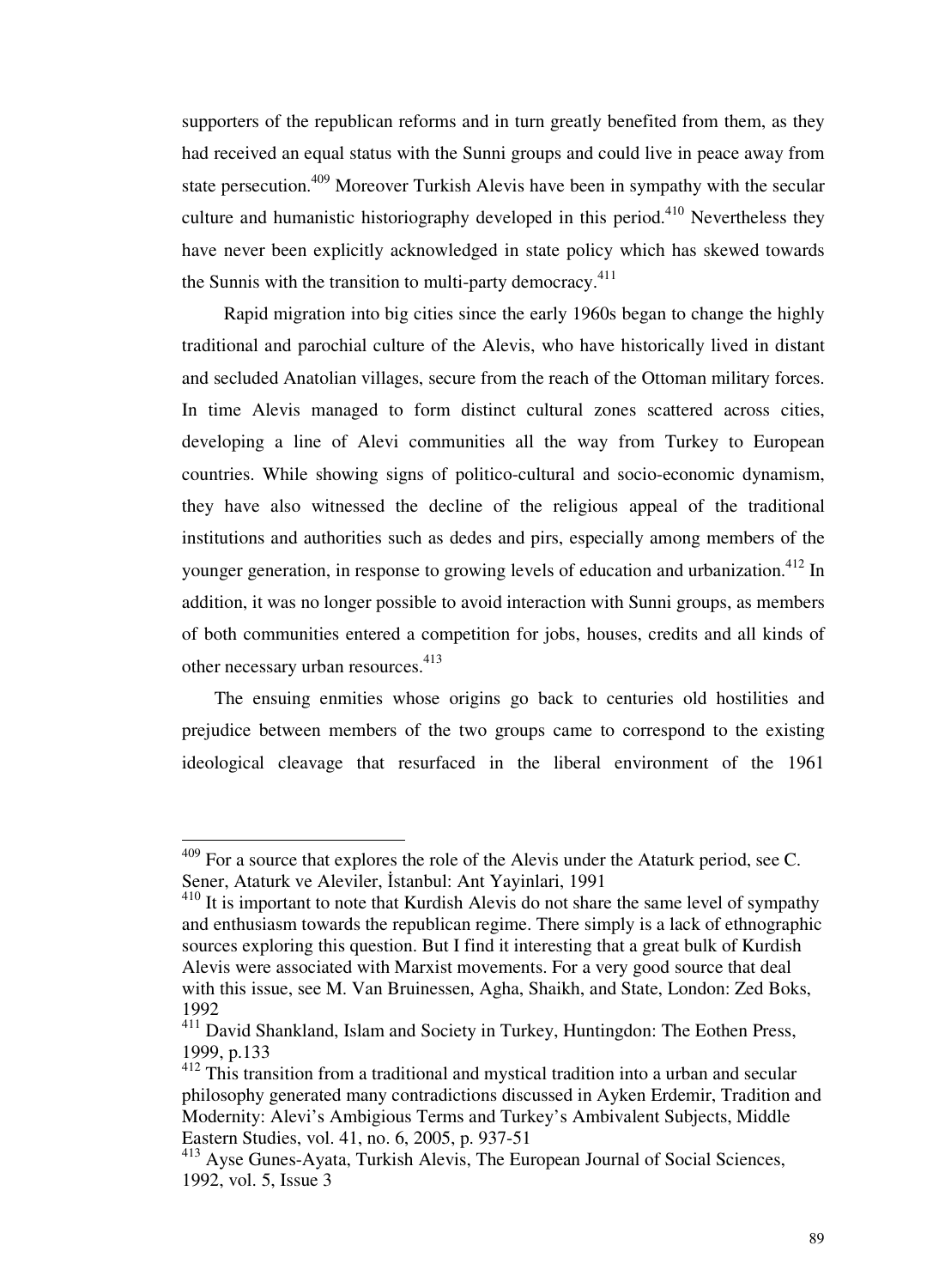Constitution.<sup>414</sup> Especially during the polarizing environment of the 1970s, Alevis together with Kurds have mostly participated in the leftist movements and mostly associated themselves with RPP, following Ecevit's rise to power. Majority of the community, however, preferred to stay out of the political conflicts and sought better opportunities for education and greater access to wealth and power.<sup>415</sup> Many hometown associational networks were formed to function during this period as a protective safety net and enabled many Alevis to preserve their communal ties with their friends and relatives in the villages.

 In terms of their political preferences, Alevis mainly associated themselves with the RPP-SDPP tradition out of loyalty to the republican reforms even though at times some overtly Alevi parties emerged to receive the support of the community, such as the Union Party in the 1970s and Peace Party in the 1990s. Both parties, however, failed to attract the support of majority of the Alevi community which remained committed to the tradition of Republican parties.<sup>416</sup> Following the 1980 coup, many former socialist activists within the Alevi groups took refuge in social democratic politics and participated in the democratization attempts of the SDPP opposition. In time, they came to be overrepresented among SDPP cadres, particularly in Ankara where they constitute a quarter of the population<sup>417</sup> and hold 4 out of 6 SDPP affiliated municipalities.<sup>418</sup> Apart from the sheer size of the Alevi community, this strong involvement and overrepresentation in SDPP politics could be attributed to the strong solidarity networks developed by Alevi migrants who prove highly effective in terms of using their organization skills and contacts to mobilize voters.

 1990s witnessed an ever-growing number of publications covering diverse aspects of Alevi society, their cultural and religious beliefs, relations with the state and history. Though there have been previous attempts of discovering the Alevi identity, the significant feature of this period is that these works were mostly written and published by Alevis in an attempt to take advantage of the new environment for

<sup>&</sup>lt;sup>414</sup> Hakan Yavuz, Islamic Political Identity in Turkey, New York: Oxford University Press, 2003, p. 67

<sup>415</sup> Ibid., 67

<sup>416</sup> Omer Caha, The Role of Media in the Revival of Alevi Identity in Turkey, Social Identities, vol. 10, No. 3, 2004, p. 328

<sup>&</sup>lt;sup>417</sup> Gunes-Ayata, The Emergence, 30

<sup>418</sup> Ayse Gunes-Ayata, Turkish Alevis, The European Journal of Social Sciences, 1992, vol. 5, Issue 3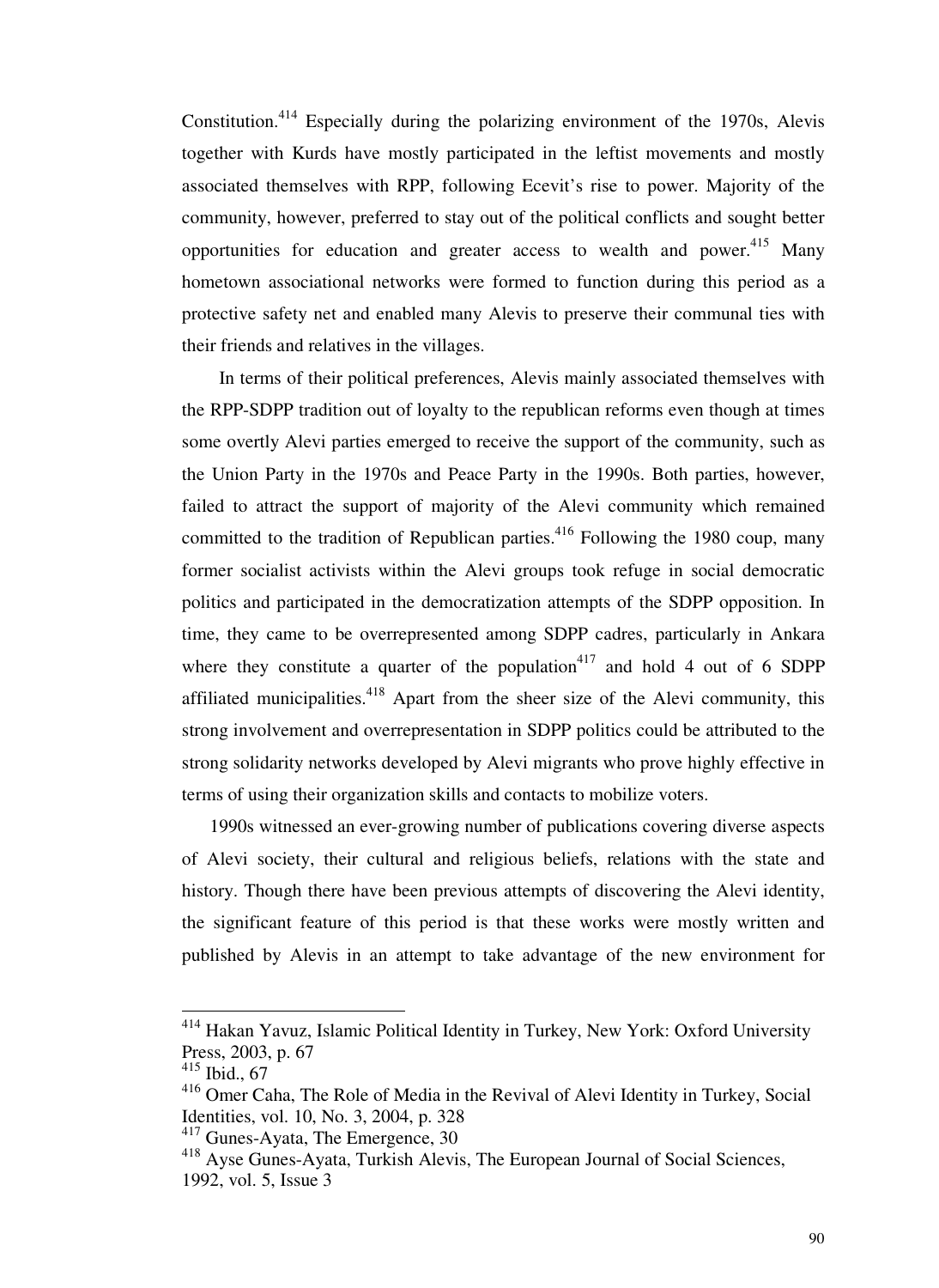expression of opinion and identity formation.<sup> $419$ </sup> The past decade has also seen a rapid rise in the number of Alevi cultural associations, national, regional and local radio stations, $420$  periodicals, books, conferences and festivals organized by the Alevi community devoted to the exploration of Aleviness.<sup>421</sup> This phenomenon paralleled the revival of Alevi identity<sup>422</sup> and restoration of its cultural traditions within the urban space that carried this long persecuted group to the public sphere.

 In accordance with these developments Alevi tradition became more openly celebrated and politicized in order to address and reflect upon the concerns of the members of the community. <sup>423</sup> This has legitimized the Alevi identity with the development of a 'multi-public sphere'<sup>424</sup> in which issues, values, people, institutions and ideologies that were considered unacceptable or illegitimate by official policy came to be represented. Mainstream Alevi associations such as Cem Vakfi, among others, presented some demands to the official authorities and successive governments not only asking for cultural recognition but also some changes in state policy. Furthermore, Alevis have greatly benefited from the secular media networks against the rise of Islamic groups and used them to publicize the demands of the community from Sunni groups.<sup>425</sup> In fact as a response to the rise of Islamic movements in the 1990s, it has become an unofficial state policy to appeal to the Alevis who are especially courted by politicians from center-left parties. Haci Bektas Veli celebrations being held in Haci Bektas town of Kirsehir became a familiar site

<sup>&</sup>lt;sup>419</sup> Omer Caha, The Role of Media in the Revival of Alevi Identity in Turkey, Social Identities, vol. 10, No. 3, 2004, p. 325-338

<sup>420</sup> H. Yavuz, Media Identities for Alevis and Kurds in Turkey, in D. Eickelman and J. Andersen (eds.) New Media in the Muslim World: the emerging public sphere, Bloomington: Indiana University Press, 1999, p. 180-99

<sup>&</sup>lt;sup>421</sup> Shankland, Islam and Society, 133

 $422$  For an excellent study on the Alevi identity, see Olsson, T., Ozdalga, E. And Raudvere, C. (eds.) Alevi Identity, İstanbul: Swedish Research Institute in İstanbul, 1998

 $423$  R. Camuroglu, Alevi Revivalism in Turkey, in T. Olsson and E. Ozdalga and C. Rauduere (eds.) Alevi Identity: Cultural, Religious and Social Perspectives, İstanbul: Swedish Research Institute, 1998

 $424$  N. Fraser, Rethinking the Public Space: A Contribution to the Critique of Actually Existing Democracy, in C. Calhoun (ed.) Habermas and the Public Sphere, Cambridge: MIT Pres, 1992, p. 109-42

 $425$  K. Vorhoff, Academic and Journalistic Publications on the Alevi and Bektasi of Turkey, in T. Olsson and E. Ozdalga and C. Rauduere (eds.) Alevi Identity: Cultural, Religious and Social Perspectives, İstanbul: Swedish Research Institute, 1998, p. 151- 165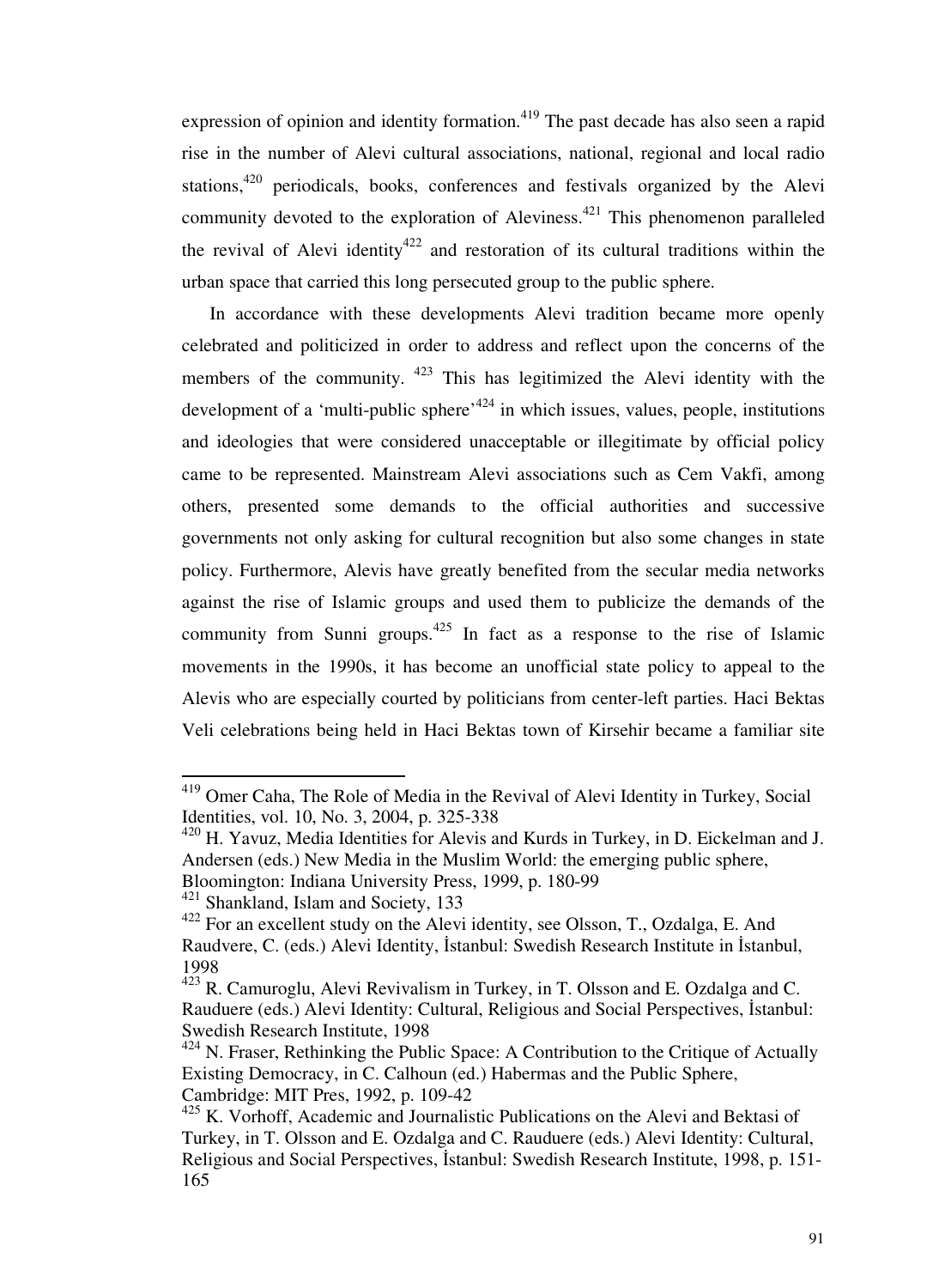for party leaders, such as Deniz Baykal, Erdal Inonu, Mesut Yilmaz and Suleyman Demirel who have participated in the activities in the previous years. Thus, a substantial number of secular journalists, bureaucrats and politicians see Alevism as a life jacket to protect the secular and Kemalist image of the country.<sup>426</sup> Indeed they were considered by Kemalist circles as a natural ally in their struggle against political Islam and a guarantee that Islamic parties would never gain majority support to reverse the contributions of the republican regime.<sup>427</sup>

 As the power and influence of the left further eroded during TPP-SDPP, the cordial relations between the Alevis and the left-wing political parties became less prevalent. This decline of loyalty towards the RPP-SDPP tradition has been mainly a response to the ineffective policies pursued by this party in the aftermath of the Sivas incident and Gazi demonstrations. Sivas tragedy signaled Alevis not only the rising trend of Islamic movements in Turkey but more importantly the inability of SDPP to provide them relief and security from the hostile forces. While many Alevis continued to support SDPP and take active part in its activities, nevertheless DLP, thanks to its charismatic leader, emerged as a serious contender for their votes.<sup>428</sup> This separation from the ranks of SDPP was more pronounced in the case of Alevi Kurds among whom there was a shift from religious to ethnic identity in 1980s so that there was a growing wave of support given to the People's Democracy Party since mid 1990s. As a result, following the Sivas events, Alevis became more assertive in pronouncing their cultural identity and increasingly disillusioned with the state authorities as well as the mainstream political parties, including the SDPP, which were unable to protect them against the resurging Sunni tide. This prevalent and growing Sunni mood led some state officials and officers to harshly treat Alevi peasants in Sivas and Tunceli by accusing them of collaborating with PKK terrorists and forced them to evacuate their villages. $429$ 

 The recognition demands of the newly emerging groups could only be satisfied by instituting politics of difference and designing the institutions of the republic more flexible, democratic and pluralistic in accordance with the modernity critiques put

 $^{426}$  A. I. Ocak, Turk Sufiligine Bakislar (İstanbul: Iletisim Yayinlari, 1996, p. 192)

<sup>&</sup>lt;sup>427</sup> For a critical view of this alliance, Ali Haydar Celasun, Alevilik Bir Sir Degildir, İstanbul: Belge Yayinlari, 1993, p. 33-41

<sup>428</sup> Shankland, Islam and Society, 166

<sup>429</sup> Mahmut Isik, Memurdu kovuldu Milletvekili oldu, Ankara: Plaka Yayincilik, 1997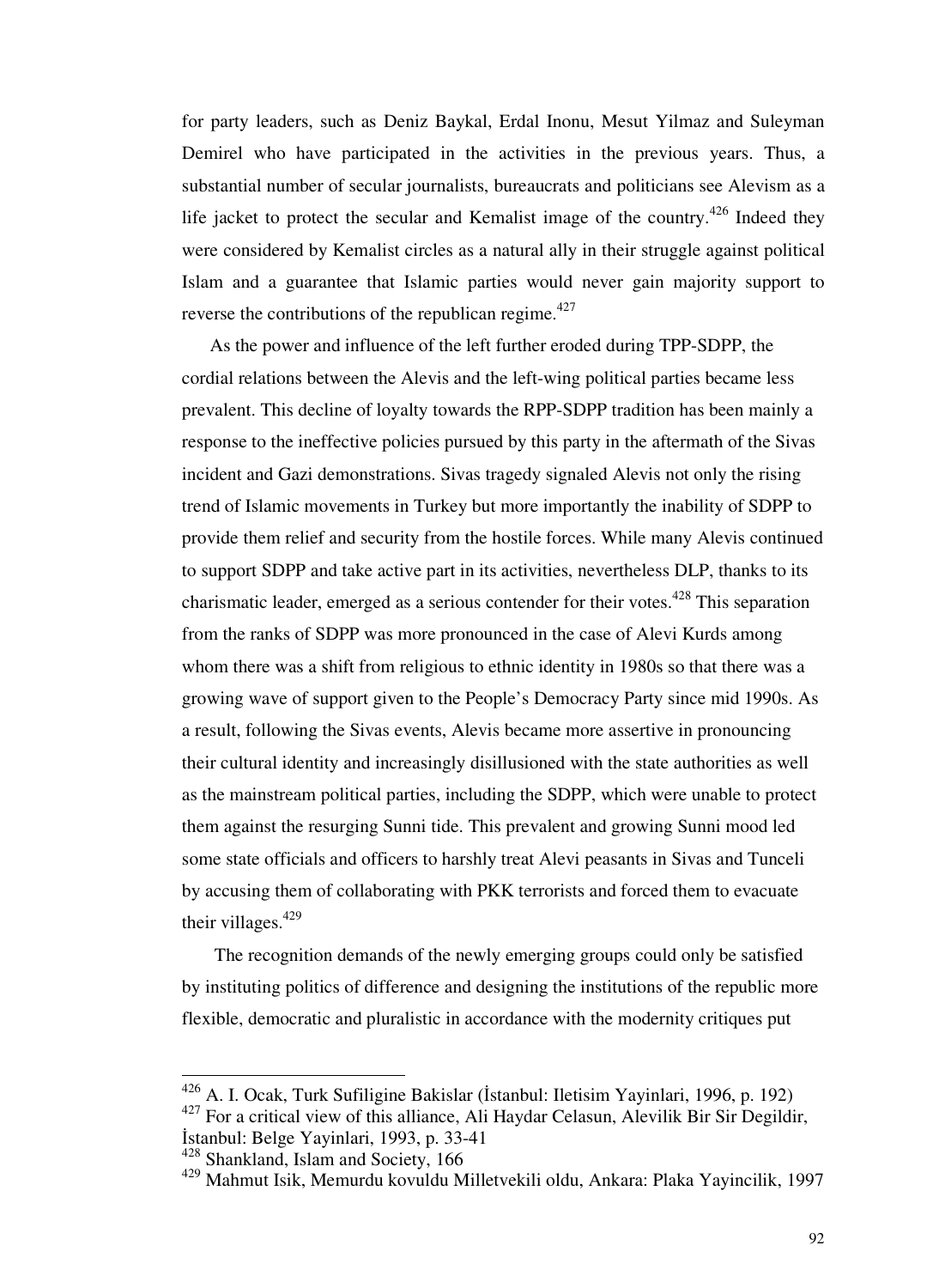forward in the late-modern times.<sup>430</sup> However the paradox is that modernity has not been yet a completed process in the Turkish context as the rural life and relations are not fully transformed into a properly urban dominant industrial society.<sup>431</sup> The project of modernity, if not in the Kemalist model, has still not been exhausted and therefore parties possessing the impetus of change have the only chance of winning elections. On the other hand, state-led modernization could no longer resume since the globalization process renders it impossible for particular social groups let alone the entire society to be kept under control by a state-centric and authoritarian regime. This however poses a significant challenge to the constitutive modernist discourse, which set the parameters of Turkish social democracy.<sup>432</sup> Modernity is not yet a completed process in this country as it did not fully manage to transform rural life and relations. If the elimination of peasantry is taken as the primary determinant for developing a liberal democratic regime,  $433$  then, Turkish society is still far from achieving this goal.

 The ideological boundaries of Turkish social democracy could never transcend beyond the romanticist and modernist understanding of the Enlightenment ideals and remained locked in a utopian episteme towards the rest of the society. Party elites continued to perceive members of the society as subjects who could and, more importantly, should be transformed in accordance with the progressive views. Mango is indeed right to conclude that even though class basis of SDPP was uncertain, its cultural identity resembled the free-thinkers in the  $19<sup>th</sup>$  century context.<sup>434</sup> The failure to admit that social groups were no longer in the infant stages of modernity prevented the party elites from fully noticing the socio-economic, political and cultural changes experienced in the 1980s, thus distancing them from the newly emerging and active segments of the society. As a consequence SDPP could not prevent the radicalization of these identity groups within its constituency due to its failure to develop multicultural and democratic policies that could satisfy their demands. This fettered SDPP's merging with the new social cleavages and constituted a roadblock in its efforts to become a social democratic party in its fullest sense.

<sup>&</sup>lt;sup>430</sup> Fuat Keyman, Turkiye ve Radikal Demokrasi, İstanbul: Alfa Yayinlari, 2000, p. 188

<sup>431</sup> Hasan Bulent Kahraman, Turkish Conservativism, unpublished paper, 2005, p. 9

<sup>432</sup> Kahraman, Sosyal Demokrasi, 179-300

<sup>433</sup> Barrington Moore, Social Origins of dictatorship and democracy: lord and peasant in the making of the modern world, London: Penguin, 1967

<sup>434</sup> Andrew Mango, The Social Democratic Populist Party, in M. Heper and J. Landau (eds.), Political Parties and Democracy in Turkey, London: I. B. Tauris, 1991, p. 172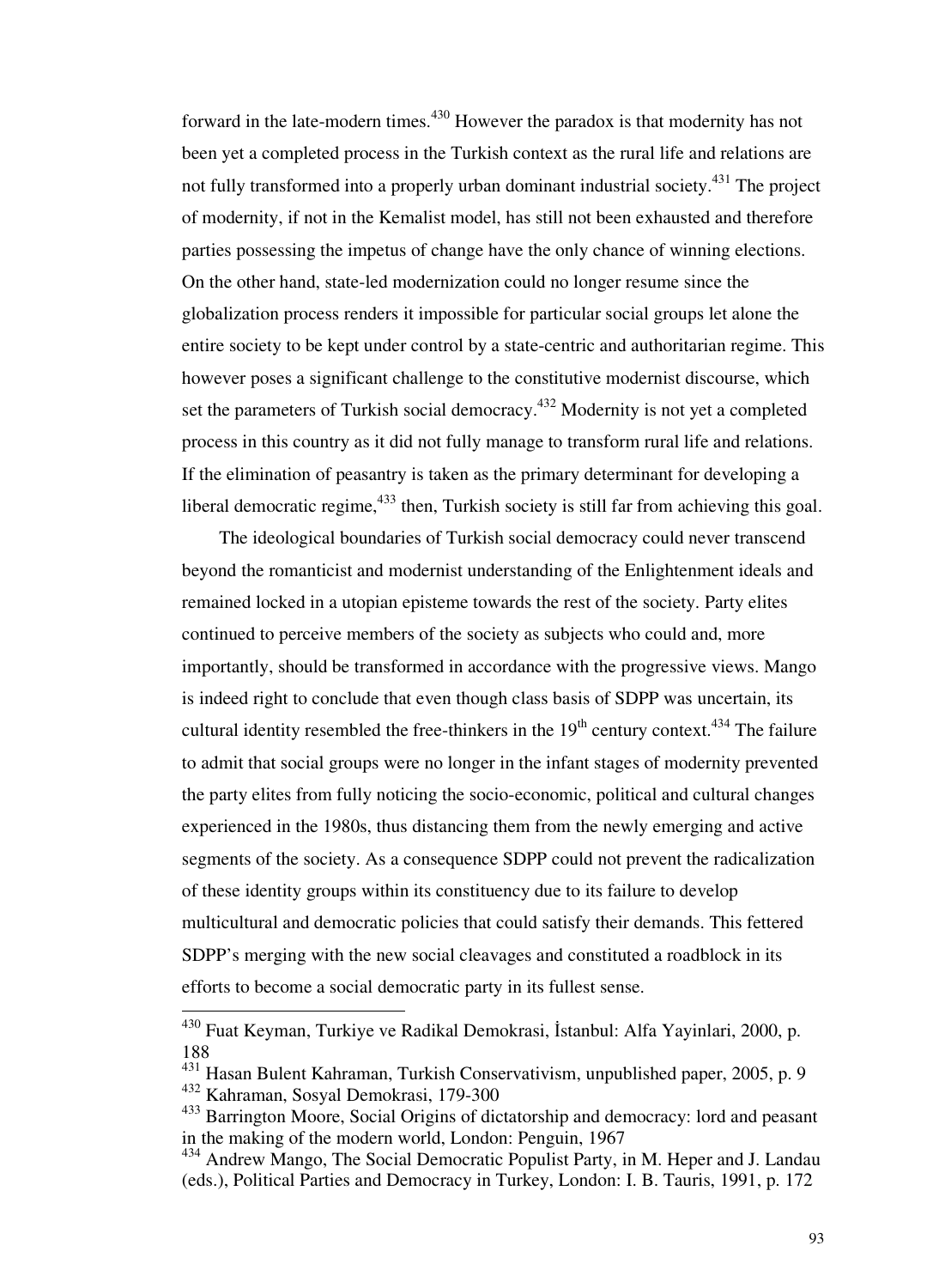In conclusion, the crisis of social democracy in early 1990s was caused by the impossibility of revising and transforming some of the structured aspects of modernization, particularly its nationalist and radical secularist components even though the newly emerging social groups were in the process of deconstructing this framework. Turkish social democracy has reached its epistemological limits by the turn of the century, arising from the crisis experienced by state-centric modernization model that served as the constitutive agent of center-left parties. Indeed in early 1990s SDPP would resemble a loose coalition of urban middle classes and union groups mobilized through ethnic and religious identities than a party, segmented among particular cliques and factions. Thus, in early 1990s social democratic movement has reached the epistemological boundaries of its parochial ideology and experienced structural limitations to generate a revival of its agenda; instead, as will be clear in the coming chapter, it became conservative in light of the recent development and more importantly reactionary towards these groups.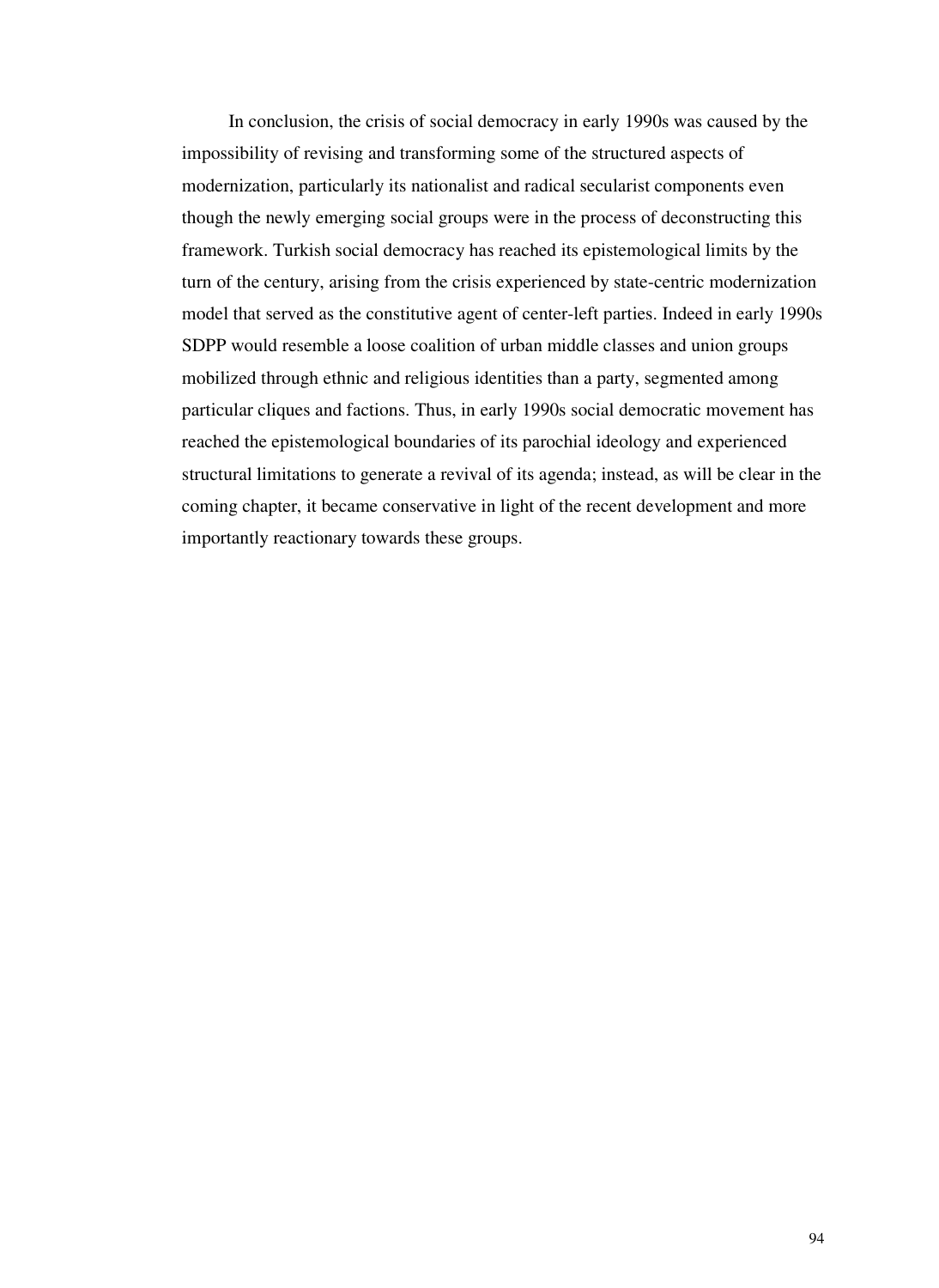#### **CHAPTER 4**

## **1990s AND THE CRISIS OF KEMALISM: THE SEARCH FOR A NEW PARADIGM**

 The growing inadequacy of the state to account for the complex politico-cultural and socio-economic developments in Turkish society, as discussed in the previous two chapters, eroded the particular formation of modernization, shifting the focus from the state to the society and, more importantly, put a heavy strain on the official ideology. Hence, the polarized debates on the Republican historiography and significance of the Turkish national identity facilitated various social groups to challenge and undermine Kemalism's traditional hold on society.<sup>435</sup> The rapid social and economic developments caused by integration of Turkish economy into the international markets outdated the conditions which have defined the early decades of the Republican era and exhausted the Kemalist paradigm. Following the demise of statism as an effective economic model and the rupture of Turkish modernization contributed to the emergence of critical accounts of Kemalism in early 1990s, especially targeting its secularist, statist and nationalist tenets. The crisis experienced by Kemalism and the neo-Kemalist response it generated inevitably affected Turkish social democracy which considered Kemalism to be its constitutive variable. This chapter explores the liberal and Islamic challenges to Kemalism and analyze how they came to shape the ongoing ideological struggle within SDPP and social democratic politics at large.

 Kemalism first emerged as a Weltanschaung par excellence, epitomizing the decision of the republican elites to yield to the idea of transformation and radical rupture with the past. In time, however, the charismatic rule of Ataturk was routinized<sup>436</sup> and supplemented by the bureaucracy mainly under the Inonu administration and turned into an ideology to strengthen the dominance of the state vis-à-vis the weak social and economic groups.<sup> $437$ </sup> Kemalism was formulated in the

<sup>&</sup>lt;sup>435</sup> Ayse Kadioglu, "The Paradox of Turkish Nationalism and the Construction of Official Identity", in S. Kedourie (ed.) Turkey: Identity, Democracy, Politics, London: Frank Cass, 1998, p. 177-93

<sup>436</sup> Osman Faruk Logoglu, Ismet Inonu and the Mordernization of Turkey, 1997, p 40- 70

<sup>&</sup>lt;sup>437</sup> Metin Heper, The State Tradition in Turkey, North Humberside: Eothen Press, 1985, p. 71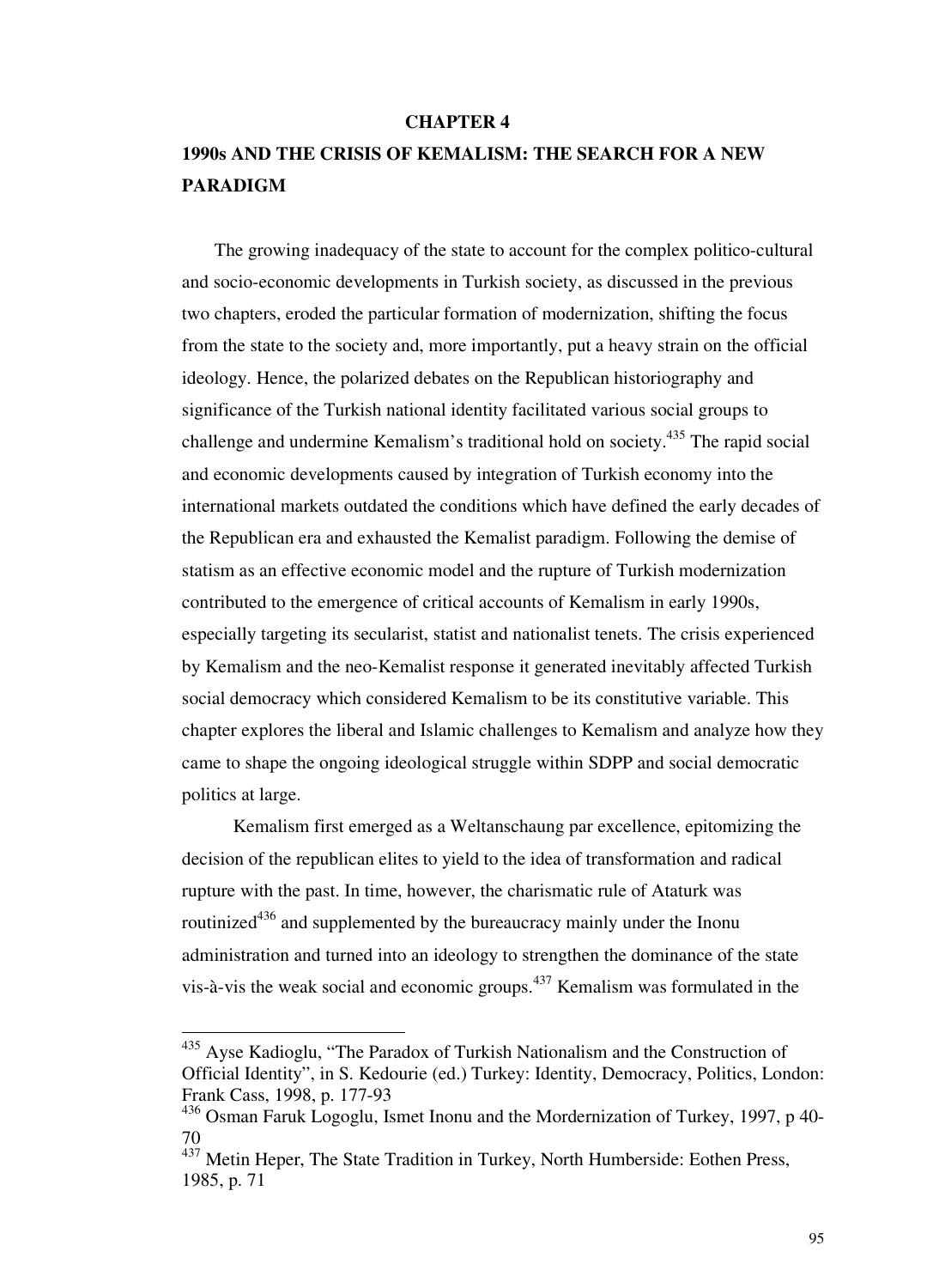conditions of the early republican period in order to rapidly modernize a largely peasant society, lacking means of participation and mobilization in the political order and thus it could only survive as long as this condition prevailed. Incorporation of the rural masses into the political process through free elections and, more importantly, urbanization have created practical problems for Kemalism and shifted its axis to the right of the political spectrum in the multi-party period. It managed to survive in the 1923-1980 period not rather but because of its hegemonic position over the society thanks to its acceptance by the state elites as the official ideology. As long as it retained this status in the eyes of the civilian and military bureaucracy, all political parties so far, even those claiming to be against Kemalism, interpreted it in a distinct manner to suit their own political agenda. However, arguably this was the main reason for its inability to adjust to changing conditions and become a conservative epistemology despite its initial progressive openings. Progressive elements of Kemalism gradually lost their pace and came to be interpreted as the preservation of the institutional arrangements and reforms enacted in the early years of the republic.<sup>438</sup>

## **4.1 Liberal Challenge**

-

 Turkey in the 1990s has begun to build up a new social discourse in line with the neo-liberal developments of the previous decade in an attempt to get out of the existing statist discourse, both with its political elements and economic implications.<sup>439</sup> The prevalence of state on all aspects of the Turkish society and the content of the existing democracy were discussed, revolving around the debates known as the Second Republican debate in the early 1990s. Second Republican group, consisting of very prominent journalists, politicians and scholars, an uneasy coalition of mostly old Marxist revisionists and former socialists, but also some liberals and Islamists, united by their opposition to the Kemalist order, came to embody the liberalization and democratization demands of the era and proposed an alternative political agenda that was planned to complement the economic liberalization of the previous decade.<sup>440</sup> On the other hand, some Islamist intellectuals and politicians who

<sup>&</sup>lt;sup>438</sup> As seen from the Kadro incident, Ataturk was careful to prevent the evolution of the state transcendalism to move in a bueraucratic direction

<sup>439</sup> Hasan Bulent Kahraman, The Making and the Crisis of Turkish Social Democracy: Roots, Discourses and Strategies, unpublished PhD. Thesis, 1999, p. 259

<sup>&</sup>lt;sup>440</sup> Granted that the discussions have been carried out mainly by columnists in their columns of some of the prestigious Turkish newspapers, there is only a book written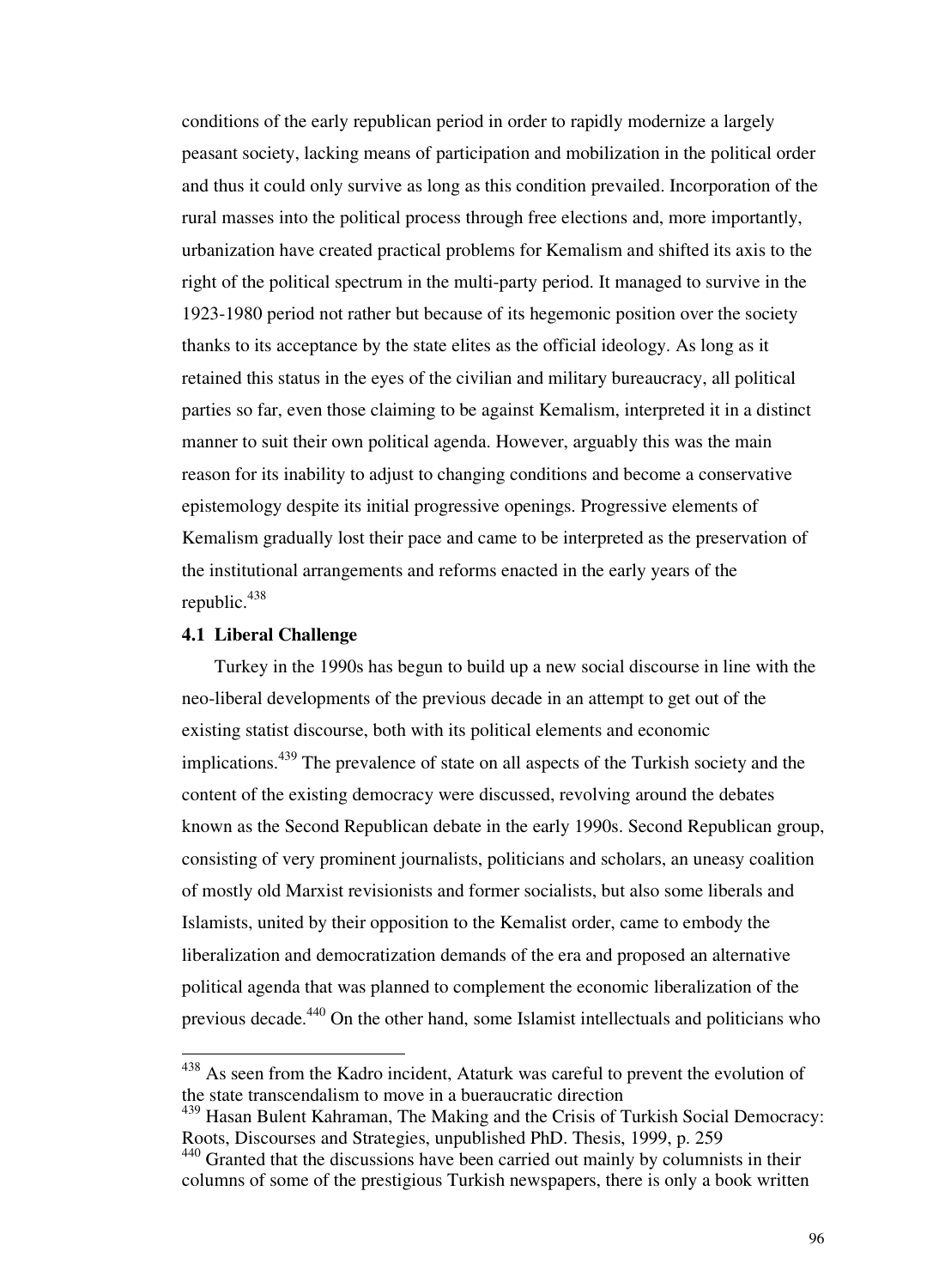sympathize with some of the second Republican criticisms refrained from associating closely with them due to their Western orientation.<sup>441</sup> Their political views and arguments with their emphasis on an Islamic identity will be discussed more thoroughly in this coming chapter. Suffice it to say here that search for new politics on a more liberal and democratic basis gained pace in the early 1990s and increasingly targeted the Kemalist character of the political regime in a unified fashion.

 Second Republicans have depicted Kemalism with its elitist, Jacobin and authoritarian heritage that facilitated the state at the hands of "the triple bureaucracy" i.e. the affluent class, bureaucracy and the military to act in the name of its citizens as the main obstacle over the democratization process. Based on the priority given to republican values over democracy, elected bodies representing the will of the majority were always less powerful than the appointed official, not least the military enjoying an influence over politics unseen in democratic countries.<sup>442</sup> Moreover, the alleged threat posed by Kurdish nationalism and religious fundamentalism, which could be solved through democratic channels, according to the aforementioned group, has been manipulated by the republican elites over the decades to frighten the masses. They have directed their criticisms to various aspects of the regime, ranging from the condition of the State Economic Enterprises to education and health systems, pointing out the deficiencies and limitations of the current order mostly due to its low regard for individuals.

 As an alternative to the Kemalist republican model, they proposed the creation of a new democratic constitution in a different fashion than the previous constitutions, all prepared by the military or under its control, and establish the socio-economic and legal framework for creating a more pluralist and democratic political structure in which popular sovereignty reflected in a properly functioning parliament would be the basis for the new regime. They opt for a liberal capitalist society with its individual oriented politics in a Lockean sense and emphasize the primacy of the

on the topic. However, from an academic point of view, the book lacks, clarity, organization ana even consistency and is more a collection of interviews conducted by some seond Republicans and their critics. See Metin Sever and Cem Dizdar (eds.) 2. Cumhuriyet Tartismalari, Ankara: Dizdar Yayinlari, 1993

<sup>441</sup> Recep Tayip Erdogan, Demokrasi amac degil, aractir in See Metin Sever and Cem Dizdar (eds.) 2. Cumhuriyet Tartismalari, Ankara: Dizdar Yayinlari, 1993, p. 427-28 <sup>442</sup> E. Burak Arikan, Second Republican Debates, unpublished MA thesis, Bilkent University, 1993, p. 26-29, 35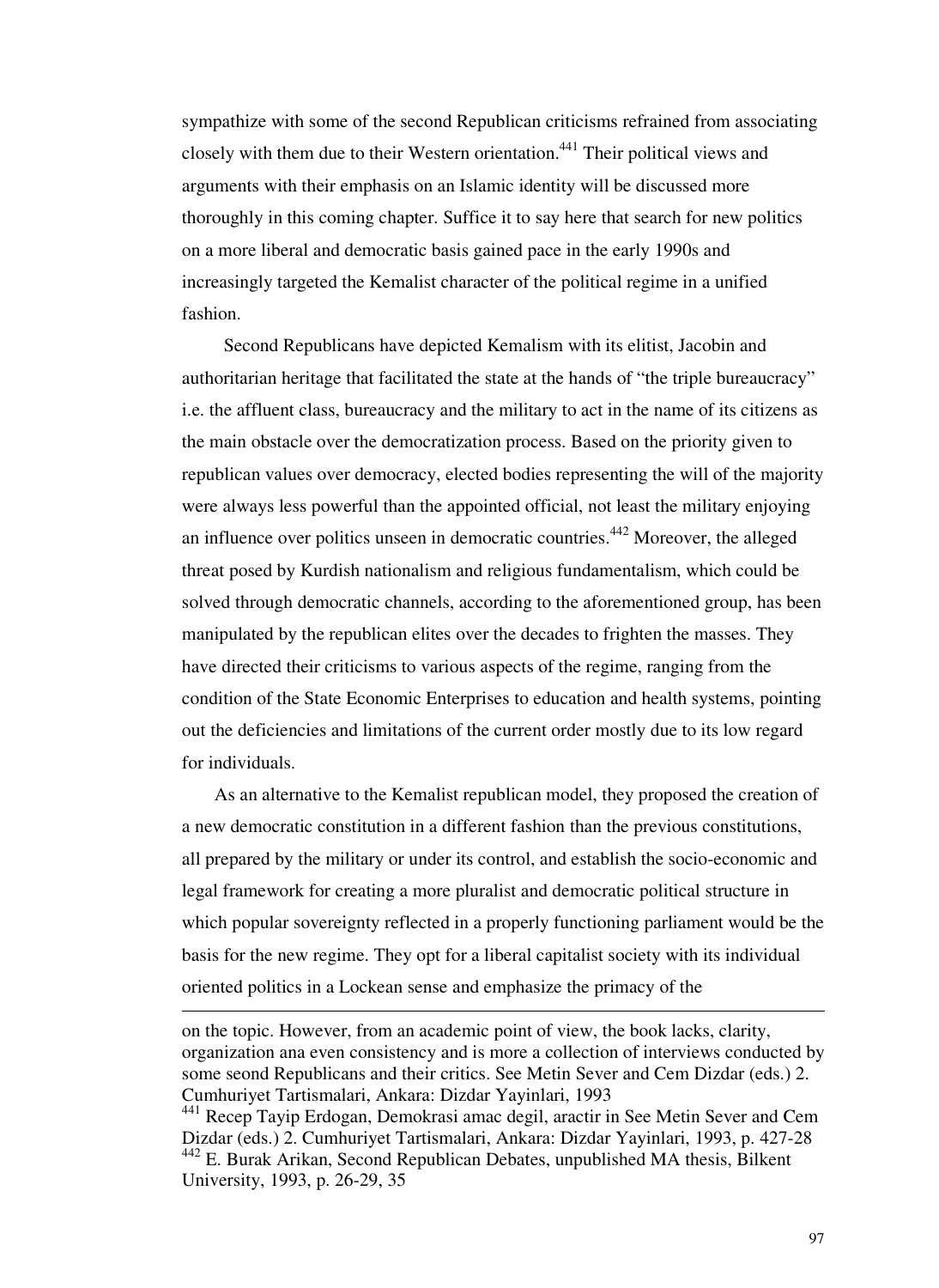democratization process against the dominant republican features. <sup>443</sup> Surmounting the existing regime deadlock could be achieved by sidelining the Kemalist heritage and setting the foundation of a pluralist democracy based on rule of law, decentralized political authority,<sup>444</sup> liberal secularism similar to the British tradition and protection of civil liberties.<sup>445</sup>

 The second Republican debates have found an echo among a group of leftist intellectuals, aspiring to bring a more liberal approach to Turkish social democratic tradition in the early 1990s. Their views are crucial not only to understand the relatively liberal environment at the time but also to analyze the intra-party discussions and the soul searching process taking place within SDPP.<sup>446</sup> Some of the discussed ideas would repeatedly come up in the SDPP party meetings and conventions, mostly associated with the new left group and their attempts to create the framework of a post-Kemalist order. Aside from the socio-economic developments surrounding the Ozal era, these liberal leftists were deeply influenced by the rising liberal movements within the social-democratic parties in various European countries such as France, Sweden and England in response to the dominant new right agenda.<sup>447</sup> While these liberal readings of leftist ideology<sup>448</sup> have emerged most specifically to address the retreat of the social democracy against the new-right paradigm,  $449$  in the Turkish context, the main purpose was to diminish the power of the state vis-à-vis the civil society and criticize the anti-democratic aspects of Kemalism.

 The division between state and civil society constitute the primary political line of demarcation for the left intellectuals who have considered the strengthening of civil society as a necessary condition of the democratic regime and thus the basis for the

<sup>443</sup> Ibid., 71-72

<sup>444</sup> Mete Tuncay, Bolgenin sorunlarini Yakin Dogu Federasyonu cozer, in Metin Sever and Cem Dizdar (eds.) 2. Cumhuriyet Tartismalari, Ankara: Dizdar Yayinlari, 1993, p. 133-144

<sup>445</sup> Arikan, Second Republican, 31-32

<sup>446</sup> Hasan Bulent Kahraman, Turk Milliyetci Romantizmin Sonu: Kurucu Modernist Ideolojinin Donusumu ve Yazinsal Soylem, in Serif Mardin'e Armagan, Ahmet Oncu and Orhan Tekelioglu (eds.), İstanbul: Iletisim, 2005, p. 137-39

<sup>447</sup> Sungur Savran, Sol Liberalizm: Maddeci Bir Elestiriye Dogru, in 11. Tez, İstanbul: Uluslararasi Yayincilik, 1986, p. 10

<sup>448</sup> For a socialist critique of this position, see Korkut Boratav, Iktisat Politikasi Alternatifleri, Bolusum Iliskileri ve Sol, in 11. Tez, p. 41-51

<sup>449</sup> Savran, Sol Liberalizm, 12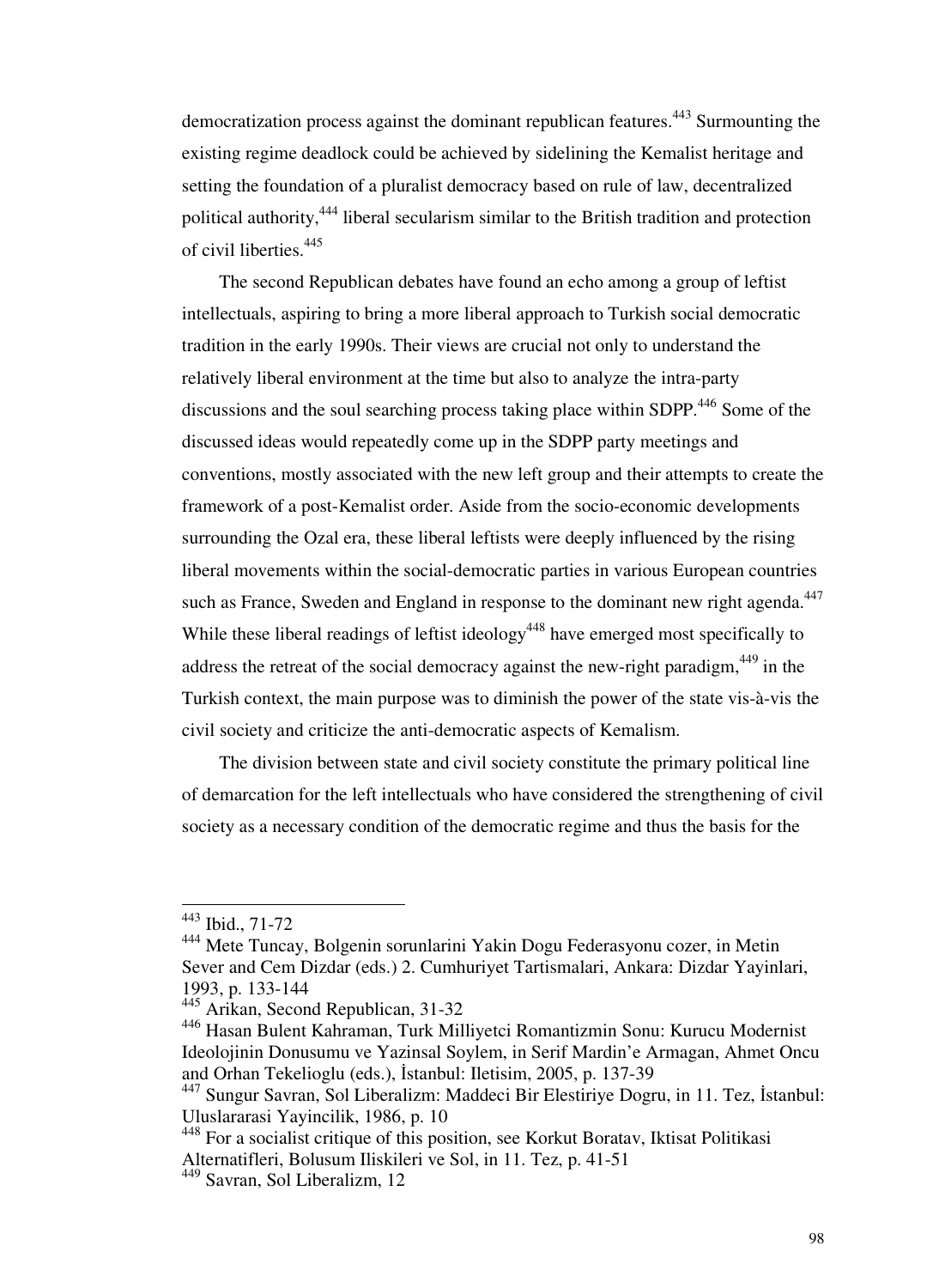continuation of liberalization and economic growth.<sup>450</sup> Hence, at the center of their arguments is the notion of civil society as the embodiment of sectional interests of social groups and individuals, running counter to the corporatist and authoritarian tradition of the Ottoman-Turkish polity. They argued that the existence of a strong state tradition enhanced by the authoritarian and elitist principles of Kemalism hindered the development of civil society and limited the power of the civic associations against the state. The central importance given to the notion of civil society in the views of the leftist liberals could be traced back to the writings of Idris Kucukomer who managed to clearly show the limitations of the elitist approach to Turkish politics<sup>451</sup> and argued against the generic opposition towards civil society and democratic rule among the intelligentsia.<sup>452</sup>

 Instead of criticizing Ozal administration as fashionable within the leftist political spectrum, these intellectuals have generally embraced the outward-oriented growth model enacted with the 24 January economic decisions and came to recognize its positive aspects. They realized the realities of the new globalization age that brings an end to economic sovereignty $453$  and autarchy and advocate new policies that differ from traditional leftist still loyal to the statist development model and etatist economic principles. When they did criticize the government, it was mainly on the grounds that it did not go far in eliminating the scale of state interventionism and protectionism inherent in Turkish economy but also emphasized the social costs and political risks of the growing poverty and income disparities.<sup>454</sup> Leftist liberals supported economic liberalization despite its socially destructive results with the hope that the corporatist state structure that imposed its will on social groups would disintegrate. Moreover, they believed that democracy could only survive with a free market economy as long as the necessary political and legal framework is established.<sup>455</sup>

 Although they went to great lengths to emphasize that they were neither a part of the Second Republicans nor directly cooperating with them, these leftist liberals

<sup>450</sup> Ibid., 19-23

<sup>451</sup> Idris Kucukomer, Duzenin Yabancilasmasi: Batilasma, İstanbul: Baglam Yayinlari, 1994

<sup>452</sup> Idris Kucukomer, Sivil Toplum Yazilari, İstanbul: Balgam Yayinlari, 1994

<sup>453</sup> Asaf Savas Akad, Iktisadi Bagimsizlik Mumkun mu?, in Mehmet Ali Aybar Sempozyumlari: Ozgurlesmenin Sorunlari, Gunduz Vassaf (ed.) İstanbul: Tarih Vakfi, 2003, p. 273-279

<sup>454</sup> Boratav, Iktisat Politikasi, 44-45

<sup>455</sup> Savran, Sol Liberalizm, 28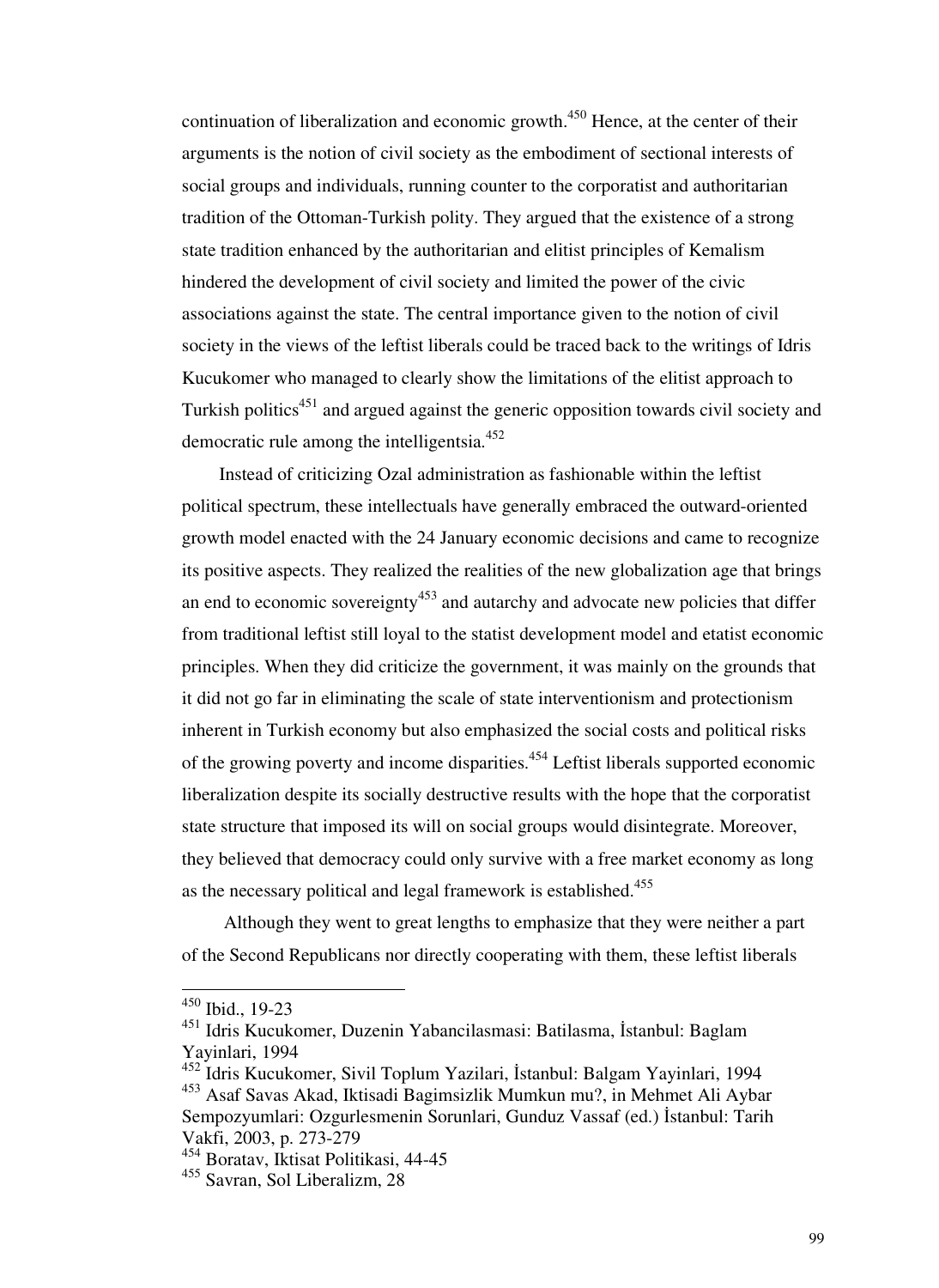shared the basic arguments of the Second Republicans and openly called for further democratization of the political system.<sup>456</sup> Their primary task was to continue the liberal reforms introduced by the Motherland governments and shift them mainly to the political sphere with the purpose of completing the economic revolution of the  $1980s<sup>457</sup>$  albeit using a more leftist approach. Some of the policies proposed consisted of creating regional parliaments and elected mayor positions, strengthening the civil society, granting cultural rights and autonomy for minorities, undertaking privatization, and protecting civil liberties against the arbitrary control of the state.<sup>458</sup> Rather than rejecting the Kemalist reforms implemented in the 1920s and renouncing the political legacy of founding elites, Akad, for example, argued the necessity of a social democratic party that would distance itself from the authoritarian measures of the era.<sup>459</sup>

 The liberal leftist challenge against Kemalism was not only confined to the ideological debates concerning prominent intellectuals among the upper ranks of SDPP but also involved many other media outlets, political organizations and communities linked to the party. Probably the most well-publicized and provocative of these debates took place within the Cumhuriyet, a Kemalist daily, where a younger generation of journalists has attempted to reform the management and administration of the newspaper and revise some of its publishing policies. The liberal trio in Cumhuriyet, namely editor-in-chief Hasan Cemal, Okay Gonensin and Emine Usakligil, wanted to bring a less-ideological and more liberal and professional approach to journalism and refrain from too closely associating the daily with SDPP, especially its orthodox Kemalist wing.<sup>460</sup> Over the recent years, old guards such as Ilhan Selcuk, Ali Sirmen and Ugur Mumcu have openly supported SDPP even though allegations of misconduct were surfacing in many SDPP controlled municipalities. This was indeed a daring attempt on behalf of the liberal faction, not only because

<sup>&</sup>lt;sup>456</sup> Kahraman, The Making, 239

<sup>457</sup> Savran, Sol Liberalizm, 20

<sup>458</sup> For a discussion of these suggestions, see Asaf Savas Akad, Turkiye'de sivil toplum inanilmaz bir hizla guclenmektedir, in 2. Cumhuriyet Tartismalari, Metin Sever and Cem Dizdar (eds.) Ankara: Basak Yayinlari, 1993, pp. 115-131 and Asaf Savas Akad, Sosyal Demokrasi Gundemi, İstanbul: Armoni Yayincilik, 1991, p. 32- 142

<sup>459</sup> Asaf Savas Akad, Sosyal Demokrasi Gundemi, İstanbul: Armoni Yayincilik, 1991, p. 197

<sup>&</sup>lt;sup>460</sup> Hasan Cemal, Cumhuriyeti Cok Sevmistim, İstanbul: Dogan Kitap, 2005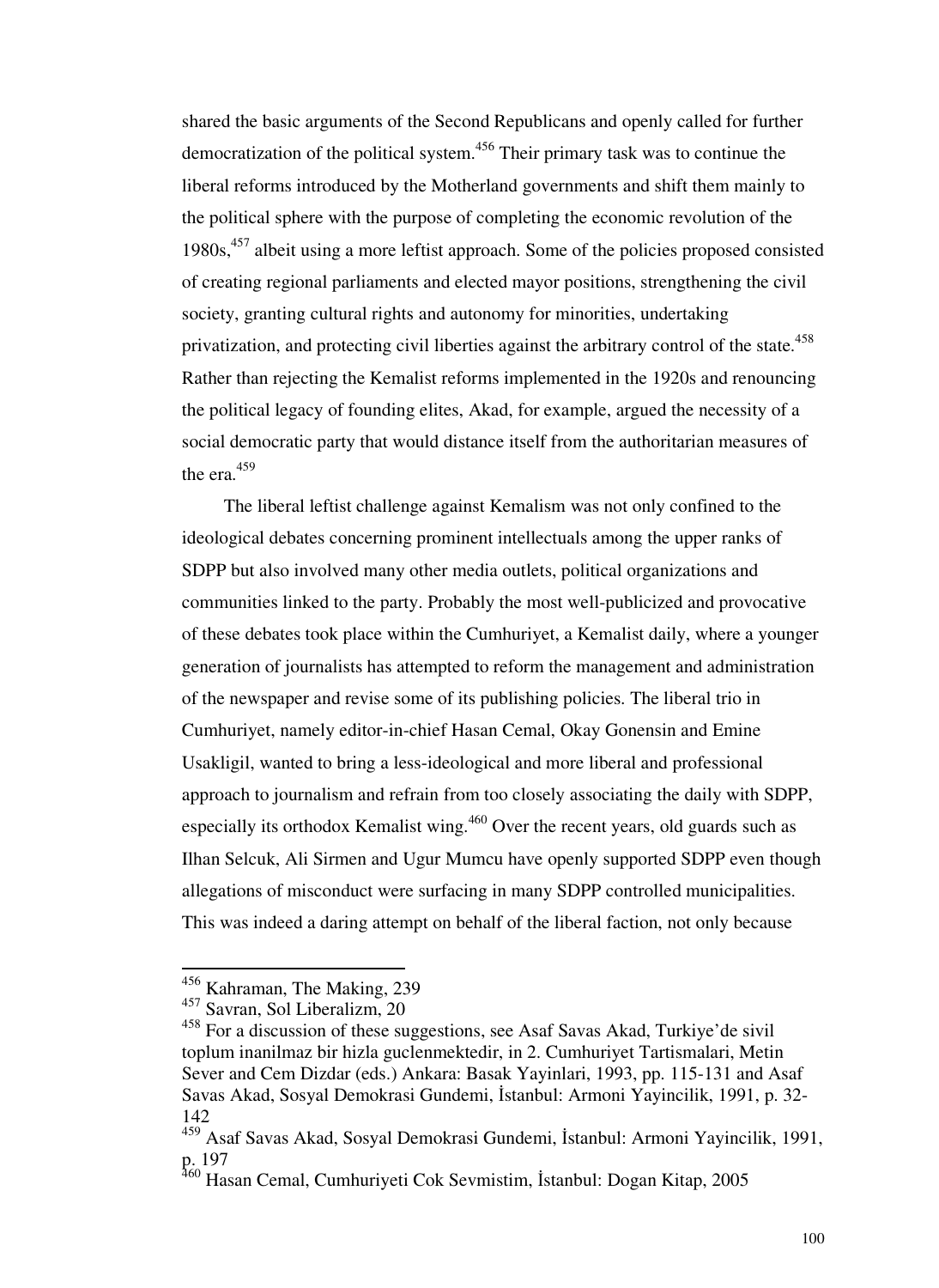Cumhuriyet, from the first day of its publication, has been very closely associated with the Kemalist reforms and the republican ideal, going at times as far as to serve as the unofficial spokesperson for the regime, but also due to its unchanging opposition to liberalism over the decades. While its adoption of a leftist agenda was rather a recent phenomenon, going back only to the 1960s when left Kemalism was on the rise, its support for Westernization, national developmentalism, and anti-liberalism was unwavering since its establishment.

 The disagreement that led to the liberal putsch against the Kemalist faction arose over a column written by Osman Ulagay who, unlike rest of the Cumhuriyet columnists, openly advocated a center-right grand coalition between True Path and Motherland Parties, following the 1991 general elections.<sup>461</sup> Ilhan Selcuk, relying on the support he received from other columnists, accused Ulagay of attempting to prevent the possibility of SDPP to come to power and accused him of being a spokesperson for the bourgeoisie.<sup>462</sup> When his column was not removed by Hasan Cemal as demanded by the Kemalist columnists, the traditional Kemalist cadre had decided to resign en masse, arguing that the policy of the newspaper is been skewed towards the interests of the bourgeoisie. This break caused the eruption of a long and heated debate that mostly resumed in newspaper columns, involving personal attacks and allegations going back and forth between Kemalists employed now in major dailies such as Hurriyet, Sabah and Milliyet and liberal leftists in Cumhuriyet. Following the resignation of the prominent Kemalist columnists, a number of leftist journalists and scholars mostly associated with the liberal faction of the Turkish left, such as Sahin Alpay, Ilter Turan, Caglar Keyder, Ilkay Sunar and Seyfettin Gursel, replaced the resigned columnists and joined the writing crew. $463$ 

 Although the liberals seemed to have the upper hand in the beginning, since they gained the control of the newspaper and began to create a new team of columnists, their cause was not supported by a substantial number of the readers of the newspaper. Faced with a surprisingly successful embargo by its readers that reduced the circulation number to around 60,000 from its climax slightly over 110,000, Cumhuriyet went into serious financial problems; could not pay its dept and came

<sup>461</sup> Emin Karaca, Cumhuriyet Olayi, İstanbul: Altin Kitaplar, 1994, p. 199-200 <sup>462</sup> Ibid., 207

<sup>463</sup> Kahraman, The Making, 272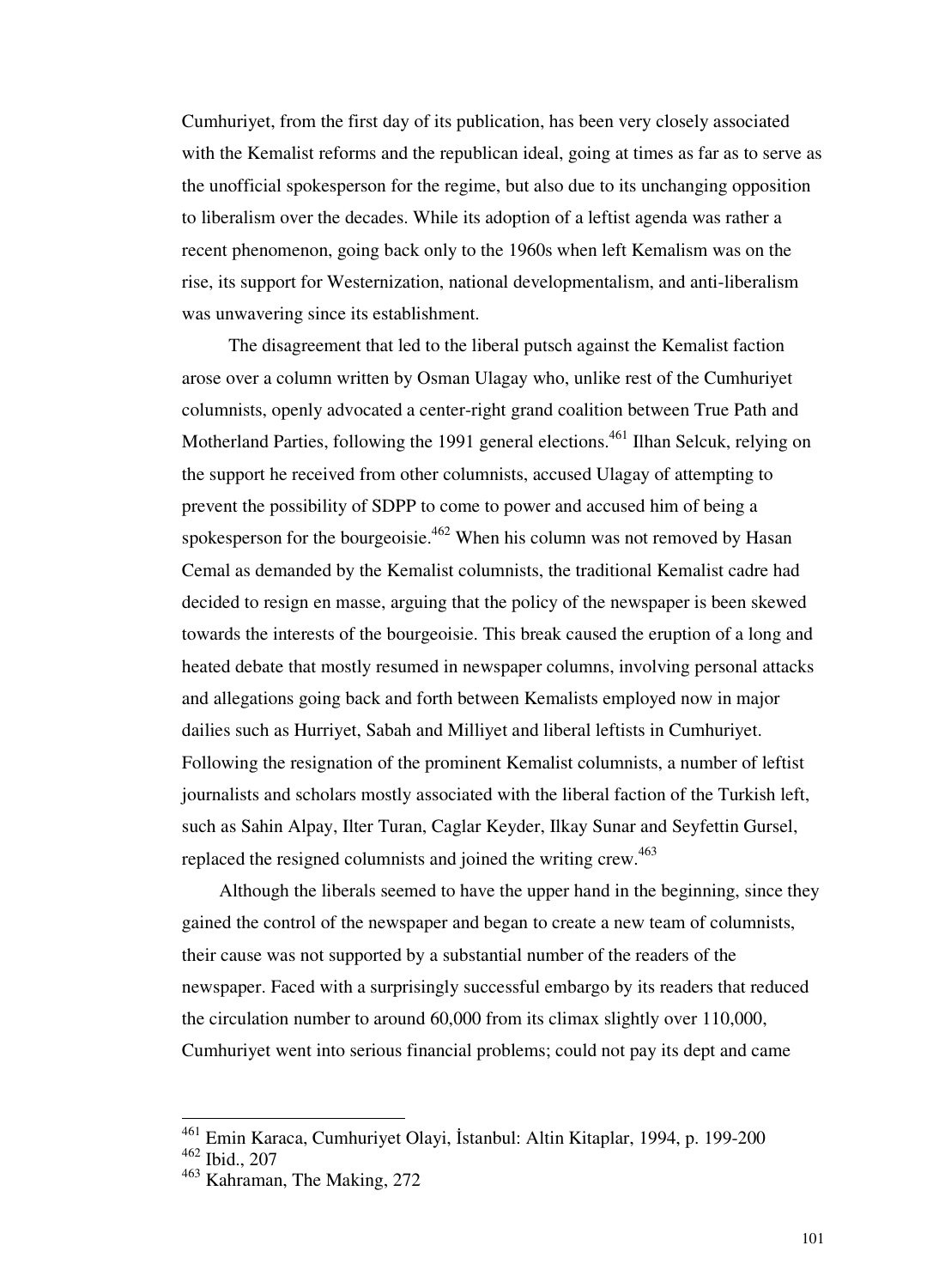close to bankruptcy.<sup>464</sup> With the bleak financial situation and an unfavorable decision at the Board of Directors meeting, the liberals had no choice but to resign from the newspaper and make way for the return of the Kemalist columnists. Their come-back to the newspaper in triumph, following the resignations of the liberals in the administration, was clearly a dramatic victory for the Kemalists, who not only gained the control of the newspaper but also gained a free hand to shift the publishing policy in line with the rise of the neo-Kemalist movement, discussed more thoroughly in the coming section. Hence, in the coming years, the publishing policy of Cumhuriyet would begin to emphasize its statist and nationalist roots in response to the rise of Kurdish radicalism and Islamic fundamentalism, sometimes in a contradictory fashion with its leftist tendencies.

 What is unique about this period is that for the first time in the history of Turkish social democracy, a growing number of intellectuals associated with RPP/SDDP tradition made efforts to reshape the ideology of the party to transform it along the lines of universal principles of its counterparts in European countries. Even during the climax of the left of the center movement within RPP in the 1970s, there was never an attempt to amalgamate the revolutionary aspects and the Kemalist principles of the party with Marxist ideas to develop a genuine leftist movement linked to the universal ideals of social democracy. Indeed, for this reason, emphasizing his opposition to Marxism on rather Popperian grounds.<sup>465</sup> Ecevit frequently made use of the term democratic left instead of social democracy to describe the ideological position of RPP which accepted a democratic left program<sup>466</sup> in its 1974 statue convention.<sup>467</sup> Unable to break free from its populist, nationalist and republican roots,<sup>468</sup> left of center movement, despite its revolutionary aspects in terms of reorganizing the party ranks, in practice, has become a futile attempt to combine

<sup>464</sup> Karaca, Cumhuriyet Olayi, 212

<sup>465</sup> For Ecevit's reasons of using terminology, see Bulent Ecevit, Demokratik Sol Dusunce Forumu, Ankara: Kalite Matbaasi, 1974, p. 3-4

<sup>466</sup> Faruk Erginsoy, Demokratik Sol'a Baslangic, İstanbul: G Yayinlari, 1976

<sup>&</sup>lt;sup>467</sup> For a more detailed discussion of this convention and the democratic left program, see Hikmet Bila, CHP 1919–1999, İstanbul: Dogan Kitap, 1999, p. 287-290 and Suna Kili, 1960-1975 Doneminde Cumhuriyet Halk Partisinde Gelimseler, İstanbul: Bogazici Universitesi Yayinlari, 1976, p. 409-428

<sup>468</sup> Kahraman, The Making, 143-45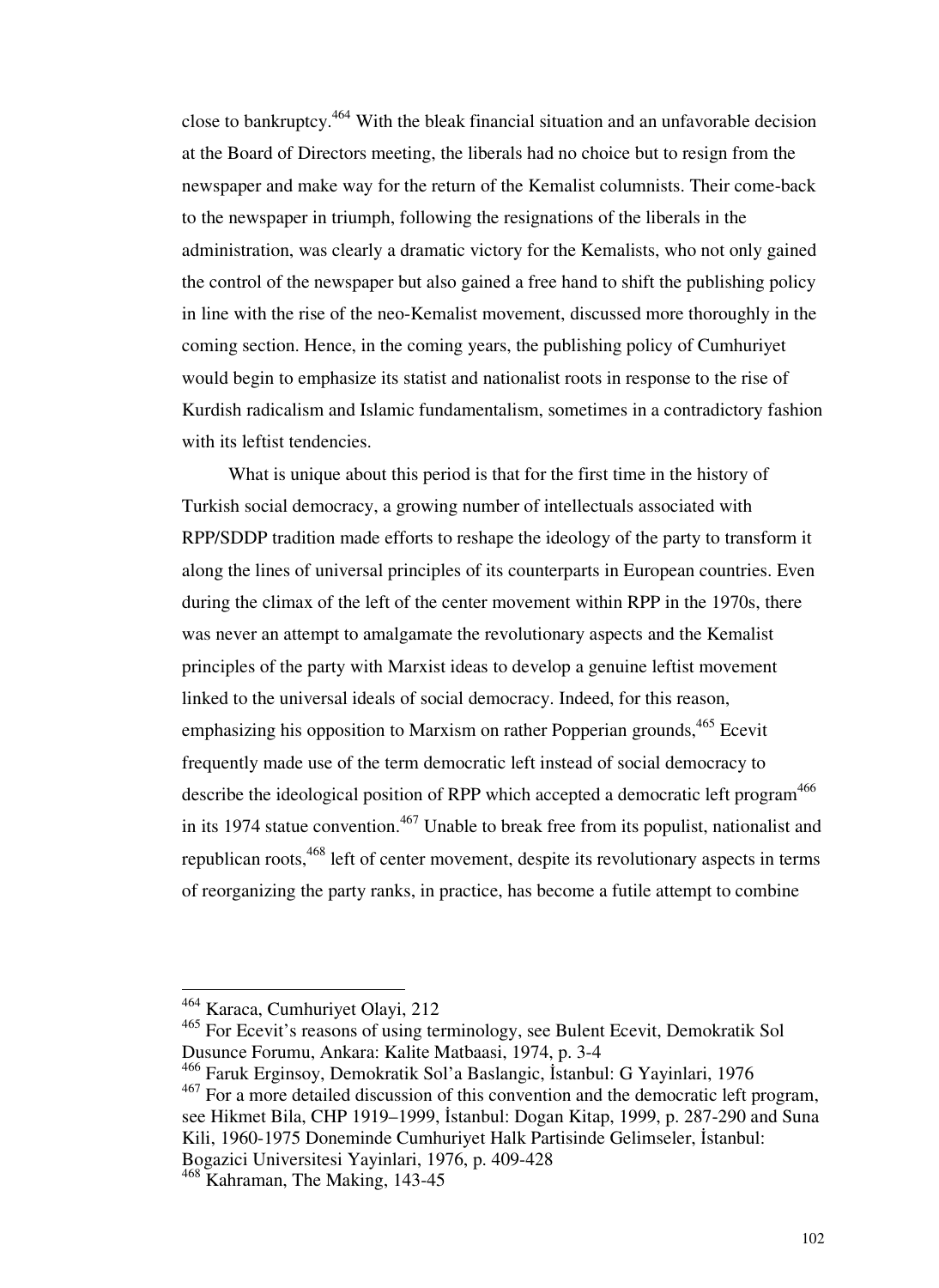the statist/centralist/populist ideology with the Ahi/lonca tradition with no room for socialist openings.<sup>469</sup>

 The Second Republic debates immediately resonated among leftist intellectuals linked with the social democrat movement and profoundly affected the course of the ongoing intra-party struggle for determining the political agenda and ideological framework of SDPP. In the aftermath of the 1980 coup, former cadres of RPP were divided on the question of the role of Kemalism in Turkish social democracy. After resigning from his post, Ecevit refused to act together with his former colleagues since he wanted to remove himself from the traditional RPP circles. Hence he has rejected the RPP heritage, arguing that RPP as a party failed to reach the masses because of its defects inherited from the single party era. Instead, he adopted a new organization structure by excluding the former cadres, politicians and intellectuals from his party and relied on his charisma to gather votes.<sup>470</sup> This populist strategy, however, in time, led him to be prone to center-right and even conservatism $471$  with his emphasis on a national left model. $472$ 

 Most of the former RPP politicians, on the other hand, gathered around Inonu to establish Social Democratic Party, which served as an alternative to the pseudo-leftist Populist Party formed by the permission of the military administration. No party other than SDP had ever used the concept of social democracy alone to represent its political philosophy and agenda<sup> $473$ </sup> and in that sense the institutional character of the party represented an attempt, at least on the part of some of its rank and file, to distance from the RPP legacy and employ new ideas and concepts in its political journey. However after the merger with Populist Party, the party elites gradually returned back to the parochial character of social democracy and distance themselves from the activism observed in the early months of the party.<sup>474</sup> From its founding SDPP identified with the basic tenets of Kemalism and came to endorse the principles

<sup>469</sup> Ali Gevgili, Yukselis ve Dusus, İstanbul: Balgam Yayinlari, 1987, p. 354

<sup>470</sup> Sosyal Demokrasinin Krizi ve DSP, in Birikim, Oct. 1990, vol. 18, p. 8

<sup>471</sup> Hasan Bulent Kahraman, Sosyal Demokrasi, Turkiye ve Partileri, Ankara: Imge Kitabevi, 1993, p. 198-201

<sup>472</sup> Atilla Akar, Oteki DSP Ecevitlerin Gayriresmi Oykusu, İstanbul: Metis, 2002, p. 42

<sup>473</sup> Hasan Bulent Kahraman, Ucuncu Yol Politikalari, Kuresellesme ve Turk Sosyal Demokrasisi, in Murat Yalcintan (ed.) Ucuncu Yol Arayislari ve Turkiye, İstanbul: Buke Yayinlari, 2000, p. 116

<sup>474</sup> Hasan Bulent Kahrman, Sosyal Demokrasi Dusuncesi ve Turkiye Pratigi, İstanbul: SODEV Yayinlari, 2002, p. 390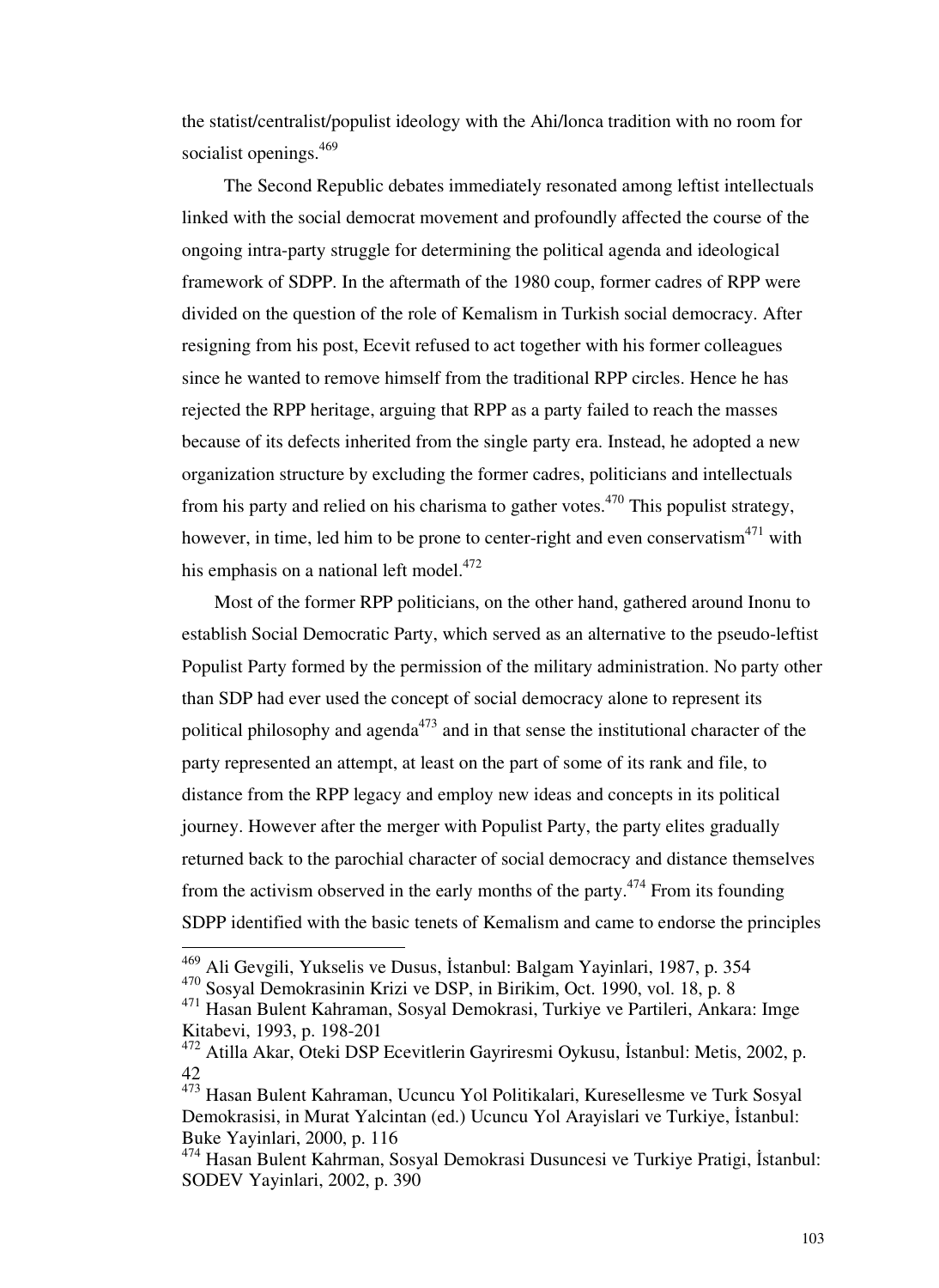of the Six Arrows in the absence of RPP. This is reflected in all the official party documents and programs in which the Six Arrows is mentioned as The Six Principles to be Followed in Achieving the Task and the historical legacy of RPP is incorporated under a section called Our Historical Piers that refer to the National Struggle Period and the War of Independence as well as Erzurum and Sivas Congress.<sup>475</sup>

 In the aftermath of a few years of Motherland rule and neo-liberal hegemony, however, a growing faction within SDPP began to point out the necessity of their party to reconsider its Kemalist roots and advocated a renewal of the party agenda by breaking with the established principles of the RPP tradition. Indeed, the entire history of SDPP consisted of these endless intra-party debates, revolving around the issues of RPP heritage, Six Arrows and Kemalism, which split the party into two factions, namely the old guards in the party administration such as Inonu, Kumbaracibasi and Fikri Saglar but also Baykal and his RPP team versus a growing reformist group of party activists and union leaders, close to the aforementioned leftist intellectuals of the period. These reformers realized that due to the recent political changes and economic development, Kemalism could no longer serve as the basis of a political party faced with multi-faceted problems. Their goal was to disassociate the left ideology from its elitist, statist and anti-democratic roots and settle accounts with Kemalism through a rupture with the past. $476$  Only then, would the social democrats be able to become the driving force of democratization and catalyst for building a democratic consensus upon which a new political regime could be established.<sup>477</sup>

 In order to manage this, some attempts were made to undertake the ambitious task of showing the incongruence of social democracy with Kemalism and create a new ideological base for strengthening the social democratic culture in Turkey.<sup>478</sup> It was argued that the populist elements of Kemalism constitute a solidaristic formulation of social relations and organize the society through corporatist arrangements in a uniform fashion that leaves no room for a class structure.<sup>479</sup> In that

<sup>&</sup>lt;sup>475</sup> Kahraman, The Making, 236-241

<sup>476</sup> Hasan Bulent Kahraman, Yeni Bir Sosyal Demokrasi Icin, Ankara: Imge Yayinevi, 1993, p. 61-3 and 66-8

<sup>477</sup> Asaf Savas Akad, 1923-50 arasi sag bir diktatorluktur, in Sol Kemalizme Bakiyor, Levent Cinemre and Rusen Cakir, İstanbul: Metis Yayinlari, 1991, p. 88

<sup>478</sup> For an excellent work on this issue, see Hasan Bulent Kahraman, Yeni Bir Sosyal Demokrasi Icin, Ankara: Imge Yayinevi, 1993, p. 89-110; and Asaf Savas Akad, Sosyal Demokrasi Gundemi, İstanbul: Armoni Yayincilik, 1991, p. 9-32

<sup>479</sup> Kahraman, Sosyal Demokrasi Dusuncesi, 179-184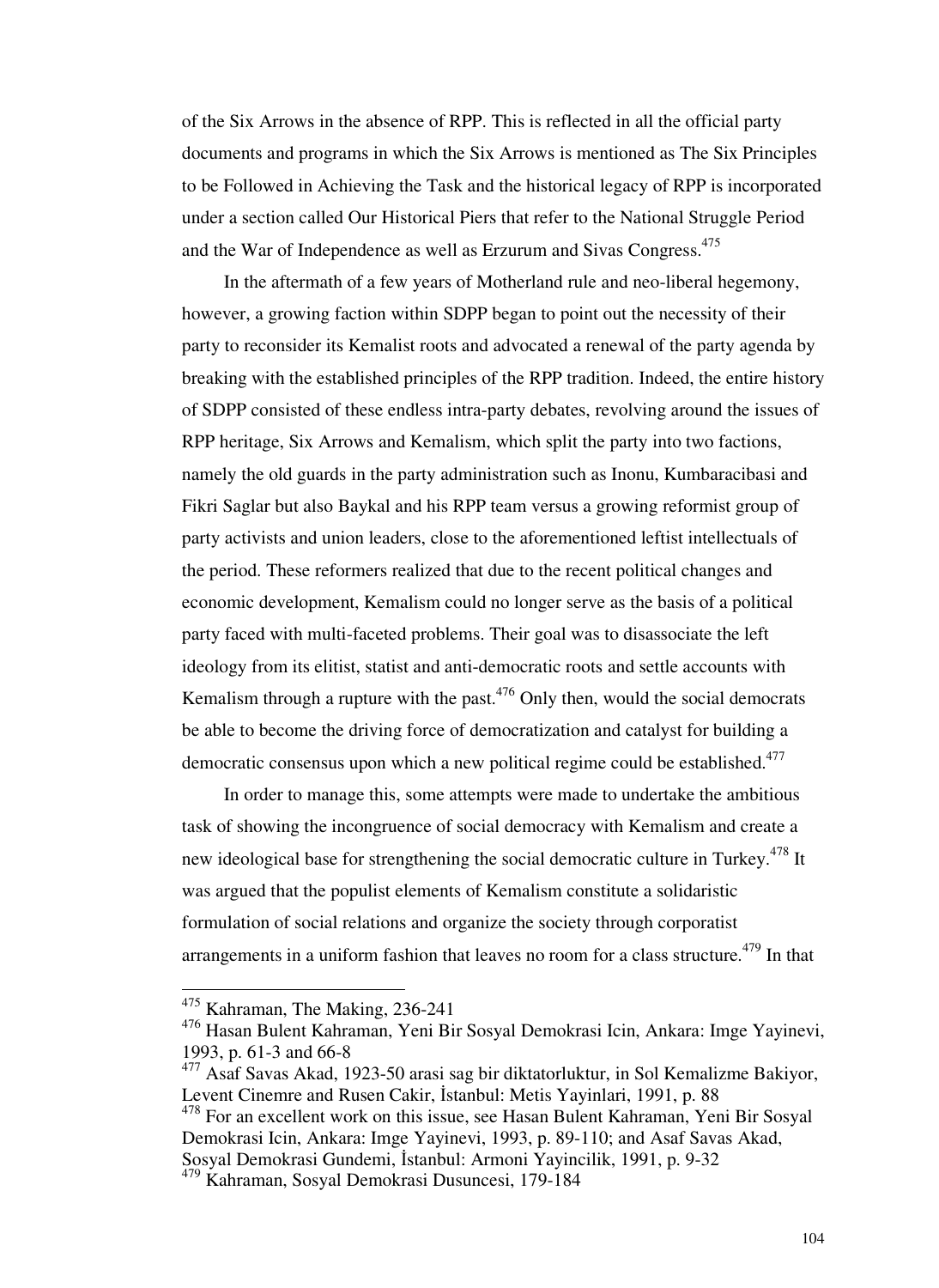sense, historically, Turkish social democracy movement lacked a class element, thus remaining closed to the Marxist tradition which served as the main ideological source of universal social democracy. Hence, Turkish social democracy since its inception in 1965 with the rise of the left of center movement paid special attention to remaining within the confines of a strict legalism, refraining from challenging the legitimacy of the political order and remained closed to the radical elements. It was in this light that universal principles of the social democratic ideology and a Marxist tradition have been rejected, thereby never playing even a limited role in shaping the political process.<sup>480</sup> In addition, the authoritarian and centrist structure developed during 1930s hinders the formation of a liberal democratic tradition and are inadequate to provide the basis of a social democratic party.

 The reformist faction was opposed by many orthodox members who, building on the tradition of left Kemalism, insisted that Kemalism, not least with its modernist epistemology and revolutionary and anti-imperialist character, should be taken as an epiphenomenon in the development of social democracy which, they believed, could not be conceived without the satisfaction of this condition.<sup>481</sup> The radical modernization and anti-imperialist aspects of Kemalism, together with its solidaristic overtones, were taken as the constitutive variable of social democratic ideology, originating from petite bourgeoisie radicalism in the Turkish context. The party administration, especially Erdal Inonu was rather uneasy about this prolonged debate since he is of the opinion that Turkish social democracy has evolved from the Turkish national liberation movement so that there was no incompatibility between social democracy and Kemalism.<sup>482</sup>

 The reformists wanted to transform SDPP into a mass party of labor with close ties to the progressive segments of the society and a defender of democratic principles for developing a pluralistic society. Against the authoritarian and restrictive political system created by the military administration, they thought SDPP should become the main agent of democratization, gathering all the liberal, pluralistic and democratic forces of the society behind its political agenda. Fearful of these attempts that sought

<sup>480</sup> Sahin Alpay, Bizde Sosyal Demokrasi Marksizmden degil ona alternatif olarak dogdu, in Rusen Cakir and Hidir Goktas, Resmi Tarih Sivil Arayis Sosyal Demokratlarda Ideoloji ve Politika, İstanbul: Metis, 1991, p. 175

<sup>481</sup> Ahmet Taner Kislali, Ataturk'e Saldirmanin Dayanilmaz Hafifligi, Ankara: Imge, 1994

<sup>482</sup> Erdal Inonu, Kurultay Konusmalari, Istanbul: Boyut Yayinlari, 1998, p. 424-7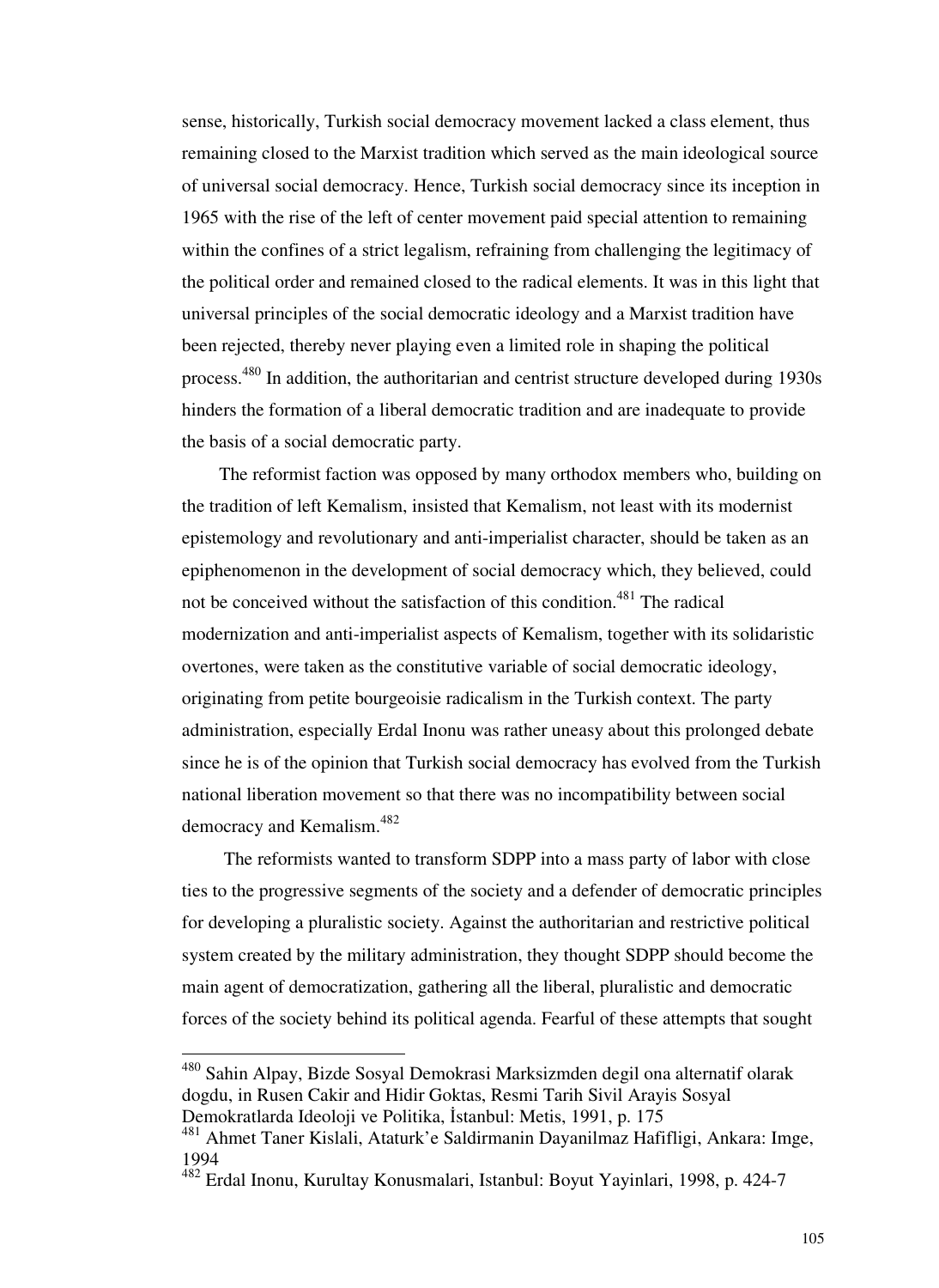to reformulate a new social democratic model not resting on Kemalist tenets, which would clearly open into question their role and function in the party, members in the Baykal faction tried to situate SDPP on the RPP tradition and resume their mission which was interrupted by the 1980 coup.<sup>483</sup> In the views expressed by some Baykal loyalists, who were also members of the party executive committee, such proposals would harm the unitary state and distance the party from its political and moral roots since social democracy is only one of the tenets of SDPP. The party administration was rather ambivalent on the topic as it attempted to reach a synthesis of the arguments of both groups, hoping to preserve stability and unity within SDPP. In spite of the fact that Inonu accepted the legacy of RPP without any objections, he also noted that each party must change; thus SDPP was a new version of RPP that went under transformation in light of the recent socio-economic developments.

 The main difficulty for the reformist group arose from the fact that they could not reach a consensus among themselves let alone formulate a consistent and effective ideology to facilitate change in SDPP. While a group within the reformist faction, including, among others, names such as Ismail Cem, perceived Six Arrows as an obstacle for the development of a social democratic movement and called for a clear break with RPP tradition,<sup>484</sup> another group, mostly organized around Ertugrul Gunay, emphasized the positive elements of Kemalism and wanted to take this period as the origin of their progressive movement.<sup>485</sup> This view was supported by many close to the Inonu administration as well as  $Gurkan<sup>486</sup>$  group. Remained somewhat out of these debates, another group, which has constituted the core intellectual body of SDP in early 1980s, represented by Karakas and his Istanbul team, found such discussions to be futile since a new social democrat party should mainly focus on its organizational structure, membership profile and ideological framework.<sup>487</sup> Adopting a social democratic character could only be accomplished by establishing intra-party

<sup>&</sup>lt;sup>483</sup> Teoman Ergul, Sosyal Demokraside Bolusme Yillari, Ankara: Gundogan Yayinlari, 2000, p. 182-90

<sup>484</sup> Ismail Cem, Sosyal Demokrasi Nasil En Buyuk Olur?, in Deniz Baykal and Ismail Cem, Yenil Sol, İstanbul: Cem, 1992, p. 133-42

<sup>&</sup>lt;sup>485</sup> Ertugrul Gunay, Halka Ragmen Halk Hareketi Degiliz, in Rusen Cakir and Hidir Goktas, Resmi Tarih Sivil Arayis Sosyal Demokratlarda Ideoloji ve Politika, İstanbul: Metis, 1991, p. 187-205

<sup>486</sup> Aydin Guven Gurkan, Tarihi Yargilamadan Asmak, in Rusen Cakir and Hidir Goktas, Resmi Tarih Sivil Arayis Sosyal Demokratlarda Ideoloji ve Politika, İstanbul: Metis, 1991, p. 11-28

<sup>487</sup> Kahraman, Sosyal Demokrasi Turkiye, 168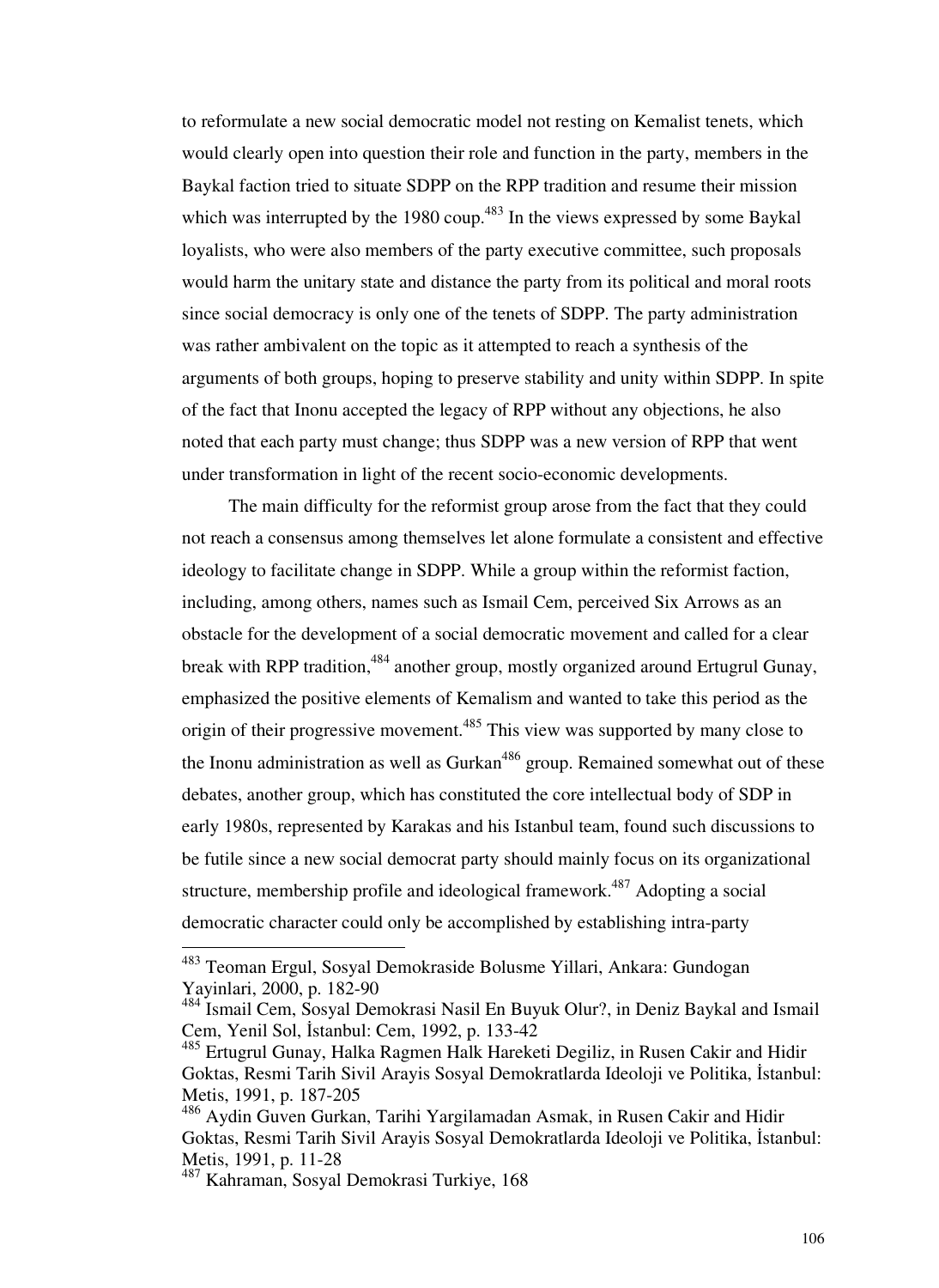democracy and reforming the organizational identity of SDPP to make sure that its membership and cadre profiles would skew towards the working class instead of the petite bourgeoisie.<sup>488</sup>

 In the first party congress following the lift of the ban on pre-1980 politicians, Deniz Baykal has formally returned to politics and assumed his prominent position within SDPP, thanks to the support of the former RPP cadres. Against the opposition of the reformist group, Baykal managed to get elected as the general secretary and rose to the second highest position in the party albeit with only a slight majority.<sup>489</sup> As the general secretary of SDPP, Baykal was accused by many for his anti-democratic tactics with which he tried to remove local party branches close to the reformers. However after including Cem in his entourage before the 1990 Party Congress, Baykal changed his strategy and appealed to the reformist wing of the party by initiating the new left movement. The new left movement sought ways of reconstructing a different ideological model that rested on the primary principles of universal social democracy and wanted to create a more democratic and pluralist political system instead of the existing one.<sup>490</sup> Hence, in time, Baykal would use some of the arguments of the reformists in his challenge against Inonu and come close to winning the leadership as the rank and file of the party was becoming increasingly open to new ideas and the notion of change. Nevertheless, arising from the fact that Baykal has placed the leadership issue to the center of his claim, the mandate for change became irrelevant once Inonu managed to defeat him. In that sense SDPP program has not undergone a drastic change despite the early demands of the leftist group to have a clear break with the RPP tradition. Overall, SDPP program has reflected an eclectic character by combining its tacit references to the liberal leftist ideas that were voiced by intellectuals closely linked to the party at the time and a New Left understanding with the Ataturkist principles and emphasis on Six Arrows.<sup>491</sup> This could also be attributed to the fact that the resurgence of Islamic groups after the Mumcu assassination, Sivas incident and Welfare victory in 1994

<sup>&</sup>lt;sup>488</sup> Ismail Cem, Sosyal Demokrasi ya da Demokratik Sosyalizm nedir, ne degildir?, İstanbul: Can Yayinlari, 1998, pp. 299-301; Asaf Savas Akad, Sosyal Demokrasi Gundemi, İstanbul: Armoni Yayincilik, 1991, p. 157-182; and Ercan Karakas, Gelecek Sosyal Demokrasidir, İstanbul: SODEV Yayinlari, 1992

<sup>489</sup> Ergul, Sosyal Demokraside, 199-212

<sup>490</sup> Ismail Cem, Yeni Solun Turkiye Programi, in Deniz Baykal and Ismail Cem, Yenil Sol, İstanbul: Cem, 1992 p. 78-96

<sup>491</sup> Kahraman, The Making, 242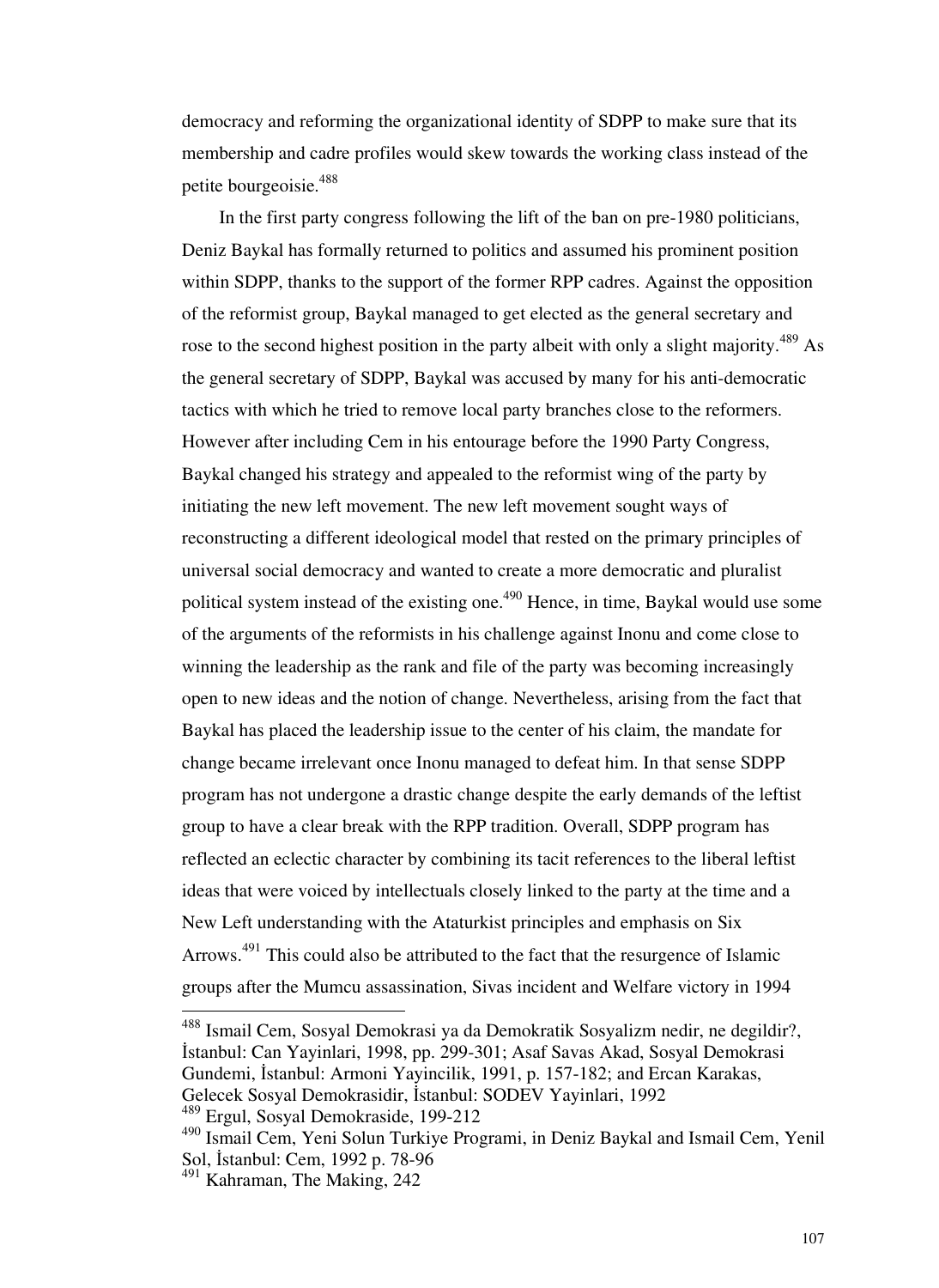local elections changed the parameters of Turkish politics. Therefore, it is at this point necessary to look at this process before returning to the issue of the intra-party factions of SDPP.

#### **4.2 Islamic Resurgence**

-

 In many sociological studies, Turkish society is considered to consist of three sorts of people: a number of militant secularists who are mostly associated with leftist parties, a big size of moderates who preserve their faith while recognizing and accepting the secular character of the state and a much smaller group of clericals who call for a religious oriented political system.<sup>492</sup> Indeed, throughout republican history, Islam could only play an instrumental role in Turkish politics so that religiouslyinspired political movements did not enjoy much success until the 1990s. Therefore the favorable election results achieved by the Welfare Party in local and national levels during the last decade is a very important academic phenomenon that needs to be explained for understanding the primary factors of Turkish politics, in general, and the recent developments within the social democratic movement, in particular.

 Since the 1980s with the rise in the number of works on Islam, many scholars began to criticize the militant secularist policies of Kemalism for cutting off the noninstitutional links between the elites and the masses provided by Islam and creating a cultural void that could no be filled by resorting to the Enlightenment ideas and secularism.<sup>493</sup> Many social scientists indeed argue that the rise of Islamist groups is a response to the radical secularist policies of the Kemalist regime, which has perceived secularization to be a telos rather than a process.<sup>494</sup> Failing to provide a "social ethos"  $495$  or a "shared moral language",  $496$  Kemalism could not appeal to the hearts and minds of the masses and provide ontological security and thereby established the

<sup>&</sup>lt;sup>492</sup> Rusen Cakir, Ayet ve Slogan: Turkiye'de Islami Olusumlar, İstanbul: Metis Yayinlari, 1993, p. 222-225

<sup>&</sup>lt;sup>493</sup> Omer Taspinar, Kurdish Nationalism and Political Islam in Turkey Kemalist Identity in Transition, London and New York: Routledge, 2005, p. 120

 $494$  Ayse Kadioglu, Civil Society, Islam and Democracy in Turkey: A Study of Three Islamic Non-Governmental Organizations, The Muslim World, vol. 95, January 2005, p. 25

<sup>&</sup>lt;sup>495</sup> Serif Mardin, Religion and politics in modern Turkey, in James P. Piscatori, ed., Islam in the Political Process, Cambridge: Cambridge University Press, 1983, pp. 139 <sup>496</sup> Hakan Yavuz, Islamic Political Identity in Turkey, New York: Oxford University Pres 2003, p. 220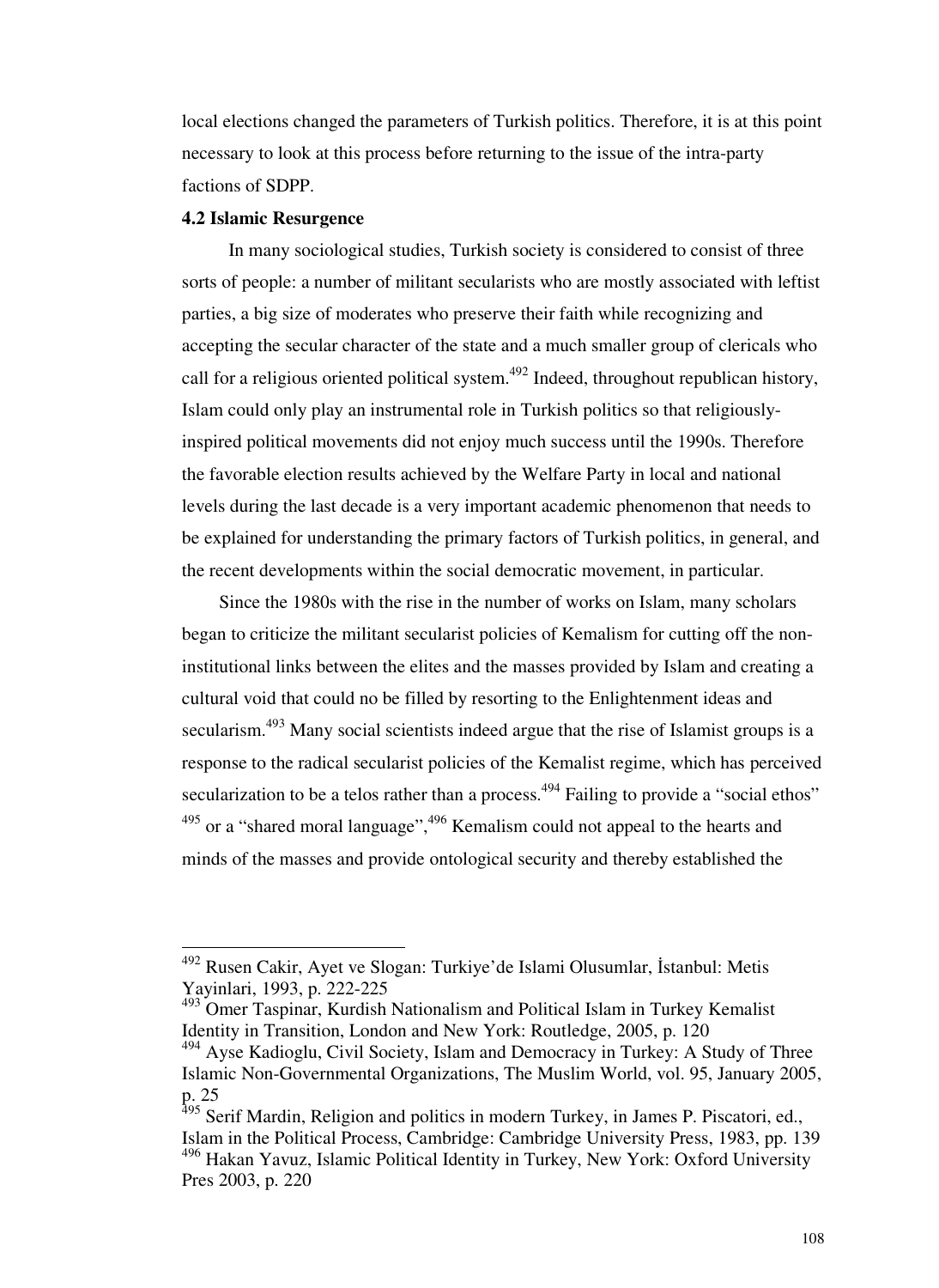foundations of its own undoing in the coming decades.<sup>497</sup> Therefore, resurgence of political Islam after decades of secularization process could only be understood within the particular context of the secularist discourse prevalent among Kemalists.<sup>498</sup> However, these views do not take into account the very complicated and multidimensional interactions between the state and Islam achieved during the Republican era and the extent of the growing tacit support given to religious movements by state authorities. One cannot forget that even the RPP has not taken a very radical oppositional stance against the religion. It was taken for granted that the people had a religious practice and religious life was left outside the sphere of high politics, although, at the same time, controlled and directed by the ruling elites as they saw appropriate. A short discussion of the parameters of this interaction, then, is necessary before dwelling into the resurgence of political Islam and its effects on SDPP in the 1990s.

 During the single-party era, religion was discredited in the eyes of the political elites; kept under close supervision and had lost the public and societal role it assumed during the Ottoman period. Kemalist elites distinguished between two Islams, namely a secular-official and a reactionary Islam, and did not restrict the practice of the former as long as it remained within the official control of the state institutions.<sup>499</sup> Nevertheless, republican elites did not hesitate to make use of the official Islam represented by the Presidency of Religious Affairs to generate public support for their political and cultural reforms.<sup>500</sup> With the transition to multi-party system in the late 1940s, religion regained its dominant cultural status, especially within the rural settings, providing the peasants with the political vocabulary necessary for mobilization. However, under Democrat Party rule, Islam did not become a primary component of Turkish politics not least due to strong support given by DP elites to the secular reforms of the republican regime.

 Following the rise of Justice Party to power after the 27 May military coup, however, Islam once again assumed a new ideological role in the growing anti-

 $497$  Serif Mardin, Projects as Methodology: Some Thoughts on Modern Turkish Social Science, in Rethinking Modernity and National Identity in Turkey Resat Kasaba and Sibel Bozdogan (eds.), Seattle: University of Washington Pres, 1997, p. 71-77 <sup>498</sup> Nuray Mert, Laiklik tartismasinda kavramsal bir bakis: Cumhuriyet kurulurken

laik dusunce, İstanbul: Bgalam Yayinlari, 1994

<sup>499</sup> Taspinar, Kurdish Nationalism, 129

<sup>500</sup> Andrew Davison, Secularism and Revivalism in Turkey: A Hermeneutic Reconsideration, New Haven: Yale University Press, 1998, p. 151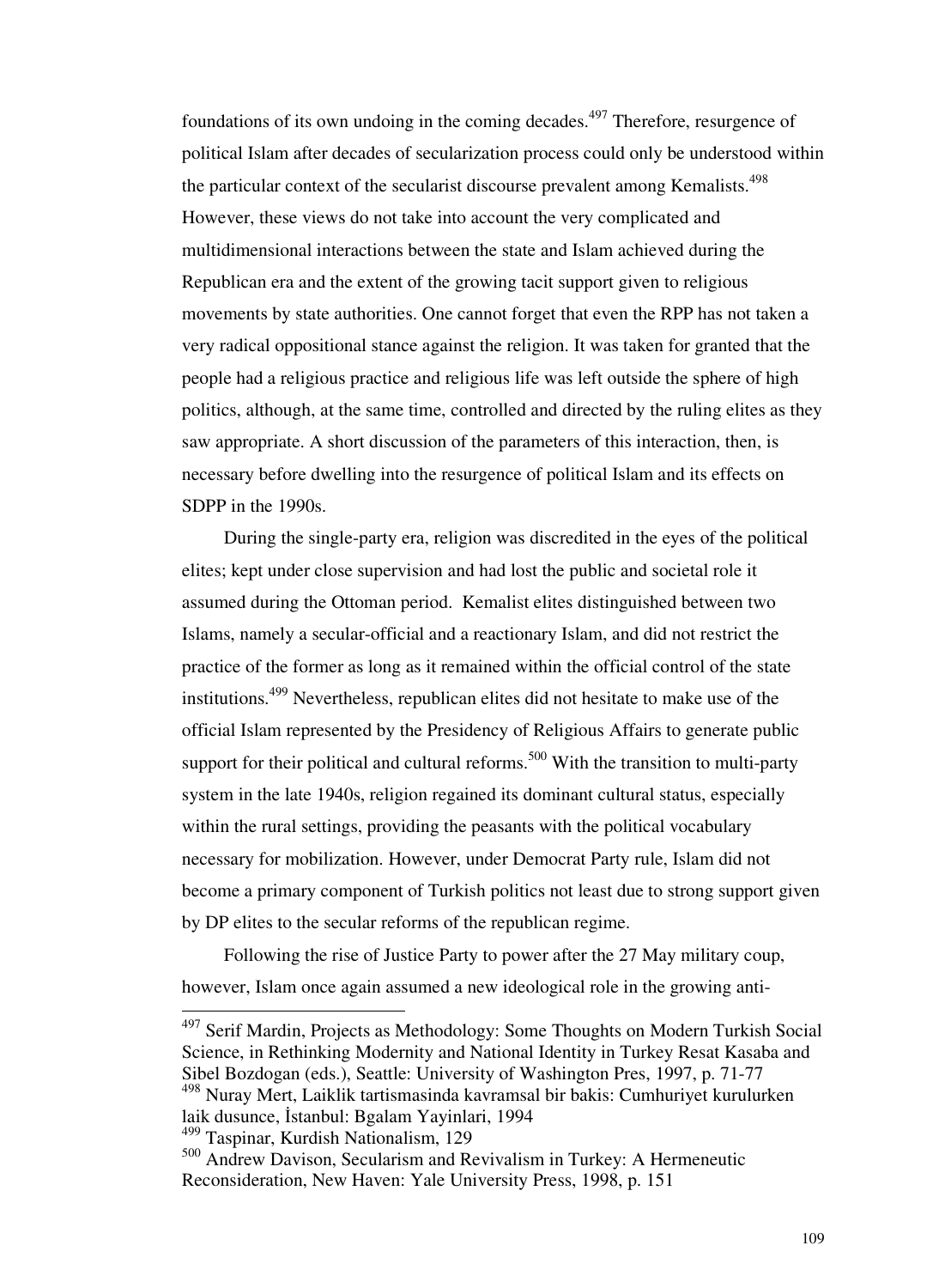communist sentiment in the country and became the mechanism with which masses were mobilized by successive center-right governments against the alleged threat of communism. Islamic movements proliferated in the 1960s as a response to the rapid socio-economic changes occurring in Turkey $501$  but the functional cleavage between Islamists and secularists remained subordinate to the functional cleavage between the left and the right that polarized the society for the following two decades. Islam and Turkish nationalism were simultaneously used by the state elites in the struggle against communism but also exploited in the election campaigns against RPP, due to its disdain for religious populism.<sup>502</sup> Even the rise of MSP, despite its frequent use of Islamic references, could be contributed to its success in voicing the concerns and grievances and defending the interests of the Anatolian petite bourgeoisie $503$  against the rising commercial and industrial bourgeoisie in big cities. Indeed Erbakan's call for state-led heavy industrialization within an Islamic framework,  $504$  especially in less developed Anatolian provinces has received more attention than his religious messages. 505

 The relatively insignificant role played by religion however began to change following 1980 coup as the policies in this period began the process of converting Islam from a convenient operational code into a political discourse. Perhaps the most striking development in Turkish politics following the 1980 military coup then has been the reassertion of the country's Islamic identity.<sup>506</sup> This was mainly caused by "Islamization of secularism"<sup>507</sup>, through which coup leaders hoped to cement the Turkish nation and thereby put an end to the ethnic, sectarian and political differences in the society against the communist threat. Granted that Kurdish and Alevi groups were aligned closely with Marxist organizations, the generals combined Turkish

<sup>&</sup>lt;sup>501</sup> Ilter Turan, Religion and Political Culture in Turkey, in Islam Modern Turkey Religion, Politics and Literature in a Secular State, Richard Tapper (ed.) London: I.B. Tauris, 1991, p. 45

<sup>502</sup> Feroz Ahmad, Islamic Reassertion in Turkey, Third World Quarterly, vol. 10, n. 2, April 1988, p. 761 and Taspinar, Kurdish Nationalism, 131<br>503 Essexuality

<sup>503</sup> For an excellent article that deals with this issue from a comparative perspective, see Michael M. J. Fischer, "Islam and the revolt of the petite bourgeoisie", Daedalus, 111, 1982, pp. 101-25

<sup>504</sup> Ali Yasar Saribay, Turkiye'de Modernlesme Din ve Parti Politikasi "MSP Ornek Olayi", İstanbul: Alan Yayincilik, 1985

<sup>505</sup> Turan, Religion and Political, 46

<sup>506</sup> Ahmad "Islamic Reassertion, 752

<sup>507</sup> Umit Cizre Sakallioglu, Parameters and Strategies of Islam-State Interaction in Turkey, International Journal of Middle East Studies, 28, 1996, p. 242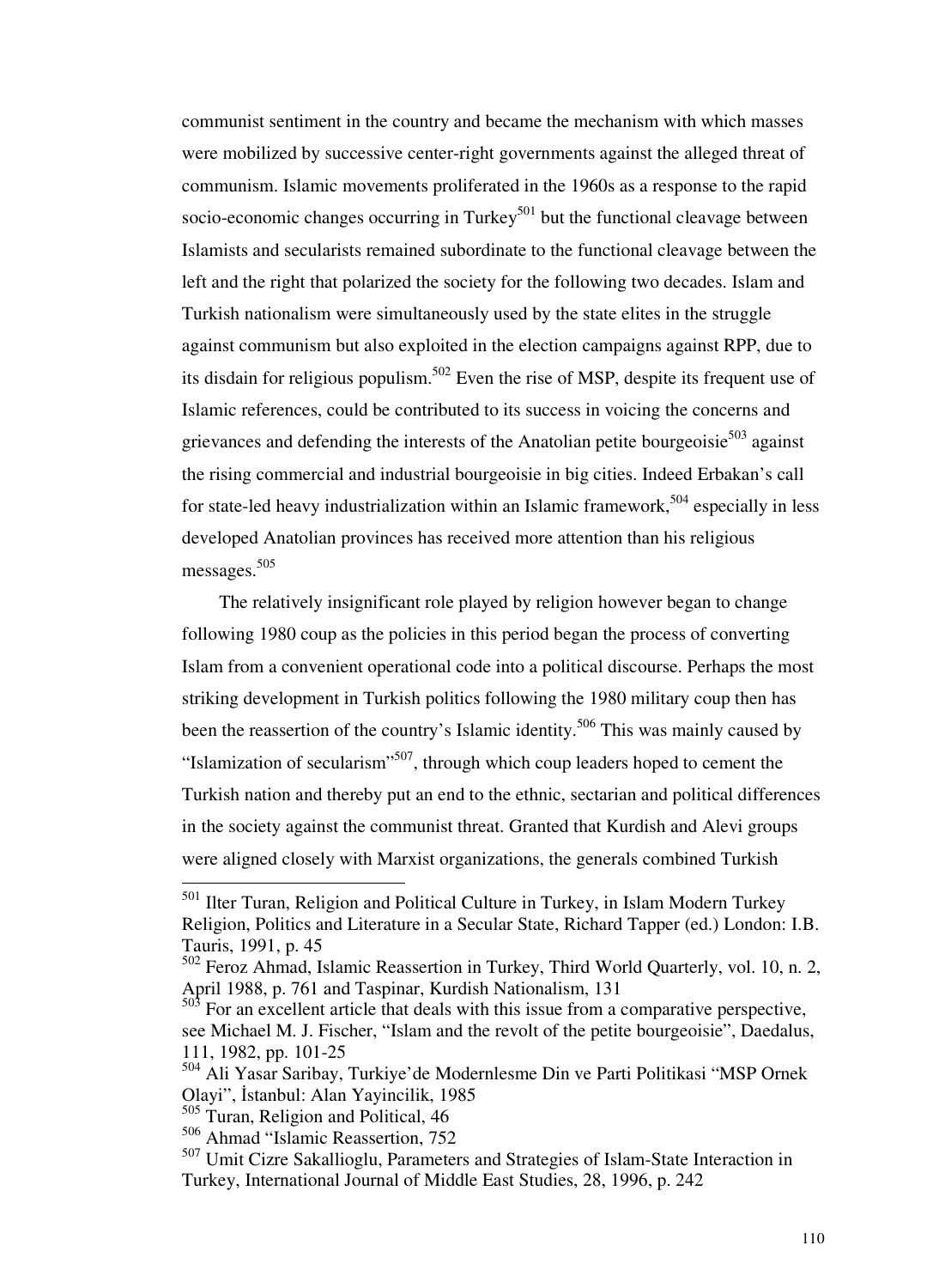nationalism with Islam to create a Turkish-Islamic synthesis,  $508$  as an alternative to militant secularism, reinforcing a version of right Kemalism.

 Religious associations, foundations and orders in this period greatly benefited from the economic liberalization in a fashion reminiscent of the Protestant ethnic and managed to establish their own firms, printing companies and media outlets with which they could carve out their own Islamic identities.<sup>509</sup> Serving as informal networks for raising capital and promoting the business interests of its members, religious orders have also played a very important role in facilitating the rise of Islam as a political force within center-right parties.<sup>510</sup> These Islamic organizations effectively used their growing economic power to take advantage of the deregulation of the government-controlled media and developed the necessary communication networks through which they could spread their political and religious views. Hence, growing opportunities of education and communication, two powerful tools previously employed by the republican elites in accordance with the secularization process, began to be successfully manipulated by these groups to challenge the official ideology and, as Michael Meeker puts it, "to reinvent local and oral Islam in Turkish urban life".<sup>511</sup> The expansion of print Islam transformed the production and dissemination of the Islamic knowledge by freeing Islam from the control of religious officials on state payroll and precipitated the emergence of a new group of intellectuals who, using the aforementioned Islamic networks of communication, began to voice their ideas and concerns about the contemporary problems of the Turkish society to a large audience.<sup>512</sup> The emerging Islamic media and schools, mainly through the use of printed text, were instrumental in transforming the primordial religious identity visible in traditional form and context into a modern political identity by shifting Islamic knowledge from the private to the public sphere. Largely through their efforts, an Islamic discourse came into existence that began to

<sup>508</sup> Ibrahim Kafesoglu, Turk-Islam Sentezi, İstanbul: Otuken, 1999

<sup>509</sup> Hakan Yavuz and John Esposito (eds.) Turkish Islam and the Secular State The Gulen Movement, New York: Syracuse University Press, 2003

<sup>510</sup> Taspinar, Kurdish Nationalism, 143

<sup>511</sup> Michael Meeker, "Oral Culture, Media Culture and the Islamic Resurgence in Turkey", in Exploring the Written: Anthropology and the Multiciplicity of Writing, P. Archetti (ed.) Oslo: Scandavian University Press, 1994

<sup>512</sup> Michael Meeker, "The Muslim Intellectual and His Audience: A New Configuration of Written and Reader Among Believers in the Republic of Turkey" in Serif Mardin (ed.) Leiden: E. J. Brill, 1994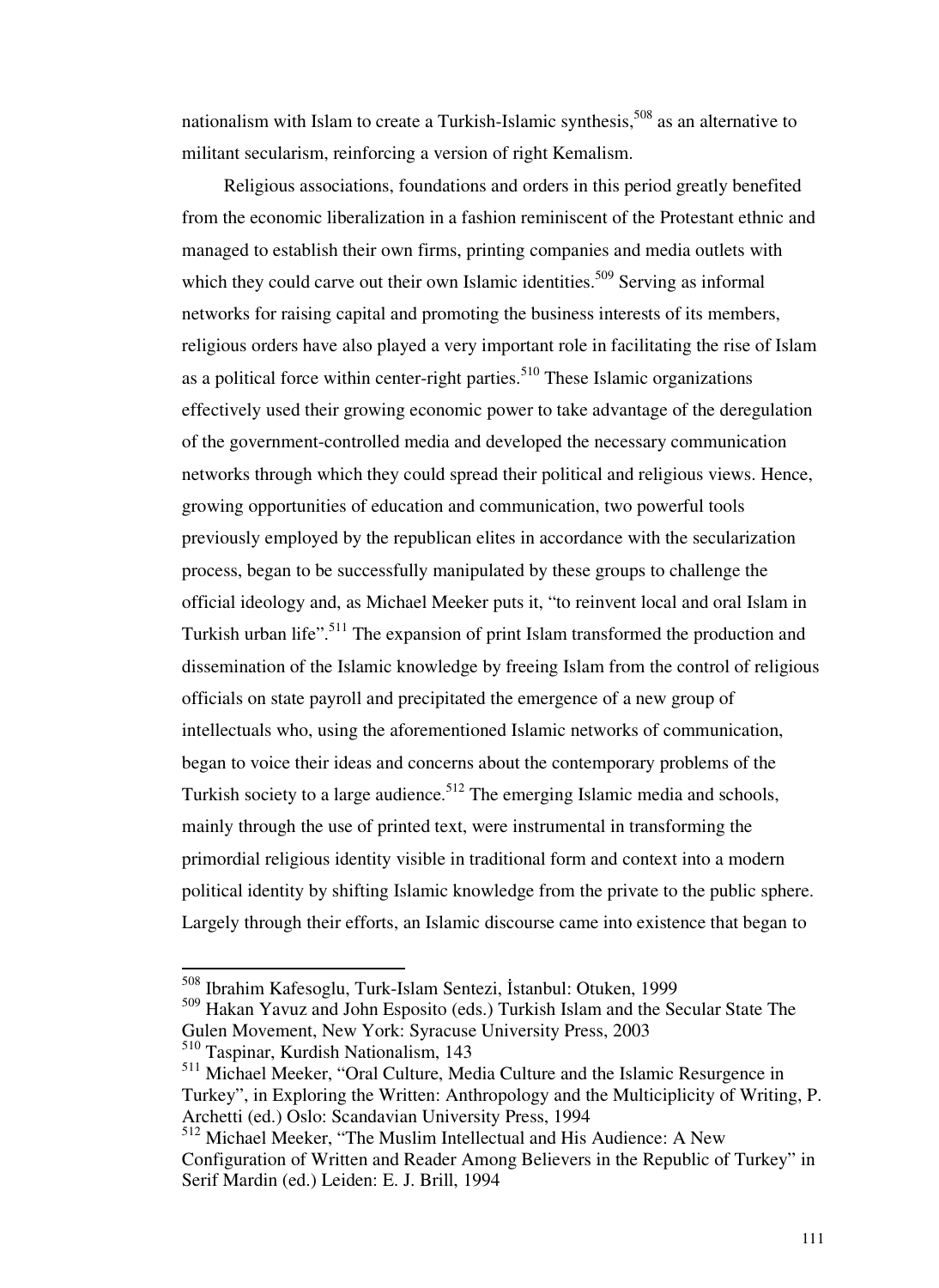influence the hearts and minds of especially the young high school and university students and paved the way for the development of an Islamic ideology that would be used by Islamist politicians in the coming decade.

 This Islamic discourse is very critical of the Kemalist reforms, which was accused of weakening the authentic Islamic culture and submitting the Turkish society to the immoral and positivist practices of the West, a recurrent theme in the cultural debates between the modernists and Islamists in the late Ottoman period $513$  and in MSP campaigns.<sup>514</sup> Reminiscent of the European conservative movements, these intellectuals criticize the Enlightenment tradition and its Kemalist interpretation for their devotion to progress and economic growth and ignoring the crucial moral and social issues.<sup>515</sup> The feeling of inferiority towards the West, stemming from the wrong practices of the political elites, they argued, could only be overcome by placing more emphasis on Islam. These intellectual works have led many young people with conservative backgrounds to become disillusioned by the political order and question, what they define as, the blind emulation of Western life styles. The growth of the Welfare Party was partially triggered by the quest of this Muslim community to form an identity separate and, in many ways, autonomous from the West as a result of their "search for an alternative Islamic life politics and new social order". <sup>516</sup>

 After losing most of its electoral base to MP in early 1980s, Welfare Party began to regain its supporters with the return of the pre-coup cadre to active politics and the favorable political environment caused by the socio-economic consequences of shifting from a highly protectionist economy to an export-oriented model through neo-liberal reforms of the 1980s which intensified income disparities and increased the unemployment rate to unprecedented levels. The process of neo-liberal reforms, in accordance with global developments, undermined the foundations of the developmental state and limited the size and extent of public programs designed to meet the social state provision. The steady inflow of migrants from less developed central and eastern Anatolian provinces into metropolitan centers could not be

<sup>&</sup>lt;sup>513</sup> Turan, Religion and Political, 34

<sup>514</sup> Taspinar, Kurdish Nationalism, 135

<sup>515</sup> Ismet Ozel, Uc Mesele: Teknik, Medeniyet ve Yabancilasma, İstanbul: Cidam Yayinlari, 1992

<sup>516</sup> Ayse Saktanber, 'We pray like you have fun': new Islamic youth in Turkey between intellectualism and popular culture, in A. Saktanber and D. Kandiyoti (eds.) Fragments of culture: the everyday of modern Turkey, New Brunswick: Rutgers University Press, 2002, p. 257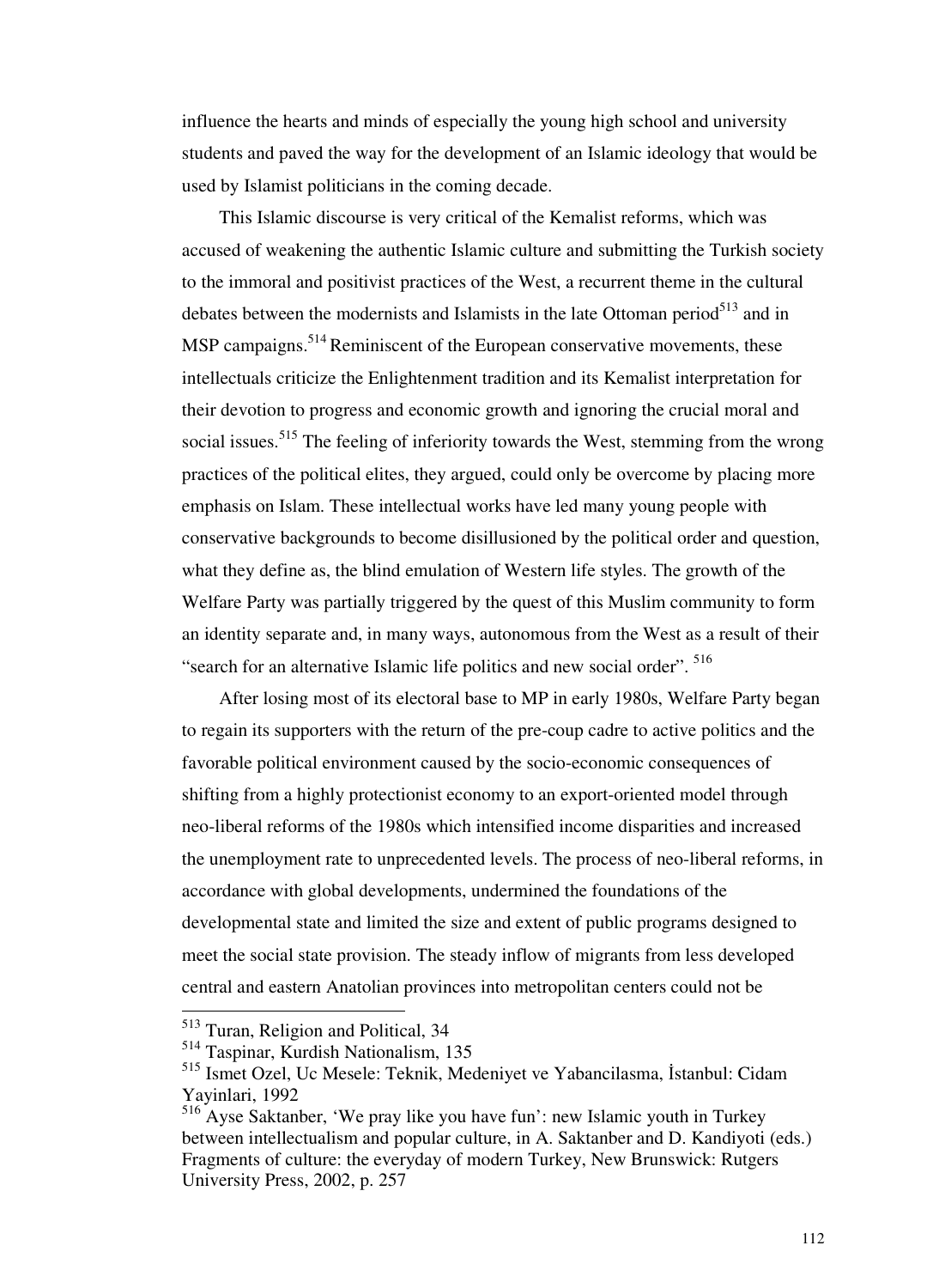adequately absorbed into official sectors of the economy and excluded from most aspects of the urban life in the slums, springing up across the major cities.<sup>517</sup> In addition, economic conditions of the masses, mostly earning fixed income, were further exacerbated by the chronically high rates of inflation, especially during the  $TPP-SDDP$  coalition government.<sup>518</sup> Intense alienation and helplessness caused by cultural shocks and socio-economic problems deeply affected the newcomers and made them a natural constituency for political movements and ideas critical of the neo-liberal socio-economic order which they considered as the cause of their multidimensional problems. Faced with these challenges, the new migrants continued to rely on their traditional contacts and associations to ease the difficult transition period and thus became excellent targets for the clientelist politics of the Welfare Party.<sup>519</sup> Nevertheless, it was only in 1991 national elections that the party managed to pass the electoral threshold and enter the parliament, thanks to the merger done with MCP and IDP.

 In this manner, global and domestic developments in line with the growing hegemony of the neo-liberal economic policies and new right politics left little room for maneuver to the social democratic parties, already in a deep crisis for similar reasons, and increasingly made them look indistinguishable from center-right parties.<sup>520</sup> Deteriorating economic conditions during TPP-SDPP government and its failure to cushion some of the socio-economic problems led many urban voters to become disillusioned with center parties. In that sense, Halul Gulalp rightly argues that Islamism is a consequence of the failure of the Westernist modernization to deliver its promises.<sup>521</sup> In this suitable environment, when center-right and center-left parties were unresponsive to the demands and needs of the masses but were instead plagued with allegations of corruption and political wrongdoing, Erbakan, thanks to

<sup>517</sup> Binnaz Toprak, The State, Politics and Religion in Turkey, in M. Heper and A. Evin, State, Democracy and the Military: Turkey in the 1980s, Berlin: Walter de Gruyter, 1988

<sup>518</sup> Taspinar, Kurdish Nationalism, 146

<sup>&</sup>lt;sup>519</sup> For a detailed ethnographic study focusing on Islamic politics, in general, and the political network of Welfare Party, in particular, see Jenny White, Islamic Mobilization in Turkey: A Study in Vernacular Politics, Seattle: University of Washington Press, 2002: p. 178-211

<sup>520</sup> Taspinar, Kurdish Nationalism, 147

<sup>&</sup>lt;sup>521</sup> Halul Gunalp, Modernization Policies and Islamic Politics in Turkey, in R. Kasaba and S. Bozdogan (eds.), Rethinking Modernity and National Identity in Turkey, Seattle, University Washington Press, 1997, p. 54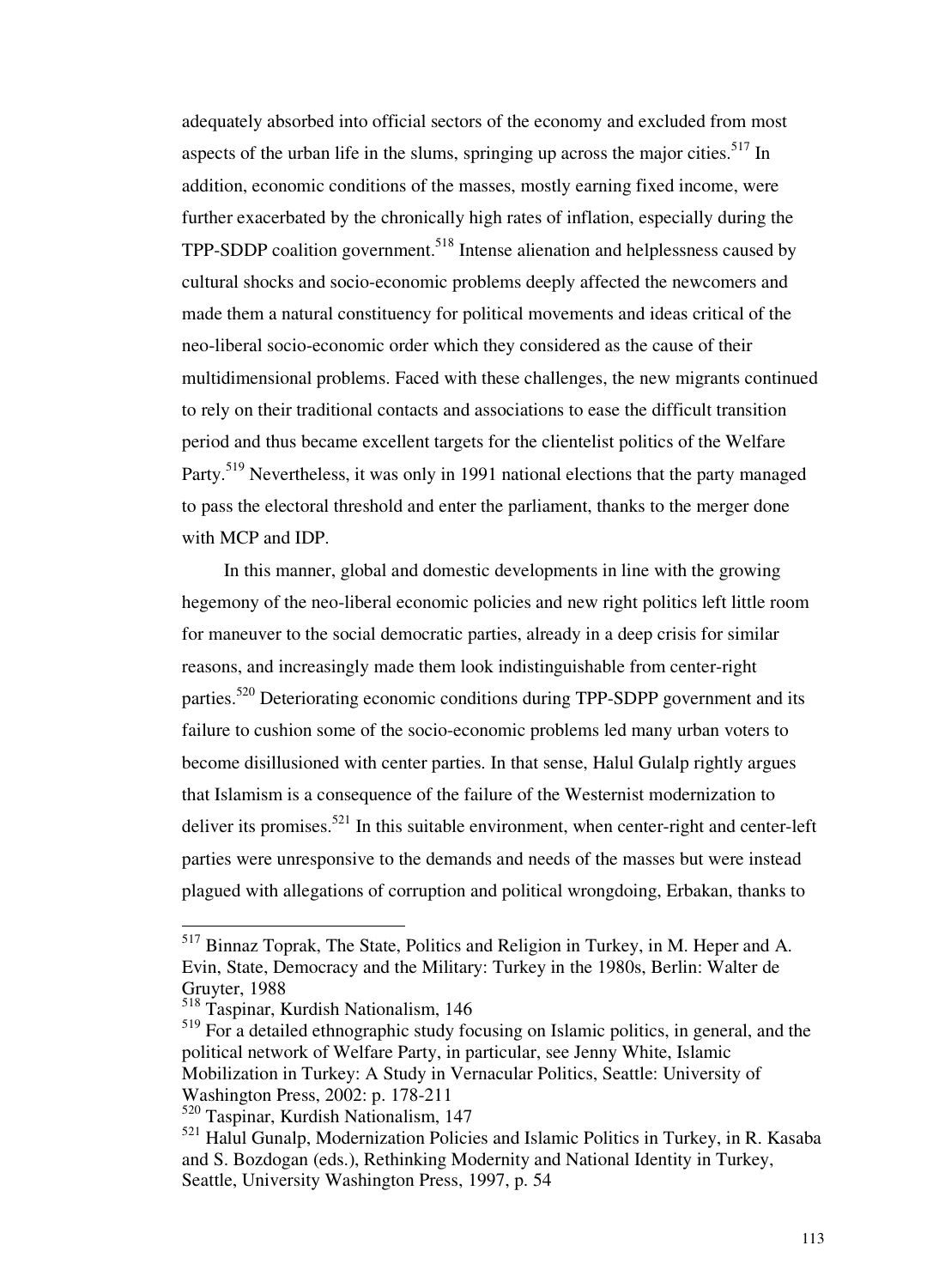his colorful yet effective rhetoric, could succeed in blaming the Kemalist order and all the systemic parties associated with the regime for the escalating problems and offer an alternative to the electorate within the framework of his Islamic program.<sup>522</sup> The 'Just Economic Order',  $523$  possessing elements of capitalism and socialism, came to be associated with social justice and was considered as a third way between the two ideologies, promising communitarian solidarity and relief from the material concerns of the masses.<sup>524</sup> The ensuing Islamic civic organizations worked to produce tangible results to indicate that Islam can better address the problems, needs and grievances of ordinary people than the secular institutions and organization of the state.<sup>525</sup>

 In accordance with its long walk to power, Welfare Party began to approach to the political center and open its ranks to center-right and liberal candidates transferred from Motherland and True Path parties. In addition, reflecting the liberalization of the Islamic movement with the rise of Islamic intellectuals such as Mehmet Metiner $526$ and Ali Bulac,<sup>527</sup> making efforts to open dialogue with other segments of the society, Bahri Zengin, leader of the liberal faction, has put together a new party program, more appealing to the electorate.<sup>528</sup> In addition to this new strategy, beginning with the 1991 elections, campaign themes of the Welfare Party mostly focused on the issues and problems, involving the oppressed groups in the society such as veiled students, unemployed people, new migrants and workers<sup>529</sup> and adopted a rhetoric that sounded very close to one that could be used by a traditional leftist party, especially with its emphasis on growing income disparities and poverty.<sup>530</sup> These

 $522$  David Shankland, Islam and Society in Turkey, Huntingdon. Eothen Press, 1999: p. 101

 $523$  For a more detailed discussion of this economic system, see Rusen Cakir, Ne Seriat Ne Demokrasi, İstanbul: Metis Yayinlari, 1994, p. 131-149

 $524$  Hakan Yavuz, Political Islam and the Welfare Party in Turkey, Comparative Politics, October 1997, p. 73-75

<sup>525</sup> Sencer Ayata, The Rise of Islamic Fundamentalism and Its Framework, in A. Eralp, M. Tunay and B. Yesilada (eds.) The Political and socioeconomic Transformation of Turkey, Connecticut: Praeger, 1993, p. 59

<sup>526</sup> Mehmet Metiner, Yemyesil Seriat Bembeyaz Demokrasi, İstanbul: Dogan Kitap, p. 443-556

<sup>&</sup>lt;sup>527</sup> Ali Bulac, Islam ve Demokrasi: Teokrasi-Totaliterizm, İstanbul: Beyan Yayinlari, 1993, p. 167-180

<sup>528</sup> Dogan Duman, Demokrasi Surecinde Turkiye'de Islamcilik, Izmir: Dokuz Eylul Universitesi, 1997, p. 109-10

<sup>529</sup> Ibid., 106

<sup>530</sup> Taspinar, Kurdish Nationalism, 148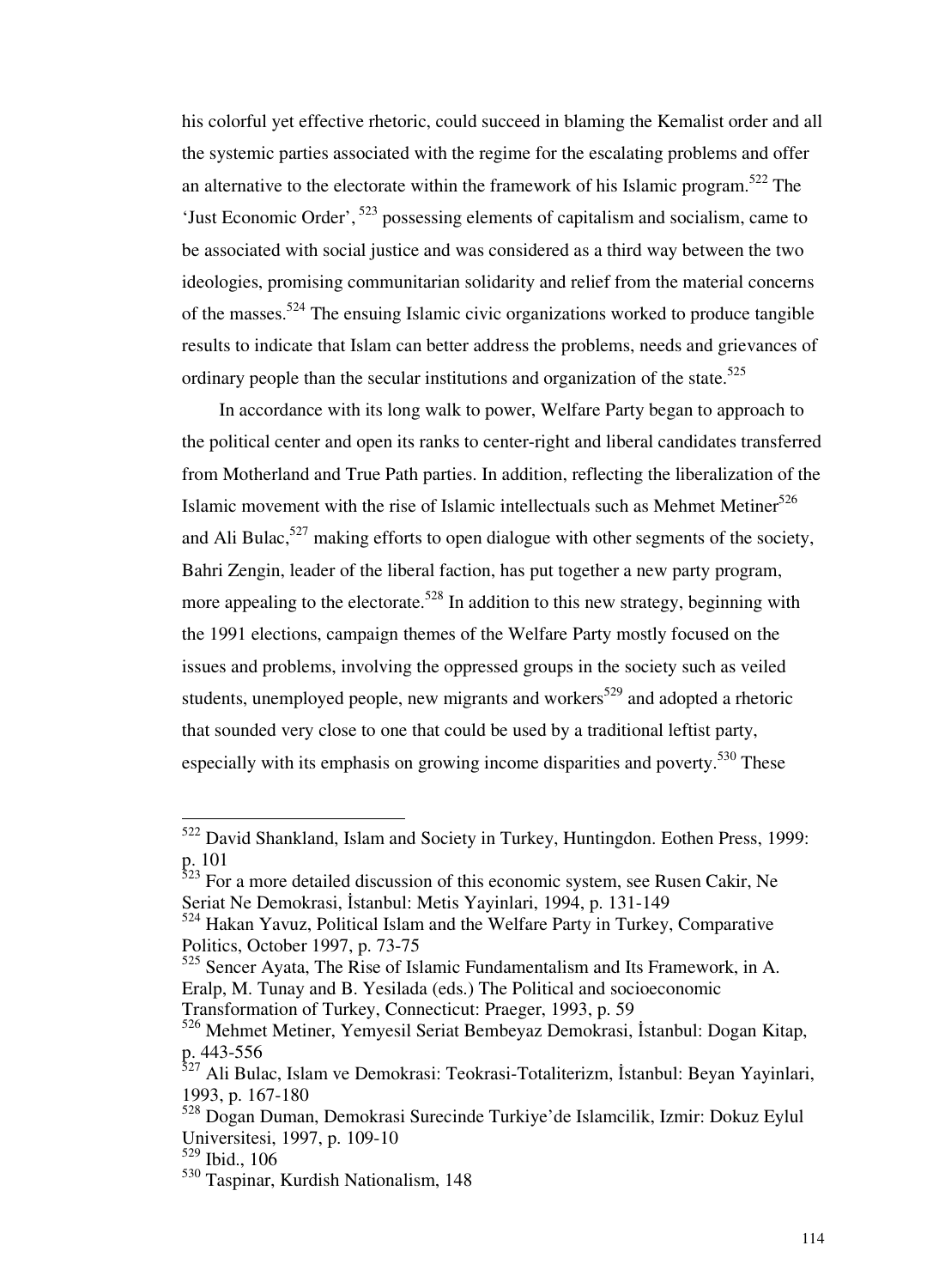campaign themes resonated very strongly among the new migrants in large cities who were grappling with the difficulties cause by separation from collective entities.<sup>531</sup>

 Taking advantage of the new opportunities provided by the global communication network through the Internet, cable television, fax machines and the spread of telephones, the reformist faction in the party began to devise new strategies to attract new voters to the party and opposed the old guards with the goal of transforming Welfare Party into a mass party<sup>532</sup> from a cadre party status.<sup>533</sup> Their effective campaign strategies based on a network of independent volunteer support groups, scattered across the country, spread the party's message to the urban masses and gained substantial support from poor districts of metropolitan areas. As a result of the growing Islamic movement and the highly organized and effective work of the party members, Welfare Party managed to capture 19.8 percent of the national vote in the 1994 local elections and won in 29 out of 76 municipalities as well as in around 300 towns. This was indeed a sociological shift in the voter base of the Welfare Party with a substantial increase in the amount of votes received from urban areas and the working classes, those groups that have traditionally voted from left-wing movements and social-democratic parties.<sup>534</sup> In other words, while NSP drew most of its support from towns and small cities in the less developed eastern and central Anatolian provinces in the  $1970s$ ,  $535$  the following two decades, especially 1990s, witnessed the growth of support given to the Welfare Party in major cities.

 As a result, the party that was mostly severely affected from the rise of the Welfare Party was SDDP, as it lost a substantial part of its electorate that has delivered the party an impressive election victory in 1989 local elections. Ties that were developed between SDPP and the poor masses in squatter districts were damaged because of the mediocre service provided by many SDPP controlled municipalities and, more importantly, the increasing number of corruption scandals in

<sup>&</sup>lt;sup>531</sup> Sabri Sayari, "Politicization of Islamic Re-traditionalism: Some Preliminary Notes," in Islam and Politics in the Modern Middle East, edited by Metin Heper and Raphael Israeli, p. 119-128

 $532<sup>2</sup>$  For a discussion of the theoretical distinction existing between cadre and mass parties, see Murice Duverger, Siyasi Partiler, translated by Ergun Ozbudun, Ankara: Bilgi Yayinevi, 1974, p. 106-138

<sup>&</sup>lt;sup>533</sup> Cakir, Ne Seriat, 77

<sup>534</sup> Hasan Kirmanoglu, Refah Partisinin Yukselisinin Ekonomi Politigi, İstanbul: İstanbul Bilgi Universitesi Arastirma Merkezi, 1997

<sup>535</sup> Jacob M. Landau, 'The National Salvation Party in Turkey', Asian and African Studies, vol. 11, no. 1, 1976, p. 1-57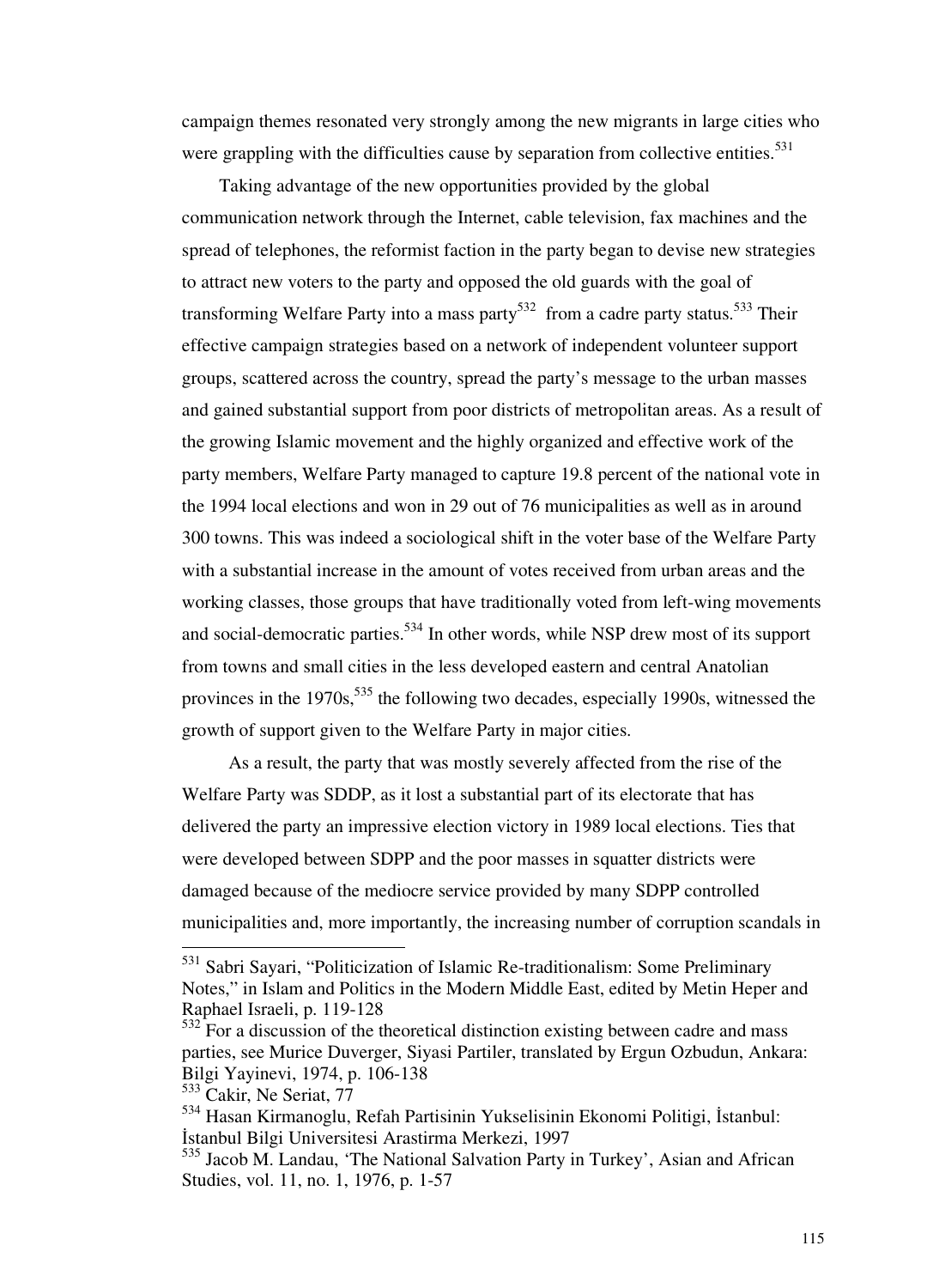which SDPP members took a central role. Moreover, the recent economic reforms coupled with devolution of power from central authorities to local governments, following the municipality reform in early 1980s created new opportunities to local authorities, such as allocation of public lands and issuing construction permits. The growing influence of the local organizations within SDPP backed by a delegate system, which became highly corrupt during the intra-party conflicts and successive party congress fed the corruptive and clientalistic nature of politics.<sup>536</sup>

 As already noted, the dissatisfaction of the urban masses excluded from the benefits of the economic liberalization of the last two decades was a major factor behind the rise of the Welfare Party. While social democrats refrained from directly challenging the economic order and failed to provide relief to the needy in the municipalities they controlled, plagued by corruption, political misconduct and embezzlement allegations, Islamists established social service organizations and clientelist networks funded by conservative businessmen.<sup>537</sup> In their hopes of defending the achievements of the republican regime and the benefits of a modern life style, SDPP came to be associated with the rest of the center parties in the eyes of this electorate. In other words, social democrat politicians were so tied up to the modernist rhetoric that they could not relate to this constituency and assume a radical and highly critical discourse against the political and economic order.

 On the other hand, Welfare politicians developed an anti-systemic rhetoric that managed to capture the hearts and minds of these voters and gave them hope for the future as well as a new discourse and promise for a new regime, 'just order'. This Islamic discourse attributed the grievances and miseries of the masses to the secular regime itself rather than the mediocre politicians and the overall direction of the economy. In their minds, god and society was on one side and the secular and corrupt state was on the other.<sup>538</sup> The narratives of progress and prosperity in defense of the rising consumer culture used by the mainstream media sources was countered by the

<sup>&</sup>lt;sup>536</sup> Ayse Gunes-Ayata, Roots and Trends of Clientelism in Turkey, in Luis Roniger and Ayse Gunes-Ayata (ed.), Democracy, Clientelism and Civil Society, Boulder: Lynne Rienner Publishers, 1994, p. 60

 $537$  Jenny White, Islamist Mobilization in Turkey: A Study in Vernacular Politics, Seattle: University of Washington Press, 2003, p. 178-211

<sup>538</sup> Yael Navaro-Yashin, Faces of the State: Secularism and Public Life in Turkey, Princeton: Princeton University Press, 2002, p. 143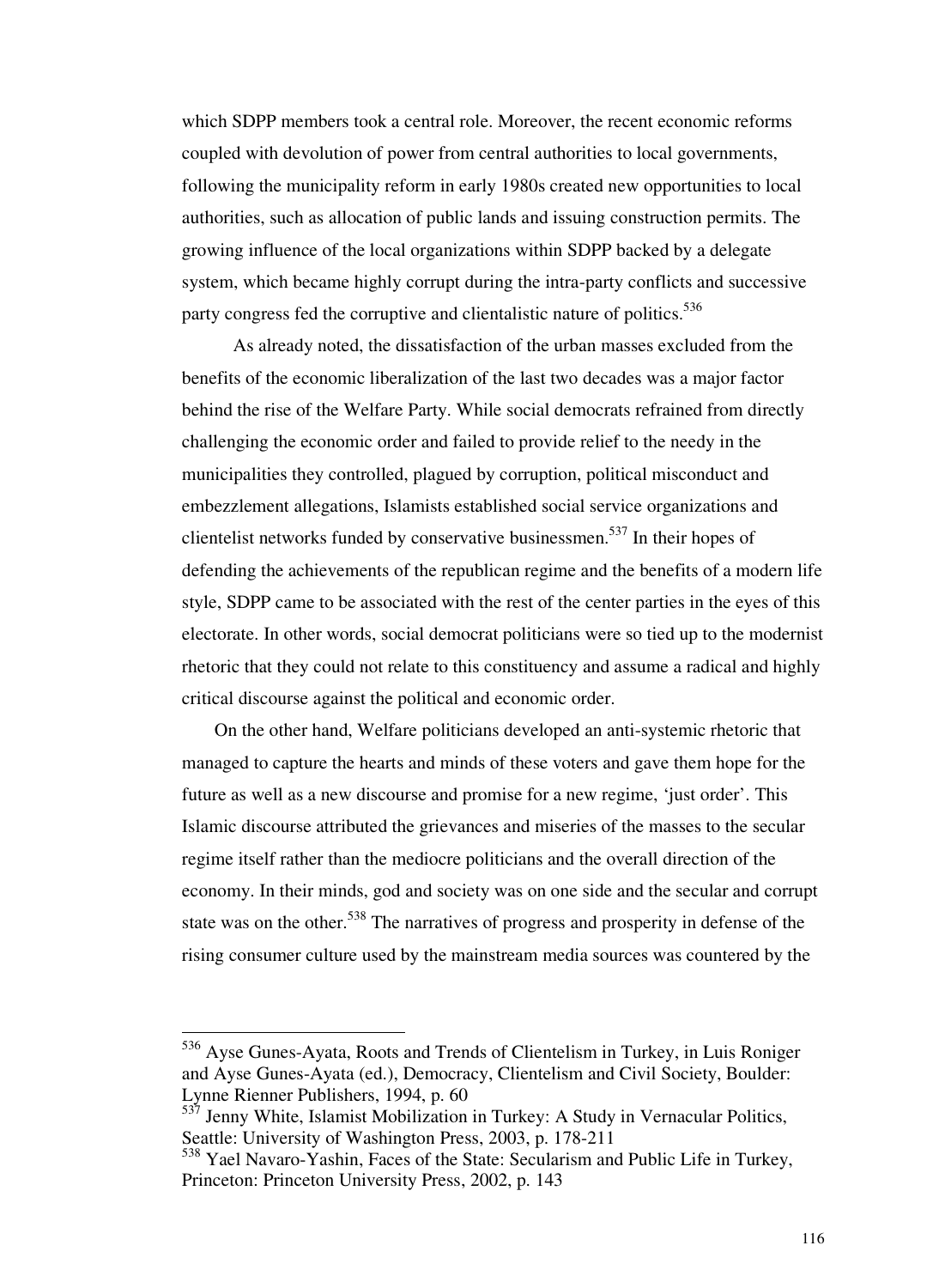Islamic media that focused on the growing inequality between rich and poor and various economic hardships that the masses had to overcome. <sup>539</sup>

 A segment of the urban dwellers who tend to distinguish themselves from the newly migrants with a set of secular values and culturalized lifestyle choices<sup>540</sup> reacted to the rise of the Welfare Party with growing fear and worry. These fears were crystallized immediately after 1994 local elections when they were confronted with the reality of being directly governed by Islamic politicians in their municipalities and was forced to recognize that Islam constituted an irreplaceable part of their fellow compatriots' life.<sup>541</sup> Considering the growing influence of Islam in society as reactionary and fanatical<sup> $542$ </sup> in accordance with Kemalist tradition, they became highly sensitive and reactionary, especially after Mumcu assassination and 1994 local elections. These developments provoked the emergence of a *Kulturkampf* between the secularists and Islamists who began to use distinct discourses, images, representations and stories to oppose one another. Moreover there was a return to Kemalist laicism, as people united around the cult of Ataturk whose image became more visible and pronounced in the public sphere with hundreds of thousands of Ataturk framed posters, badges, pins, portraits, photographs and statues circulated around. Hence, growing influence of Islam in the political system generated a counter-response and paved the way for the subsequent rise of Kemalism but now in a more civic form.

# **4.3 Kemalist Response**

 The liberal, ethnic and religious challenges in the two decades following the 1980s coup, also discussed in the two chapters of this thesis, propelled Kemalism into a legitimacy crisis as a state-focused ideology and undermined the very basic foundations of the Turkish republic. Growing hegemony of the neo-liberal agenda and the ensuing globalization process in the 1990s with their reflections observed in the rising liberal challenges towards the state and the rise of Islamic revivalism together with Kurdish radicalism persuaded many Kemalist intellectuals that Kemalism was under serious threat. In addition, due to the high number of Islamists joining the ranks of the state bureaucracy, especially during the Motherland period, state officials could

<sup>539</sup> Ibid., 91-2

<sup>540</sup> Sencer Ayata, The new middle class and the joys of suburbia, D. Kandiyoti and A. Saktanber (eds.), Fragments of Culture and the everyday of Modern Turkey, New Brunswick, N.J. : Rutgers University Press, 2002, p.30

<sup>541</sup> Ibid., 44-73

<sup>542</sup> Ahmad "Islamic Reassertion, 755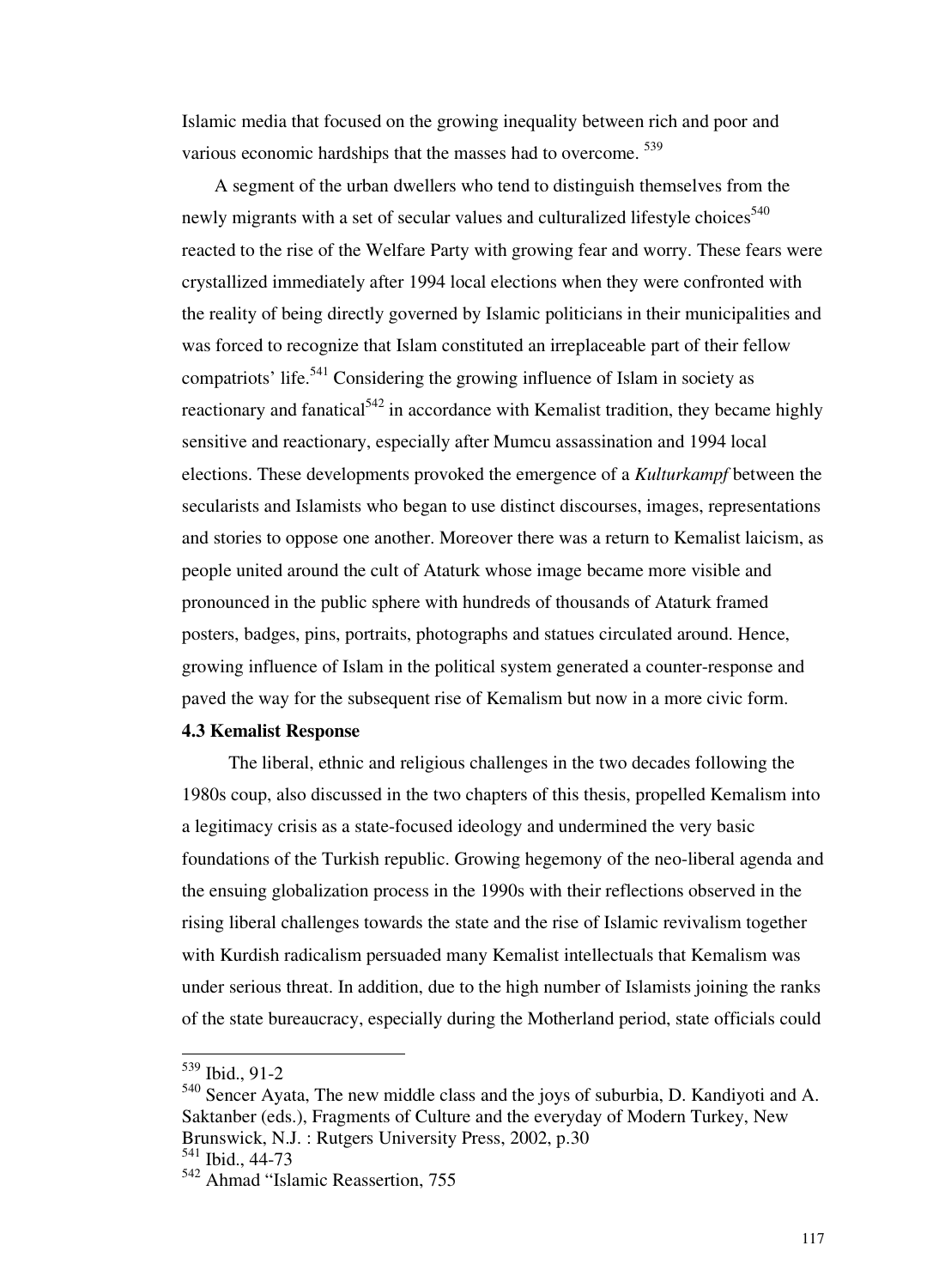no longer be trusted to give overwhelming support to the Kemalist ideals.<sup>543</sup> Moreover, recent ideological debates taking place within SDPP, indicating that many members were ready to abandon etatist policies discussed in the first section of this chapter, made them concerned about the ability of the social democrat parties to defend Kemalism.<sup>544</sup> All of these developments led Kemalist intellectuals to organize a civilian initiative with which they could restore the hegemony of Kemalism by using the democratic mechanisms at hand, since the state was no longer willing to officially assume this task. Hence, 1990s witnessed the emergence of a civic version of Kemalism which have characterized Turkish politics in the 1990s, particularly for the mainstream leftist parties.

 The first group, consisting of very prominent scholars with a legal background, developed a revisionist approach to Kemalism, arguing the possibility of establishing a democratic regime in Turkey with Kemalism-oriented values. These intellectuals share the view that Kemalism is not a totalitarian project in par with the socialist and fascist regimes occurring in the same time period as Kemalism; rather it is an authoritarian ideology that developed the necessary political, economic and social conditions for establishing a democratic regime.<sup>545</sup> Indeed, they pointed out that the pragmatic and flexible policies of the period, coupled with a relative tolerance for pluralism<sup>546</sup>, though implemented in a monist and authoritarian fashion came to develop the modern and rational citizen model that would become the building block of a democratic order in the coming years.<sup>547</sup> For those arguing that Kemalism is an elitist project, imposed from above to all segments of the society, Tanor selected the democratic aspects of the early stages of the National Struggle Period and emphasized the high level of participation and mobilization that surrounded the rise of Kemalism

<sup>543</sup> Nemci Erdogan, Neo-Kemalizm, Organik Bunalim ve Hegemonya, in Ahmet Insel (ed.) Kemalizm, İstanbul: Iletisim, 2002, p. 585

<sup>544</sup> Ahmet Taner Kislali, Kemalizm, Laiklik ve Demokrasi, Ankara: Imge Yayinevi, 1994

<sup>545</sup> Bulent Tanor, Kurulus Kurtulus, İstanbul, Cumhuriyet Yayincilik, 2000; Ergun Ozbudun, The nature of the Kemalist Political regime, in Ataturk Founder of a Modern State, London: C. Hurst & Company, 1981 and Sami Selcuk, Demokrasiye Dogru, Ankara: Yeni Turkiye Yayinlari, 1999

<sup>546</sup> Ergun Ozbudun, The nature of the Kemalist Political regime, in Ataturk Founder of a Modern State, London: C. Hurst & Company, 1981

<sup>&</sup>lt;sup>547</sup> Sami Selcuk, Zorba Devletten Hukukun Ustunlugune, Ankara: Yeni Turkiye Yayinlari, 1998, p. 286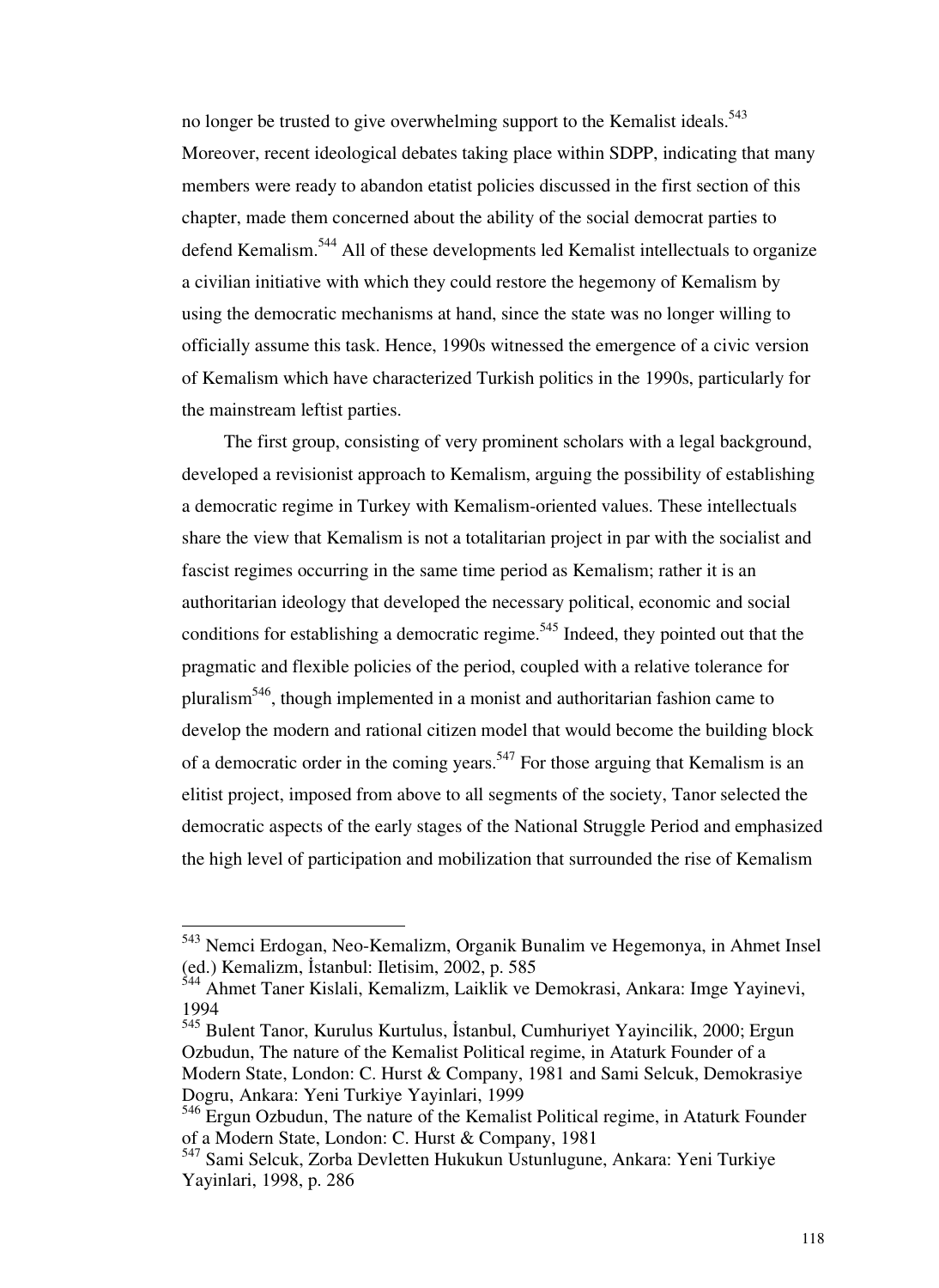in this period of liberation.<sup>548</sup> This was a civil society model absent in the Ottoman polity and a clear indication that only the democratic regime could solve the deep rooted socio-economic problems of the Turkish society.<sup>549</sup>

 They were also highly critical of the oppressive, elitist and rigid policies of the single-party era, especially after the consolidation of the RPP rule in the early 1930s, and saw them as wrong examples that were set for the coming military coups in the following decades. They argued that Kemalism should be saved from the tutelage of the civil and military bureaucratic elites, who, distrustful of the masses, relies on a notion of statism adopted from 1930s. Ozbudun considers the corporatist character of the Turkish polity, inherited from Gokalp's populist tradition, as the fundamental obstacle over the development of a pluralist culture and a democratic regime.<sup>550</sup> On the contrary, the consolidation of Turkish democracy depends upon a peaceful resolution of the existing dichotomies in society and recognition of alternative political, cultural and ethnic identities by means of abandoning the monolithic cultural policy of Kemalism.<sup>551</sup> Advocating adoption of a more liberal version of secularism, abandonment of tutelage of bureaucratic authorities in favor of civil society and fullscale democratization, they hoped that it would be possible to regain legitimacy of Kemalism on democratic grounds and thereby achieve Ataturk's goal of establishing a democratic regime in Turkey.<sup>552</sup> Indeed, these intellectuals have analyzed the responsibility of the Kemalist tradition in the poor conditions of democracy in Turkey in a critical manner unseen among mainstream Kemalists, though not personally dissociating from the ideology itself and took it upon themselves to reinvent Kemalism in accordance with the democratic paradigm.<sup>553</sup> However these attempts of reframing Kemalism in a liberal and democratic manner did not generate much support among the Kemalist circles and were mostly shadowed by the rise of a more

<sup>548</sup> Bulent Tanor, Kurulus Kurtulus, İstanbul, Cumhuriyet Yayincilik, 2000

<sup>549</sup> Bulent Tanor, Yerel Kongre Iktidarlari, İstanbul: Afa Yayinlari, 1992

<sup>550</sup> Ergun Ozbudun, Turkiye'de Devlet Seckinleri ve Demokratik Siyasi Kultur, Ergun Ozbudun et. al., Turkiye'de Demokratik Siyasi Kultur, Ankara: Turk Demokrasi Vakfi, 1995

<sup>&</sup>lt;sup>551</sup> Ergun Ozbudun, Contemporary Turkish Politics Challenges to Democratic Consolidation, Boulder: Lynne Rienner Publishers, 2000

<sup>552</sup> Sami Selcuk, Demokrasiye Dogru, Ankara: Yeni Turkiye Yayinlari, 1999

<sup>553</sup> Omer Turan, Son Donemde Kemalizme Demokratik Mesruiyet Arayislari, in Ahmet Insel (ed.) Kemalizm, İstanbul: Ilesitim, 2002, p. 592-600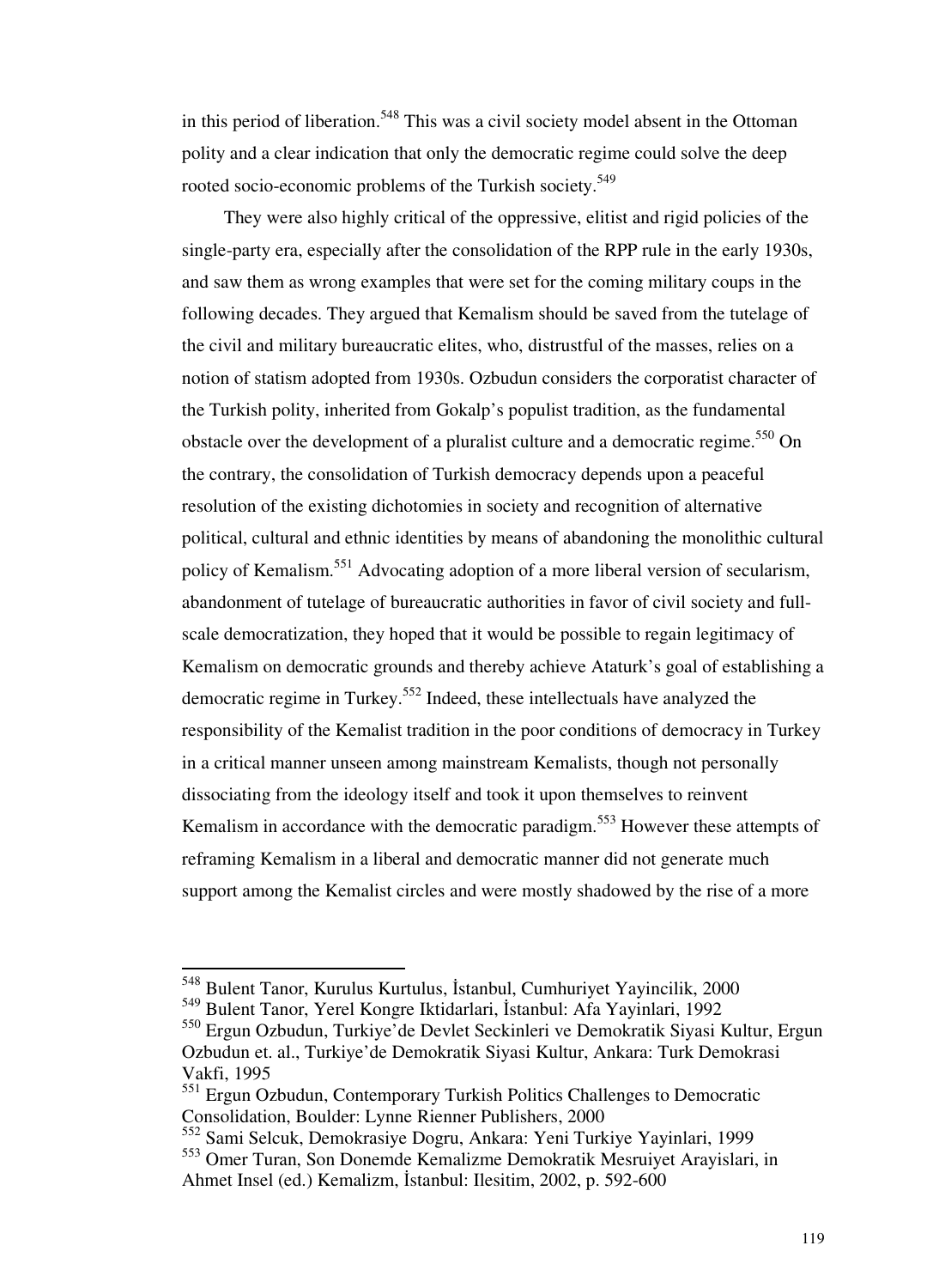conservative, nationalist and reactionary interpretation of Kemalism with, of course, serious consequences for the reformist and leftist elements within SDPP.

 The second group however directly appealed to the society and engaged in civic activities to raise awareness for the growing threats facing Kemalism and generate support from the masses. Hence, a public call was made to the society, inviting all those who discovered the Mustafa Kemal in themselves to participate in this process and assume an active role in defending the achievements of the republican regime.<sup>554</sup> A group of Kemalist intellectuals, headed by Muammer Aksoy, established the Association of Ataturkist Thought<sup>555</sup> in Ankara in 1989 with a similar organization under the title the Association of Support for Contemporary Life being opened in Istanbul during the same period. Kemalists from all occupations and age groups, but especially Kemalist women, who considered Islamic revival as a fundamental threat to their status in society assumed a primary role in these organizations and took active part in their occasions.<sup>556</sup> They argued that this is a continuation of the 'Anatolian Enlightenment' by civic associations, resuming the task of raising modern citizens, who would be ready and capable to defend the reformist and nationalist epistemology of the regime.

 On political matters, a very cautious approach is taken towards Kurdish and Islamist groups and any liberal initiative is usually considered to play into the hands of these groups and thus passionately opposed. One country, one flag, one official language are the absolute boundaries for political and cultural freedoms that could be granted to political groups in society.<sup>557</sup> It was argued that under no circumstances Islamist and Kurdish political associations could be tolerated as part of the civil society because they posed a significant threat to the republican regime and the democratic order. If formal rules of democracy call for such tolerance, then, they should not be considered as democrats.<sup>558</sup> This is in fact a clear indication of the instrumental role denoted to the democratic regime by Kemalists who were ready to

<sup>554</sup> Turkan Saylan, Cumhuriyet'in Bireyi Olmak, İstanbul: Cumhuriyet Yayinlari, 1998, p. 340-1

 $555$  Among the founders, there were many prominent people, who had achieved fame and success in their subsequent fields such as H. V. Velidedeoglu, A. Cecen, O. Ozankaya, I. Topaloglu, B. Ucok, C. Talas as well as several others.

<sup>556</sup> Yesim Arat, The Project of Modernity and Women in Turkey, in Resat Kasaba and Sibel Bozdogan (ed.) Rethinking Modenity and National Identity in Turkey, p. 108

<sup>557</sup> Ahmet Taner Kislali, Ben Demokrat Degilim, Ankara: Imge Kitabevi, 1999, p. 337 <sup>558</sup> Ibid., 222-6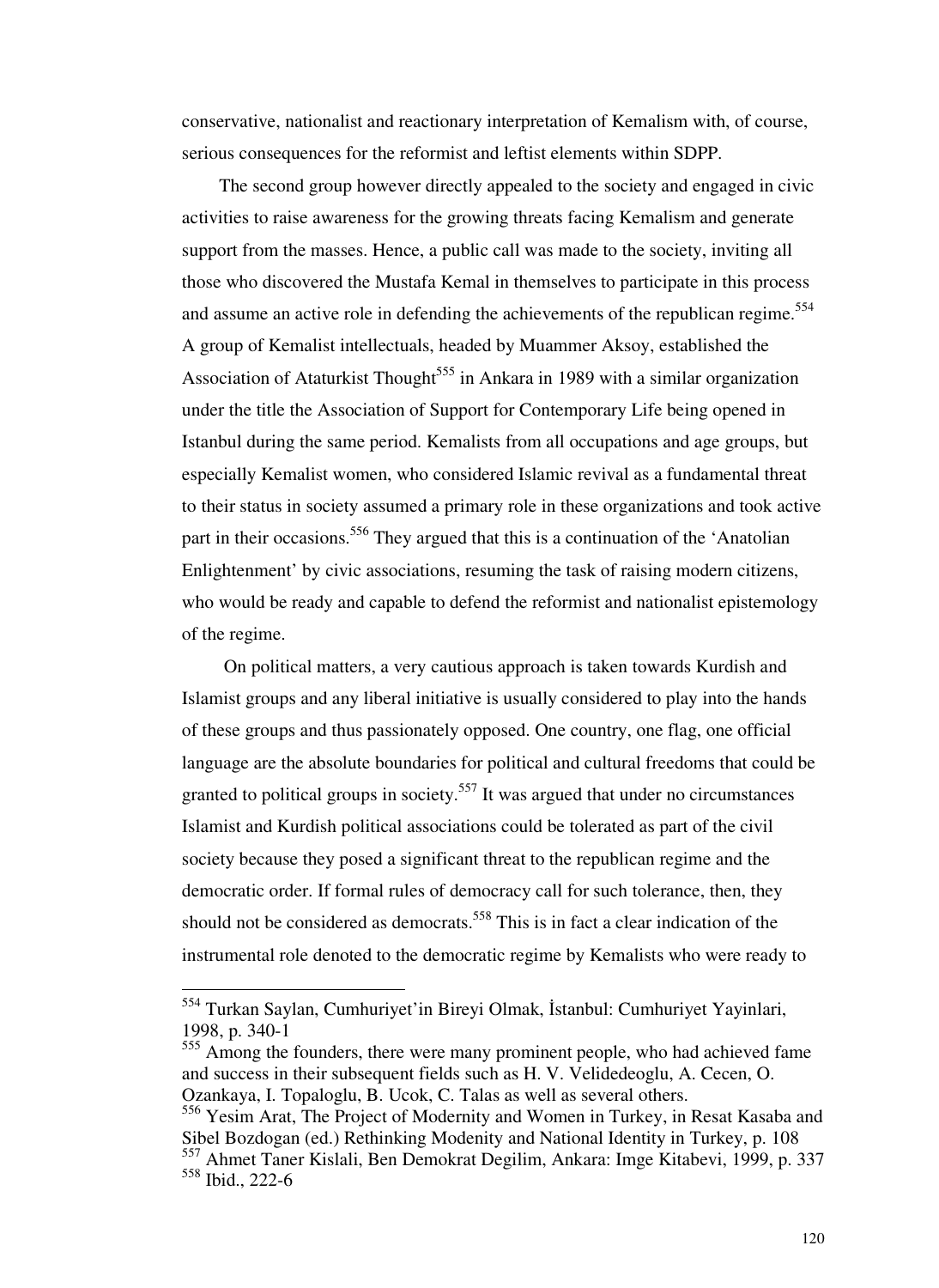use authoritarian political and legal measures to defend the regime.<sup>559</sup> Moreover, a "platonic love for the state" is eminent among members of these associations since they have not yet abandoned their emotional bonds with the state but also cannot openly express them due to the cold response most of the state authorities give to their cause.<sup>560</sup> Members emphasize the importance of establishing organic ties between their associations and state mechanisms, arising from their "statolatry".<sup>561</sup>

 Recent global developments have made it necessary for neo-Kemalists, as Kahraman puts it, to rejuvenate the Kemalist-Republican ideological roots and revitalize the nation-state model with the traditional Kemalist epistemology, overseeing a cohabitation of the party and the state.<sup>562</sup> Indeed, the emergence of neo-Kemalism has been largely a reaction to the retreat of the nation-state model and Keynesian version of developmental state propelled by the developments and concepts produced in the period of globalization. It should then not come as a surprise that an emphasis on the primacy of national sovereignty and anti-imperialism distinguish neo-Kemalism from its earlier forms.<sup>563</sup> Nationalist left, aiming to amalgamate the Kuvayi Milliye spirit with egalitarian principles, developed as a response to the hegemonic crisis faced by Kemalism in the 1990s and became an ideological framework for the social democratic parties.<sup>564</sup> This reactionary attitude has been one of the major obstacles for the postponement of the democratization and liberalization process in the early 1990s and has grown the influence of the conservative faction within the SDPP.

## **4.4 The Return to Roots**

-

 In the midst of heated Kemalism debates, those adhering to the Kemalist principles wanted a political party that could directly assume the task of defending Kemalist heritage. Indeed following the constitutional change that allowed pre-1980 parties to be reopened, RPP was reestablished by the former ranks of the party and initiated an aggressive strategy towards other center-left parties, especially SDPP, whose mission was argued to be completed with its return to Turkish politics. A

<sup>559</sup> Vural Savas, Irtica ve Boluluge Karsi Militan Demokrasi, Ankara: Bilgi Yayinevi, 2000

<sup>560</sup> T. Bora and U. Kivanc, Yeni Ataturkculuk, Cumhuriyet Donemi Turkiye Ansiklopedisi, Cilt 13, 1996, p. 779

<sup>561</sup> Erdogan, Neo-Kemalizm, 588

<sup>562</sup> Kahraman, The Making, 246

<sup>563</sup> Erdogan, Neo-Kemalizm, 586

<sup>564</sup> Erkin Yurdakul, Ataturk ve Ulusal Sol, İstanbul: Ileri Yayinlari, 2004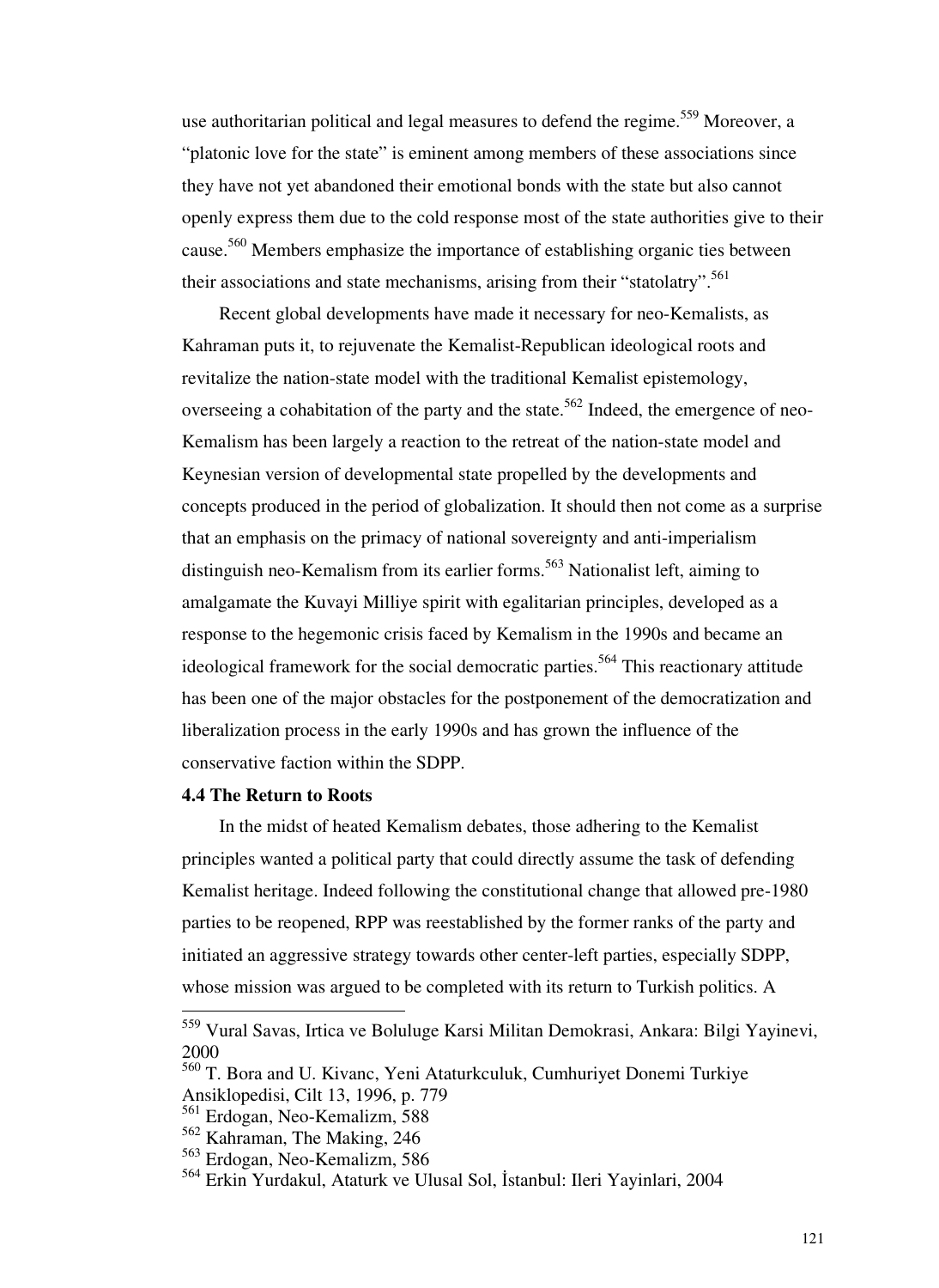paradoxical situation was caused by the fact that the very group which was critical of the traditional ideological structure and the radical modernist discourse of RPP was also assuming the task of, first, reestablishing and, then, assuming the control of the party. An energetic and ambitious Baykal, eager to become the leader of the left, has passionately used the strategy of pushing the SDPP administration to the corner by inviting them to merger talks without any preconditions,<sup>565</sup> knowing that the heritage of his party would constitute a source of attraction for those disappointed by policies pursued by SDPP after becoming a coalition partner. Indeed his entire strategy was based on the emphasis made by him on the importance and meaning of RPP which he though would appeal the SDPP base not least the grassroots members. Inonu managed to resist to these demands by arguing that the roof of RPP existed within SDPP which contained many former RPP politicians as well as majority of its rank and file.<sup>566</sup> Following Inonu's quit from politics, Karayalcin was unable to control his party ranks and when faced with mounting pressure coming from the leftist public opinion as well as many of his rivals, including, among others, Gurkan group, an uneasy Karayalcin realized that he could no longer ignore or delay the merger between the two parties.<sup>567</sup>

 After the assassination of Ugur Mumcu in January 24, 1993 and in response to the resurgence of Islam and growing Kurdish nationalism, there was a spontaneous upsurge of the traditional Kemalist ideology albeit in a civic form. For Kemalist masses, the numerous political assassinations on Kemalist intellectuals was an indication of the inability of the political elites to preserve the secular character of the regime which gave them all the more reason to stand firm and hold on to their ideals. The prevailing mood among the urban and secular electorate, constituting the support base of SDPP-RPP tradition, contributed to the growing popularity of traditional Kemalist values and the return of SDPP to its roots, thereby eliminating the possibility of a social democratic transformation. In this environment, attempts of reviving Turkish social democracy by breaking with the RPP heritage and developing a new ideological framework that would incorporate the universal principles of social democracy lost their appeal for the rank and file of the party. There was a growing protest against those who favored opening into question the manner and style of the

<sup>565</sup> Dagistanli, Sosyal Demokratlar, 249-58

<sup>566</sup> Erdal Inonu, Kurultay Konusmalari, Istanbul: Boyut Yayinlari, 1998, p. 432-6

<sup>567</sup> Saban Sevinc, Yenilmis Komutanlar Muzesi, Ankara: Umit Yayincilik, 2000, p. 122-4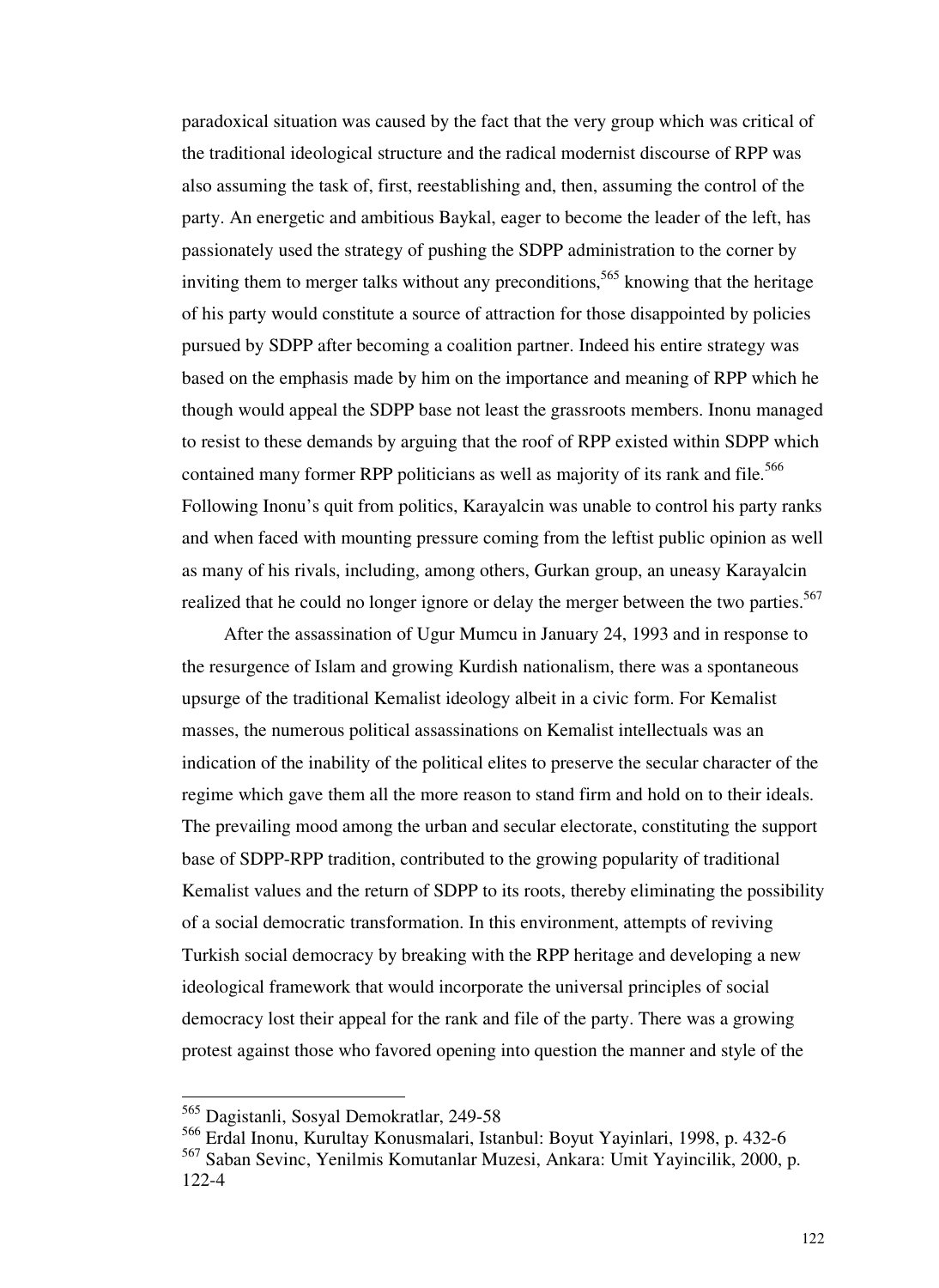Kemalist reforms. Hence, second Republicans were accused of acting under the guidance and initiative of CIA with its own agenda over the region so that those affiliated with such ideas in leftist parties lost their hopes of generating support from the party members. Indeed, the growing concerns of the urban dwellers that the republican regime and their modern and secular life style was in danger which was being fueled by the civic-oriented activities and public campaigns of the neo-Kemalists made it highly unwise for the RPP leadership cadre to break with the Kemalist heritage and adopt the new left philosophy as the new party program. While the 1993 program of RPP contained an ambiguous ideological position going back and forth between the abandonment of the traditional ideology and its reinvigoration, Baykal team gradually assumed an increasingly traditional Kemalist, nationalist and radical secularist position.<sup>568</sup> Republic and secularism assumed a more important role in the lives of the RPP voters in the period following the rise of Islamic politics and became the main priority of this constituency.<sup>569</sup>

 As already shown in the second chapter, Karayalcin Manifesto revealed the intention of a part of the leadership cadres to shift to a more liberal and pluralistic understanding of politics breaking with the centralist and statist tradition in response to the emergence of new economic, political and social realities. However the dramatic turn of events would lead him to, first, tone down some important elements in his program and, later, pull the party under his hand during the merger talks, resulting in his political isolation. Indeed, come the merger, not only the institutional existence but also the ideological formulations of SDPP would be abolished. Moreover, after the unification of the two parties, prominent SDPP politicians who were already out of touch with their constituencies after numerous scandals in power would begin to lose their influence in the new party in what would follow as the capture of SDPP by RPP. The overwhelming victory of Baykal, who campaigned on the theme of devotion to the historical cult of RPP,<sup>570</sup> against Karayalcin in the first congress after the RPP-SDPP merger on September 9, 1995 thus signaled the end of a chapter in Turkish politics, for the era of SDPP as well as SDPP originated politicians had come to an end.

<sup>568</sup> Kahraman, The Making, 283

<sup>569</sup> Omer Caha, Secmen Davranisini Belirleyen Degerler, in Omer Caha (ed.) Secmen Davranisi ve Siyasal Partiler, İstanbul: Fatih Universitesi Yayinlari, p. 5-46 <sup>570</sup> Kahraman, The Making, 312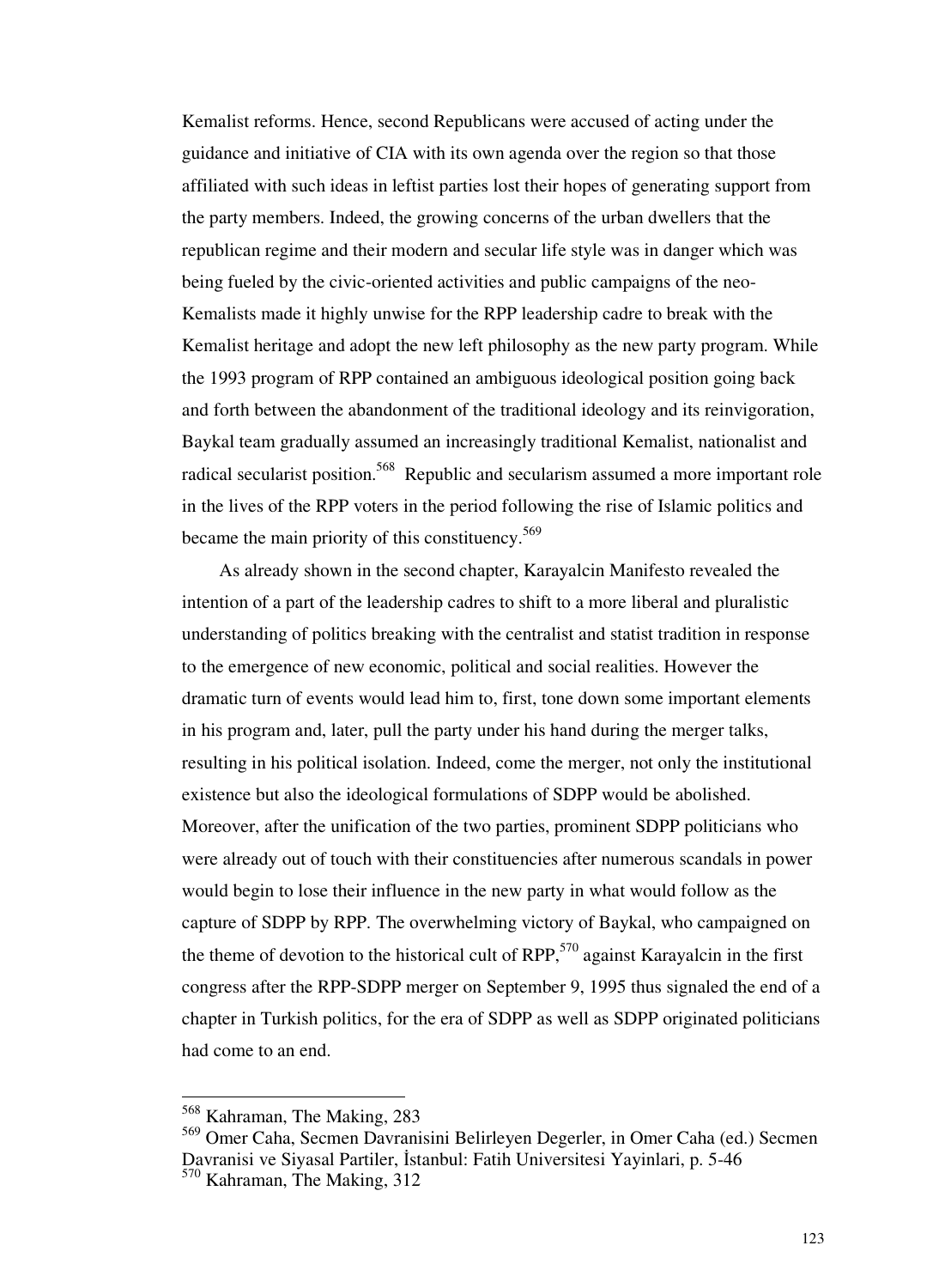In this chapter, it is argued that rapid socio-economic and political changes in the post-1980 period brought a radical reevaluation of the constitutive ideology, namely Kemalism and, with it, the Kemalist-originated Turkish social democracy. The analysis showed that Kemalism was put under scrutiny by intellectuals from all segments of the society, including a newly reformist group within SDPP. There were indeed numerous attempts among SDPP ranks to reinvigorate the social democratic ideology by breaking with the Kemalist heritage and six Arrows, unseen in previous periods. However the rise of Islamic movements together with brutal attacks on secular intellectuals gave the impression that secularism and the republican order were under threat, precipitating a wave of Kemalist resurgence, overwhelmingly supported by the secular and urban communities. In response to the anti-Kemalist developments in the post-1980 period, many Kemalist intellectuals managed to revive the existing link between Turkish social democracy and Kemalism to reemphasize Kemalist elements within Turkish left. In other words, rank and file of SDPP have assumed the task of defending Kemalist reforms and principles at the expence of strengthening the importance of universal social democrat values within their party program. The reestablishment of RPP fueled this process as it generated a race among leftist politicians on the issue of who can best protect and preserve the secular character of the republican regime. Following the merger between SDPP and RPP, all previous attempts of the reformist faction to convince the party grassroots to undertake transformation along the lines of western social democracy had to be dropped in this new environment.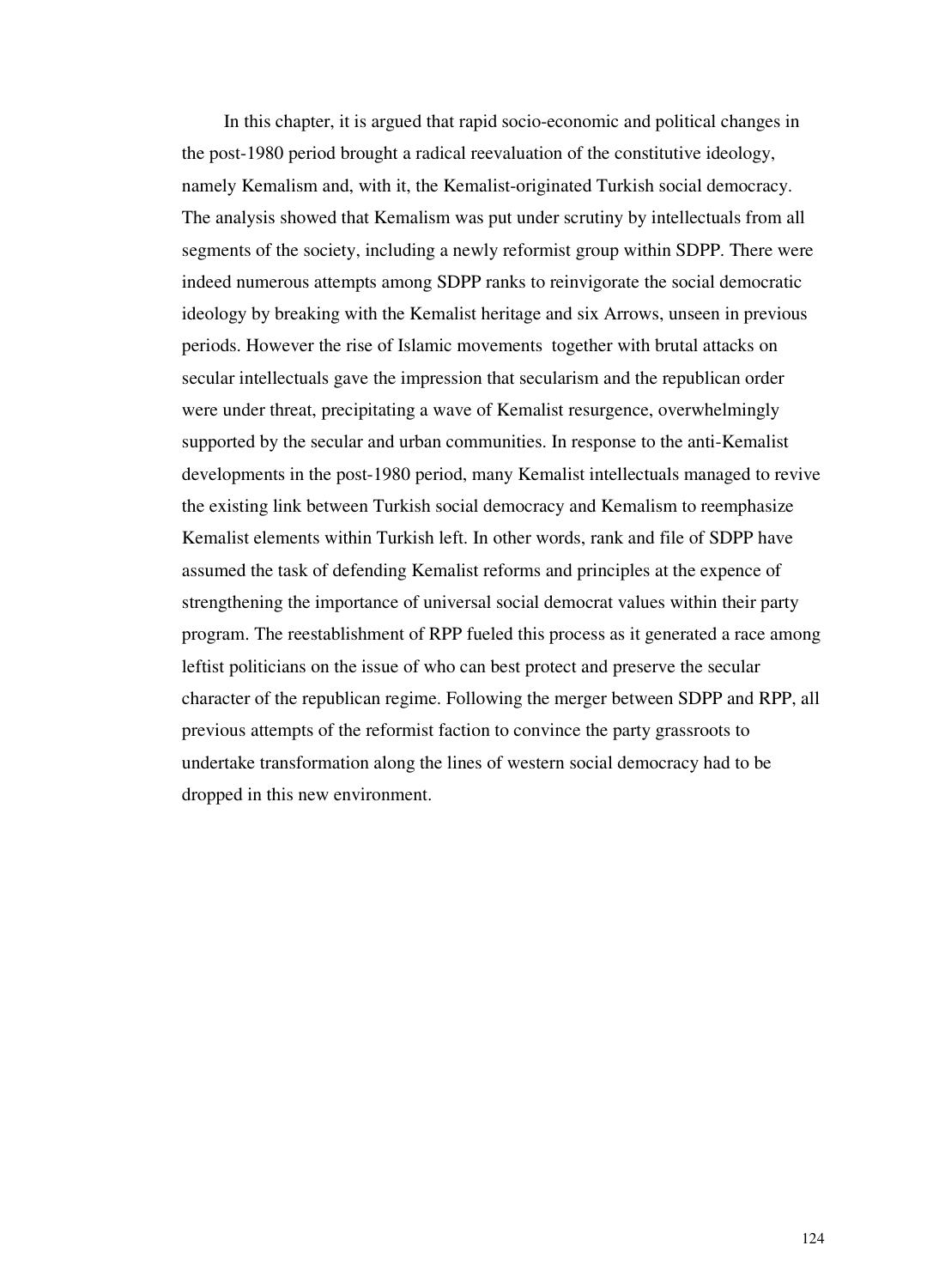#### **CONCLUSION**

 On the night of February 18, 1995 SDPP delegates gathered at a convention hall in Ankara to dissolve their party that has become the main represantor of the social democratic movement for approximately a decade. Only a few hours ago, with around a three hundred vote margin, the majority of the SDPP delegates accepted RPP as their new home, following the merger between SDPP and RPP. A sad-looking and exhausted Karayalcin, as the last chairman of the party, made a dramatic speech, congratulating each and every one of the delegates for their services in SDPP and asked them to continue similar work in their new party. These words marked not only the end of SDPP but also a chapter in Turkish politics, since in the coming years RPP reemerged with its monist structure, putting an end to all attempts of the intra-party factions in realizing a social democratic transformation.

 Social democracy is a concept that has emerged, rather lately in Turkish politics, in the early 1980s, pronounced politically and epistemologically by the leadership cadre of the new center-left party that was founded, namely Social Democratic Party. In the previous decades, even center-left or democratic left movements that challenged some of the policies of the single-party era did not aspire to use the social democratic discourse. Indeed, Turkish social democracy has never been closely tied to and influenced by the universal norms of the European social democratic and socialist parties but instead relied extensively on the Kemalist ideological framework.

 In accordance with the liberalization of the political system and the rise of new social groups, however, according to the argument put forward in this thesis, a growing faction of reformists, consisting of the intellectuals, ethnic and sectarian groups and union leaders in SDPP managed to challenge the ideology of the party and argued in favor of its structural and ideological renewal. A number of intra-party factions developed new programs which carried the ambitious goal of transforming the traditional and parochial Turkish social democracy and breaking with its Kemalist origins to assume a more universal character. Given the popularity of these alternative programs and the publicity they generated in the media, it is surprising that such a programmatic revival failed to materialize. This thesis thus aims to explain this phenomenon by focusing on intra-party discussions as well as the socio-economic and political developments of the period.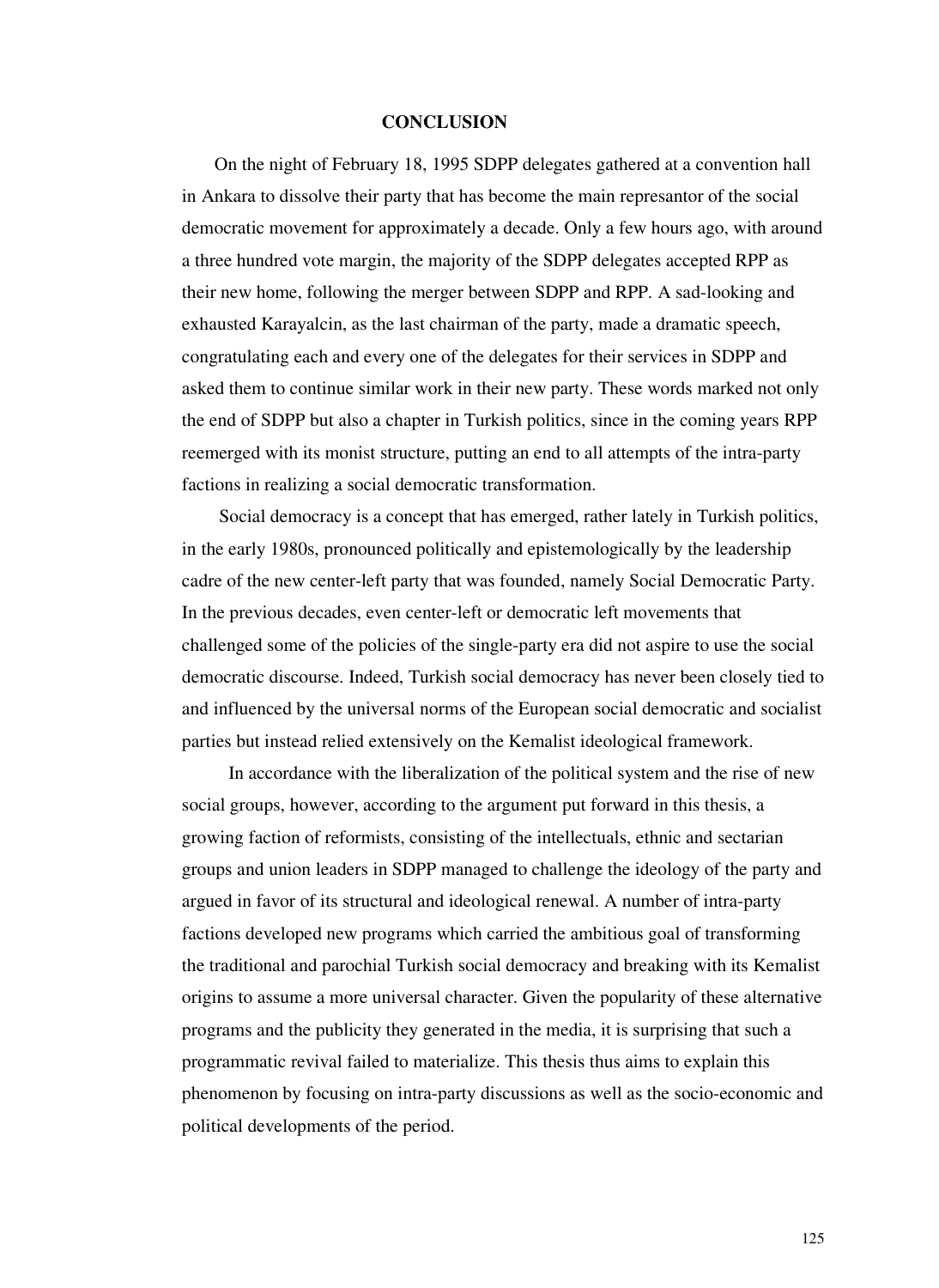Efforts of some intra-factions to seek ideological and structural renewal have, unfortunately, coincided with the rapid decline of SDPP due to the political conjecture and leadership and cadre problems. The mass support for SDPP significantly went down during the coalition years in response to ineffective government response to the Sivas and Gazi events, economic crisis and Kurdish issue. It is also the case that these debates mostly gained importance among delegates mainly during these leadership contests and, thus, were overshadowed by the Inonu-Baykal leadership race. Important as they may be, this thesis displayed that this inability to renew the ideological structure of the party must be attributed to the crisis of statism that challenged the source of legitimacy of the party, crisis of Turkish modernity that distanced the party elites from their constituent groups and crisis of Kemalism that hindered the search for universal norms of social democracy in SDPP.

 The epistemological inadequacy of the Turkish social democracy, as already argued, mainly originates from the extensive ties developed between the state and SDPP, as the party of the old establishment, standing in direct line of descent from the RPP. This has precluded SDPP elites from directly challenging the state and accepting the wrongdoings of the ruling elites, even if that meant compromising on the goal of demilitarization. While the party elites were critical of the coup generals and their actions, they were surprisingly hesitant to challenge the authoritarian policies of the state in the issues of 1980 coup, Kurdish problem and economic and political discrimination. In its role as the main opposition party in the 1980s, therefore, SDPP could not fully possess and lead the democratization demands of the large body of the Turkish electorate.

 In response to the neo-liberal and new right policies of the MP government, SDPP ranks instinctively rallied behind the cause of defending the state and continued to advocate the notion of the mixed economy, not least denoting a primary function for state interventionism. This was a major reason for the inability of SDPP to offer a credible economic program that could serve as an alternative to the government policies. In addition, debureaucratization of the Ozal era raised the influence of bureaucrats who acted in their self-interest to seek the reversal of these policies within SDPP. It should however be noted that unlike the Western countries where statism has been perceived as an economic model, Turkish statism, as explained in the thesis, has a political and cultural element, frequently used for part of a social engineering project. Therefore, the demise of statism has driven center-left parties, not least SDPP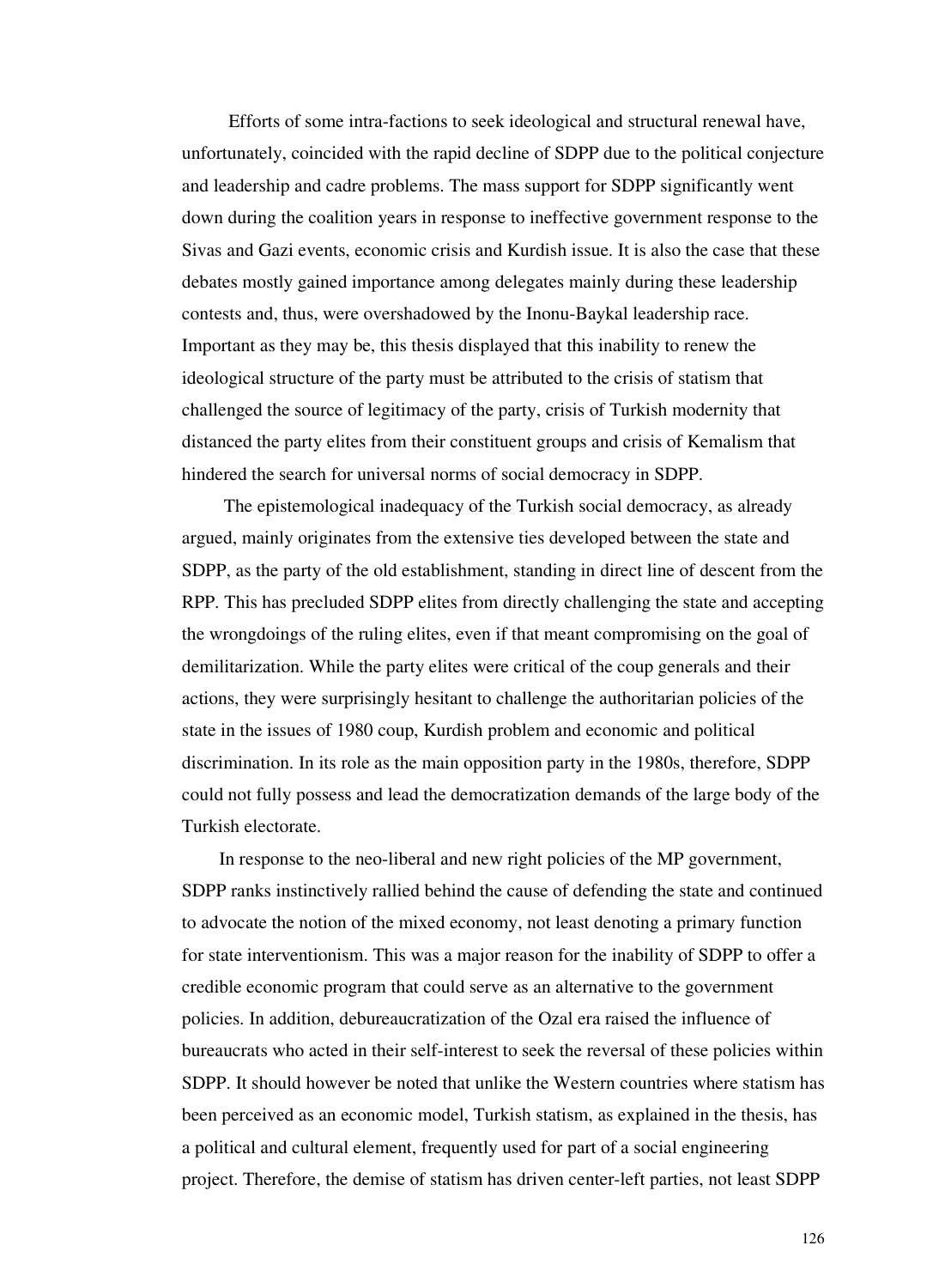itself, to an ideological crisis rather than constituting an incentive for change as seen in western social democratic and socialist parties.

 Secondly, Turkish political parties are delimited by the constitutive modernist approach in politics, deriving its legitimacy from the will to civilization depicted by the founding fathers of the republican regime since the goal of social transformation has not yet succeeded in developing a properly industrialized modern society. While politicians from the right of the political spectrum focus on the technologist transformation of the society and emphasize economic growth, those in the left prioritize cultural aspects of modernity and with their policies imposed from above cause a cultural divide to be developed between them and the masses.

 This approach continued to influence SDPP administration, which formulated policies in accordance with this will to modernization and, thereby, reduced politics to a kind of functionalism in which social groups play a side role. In such a case, politics for SDPP cadres no longer assumed the participatory and communicative framework in addressing the problems, demands and grievances of the electorate but instead became imbedded in a normative structure that lacks a strong ideological component. Overall SDPP ranks stayed indifferent to the transformation taking place in society, especially in terms of the new groups flourishing with the rise of identity politics, due to the constitutive discourse of modernity, which provided the basis of the Turkish social democracy. As a result, the social groups that were most likely to adopt the new ideological approaches and support the transformation of SDPP along the universal principles of social democracy have abandoned the party in disillusionment. This weakened the strength and size of the reformist wing of the party and generated a monist and uniform membership structure which was not sufficient for undertaking a transformation of the party from inside.

 The third and most important reason for the inability of SDPP to generate a more universal ideology arose from the symbiotic relationship between social democracy and Kemalism, which is the major constitutive element of Turkish social democracy and, therefore, determined the epistemological limits of the center-left parties. As already argued in the thesis, Kemalism is an inadequate source for a genuine social democratic movement because the populist elements inherent in Kemalism constitute a solidaristic formulation of social relations and organize the society through corporatist arrangements that leaves no room for a class structure.

127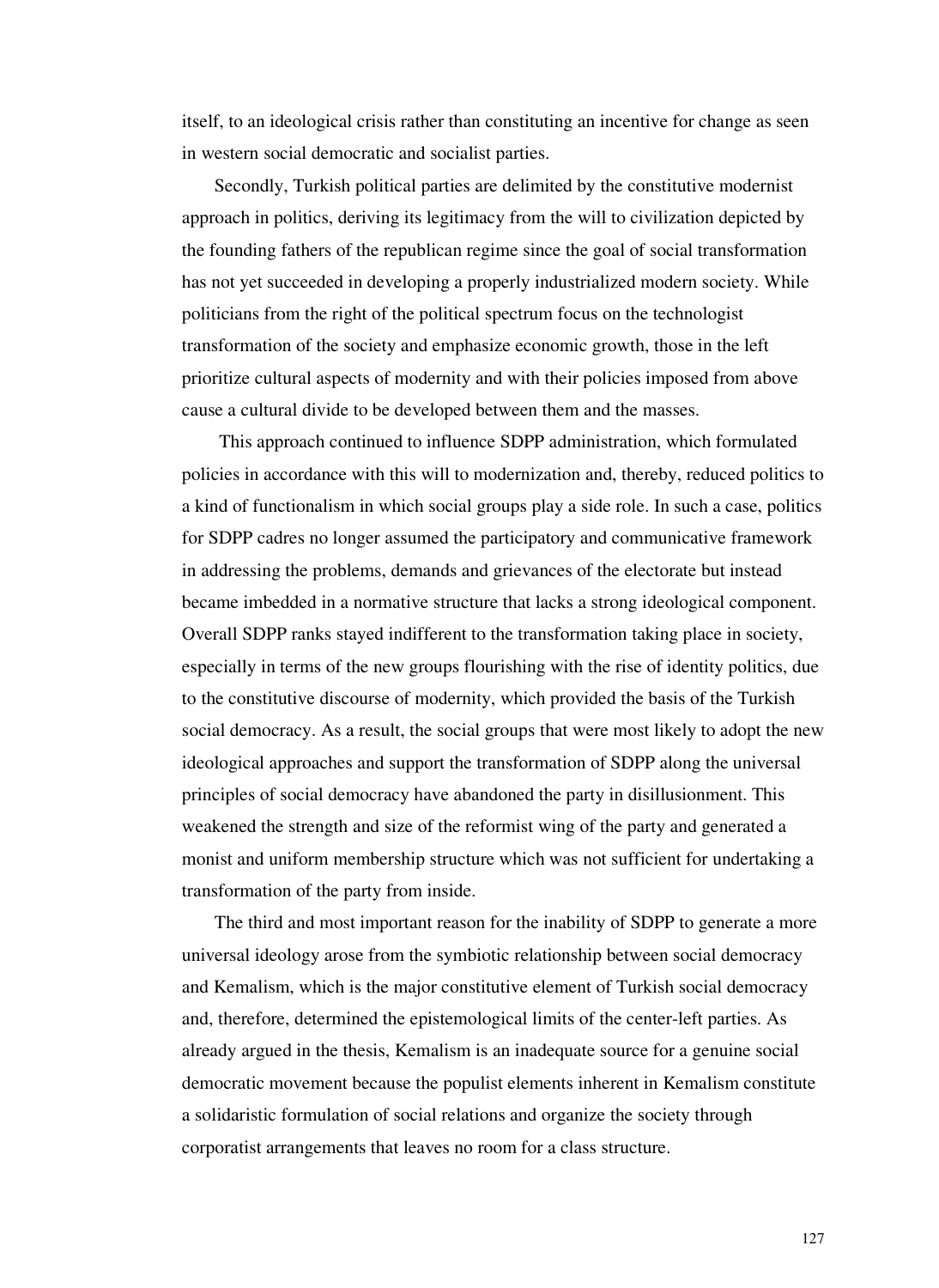Only by disassociating the left ideology from its elitist, statist and antidemocratic roots and settle accounts with Kemalism through a rupture with the past can Turkish social democracy become the driving force of democratization and catalyst for building a democratic consensus upon which a new political regime could be established. However the rise of political Islam and the Islamic revivalism together with brutal attacks on secular intellectuals gave the impression that secularism and the republican order were under threat, precipitating a wave of Kemalist reaction overwhelmingly supported by the secular and urban groups. This have played into the hands of the orthodox members of the party and hindered the development of a genuine and valid social democratic movement.

 It is not astonishing to state that SDPP was still in an infant stage in terms of becoming a fully-fledged and organized party, which remained as an uneasy coalition of various social, political and identity groups, not able to reach a consensus on its programme and, thus, experienced difficulty in persuading the masses. The grassroots activists and the membership of the party as well as its cadres remained unsure about the direction of the party and its mission. MP's adoption of a liberal political agenda and TPP's emphasis on politics of redistribution in the early 1990s coupled with the reestablishment of RPP, challenged the legitimacy of SDPP by eliminating its mission. Unable to renew itself or develop policies that would adjust to the changing conditions of Turkish politics, the electoral and social base of SDPP eroded, leaving the option of merger with RPP inevitable.

 To sum it up, the main contribution of this thesis is that unless these three important issues are settled satisfactorily so that the traditional and historical ties between the left and the state, its funding ideology and state-led modernization project are broken, it is not possible to transform Turkish social democracy. Any attempts falling short of this would once again generate unfavorable results since the orthodox elements would once again prevail in preserving the traditional structure of the Turkish left.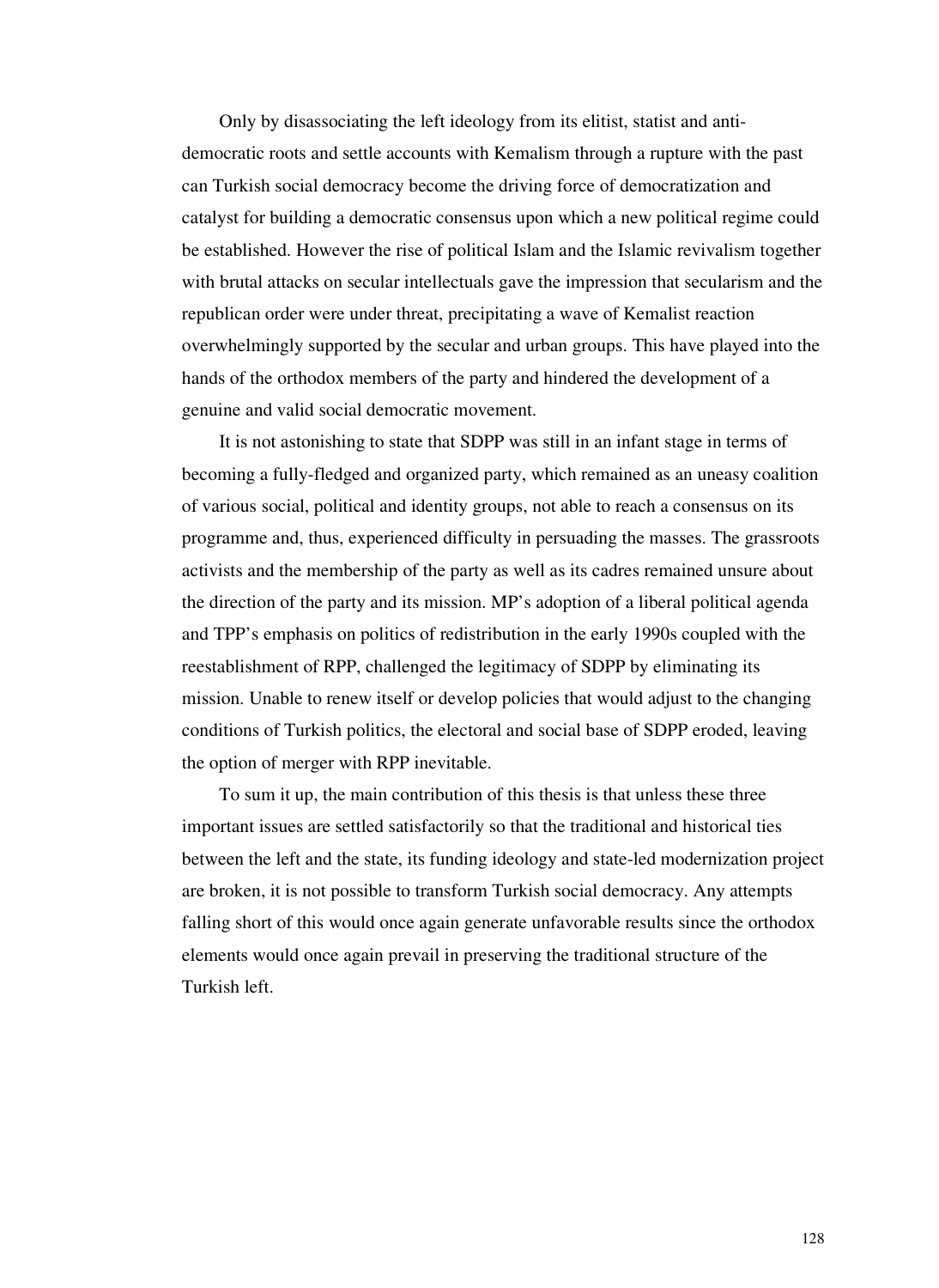### **BIBLIOGRAPHY**

Acar, Feride. 'Turgut Ozal: Pious Agent of Liberal Transformation.', in Metin Heper and Sabri Sayari (eds.) *Political Leaders and Democracy in Turkey*, Maryland: Lexington Books, 2002, p. 163-180

Aganbegyan, Abel *The Economic Challenge of Perestroika, Bloomington*: Indiana University Press, 1988

Ahmad, Feroz. *The Making of Modern Turkey*. New York: Routledge, 1993

Ahmad, F. *The Turkish Experiment in Democracy (1950-1975)*. London: C. Hurst for the Royal Institute of International Affairs, 1977

Ahmad, Feroz. Islamic Reassertion in Turkey, *Third World Quarterly*, vol. 10, n. 2, April 1988

Ahmad, Feroz. *Turkey The Quest for Identity*. Oxford: Oneword Press, 2003

Akar, Atilla. *Oteki DSP Ecevitlerin Gayriresmi Oykusu*, İstanbul: Metis, 2002

Akat, Asaf Savas. *Sosyal Demokrasi Gundemi*. İstanbul: Armoni, 1991

Akat, Asaf Savas. "Iktisadi Bagimsizlik Mumkun mu?" in Gunduz Vassaf (ed.) *Mehmet Ali Aybar Sempozyumlari: Ozgurlesmenin Sorunlari*, İstanbul: Tarih Vakfi, 2003, p. 273-279

Altiparmak, A. *Turk Sendikaciliginda Guven Bunalimi*, Ismat Yayincilik, Ankara, 2001

Alvarez, J. L. The International Popularization of Entrepreneurial Ideas, in S. Clegg, and G. Palmer (eds.) *The Politics of Management Knowledge,* London: Sage, 1996

Arat, Yesim. The Project of Modernity and Women in Turkey, in Resat Kasaba and Sibel Bozdogan (ed.) *Rethinking Modenity and National Identity in Turkey*, Seattle: Washington University Pres, 1997

Aricanli, Tosun and Rodrik, Dani (eds.) *The Political Economy of Turkey: Debt, Adjustment and Sustainability*, London: Macmillan, 1990

Arif, Mohamed and Hill, Hal. *Export-Oriented Industrialization*: the ASEAN Experience. Sydney: Allen and Unwin, 1995

Arikan, Burak. *Second Republican Debates*, unpublished MA thesis, 1993

Asena, Duygu. Kadinin Adi Yok, İstanbul: Afa, 1987

Ashford, Douglas E. *The Emergence of the Welfare State*. Oxford: Blackwell, 1986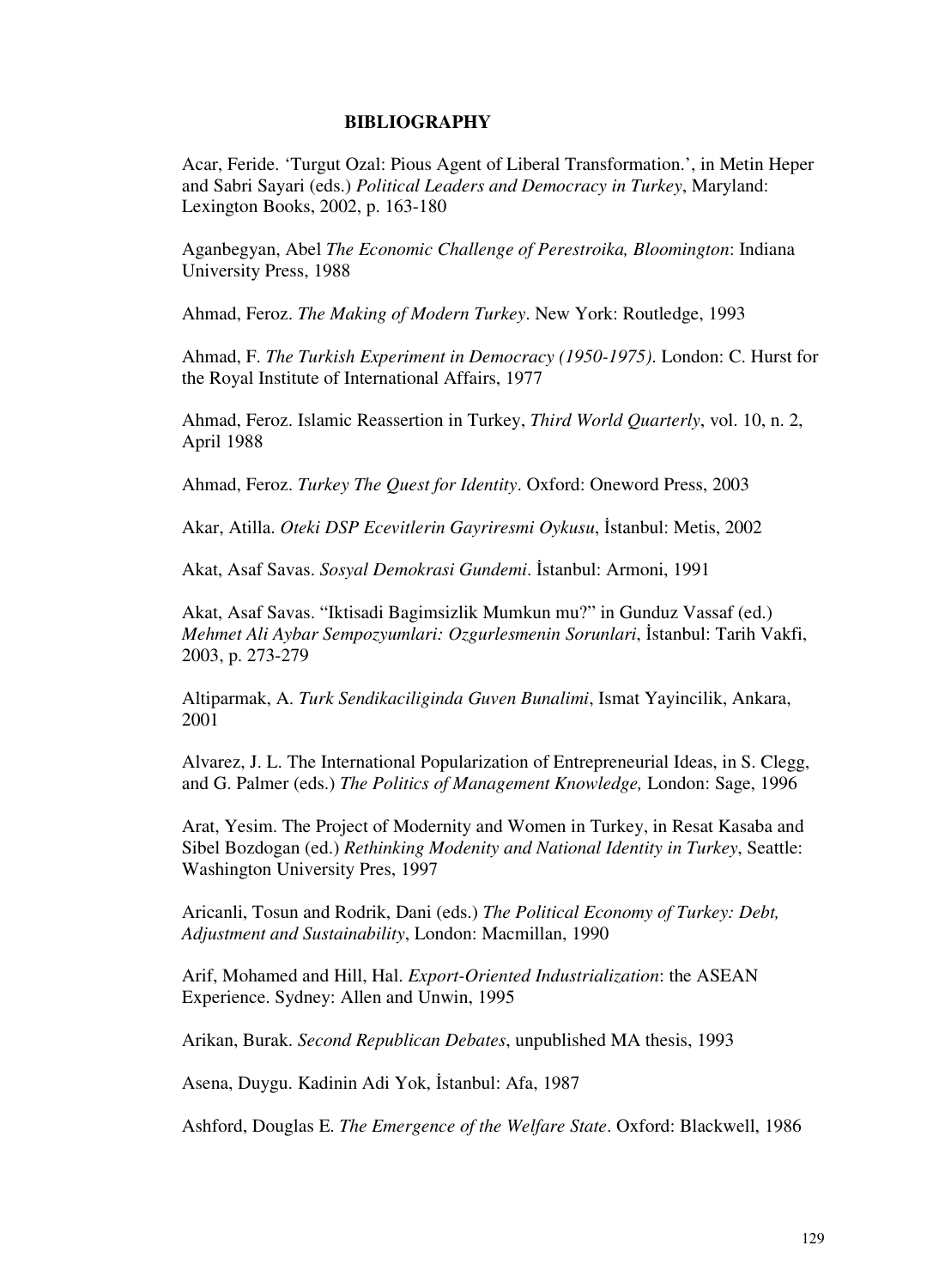Aslund, Anders. *Building Capitalism The Transformation of the Former Soviet Bloc*, Cambridge: Cambridge University Press, 2002

Aslund, Anders *Gorbachev's Struggle for Economic Reform,* Ithaca: Cornell University Press, 1991

Ayata, Sencer. The Rise of Islamic Fundamentalism and Its Framework, in A. Eralp, M. Tunay and B. Yesilada (eds.) *The Political and socioeconomic Transformation of Turkey*, Connecticut: Praeger, 1993

Ayata, Sencer. "The new middle class and the joys of suburbia." D. Kandiyoti and A. Saktanber (eds.), *Fragments of Culture and the everyday of Modern Turkey*, New Brunswick, N.J. : Rutgers University Press, 2002

Azaridas, C. and Stiglitz, J. Implicit Contracts and Fixed Price Equlibrium, *Quarterly Journal of Economics*, 98, 1983, p. 1-22

Bali, Rifat N. *Cumhuriyet Yillarinda Turkiye Yahudileri: Bir Turklestirme Seruveni (1923-1945)* Istanbul: Iletisim Yayinlari, 1999

Barkey, Henry. *The State and the Industrialization Crisis in Turkey*. Boulder: Westview, 1990

Barry*,* Norman. *The New Right,* London: Routledge, 1987

Bauman, Zgymunt. *Intimitations of Postmodernity*. London: Routledge, 1992

Bauman, Zgymunt. *Modernity and Ambivalence*, Cambridge: Polity, 1991

Baykal, Deniz and Cem, Ismail. Yeni Sol. İstanbul: Cem Yayinevi, 1992

Beck, Ulrich. *The Reinvention of Politics: Rethinking Modernity in the Global Social Order*. Cambridge: Polity Press, 1997

Beck*,* Ulrich. From Industrial Society to the Risk Society: Questions of Survival, Social Structure and Ecological Enlightenment, *Theory, Culture & Society 9* (1), 1992

Beck, Ulrich. The Reinvention of Politics: Towards a Theory of Reflexive Modernization, in U. Beck, A. Giddens and S. Lash (eds.) *Reflexive Modernization: Politics, Tradition and Aesthetics in the Modern Social Order,* Cambridge: Polity Press, 1994: p. 1-55

Belge, Murat. Sol, in Irvin Cemil Schick and Ertugrul Ahmet Tonak (eds.) *Gecis Surecinde Turkiye*, İstanbul: Belge Yayinlari, 1990

Bell, Daniel. *The Coming of Post-Industrial Society* (New York: Basic Books, 1973)

Bell, Daniel. *The Axial Age of Technology Foreword: 1999, in The Coming of Post-Industrial Society: A Venture in Social Forecasting*, NY: Basic Boks, 1999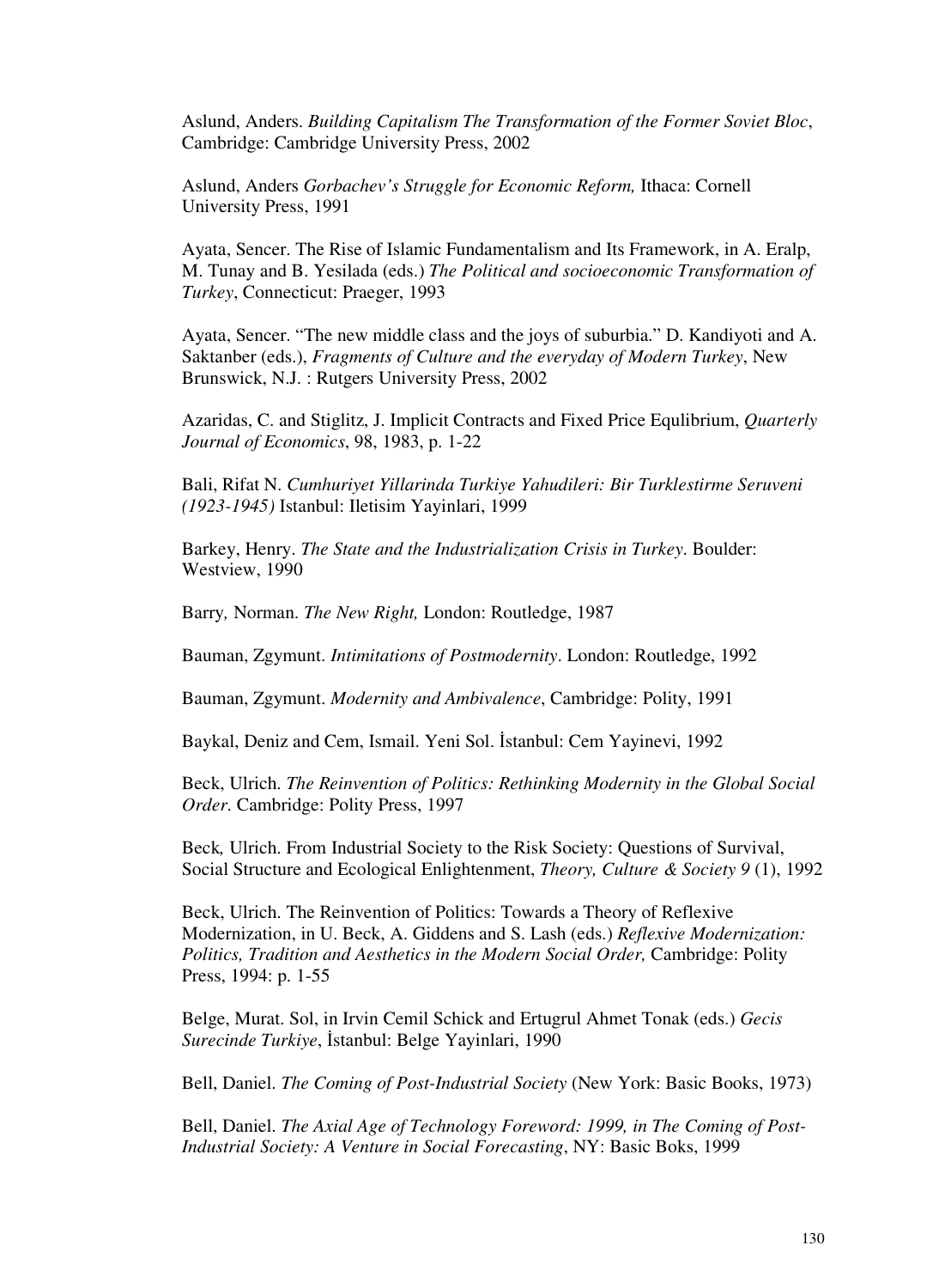Berkes, Niyazi. *Development of Secularism in Turkey*. London: Hurst and Company, 1998

Bermann, Marshall. *All That is Solid Melts into Air,* Harmandsworth: Penguin Books, 1986

Bianchi, Robert. *Interest Groups and Political Development in Turkey*. Princeton: Princeton University Press, 1984

Bienen, H. and Gersovitz, M. Consumer Subsidy Cuts, Violence, and Political Stability. *Comparative Politics*, 19, 1, 1986, p. 25–44

Bienen, Henry and Waterbury, John. "The Political Economy of Privatization in Developing Countries." in Charles Wilber and Kenneth Jameson (eds.) *The Political Economy of Development and Underdevelopment*, New York: McGraw-Hill, 1992, p. 376-402

Bila, Hikmet. *CHP 1919-1999*, İstanbul: Dogan Yayinevi, 1999

Bila, Fikret. *Phoenix Ecevit'in Yeniden Dogusu*, İstanbul: Dogan Kitap, 2001

Birtek, Faruk and Toprak, Binnaz. "The Conflictual Agendas of Neo-liberal Reconstruction and the Rise of Islamic Politics in Turkey: The Hazards of Rewriting Turkish Modernity." *Praxis International*, 13, 1993

Bora, Tanil. *Milliyetciligin Kara Bahar*. İstanbul: Birikim, 1995

Bora, Tanil and Cakir, Rusen. RP'de birlesenler neye inaniyor? Mgluplar, galipler – maglup sayilir by yolda galipler, in *Birikim*, Oct. 1991, vol. 30

Bora, Tanil and Cakir, Rusen. Ittifak'in gelecegi, *Birikim*, Nov. 1991, vol. 31

Bora, T. and Kivanc, U. Yeni Ataturkculuk, *Cumhuriyet Donemi Turkiye Ansiklopedisi*, Cilt 13, 1996

Boratav, Korkut. Iktisat Politikasi Alternatifleri, Bolusum Iliskileri ve Sol, in *11. Tez*, p. 41-51

Boratav, Korkut. *Turkiyede Devletcilik*. Ankara: Savas Yayinlari, 1982

Boratav, Korkut. *Yuz Soruda Turkiye'de Devletcilik*. İstanbul: Gercek Yayinevi, 1974

Boratav, K. *Turkiye Iktisat Tarihi 1908-2002*, Imge Yayinlari, İstanbul, 2004

Boratav, Korkut. *1980li Yillarda Turkiyede Sosyal Siniflar ve Bolusum*. Istanbul: Gercek Yayinevi, 1991

Boratav, Korkut. Contradictions of Structural Adjustment: Capital and the State in Post–1980 Turkey, in Ayse Oncu; Caglar Keyder and Saad Edin Ibrahim (eds.) The American University in Cairo: Cairo Press, p. 155-173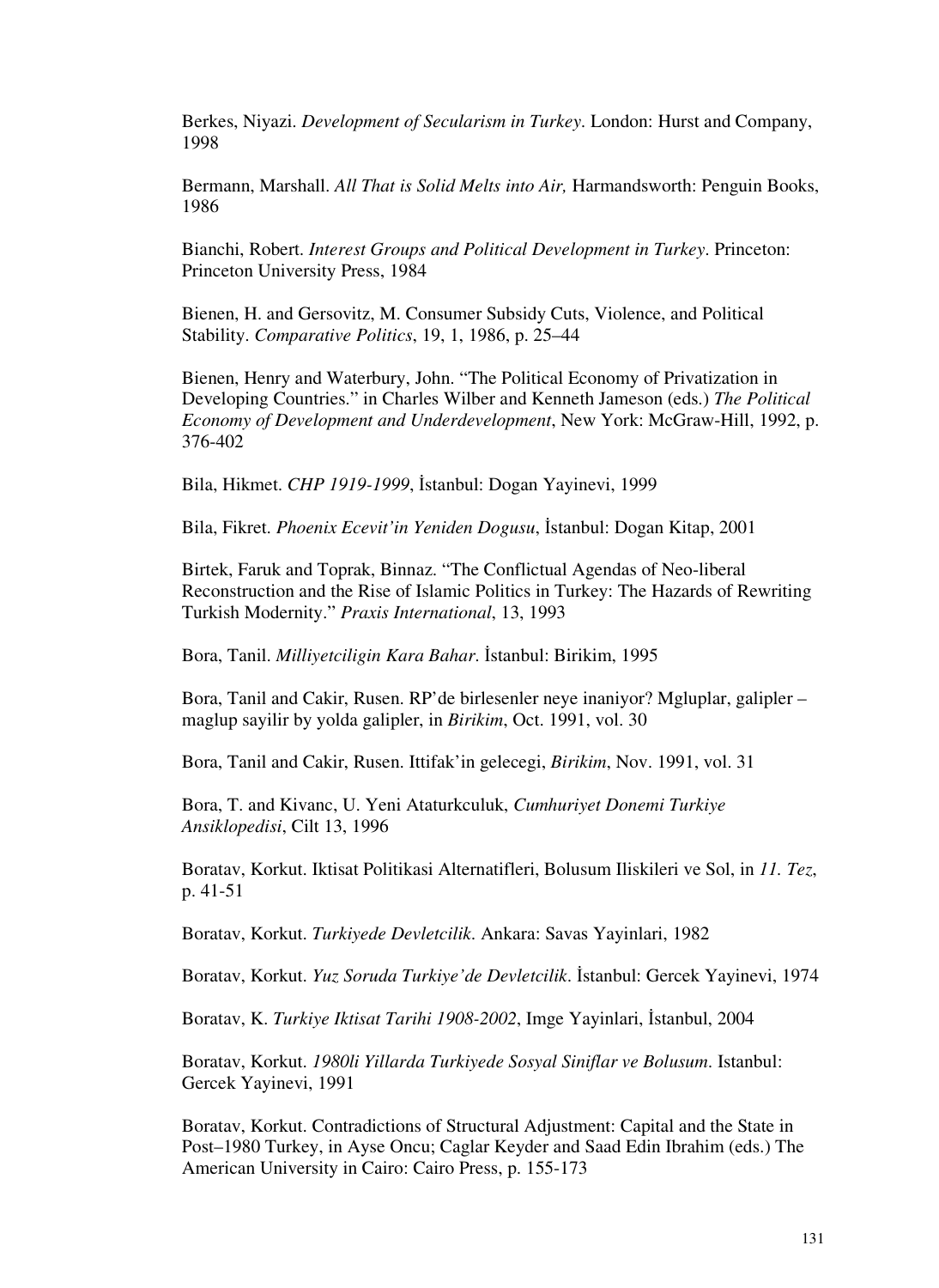Bozarslan, Hamit. Kurt Milliyetciligi ve Kurt Hareketi, in Mehmet Alkan (ed.), *Modern Turkiye'de Siyasi Dusunce: Milliyetcilik*, İstanbul: Iletisim, 2002

Bruinessen, Martin van. *Aga, Seyh ve Devlet*, İstanbul: Iletisim, 2003

Bruinessen, Martin van. *Kurdistan Uzerine Yazilar*, İstanbul: Iletisim, 1992

Bruinessen, Martin van. Turkey's Death Squads, *Middle East Report*, No. 199, 1996

Buelens, Frans. (ed.) *Globalization and the Nation-State,* Cheltenham and Northampton*:* Edward Elgar, 2000

Bulac, Ali. *Islam ve Demokrasi: Teokrasi-Totaliterizm*, İstanbul: Beyan Yayinlari, 1993

Caha, Omer. The Role of Media in the Revival of Alevi Identity in Turkey, *Social Identities*, vol. 10, No. 3, 2004

Caha, Omer. Secmen Davranisini Belirleyen Degerler, in Omer Caha (ed.) *Secmen Davranisi ve Siyasal Partiler*, İstanbul: Fatih Universitesi Yayinlari, 2004

Cakir, Rusen. *Turkiye'de Sosyalistlerin Sagcilasma ve Dinozorlasma Ihtimalleri*. Birikim, Oct. 1991, vol. 30

Cakir, Rusen. *Ayet ve Slogan: Turkiye'de Islami Olusumlar*, İstanbul: Metis Yayinlari, 1993

Cakir, Rusen and Goktas, Hidir. *Resmi Tarih Sivil Arayis: Sosyal Demokratlarda Ideoloji ve Politika*, İstanbul: Metis Yayinlari, 1991

Cakir, Rusen and Cinemre, Levent (ed.) *Sol Kemalizme Bakiyor*. İstanbul: Metis, 1991

Calder, Kent. *Crisis and Compensation: Public Policy and Political Stability in Japan*. Princeton: Princeton University Press, 1988

Calhoun, Craig (ed.). *Social Theory and the Politics of Identity*. Cambridge: Blackwell Publishers, 1996

Callaghan, John. *The retreat of social democracy*, Manchester, Manchester University Press, 2000

Camuroglu, R. Alevi Revivalism in Turkey, in T. Olsson and E. Ozdalga and C. Rauduere (eds.) *Alevi Identity: Cultural, Religious and Social Perspectives*, İstanbul: Swedish Research Institute, 1998

Castells, Manuel. *Power of Identity*, Massaschuttes: Blackwell, 1997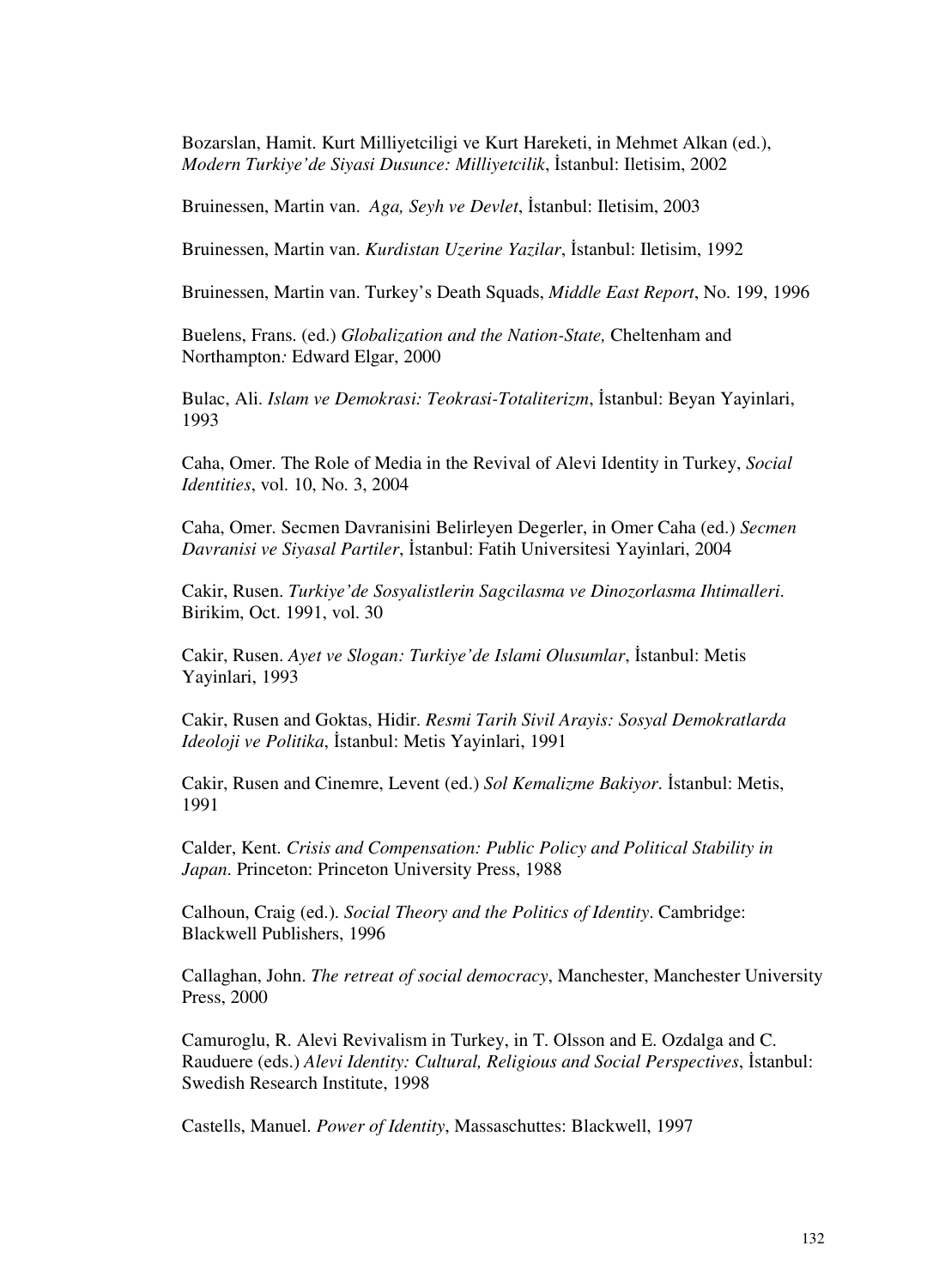Castells, Manuel. *End of Millennium, The Information Age: Economy, Society and Culture, vol III*, Oxford: Blackwell Publishers, 2000

Cecen, A., Dogruel, S. and Dogruel, F. Economic Growth and Structural Change in Turkey 1960-88, *International Journal of Middle East Studies*, Vol. 26, No. 1, 1994

Celebi, Isın; Toros, Aykut and Aras, Necati. *Siyasette Kilitlenme ve Cozum*. İstanbul: Milliyet Yayinlari, 1996

Celasun, Ali Haydar. *Alevilik Bir Sir Degildir*, İstanbul: Belge Yayinlari, 1993

Cem, Ismail. *Gecis Donemi Turkiyesi 1981-1984*, İstanbul: Cem, 1984

Cem, Ismail. *Tarih Acisindan 12 Mart*. İstanbul: Cem Yayinlari, 1993

Cem, Ismail. *Soldaki Arayis*. İstanbul: Can, 2000

Cem, Ismail. *Sosyal Demokrasi ya da Demokratik Sosyalizm Nedir, Ne Degildir?* İstanbul: Can Yayinevi, 1998

Cemal, Hasan. *Ozal Hikayesi*. İstanbul: Bilgi Yayinevi, 1989

Cemal, Hasan. *Cumhuriyeti Cok Sevmistim*, İstanbul: Dogan Kitap, 2005

Cerny, P. G. Globalisation and the Changing logic of Collective Action, *International Organisation,* 49 (4), Autumn, 595-625

Cerny, P. G. *The Changing Arhitecture of Politics: Structure, Agency, and the Future of the State*, Newbury Park, CA: Sage, 1990

Cerny, P. Structuring the political arena: public goods, states and governance in a globalising world, in R. Palan (ed.) *Global Political Economy: Contemporary Theories*, London: Routledge, 2000

Cevizoglu, Hulki. *Turkiyenin Gundemindeki Ozellestirme*. İstanbul: Ilgi Yayincilik, 1989

Cizre-Sakallioğlu, Ümit. "Labour: the battered community." in M. Heper (ed.) *Strong state and Economic Interest Groups: the post-1980 Turkish Experience*, Berlin: Walter de Gruyter, 1991

Cizre-Sakallioglu, Umit. Parameters and Strategies of Islam-State Interaction in Turkey, *International Journal of Middle East Studies*, 28, 1996

Cizre-Sakallioglu, Umit. "The Anatomy of the Turkish Military's Political Autonomy." *Comparative Politics*, January 1997, p. 151-166

Cizre-Sakallioglu, Umit and Yeldan, Erinc. Politics, Society and Financial Liberalization: Turkey in the 1990s. *Development and Change*. Vol. 31, 2000, p. 481- 508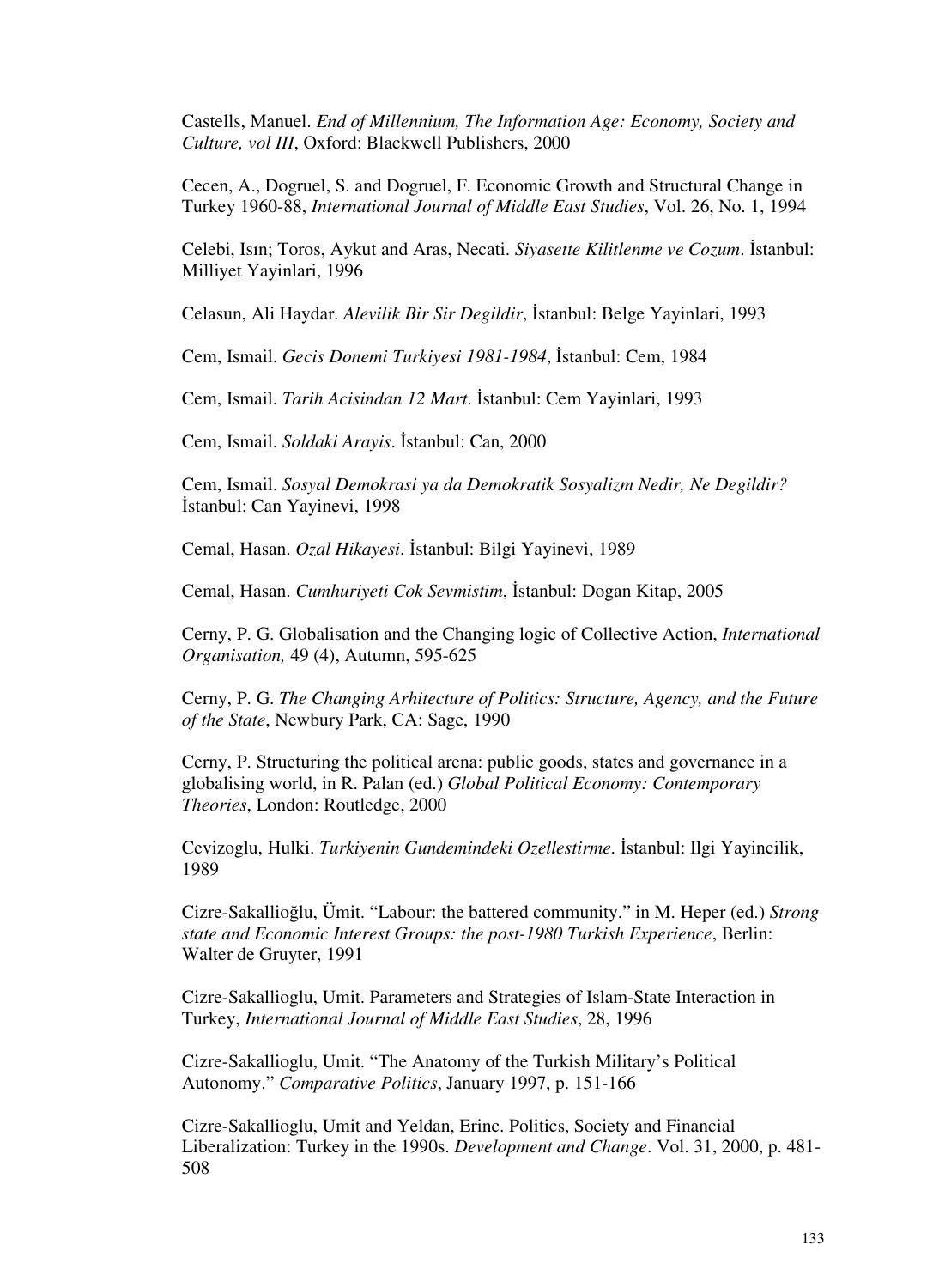Colasan, Emin. *12 Eylul Ozal Ekonomisinin Perde Arkasi*. İstanbul: Milliyet Yayinlari, 1984

Colasan, Emin. *Turgut Nereden Kosuyor*. İstanbul: Tekin Yayinevi, 1989

Cosar, Nevin. (ed.) Turkiye'de Devletcilik, İstanbul: Balgam Yayincilik, 1995

Dagistanli, Fatih. Sosyal Demokratlar. Ankara: Bilgi Yayinevi, 1998

Dallin, Alexander "Causes of the Collapse of the USSR." *Post-Soviet Affairs 8:4*,1992, p. 279-302

Davison, Andrew. *Secularism and Revivalism in Turkey: A Hermeneutic Reconsideration*. New Haven: Yale University Press, 1998

Demirel, Tanel. Civil-Military Relations in Turkey: Two Patterns of Civilian Behaviour Toward the Military. *Turkish Studies*, Vol. 4, No 3, 2003 p. 1-25

Demirel, Tanel. *Adalet Partisi: Ideoloji ve Politika*. İstanbul: Iletisim Yayinlari, 2004

Dogan, Yalcin. *Dar Sokakta Siyaset (1980-1983)* İstanbul: Tekin Yayinevi, 1985

Drucker, Peter. *Innovation and Entrepreneurship: Practice and Principles*, New York: Harper & Row, 1985

Drucker, Peter. The Changed World Economy in International Politics, in Robert Art and Robert Jervis (eds.) *Harper Collins*: New York, 1996 p. 436-448

Duman, Dogan. *Demokrasi Surecinde Turkiye'de Islamcilik*, Izmir: Dokuz Eylul Universitesi, 1997

Dumenil, Gerard and Levy, Dominique. The Neoliberal Counter-Revolution, in Alfredo Saad-Filho and Deborah Johnson (eds.), *Neoliberalism A Critical Reader,*  London: Pluto Press, 2005, p. 9-19

Duverger, Maurice. *Siyasi Partiler*, translated by Ergun Ozbudun, Ankara: Bilgi Yayinevi, 1974

Ecevit, Bulent. *Ataturk ve Devrimcilik*. Ankara: Tekin Yayinevi, 1973

Ecevit, Bulent. *Demokratik Sol Dusunce Forumu*, Ankara: Kalite Matbaasi, 1974

Eder, Mine. 'The Challenge of Globalization and Turkey's Changing Political Economy', in Barry Rubin and Kemal Kirisci (eds.) *Turkey in World Politics: An Emerging Multiregional Power*, Boulder: Lynne Rienner, 2001 p. 189-215

Elias, Norbert. *State and Civilization, vol. 2 of The Civilizing Process*. Oxford: Blackwell, 1982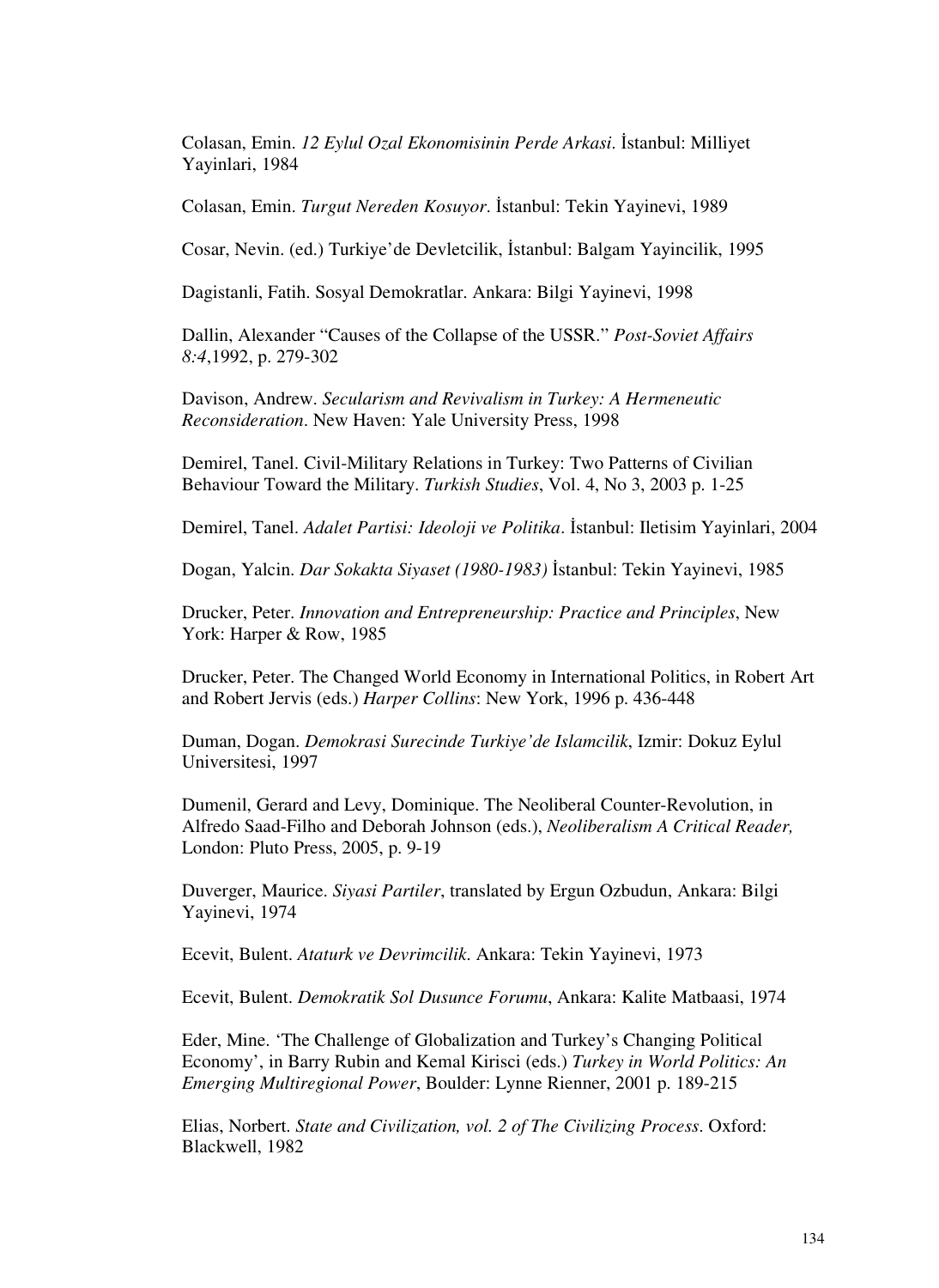Erdemir, Ayken. Tradition and Modernity: Alevi's Ambigious Terms and Turkey's Ambivalent Subjects, *Middle Eastern Studies*, vol. 41, no. 6, 2005, p. 937-51

Erdogan, Necmi. Neo-Kemalizm, Organik Bunalim ve Hegemonya, in Ahmet Insel (ed.) *Kemalizm*, İstanbul: Iletisim, 2002

Erginsoy, Faruk. *Demokratik Sol'a Baslangic*, İstanbul: G Yayinlari, 1976

Ergul, Teoman. *Sosyal Demokraside Bolusme Yillari*. Ankara: Gundogan Yayinlari, 2000

Erman, Tahire. The Politics of Squatter Studies in Turkey: The Changing Representations of Rural Migrants in the Academic Discourse, *Urban Studies*, Vol. 38, No. 7, 2001, p. 983–1002

Erman, T. and Goker, F. Alevi Politics in Contemporary Turkey, *Middle Eastern Studies*, vol. 36, No. 4, 2000

Ersel, Hasan. 'The Timing of the Capital Account Liberalization: the Turkish Experience', *New Perspectives on Turkey*, Vol. 15 (1996), p. 45-64

Esping-Andersen, G. *The Three Worlds of Welfare Capitalism*, Cambridge: Polity Press, 1990

Falk, Jim and Camileri, Joseph (eds.) *The End of Sovereignty? Politics of a Shrinking and Fragmenting World*. Brookfield: Elgar 1992

Featherstone, M.; Lash, S. and Robertson, R. (eds.) *Global Modernities*, London: Sage Publications, 2002

Ferhad, Ibrahim and Gulistan, Gurbey (eds.) *The Kurdish Conflict in Turkey: Obstacles and Chances for Peace and Democracy*. New York: St. Martin's Press, 2000

Fischer, Michael. "Islam and the Revolt of the Petit Bourgeoisie." *Daedalus* 3.1: 1982, p. 101-25

Fraser, N. "Rethinking the Public Space: A Contribution to the Critique of Actually Existing Democracy." in C. Calhoun (ed.) *Habermas and the Public Sphere*, Cambridge: MIT Pres, 1992, p. 109-42

Frey, Frederick. Patterns of Elite Politics in Turkey, Cambridge: M.I.T. Press, 1965

Froebel, F.; Heinrichs, J. and Kreile, O. *The New International Division of Labour*, Cambridge: Cambridge University Press, 1980

Fukuyama, Francis. *The End of History?, The National Interest* 19, 1989, p. 3-18

Galbraith, John Kenneth. *The Culture of Contentment,* London: Sinclair-Stevenson, 1992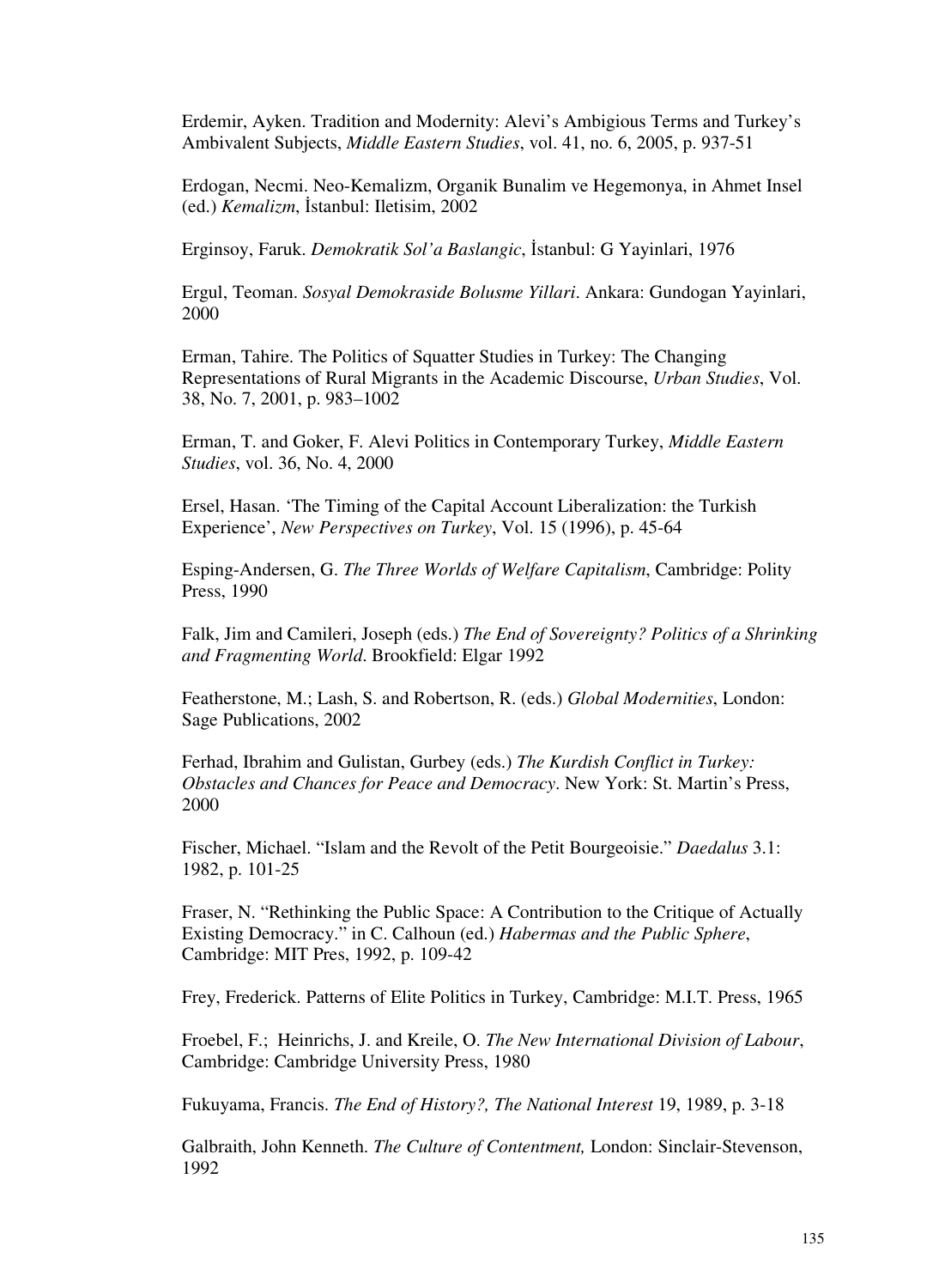Gellner, Ernest. *Encounters with Nationalism*. Oxford: Blackwell, 1994

Gevgili, Ali. *Turkiye'de 1971 Rejimi*, İstanbul: Milliyet, 1973

Gevgili, Ali. *Yukselis ve Dusus*, İstanbul: Balgam Yayinlari, 1987

Giddens, Anthony. *Third Way: The Renewal of Social Democracy*, Cambridge: Polity, 1998

Giddens, Anthony. *Beyond Left and Right: The Future of Radical Politics,* Stanford*:* Stanford University Press, 1994

Giddens, Anthony. *The Nation-State and Violence,* Los Angeles*:* University of California Press, 1985

Giddens, Anthony. *Modernity and Self-Identity: Self and Society in the Late Modern Age,* Stanford: Stanford University Press, 1991

Giddens, Anthony. Living in a Post-Traditional Society, in U. Beck, A. Giddens and S. Lash (eds.) Reflexive Modernization: Politics, Tradition and Aesthetics in the Modern Social Order, Cambridge: Polity Press, 1994, p. 56-109

Gole, Nilufer. Toward an Autonomization of Politics and Civil Society in Turkey, in Heper, M. And Evin, A. *Politics in the Third Turkish Republic*, Boulder: Westview Press, 1994

Gray, John. *Siyasi Dusunce* İ*ncelemeleri,* Ankara: Dost, 2004

Gray, John. *After Social Democracy,* London: Demos, 1996

Gultekin, Mehmet Bedri, *Ikibinleri Esiginde Kurt Sorunu*, İstanbul: Kaynak Yayinlari, 1993

Gunalp, Halil. Modernization Policies and Islamic Politics in Turkey, in R. Kasaba and S. Bozdogan (eds.), *Rethinking Modernity and National Identity in Turkey*, Seattle, University Washington Press, 1997

Gunes-Ayata, Ayse. 'The emergence of identity politics in Turkey.' *New Perspectives on Turkey*, no. 17, Fall, 1997, p. 59-73

Gunes-Ayata, Ayse. Turkish Alevis, *The European Journal of Social Sciences*, 1992, vol. 5, Issue 3

Gunes-Ayata, Ayse. 'Roots and Trends of Clientelism in Turkey', in Luis Roniger and Ayse Gunes-Ayata (eds.), *Democracy, Clientelism and Civil Society*. Boulder: Lynne Rienner Publishers, 1994, p. 53-61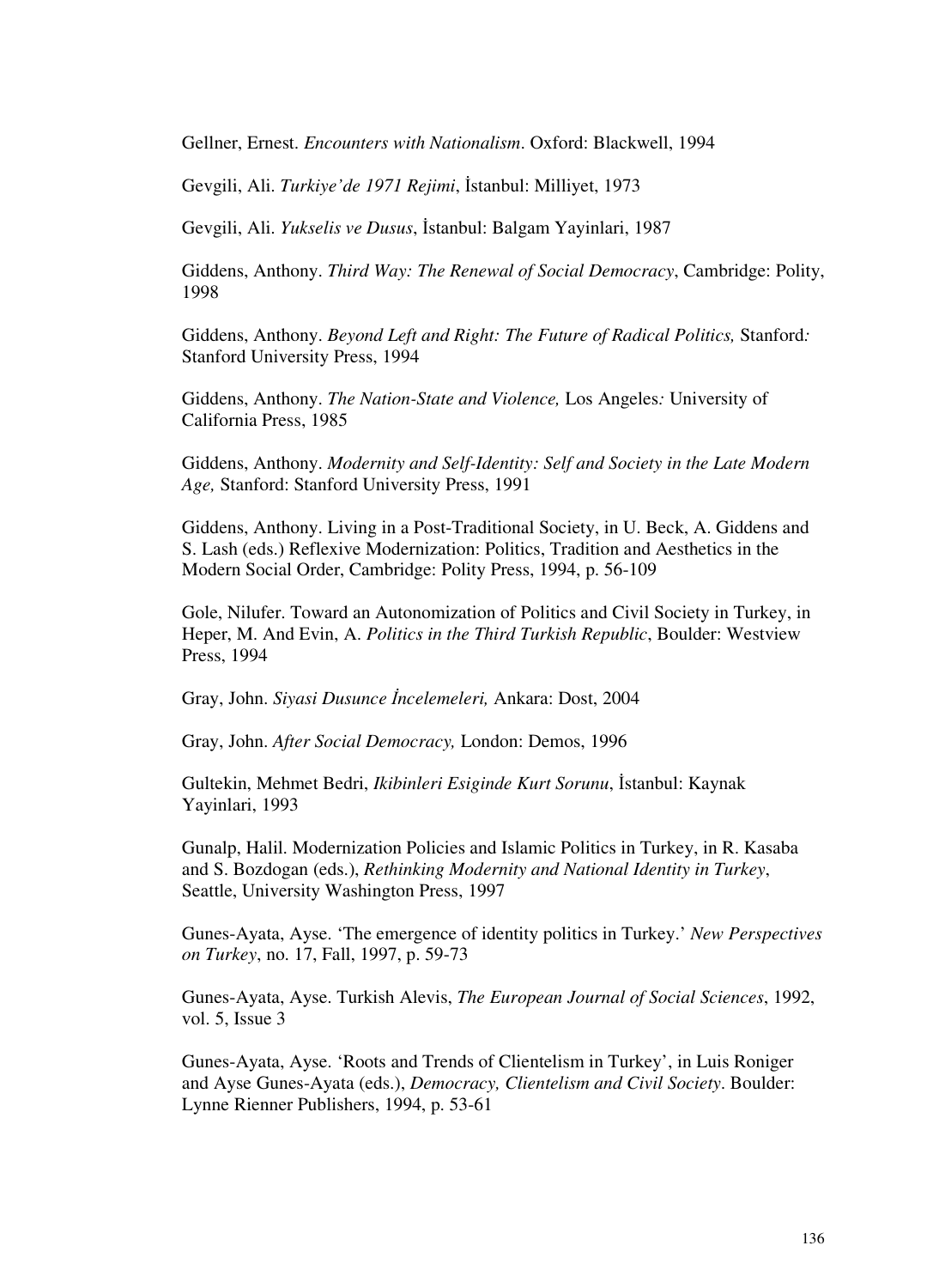Gunes-Ayata, Ayse. Ideology, social bases, and organizational structure of the post-1980 political parties, in A. Eralp, M. Tunay and B. Yesilada (eds.) *The Political and socioeconomic Transformation of Turkey*, Connecticut: Praeger, 1993

Gunter, Michael. *The Kurds and the Future of Turkey*. London: Macmillan Press, 1997

Gursel, Seyfettin and Alpay, Sahin. *DSP-SHP Nerede Birlesiyor, Nerede Ayriliyor?*. İstanbul: AFA Yayinlari, 1986

Habermas, Jurgen. *Philosophical Discourse of Modernity*, Boston: MIT Pres, 1987

Haggard, Stephen. *Pathways from the Periphery: The Politics of Growth in the Newly Industrialized Countries,* Ithaca: Cornell University Press, 1990

Hale, William. *The Political and Economic Development of Modern Turkey*. London: Croom Helm, 1981

Hall, Stuart. "The Meaning of New Times." in Stuart Hall and Martin Jasques (eds.) *New Times: The Changing Face of Politics in the 1990s*, London: Verso Books, 1991

Hanoglu, Nazmi. Demokratik Sol Parti, in *Yuzyil Biterken Cumhuriyet Donemi Turkiye Ansiklopedisi*, v. 15, İstanbul: Iletisim Yayinlari, 1996

Haris, George. "The Role of the Military in Turkey." in Metin Heper and Ahmet Evin (eds.) *State, Democracy and the Military: Turkey in the 1980s*, Berlin: Walter de Gruyter, 1988

Haris*,* Nigel. *The End of the Third World*, Harmondsworth: Penguin, 1986

Hart, Jeffrey. *Rival Capitalists: International Competitiveness in the United States, Japan and Western Europe*, Ithaca: Cornell University Press, 1992

Harvey, D. *The Condition of Postmodernity: An Enquiry into the Origins of Cultural Change*. Oxford: Blackwell, 1990

Held, David. (ed.) *A Globalizing World: Culture, Economics, Politics,* London and New York*:* Routledge, 2000

Held, D. Global Social Democracy*, in* Giddens, A. (ed.) *The Progressive Manifesto,*  Cambridge: Polity Pres, 2003

Heper, Metin. (ed.) *The State and Public Bureaucraies A Comparative Perspective* Greenwood Press, London and New York and Westport 1987

Heper, Metin. *The State Tradition in Turkey*, North Humberside: Eothen Press, 1985

Heper, Metin. "the Motherland Party Governments and Bureacracy in Turkey, 1983- 1988" *Governance*, 4 (1989) p. 460-71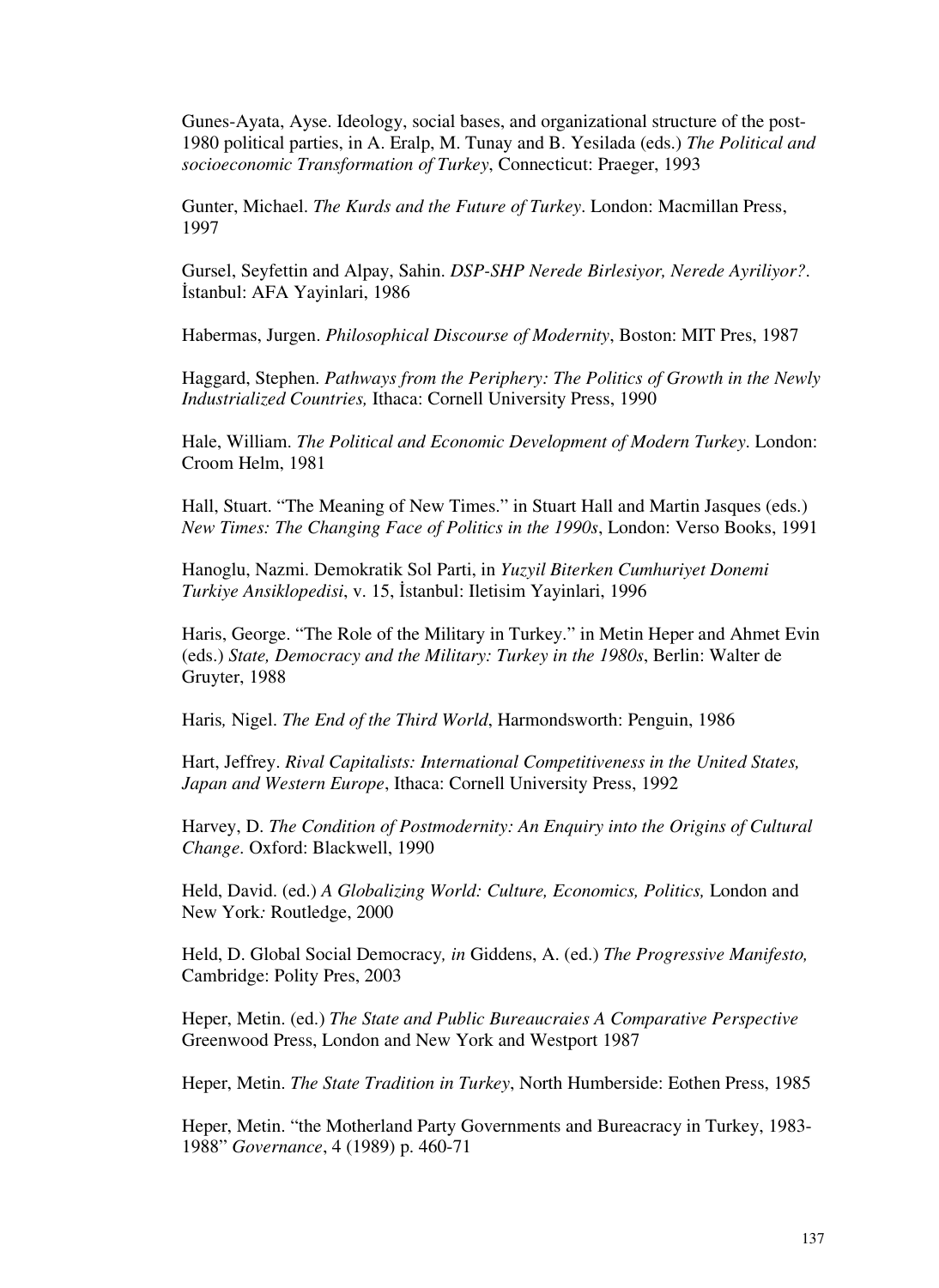Hirst, Paul. *From Statism to Pluralism*, London: University College London Press, 1997

Hirst, Paul. "Associated Socialism in a Pluralist State" in *Journal of Law and Society,* vol. 15, No. 1, Spring 1988

Inglehart, Ronald and Welzel, Christian. *Modernization, Cultural Change and Democracy: The Human Development Sequence,* New York: Cambridge University Press, 2005

Inonu, Erdal. *Kurultay Konusmalari*. İstanbul: Boyut Kitaplari, 1998

Inonu, Erdal. *Anilar ve Dusunceler*, İstanbul: Idea Iletisim Hizmetleri, 1996

Insel, Ahmet. *Turkiye Toplumunun Bunalimi*. İstanbul: Birikim Yayinlari, 1995

Insel, Ahmet. *Duzen ve Kalkinma Kiskacinda Devletin Rolu*. İstanbul: Birikim Yayinlari, 1996

Inselbag, Isik and Gultekin, Bulent. "Financial Markets in Turkey," in Tevfik Nas and Mehmet Odekon, (eds.) *Liberalization and the Turkish Economy* New York, 1988 p. 129-40

Isik, Mahmut. *Memurdu kovuldu Milletvekili oldu*, Ankara: Plaka Matbaa, 1997

Jacoby, Tim. *Social Power and the Turkish State*. London and New York: Frank Cass, 2004

Johnston, Deborah. Poverty and Distribution: Back on the Neo-liberal Agenda?, *in Alfredo Saad-Filho and Deborah Johnson (eds.)*, *Neo-liberalism A Critical Reader,*  London: Pluto Press, 2005

Kadioglu, Ayse. "The Paradox of Turkish Nationalism and the Construction of Official Identity." In S. Kedourie, (ed.) *Turkey: Identity, Democracy, Politics*. London: Frank Cass, 1998, p. 177-93

Kadioglu, Ayse. Civil Society, Islam and Democracy in Turkey: A Study of Three Islamic Non-Governmental Organizations, *The Muslim World*, vol. 95, January 2005

Kafesoglu, Ibrahim. *Turk-Islam Sentezi*, İstanbul: Otuken, 1999

Kahraman, Hasan Bulent. *Sosyal Demokrasi Dusuncesi ve Turkiye Pratigi*, İstanbul: SODEV Yayinlari, 2002

Kahraman, Hasan Bulent. Ucuncu Yol Politikalari, Kuresellesme ve Turk Sosyal Demokrasisi, in Murat Yalcintan (ed.) *Ucuncu Yol Arayislari ve Turkiye*, İstanbul: Buke Yayinlari, 2000

Kahraman, Hasan Bulent. *The Making and the Crisis of Turkish Social Democracy: Roots, Discourses and Strategies*. unpublished PhD. Thesis, 1999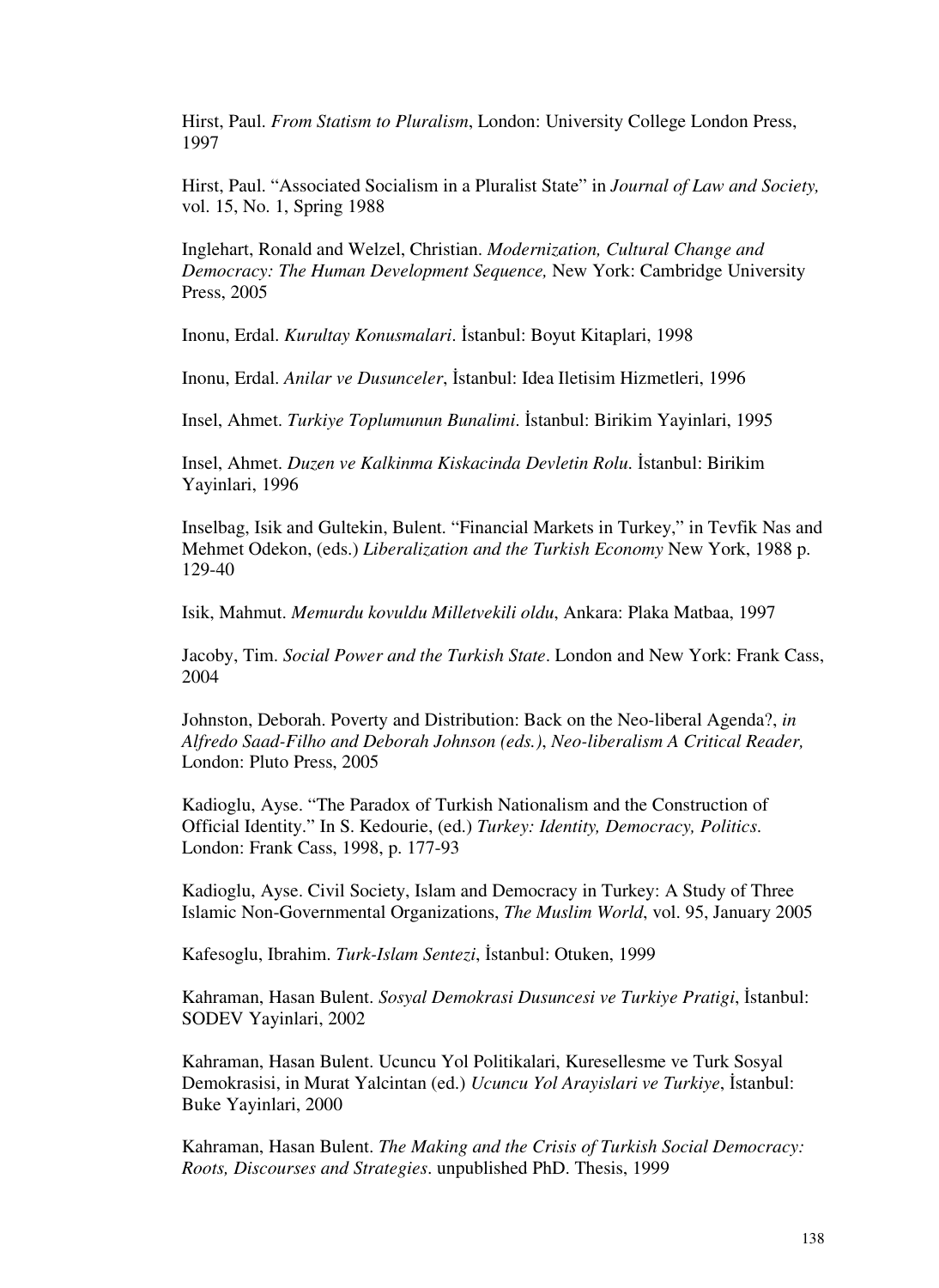Kahraman, Hasan Bulent. *Sosyal Demokrasi Turkiye ve Partileri*, Ankara: Imge Kitabevi, 1993

Kahraman, Hasan Bulent. *Sag, Turkiye ve Partileri*, Ankara: Imge Kitabevi, 1995

Kahraman, Hasan Bulent. "Turk Milliyetci Romantizmin Sonu: Kurucu Modernist Ideolojinin Donusumu ve Yazinsal Soylem." in Ahmet Oncu and Orhan Tekelioglu (eds.), *Serif Mardin'e Armagan*, İstanbul: Iletisim, 2005

Kahraman, Hasan Bulent. *Turk Siiri Modernizm Siir*, İstanbul: Agora, 2004

Kahraman, Hasan Bulent. *Postmodernite Modernite Arasinda Turkiye*: 1*980 sonrasi*, İstanbul: Everest Yayinlari, 2002

Kahraman, Hasan Bulent. *Turkish Conservativism*, unpublished paper, 2005

Kalaycioglu, Ersin. "The Motherland Party: The Challenge of Institutionalization in a Charismatic Leader Party.", *Turkish Studies*, Vol. 3, No. 1 (Spring 2002), p. 41-61.

Kaplan, Sam. "Din-u Devlet All Over Again? The Politics of Military Secularism and Religious Militarism in Turkey Following the 1980 Coup." *Int. Journal of Middle East Studies*, 34, 2002, p. 113-127

Karaca, Emin. *Cumhuriyet Olayi*, İstanbul: Altin Kitaplar, 1994

Karakas, Ercan. *Gelecek Sosyal Demokrasidir*. İstanbul: Sosyal Demokrasi Yayinlari, 1992

Karaosmanoglu, Yakup Kadri. *Yaban*, İstanbul: Iletisim Yayinlari, 2003

Kardam, Ahmet and Tuzun, Sezgin. *Turkiye'de Siyasi Kutuplasmalar ve Secmen Davranislari*, Ankara: Veri Arastirma, 1998

Karpat, Kemal. *Military Interventions: Army-Civilian Relations in Turkey Before and After 1980*, Metin Heper and Ahmet Evin (eds.) Berlin: Walter de Gruyter, 1988

Kartay, Cezmi. *11 Eylul 1980'den Gunumuze Siyasal Anilar ve Sosyal Demokrasinin Oykusu*. Ankara: Sanem Matbaacilik, 1997

Kasnakoglu, Z. "Who Gets What", *Private View*, vol. 1, no. 2, p. 56-62, 1997

Kemp, Tom. *Industrialization in the non-Western World,* Harlow, Essex: Longman, 1983

Kepenek, Y. *12 Eylul'un Ekonomi Politigi ve Sosyal Demokrasi*, Verso Yayinlari, Ankara 1987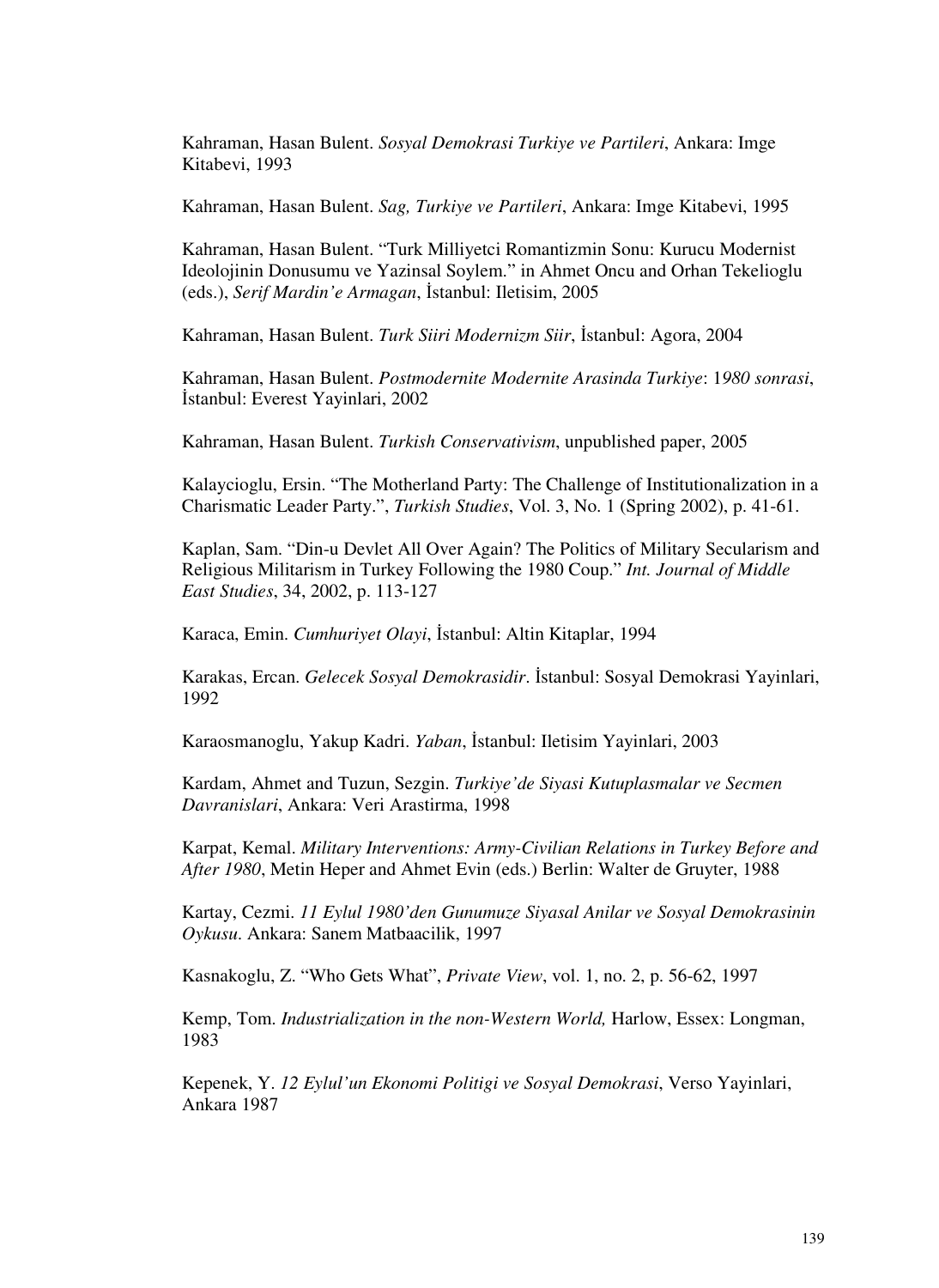Ketenci, S. "Isciler ve Calisma Yasami, 1980lerde Sinirlar ve Sorunlar." in B. Kuruc et al, *Birakiniz Yapsinlar Birakiniz Gecsinler-Turkiye Ekonomisi 1980-1985*, İstanbul: Bilgi Yayinevi, 1987

Keyder, Caglar. Whither the Project of Modernity? Turkey in the 1990s, in Resat Kasaba, and Sibel Bozdogan (eds.) *Rethinking Modernity and National Identity in Turkey*. Seattle: University of Washington Press, 1997

Keyder, Caglar. *The Definition of a Peripheral Economy: Turkey 1923–1929*, Cambridge: Cambridge University Press, 1981

Keyder, Caglar. *State and Class in Turkey: A Study in Capitalist Development*. London: Routledge, 1987

Keyman, Fuat. *Globalization, State, Identity/Difference: Toward a Critical Social Theory of International Relations*. New Jersey: Humanities Press, 1997

Keyman, Fuat. "On the Relation Between Global Modernity and Nationalism: The Crisis of Hegemony and the Rise of Islamic Identity." *New Perspectives on Turkey* vol. 13, p. 93-120, 1995

Keyman, Fuat. "On the Relation between Global Modernity and Nationalism: The Crisis of Hegemony and the Rise of Islamic Identity." *New Perspectives on Turkey*, 13: p. 93-120

Keyman, Fuat. Articulating Citizenship and Identity: the Kurdish Question in Turkey, in Fuat Keyman and Ahmet Icduygu (eds.) *Citizenship in a Global World: European Questions and Turkish Experiences*, London: Routledge, 2005

Keyman, Fuat and Heper, Metin and 'Double-Faced State: Political Patronage and the Consolidation of Democracy in Turkey', in Slyvia Kedourie (ed.) *Turkey Before and After Ataturk*, London: Routledge, 1999, p. 261

Keyman, Fuat. *Turkiye ve Radikal Demokrasi*, İstanbul: Alfa Yayinlari, 2000

Keyman, Fuat. Global Modernity, Identity and Democracy: The Case of Turkey, in Gunay Goksu Ozdogan and Gul Tokay (eds.) *Redefining the Nation State and Citizen*, Istanbul: EREN, 2000

Keynes, John Maynard. *The General Theory of Employment, Interest, and Money*, London: Harvest Book, 1994

Kili, Suna. *1960-1975 Doneminde Cumhuriyet Halk Partisinde Gelimseler*, İstanbul: Bogazici Universitesi Yayinlari, 1976

Kirisci, Kemal. Minority/Majority Discourse: the Case of Kurds in Turkey, Dru Gladney (ed), *Making Majorities: Constituting the Nation in Japan, Korea, China, Malaysia, Fiji, Turkey and US*, Stanford: Stanford University Press, 1998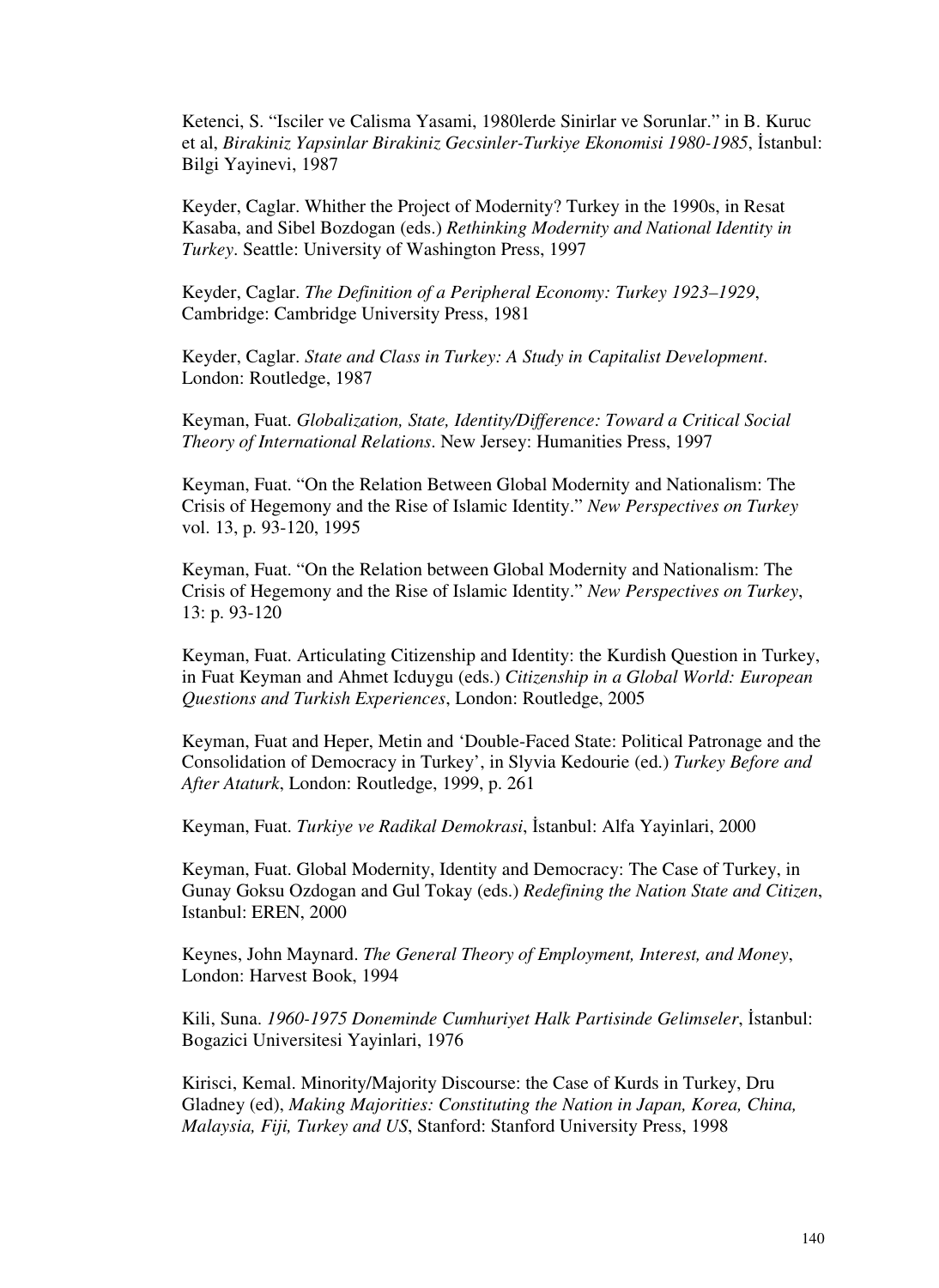Kirmanoglu, Hasan. *Refah Partisinin Yukselisinin Ekonomi Politigi*, İstanbul Bilgi Universitesi Arastirma Merkezi, İstanbul, 1997

Kislali, Ahmet Taner. *Bir Turk'un Olumu*. Ankara: Umit Yayincilik, 1997

Kislali, Ahmet Taner. *Ataturk'e Saldirmanin Dayanilmaz Hafifligi*, Ankara: Imge, 1994

Kislali, Ahmet Taner. *Kemalizm, Laiklik ve Demokrasi*, Ankara: Imge Yayinevi, 1994

Kislali, Ahmet Taner. *Ben Demokrat Degilim*, Ankara: Imge Kitabevi, 1999

Koker, Levent. *Modernlesme, Kemalizm ve Demokrasi*. İstanbul: Iletisim Yayinlari, 1990

Kongar, Emre. *Toplumsal Degisme Kuramlari ve Turkiye Gercegi*. Istanbul: Remzi Kitabevi, 1985

Kozanoglu, Can. *Future 2001 Insansiz Bankacilik*, in Birikim, vol. 30, Oct. 1991

Krugman, P. "Competitiveness: A Dangerous Obsession," *Foreign Affairs*, March/April, 1994, p. 28-44

Kucukomer, Idris. *Duzenin Yabancilasmasi: Batilasma*, İstanbul: Baglam Yayinlari, 1994

Kucukomer, Idris. *Sivil Toplum Yazilari*, İstanbul: Balgam Yayinlari, 1994 Landau, Jacob. *Ataturk and The Modernization of Turkey*. Colorado: Westview Press, 1984

Laclau, Ernesto. *Emancipation(s)*, London: Verso, 1996

Laclau, Ernesto and Mouffe, Chantal. *Hegemony and Socialist Strategy: Towards a Radical Democratic Politics,* London: Verso, 2001

Landau, Jacob M. 'The National Salvation Party in Turkey', *Asian and African Studies*, vol. 11, no. 1, summer, 1976, pp 1-57

Lane, David *The Rise and Fall of State Socialism*, Cambridge: Polity Press, 1998

Lash, Scott. Reflexive Modernization: The Aesthetic Dimension, Theory, *Culture & Society* 10 (1), 1993

Lash, S. and Urry, J. *The End of Organized Capitalism*. Cambridge: Polity, 1987

Lavigne, Marie. *The Economics of Transition From Socialist Economy to Market Economy*, New York: St. Martin's Press, 1997

Leeds, Roger. Turkey: Rhetoric and Reality, in Raymond Vernon, (ed.) *The Promise of Privatization: A Challenge for US Policy*, New York, 1988, p. 149-78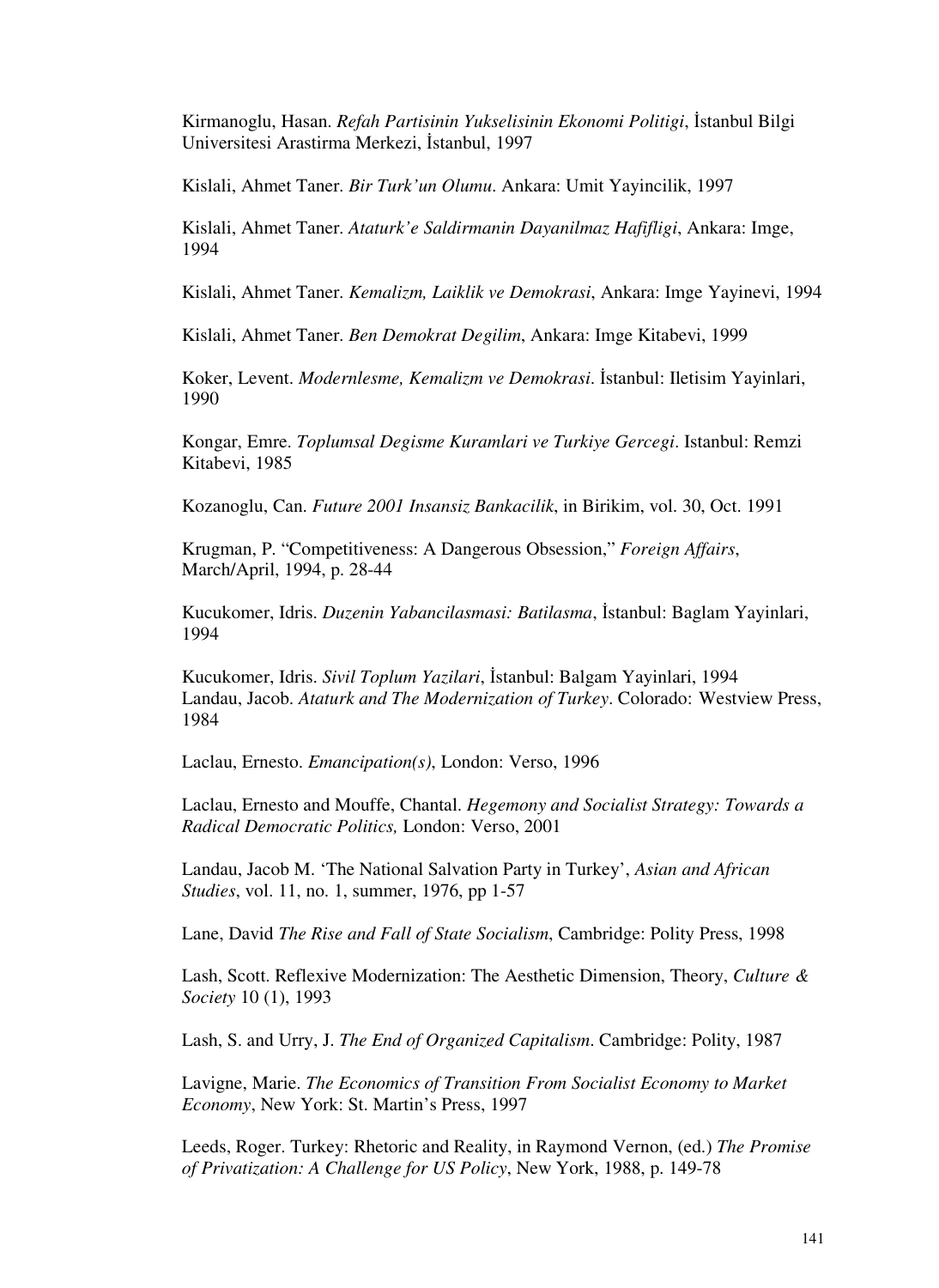Lerner, Daniel. *The Passing of Traditional Society: Modernizing the Middle East*. Glencoe, Ill.: Free Pres, 1958

Lewis, Bernard. *The Emergence of Modern Turkey*. Oxford: Oxford University Press, 1968

Logoglu, Osman Faruk. *Ismet Inonu and the Mordernization of Turkey*, Ankara: Inonu Vakfi, 1997

Lyotard, Jean-Francois. *The Postmodern Condition: A Report on Knowledge*. Manchester: Manchester University Press, 1984

Lyotard, Jean-Francois. The Postmodern Condition, in Malcolm Waters (ed.), *Modernity: Critical Concepts (vol IV)*, London and New York: Routledge, 1999, p. 161-177

Maier, Charles S. *Dissolution: The Crisis of Communism and the End of East Germany*, Princeton: Princeton University Press, 1997

Mango, Andrew. *The Turks Today*. London: John Murray Publishers, 2004

Mango, Andrew. "The Social Democratic Populist Party." in M. Heper and J. Landau (eds.), *Political Parties and Democracy in Turkey*, London: I. B. Tauris, 1991

Mannheim, Karl. *Ideology and Utopia*. Collected Works, vol. 1, 1935

Mardin, Serif. Center-Periphery Relations: A Key to Turkish Politics?, *Daedalus*, Winter, 1973

Mardin, Serif. Turkiye'de Din ve Siyaset. İstanbul: Iletisim Yayinlari, 1994

Mardin, Serif. "Playing Games with Names", in Deniz Kandiyoti and Ayse Saktander (ed.) *Fragments of Culture The Everyday of Modern Turkey*, Rutgers University Pres: New Brunswick 2002 p.115-128

Mardin, Serif. Religion and politics in modern Turkey, in James P. Piscatori, (ed.) *Islam in the Political Process*, Cambridge: Cambridge University Press, 1983

Mardin, Serif. *Youth and Violence in Turkey*, European Journal of Sociology, 19, 1978

Mardin Serif. "Freedom in an Ottoman Perspective", in Ahmet Evin and Metin Heper (eds.) *State, democracy and the military: Turkey in the 1980s*, Berlin: Walter de Gruyter, 1988, p. 23-35

Mardin, Serif. "Projects as Methodology: Some Thoughts on Modern Turkish Social Science." in Resat Kasaba and Sibel Bozdogan (eds.) *Rethinking Modernity and National Identity in Turkey*, Seattle: University of Washington Press, 1997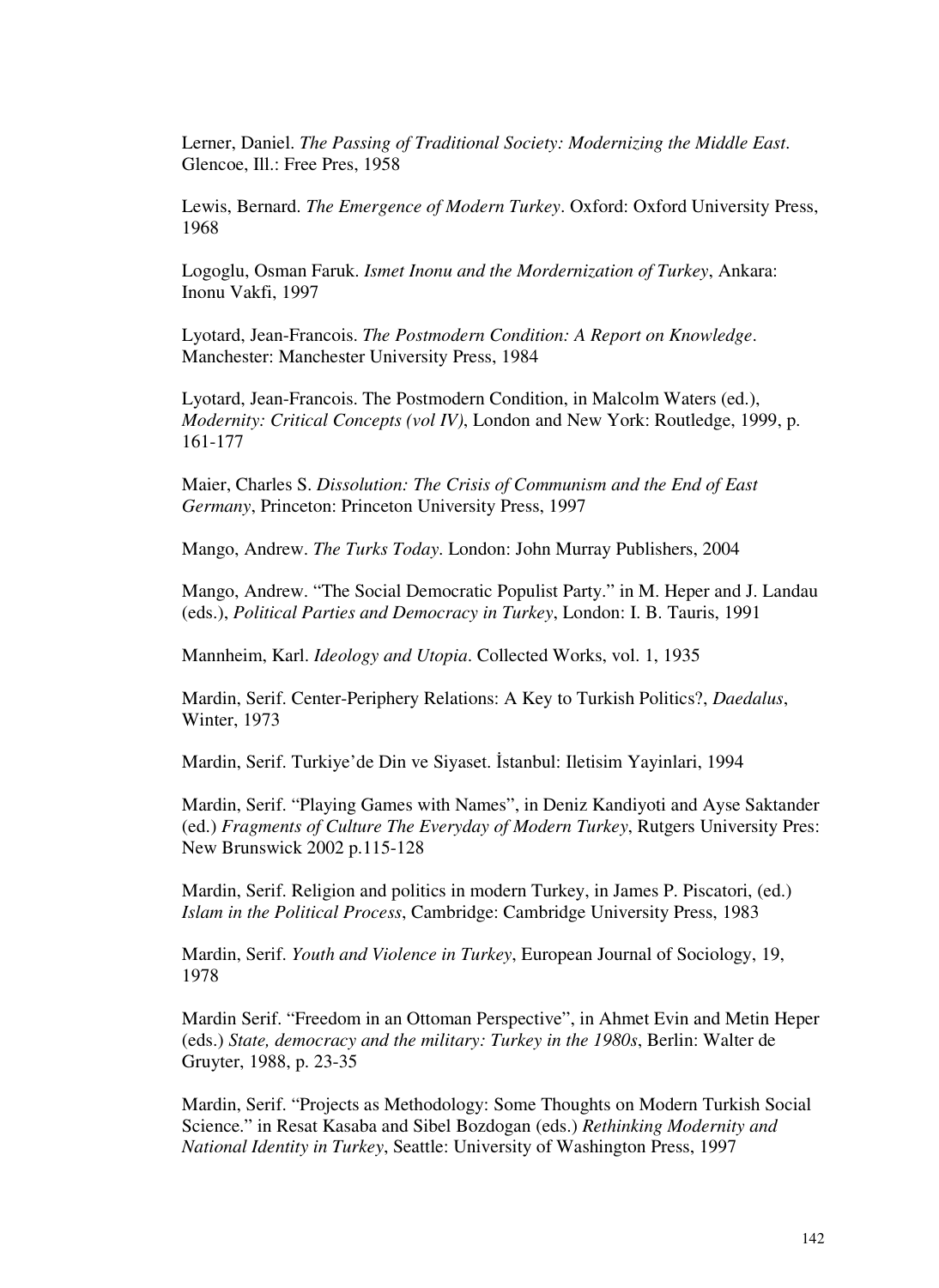McFadden, J. "Civil-Military Relations in the Third Turkish Republic." *Middle East Journal* Vol. 39. No. 1, 1985, p. 69-85

Meeker, Michael. "Oral Culture, Media Culture and the Islamic Resurgence in Turkey." in *Exploring the Written: Anthropology and the Multiciplicity of Writing*, P. Archetti (ed.) Oslo: Scandavian University Press, 1994

Meeker, Michael. "The Muslim Intellectual and His Audience: A New Configuration of Written and Reader Among Believers in the Republic of Turkey." in Serif Mardin (ed.) Leiden: E. J. Brill, 1994

Mert, Nuray. *Laiklik tartismasinda kavramsal bir bakis: Cumhuriyet kurulurken laik dusunce*, İstanbul: Baglam Yayinlari, 1994

Metiner, Mehmet. *Yemyesil Seriat Bembeyaz Demokrasi*, İstanbul: Dogan Kitap, 2004

Micklethwait, John and Wooldridge, Adrian. *The Challenge and Hidden Promise of Globalisation*, London: William Heinemann, 2000

Mises, Ludwig von. "Economic Calculation in the Socialist Commonwealth," in Alec Nove and D. Mario Nuti, eds., *Socialist Economics.* Harmondsworth*:* Penguin, p. 75- 91 [1920] (1972)

Moore, Barrington. *Social Origins of dictatorship and democracy: lord and peasant in the making of the modern world*, London: Penguin, 1967

Moskof, William. *Hard Times: Impoverishment and Protest in Perestroika Years,* New York: Sharpe, 1993

Mouffe, Chantal. Pluralism and the Left Identity, in Michael Walzer (ed.) *Toward a Global Civil Society,* Oxford: Berghahn Books, 1999

Mumcu, Ugur. *Serbest Piyasa ve Kemalizm*. Ankara: Umag, 1997

Muravchik, Joshua *Heavan and Earth The Rise and Fall of Socialism,* San Francisco: Encounter Books, 2001

Navaro-Yashin, Yael. *Faces of the State: Secularism and Public Life in Turkey*. Princeton: Princeton University Press, 2002

Neyzi, Leyla. Remembering to Forget: Sabbateanism, National Identity, and Subjectivity in Turkey. *Society for Comparative Study of Society and History* p. 137- 158, 2002

Ocak, A. I. *Turk Sufiligine Bakislar*. İstanbul: Iletisim Yayinlari, 1996

Offe, Claus. New Social Movements: Challenging the Boundaries of Institutional Politics*, Social Research*, 52, (4), 1985, p. 817-868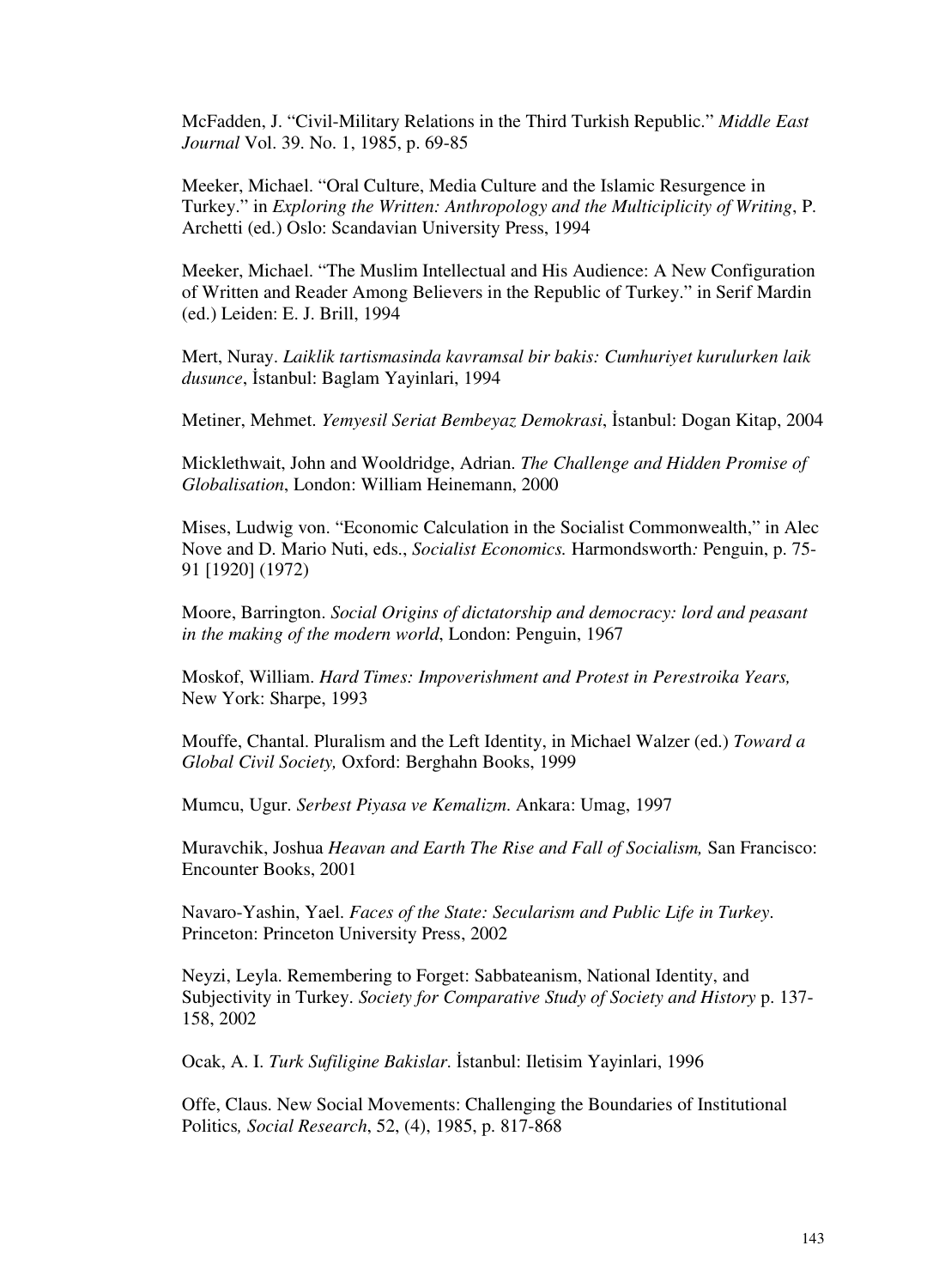Ogun, Suleyman Seyfi. *Modernlesme, Milliyetcilik ve Turkiye*, Balgam Yayinlari, İstanbul, 1995

Ohmae, Kenichi. *The Borderless World: Power and Strategy in the Interlinked Economy*, London: Harper Collins, 1994

Olmez, Osman. *Turkiye Siyasetinde DEP Depremi*, Ankara: Doruk Yayincilik, 1995

Olson, R. (ed.) *Kurdish National Movement in the 1990s: Its Impact on Turkey and the Middle East*, Lexington: The University Press of Kentucky, 1996

Onis, Ziya. *Turgut Ozal and his Economic Legacy: Turkish Neo-liberalism in Critical Perspective*, unpublished paper, 2004

Onis, Ziya. *State and Market: The Political Economy of Turkey in Comparative Perspective*, Istanbul: Bogazici University Press, 1998

Onis, Ziya. Political Economy of Turkey in the 1980s: The Anatomy of Unorthodox Liberalism, in Metin Heper (ed.) *The Strong State and Economic Interest Groups. The Post–1980 Turkish Experience*, Berlin: Walter de Gruyter, 1991

Onis, Ziya. 'The State and Economic Development in Contemporary Turkey: Etatism to Neoliberalism and Beyond', in Vojtech Mastny and R. Craig Nation (eds.), *Turkey Between East and West: New Challenges for a Rising Regional Power*, Boulder: Westview Press, 1996

Ortayli, Ilber. *Imparatorlugun En Uzun Yuzyili*. İstanbul: Iletisim, 1995

Oyan, Oguz. An Overall Evaluation of the Causes of the Use of Special Funds in Turkey and Their Place in Turkey and Their Place in the Economy. *Yapi Kredi Economic Review*, vol. 1 no. 4, p. 83-116, 1987

Ozal, T. *Turgut Ozal'in Anilari*/*M. Barlas*, İstanbul: Sabah Kitapları, 1994

Ozbudun, Ergun. *Contemporary Turkish Politics Challenges to Democratic Consolidation*, Boulder: Lynne Rienner Publishers, 2000

Ozbudun, Ergun. Turkey: How Far from Consolidation? *Journal of Democracy*, 7, 3: 1996, p. 123-38

Ozbudun, E. Turkey: the politics of clientelism. In S. N. Eisenstadt and R. Lemarchand (eds), *Political Clientelism, Patronage and Development*, London: Sage, 1981

Ozbudun, Ergun. "State Elites and Democratic Political Culture in Turkey." in L. Diamond ed. *Political Culture and Democracy in Developing Countries*, Boulder, Colorado: Lynner Reiner, 1993 p. 247-268

Ozbudun, Ergun. The nature of the Kemalist Political regime, in Ali Kazancigil (ed.) *Ataturk Founder of a Modern State*, London: C. Hurst & Company, 1981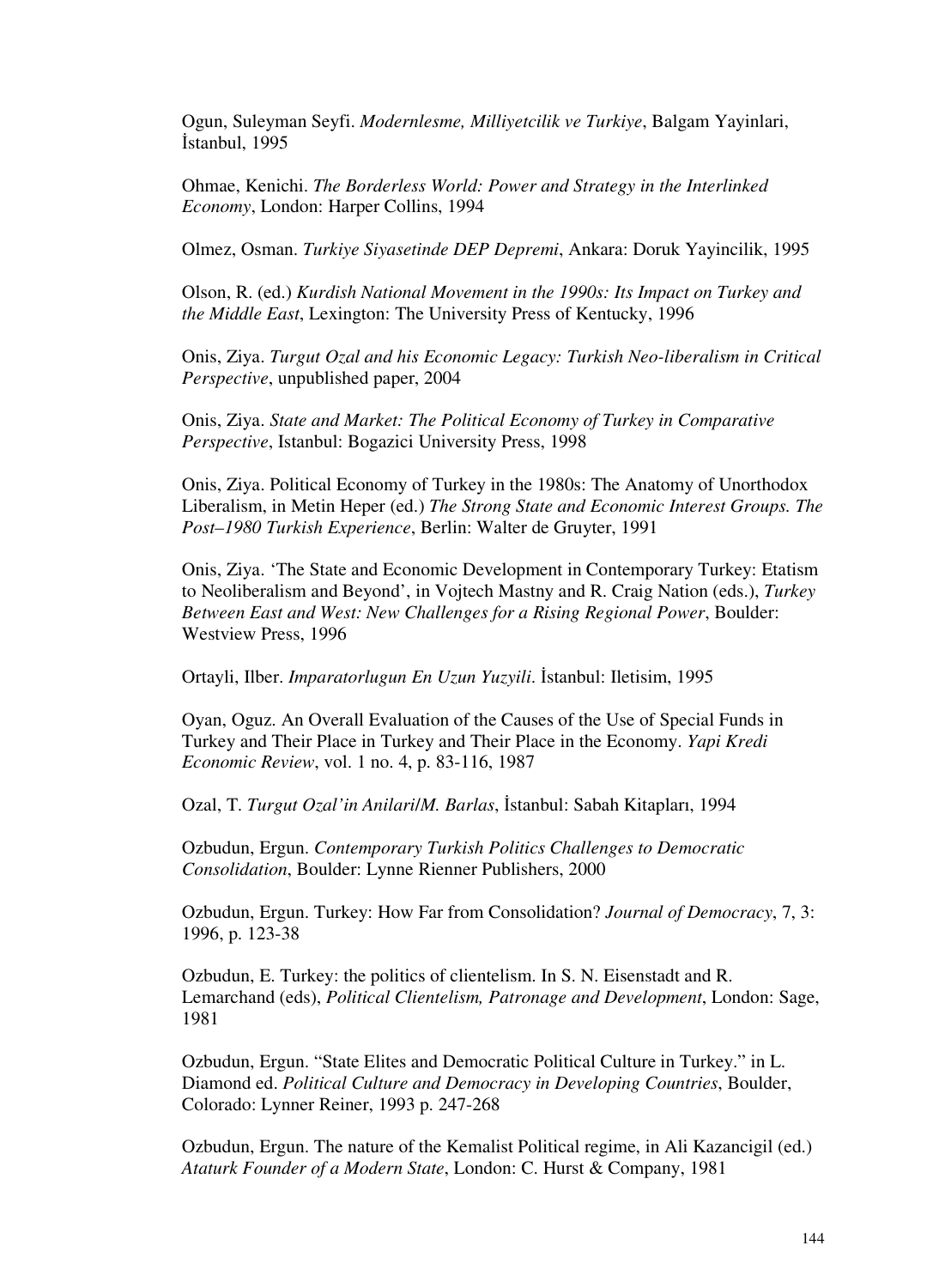Ozbudun, Ergun. Turkiye'de Devlet Seckinleri ve Demokratik Siyasi Kultur, Ergun Ozbudun et. al., *Turkiye'de Demokratik Siyasi Kultur*, Ankara: Turk Demokrasi Vakfi, 1995

Ozdemir, Veli (ed.) *Ifade Tutanaklari Susurluk Belgeleri 1*, İstanbul: Scala Yayincilik, 1997

Ozel, Ismet. *Uc Mesele: Teknik, Medeniyet ve Yabancilasma*, İstanbul: Cidam Yayinlari, 1992

Palley, Thomas. From Keynesianism to Neoliberalism: Shifting Paradigms in Economics, in Alfredo Saad-Filho and Deborah Johnson (eds.) *Neoliberalism a Critical Reader,* London: Pluto Press, 2005, p. 20-29

Parla, Taha. *Türkiyenin Siyasal Rejimi*. Istanbul: Onur Yayinlari, 1986

Pasquino, Gianfranco. Party Elites and Democratic Consolidation: Cross National Comparison of Sothern European Experience, *in* Geoffrey Priadham (ed.), *Securing Democracy. Political Parties and Democratic Consolidation in Southern Europe*, London: Routledge, 1993, p. 42-61

Perincek, Dogu. *Turk Sorunu: Emekciler Acisindan Belgelerle Kurt Sorunu*, Istanbul: Kaynak Yayinlari, 1993

Perincek, Dogu and Yilmaz, Mesut. *Susurluk Komisyonu Tutanaklari 1: Dogu Perincek ve Mesut Yilmaz'in Aciklamalari*, Istanbul: Kaynak Yayinlari, 1997

Pierson, Chris*.* Globalization and the End of Social Democracy, *Australian Journal of Politics and History*, vol. 47, number 4, 2001, p. 459-474

Pirim, Oktay. *Deniz Baykal*, Istanbul: Boyut Kitaplari, 1999

Polatovlu, Aykut. (ed.) *Ozellestirme Tartismalari*. İstanbul: Balgam Yayinevi 1994

Ray, Debraj. *Development Economics*, Princeton: Princeton University Press, 1998, p. 51-63

Richards, Alan and Waterbury, John. *A Political Economy of the Middle East: State, Class and Economic Development*. Boulder: Westview Press, 1990

Roberts, K. "Neoliberalism and the Transformation of Populism in Latin America – the Peruvian Case." *World Politics*, 48, 1995, p. 82-115

Robins, K. Interpreting Identities, in S. Hall, ed, *The Question of Identity*, London: Sage Publications, 1996

Robins, Philip. The Overlord State: Turkish Policy and the Kurdish Issue, *International Affairs*, Vol. 69, No. 4, 1993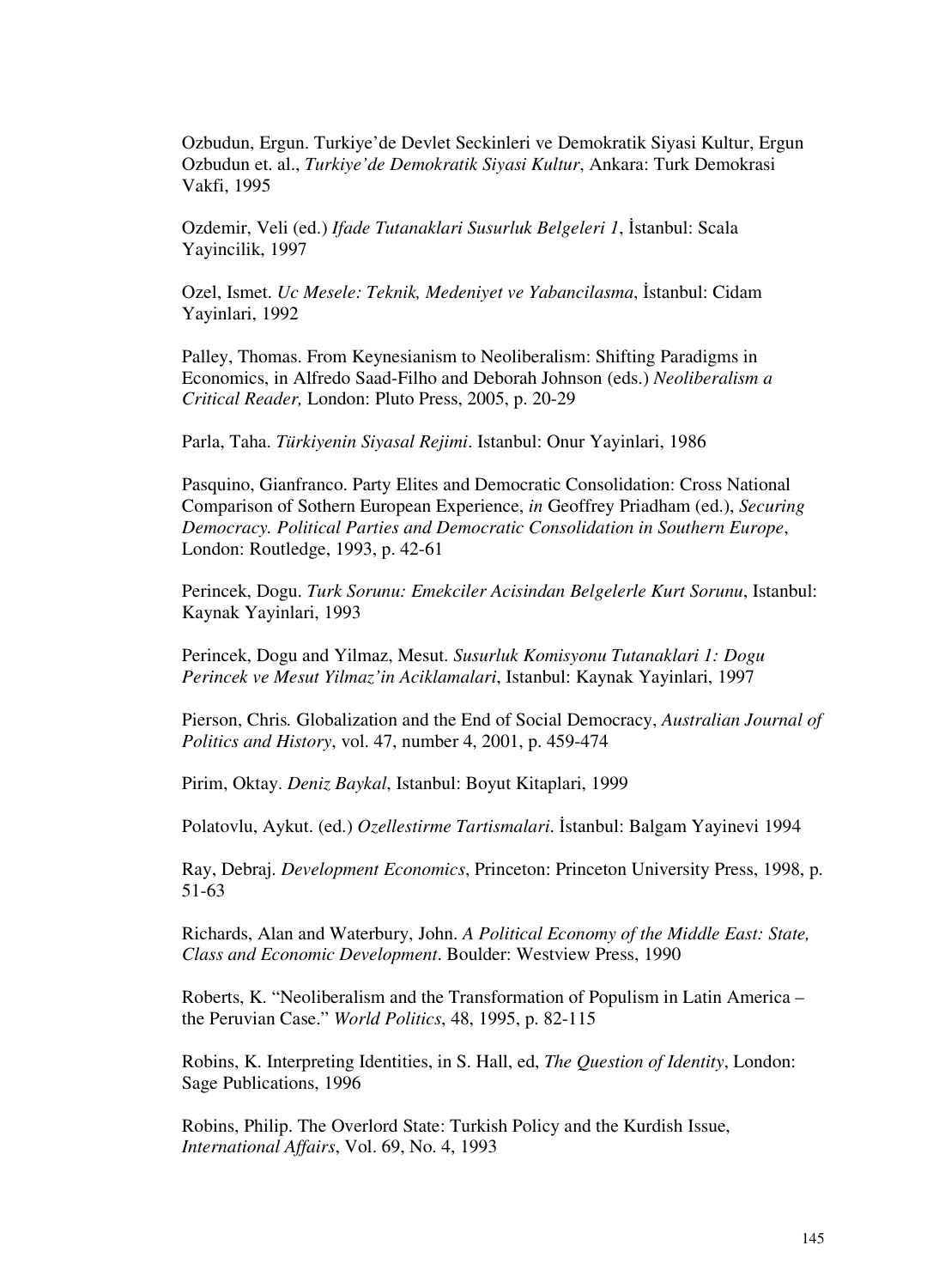Rodrik, Dani. "Premature Liberalization, Incomplete Stabilization: The Ozal Decade in Turkey." In Michael Bruno et al., eds., *Lessons of Economic Stabilization and Its Aftermath*, p. 323-53, 1991

Rogowski, Ronald. *Commerce and Coalitions: How Trade Affects Domestic Political Alignments*. Princeton: Princeton University Press, 1989

Rosecrance, R. *Rise of Trading State: Commerce and Conquest in the Modern World*. New York: Basic Books, 1988

Said, Bobby. The Fundamentalist Fear. London: Zed, 1997

Saktanber, Ayse. 'We pray like you have fun': new Islamic youth in Turkey between intellectualism and popular culture, in A. Saktanber and D. Kandiyoti (eds.) *Fragments of culture: the everyday of modern Turkey*, New Brunswick: Rutgers University Press, 2002

Saribay, Ali Yasar. *Postmodernite, Sivil toplum ve Islam*, İstanbul: Alfa Yayinlari, 2001

Saribay, Ali Yasar. *Turkiye'de Modernlesme Din ve Parti Politikasi "MSP Ornek Olayi"* İstanbul: Alan Yayincilik, 1985

Savas, Vural. *Irtica ve Boluluge Karsi Militan Demokrasi*, Ankara: Bilgi Yayinevi, 2000

Savran, Sungur. Sol Liberalizm: Maddeci Bir Elestiriye Dogru, in *11. Tez*, İstanbul: Uluslararasi Yayincilik, 1986

Sayari, S. "Political Patronage in Turkey." In E. Gellner and J. Waterbury (eds), *Patrons and Clients in Mediterranean Societies*, London: Duckworth, 1977

Saylan, Turkan. *Cumhuriyet'in Bireyi Olmak*, İstanbul: Cumhuriyet Yayinlari, 1998

Sazak, Derya. *11 Eylul Golgesinde Saddam*, İstanbul: Dogan Kitap, 2002

Schott, Kerry. The Rise of Keynesian economics: Britain 1940-64, Stuart Hall et. al. *States & Societies, Martha Robertson & Company*, Oxford, 1984, p. 338-363

Schuppert, F. *'*The Ensuring State', in A. Giddens, (ed.) *The Progressive Manifesto*, Cambridge: Polity Pres, 2003

Selcuk, Sami. *Demokrasiye Dogru*, Ankara: Yeni Turkiye Yayinlari, 1999

Selcuk, Sami. *Zorba Devletten Hukukun Ustunlugune*, Ankara: Yeni Turkiye Yayinlari, 1998

Sener, C. *Alevilik Olayi*, İstanbul: Yon Yayincilik, 1982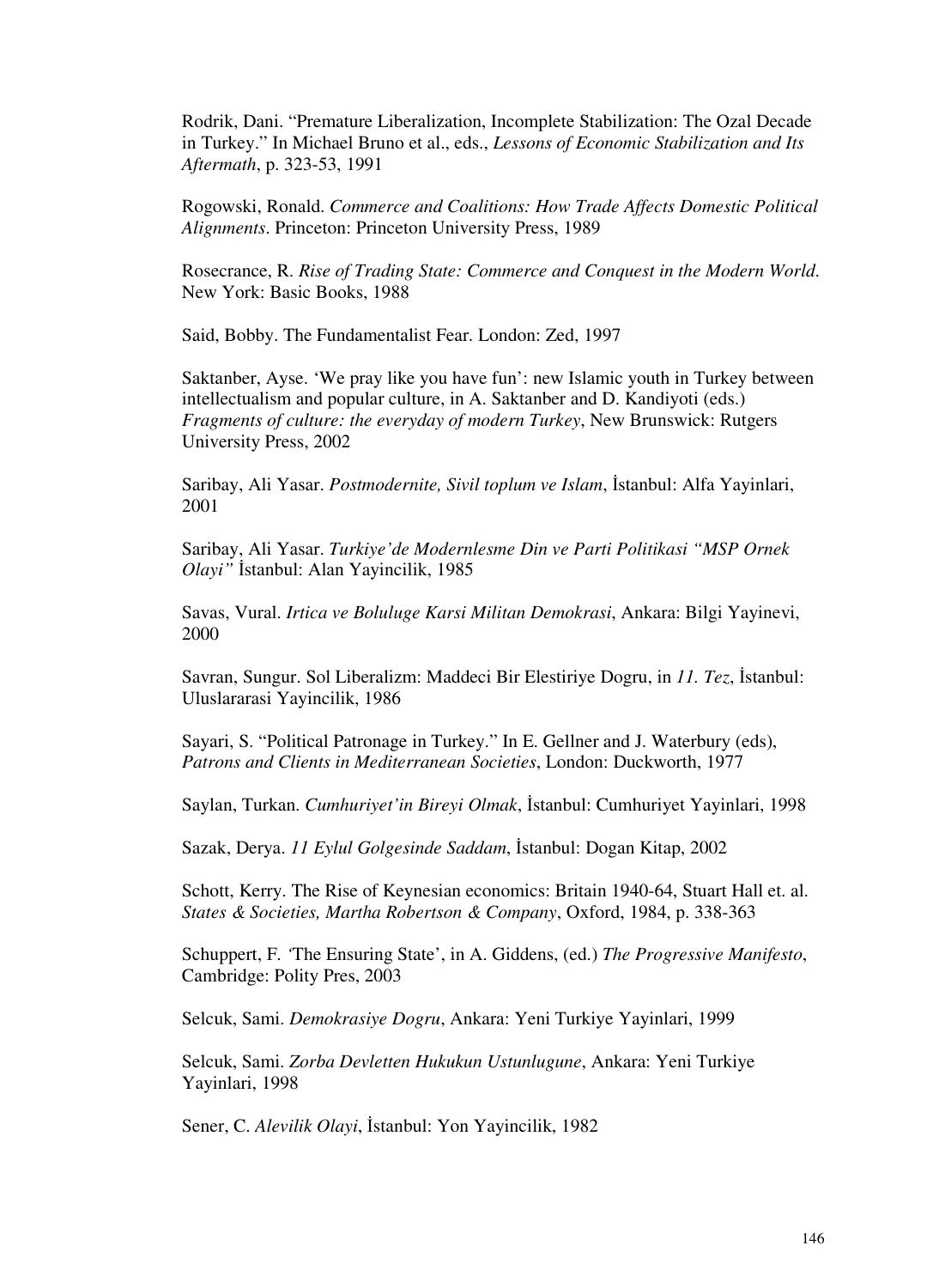Senses, Fikret (ed.) *Recent Industrialization Experience of Turkey in a Global Context*, Connecticut: Greenwood Press, 1994

Sever, Metin (ed.) *Kurt Sorunu Aydinlarimiz Ne Dusunuyor*, İstanbul: Cem Yayinevi, 1992

Sever, Metin and Dizdar, Cem (eds.) *2. Cumhuriyet Tartismalari*, Ankara: Dizdar Yayinlari, 1993

Sevinc, Saban. *Yenilmis Komutanlar Muzesi*, Ankara: Umit Yayincilik, 2000

Sezal, Ihsan and Dagi, Ihsan (eds.), *Kim Bu Ozal? Siyaset, Iktisat, Zihniyet*. İstanbul: Boyut Yayincilik, 2001

Shankland, David. *Islam and Society in Turkey*, Huntingdon: The Eothen Press, 1999

Strange, Susan. *The Retreat of the State: Diffusion of Power in the World Economy.*  Cambridge: Cambridge University Pres, 1996

Strayer, Robert. *Why did the Soviet Union Collapse? Understanding Historical Change,* London and New York: M. E. Sharpe, 1996

Tachau, Frank. *Turkey: The Politics of Authority, Democracy and Development*. New York: Praeger, 1985

Tachau, Frank and Heper, Metin. The State, Politics, and the Military in Turkey, *Comparative Politics*, 1983, p. 17-33

Tanor, Bulent. *Kurulus Kurtulus*, İstanbul, Cumhuriyet Yayincilik, 2000

Tanor, Bulent. *Yerel Kongre Iktidarlari*, İstanbul: Afa Yayinlari, 1992

Taskin, Yuksel. 12 Eylul Ataturkculugu ya da Bir Kemalist Restorasyon Tesebbusu Olarak 12 Eylul, in Ahmet Insel (ed.) *Kemalizm*, 2002

Taskin, Yuksel. Turhan Feyzioglu, in Ahmet Insel (ed.) *Kemalizm*, 2002, p. 534-9

Taspinar, Omer. *Kurdish Nationalism and Political Islam in Turkey Kemalist Identity in Transition*, London and New York: Routledge, 2005

Thatcher, Margareth. *The Revival of Britain,* London: Aurum Press, 1989

Thrift, Nigel. State Sovereignty, Globalization and the Rise of Soft Capitalism in Colin Hay and David Marsh (eds.) *Demystifying Globalization*, New York: Palgrave, 2000, p. 71-105

Togan, Subidey. *Foreign Trade Regime and Trade Liberalization in Turkey during the 1980s*. Aldershot: Avebury Publishing, 1994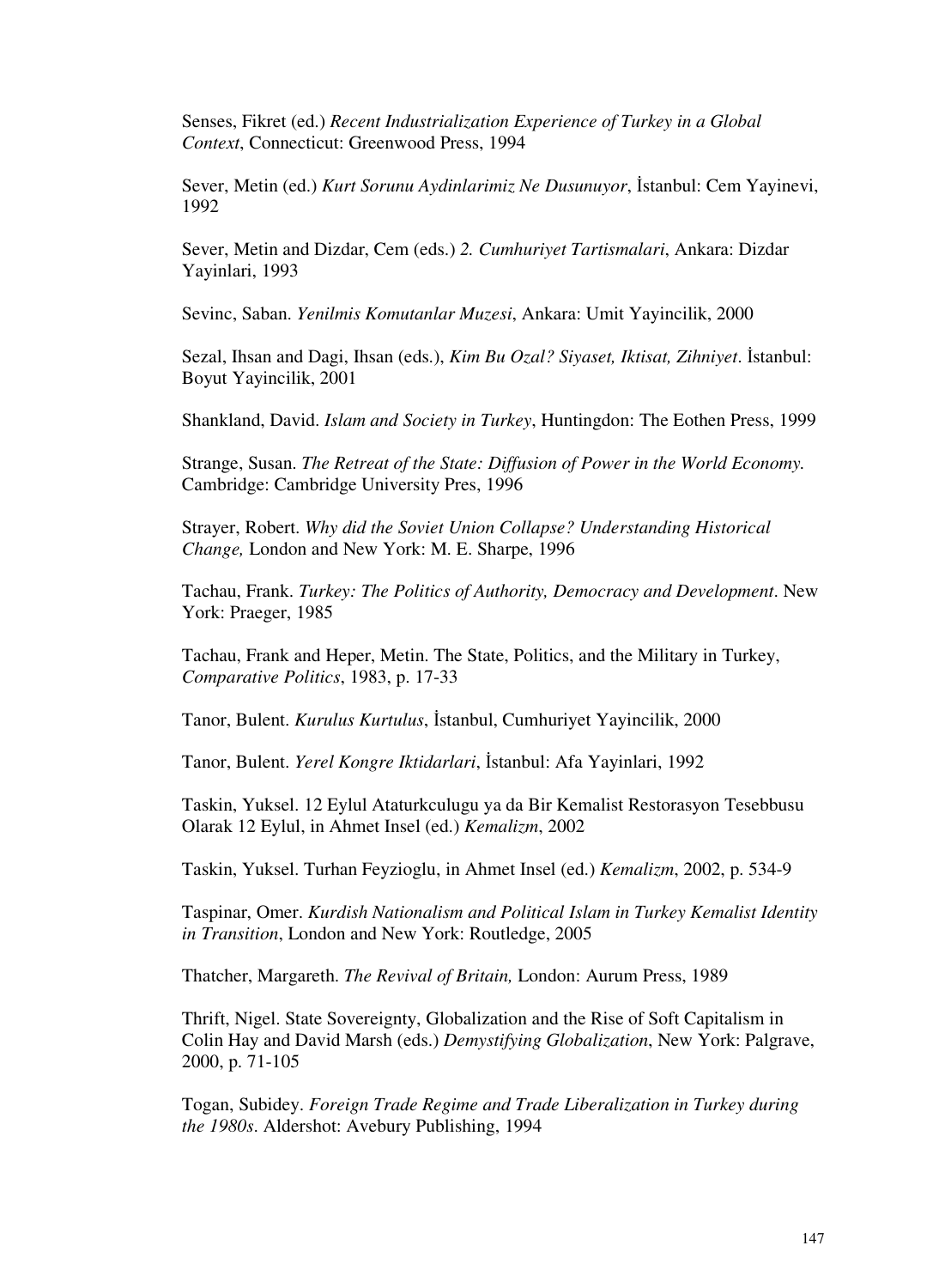Toprak, Binnaz. "Woman and fundamentalism: the Case of Turkey", in Valentine M. Moghadam (ed.), *Identity Politics and Women*, Boulder: Westview Press, 1994

Toprak, Zafer. *Turkiye'de Milli Iktisat*. Ankara: Yurt Yayinlari, 1982

Toprak, Binnaz. The Religious Right, in I. C. Schick and A. E. Tonak, (eds) *Turkey in Transition*, New York: Oxford University Press, 1987

Toprak, Binnaz. The State, Politics and Religion in Turkey, in M. Heper and A. Evin, *State, Democracy and the Military: Turkey in the 1980s*, Berlin: Walter de Gruyter, 1988

Touraine, Alain. *The Post-Industrial Society*. London: Wildwood House, 1974

Tukel, H. "Waiting for Macroeconomic Stability", *Private View* 1(2) 1997, p. 24-28

Tunay, Muharrem. The Turkish New Right's Attempt at Hegemony, in A. Eralp, M. Tunay and B. Yesilada (eds.) *The Political and Socio-economic Transformation of Turkey*, Connecticut: Praeger, 1993

Turan, Omer. Son Donemde Kemalizme Demokratik Mesruiyet Arayislari, in Ahmet Insel (ed.) *Kemalizm*, İstanbul: Ilesitim, 2002

Turan, I. "Continuity and Change in Turkish Bureaucracy." in J. Landau (ed.) *Ataturk and the Modernization of Turkey*, Boulder: Westview Press, 1984, p. 99-125

Turan, Ilter. Religion and Political Culture in Turkey, in Richard Tapper (ed.) *Islam Modern Turkey Religion, Politics and Literature in a Secular State*, London: I.B. Tauris, 1991

TUSES, *Turkiye'de Siyasi Partilerin Secmenleri ve Sosyal Demokrasinin Toplumsal Tabani*, Ankara: Tuses Vakfi, 1995

Ulagay, Osman. *Ozal Ekonomisinde Paramiz Pul Olurken Kim Kazandi Kim Kaybetti*. Ankara: Bilgi Yayinevi, 1987

Uygur, Cetin. *Dinazorlarin Krizi Degisim ve Sendikalar*. İstanbul: Alan Yayincilik, 1993

Vergin, Nur. Din ve Muhlafi Olmak: Bir Hak Dini Olarak Alevilik, *Turkiye Gunlugu*, Sayi 17, 1991

Vorhoff, K. "Academic and Journalistic Publications on the Alevi and Bektasi of Turkey." in T. Olsson and E. Ozdalga and C. Rauduere (eds.) *Alevi Identity: Cultural, Religious and Social Perspectives*, İstanbul: Swedish Research Institute, 1998, p. 151- 165

Walstadt, Bertil. *State Manufacturing Enterprise in a Mixed Ecoomy: The Turkish Case*. Baltimore, 1980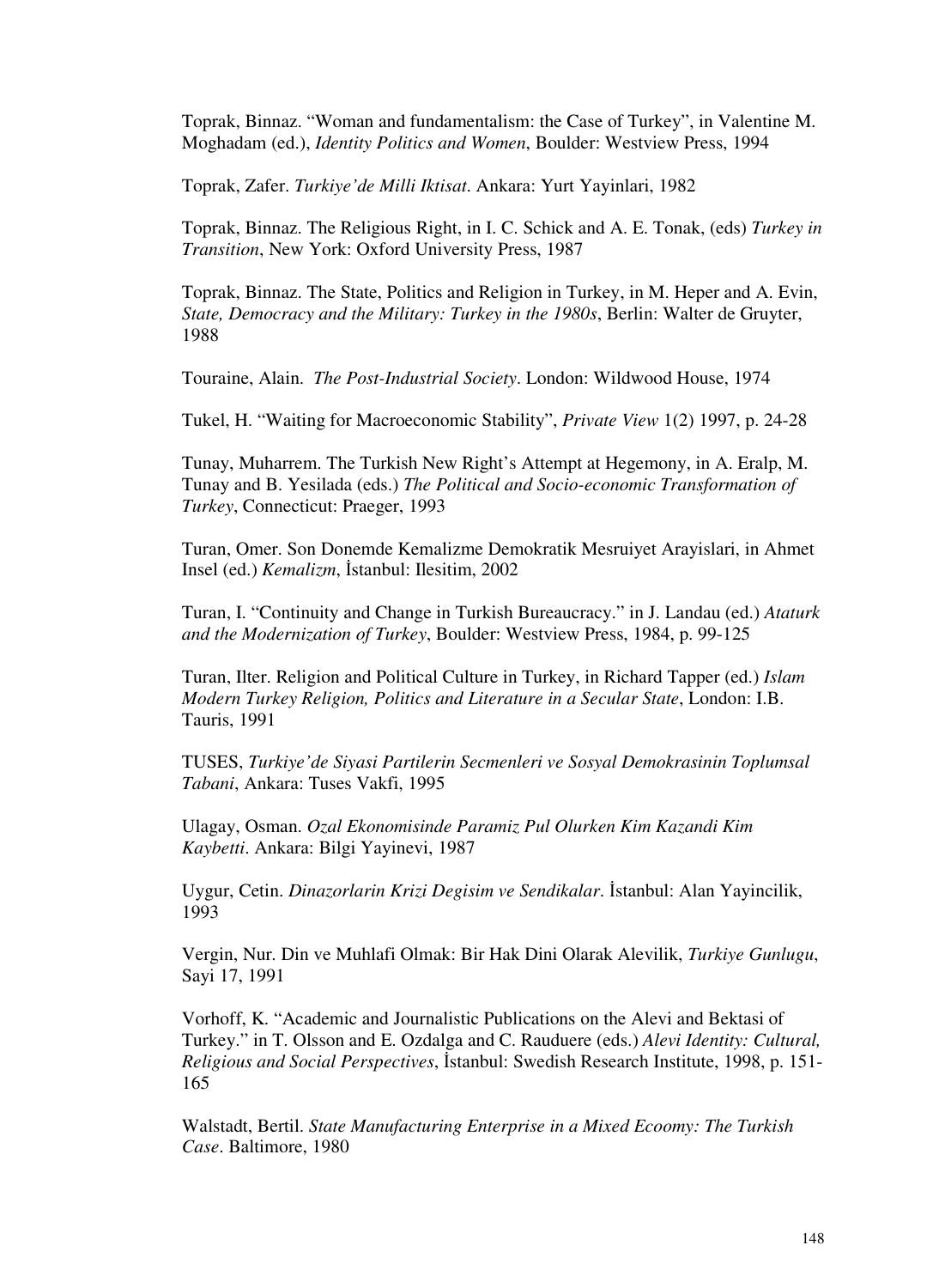Walters, Robert and Blake, David. *The Politics of Global Economic Relations*, New Jersey: Prentice Hall, p. 103-152

Waterbury, John. *Exposed to innumerable delusions: public enterprise and state power in Egypt, India, Mexico, and Turkey*, New York: Cambridge University Press, 1993

Waterbury, John. "Turkish Center-Right and the Winning Coalition." in Tevfik Nas and Mehmet Odekon (eds.) *Economics and politics of Turkish liberalization*, Bethlehem: Lehigh University Press, 1992

Watts, Nicole. Allies and Enemies: Pro-Kurdish Parties in Turkish Politics, 1990-94, *International Journal of Middle East Studies*, Vol. 31, No. 4, 1999

Weber, Max. The Types of Legitimate Domination. [Originally Published in German in 1922] in Calhoun, C., Gerteis, J., Moody, J., Pfaff, S., Schmidt, K., and Virk, I. (Eds.) *Classical Sociological Theory*. New York: Blackwell Publishing, 1993 p. 215- 222

Welzel, Christian. Individual Moderinty, in Dalton, Russell J. And Hans-Dieter Klingemann (eds.), *Oxford Hnadbook of Political Behaviour*, Oxford: Oxford University Press, 2006 (forthcoming)

Wendt, Alexander. The Social Construction of Power Politics*, International Organization,* vol. 46, 1992, p. 391-425

Weyland, Kurt. 'Neoliberal Populism in Latin America and Eastern Europe', *Comparative Politics*, Vol. 31, No. 4, 1999, p. 379-401

White, Jenny. *Islamic Mobilization in Turkey: A Study in Vernacular Politics*, Seattle: University of Washington Press, 2002

White, Stephen. *Gorbachev and After*, Cambridge: Cambridge University Press, 1993

Williams, Michael C. Modernity, Postmodernity and the New World Order, in Birthe Hansen and Bertel Heurlin (eds.) *The New World Order: Contrasting Theories New York:* St. Martin's Press, 2000

Wolff, Peter. *Stabilization Policy and Structural Adjustment in Turkey: 1980–1985: The Role of the IMF and World Bank in an Externally Supported Adjustment Process*, Berlin: Walter de Gruyter, 1987

Yasar, Muammer. *Pasalar Politikasi*. İstanbul: Tekin Yayinevi, 1990

Yavuz, Hakan and Esposito, John (eds.) *Turkish Islam and the Secular State: The Gulen Movement*. New York: Syracuse University Press, 2003

Yavuz, Hakan. *Islamic Political Identity in Turkey*. New York: Oxford University Press, 2003